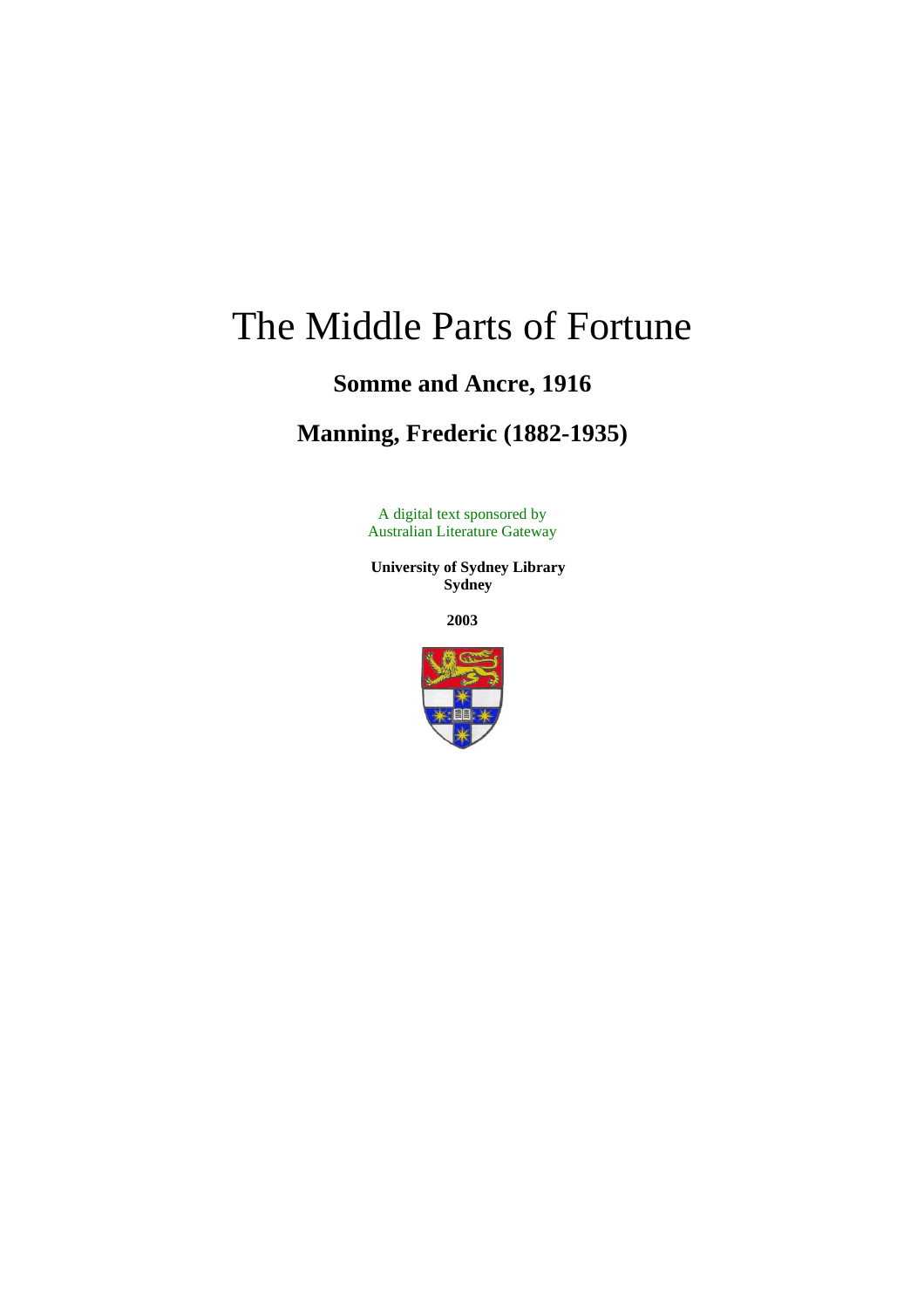http://purl.library.usyd.edu.au/setis/id/manmidd © University of Sydney Library. The texts and images are not to be used for commercial purposes without permission

#### **Source Text:**

 Prepared from the print edition published by The Piazza Press [London?] Printed in Glasgow 1929 2 Volumes, 453pp. This first edition was published privately and issued under subscription by Peter Davies. This work was subsequently published and reprinted many times in expurgated version under the title Her Privates We.

All quotation marks are retained as data.

First Published: 1929

823.91/M283/J2 *Australian Etext Collections at novels 1910-1939*

 **The Middle Parts of Fortune Somme and Ancre, 1916 [London?] Printed in Glasgow The Piazza Press 1929**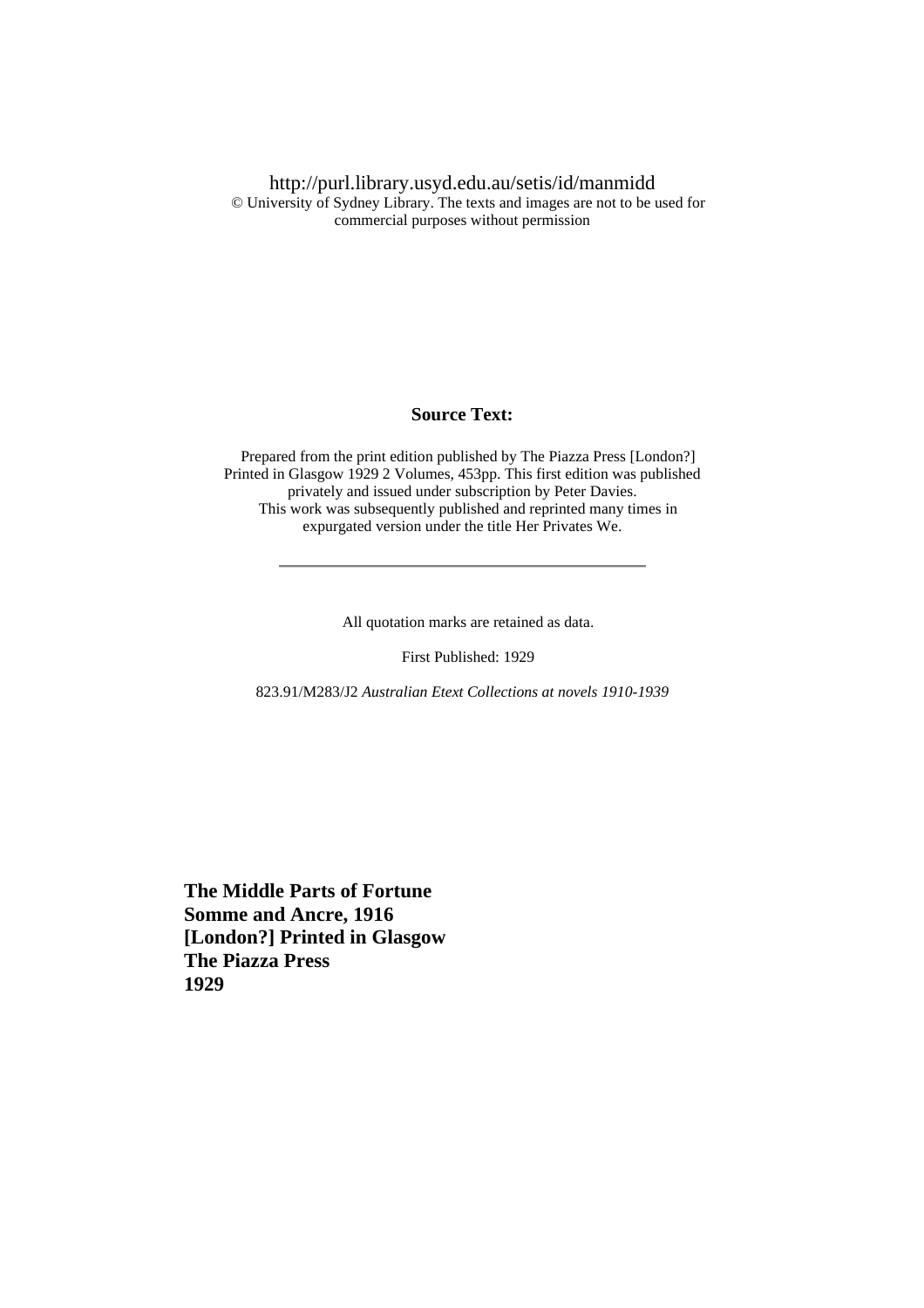**TO PETER DAVIES WHO MADE ME WRITE IT**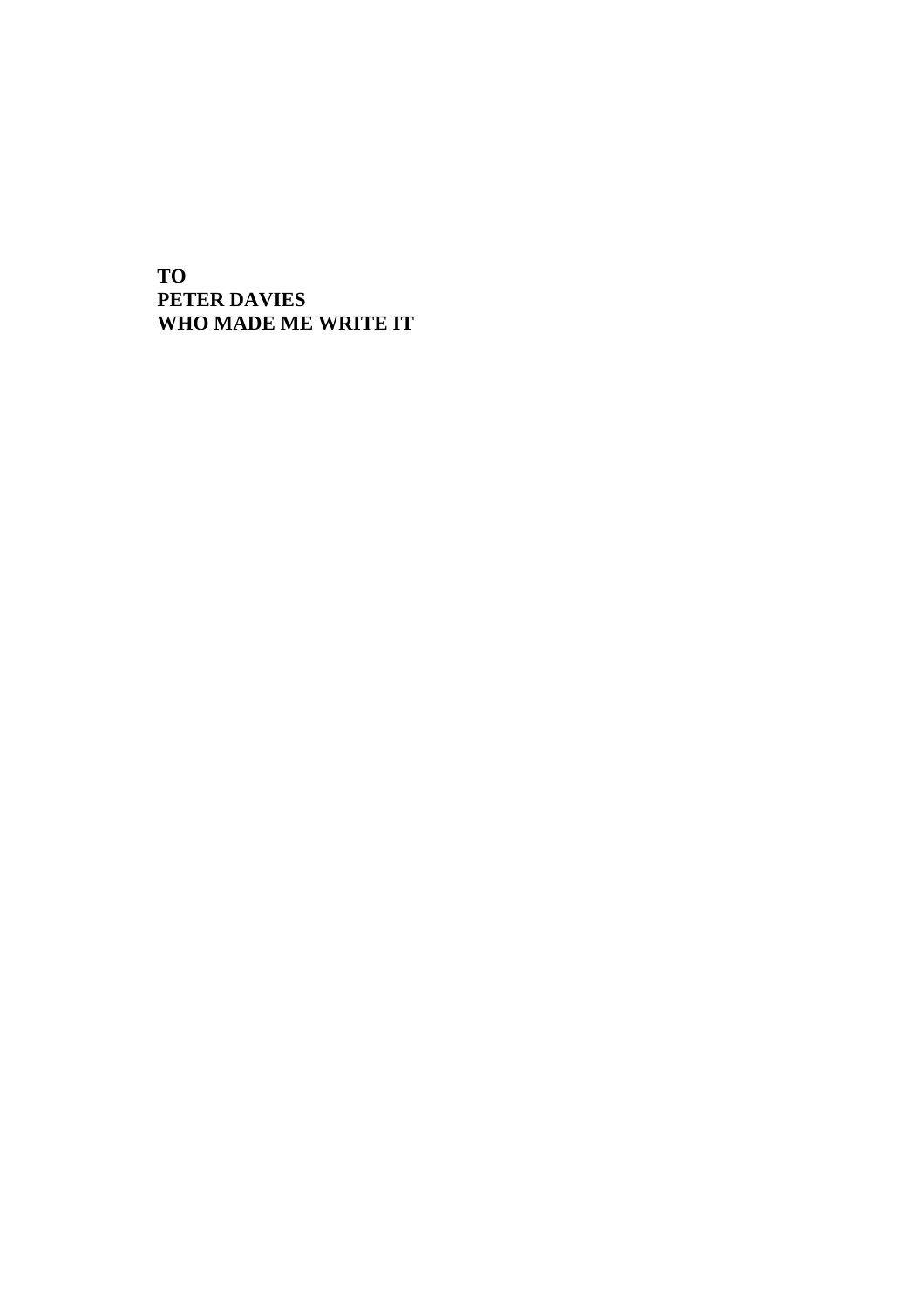### **Prefatory Note**

 *While the following pages are a record of experience on the Somme and Ancre fronts, with an interval behind the lines, during the latter half of the year* 1916*; and the events described in it actually happened; the characters are fictitious. It is true that in recording the conversations of the men I seemed at times to hear the voices of ghosts. Their judgments were necessarily partial and prejudiced; but prejudices and partialities provide most of the driving power of life. It is better to allow them to cancel each other, than attempt to strike an average between them. Averages are too colourless, indeed too abstract in every way, to represent concrete experience. I have drawn no portraits; and my concern has been mainly with the anonymous ranks, whose opinion, often mere surmise and ill-informed, but real and true for them, I have tried to represent faithfully*.

 *War is waged by men; not by beasts, or by gods. It is a peculiarly human activity. To call it a crime against mankind is to miss at least half its significance; it is also the punishment of a crime. That raises a moral question, the kind of problem with which the present age is disinclined to deal. Perhaps some future attempt to provide a solution for it may prove to be even more astonishing than the last*.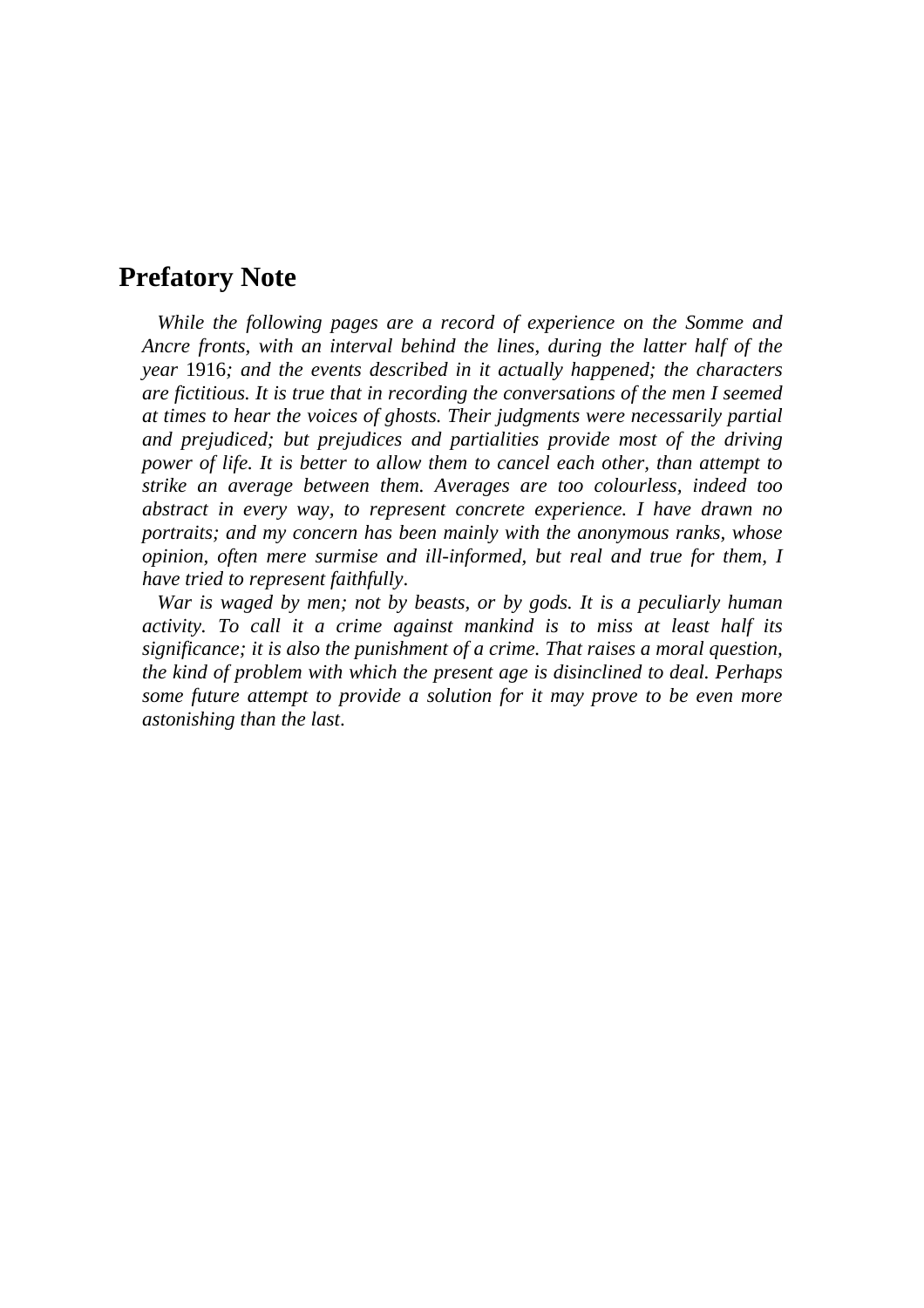# The Middle Parts of Fortune: Volume I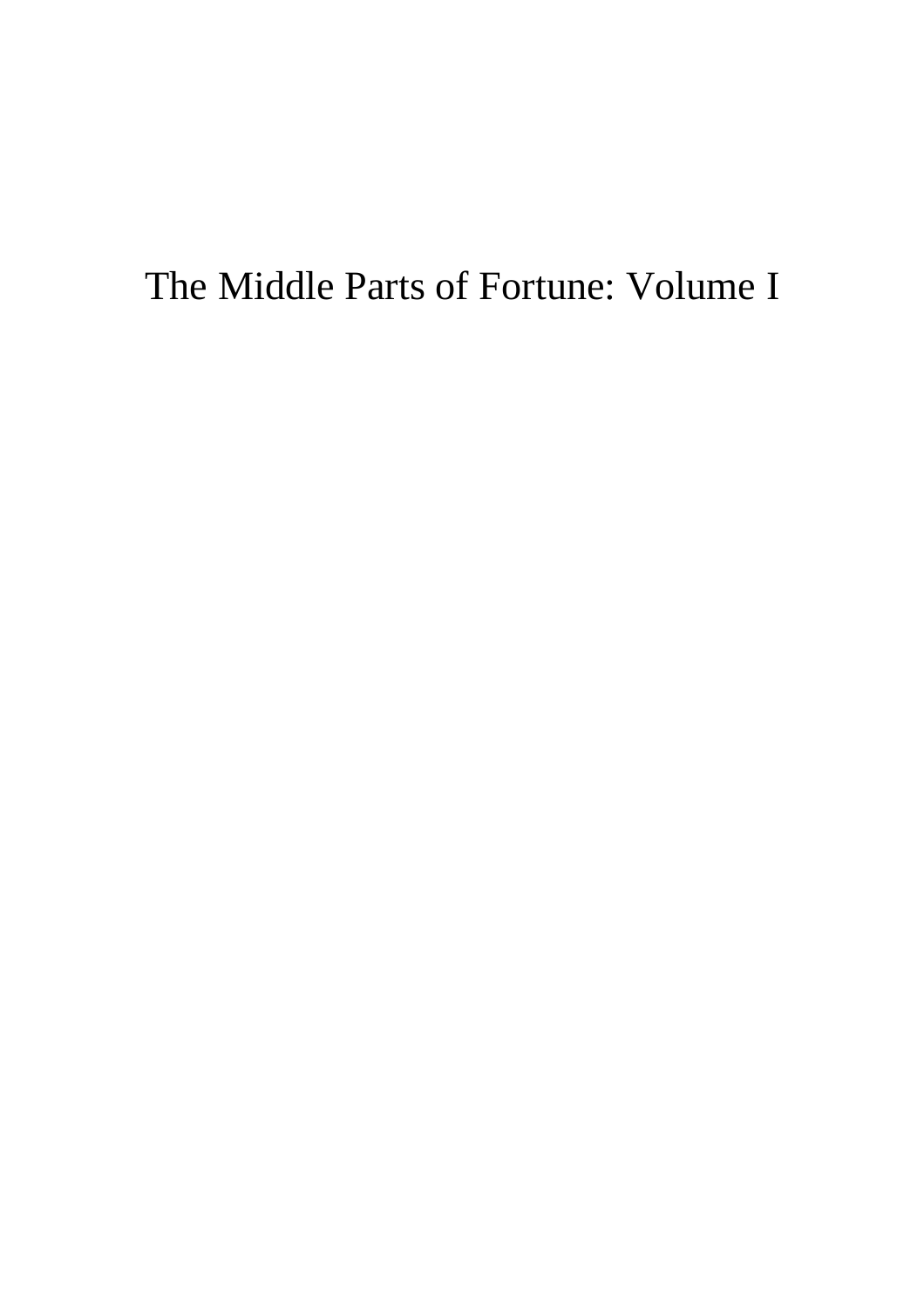"By my troth, I care not; a man can die but once; we owe God a death ... and let it go which way it will, he that dies this year is quit for the next."

#### Shakespeare

 THE darkness was increasing rapidly, as the whole sky had clouded, and threatened thunder. There was still some desultory shelling. When the relief had taken over from them, they set off to return to their original line as best they could. Bourne, who was beaten to the wide, gradually dropped behind, and in trying to keep the others in sight missed his footing and fell into a shell-hole. By the time he had picked himself up again the rest of the party had vanished; and, uncertain of his direction, he stumbled on alone. He neither hurried nor slackened his pace; he was light-headed, almost exalted, and driven only by the desire to find an end. Somewhere, eventually, he would sleep. He almost fell into the wrecked trench, and after a moment's hesitation turned left, caring little where it led him. The world seemed extraordinarily empty of men, though he knew the ground was alive with them. He was breathing with difficulty, his mouth and throat seemed to be cracking with dryness, and his water-bottle was empty. Coming to a dug-out, he groped his way down, feeling for the steps with his feet; a piece of Wilson canvas, hung across the passage but twisted aside, rasped his cheek; and a few steps lower his face was enveloped suddenly in the musty folds of a blanket. The dug-out was empty. For the moment he collapsed there, indifferent to everything. Then with shaking hands he felt for his cigarettes, and putting one between his lips struck a match. The light revealed a candleend stuck by its own grease to the oval lid of a tobacco-tin, and he lit it; it was scarcely thicker than a shilling, but it would last his time. He would finish his cigarette, and then move on to find his company.

 There was a kind of bank or seat excavated in the wall of the dug-out, and he noticed first the tattered remains of a blanket lying on it, and then, gleaming faintly in its folds a small metal disk reflecting the light. It was the cap on the cork of a water-bottle. Sprawling sideways he reached it, the feel of the bottle told him it was full, and uncorking it he put it to his lips and took a great gulp before discovering that he was swallowing neat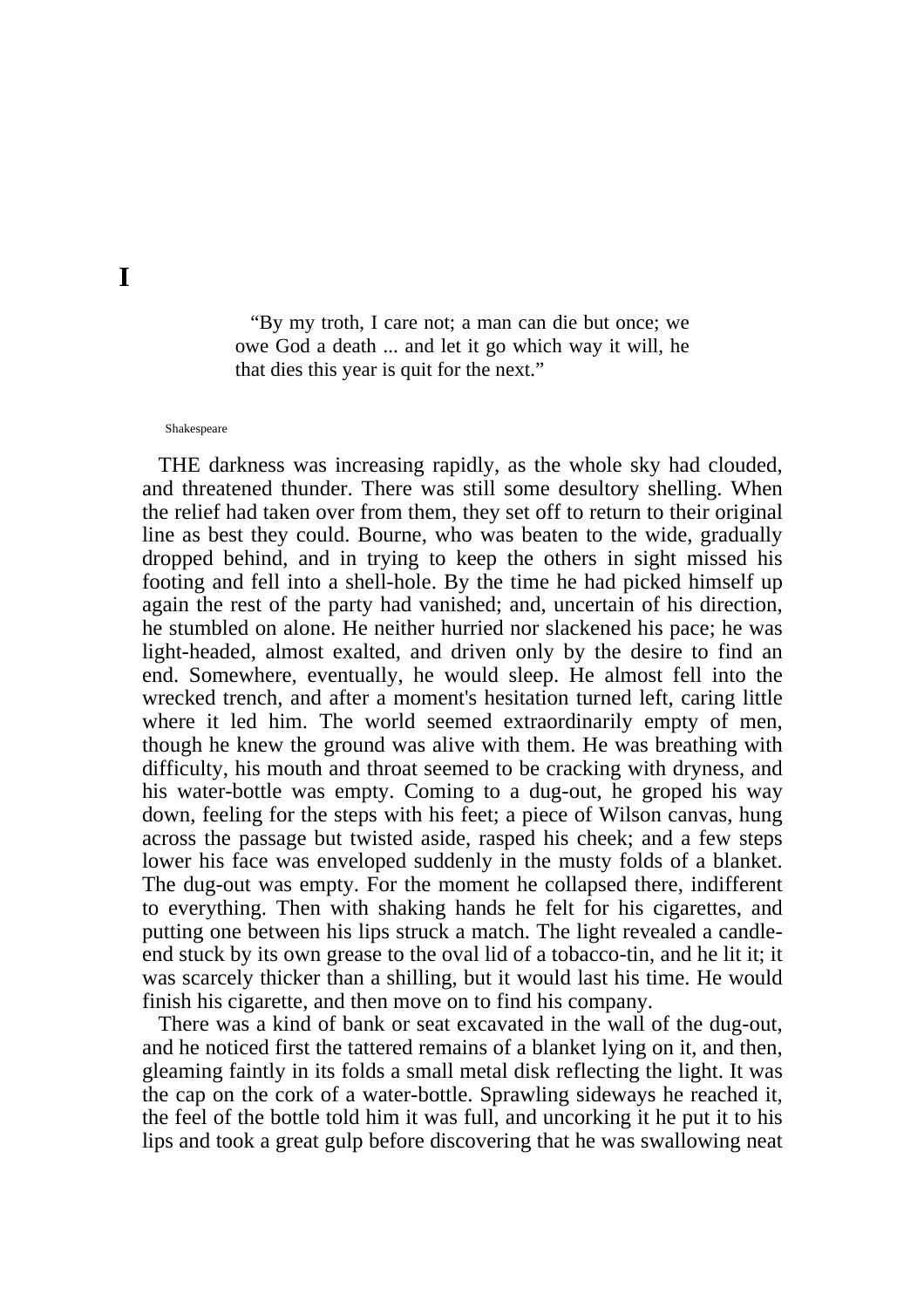whiskey. The fiery spirit almost choked him for the moment, in his surprise he even spat some of it out; then recovering, he drank again, discreetly but sufficiently, and was meditating a more prolonged appreciation when he heard men groping their way down the steps. He recorked the bottle, hid it quickly under the blanket, and removed himself to what might seem an innocent distance from temptation.

 Three Scotsmen came in; they were almost as spent and broken as he was, that he knew by their uneven voices; but they put up a show of indifference, and were able to tell him that some of his mob were on the left, in a dug-out about fifty yards away. They, too, had lost their way, and asked him questions in their turn; but he could not help them, and they developed among themselves an incoherent debate, on the question of what was the best thing for them to do in the circumstances. Their dialect only allowed him to follow their arguments imperfectly, but under the talk it was easy enough to see the irresolution of weary men seeking in their difficulties some reasonable pretext for doing nothing. It touched his own conscience, and throwing away the butt of his cigarette he decided to go. The candle was flickering feebly on the verge of extinction, and presently the dug-out would be in darkness again. Prudence stifled in him an impulse to tell them of the whiskey; perhaps they would find it for themselves; it was a matter which might be left for providence or chance to decide. He was moving towards the stairs, when a voice, muffled by the blanket, came from outside.

"Who are down there?"

 There was no mistaking the note of authority and Bourne answered promptly. There was a pause, and then the blanket was waved aside, and an officer entered. He was Mr. Clinton, with whom Bourne had fired his course at Tregelly.

 "Hullo, Bourne," he began, and then seeing the other men he turned and questioned them in his soft kindly voice. His face had the greenish pallor of crude beeswax, his eyes were red and tired, his hands were as nervous as theirs, and his voice had the same note of over-excitement, but he listened to them without a sign of impatience.

 "Well, I don't want to hurry you men off," he said at last, "but your battalion will be moving out before we do. The best thing you can do is to cut along to it. They're only about a hundred yards further down the trench. You don't want to straggle back to camp by yourselves; it doesn't look well either. So you had better get moving right away. What you really want is twelve hours solid sleep, and I am only telling you the shortest road to it."

They accepted his view of the matter quietly, they were willing enough; but, like all tired men in similar conditions, they were glad to have their action determined for them; so they thanked him and wished him good-night, if not cheerfully, at least with the air of being reasonable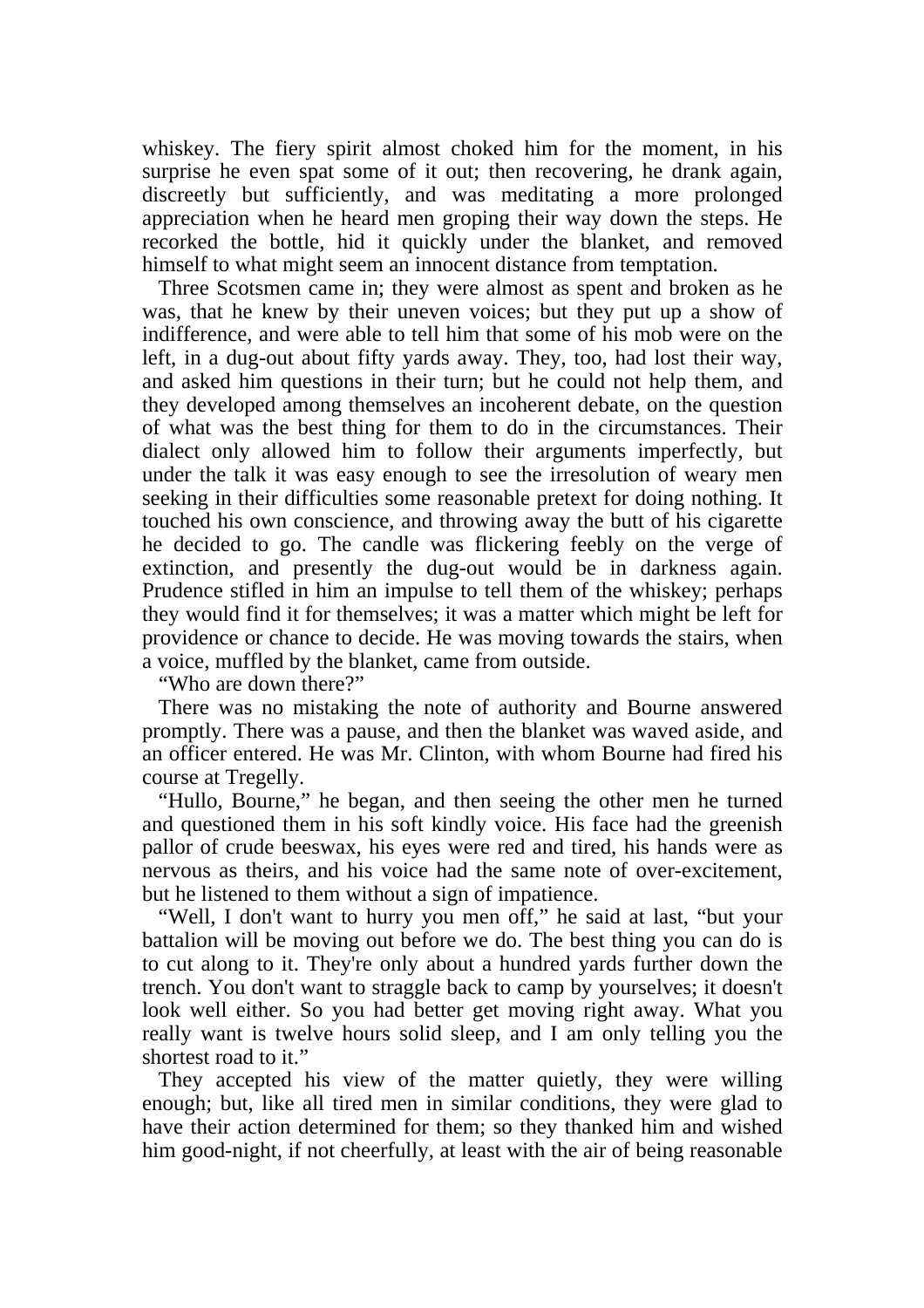men, who appreciated his kindliness. Bourne made as though to follow them out, but Mr. Clinton stopped him.

 "Wait a minute, Bourne, and we shall go together," he said as the last Scotsman groped his way up the steeply-pitched stairs. "It is indecent to follow a kilted Highlander too closely out of a dug-out. Besides I left something here."

 He looked about him, went straight to the blanket, and took up the water-bottle. It must have seemed lighter than he expected, for he shook it a little suspiciously before uncorking it. He took a long steady drink and paused.

 "I left this bottle full of whiskey," he said, "but those bloody Jocks must have smelt it. You know, Bourne, I don't go over with a skinful, as some of them do; but, by God, when I come back I want it. Here, take a pull yourself; you look as though you could do with one."

 Bourne took the bottle without any hesitation; his case was much the same. One had lived instantaneously during that timeless interval, for in the shock and violence of the attack, the perilous instant, on which he stood perched so precariously, was all that the half-stunned consciousness of man could grasp; and, if he lost his grip on it, he fell back among the grotesque terrors and nightmare creatures of his own mind. Afterwards, when the strain had been finally released, in the physical exhaustion which followed, there was a collapse, in which one's emotional nature was no longer under control.

 "We're in the next dug-out, those who are left of us," Mr. Clinton continued. "I am glad you came through all right, Bourne. You were in the last show, weren't you? It seems to me the old Hun has brought up a lot more stuff, and doesn't mean to shift, if he can help it. Anyway we should get a spell out of the line now. I don't believe there are more than a hundred of us left."

 A quickening in his speech showed that the whiskey was beginning to play on frayed nerves: it had steadied Bourne for the time being. The flame of the candle gave one leap and went out. Mr. Clinton switched on his torch, and shoved the water-bottle into the pocket of his raincoat.

 "Come on," he said, making for the steps, "you and I are two of the lucky ones, Bourne; we've come through without a scratch; and if our luck holds we'll keep moving out of one bloody misery into another, until we break, see, until we break."

 Bourne felt a kind of suffocation in his throat: there was nothing weak or complaining in Mr. Clinton's voice, it was full of angry soreness. He switched off the light as he came to the Wilson canvas.

 "Don't talk so bloody wet," Bourne said to him through the darkness. "You'll never break."

 The officer gave no sign of having heard the sympathetic but indecorous rebuke. They moved along the battered trench silently. The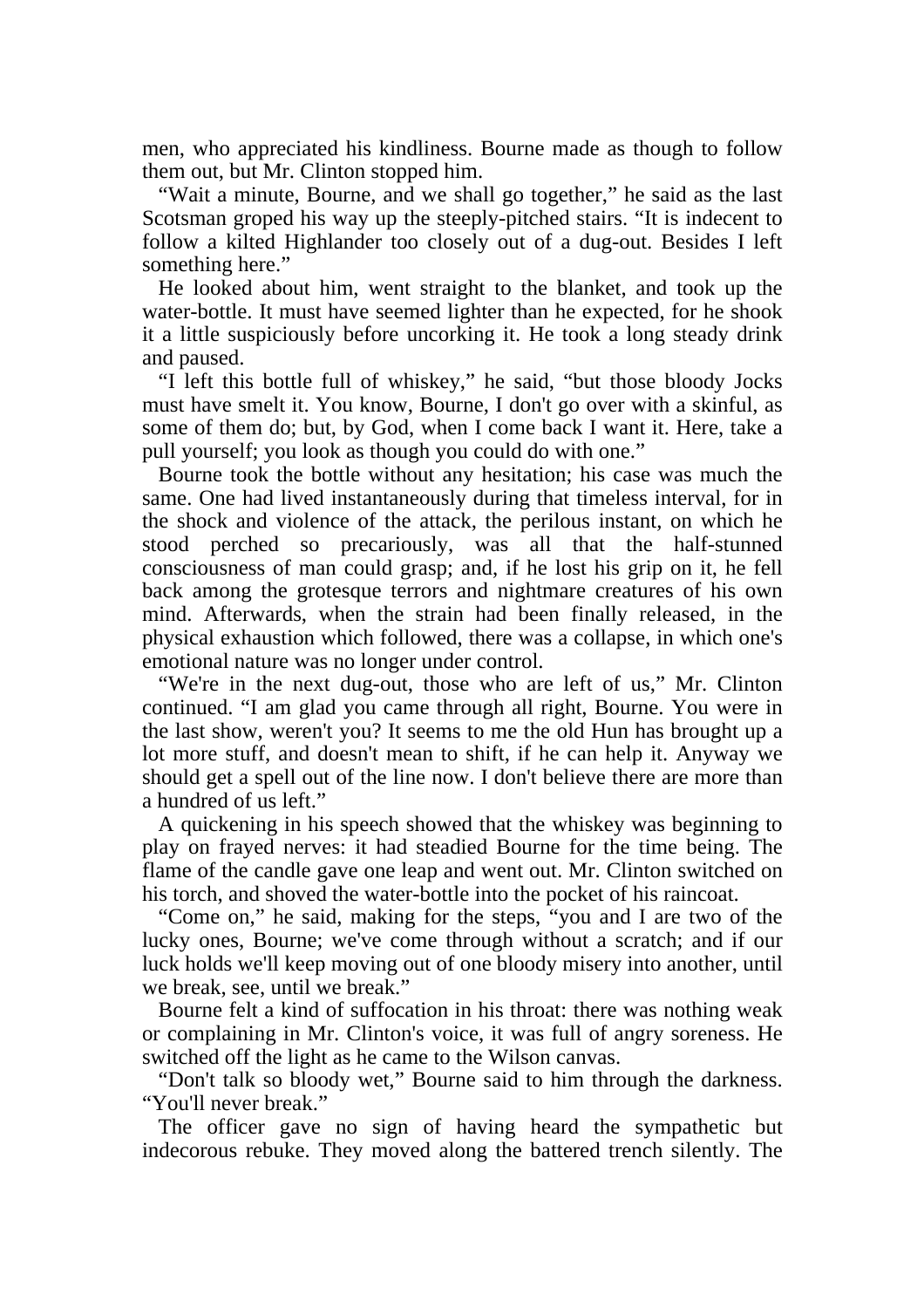sky flickered with the flash of guns, and an occasional star-shell flooded their path with light. As one fell slowly, Bourne saw a dead man in field gray propped up in a corner of a traverse; probably he had surrendered, wounded, and reached the trench only to die there. He looked indifferently at this piece of wreckage. The gray face was senseless and empty. As they turned the corner they were challenged by a sentry over the dug-out.

"Good-night, Bourne," said Mr. Clinton quietly.

 "Good-night, sir," said Bourne, saluting; and he exchanged a few words with the sentry.

 "Wish to Christ they'd get a move on," said the sentry, as Bourne turned to go down.

 The dug-out was full of men, and all the drawn, pitiless faces turned to see who it was as he entered, and after that flicker of interest relapsed into apathy and stupor again. The air was thick with smoke and the reek of guttering candles. He saw Shem lift a hand to attract his attention, and he managed to squeeze in beside him. They didn't speak after each had asked the other if he were all right; some kind of oppression weighed on them all, they sat like men condemned to death.

"Wonder if they'll keep us up in support?" whispered Shem.

 Probably that was the question they were all asking, as they sat there in their bitter resignation, with brooding enigmatic faces, hopeless, but undefeated; even the faces of boys seeming curiously old; and then it changed suddenly: there were quick hurried movements, belts were buckled, rifles taken up, and stooping, they crawled up into the air. Shem and Bourne were among the first out. They moved off at once. Shells travelled overhead; they heard one or two bump fairly close, but they saw nothing except the sides of the trench, whitish with chalk in places, and the steel helmet and lifting swaying shoulders of the man in front, or the frantic up-lifted arms of shattered trees, and the sky with the clouds broken in places, through which opened the inaccessible peace of the stars. They seemed to hurry, as though the sense of escape filled them. The walls of the communication trench became gradually lower, the track sloping upward to the surface of the ground, and at last they emerged, the officer standing aside, to watch what was left of his men file out, and form up in two ranks before him. There was little light, but under the brims of the helmets one could see living eyes moving restlessly in blank faces. His face, too, was a blank from weariness, but he stood erect, an ash-stick under his arm, as the dun-coloured shadows shuffled into some sort of order. The words of command that came from him were no more than whispers, his voice was cracked and not quite under control, though there was still some harshness in it. Then they moved off in fours, away from the crest of the ridge, towards the place they called Happy Valley.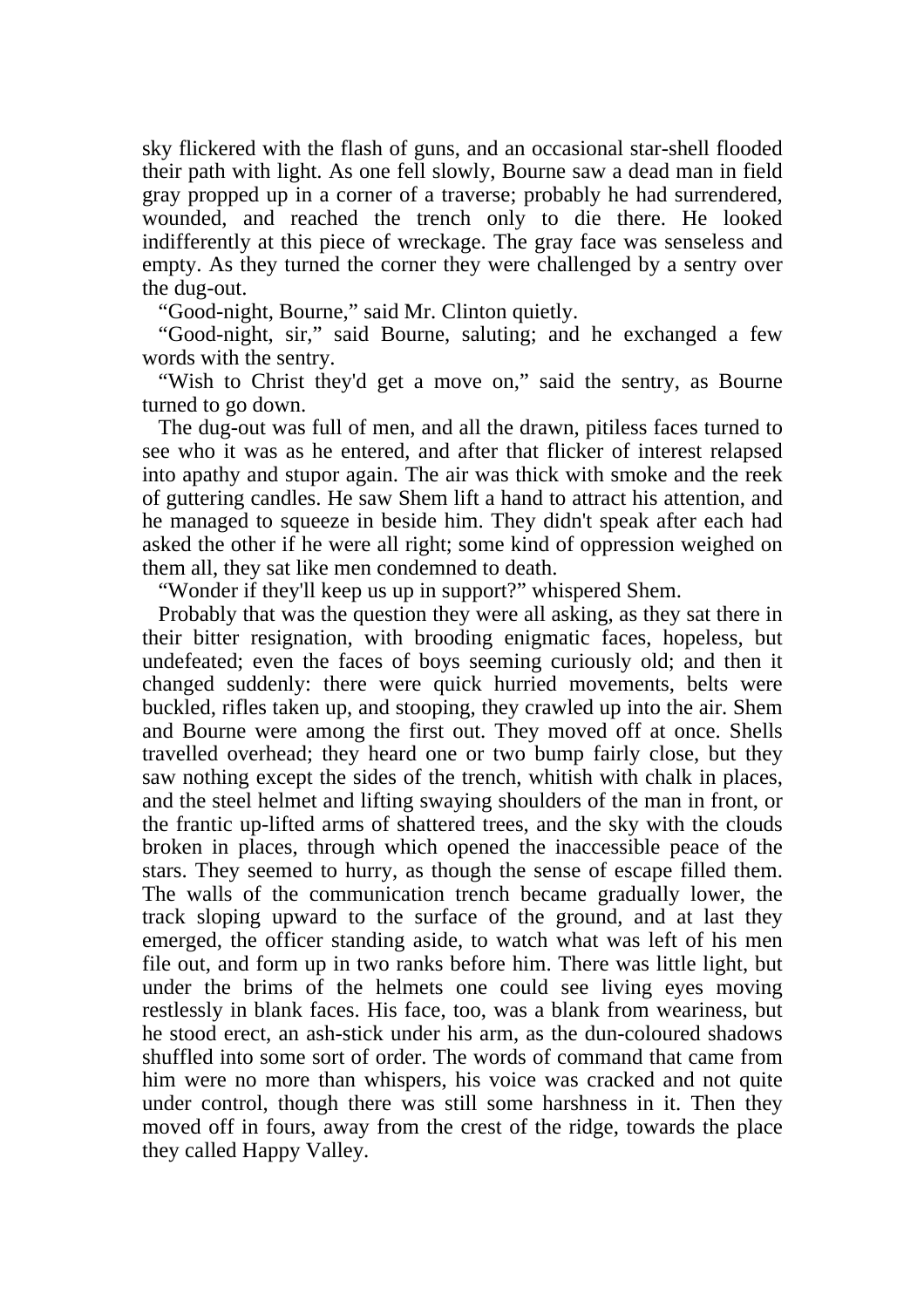They had not far to go. As they were approaching the tents a crump dropped by the mule-lines, and that set them swaying a little, but not much. Captain Malet called them to attention a little later; and from the tents, camp-details, cooks, snobs, and a few unfit men, gathered in groups to watch them, with a sympathy genuine enough, but tactfully aloof; for there is a gulf between men just returned from action, and those who have not been in the show as unbridgeable as that between the sober and the drunk. Captain Malet halted his men by the orderly-room tent. There was even a pretence to dress ranks. Then he looked at them, and they at him for a few seconds which seemed long. They were only shadows in the darkness.

"Dismiss!"

 His voice was still pitched low, but they turned almost with the precision of troops on the square, each rifle was struck smartly, the officer saluting; and then the will which bound them together dissolved, the enervated muscles relaxed, and they lurched off to their tents as silent and as dispirited as beaten men. One of the tailors took his pipe out of his mouth and spat on the ground.

 "They can say what they bloody well like," he said appreciatively, "but we're a fuckin' fine mob."

 ONCE during the night Bourne started up in an access of inexplicable horror, and after a moment of bewildered recollection, turned over and tried to sleep again. He remembered nothing of the nightmare which had roused him, if it were a nightmare, but gradually his awakened sense felt a vague restlessness troubling equally the other men. He noticed it first in Shem, whose body, almost touching his own, gave a quick, convulsive jump, and continued twitching for a moment, while he muttered unintelligibly, and worked his lips as though he were trying to moisten them. The obscure disquiet passed fitfully from one to another, lips parted with the sound of a bubble bursting, teeth met grinding as the jaws worked, there were little whimperings which quickened into sobs, passed into long shuddering moans, or culminated in angry, half-articulate obscenities, and then relapsed, with fretful, uneasy movements and heavy breathing, into a more profound sleep. Even though Bourne tried to persuade himself that these convulsive agonies were merely reflex actions, part of an unconscious physical process, through which the disordered nerves sought to readjust themselves, or to perform belatedly some instinctive movement which an over-riding will had thwarted at its original inception, his own conscious mind now filled itself with the passions, of which the mutterings and twitchings heard in the darkness were only the unconscious mimicry. The senses certainly have, in some measure, an independent activity of their own, and remain vigilant even in the mind's eclipse. The darkness seemed to him to be filled with the shudderings of tormented flesh, as though something diabolically evil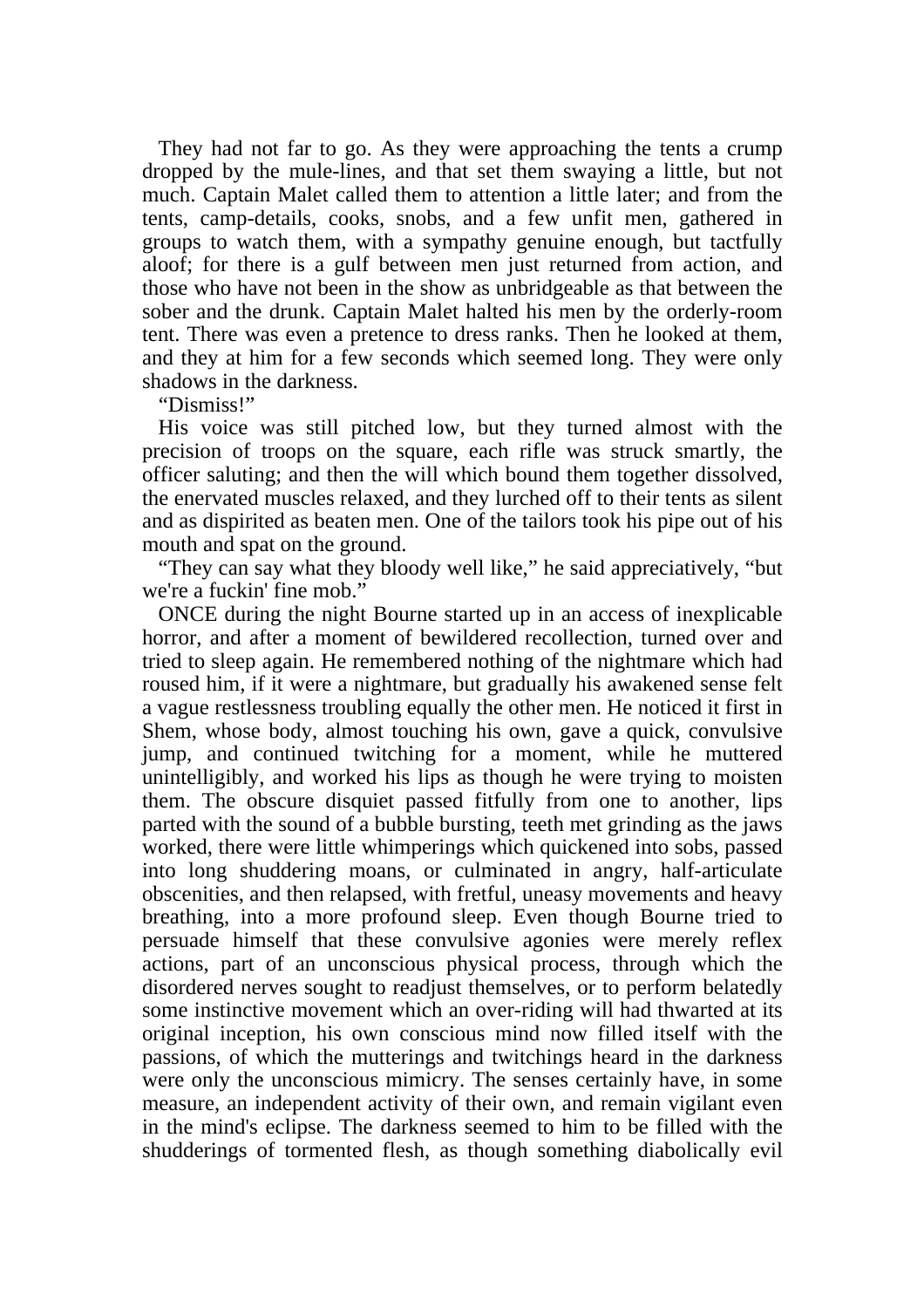probed curiously to find a quick sensitive nerve and wring from it a reluctant cry of pain. At last, unable to ignore the sense of misery which filled him, he sat up and lit the inevitable cigarette. The formless terrors haunting their sleep took shape for him. His mind reached back into the past day, groping among obscure and broken memories, for it seemed to him now that for the greater part of the time he had been stunned and blinded, and that what he had seen, he had seen in sudden, vivid flashes, instantaneously: he felt again the tension of waiting, that became impatience, and then the immense effort to move, and the momentary relief which came with movement, the sense of unreality and dread which descended on one, and some restoration of balance as one saw other men moving forward in a way that seemed commonplace, mechanical, as though at some moment of ordinary routine; the restraint, and the haste that fought against it with every voice in one's being crying out to hurry. Hurry? One cannot hurry, alone, into nowhere, into nothing. Every impulse created immediately its own violent contradiction. The confusion and tumult in his own mind was inseparable from the senseless fury about him, each reinforcing the other. He saw great chunks of the German line blown up, as the artillery blasted a way for them; clouds of dust and smoke screened their advance, but the Hun searched for them scrupulously; the air was alive with the rush and flutter of wings; it was ripped by screaming shells, hissing like tons of molten metal plunging suddenly into water, there was the blast and concussion of their explosion, men smashed, obliterated in sudden eruptions of earth, rent and strewn in bloody fragments, shells that were like hell-cats humped and spitting, little sounds, unpleasantly close, like the plucking of tense strings, and something tangling his feet, tearing at his trousers and puttees as he stumbled over it, and then a face suddenly, an inconceivably distorted face, which raved and sobbed at him as he fell with it into a shell-hole. He saw with astonishment the bare arse of a Scotsman who had gone into action wearing only a kilt-apron; and then they righted themselves and looked at each other, bewildered and humiliated. There followed a moment of perfect lucidity, while they took a breather; and he found himself, though unwounded, wondering with an insane prudence where the nearest dressing-station was. Other men came up; two more Gordons joined them, and then Mr. Halliday, who flung himself on top of them and, keeping his head well down, called them a lot of bloody skulkers. He had a slight wound in the fore-arm. They made a rush forward again, the dust and smoke clearing a little, and they heard the elastic twang of Mills bombs as they reached an empty trench, very narrow where shelling had not wrecked or levelled it. Mr. Halliday was hit again, in the knee, before they reached the trench, and Bourne felt something pluck the front of his tunic at the same time. They pulled Mr. Halliday into the trench, and left him with one of the Gordons who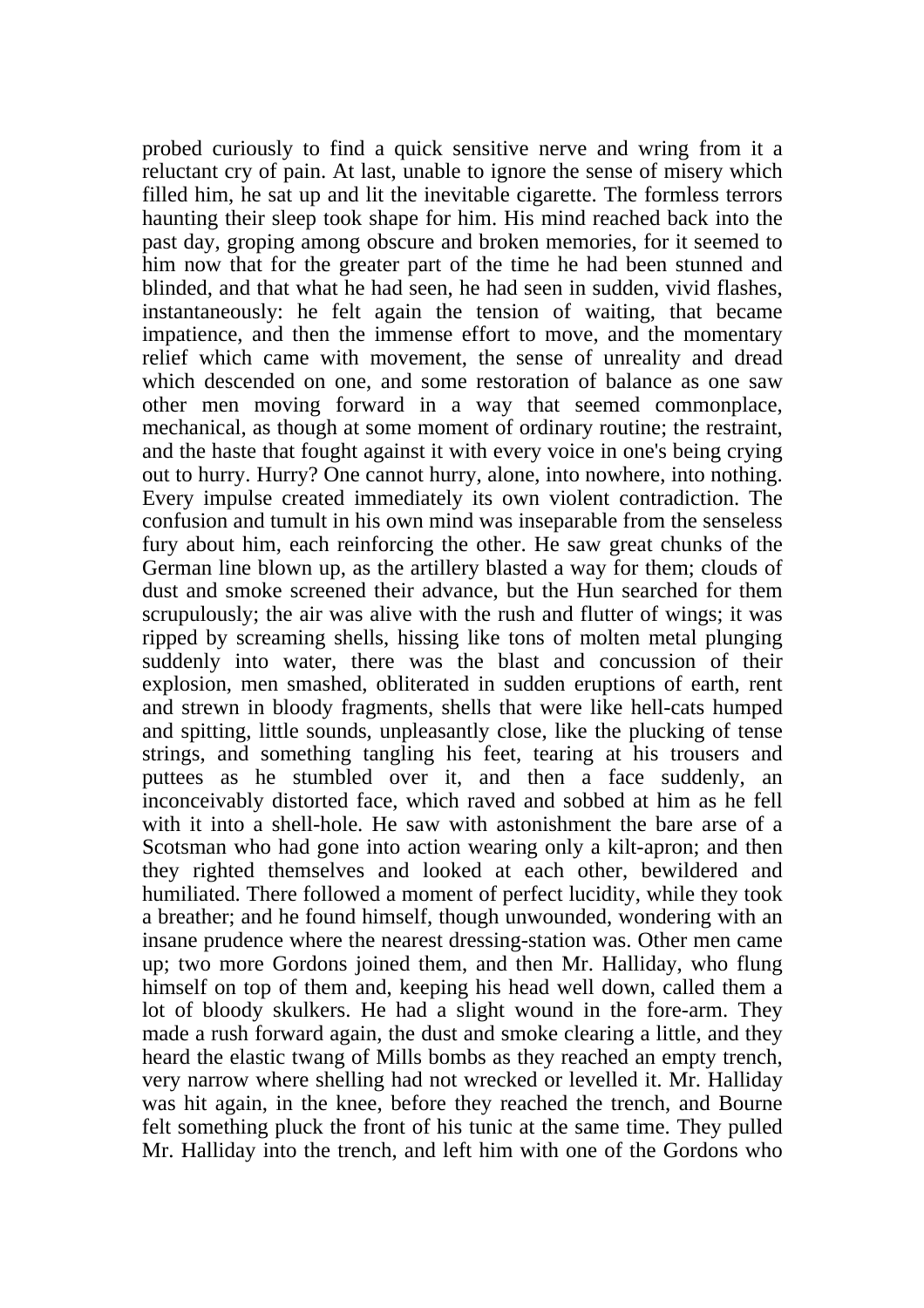had also been hit. Men were converging there, and he went forward with some of his own company again. From the moment he had thrown himself into the shell-hole with the Scotsman something had changed in him; the conflict and tumult of his mind had gone, his mind itself seemed to have gone, to have contracted and hardened within him; fear remained, an implacable and restless fear, but that, too, seemed to have been beaten and forged into a point of exquisite sensibility and to have become indistinguishable from hate. Only the instincts of the beast survived in him, every sense was alert and in that tension was some poignancy. He neither knew where he was, nor whither he was going, he could have no plan because he could foresee nothing, everything happening was inevitable and unexpected, he was an act in a whole chain of acts; and, though his movements had to conform to those of others, spontaneously, as part of some infinitely flexible plan, which he could not comprehend very clearly even in regard to its immediate object, he could rely on no one but himself. They worked round a point still held by machine-guns, through a rather intricate system of trenches linking up shell-craters. The trenches were little more than bolt-holes, through which the machinegunners, after they had held up the advancing infantry as long as possible, might hope to escape to some other appointed position further back, and resume their work, thus gaining time for the troops behind to recover from the effect of the bombardment, and emerge from their hiding-places. They were singularly brave men, these Prussian machinegunners, but the extreme of heroism, alike in foe or friend, is indistinguishable from despair. Bourne found himself playing again a game of his childhood, though not now among rocks from which reverberated heat quivered in wavy films, but in made fissures too chalky and unweathered for adequate concealment. One has not, perhaps, at thirty years the same zest in the game as one had at thirteen, but the sense of danger brought into play a latent experience which had become a kind of instinct with him, and he moved in those tortuous ways with the furtive cunning of a stoat or weasel. Stooping low at an angle in the trench he saw the next comparatively straight length empty, and when the man behind was close to him, ran forward still stooping. The advancing line, hung up at one point, inevitably tended to surround it, and it was suddenly abandoned by the few men holding it. Bourne, running, checked as a running Hun rounded the further angle precipitately, saw him prop, shrink back into a defensive posture, and fired without lifting the butt of his rifle quite level with his right breast. The man fell shot in the face, and someone screamed at Bourne to go on; the body choked the narrow angle, and when he put his foot on it squirmed or moved, making him check again, fortunately, as a bomb exploded a couple of yards round the corner. He turned, dismayed, on the man behind him, but behind the bomber he saw the grim bulk of Captain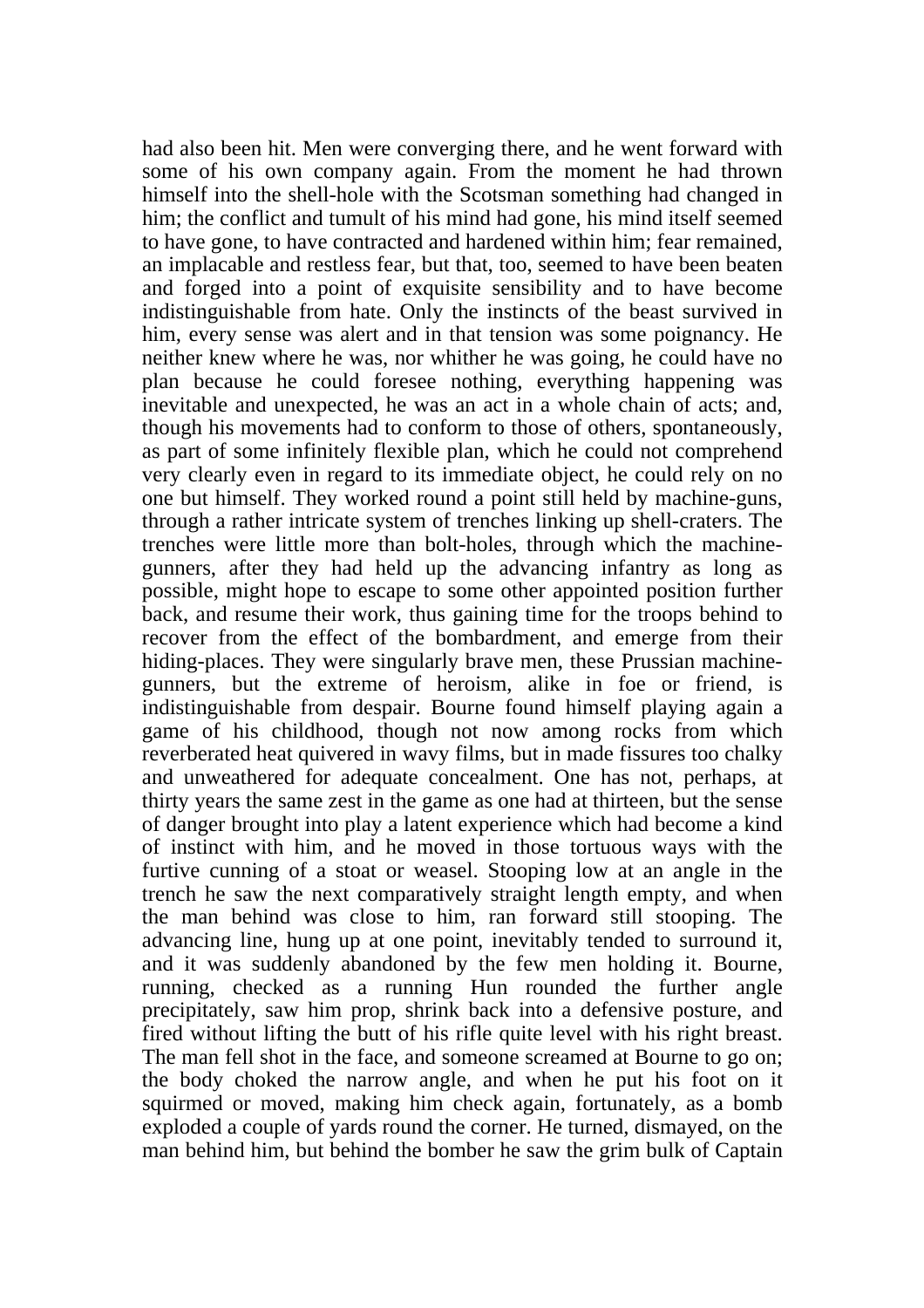Malet, and his strangely exultant face; and Bourne, incapable of articulate speech, could only wave a hand to indicate the way he divined the Huns to have gone. Captain Malet swung himself above ground, and the men, following, overflowed the narrow channel of the trench; but the two waves, which had swept round the machine-gun post, were now on the point of meeting; men bunched together, and there were some casualties among them before they went to ground again. Captain Malet gave him a word in passing, and Bourne, looking at him with dull uncomprehending eyes, lagged a little to let others intervene between them. He had found himself immediately afterwards next to Company-Sergeant-Major Glasspool, who nodded to him swiftly and appreciatively; and then Bourne understood. He was doing the right thing. In that last rush he had gone on and got into the lead, somehow, for a brief moment; but he realised himself that he had only gone on because he had been unable to stand still. The sense of being one in a crowd did not give him the same confidence as at the start, the present stage seemed to call for a little more personal freedom. Presently, just because they were together, they would rush something in a hurry instead of stalking it. Two men of another regiment, who had presumably got lost, broke back momentarily demoralised, and Sergeant-Major Glasspool confronted them.

"Where the bloody hell do you reckon you're going?"

 He rapped out the question with the staccato of a machine-gun; facing their hysterical disorder, he was the living embodiment of a threat.

"We were ordered back," one said, shamefaced and fearful.

 "Yes. You take your fuckin' orders from Fritz," Glasspool, whitelipped and with heaving chest, shot sneeringly at them. They came to heel quietly enough, but all the rage and hatred in their hearts found an object in him, now. He forgot them as soon as he found them in hand.

 "You're all right, chum," whispered Bourne, to the one who had spoken. "Get among your own mob again as soon as there's a chance."

The man only looked at him stonily. In the next rush forward something struck Bourne's helmet, knocking it back over the nape of his neck so that the chin-strap tore his ears. For the moment he thought he had been knocked out, he had bitten his tongue, too, and his mouth was salt with blood. The blow had left a deep dent in the helmet, just fracturing the steel. He was still dazed and shaken when they reached some building-ruins, which he seemed to remember. They were near the railway-station.

 HE WISHED he could sleep, he was heavy with it; but his restless memory made sleep seem something to be resisted as too like death. He closed his eyes and had a vision of men advancing under a rain of shells. They had seemed so toy-like, so trivial and ineffective when opposed to that overwhelming wrath, and yet they had moved forward mechanically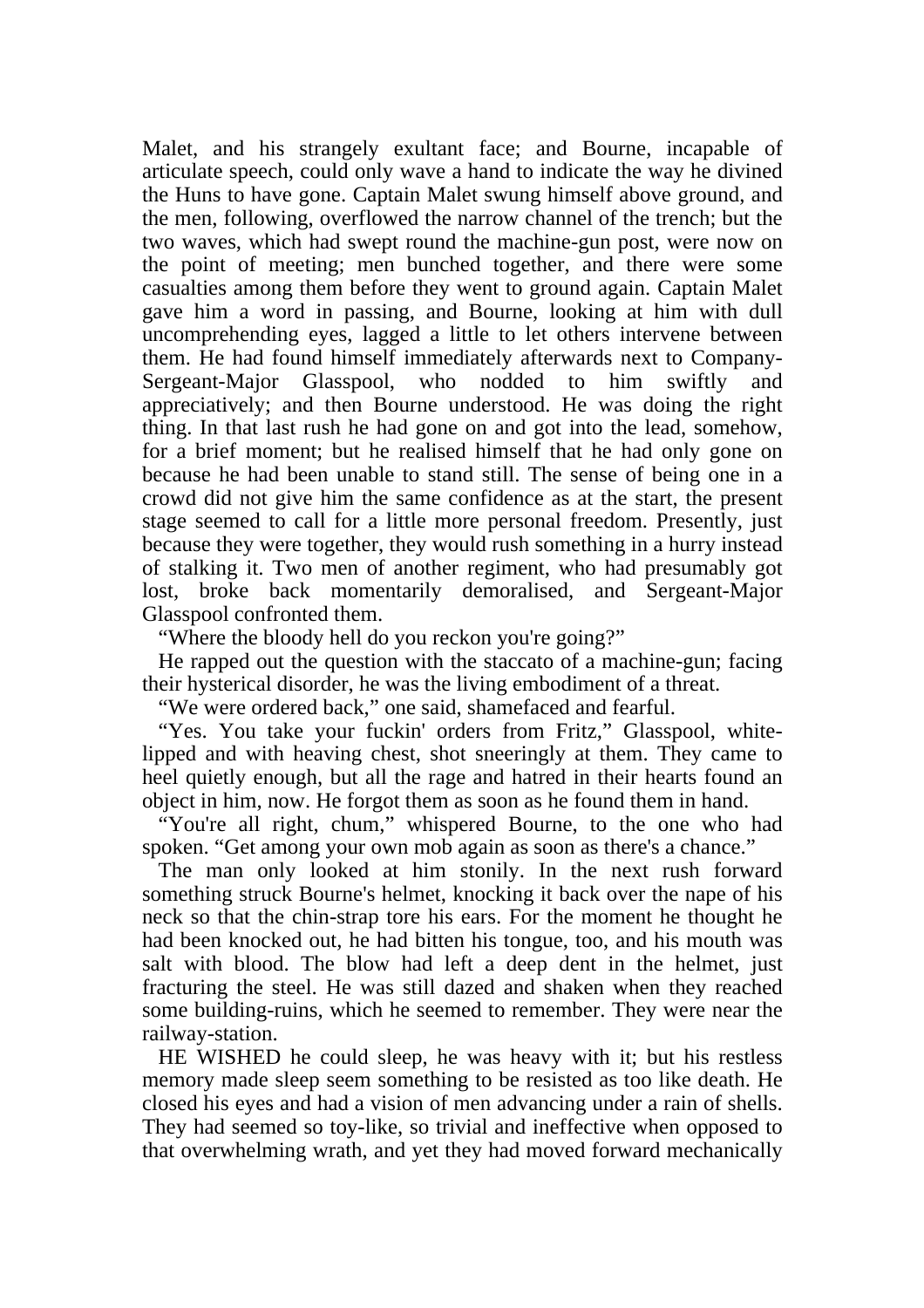as though they were hypnotised or fascinated by some superior will. That had been one of Bourne's most vivid impressions in action, a man close to him moving forward with the jerky motion a clockwork toy has when it is running down; and it had been vivid to him because of the relief with which he had turned to it and away from the confusion and tumult of his own mind. It had seemed impossible to relate that petty, commonplace, unheroic figure, in ill-fitting khaki and a helmet like the barber's basin with which Don Quixote made shift on his adventures, to the moral and spiritual conflict, almost superhuman in its agony, within him. Power is measured by the amount of resistance which it overcomes, and, in the last resort, the moral power of men was greater than any purely material force, which could be brought to bear on it. It took the chance of death, as one of the chances it was bound to take; though, paradoxically enough, the function of our moral nature consists solely in the assertion of one's own individual will against anything which may be opposed to it, and death, therefore, would imply its extinction in the particular and individual case. The true inwardness of tragedy lies in the fact that its failure is only apparent, and as in the case of the martyr also, the moral conscience of man has made its own deliberate choice, and asserted the freedom of its being. The sense of wasted effort is only true for meaner and more material natures. It took the more horrible chance of mutilation. But as far as Bourne himself, and probably also, since the moral impulse is not necessarily an intellectual act, as far as the majority of his comrades were concerned, its strength and its weakness were inseparably entangled in each other. Whether a man be killed by a riflebullet through the brain, or blown into fragments by a high-explosive shell, may seem a matter of indifference to the conscientious objector, or to any other equally well-placed observer, who in point of fact is probably right; but to the poor fool who is a candidate for post-humous honours, and necessarily takes a more directly interested view, it is a question of importance. He is, perhaps, the victim of an illusion, like all who, in the words of Paul, are fools for Christ's sake; but he has seen one man shot cleanly in his tracks and left face downwards, dead, and he has seen another torn into bloody tatters as by some invisible beast, and these experiences had nothing illusory about them: they were actual facts. Death, of course, like chastity, admits of no degree; a man is dead or not dead, and a man is just as dead by one means as by another; but it is infinitely more horrible and revolting to see a man shattered and eviscerated, than to see him shot. And one sees such things; and one suffers vicariously, with the inalienable sympathy of man for man. One forgets quickly. The mind is averted as well as the eyes. It reassures itself after that first despairing cry: "It is I!"

"No, it is not I. I shall not be like that."

And one moves on, leaving the mauled and bloody thing behind: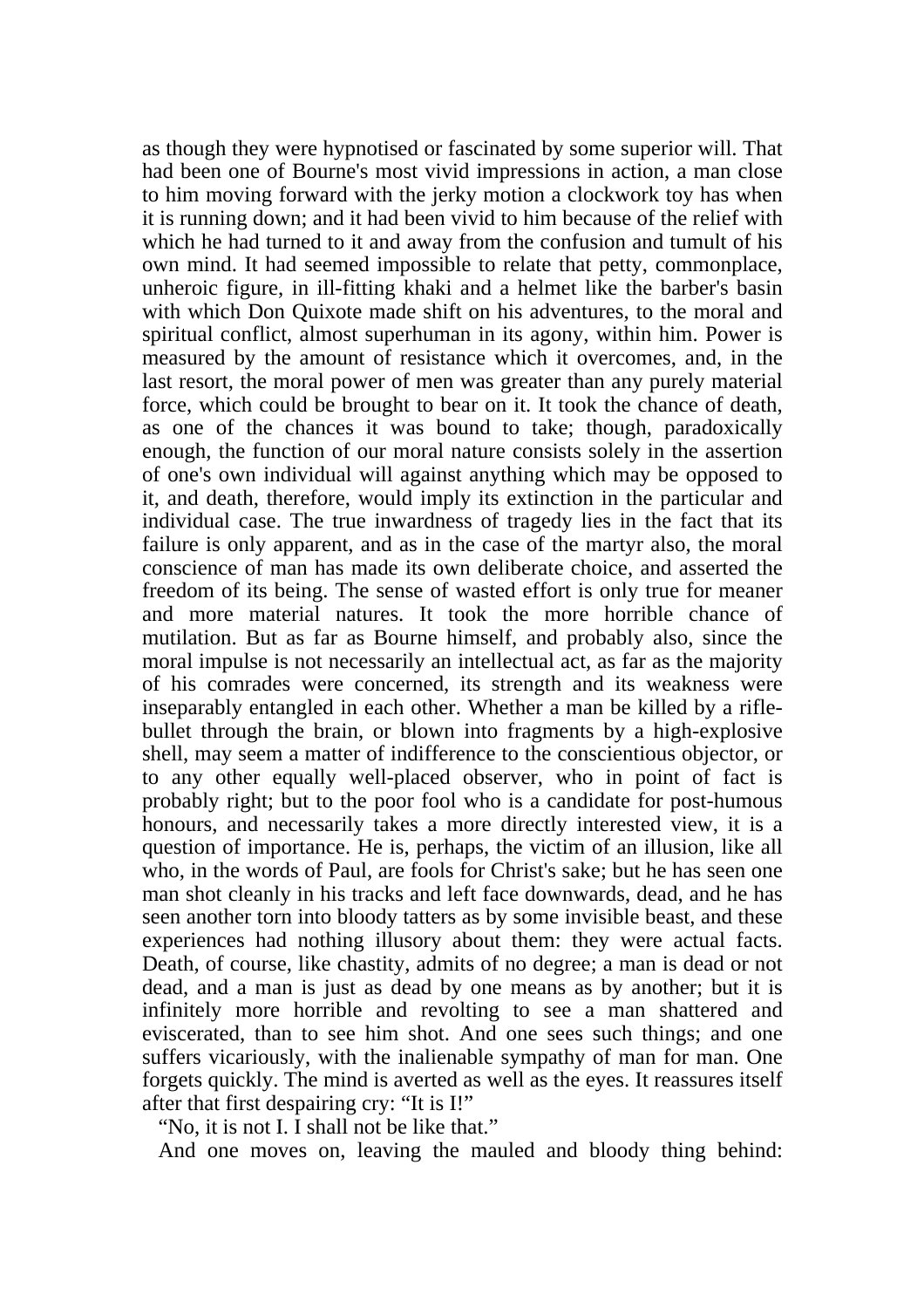gambling, in fact, on that implicit assurance each one of us has of his own immortality. One forgets, but he will remember again later, if only in his sleep.

 After all, the dead are quiet. Nothing in the world is more still than a dead man. One sees men living, living, as it were, desperately, and then suddenly emptied of life. A man dies and stiffens into something like a wooden dummy, at which one glances for a second with a furtive curiosity. Suddenly he remembered the dead in Trones Wood, the unburied dead with whom one lived, he might say, cheek by jowl, Briton and Hun impartially confounded, festering, fly-blown corruption, the pasture of rats, blackening in the heat, swollen with distended bellies, or shrivelling away within their mouldering rags; and even when night covered them, one vented in the wind the stench of death. Out of one bloody misery into another, until we break. One must not break. He took in his breath suddenly in a shaken sob, and the mind relinquished its hopeless business. The warm smelly darkness of the tent seemed almost luxurious ease. He drowsed heavily; dreaming of womanly softness, sweetness; but their faces slipped away from him like the reflections in water when the wind shakes it, and his soul sank deeply and more deeply into the healing of oblivion.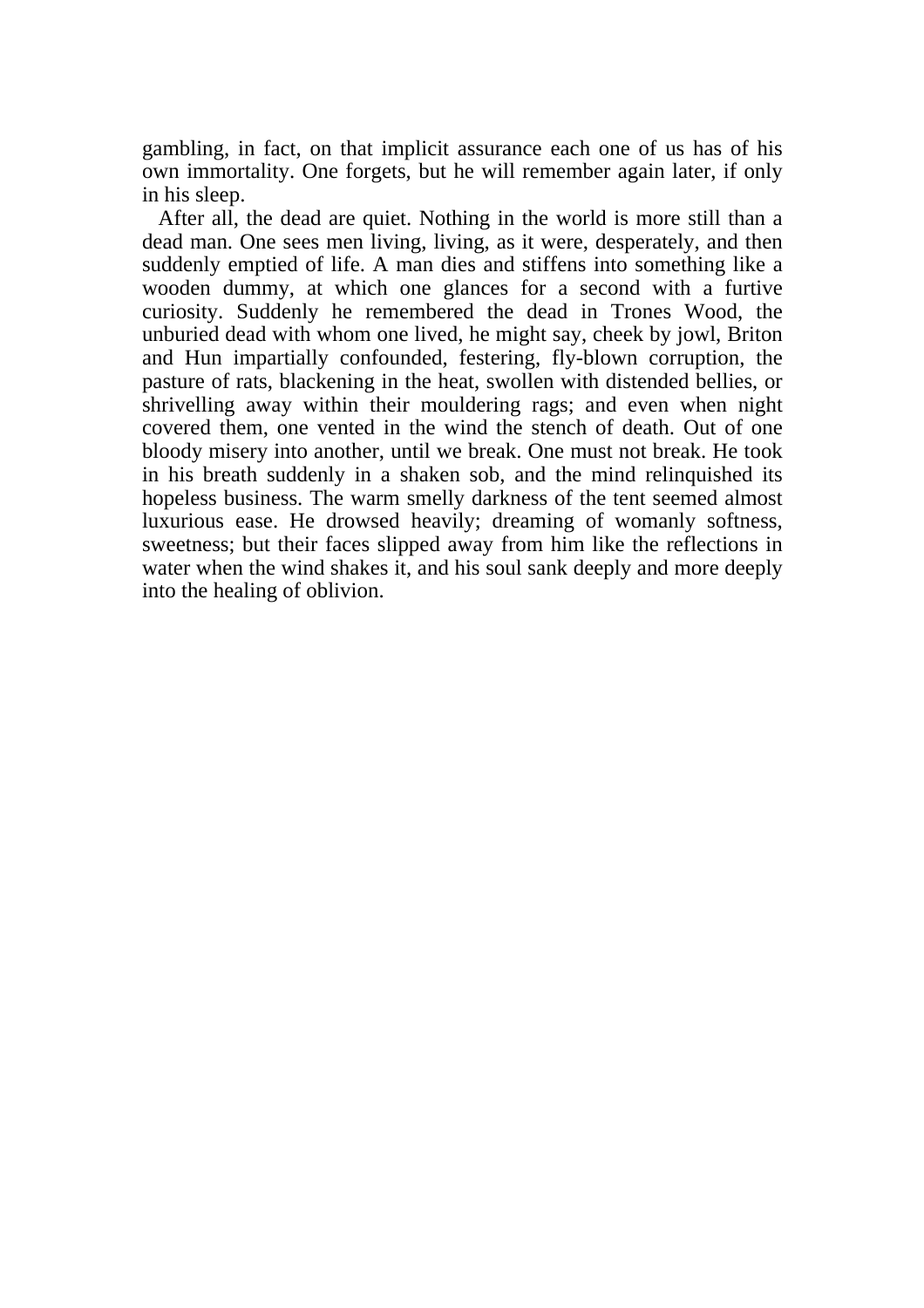"But I had not so much of man in me And all my mother came into mine eyes And gave me up to tears."

#### Shakespeare

 IT was late when they woke, but they were reluctant to move. Their tent gave them the only privacy they knew, and they wanted to lie hidden until they had recovered their nerve. Among themselves they were unselfish, even gentle; instinctively helping each other, for, having shared the same experience, there was a tacit understanding between them. They knew each other, and their rival egoisms had already established among them a balance and discipline of their own. They kept their feelings very much to themselves. No one troubled them, and they might have lain there for hours, preoccupied with their own formless and intangible reveries, or merely brooding vacantly; but whatever remote and inaccessible world the mind may elect to inhabit, the body has its own inexorable routine. It drove them out in the end to the open, unscreened trench which served as a latrine. This was furnished with a pole, closer to one side than to the other, and resting at either end on piled-up sods, and on this insecure perch they sat, and while they sat there they hunted and killed the lice on their bodies. There was something insolent even in the way they tightened their belts, hawked, and spat in the dust. They had been through it, and having been through it, they had lapsed a little lower than savages, into the mere brute. Life for them held nothing new in the matter of humiliation. Men of the new drafts wondered foolishly at their haggard and filthy appearance. Even the details kept a little aloof from them, as from men with whom it might be dangerous to meddle, and perhaps there was something in their sad, pitiless faces to evoke in others a kind of primitive awe. They for their part went silently about the camp, carrying themselves, in their stained and tattered uniforms, with scornful indifference. They may have glanced casually at the new-comers, still trim and neat from the bull-ring at Rouen, who were to fill the place of the dead now lying out in all weathers on the down-land between Delville Wood, Trones, and Guillemont; but if one of the new men spoke to them he was met with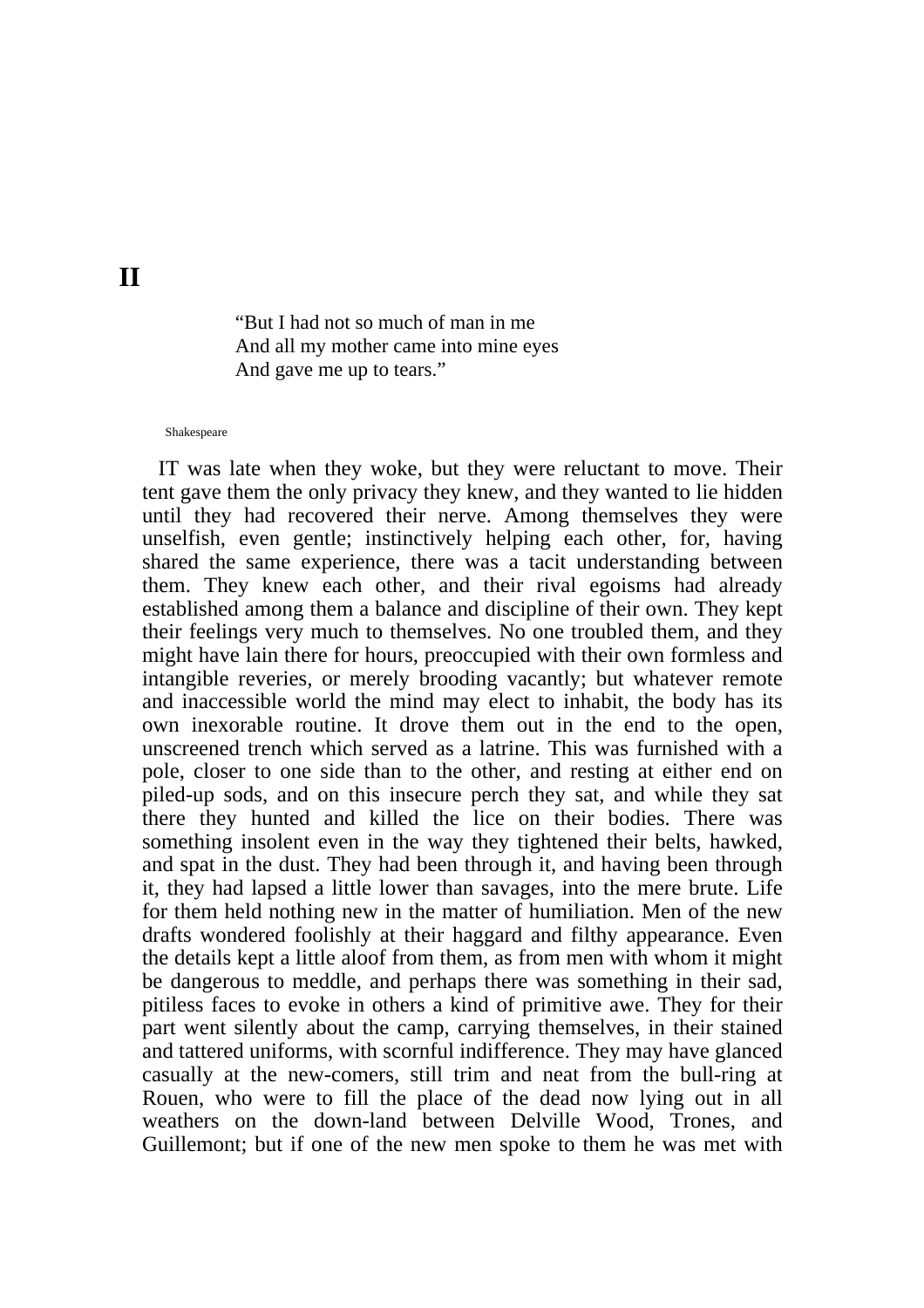unrecognising eyes and curt monosyllables.

 Outside the tents two or three men would come together and ask after their friends.

"Where's Dixon?"

 "Gone west. Blown to fuckin' bits as soon as we got out of the trench, poor bugger. Young Williams was 'it same time, 'ad most of an arm blown off, but 'e got back into the trench. Same shell, I think. Anyway, it were the first thing I see."

 They spoke with anxious, low voices, still unsteady and inclined to break; but control was gradually returning; and all that pity carried with it a sense of relief that the speaker, somehow, but quite incredibly, had himself managed to survive.

 When breakfast came they seemed at first to have no appetite, but once they had started, they ate like famishing wolves, mopping up the last smear of bacon fat and charred fragments from the bottom of the pan with their bread. When they returned to camp on the previous night, there had been tea waiting for them, a rum issue left very largely to the indiscretion of the storekeeper, and sandwiches of cold boiled bacon. Bourne had drunk all he could get; but on biting into a sandwich it had seemed to chew up into so much dry putty in his mouth, and he had stuffed the rest of his ration away in his haversack. The other men had been much the same, none of them had had any stomach for food then, though the sandwiches were freshly cut with liberal mustard on them; now, though they had turned dry and hard, and the bread had soured, they were disinterred from dirty haversacks and eaten ravenously. Gradually their apathy cleared and lifted, as first their bodily functions, and then their habits of life asserted themselves. One after another they started shaving. Bourne and Shem had an arrangement by which they fetched and carried for each other alternately, and it was Bourne's job today. There was a shortage of water, and rather stringent regulations concerning its use. Bourne had long ago come to the conclusion that there was too much bloody discipline in the British Army, and he managed to procure, on loan, a large tin, which had been converted into a bucket by the addition of a wire handle. He got this more than half full of water, as well as a mess-tin full of hot water from one of the cooks, and going and coming he worked round behind the officers' tents, so as to avoid other companies' lines, and sergeants or sergeant-majors, who, zealous in the matter of discipline, might have hypothecated both the bucket and water for their own personal use. Then, out of sight behind their own tent, he and Shem washed and shaved. They had not had a bath for five weeks, but curiously enough, their skins, under their shirts, were like satin, supple and lustrous; the sweat washed out the dirt, and was absorbed with it into their clothing which had a sour, stale, and rather saline smell. They were not very lousy.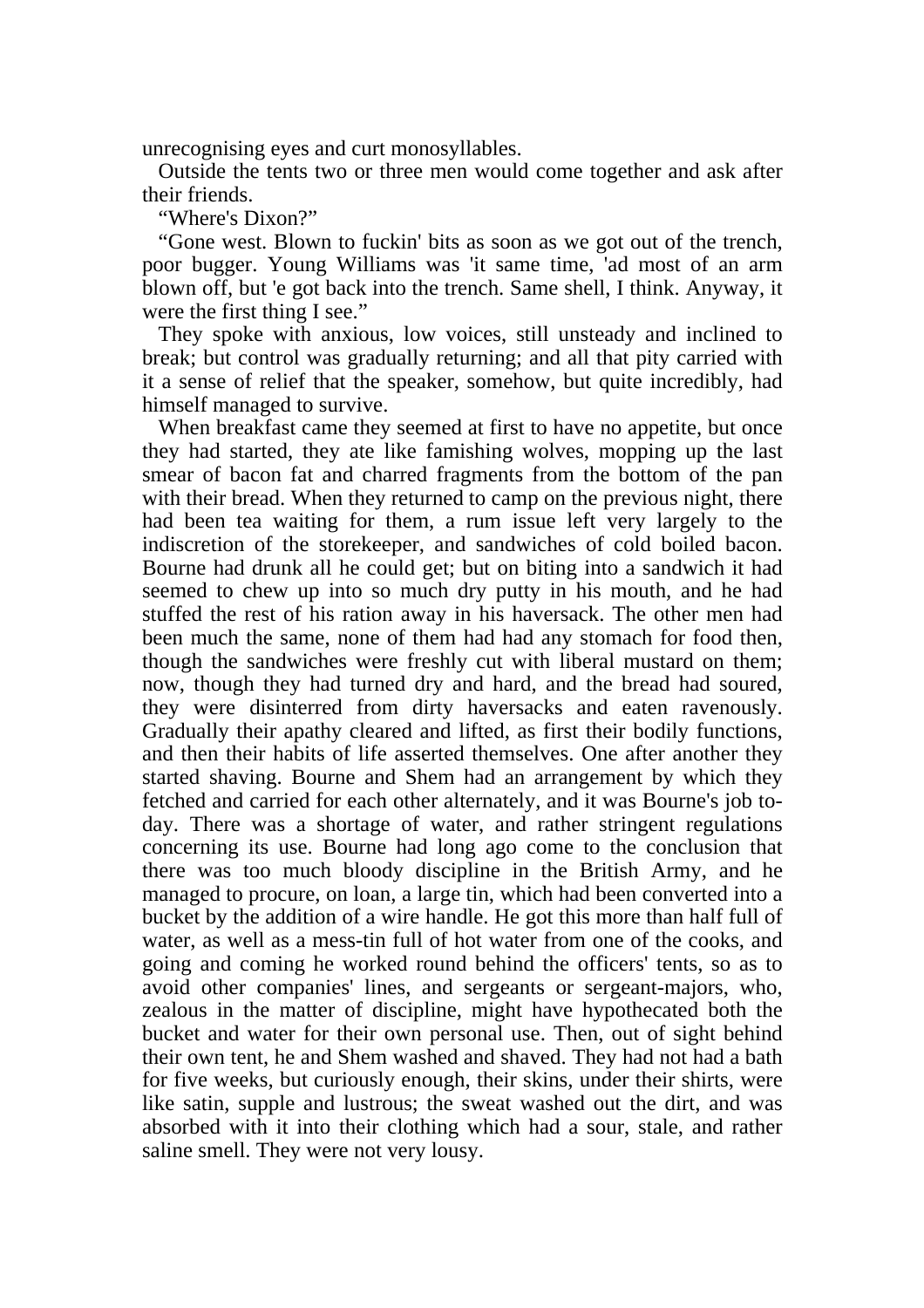They had achieved more of the semblance than the reality of cleanliness, and were drying themselves when Corporal Tozer, who knew their value, came round to the back of the tent and looked at the water, already grey and curdled with dirt and soap.

 "You two are the champion bloody scroungers in the battalion," he said; and it was impossible to know whether he were more moved by admiration or by disgust. Shem, whose eyes were like the fish-pools of Heshbon, turned on him an expression of mingled innocence and apprehension; but Bourne only looked on indifferently as the Corporal, making a cup of his hand, skimmed off the curdled scum before dashing the dirty water over his own head and neck. Bourne had no modesty in the demands he made on his friends, and he had got the water from Abbot, the company cook, by asking for it casually, while discussing the possibility of procuring, illegally, a grilled steak for his dinner, preferably with fried onions, which for the time being proved unobtainable.

 "Tell me when you've finished with the bucket, will you, Corporal?" he said quietly, as he turned to go back to the tent with Shem. Before putting on his tunic, after taking it outside to brush rather perfunctorily, he looked at the pockets which the machine-gun bullet had torn. The pull of his belt had caused them to project a little, and the bullet had entered one pocket and passed out through the other, after denting the metal case of his shaving-stick, which he had forgotten to put into his pack, but had pocketed at the last moment. His haversack had been hit too, probably by a spent fragment of a shell; but the most impressive damage was the dent, with a ragged fissure in it, in his tin-hat. His pulse quickened slightly as he considered it, for it had been a pretty near thing for him. Then he heard Pritchard talking to little Martlow on the other side of the tent.

 " ... both 'is legs 'ad bin blown off, pore bugger; an' 'e were dyin' so quick you could see it. But 'e tried to stand up on 'is feet. ' 'elp me up,' 'e sez, ' 'elp me up.' — 'You lie still, chum,' I sez to 'im, 'you'll be all right presently.' An' 'e jes give me one look, like 'e were puzzled, an' 'e died."

 Bourne felt all his muscles tighten. Tears were running down Pritchard's inflexible face, like rain-drops down a window-pane; but there was not a quaver in his voice, only that high unnatural note which a boy's has when it is breaking; and then for the first time Bourne noticed that Swale, Pritchard's bed-chum, was not there; he had not missed him before. He could only stare at Pritchard, while his own sight blurred in sympathy.

 "Well, anyway," said Martlow, desperately comforting; " 'e couldn't 'ave felt much, could 'e, if 'e said that?"

 "I don't know what 'e felt," said Pritchard, with slowly-filling bitterness, "I know what I felt."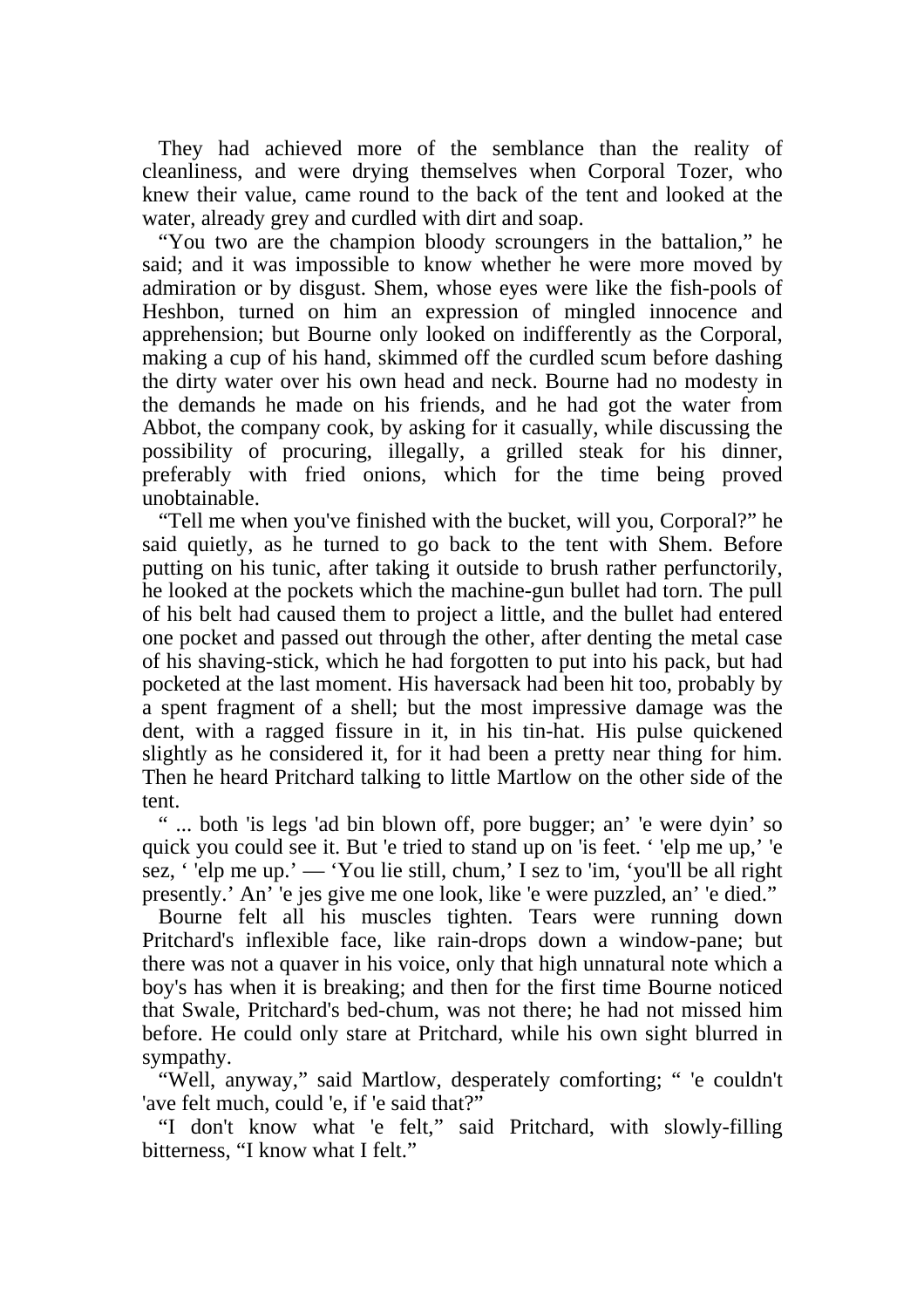"Bourne, you can take that bloody bucket back to where you pinched it from," said Corporal Tozer, as he came into the tent, wiping the soap out of his ears with a wet and dirty towel, and Bourne slipped out as inconspicuously as a cat. Still rubbing his neck and ears Corporal Tozer caught sight of Pritchard's face, and noticed the constraint of the others. Then he remembered Swale.

 "Get those blankets folded and put the tent to rights," he said quietly. "You'd better open it up all round and let some air in; it stinks a bit in here."

He picked up his tunic, put it on, and buttoned it slowly.

 "Swale was a townie of yours, wasn't he, Pritchard?" he said suddenly. "A bloody plucky chap, an' only a kid, too. I'm damned sorry about him."

 "That's all right, corporal," answered Pritchard evenly. "Bein' sorry ain't goin' to do us 'ns no manner o' good. We've all the sorrow we can bear of our own, wi'out troublin' ourselves wi' that o' other folk. We 'elp each other all we can, an' when we can't 'elp the other man no more, we must jes 'elp ourselves. But I tell thee, corporal, if I thought life was never goin' to be no different, I'd as lief be bloody well dead myself."

 He folded up his blanket neatly, as though he were folding up something he had finished with and would never use again. Then he looked up.

 "I took 'is pay-book an' some letters out o' 'is tunic pocket, but I left 'is identity-disc for them as finds 'im. If our chaps hang on to what we got, there'll be some buryin' parties out. There's 'is pack, next mine. I suppose I'd better 'and them letters in at th' orderly-room. There were a couple o' smutty French photographs, which I tore up. 'e were a decent enough lad, but boys are curious about such things; don't mean no 'arm, but think 'em funny. 'Tis all in human nature. An' I'll write a letter to 'is mother. Swales is decent folk, farmin' a bit o' land, an' I'm only a labourin' man, but they always treated me fair when I worked for 'em."

"I suppose Captain Malet will write to her," said Corporal Tozer.

 "Cap'n 'll write, surely," said Pritchard. " 'e's a gentleman is Cap'n Malet an' not one to neglect any little duties. We all knew Cap'n Malet before the war started, an' before 'e were a cap'n. But I'll write Mrs. Swale a letter myself. Cap'n Malet, 'e mus' write 'undreds o' them letters, all the same way; 'cause there ain't no difference really, 'cept tha know'st the mother, same as I do."

 "Have you a wife and children of your own?" Corporal Tozer inquired, breaking away a little.

 "'ad a little girl. She died when she were four, th' year before th' war. The wife can look after 'erself," he added vindictively. "I'm not worryin' about 'er. Th' bugger were never any bloody good to me."

 He lapsed into a resentful silence, and the corporal was satisfied that his emotion had been diverted into other channels. The other men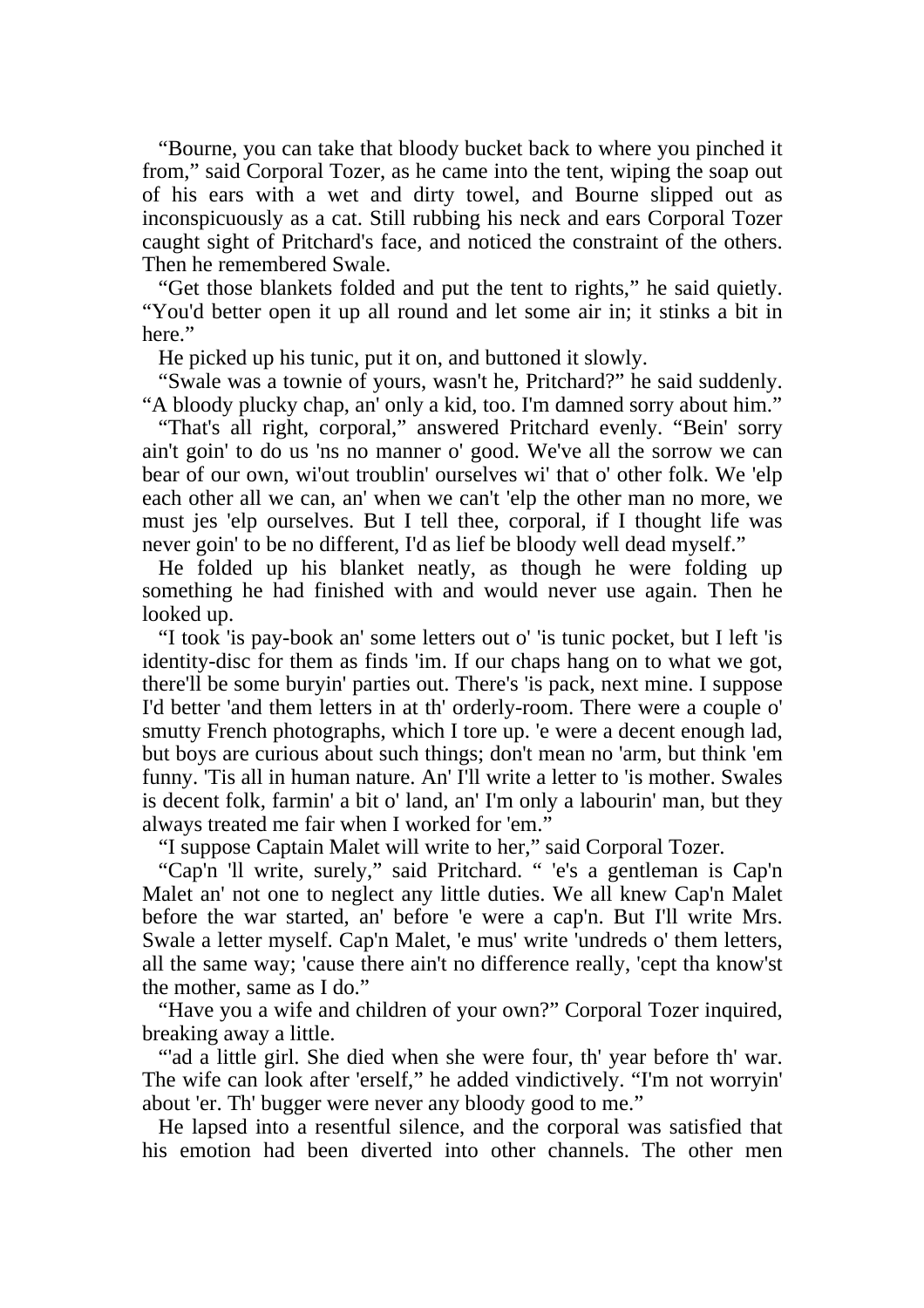grinned a little as they shook the dried grass-stems and dust off the ground-sheets. When they had finished tidying the tent, they sat about smoking, without their tunics, for the day was hot and airless. The corporal stood outside, with his eye on the officers' tents watching for the appearance of Captain Malet. Then by chance he saw Bourne talking to Evans, who had been the Colonel's servant, and had been taken over in that capacity by the officer commanding them temporarily, who was a major from another regiment. Evans, who never in private referred to his new master otherwise than as "that Scotch bastard," though he had nothing Scots about him but a kilt, was now idly swinging the bucket, into which Bourne, Shem and the Corporal himself, had washed more than the dust of battle.

 "'e 'as some bloody 'ide, pinchin' the commandin' officer's bucket," was the corporal's only comment, turning his gaze towards the officers' tents again. Presently Bourne stood beside him.

"We're on the move, Corporal," he announced.

 "Who says we're on the move? Evans?" he added the name as an afterthought so that 'Bourne might guess he knew where the bucket came from, and not underrate either his powers of observation and inference, or his more valuable quality of discretion.

 "Evans!" exclaimed Bourne indifferently; "oh, no! I was only giving him back his bucket. Evans never hears anything except the dirty stories the Doctor tells the Major in the mess. Abbot told me. He said the cookers were to be ready to move off to Sand-pits at two o'clock. We're on the move all right."

 "Them bloody cooks know what we're doing before the orderly-room does," said Corporal Tozer drily. "Well, if it's good-bye to the fuckin' Somme, I won't 'arf 'ave a time puttin' the wind up some o' these bloody conscripts. Seen 'em yet? Buggered-up by a joy-ride in the train from Rouen to Méricourt, so they kept 'em fuckin' about the camp, while they sent us over the bloody top; you an' I, old son; in it up to the fuckin' neck, we was! When they've 'ad me at 'em for a fortnight, they'll be anxious to meet Fritz, they will. They'll be just about ready to kiss 'im."

 Suddenly he shed his easy confidence, as Captain Malet emerged from one of the tents, on the other side of the extemporised road, looking up at the sky, as though he were chiefly concerned in estimating the weather prospects for the day. Then, rapidly surveying his company-lines, he saw Sergeant Robinson and Corporal Tozer; and waved them to him with a lift of his stick. Bourne turned, and going into the tent sat down beside Shem. When he told them what he had heard from Abbot there was a flicker of interest, though they were not surprised, for the fightingstrength of the whole battalion was by now little more than that of a single company. They were to be taken out of the line, fed with new drafts, and then thrown in again, that was all, except that whenever the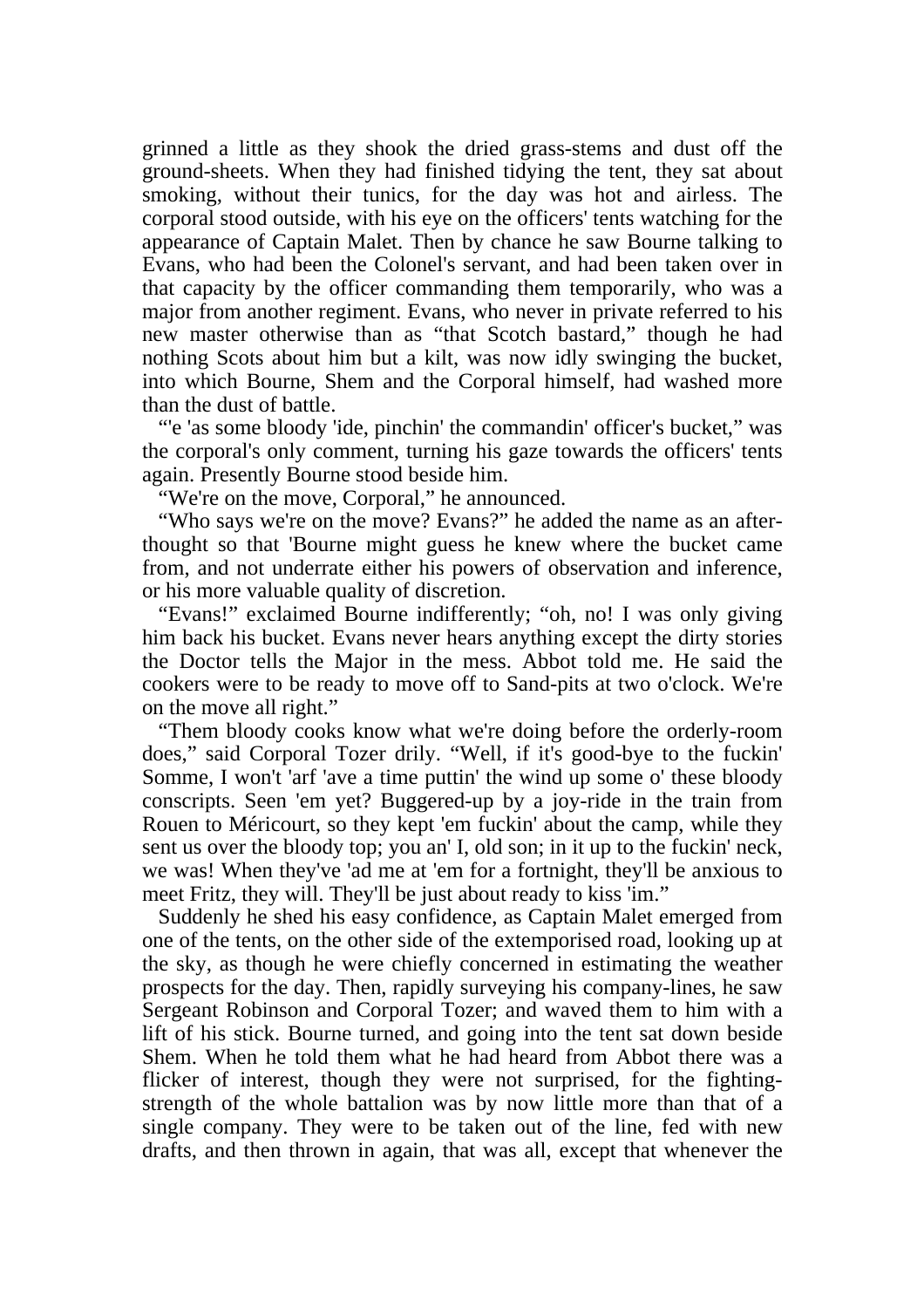new drafts were mentioned, a certain amount of feeling was shown against them. Bourne began to be a little sorry for the new men, though some malicious imp in his mind was amused by the resentment they aroused. A draft had arrived the night before the attack, consisting of men enlisted under the Derby scheme, the first of that class to join the battalion; and there was some uncertainty concerning their temper and quality. The question had been, whether it were better to distribute the men among the different companies immediately on the eve of the attack; or to leave them out, and absorb them more slowly afterwards. Probably the commanding-officer had preferred to rely entirely on men already experienced in battle, even though their numbers were rather depleted, and it might be argued very reasonably that his decision was right. At the same time, the new men suffered by it. They were friendless among strangers, without having been long enough together to form a coherent unit to themselves; being rather soft, thirty hours in a troop train, tightly packed in sweltering heat, and then a longish march from Méricourt, the rail-head, had left them dead-beat; not being borne on the ration-strength, they had at first to make shift for their provisions as best they could; and because there was nothing for them to do, all sorts of futile and unnecessary fatigues were invented by those in authority for their especial benefit. They were bullied even by the details, and stood at the beck of any store-keeper. All this, of course, was in the best tradition of the British Army; but after swanking in a service company at some training-camp in Blighty, cheek by jowl with some of the slightly obsolete heroes from Mons, it was a little disheartening to find themselves suddenly precipitated again to the level of a recruit. After all, Bourne reflected, when he had come as one of a draft, he had been made to suffer similarly: but he had gone immediately into a show and that had made some difference. Presently these men would be indistinguishable from the others, and share their common experience.

Corporal Tozer reappeared in the tent.

"Parade for roll-call at eleven o'clock: fatigue order."

 There was just a trace more importance than usual in his manner, and though it was barely discernible Bourne noticed it, and looked up with his incorrigible smile.

"Got an extra stripe, Corporal?" he inquired.

 "Don't you worry about what I've got," said the corporal. "You be bloody careful what you get."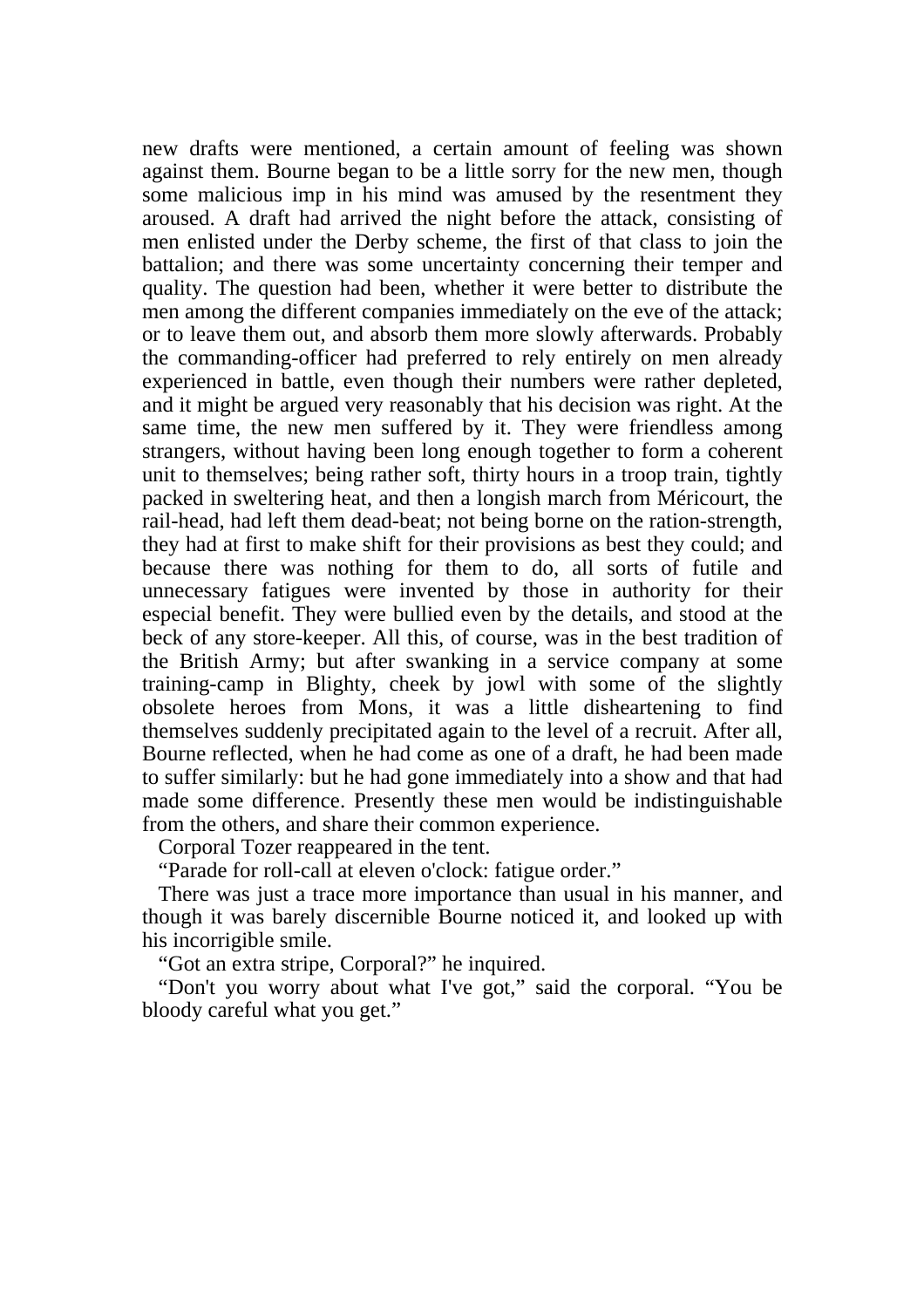"Is your Englishman so expert in his drinking?"

 "Why, he drinks you with facility your Dane dead drunk; he sweats not to overthrow your Almain; he gives your Hollander a vomit ere the next pottle can be filled."

Shakespeare

 AFTER dinner, they moved back about two miles to another camp at Sand-pits. The invaluable and long-suffering draft had preceded them there, to make straight the ways; but the men who composed it were illrewarded, as there was not enough tent-room for their own shelter, and they paired off, each pair trying to make a bivvy out of a couple of ground-sheets fastened together by string passed through the eyelets, and then slung on a horizontal pole suspended between two uprights. Their efforts might have been more successful if it had not been for a shortage of string and wood. There was more bustle and life in the new camp, and the men who had been in action moved about more freely. After roll-call a change had worked in them, the parade had brought them together again; and, somehow, in talking of their common experience they had mastered it; it ceased to be an obsession, it was something they realized as past and irrevocable; and the move to Sand-pits marked a new beginning.

 They were still on a shoulder of the downs; and beneath them they could see Albert, and the gilt Virgin, head downwards, poised imminent above the shattered city, like an avenging wrath. Clouds, apparently of hewn marble, piled up for a storm, and already, over the distant flats, there were skirts of rain drifting across the sunlight. An observation balloon, sausage-shaped and thickened at one end by small subsidiary ballonets, lifted itself, almost as though it were being hoisted by a series of pulls, out of one of the hollows beneath them: and then hungswaying in the air, much as a buoy heaves in a tide-way. High above it some silvery gleams circled, seen fugitively and lost again, and occasionally one of these gleams would detach itself from the group and make off, leaving a little trail of vapour behind it. The men watched the balloon idly, since there were interesting possibilities in that direction: it might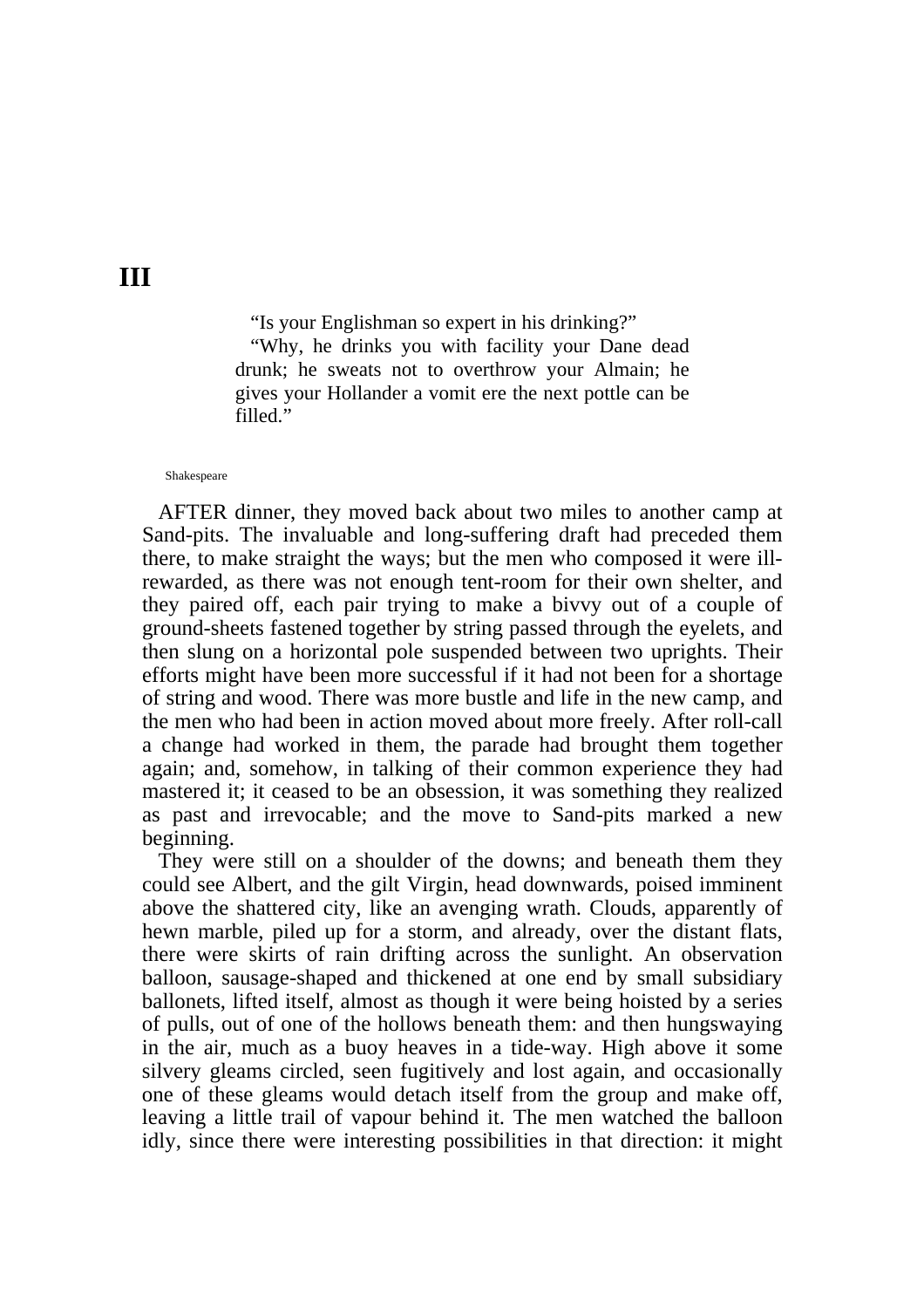be shelled, or attacked by hostile aircraft and set alight, in which case the occupants would have to jump for it; and then perhaps their parachutes would not open. They were rather disappointed as it continued to swing there undisturbed. Now and again, however, an aeroplane would become too inquisitive concerning other people's business, and then, suddenly, miraculously it seemed, puff after puff of white smoke appeared in its immediate neighbourhood; it would ignore these attentions contemptuously for a time, and then turn away, apparently satisfied with the result of its inquiries. There was very little excitement to be found in that quarter either, unless it were by the pilot and his observer.

 "Them bloody chaps 'ave a cushy job," said little Martlow with resentful envy. "Just fly over the line, take a peek at ol' Fritz, and as soon as a bit o' shrapnel comes their way, fuck off 'ome jildy, toot sweet."

 He was sprawling beside Shem and Bourne, to whom he had attached himself for the moment. Having no particular chum, he was everybody's friend; and being full of pluck, cheekiness, and gaiety, he made his way very cheerfully in a somewhat hazardous world. Shem was talking to him; but Bourne was occupied with other matters, and seemed to be interested in the movements of Regimental-sergeant-major Hope, who was at the other end of the camp.

 He was interested for many reasons. At roll-call it was found that there were thirty-three men left in the company, but probably many of those absent were not severely wounded. Bourne only knew a few of the men outside his own section by name; and the only two men belonging to it whom he had actually seen wounded were Caswell and Orgee, during the last stage of the attack near the station, when they had been brought down by a machine-gun. They had crawled into shelter, and eventually a stretcher-bearer had helped them. Caswell had been hit in the upper part of the chest; and Orgee in the cheek, the bullet knocking out some teeth and breaking part of the lower jaw. Some men by him had been hurt by splinters before they went over the top. One of them, Bridgenorth, had only been slightly hurt, and had subsequently gone over the top with them, but later in the day, having been hit again, went back with some walking wounded.

 It was a long business. They had gauged the extent of the losses suffered by the company as soon as they went on parade. Name after name was called, and in many cases no particulars were available. Then for a moment the general sense of loss would become focussed on one individual name, while some meagre details would be given by witnesses of the man's fate; and after that he, too, faded into the past. Behind Bourne was a big stevedore from Liverpool, though he was of Cockney origin; a man called Pike, a rough, hard-bitten character, with a good heart.

"Redmain" was the name called out; and as at first there was no reply,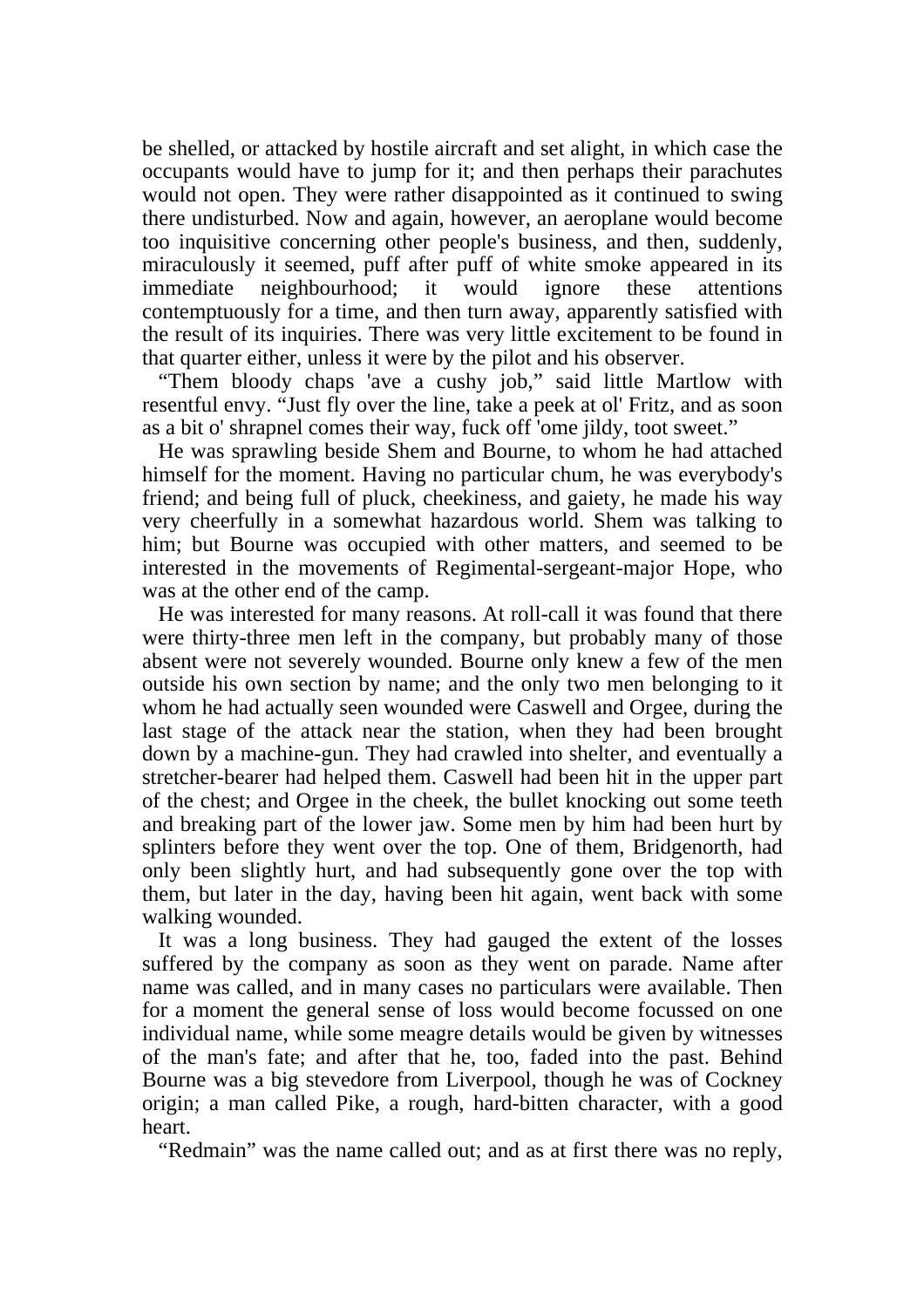it was repeated. "Has anyone seen anything of Redmain?"

 "Yes, sir," cried Pike, with sullen anger in his voice. "The poor bastard's dead, sir."

 "Are you sure of that, Pike?" Captain Malet asked him quietly, ignoring everything but the question of fact. "I mean are you sure the man you saw was Redmain?"

 "I saw 'im, sir; 'e were just blown to buggery," said Pike, with a feeling that was almost brutal in its directness. "'e were a chum o' mine, sir, an' I seen 'im blown into fuckin' bits. 'e got it just before we got to their first line, sir."

 After a few more questions, Sergeant Robinson, calling the roll in place of Sergeant-major Glass-pool, who had been rather seriously wounded soon after Bourne had seen him in the German front line, passed to another name.

"Rideout."

 Even though they could not always hear what he said, the other men would crane their heads out to watch any man giving information, and the officers questioning him. Officers and men alike seemed anxious to restrain their feelings. The bare details in themselves were impressive enough. But under that restraint one could feel the emotional stress, as when Pritchard told of Swale's end. It was only after the roll of the men had been called, that the men were asked if they could give any information about Mr. Watkins, or Mr. Halliday.

 Of those on parade Bourne, apparently, was the only one to have seen Mr. Halliday after he had been wounded, and Captain Malet had questioned him very closely. Bourne, like every man who came in touch with Captain Malet, had a great admiration for him. He was about twenty-four years of age, with a sanguine complexion, blue eyes, and fair, rather curly hair. He stood about six feet four, and was proportionately bulky, so that his mere physical presence was remarkable; at the same time, the impression he left on the mind was not one of mass, but of force, and speed. It was his expression, his manner, something in the way he moved and spoke, which made one feel that only an enormous effort enabled him to bridle the insubordinate and destructive energy within him. Perhaps in battle it broke loose and gratified its indomitable appetites. This is not to say that he was fearless: no man is fearless, fear is one of the necessary springs of human action; but he took pleasure in daring, and the pleasures of men are probably incomplete, unless some poignancy accompanies them. Just before the attack was launched, he had climbed out of the trench and walked along the parapet, less as though he were encouraging the men, than as though he were taunting them; and after they were back in their original position that night, he had found that he had forgotten his ash-stick, and had returned to the captured trenches to get it. There was nothing deliberate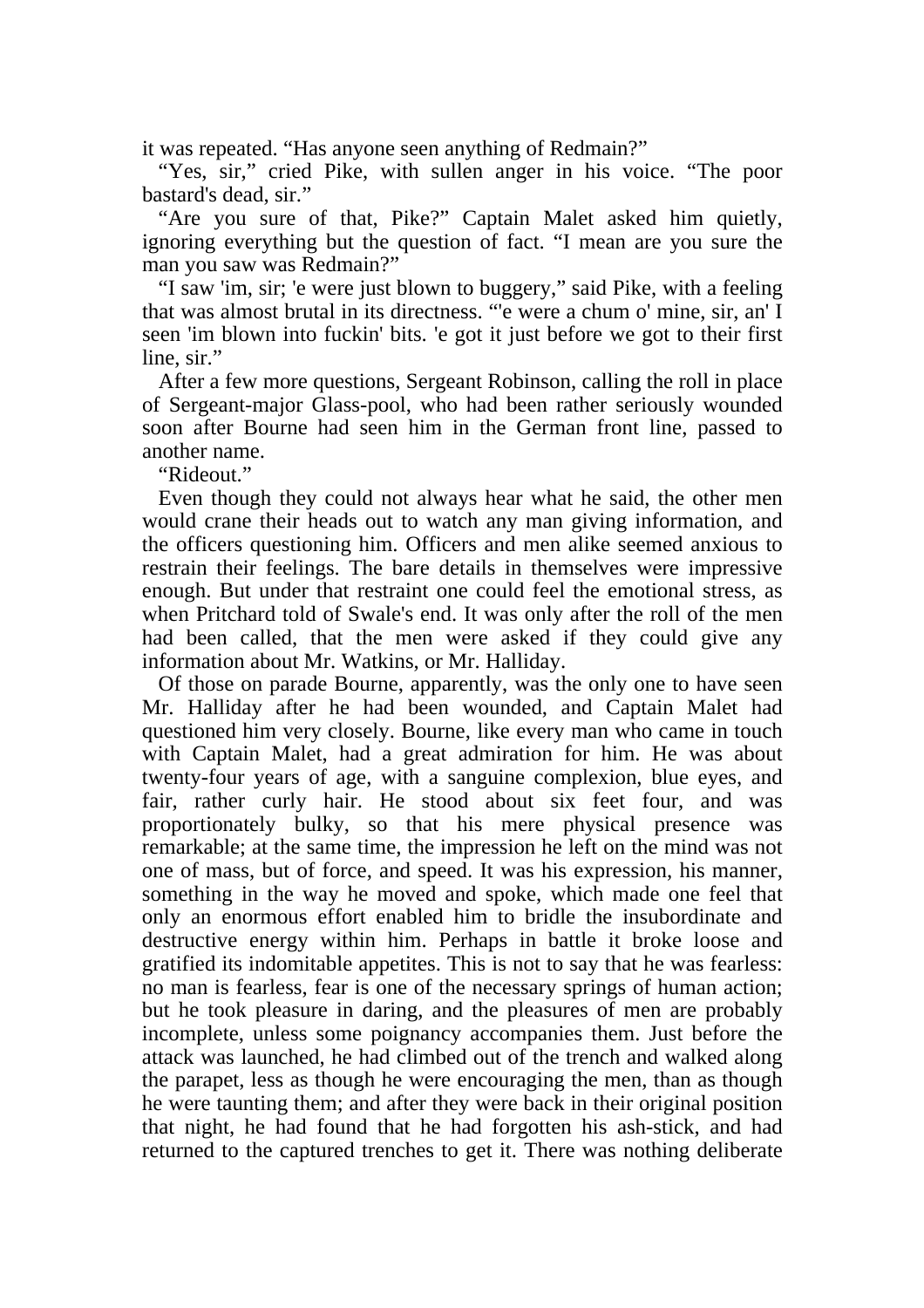in either of these actions, they were purely spontaneous. He would not have gone into an attack with a hunting-horn, or dribbled a football across no-man's-land: probably he would have thought anything of the kind a piece of sentimental levity. All that he did was improvised, and perhaps he had more than his fair share of luck.

 Evidently he was very much troubled about Mr. Halliday; and whenever he was troubled, he became impatient and angry, not with any particular individual, but with the nature of things, and the order of the universe. Mr. Watkins had been killed outright, and there was no more to be said on that point, except that he was one of many good fellows. There was nothing perfunctory in that summary regret; it was keen and deep, but one could not pause on it. The case of Mr. Halliday was different. Bourne had seen him first with a slight wound in the arm, and had then seen him wounded again in the knee. Probably the bone was broken. That was in the German out-post line, and he had been left there in comparative shelter with other wounded who were helping each other. After that moment, nothing further was known of him, as they had no information of him having passed through any dressing-station. Moreover, the medical officer, after working all day, had taken the first opportunity to explore a great part of the ground, and to make sure, as far as that were possible, that no wounded had been left uncollected. Of course night and the shell-holes may not have yielded up all their secrets. The problem of Mr. Halliday's fate seemed insoluble. At last Captain Malet ceased to probe the mystery. He dropped it abruptly, and asked Bourne about himself, with a half humorous kindliness; then, the men having been dismissed, he walked off towards the orderly-room looking preoccupied and tired.

 Shortly afterwards Captain Malet saw Corporal Tozer and asked him a good many questions about Bourne; and then a little later the corporal met the regimental, who also asked about Bourne, and added that he wished to see him when they had moved to Sand-pits. Corporal Tozer, finding that two separate lines of inquiry were converging on Bourne's somewhat insignificant person, concluded that he was to be given a stripe, and he told him so, as they sat smoking together after dinner, giving him besides a full account of everything that had been said. Bourne had no ambition to become an acting lance-corporal, unpaid. He preferred the anonymity of the ranks. He wished that he had not taken down his crossed guns on coming overseas, for if Mr. Manson had seen them on his sleeve, he would have been put in the snipers' section, and whatever the trials and perils of a sniper's life might be, it was solitary and, up to a point, inconspicuous. Bourne's preferences were irrelevant to Corporal Tozer, who gave him good advice, which Bourne hoped was premature. The conversation flagged for a moment, and then Corporal Tozer took it up again.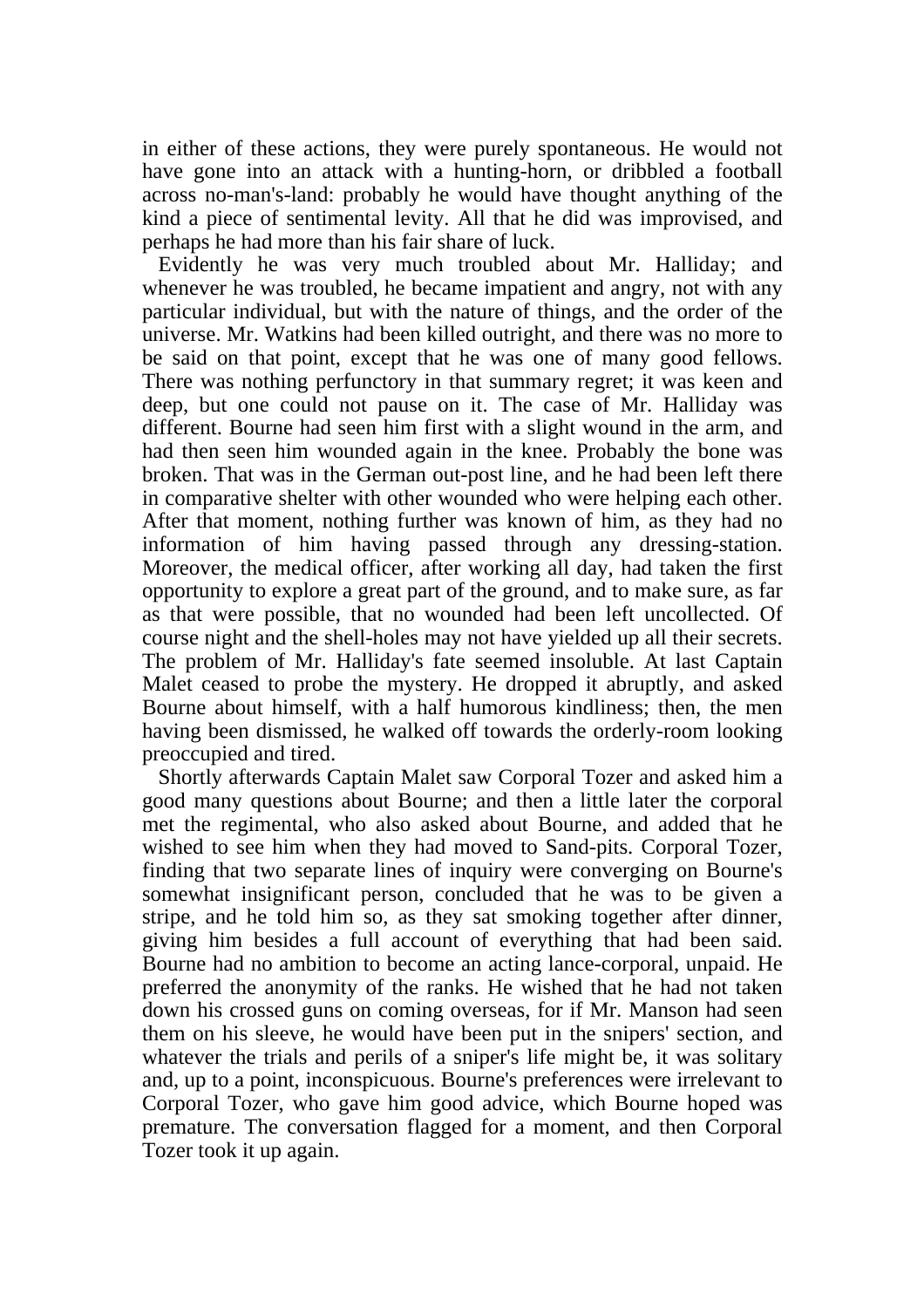"Captain Malet's not in a very good skin today," he said; "'e 'as to take over as adjutant, temp'ry; and there ain't no bloody love lost between 'im an' the O.C., I can tell you. An' then, there's another thing: that bloody old colour-sergeant in the orderly-room, if 'e got 'arf a chance o' puttin' a knife into the regimental 'e'd take it, dam' quick, see? Well, you know what Captain Malet's like. Oh, I'm not sayin' anything against 'im; 'e knows a good man from a bad un, an' you couldn't wish for a better officer. But 'e doesn't know 'ow bloody bad some o' the bad uns can be. When you come to think of it in that way, Captain Malet ain't got no more sense than a kid at school."

 "He's all right," said Bourne dispassionately; "anyway, he will always take his own line."

 "Would 'e take 'is own line wi' the O.C.? Yes, 'e would too; an' a nice bloody mess 'e'd make of it. The Major's only temp'ry 'imself. An' what's a man like who's only temp'ry, an' wants 'is job pukka? Why a bloody guardsman couldn't please the bugger. You take a corp'ral comin' from the first battalion, or from the second, same as I did, an' what's 'e think o' this fuckin' mob, eh? Well, it's a dam' sight worse when you get an officer from another regiment takin' command o' the battalion. 'e's been cribbin' everything. 'e's asked Brigade already to send 'im an officer competent to take over the duties of adjutant. Captain Malet don't want the adjutant's job; but 'e don't want Brigade to think he'll never make anything better'n a good company officer, does 'e? The colour-sergeant's just goin' to sit back, an' let 'im get on with it. 'e's due for 'is pension, an' 'e's tryin' to work 'is ticket. Then there's the regimental."

 "Well, nobody can teach the regimental his job," said Bourne, decisively.

 "I'm not sayin' anything against 'im," said the corporal. "'e's a friend o' yours, though I can't say I'm sweet on 'im myself. I don't mind a man bein' regimental, but 'e gives 'imself too many bloody airs, thinks 'imself more class than most of us, an' tries to talk familiar to officers as don't know enough to keep 'im in 'is place. I'm not worryin' about 'im. But what's goin' to 'appen if 'e an' the colour-sergeant start scrappin' in the orderly-room?"

 The thought of a scrap in the orderly-room gladdened Bourne's jaded soul, and he had laughed softly to himself. The corporal got up, dusted bits of dead grass from his trousers, and they put their kit together for the move.

 Now, listening a little distractedly to Shem and Martlow, while watching the approach of the regimental-sergeant-major, Bourne turned over these matters in his mind. He did not doubt for a moment that Tozer had told him all this so that he could drop a hint to the regimental if he thought fit; and Tozer was a decent man, who wasn't trying to work off a grudge, or make mischief. The position of affairs was very much as the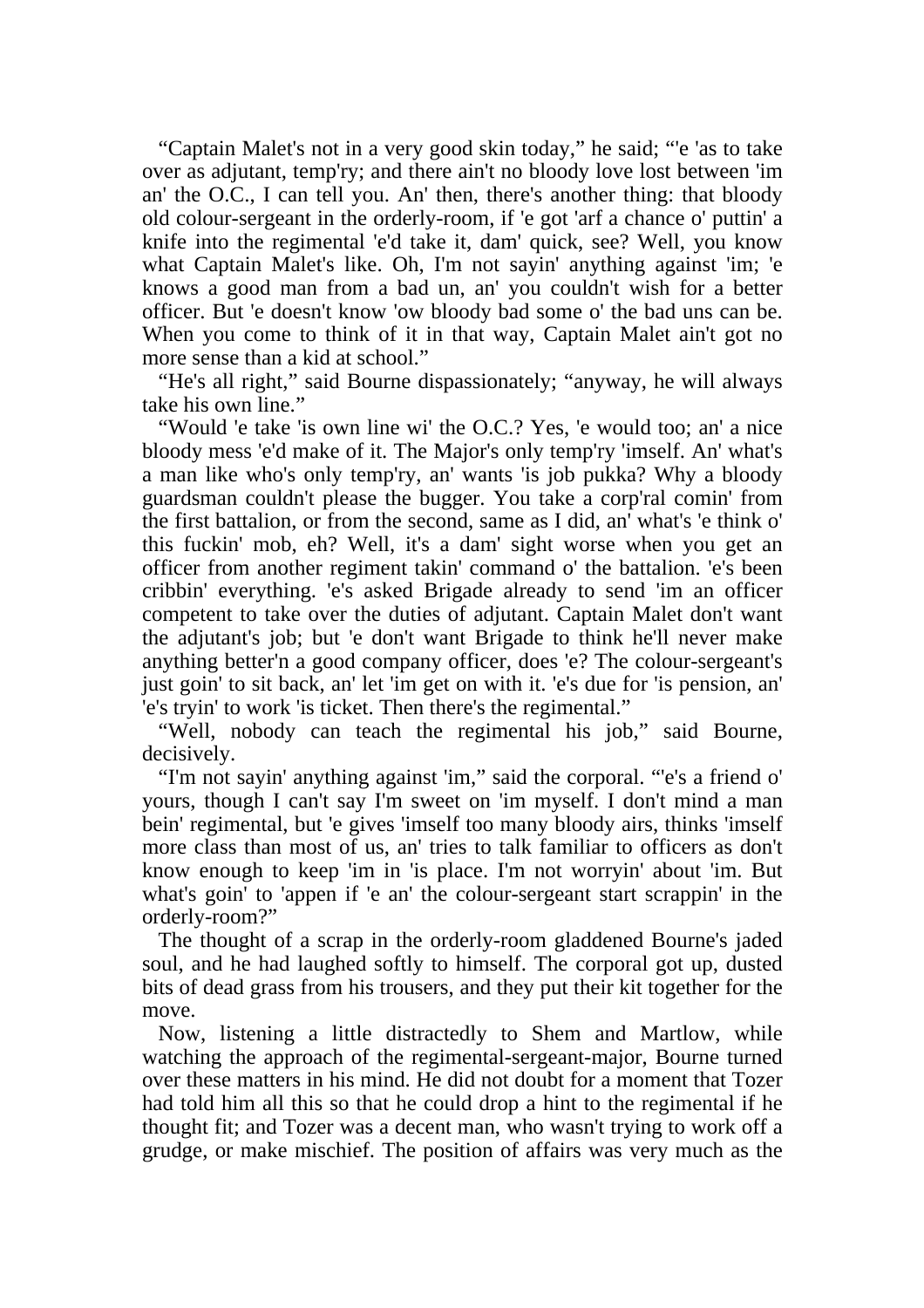corporal had described it, but Bourne saw it from a slightly different angle. He had had it on the tip of his tongue, more than once in the course of the conversation, to tell the corporal that Major Blessington was a gentleman, and, whatever his private feelings for Captain Malet might be, would do nothing that was not honourable; but he had wisely refrained, for fear of seeming to imply that the corporal's standard of conduct in these matters was necessarily inferior because it was different. After all, honour, in that connection, is only an elaborate refinement of what are the decent instincts of the average man, and in the process of its refinement, perhaps there is a corresponding finesse thrown into the other scale as an off-set. War, which tested and had wrecked already so many conventions, tested not so much the general truth of a proposition, as its truth in relation to each and every individual case; and Bourne thought of many men, even men of rank, with military antecedents, whose honour, as the war increased its scope, had become a fugitive and cloistered virtue, though it would probably renew its lustre again in more costermonger times.

 He did not blame them; only after considering all possible grounds for their absence, it left him perplexed. What he did blame in them was their readiness to judge others, who had at least submitted to the test. It was rather as though they wished to make some vicarious atonement for their own lapse; but a man who has forgotten the obligations of loyalty should not set up as a judge. If this conventional notion of honour would not fit into the corporal's scheme of things, he himself could safely discard it. It may have been very well so long as it had been possible to consider the army as a class or a profession, but the war had made it a world. It was full of a diversity of God's creatures: honour, with some, might be a grace, and with others duty an obligation, but self-interest, perhaps in varying measure, was common to them all. Even in the actual ecstasy of battle, when a man's soul might be torn suddenly from its scabbard to flash in an instant's brightness, it was absent not for long. When one returned to the routine of camp and billets, one had to take the practical and more selfish view; and if a nice sense of honour were unable to restrain the antipathy which the Major and Captain Malet felt for each other, their own interests might be expected to provide an efficient check. It operated equally, where there were none of these niceties, with the regimental and the colour-sergeant, but here the interests did not follow the same direction. As the colour-sergeant was quite openly working his ticket, incompetence, if calculated, might even help to procure his end, and would be charitably condoned as only another symptom of his pensionable years. If he were out to satisfy some old grudge, he had his opportunity in the present condition of affairs, and the corporal was right; but after all it was none of Bourne's business, apart from the fact that the regimental, when a sergeant-instructor at a training-camp, had been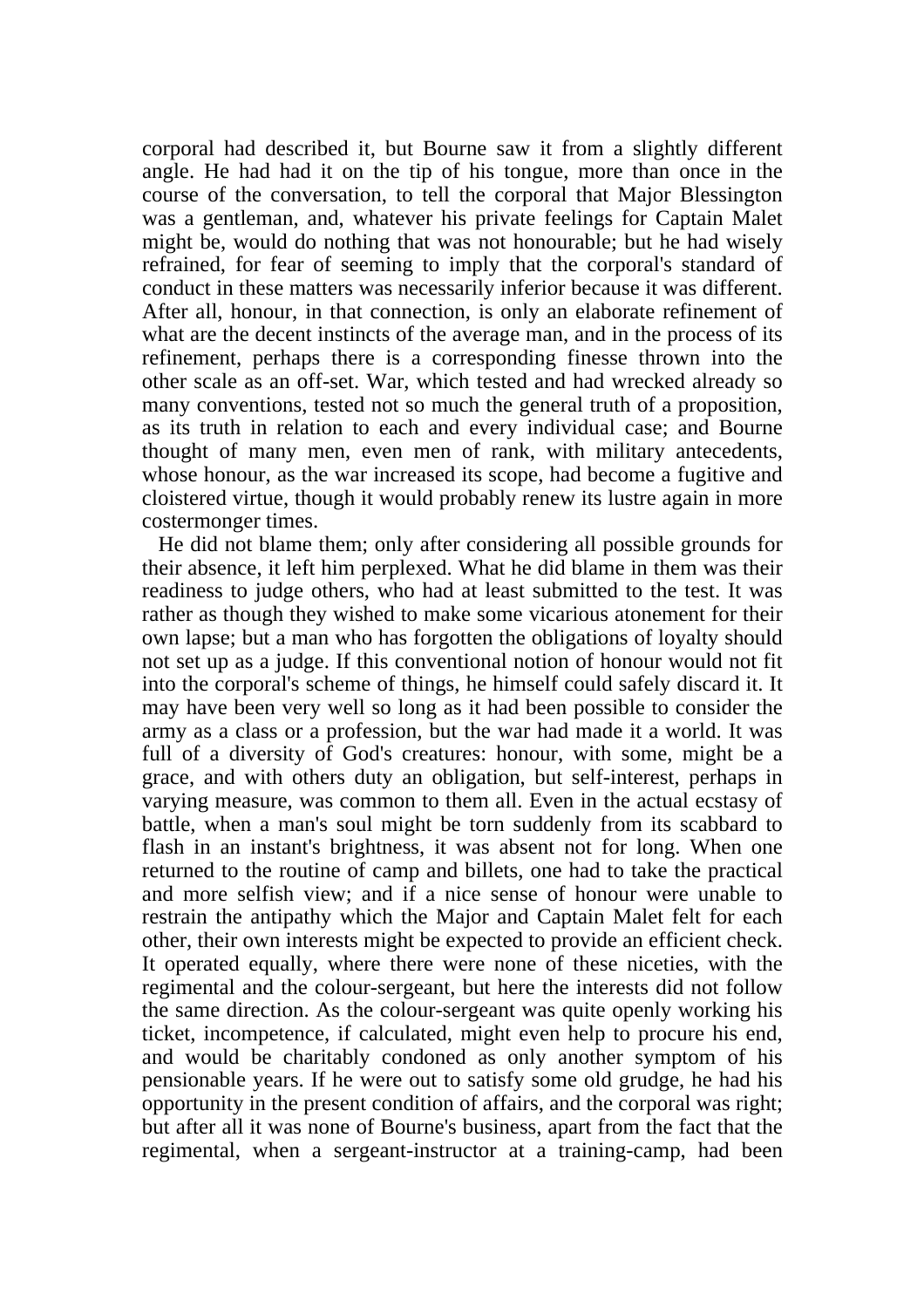decent to him. Anyway, he had to go and see him now; and telling Shem he would be back in a minute, he moved off to intercept his man before he should reach the sergeant-majors' tent.

"Corporal Tozer told me you wished to see me, sir."

 "Hullo, Bourne, your bloody luck has brought you through again, has it? Captain Malet has been talking to me about you. I think he means to tackle you about going in for a commission when we get behind the line. We are going back for a rest. It won't be any bloody rest for me, though. I have to do the work of the whole battalion. I thought you might come along to my tent to-night, though as a matter of fact I haven't a tent to myself, in this bloody camp. Have to muck-in with the company sergeant-majors. However, you come along about nine o'clock. There's some buckshee rum. There'll be a rum ration in any case at nine o'clock, so perhaps you had better come a bit later."

 "I rather wanted to see you alone, sir. I don't like butting in, where there are a lot of sergeant-majors. They probably won't like it either, and to tell you the truth I don't much care about leaving Corporal Tozer sitting in the tent. After all I shall have to tell him where I'm going."

 "Oh, that's all rot. I'll make it right with the sergeant-majors, after all I'm running this show, and I don't see why I shouldn't please myself once in a bloody while. You weren't so particular at Tregelly, when you pinched a sergeant's great-coat and came into the sergeant's mess of the fifth-sixth with us that Sunday. Where's the difference? Bring Tozer along with you, he's in orders for an extra stripe, and we can make the excuse that he has only come along to wet it. Sergeant Robinson is to be company-sergeant-major. Poor Glasspool was pretty badly damaged, I hear. Tell Sergeant Tozer I told you to bring him."

 "You tell him, sir, and tell him to bring me. It will look much better that way; and he's an awfully decent chap. I don't want a commission. But I wanted to give you a tip on the quiet. I don't know yet whether it is worth bothering about, but has that old colour-sergeant in the orderlyroom got any grudge against you?"

 "My good bloody man, every incompetent ass in the battalion has got a grudge against me. What's his trouble?"

 "Oh, I don't know enough to say; I have just put one or two things together. Probably I hear a good many things you don't; but if he hasn't any motive, then it is not worth while giving a thought to the matter."

"You leave the motive to me. What's the game?"

 "Well, they say that with the Colonel and the Adjutant both gone, and with the Major not entirely pleased with Captain Malet as adjutant, he may be able to find or make an opportunity. If I were in your place. ..."

"Well, I don't mind hearing your advice, even if I shouldn't take it."

 "Don't anticipate him, and don't try to get in first. Let the orderly-room do its own work, instead of trying to run the whole show yourself. And if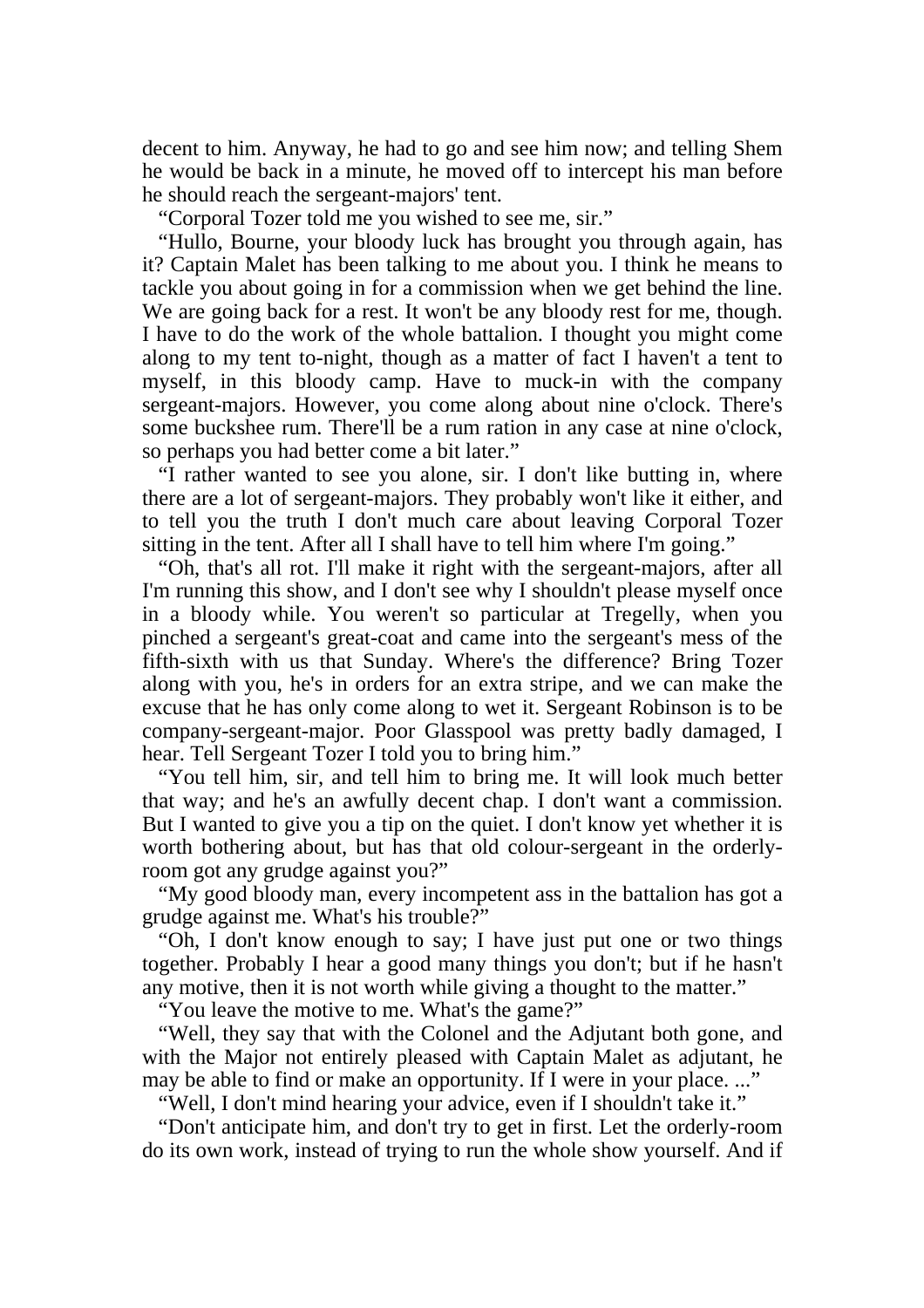you must quarrel with him quarrel on a point of your own choosing, not on one of his. He's pretty cunning, and he has got you weighed up."

 "So have you, apparently. I thought the bugger was being a little more oily than usual. Anyway, thanks for the tip. I shall tell Sergeant Tozer to bring you along with him."

He walked off, and Bourne went back to Shem and Martlow.

 SEVERAL of the company-sergeant-majors and quartermastersergeants were with the regimental when Sergeant Tozer, whose new rank sat a little stiffly on him as yet, came up on some routine duty; and the regimental used the opportunity to make them consenting parties to his invitation.

 "I'm damned glad your promotion has gone through, Sergeant. Come along to us after the rum issue to-night and wet the stripe for luck. Bring Bourne with you, if you like. None of you fellows mind if Sergeant Tozer brings Bourne along, do you? He's quite a decent chap. Plays the game you know, so it won't matter for once in a way. That's all right, then; bring him along, Sergeant. Bourne and I became rather pally at Tregelly; of course at a musketry camp you all muck in together more or less. I was his instructor, and when he came out here and found I was regimental, you might have thought he'd never seen me before in his life. You may tell him privately, if you like, Sergeant, that Captain Malet wants him to go for a commission. Said he was a damned useful man."

 A little to his surprise, Sergeant-Major Robinson indirectly supported him.

 "I was goin' to ask you about Bourne, Major," he said. "Thought there might be a chance to shift 'im into the signals section, where 'e'd find things a bit easier. 'e's pretty well buggered-up, an' it's not as though 'e were a slacker. 'owever, if 'e's goin' in for a commission ...."

 "That's just the bloody difficulty," said the regimental. "I'd bet a level dollar that, when the captain asks him, Bourne will say he would rather stay as he is. Of course if he did, one could shove him into sigs. Whether he liked it or not; that's if we don't get enough trained signallers in the new drafts. You can't put an untrained man in, if there are trained men waiting. After all, we don't get much chance of training men ourselves."

 "Well, if I'd my way," said Sergeant-Major Robinson obstinately, "I'd let them bloody conscripts sweat a bit first."

 "It's no damned good talking," answered the regimental. "We've got to make the best of 'em. Once they're here you can't make any difference between them and the older men. They've got to shake down together, and you know it as well as I do. A good many of them are boys, too, who couldn't have come sooner."

 Considering little Martlow and Evans, neither of whom were seventeen, the sergeant-major remained unconvinced; but he recognized the expediency of the argument, and no more was said. Sergeant Tozer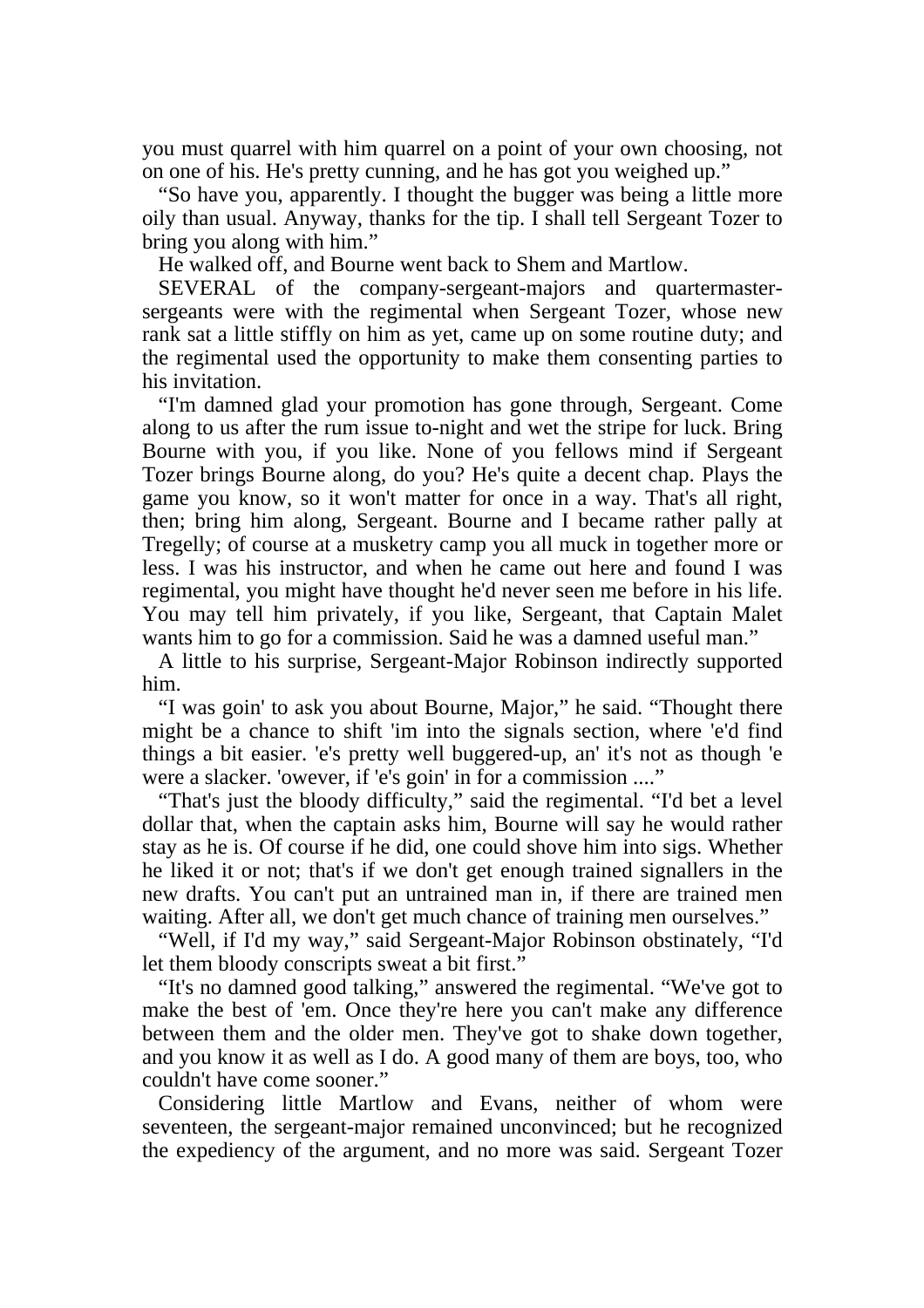walked off, surprised and flattered, both by the invitation and the manner of it. His importance showed a definite increase.

 "I don't want to go and butt in among a lot of sergeant-majors," said Bourne petulantly; and his manner by no means implied that he considered sergeant-majors to be the salt of the earth. Then, with apparent reluctance, he allowed himself to be persuaded, Shem intervening effectively.

 "Take your cooker," said that astute counsellor. "It'll do as a mug; and then if you can scrounge any buckshee rum for tea in the morning the cover will keep it good. See, it fits quite tight."

 ARMY rum is potent stuff, especially when the supplies of tea and water have run out, and one drinks it neat out of a dixie. They had just settled down comfortably, and the regimental was telling them some of his experiences with Bourne at Tregelly, when Major Blessington returned from visiting friends in the neighbourhood, and was heard shouting outside the tent. The regimental buttoned himself into his tunic hurriedly, shoved on a cap, and went out. The others in the tent heard the commanding officer say:

 "Sergeant-Major, don't you think there's rather a lot of light showing from the camp? Oh, I don't mean from your tent."

 Then they heard the regimental, full of zeal, and bursting with suppressed blasphemy.

 "Put that light out! Put that light out!" His voice showed he was moving about the camp. "Put that bloody light out!"

 "Put two o' them fuckin' candles out, Thompson, and please the bugger," said Hales, quarter-master-sergeant of B Company, who was one of the party in the sergeant-majors' tent, to the store-keeper. " 'e's as fussy as five folks, now 'e's out o' the bloody line again. 'e don't stir up there no more'n a mouse. It don't make no differ to us; we can find the way to our mouths in the dark. 'ave you got a bit o' cheese there 'andy? I could fancy a bit o' cheese."

 Major Blessington had retired to his tent, determined in his mind that now they were going behind the line he would lick this sloppy mob into something like shape.

 "That bugger takes me for a bloody lance-jack," said the regimental, hot and indignant, on his return. "Who put out those candles?"

 "I told Thompson to put two of 'em out," said Hales; "just to please the bastard. 'e can light 'em again now, if you like."

 "He expects me to go to kip in the fuckin' dark, I suppose? Give me some more of that bloody rum, Thompson. I've been shouting myself self hoarse. What was I saying? Oh, yes! About how Bourne and I palled up at Tregelly. Well, there were these two bloody great Lancashire laddies firing their course there, and they were so thick you could never separate the buggers; but on the Saturday they went into Sandby for a spree, and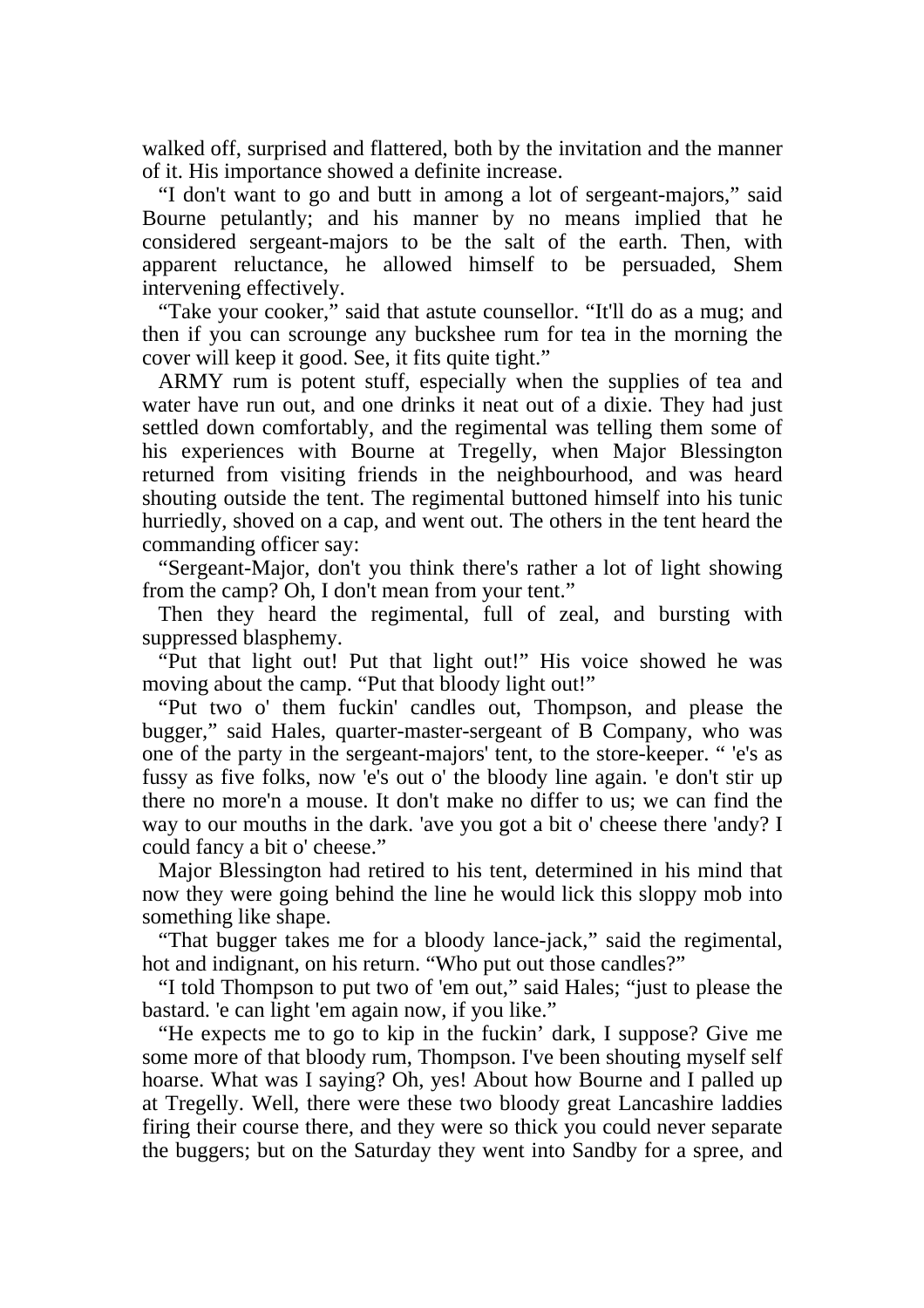got properly pissed-up there. They picked up with some woman or other, and she walked part of the way back with them over the golf-links. I don't know exactly what happened, but when they came back into camp they started out to call each other everything they could get their bloody tongues round, and things went from bad to worse until one of 'em fetched the other an almighty clout on the jaw, which toppled the bugger over. When he got on his feet again, he went abso-bloody-lutely fanti; picked up a bayonet, and wounded his best pal in the arse. Of course he bled all over the fuckin' hut, and that sobered him up a bit; but by that time every bugger there was trying to get the bayonet away from the other artist. Old Teddy Coombes got it. Do you remember old Teddy? Well, when the wounded man saw his best pal in the centre of what looked like a Rugby scrum: you know how all Lancashire men fight with their feet, it comes o' wearing clogs, I suppose: he sailed in again from behind shouting out: 'I'm comin' Bill; give the buggers hell.' Bill was biting one of the recruits in the calf of the leg at that particular moment, so he didn't really need any bloody encouragement.

 "Just at that moment I got back from the sergeants' mess, so I began to take a lively interest in the proceedings myself, and the next minute there were two bloody scrums where there'd only been one before. However, at the end of the discussion, and it was a first-class scrap I can tell you, there was Teddy Coombes with about ten recruits sitting on one of the fuckin' heroes, and there was I with another ten sitting on the other; and when you couldn't hear anything else but loud breathing, two of the military police came in and wanted to know in a superior way what the fuckin' hell all the noise was about. Would you credit it? Those two buggers had been at the door the whole time, and had been in too big a bloody funk to come in, until it was all over and they knew they weren't wanted. Of course it was all up then; but it took a small army to march those two Lancashire laddies down to the clink all the same. They were a bonny pair all right. When I'd wiped the sweat from my face, and was taking stock of the situation, the first thing I noticed was Bourne, sitting up in his bed quite quietly, smoking a fag; and looking as though he thought the whole thing in very poor taste."

 "I wasn't taking any fortresses that night," said Bourne contentedly. He was drinking rum out of an enamelled mug; and the cooker with cover complete had passed, quite openly, so as to escape remark, into the hands of the storekeeper.

 "It made me bloody wild to see him sitting there like that. It didn't seem to me that there was any *esprit de corps* about it. All right, you bugger, I said to myself, meaning him of course, I'll get you yet. I didn't know him then. Do you know Sergeant Trent? A first battalion man. I had been up at the mess with him, but he didn't know anything about the scrap, as he'd gone straight down to the big barrack-room. He was going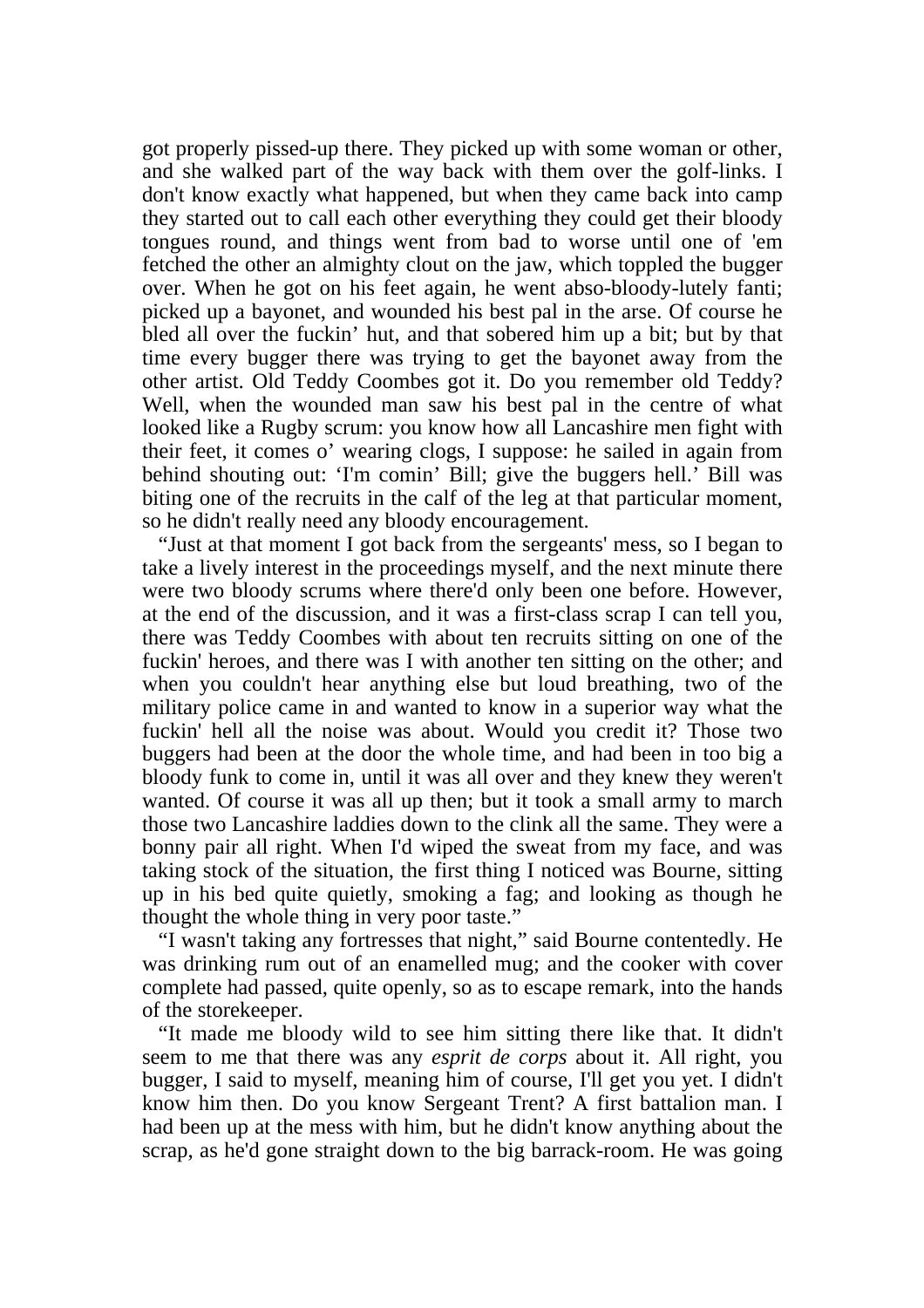to put in for a pass until midnight on Monday, and make an excuse that he wanted to see his wife. Well, our two sportsmen from Lancashire, one of whom was suffering from what the M.O. described as a superficial flesh wound, though it would have been a damned sight more serious if he'd had it himself; they spent all Sunday recovering in the clink, and on Monday, after we got back from the range, they were up before the Camp Commandant. Bourne was escort; and you never, in all your life, saw anything so bloody funny as Bourne leading in my two Lancashire lads, either of whom could have put him in one of their pockets and kept him there. They'd nothing to say, very wisely, except that they really loved each other like brothers, and that the whole episode had been a pure accident. The Commandant was unsympathetic, and asked them whether they would take his punishment or go before a court-martial; and again very wisely they left it to him. You couldn't have met a nicer pair of lads on the whole, except for their bad habits. He gave them all he could give them, which was a hundred and sixty-eight hours' cells.

 "Well, they had to have an escort to Milharbour, and I arranged with the officer that Bourne and I should be the escort, the general idea being, of course, that if there were any more bloody trouble lying about he could help himself to all he wanted and a bit more as well; or if the lambs went quietly, then Bourne and Sergeant Trent and myself could have a merry party in Milharbour after we had handed them over, Bourne to be in the chair. We tried to put wind up him by telling him they were pretty hard-bitten offenders, and he seemed to mop it up. We got to the station, and then Sergeant Trent and I saw two pushers we knew from Sandby on the train, and Trent was pretty keen on one of them. ..."

 "Thought you said 'e 'ad a wife in Milharbour?" interrupted Companyquartermaster-sergeant Hales, with the solemnity of a man who is a little drunk but still unsatisfied.

 "Well, she was no fuckin' use to him when he was at Tregelly, was she? She didn't live at Milharbour, either; and he wasn't going to see her anyway. He was very fond of her really, and wouldn't have done anything to hurt her feelings for a lot. Would he, Bourne?"

"They were a most devoted couple, sir," said Bourne tersely.

 "Well, Sergeant Trent and I got in with the two pushers, and left Bourne with the two prisoners. How did you get on with them, Bourne?"

 "Oh, we hit it off all right, sir," said Bourne indifferently. "Of course, you had given me orders to treat them strictly. They were two ablebodied six-footers, accustomed to chucking tons of coal about, and I stood a pretty poor chance if they chose to make a rough house of it. Besides they had their kit-bags with them, as well as their rifles: and they could have brained me with either. Of course I may have looked very pretty in belt and bayonet, but I was not exactly filled with confidence. My business was to establish a moral superiority over two members of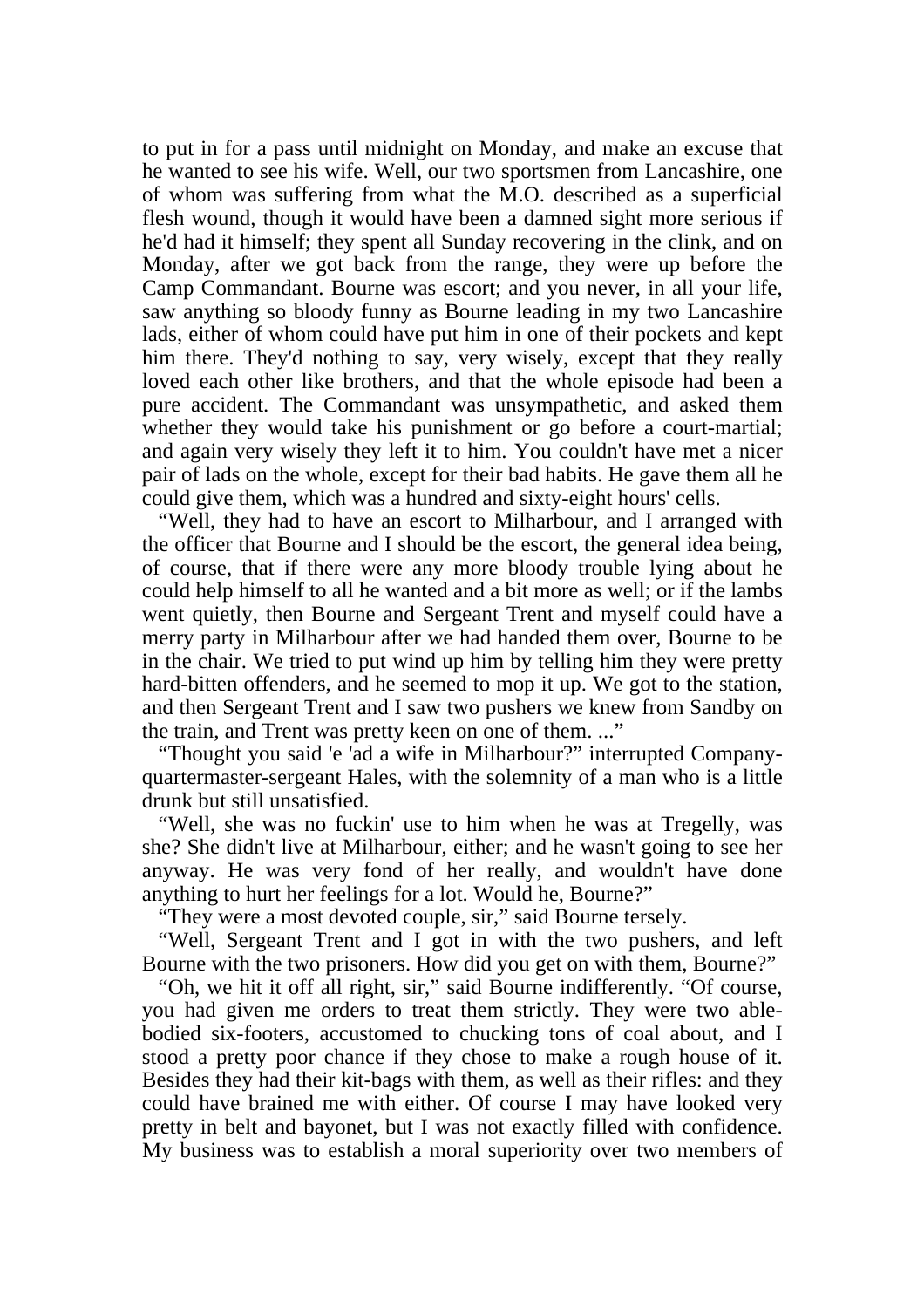the criminal classes. One of them turned to me as soon as the train started, and said: 'Can we smoke, chum?' I said no, like a fool; and they turned away quietly and looked out of the windows at the sea. Well, I was sorry for them and I wanted to smoke myself; and if they couldn't smoke because they were prisoners, I couldn't either, because I was on duty. You had told me I was to treat them strictly, but after all, sir, you had deserted from duty ...."

 "I like your blasted cheek," exclaimed the regimental, surprised; but there was a general appreciation of the point, and Bourne continued tranquilly:

 " ... so I had to take such practical measures as I thought best, and I took out my cigarette case, and handed it to them. The man who had been wounded was not too well. I expect his behind was sore. I carried his kit-bag for him when we changed trains at Pembroke; and then again up the hill to the gate. You and Sergeant Trent didn't come on the scene again until I had landed my prisoners in the guard-room, and the sergeant wouldn't take them over from me because you had the ticket. In the interval the prisoners and I had all become quite friendly."

 "I wonder you didn't tell them to cut and run for it," said the regimental ironically. "After I handed over the prisoners, Sergeant Trent and I went into the mess and had a bottle of Bass each, and gave Bourne one at the back door. Then the three of us went up to Sergeant Willis's bunk; we had some tea there, and passed the time until the boozers had opened. We thought we had got Bourne weighed up, and he was only a bloody fool. He was a bloody masterpiece. As soon as we got into a boozer we started mopping up the beer, and he had drink for drink with us, beer or stout; but then he said he was tired of long drinks, and suggested that we had better have some gin and bitters. We improved quite a lot on that, but it didn't seem to make any difference to Bourne, who said we ought to have a meal. We were down in The Hare and Hounds then, in the back parlour. He ordered some steak and onions, but we couldn't eat much, though he seemed pretty hungry; and when we sat down to the table he said we had better make a party of it, and he ordered some champagne. Oh, he took charge all right, and did the thing properly; said he wanted a sweet, and as they didn't have anything but tinned peaches, ordered those, and told us liqueur brandy was the proper stuff to drink with tinned peaches. There were two girls there, Sergeant Trent was a bit sweet on ..."

 "Sergeant Trent be blowed, sir," interrupted Bourne. "I don't know anything about the two girls in the train, but the girl at the pub was your affair; only you didn't want it known because your affections were ostensibly engaged in another part of the town. After all, Sergeant Trent was a good friend of mine, and I can't ..."

'Have it your own way, then; it didn't matter a damn anyway; because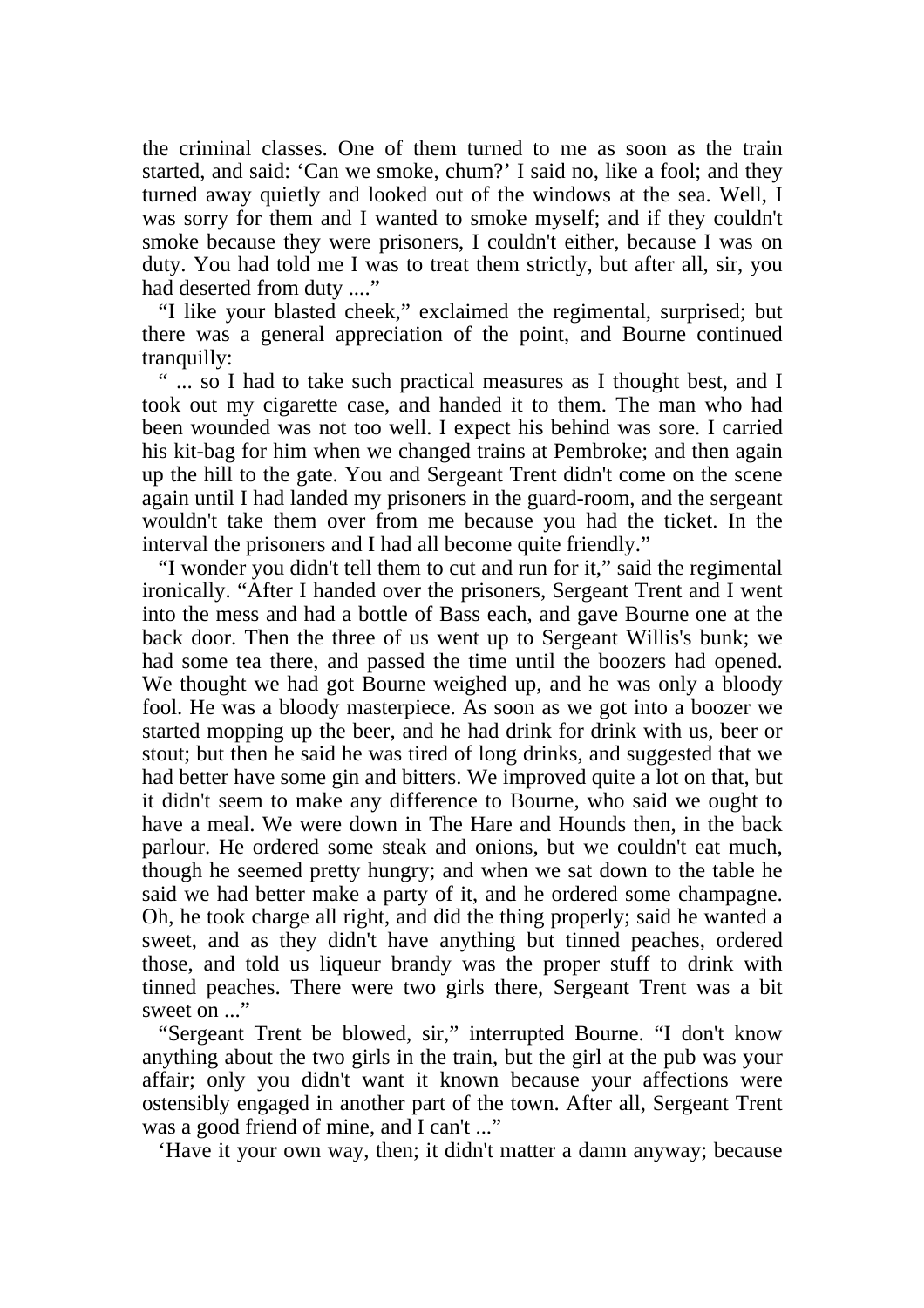as soon as they heard Bourne had been standing us gin and bitters, and champagne, and liqueur brandy, they were all over him. One sat on one arm of his chair, and one on the other, and he fed them bits of peaches stuck on the end of a fork, treating them just as though they were a pair of pet dogs or two bloody parrots; and then he said in an absent-minded way that he didn't want to break up the party, but the last train went at eight-thirty, and it was a quarter past already, so that there was just time for a stirrup-cup, as he called it, before we left. If any of you chaps go on the piss with Bourne, and he offers you a stirrup-cup, you can take it from me he has got you beat. He ordered brandy and soda for five, and that made the girls lively too, as they had had a few before they came in. And now, he says, we really must say good-bye. It was bloody easy to say good-bye, but Sergeant Trent tried to get up, and then he sat down again, laughing in a silly way: we were both just silly drunk, and there was Bourne as smart and quick as Sergeant Chorley on parade, except that his cap was off and one of the girls had ruffled his hair a bit. We heard the bloody engine whistle and the train go, and there we were, with ten or eleven bloody miles to walk back to Tregelly before rouse parade. Bourne was quite philosophic about it; said it would sober us all up, there was nothing like a good long walk to sweat it out of you, only we ought to allow plenty of time. Whenever I thought of it I got wind up, and then I'd pretend it was a joke and laugh like hell. Sergeant Trent was the same: we were both just silly drunk.

 "Well, Bourne said he must get a little air, he would go out for ten minutes, and in the meantime we were not to have anything to drink. Those two bitches didn't pay any attention to us, said we'd insulted them, and were no gentlemen; but Bourne could do anything he liked with them, and he was just as polite as he could be. Well, he went out after whispering something to the two girls, who stayed with us, and in about ten minutes or a quarter of an hour he was back again. We had a few more drinks, but he didn't press us; only he drank drink for drink with us, that I'll swear. I seemed to see him sitting there, looking as though he doubted our ability to walk, and the next thing I knew was that I woke up, in bed with my boots on, in the big barrack-room at Tregelly; and there was Sergeant Trent looking bloody awful in the next bed. We had moved down out of the hut on Monday morning before leaving for Milharbour, as another party left the camp that day. I didn't know how we had got back; but Corporal Burns told me that at about half-past twelve Bourne had come in, and asked him to come down to the wall and help carry us up. When the corporal came down he saw, on the other side of the wall, a car, and the driver, and the two girls. They had butted us over the wall, because one of the other regiments furnished the guard that night, so Bourne had stopped the car and made the driver switch off the lights some way back. Corporal Burns told me that he sat by the fire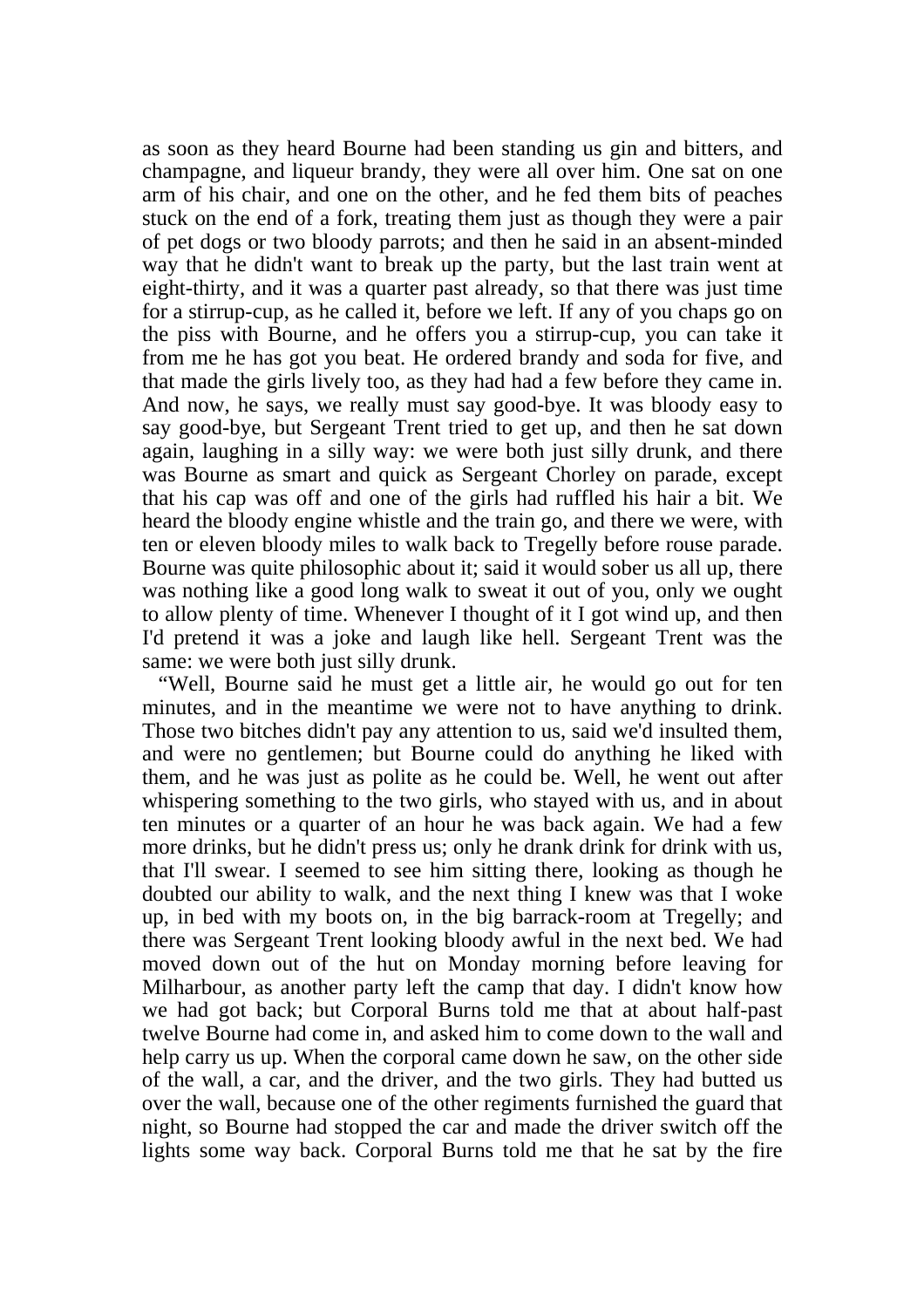talking to him a bit, and then got into kip much as usual."

 "Corporal Burns was an odd chap," said Bourne in a disinterested way. "Sometimes he would sit up most of the night, looking into the fire and brooding. I never knew why, but somebody said that he had deserted from another regiment because of some trouble, and that the authorities knew about it, but sympathised with him, and wouldn't take action. He had a proper guardsman's word of command. He was a nice chap. I remember he was sitting over the fire when I came in; and after we had put you on your bed I said to him that he looked as though he could do with a drink. He had some sugar, so we boiled some water and had a glass of hot rum before we turned in."

"Yes," said the regimental; "there was this bugger recommending plenty of hot tea in the morning, to flush out our kidneys, and he had the greater part of a bottle of rum hidden in his kit. Sergeant Trent and I both drank tea, and we were both bloody sick; but about ten minutes before rouse parade he gave us each a bottle of beer, which he had brought back from Milharbour, and that just got us through. He told us sweetly he was orderly man, and was not going on rouse parade. Mr. Clinton took us out for a run, and when we came back we were sick again. Bourne always knew someone likely to be useful in emergencies, and we asked him to go up to the canteen-manager and try and scrounge some more beer; but he said we must eat something first; he would see what could be done after breakfast. Well, we went across to the cook-house, and tried to ram food down, but it didn't do; and then Bourne, he always came into the cook-house instead of the mess-room too, appeared behind us suddenly, with a medicine bottle, and poured a good double tot of rum into our tea. I couldn't speak; but Trent looked up at him with tears of gratitude and said under his breath: 'You're a bloody miracle.' He didn't have any himself."

 "I was firing at four hundred, five hundred, and six hundred yards that morning," Bourne explained. "I took the same bottle down to the range with me, and when the detail before mine was firing I got behind a sandhill to take a small swig to steady myself. Just as I got the bottle out, Mr. Clinton came round, and saw it; he was firing too, you remember. 'Bourne, what have you got in that bottle?' he said. 'Oil, sir,' I replied. 'That's the very thing I want,' he said. 'Well, sir,' I said, 'here's a piece of four by two ready, and, wait a bit, sir, here's a clean piece, as well.' 'Thanks awfully, Bourne,' he said; and when he had sauntered off I drank that rum so quickly I nearly swallowed the bottle with it. I fired quite well: got seventeen at four hundred, eighteen at five hundred, and seventeen at six: top scores at each range, and I got my crossed guns with a couple of points to spare. Well, sir, I think I had better go to kip."

 "We had all better go to kip, but you can have another tot of rum before you go. Now you all know what I think about Bourne. He has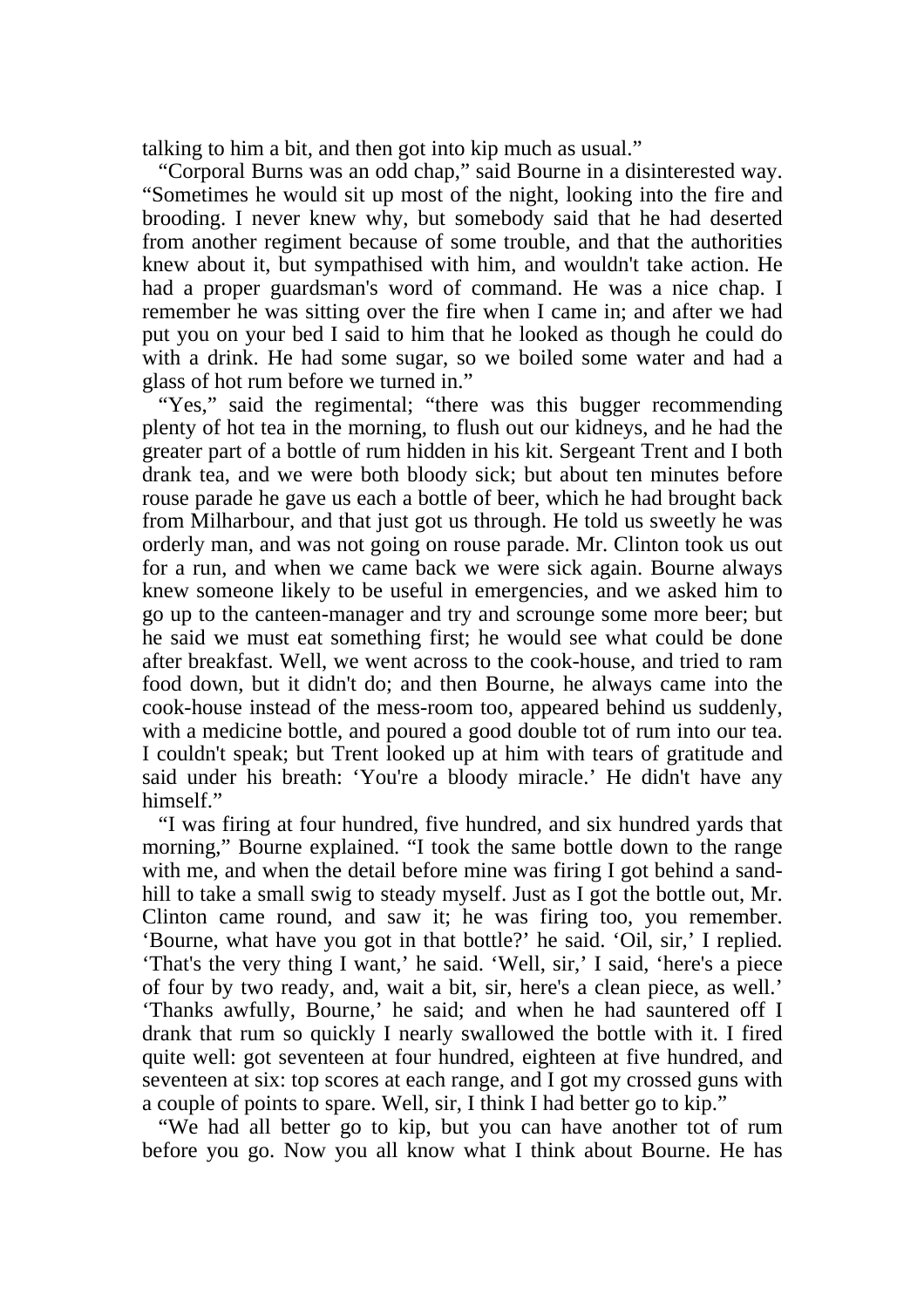never asked a favour of me, and when Sergeant Trent and I took him out meaning to get him canned up and generally make a fool of him, he drank us both to a standstill. You didn't leave us there, Bourne, to get out of the mess we had made for ourselves as best we could, while you went back by train. You got us back with considerable difficulty, and you put us safely into kip, and you had the laugh on us, and you forgot it. Well, I think you are a bloody good sport. Good-night, Bourne; good-night, Sergeant."

 "Thanks awfully, sir," said the embarrassed Bourne. "Good-night, sir. Good-night, all."

As he was going, the storekeeper handed him his cooker casually.

 "Thanks, good-night, Thompson; see you to-morrow, at Méaulte. Mind that tent-rope, Sergeant. Here, give me your arm."

 "You know, Bourne, ol' chap," said the Sergeant, who was a little unsteady in speech as well as in gait, but very solemn. "That wash a lie you tol' that offisher."

 "I'm afraid it was, Sergeant. It touches my conscience sometimes; and I pinched some of his whiskey, too, up the line the other night."

 "I wouldn't 'a' believed it of you, Bourne. I really wouldn't 'a' believed it o' you if you 'adn't tol' me yo'sel'."

 Bourne managed to deposit the sergeant in his place without making any undue disturbance in the tent. Then he undressed, pulled up his blanket, and smoked another cigarette. It was a lie, he admitted cynically to himself; but not being exactly a free agent in the Army, he wondered how far the moral problem was involved. Every man had a minimum of self-will, and when an external discipline encroached on it, there was no saying what might happen as a result. When he had finished his cigarette he turned over and slept without a dream.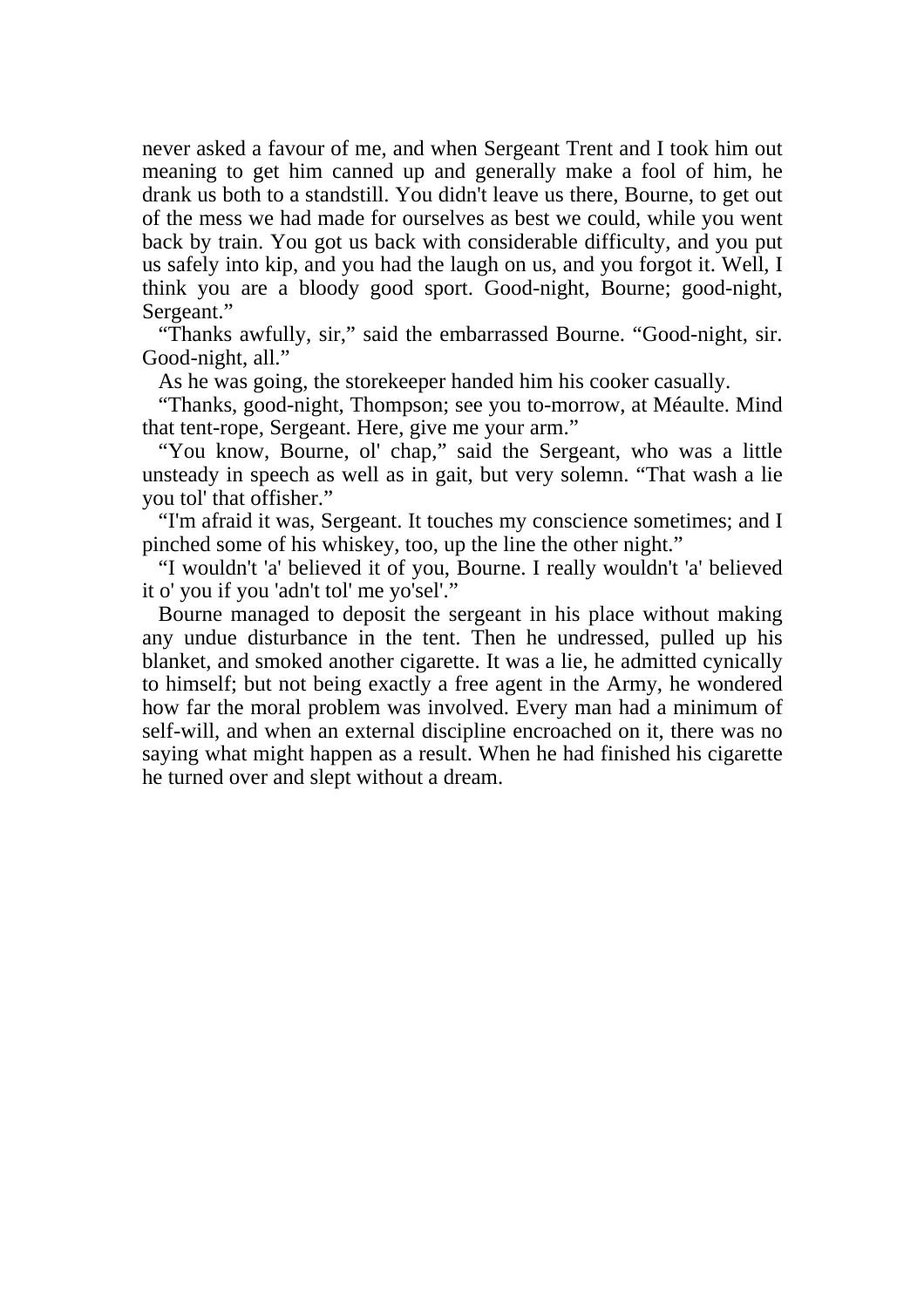# And now their pride and mettle is asleep.

# Shakespeare

 THE next day they moved back to the sordid squalor of Méaulte, where they spent two nights housed in stables, and the draft ceased to have a separate existence, being absorbed by the various companies. There was a kit inspection, at which Bourne's tin hat was condemned, the fact being entered in a notebook by Sergeant-Major Robinson; and that piece of ritual concluded the matter for the time being, the companyquartermaster-sergeant having no surplus tin hats at his disposal. At Méaulte they were still within the battle-area, and there was nothing for them to do. Shem, Bourne, and Martlow idled about, looking at the interminable train of motor lorries, which passed through, day and night, without ceasing, and so densely packed that it was difficult to cross the narrow street between them. Little Martlow had a grievance. In the attack he had annexed the field-glasses of two German officers, who being dead had no further use for them. At Happy Valley, seeing him needlessly decorated with the loot of battle, the commanding-officer had said to him peremptorily: "Hand over those glasses to me, my boy. I shall see that they are forwarded to the proper quarter." His action may have been correct, from the official point of view, but to little Martlow it was an unjustifiable interference with the rights of private ownership.

 "And now the bastard's wearin' the bes' pair slung round 'is own bloody neck. Wouldn't you've thought the cunt would 'a' give me vingt frong for 'em anyway?"

 "Your language is deplorable, Martlow," said Bourne in ironical reproof; "quite apart from the fact that you are speaking of your commanding officer. Did you learn all these choice phrases in the army?"

 "Not much," said little Martlow derisively; "all I learnt in the army was me drill an' care o' bloody arms. I knew all the fuckin' patter before I joined."

 Shem grinned maliciously at Bourne, who could never offer any serious resistance to Martlow's rosy-cheeked impudence. Bourne had seen the boy blubbering like the child he really was, as they went over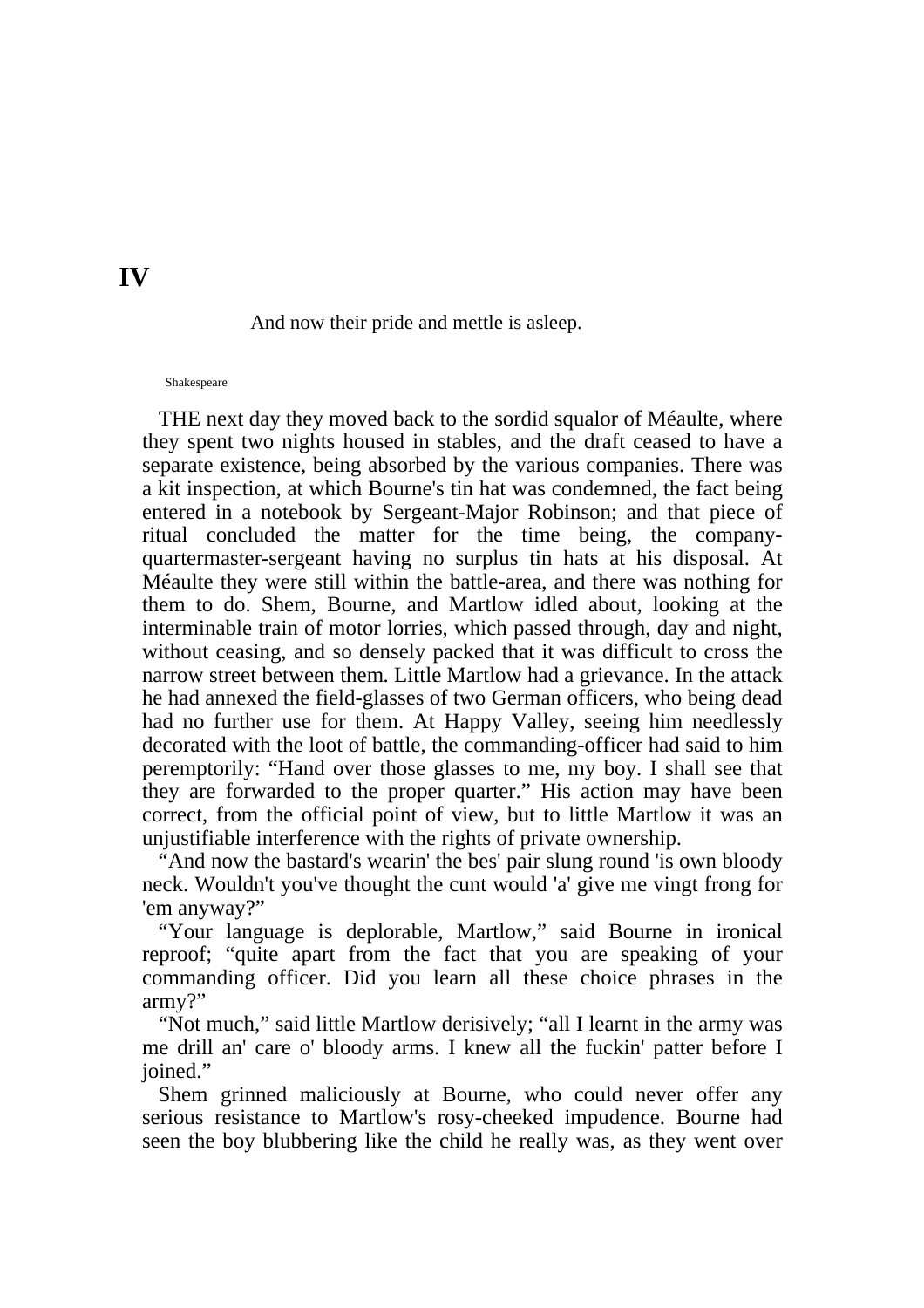the top a couple of days earlier, but unaware that he was blubbering, and possessed at the same time by a more primitive fury than filled the souls of grown men. It was unsafe to give oneself the airs of riper experience with a boy of Martlow's breed. Probably life to him had always been a kind of warfare; and his precocity at times could be disconcerting.

 "Voulez-vous m'embrasser, mademoiselle?" he cried provocatively to a bovine female who replied only with a look of virtuous indignation. "Well, thank Gawd we're going back to decent billets where there'll be some chance of a bon time."

 They marched from Méaulte to Méricourt, and on the way an enemy plane swooped out of the blue and dropped two bombs, which exploding on the hard macadam sent gravel and road metal flying in all directions. In spite of their casualties the men were very steady, and though there was no cover, they moved quietly off the unenclosed road on to soft wet turf, which would stifle to some extent the effect of any more bombs. Some of our own planes at once attacked the Hun, and drove him off; a running fight ensued, but it was apparently indecisive. Evidently the enemy was challenging our temporary supremacy in the air with a new type of machine, for in the earlier stages of the battle he had not been very troublesome.

 Bourne had been set to pulling a Lewis-gun cart, a job which he liked because it enabled him to get rid of his pack, which was carried on the cart itself. There were a couple of men behind, to hold the cart back with a length of rope when going downhill. Passing through Ville the men behind, in fooling with the rope, let the cart run forward, and one of the iron rests in front tore open the back of Bourne's left boot, and the flesh of his heel as well. It was a trivial thing, but painful, though he did not trouble about it. They had dinner just outside Méricourt, and then entrained; but the van in which Bourne found himself had nearer fifty than the forty men it was supposed to hold, packed into it. He contrived to keep by the door, sitting there with his feet on the footboard outside, so that he got the air, though he had no shade and the sun was fierce. The men at the back suffered considerably: they were both stifled and cramped: and, unable to sit, in standing with nothing to steady them, when the train swayed and jolted they fell and jostled against each other. A kind of impersonal bad temper, which could not find any very definite object, developed among them; there was some abuse, there were even threats and counter-threats, but no actual quarrelling. The general effect was one of a recalcitrant acquiescence in the dispensations of an inscrutable providence.

 In the last couple of days their whole psychological condition had changed: they had behind them no longer the moral impetus which thrust them into action, which carried them forward on a wave of emotional excitement, transfiguring all the circumstances of their life so that these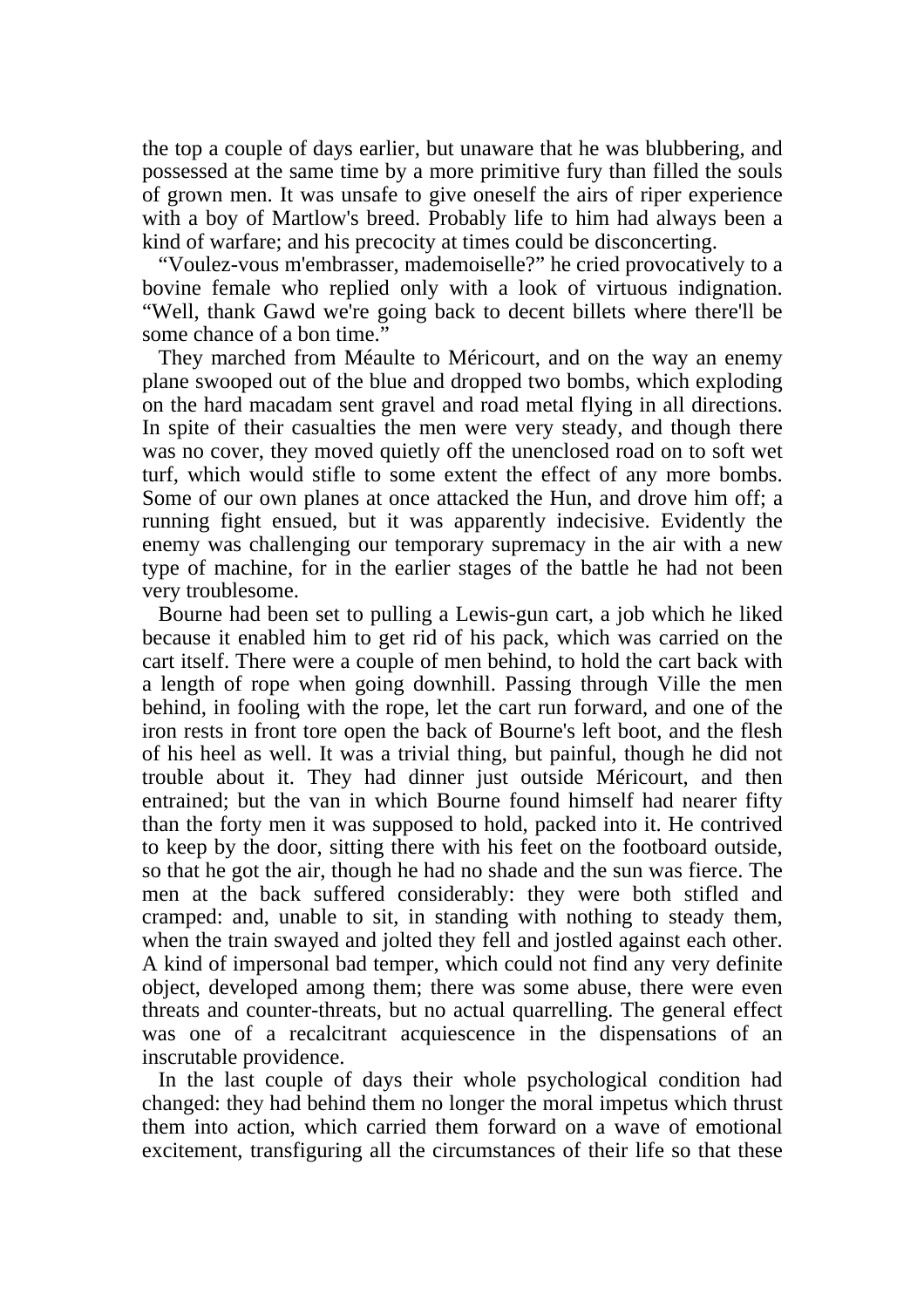could only be expressed in the terms of heroic tragedy, of some superhuman or even divine conflict with the powers of evil; all that tempest of excitement was spent, and they were now mere derelicts in a wrecked and dilapidated world, with sore and angry nerves sharpening their tempers, or shutting them up in a morose and sullen humour from which it was difficult to move them.

 Bourne often found himself looking at his companions as it were from a remote distance, and then it sometimes seemed to him that they had very little reason or sense of responsibility, apart from that which the business imposed on them. He was not supercilious in this; he was merely wondering how far what he felt himself was similar or equivalent to what they felt. It is a little curious to reflect that while each man is a mystery to himself, he is an open book to others; the reason being, perhaps, that he sees in himself the perplexities and torment of the mental processes out of which action issues, and they see in him only the simple and indivisible act itself. While he imagined that the other men were probably a little less reflective and less reasonable than he was himself, he frankly envied them the wanton and violent instincts, which seemed to guide them, or at least carry them, so successfully through this hazardous adventure. It was a piece of naivety on his part. They had accepted him, and he had mucked in with them quite satisfactorily. But there was a question which every man put to another at their first acquaintance: What did you do in civil life?

 It was a question full of significance, not only because it recognized implicitly the endless variety of types to which military discipline had given an apparent uniformity; but because it implied also that, for the time being, civil life had been obliterated, at least as far as they were concerned: it existed only precariously, and in a very attenuated form, somewhere in the rear of the embattled armies, but for all practical purposes it was not worth a moment's consideration. Men had reverted to a more primitive stage in their development, and had become nocturnal beasts of prey, hunting each other in packs: this was the uniformity, quite distinct from the effect of military discipline, which their own nature had imposed on them. There is an extraordinary veracity in war, which strips man of every conventional covering he has, and leaves him to face a fact as naked and as inexorable as himself. But when a battalion has been so thinned that it becomes negligible as a fighting unit, and it is withdrawn from the line to refit, there is a tendency for individual characteristics to reassert themselves; the pressure of the opposed force is removed, and discipline, until the establishment has been reorganized, is necessarily relaxed. The bad temper which steamed or exploded ineffectively among this van-load of angry men, childish as it was, was symptomatic. Bourne, who had scored in so far as he had air and could sit on the floor, nursed his sore heel and was as hot and as angry as the rest of them.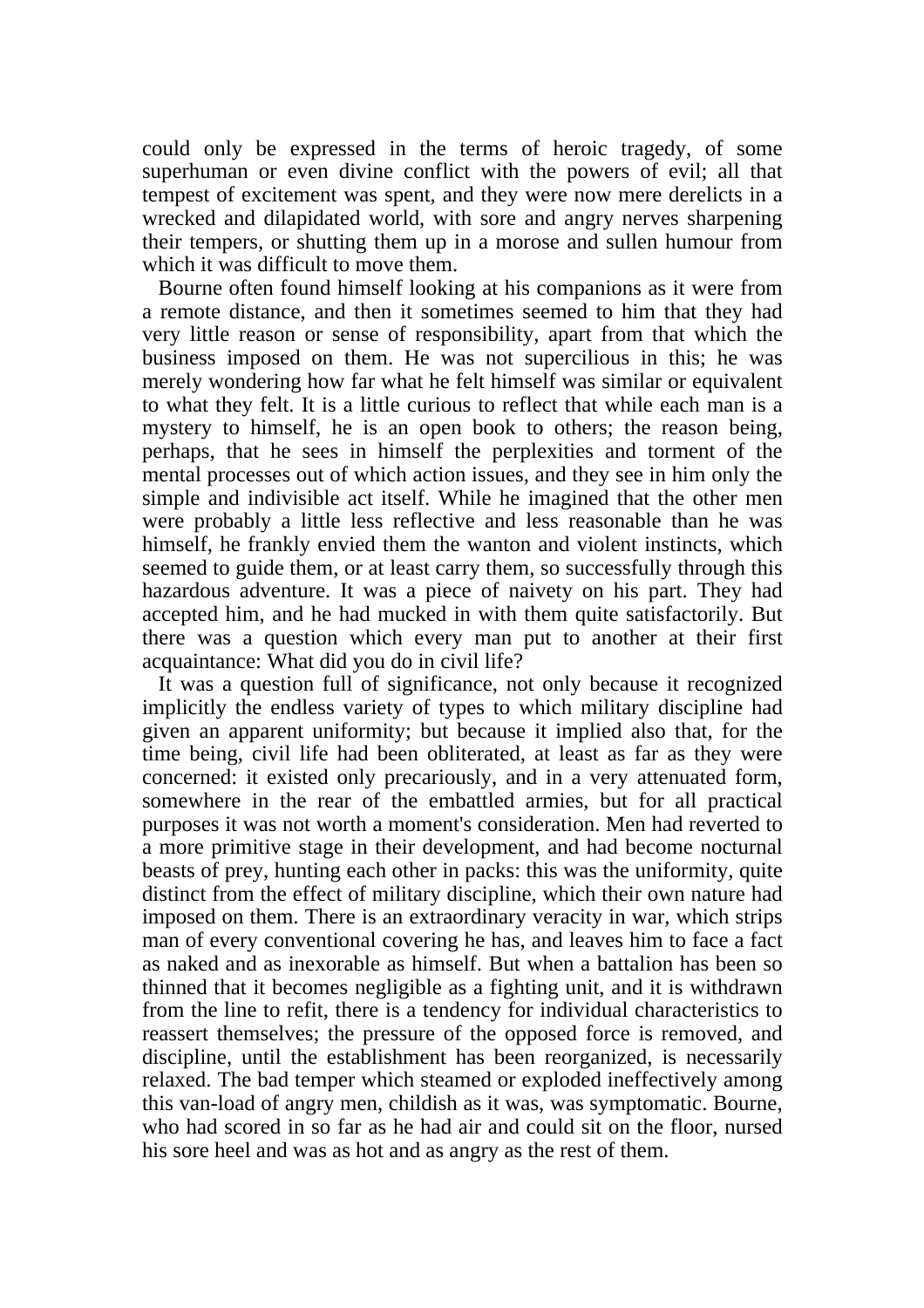It was already dusk when they detrained, and Bourne did not notice the name of the station, though he imagined they were somewhere in the neighbourhood of St. Pol. They had a march of nine or ten miles in front of them; and another man having taken his place with the Lewis-gun cart, Bourne fell in between Shem and Martlow, and marched with his company again; but he was now quite lame, and tired easily. He was pretty well dead-beat before they came to the end, otherwise the march through the cool dusk was pleasant; a few scurrying rainstorms crossed their line, and evidently, from the state of the road, it had rained heavily there; but now the sky was mainly clear, with stars and a half-moon, which looked up at them again from the puddles, and there were long, straight lines of poplars which stood on either side of them, erect, like notes of exclamation. Bourne was a little indignant when Shem, a tough, sturdy and generous person, seeing him limping, offered to take his rifle. It was after eleven o'clock when they came to Beaumetz. As soon as they entered the village the battalion split itself up into several detachments, and Mr. Sothern, in charge of the party in which Bourne was included, was not quite sure whether he had found the right billets; but he told the men to fall out while he went in search of information, and they sat in the kennel of the muddy street. Except for lights in one or two windows there was not a sign of life. The men sat there quietly, tired enough, but with not a trace of bad temper left in them; a kind of contentment seemed to soak into them from the stillness of the place.

 When they had found their stables for the night, Bourne took his boot off and examined his heel; his sock was hard with dried blood, and the wound itself looked dirty, so as there was a light showing in the house, he thought he would try for some hot water to bathe it, and he knocked persuasively at the door. It was opened by an old man with a patient, enquiring expression on his face. When Bourne, speaking lamentable French, explained his need, he was invited to enter, and then made to sit on a chair, while his host brought some hot water in a basin and insisted on bathing the wound himself. When it was clean he went to a sideboard, the room was a kind of kitchen-parlour, and brought out a bottle of brandy, pouring some into a cup so that Bourne's heart rejoiced in him; but the old man only took a strip of clean linen, which he folded into a pad, and after saturating it with brandy, he once again took up Bourne's foot in his capable hand, and squeezed the linen, so that the brandy fell drop by drop on to the broken flesh. It stung a little, and Bourne, rather sceptical of its healing power, would have preferred to take it internally; but against the old man's voluble assurances that it was *bon, très bon pour les plaies* he could find nothing to say. Finally, his host took up what was left on the linen pad and placed it on the wound, and Bourne drew a clean sock over it. He always carried an extra pair in his kit, but it was a mere chance that they were clean. Like most of the men he had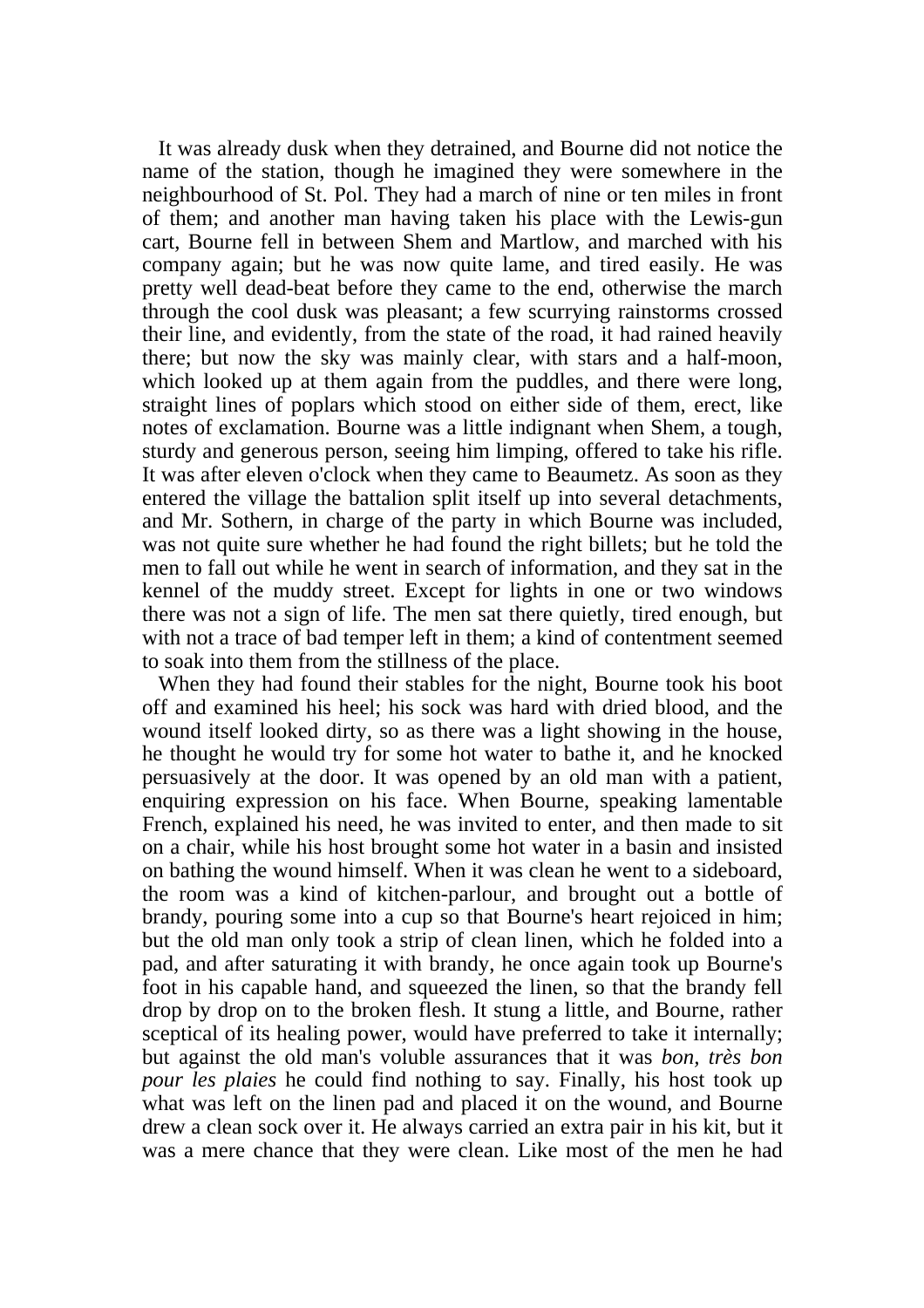dumped everything that was not necessary, even his spare shirt and underpants; for when a man has to carry nearly three stone of kit and equipment on the march, he becomes disinclined to take much heed for the morrow, and prefers to rely on the clean change provided at the divisional baths, in spite of the uncertain interval.

 By the time the treatment was complete, Bourne's gratitude had almost left him bankrupt in the French language; but the old man increased his obligations by giving him a cup of steaming coffee, well laced with that sovran remedy for a torn and swollen heel, and they talked a little while. He could not persuade his host to take any payment, but he accepted a few cigarettes, which he broke up and smoked in his pipe. He was alone in the house, Bourne gathered, and he had a son who was at the front. His only other relation was a brother who was a professor of English at a provincial university. These two facts seemed to establish a degree of kindred and affinity between them, and when Bourne left to sleep in his stable he was invited to come in again in the morning.

 He woke early, and not knowing where the cookers were, he took advantage of the invitation, so that he could beg some hot water for shaving. He was surprised by the effect of the brandy on his heel, as all the swelling had disappeared and the pain was no more than a slight discomfort when he flexed his foot. He found the old man ill, and brewing himself some tea, which he took only as a kind of physic, somewhat reluctantly. Bourne looked at his newspaper, in the hope of learning something about the war, but apart from a few colourless details from the French front there was nothing; no one knew anything about it; it was like one of the blind forces of nature; one could not control it, one could not comprehend it, and one could not predict its course from hour to hour. The spirit of the troops was excellent, the possibility of defeat was incredible; but to calculate the duration of the conflict was quite beyond the resources of the human mind: it was necessary to look at these matters from a scientific stand-point, and the scientific method was that of trial and error. Bourne only glanced hastily at all the solemn empty phrases, and was wondering whether he could get a new pair of boots from the shoemakers, unofficially to save time, before they paraded; and when the old man had at last brewed his tea, he got a little hot water and departed to shave. The snobs were also kind to him, and gave him a pair of boots which they assured him were of a type and quality reserved entirely for officers, being of the best Indian roan, a kind of leather of which Bourne had never heard.

 "Strictly speakin'," said his friend Snobby Hines, "it's an officer's boot, but it's a very small size, so you may 'ave that pair, as they fit you. 'ope we stay 'ere a bit. It's quite a bon place, two decent estaminets an' some mad'-moiselles, not that I see anything much in these French girls, you know: my ol' curiosity at 'ome would make most of 'em look silly. Well,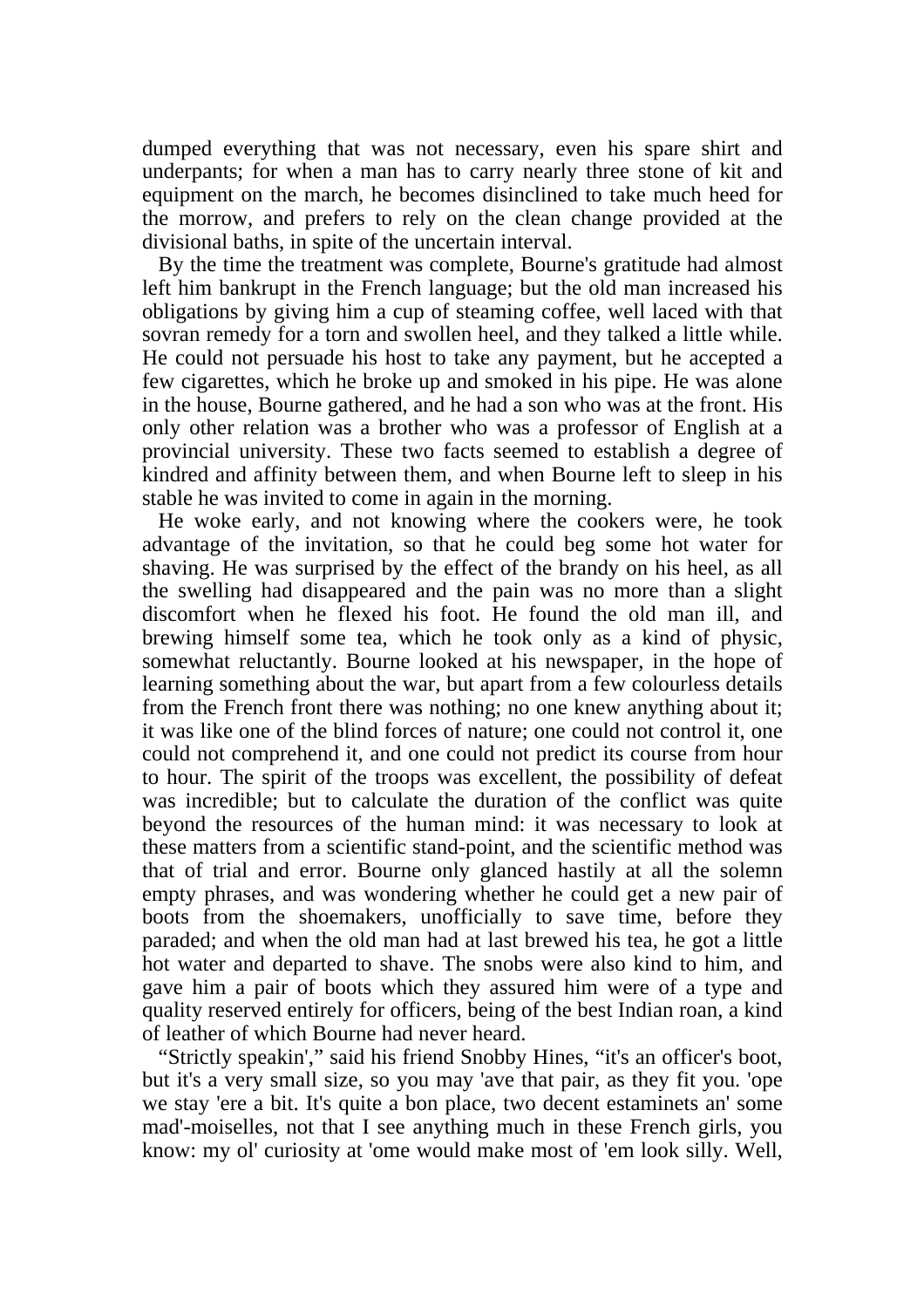you can't 'ave everythink, so you've got to be content with what you git."

 Bourne did not trouble about the cryptic significance of these words, he agreed with everything unreservedly, this being one of the secrets of a happy life. He liked his new boots because the leather was strong but soft and pliable, and if they were a bit oily, well, that would keep the wet out, and one did not have to polish boots on active service. They paraded at ten o'clock, for a little extended order drill; but when they had fallen in Sergeant Tozer asked if there was any man capable of working a typewriter. There was no reply from the ranks, though Bourne had played about a little with a Blick. They moved out into the fields to drill. But at eleven o'clock the regimental appeared on the scene; and once again a typist was demanded, and as there was no reply, the regimental singled out Bourne, and cross-questioned him. He knew very well that Bourne was the most likely man, and when the latter admitted under pressure that he could use the machine, he was told to report at the orderly-room at one o'clock.

 He was very unwilling to take the job. He was by no means an expert with a typewriter, but that did not trouble him; what he disliked was the fact that he would be sitting, for the greater part of the day, under the eyes of authority. He had no personal experience of the orderly-room staff, but, from hearsay alone, he had a very definite prejudice against the men composing it, and it was almost a relief to him to find from the very first moment that there were good grounds for it, because he was spared the trouble of attempting to adjust himself to these new conditions. His job was a temporary one, and it was his object to see that it didn't become permanent; with which end in view, obedience, and a certain amount of innocent stupidity, seemed the proper tactics to adopt. He had made his own place in the company, and he was quite willing to go back to it, that very night if they should think fit; and to find an ample compensation for the apparent set-back in the rowdy good-humour of his comrades.

 The lance-corporal received him, with a suspicious air, and passed him on to the corporal, who wore a more truculent expression, and presented him to the colour-sergeant. He was a cat-like individual, who showed all his false teeth in a deprecating smile, and seemed to consider Bourne as only the latest of those many tribulations, with which God, in his inscrutable wisdom, had chosen to afflict a faithful servant. While this little ceremony was in progress, Captain Malet, upon whom the adjutant's duties had temporarily devolved, entered the orderly-room; and as they stood to attention, he acknowledged their existence coldly with a brusque salute; but when he sat at his table and turned over some papers, Bourne caught his eye, and a quick ripple of impish schoolboy humour flickered for an instant on the officer's face. He seemed always to find in Bourne some stimulus to mirth. Of course the others noticed it, with the air of not noticing it, with an almost ostentatious indifference, and wondered what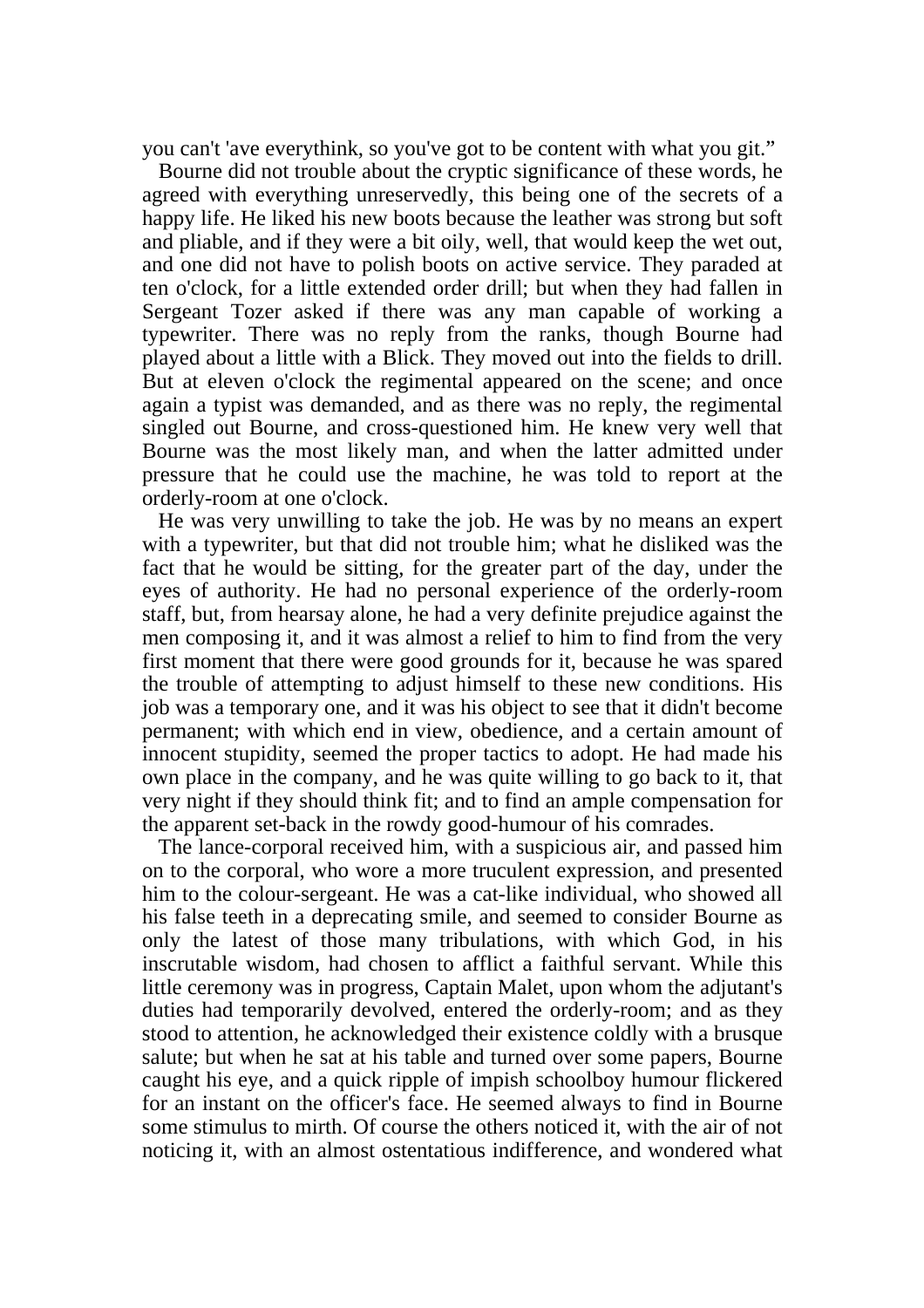this indecorous recognition might imply.

 "Show Bourne what he is supposed to do," said the colour-sergeant to the lance-corporal with an almost ingratiating benevolence, but with a slight stress on the word "supposed" that gave a sub-acid flavour to his oiliness; and Bourne sat down before a small Corona to learn his way about on it. It did not occupy his whole attention; he was aware that the others were scrutinizing him carefully, and his own rather delicate sensibility put out little groping feelers in an attempt to apprehend some of the realities of the situation. The colour-sergeant was of course the dominating factor, and the other two did not count, though in the rude phrase of better men, they should have chalked their bloody boots. When Captain Malet, who spent as little time as possible in that uncongenial atmosphere, went out again, they talked among themselves; and if the matter of their conversation was difficult for an outsider to follow, its manner was sufficiently illuminating. Bourne saw at once that his own particular job was a myth; even the lance-corporal, Johnson, was not overburdened with work, and all the typing done in the course of a day would not have taken up twenty minutes of his time. What these luxurious creatures really wanted was a man to skivvy for them; and, though Bourne as a rule avoided the use of coarse language, he knew precisely what he would be before he acted as a kind of general batman to the orderly-room; so when tea-time came, he did not enter into any unseemly competition with the lance-corporal for the honour of fetching the colour-sergeant's; but, taking his mess-tin, went off and sat with his own friends for half an hour.

" 'ow do you like it?" inquired Sergeant Tozer.

 "Oh, it's cushy enough," Bourne answered indifferently. "I don't mind it for a week or so; but it is not a job I want for keeps. I would rather be with the company."

"Some people don't know their bloody luck," said the sergeant tersely.

 "I don't know. Your section were always fairly contented, except when Fritz strafed them unnecessarily."

 "Sergeant-Major Robinson wanted to know whether you would pinch 'im some notebooks from the orderly-room, an' a few pencils? 'e an' the quarter-bloke can't get anything out o' them buggers."

 "I'll pinch anything the sergeant-major wants," said Bourne recklessly; "only he will have to give me time to learn my way about."

 He went back to the orderly-room, and was released from his arduous labours a little after half-past five; then, picking up Shem and Martlow, he went off to an estaminet, determined to have as bon a time as the place and their purses afforded. The battalion had been paid out at twelve o'clock, and the place was crowded with uproarious men, stamping time with their feet on the floor as they sang at the top of their voices: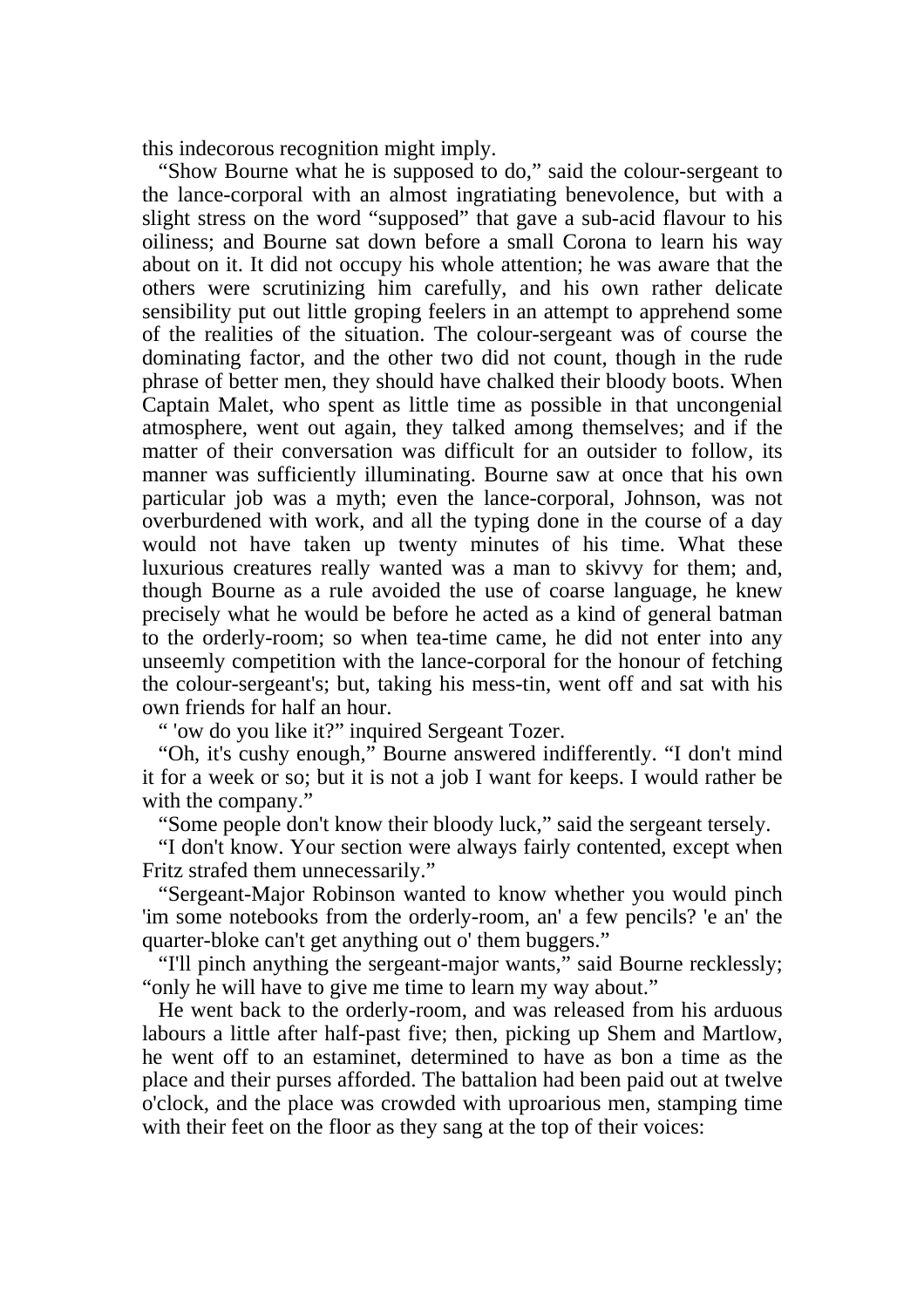'Mademoiselle, she bought a cow, Parley-voo, To milk the brute, she didn't know how, Parley-voo, She pulled the tail instead of the tit, And covered herself all over with — MILK. ...'

 A storm of loud cheers and laughter at this unwonted delicacy of phrase drowned the concluding gibberish of the chorus. Bourne ordered a bottle of some poison concocted out of apples and potatoes labelled champagne, which had a little more kick in it than the vin rouge or French beer. Then the three of them crowded in among the men playing "crown and anchor," with Snobby Hines rattling the dice-box.

 " 'oo's goin' to 'ave somethin' on the old mud-'ook? Come on, me lucky lads, if yer don't speckyerlate yer can't accumyerlate. Somethin' on the ol' mud-'ook jest to try yer luck. Y'all finished, then? Right! There y'are. It's the sergeant-major. I tol' yer so. An' off we go again, an' off we go again."

 Bourne struck a vein of luck, and as he had crushed in next to Thompson, the storekeeper, he gave him ten francs for services rendered at Sand-pits. He lost that in a few minutes, and Bourne gave him another ten, which went the same way. As Bourne's generosity seemed to dry up, Thompson asked him for the loan of five, and that vanished with an equal rapidity. Shem won a little, and Martlow lost, but lost cannily, buttoning up his purse when he found the dice running against him. But Bourne had a bit more than his share of luck, and as the disconsolate Thompson still hung about the altars of fortune, on which he had sacrificed already more than double his pay, Bourne gave him five francs, and told him to go and try his luck with wine or women, as he might do better at another game. Thompson took his advice, and turned away disillusioned from an unsympathetic world; and then, oddly enough, for a little while Bourne lost; but he played on, and his luck turned again. He got up having won about seventy-five francs, and they had another bottle of champagne before setting off through the darkness to their billets.

 The old man still had a light in his kitchen, and Bourne decided to pay him a visit and inquire after his health. Bourne had a briar pipe in a leather purse, which a friend in England had sent him, though he never smoked a pipe; and he took it with him, and presented it to his host as a tribute of gratitude. The old man was surprised and delighted. He was quite well again, and offered Bourne some café-cognac; but Bourne refused, explaining that they would march away in the morning; though, if monsieur were agreeable, he would come in early and have some coffee. Monsieur professed himself enchanted.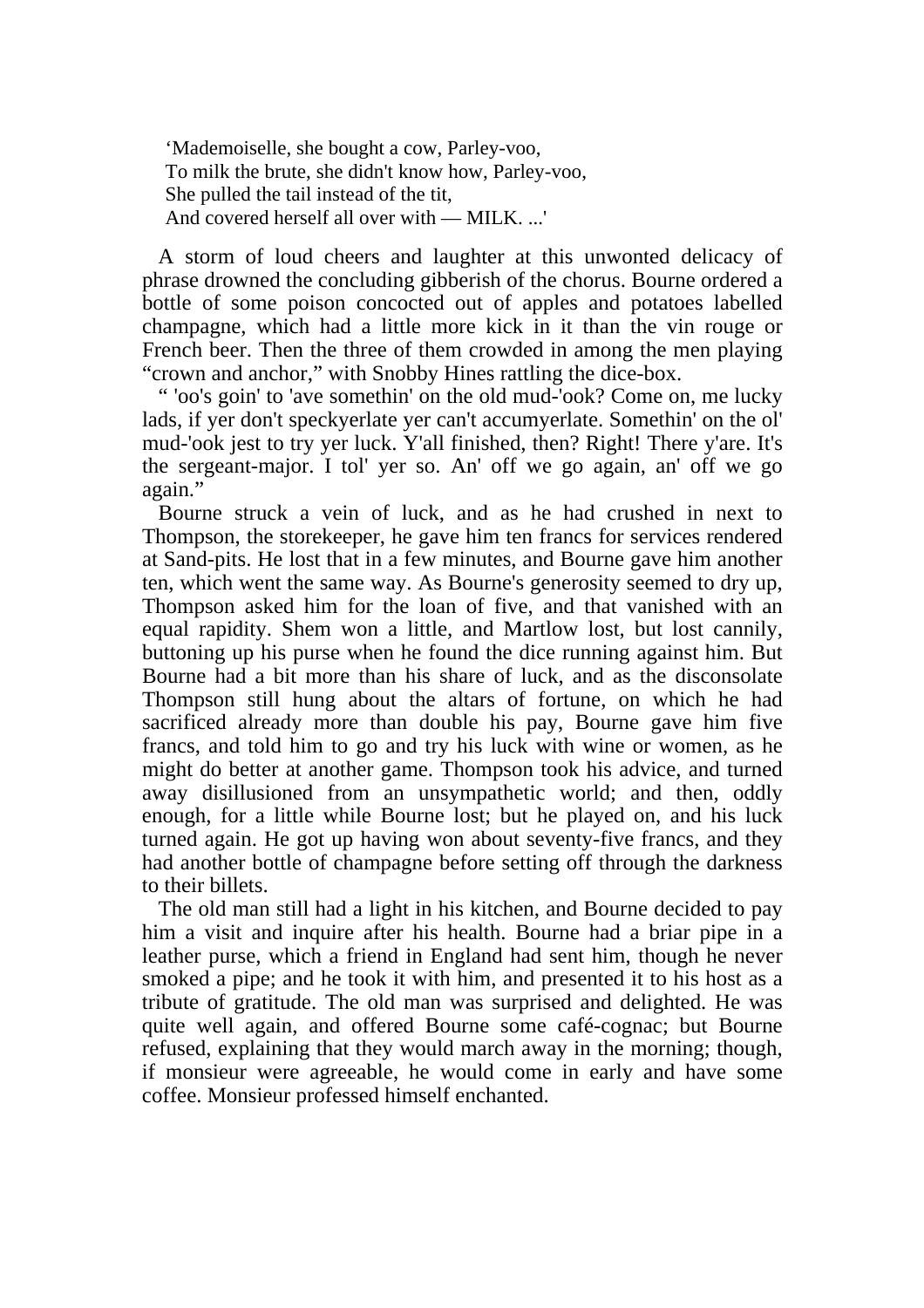I begin to find an idle and fond bondage in the oppression of aged tyranny, who sways not as it hath power but as it is suffered.

#### Shakespeare

 FOR the next few days they were continually on the move, and Bourne did nothing for the orderly-room but help to stow and unstow a few tin deed-boxes, eating, marching, and sleeping with his company. Captain Malet had gone on leave unexpectedly, and Captain Havelock became adjutant in his place. The roads were dusty, a lot of the route *pavé*, hot and unyielding to the feet, and the flat stones worn or shifted to an uneven surface; while the sycamores or poplars bordering the sides were not close enough to give much shelter from a pitiless sun. At the end of the second day's march after leaving Beaumetz, they halted under a stone wall which must have been about fifteen feet high, with a single arched gate-way opening in it. On the other side of the road pollarded willows leaned away from them to over-hang a quick-flowing little river, full of bright water. Several of the new men had fallen out, and would be on the mat for it in the morning, and they were all tired enough, the sweat having soaked through their shirts and tunics to show in dark patches on the khaki where the equipment pressed on it.

 On the other side of the archway was a wide courtyard, with the usual midden in the centre of it; at the back, a large house, half-farm, halfchateau, with a huge stone-built barn on one side, flanking the yard, and on the other almost equally substantial stables and out-buildings. It was conventual in appearance, with a prosperous air. When they pushed open the great doors of the barn, and entered into that cool empty space, which would have held two companies at a pinch, it had seemed to offer them the pleasantest lodging they had known for months: it was as lofty as a church, the roof upheld by unwrought beams and rafters, the walls pierced with narrow slits for light and air, and the floor thick-littered with fine, dry straw. Some panicky fowls flew up into their faces, and then fled precipitately as they took possession. They slipped off their equipment and wet tunics, and unrolled their puttees before sprawling at ease.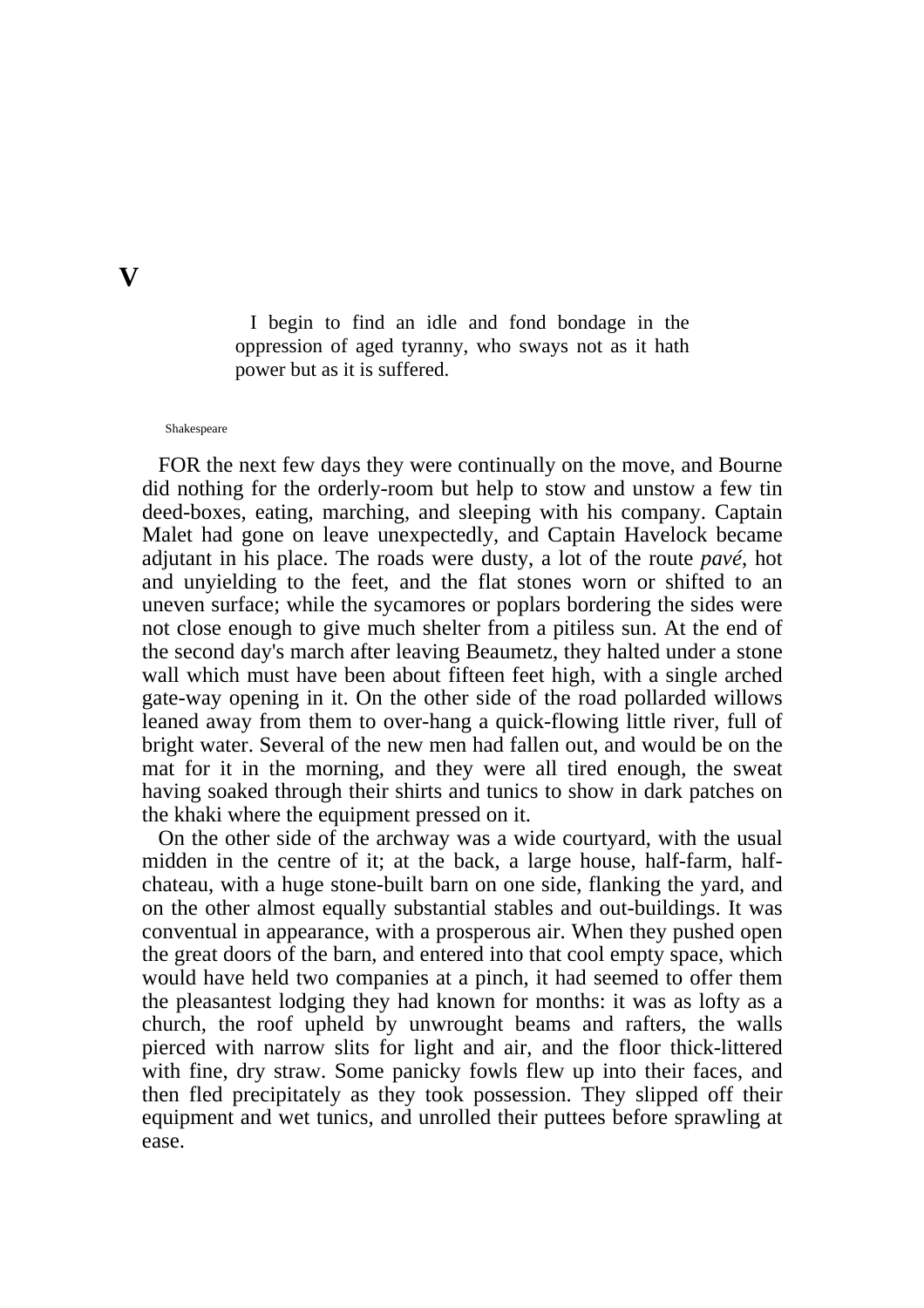"Cushy place, this," said Shem contentedly. "Wonder what the village is like, it would be all right if we were billeted here for a week; that is, unless we're going on to some decent town."

 "Some bloody thing's bitin' my legs," said Martlow after a few minutes.

"Mine, too," said Bourne. "What the hell ...?"

"I'm alive with the buggers," said Pritchard angrily.

 Men were scratching and cursing furiously, for the straw swarmed with hen-fleas, which seemed to bite them in a hundred different places at one and the same time. Compared with these minute black insects of a lively and vindictive disposition, lice were merely caressing in their attentions; and the amount of profane blasphemy which broke from the surprised and discomfited men was of an unusual fervour. For the moment they were routed, scratching themselves savagely with dirty finger-nails; and then gradually the bites decreased, and they seemed, with the exception of an occasional nip, to have become immune, hen-fleas apparently preferring a more delicate pasture. They caught one or two with considerable difficulty, and examined them curiously: after all, they were not so repulsive as the crawling, white, crab-like lice, which lived and bred, hatching in swarms, on the hairy parts of one's body. These were mere raiding pleasure-seekers, and when the first onset had spent its force, the fitful skirmishes which succeeded it were endurable.

 Old soldiers say that one should never take off boots and socks, after a march, until one has cooled down, and the swelling in legs and feet has vanished; bathing hot swollen feet only makes them tender. They rested until tea was ready, and in the distribution of rations they were lucky; a loaf of bread among four, and a tin of butter and a pot of jam among six. Shem, Bourne, and Martlow ate, smoked and then, taking towels and soap, followed the river until they found some seclusion, and there they stripped and bathed. They did not know that bathing had been forbidden, and even after they had dressed themselves partly again they sat on the bank with their feet on the gravel bottom, letting the water ripple over them. One of the regimental police found them there, and rapped out an adjectival comment on their personal characters, antecedents, and future prospects, which left nothing for the imagination to complete. As they showed an admirable restraint under the point and emphasis of his remarks, he contented himself with heading them back to billets, with a warning that the village was out of bounds, and then took his own way along the forbidden road in search of pleasure, like a man privileged above his kind.

 "They don't care a fuck 'ow us'ns live," said little Martlow bitterly. "We're just 'umped an' bumped an' buggered about all over fuckin' France, while them as made the war sit at 'ome waggin' their bloody chins, an' sayin' what they'd 'ave done if they was twenty years younger.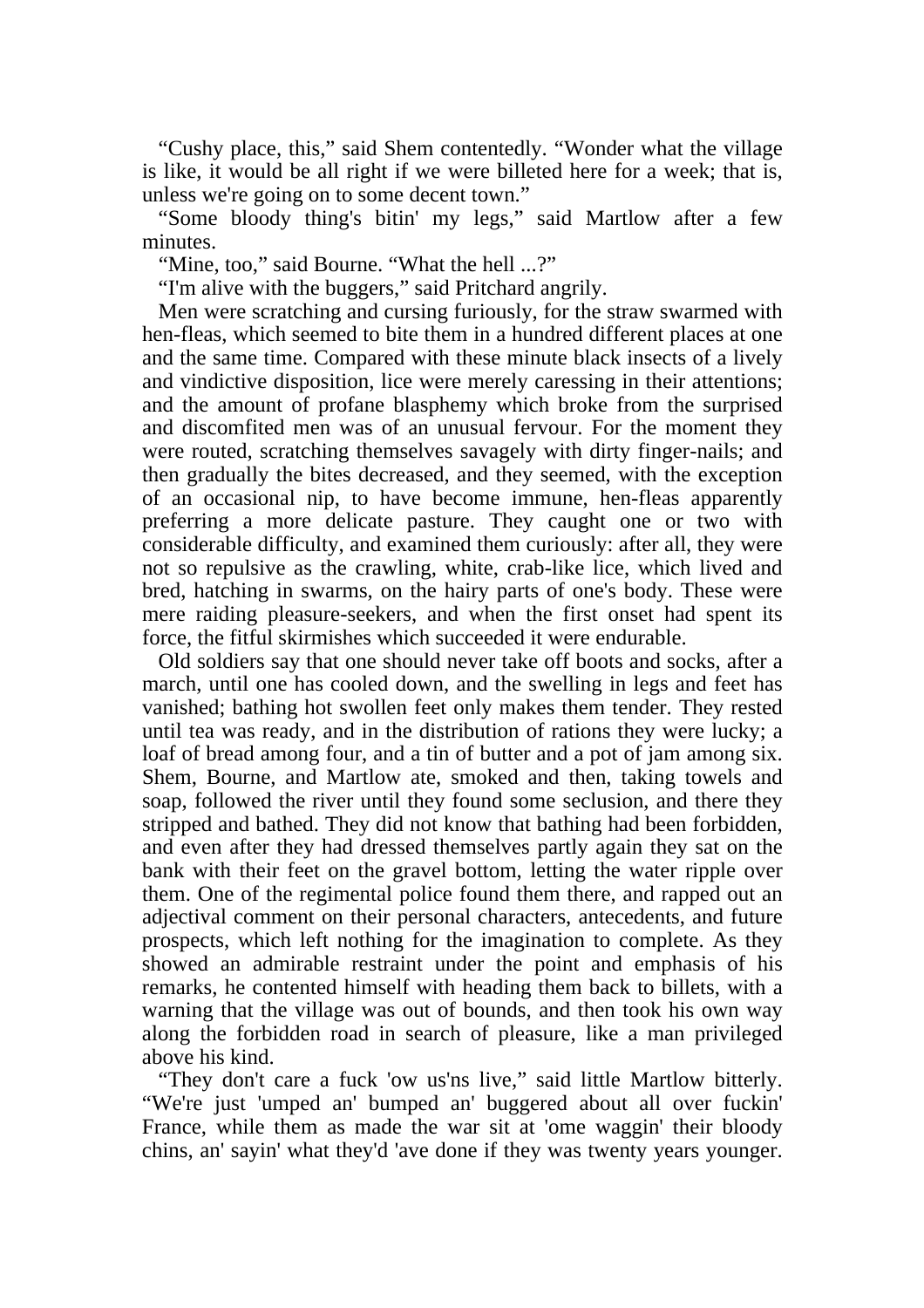Wish to Christ they was, an' us'ns might get some leaf an' go 'ome an' see our own folk once in a while."

 "Too bloody true," Shem agreed. "Five bloody weeks on the Somme without a bath, and thirteen men to a loaf; and when they take you back for a rest you can't wash your feet in a river, or go into a village to buy bread. They like rubbing it in all right."

 "What are you chewing the fat about?" asked Bourne. "You've had a bathe, and you're not paying for it. Can't you take an ordinary telling-off without starting to grouse about it? You don't want to drink someone else's bathwater in your morning-tea, do you? I'm going over to the house to inspect the inhabitants. There's a mad'moiselle there, Martlow; just about your mark."

 "You please yourself," said Martlow. "I'm not goin'; I don't like the look of the fam'ly."

 Bourne found the womenfolk hospitable enough, and pleased himself enormously. He bought a couple of glasses of wine from Madame, who asked him not to tell the other men, as there were too many of them. Snatches of soldiers' choruses came from the barn across the yard, and Madame was full of praise of the English, their courage, their contentment. She asked Bourne if he sang, and he laughed, lifting up his voice:

'Dans le jardin de mon père, les lilas sont fleuris. ...'

 She seemed astonished by that, and beamed at him, her red face bright with sweat.

'Auprès de ma blonde, qu'il fait bon, fait bon, fait bon, Auprès de ma blonde, qu'il fait bon dormir. ...'

 but he knew no more than a few lines of it. She knew it well enough, and told him it was not proper, at which he cocked his head aside and looked at her knowingly; and then, satisfied that he had turned that flank, gave his attention to the girl, who ignored it discreetly. She was not really pretty, but she had all the bloom and venusty of youth, with those hazel eyes which seem almost golden when they take the light under dark lashes. Two oldish men came in, and looked at Bourne with grave suspicion, while Madame and the girl bustled to get their evening meal. Every time either of these ladies approached him, Bourne, with an excessive politeness, rose from his chair, and this seemed to increase the suspicion of the younger man.

 "Asseyez-vous, monsieur," he said with a tranquil sarcasm. "Elles ne sont pas immortelles."

 "C'est dommage, monsieur," Bourne replied, apt enough for all his clumsy French, and Madame beamed at him again; but the discouragement the men offered to his presence there was too strong for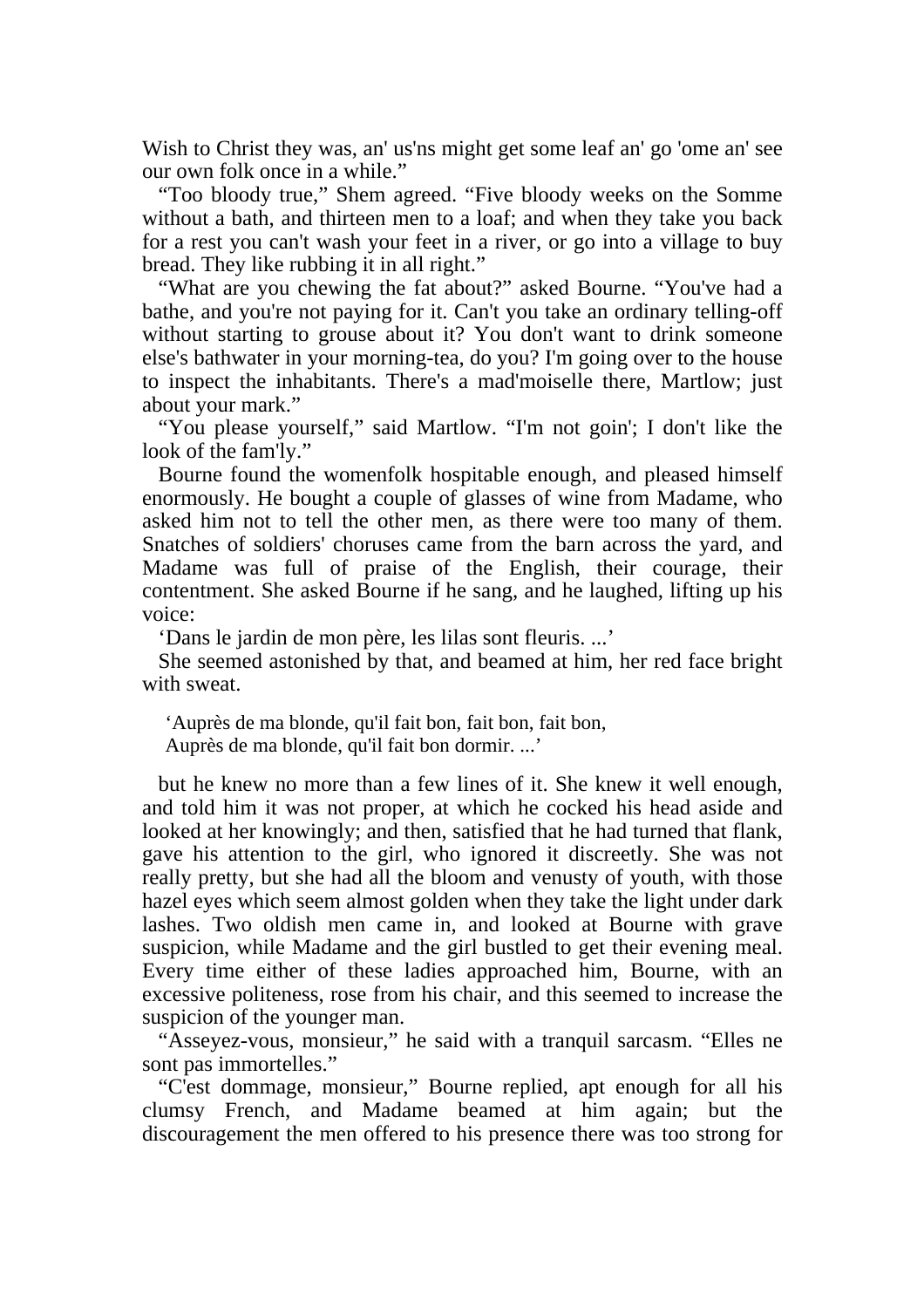him, and he took up his cap, thanking her for her kindness, bowing respectfully to Mademoiselle, and finally saluting the two *hobereaux* so punctiliously that they were constrained to rise and acknowledge his elaborate courtesy. As he crossed the courtyard in the half-dark he laughed softly to himself, and then whistled the air of *Auprès de ma blonde* loudly enough for them to hear in the lighted room. No one could tell what luck to-morrow might bring.

 The girl had moved him a little. She had awakened in him that sense of privation, which affected more or less consciously all these segregated males, so that they swung between the extremes of a sticky sentimentalism and a rank obscenity, the same mind warping as it were both ways in the attempt to throw off the obsession, which was less desire than a sheer physical hunger, and could not feed itself on dreams. In the shuddering revulsion from death one turns instinctively to love as an act which seems to affirm the completeness of being. In the trenches, the sense of this privation vanished; but it pressed on men whenever they moved back again to the borders of civilised life, which is after all only the organization of man's appetites, for food or for women, the two fundamental necessities of his nature. In the trenches his efforts were directed to securing an end, which perhaps has a prior claim on his attention, for in comparison with the business of keeping himself alive, the pursuit of women, or even of food, may seem to rank only as the rather trivial diversion of a man's leisure moments; and in the actual agony of battle, these lesser cupidities have no place at all, and women cease to exist so completely that they are not even irrelevant. Afterwards, yes. Afterwards all the insubordinate passions released by battle, and that assertion of the supremacy of one's own particular and individual will, though these may be momentarily quiescent from exhaustion, renew themselves and find no adequate object, unless in the physical ecstasy of love, which is less poignant.

 Unfortunately they moved off again next morning, and the girl, standing with her own people in the yard, watched them go, as though she regretted vaguely the waste of good men. About the middle of the day something in the character of the countryside seemed familiar, and the reminiscence teased their memory to make it more definite, until they came upon a signpost which told them they were marching in the direction of Noeux-les-Mines, and reminiscence became anticipation. The thought of a town where decent conditions still prevailed, and where they might have a bon time, put new heart into them, and the marching column broke into cheerful song. They had put, at least partially, their own words to the air of a song sufficiently sentimental:

'Oh, they've called them up from Weschurch, And they've called them up from Wen,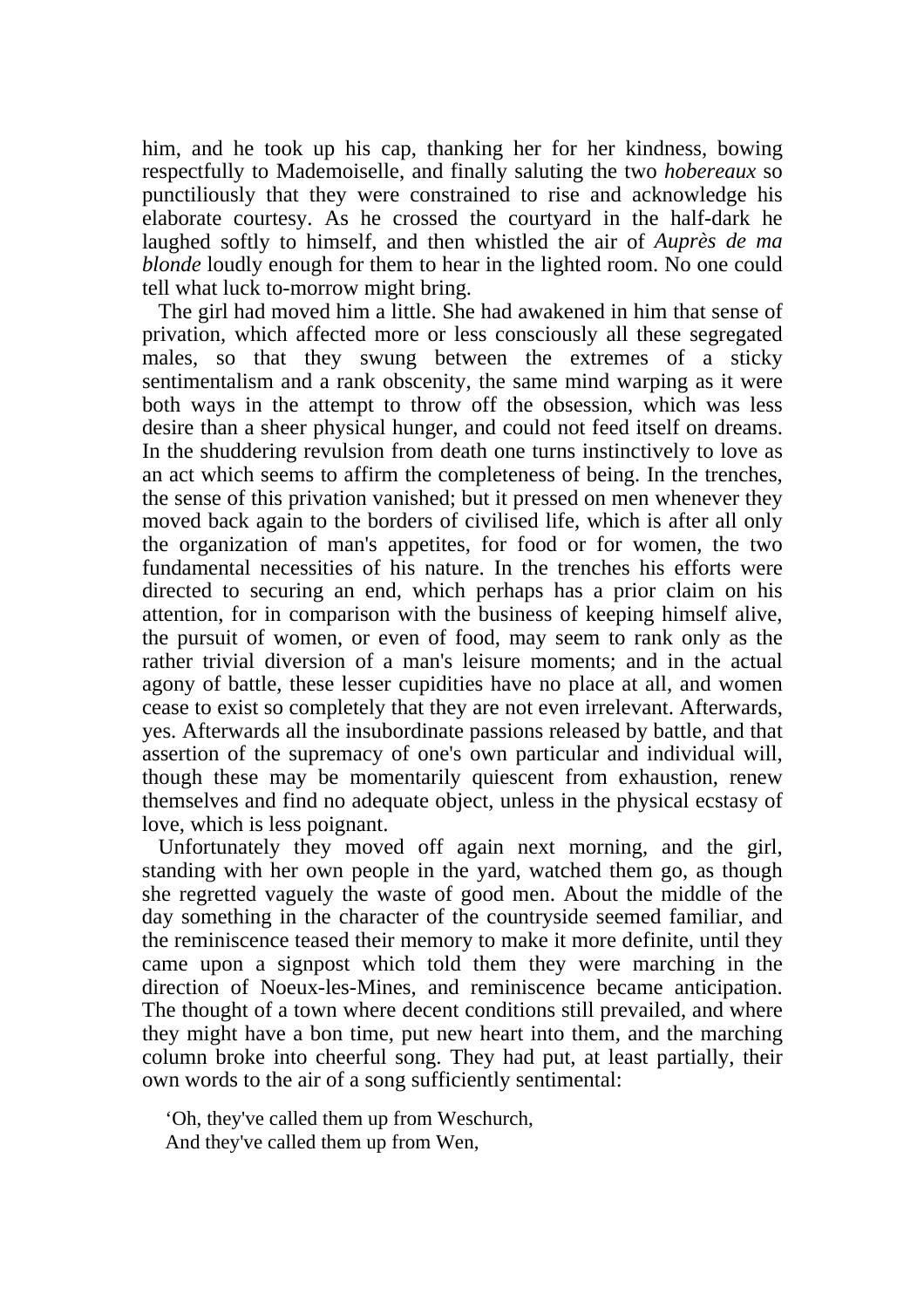And they'll call up all the women, When they've fucked up all the men."

 After which the adjuration to keep the home-fires burning seemed rather banal. Entering Noeux-les-Mines they were exuberant; but after they had passed the lane leading from the main street to the camp, the chorus of song became less confident. When the great slag-heap and the level-crossing had been left behind them, they reconciled themselves to the less joyful, but still tolerable prospect of Mazingarbe. Then Mazingarbe, with its brick-built brewery, fell behind them too.

 "We're goin' into the bloody line again," shouted Minton, who was marching just ahead of Bourne.

 "Well, it's cushy enough up this part o' the line now," said Pritchard resignedly.

"Cushy be buggered," said Minton angrily.

 They continued a little way along the road to Vermelles, and halted finally in Philosophe, a mining village, brick-built and grimy, from which the inhabitants had been evacuated. There they fell out and went to billets in sullen silence. Almost immediately Shem and Martlow were posted with fieldglasses and whistles to give warning of the approach of enemy aircraft. The troops were ordered to keep close in to the houses when moving about the village, and to take cover when the whistles were blown.

 Bourne went off to the orderly-room. The main street of Philosophe was at right angles to the road from Mazingarbe to Vermelles, and at the end of it was another street, roughly parallel to the road, the orderlyroom being in the third house down on the left. The village was practically undamaged by shellfire, but it was a dour, unlovely place. One or two families remained there, and children either belonging to them, or to Mazingarbe, which was not far away, passed up and down the street with large baskets on their arms at intervals through the day, shouting, "Engleesh pancakes, Engleesh pancakes," with a curious note of melancholy or boredom in their high-pitched voices.

 Bourne, quite inadvertently, had improved his position in the orderlyroom. The colour-sergeant, with his usual irony, had referred to the possibility of making him a permanent member of the orderly-room staff, and Bourne had replied with great firmness that he would prefer to go back to his company. As they saw at once that he really meant it, they became more friendly. While he and the lance-corporal unpacked the boxes, he asked for the notebooks and pencils which Sergeant-Major Robinson wanted, and got them without any difficulty. When he and the lance-corporal went for their dinners, he took them to the sergeant-major, with whom were Sergeant Tozer and the quarter-bloke.

"You're bloody lucky to be in the orderly-room for a spell," the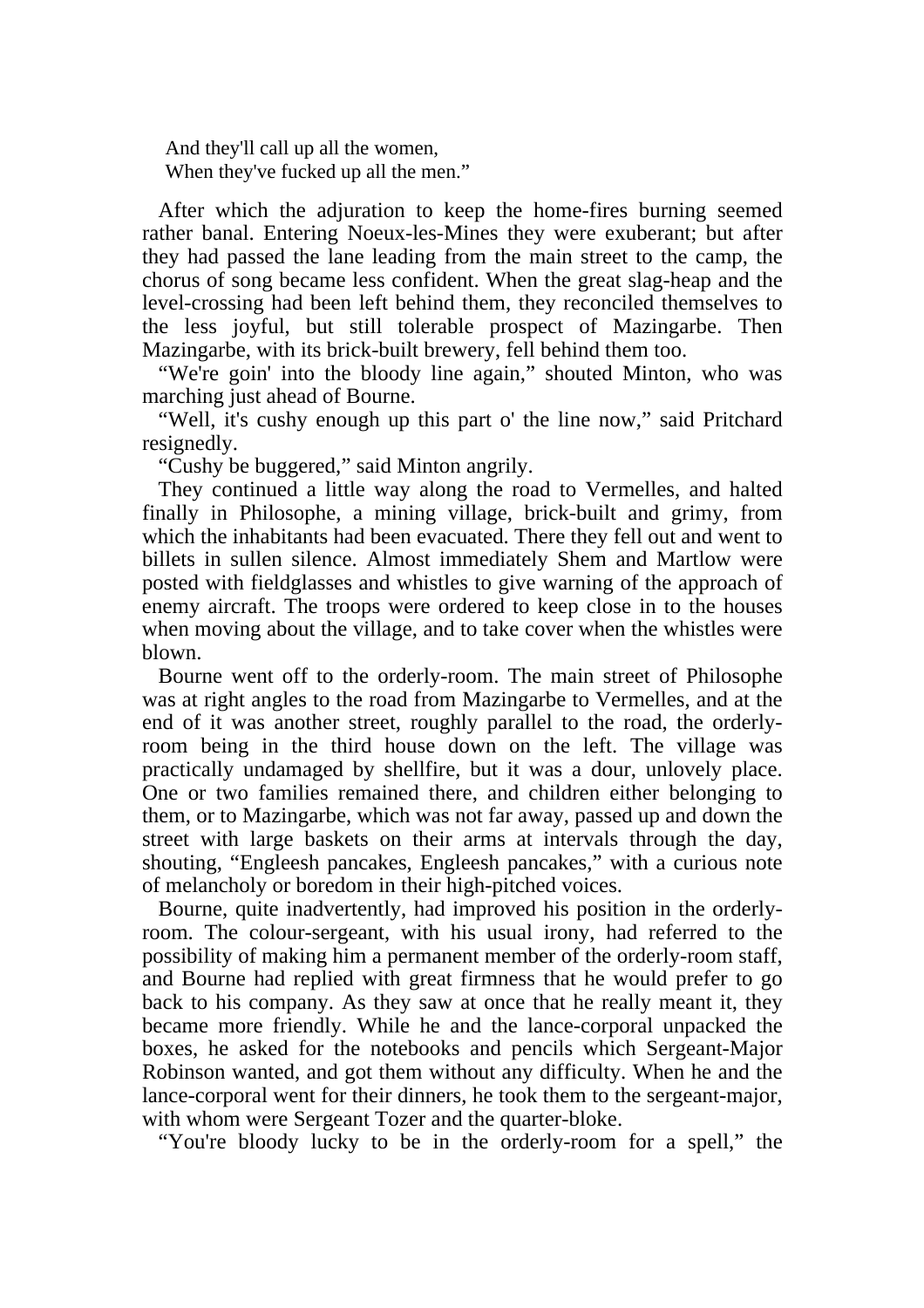sergeant-major told him. "The C.O. thinks the men have got slack, and says that all time available must be spent in drill. Company-guards as well as headquarter-guard are to parade outside the orderly-room for inspection at eleven o'clock every morning; an' I suppose there'll be working-parties up the line every bloody night. How do you like Captain Havelock in th' orderly-room? The men call him Janey. Saw him walking over to Brigade with the C.O. a few minutes ago. Brigade's at Le Brèbis. Captain Malet's coming back to the company in a few days. We're going to spend most of our time carrying bloody gas-cylinders up Potsdam Alley: that's what I heard anyway."

 The prospect of carrying gas-cylinders, which weighed about a hundred and eighty pounds apiece, and were slung on a pole carried on the shoulders of two men, proved conclusively to Bourne that the orderly-room had its uses. The work was made more difficult by the fact that the men had to wear their P.H. gas helmets, which were hot and suffocating. He went back to the orderly-room in a somewhat chastened frame of mind.

 The next day each company in turn marched back to the brewery in Mazingarbe for baths. They stripped to the buff in one room, handing over towel, socks, shirt, and underpants to the men in charge, who gave them clean things in exchange: these were rolled up in a bundle, ready, and a man took what he was given without question, except in the case of an impossible misfit or a garment utterly useless, in which case he might ask his sergeant-major to intervene, though even his intervention was not always effective. It was invariably the same at casualty-clearing-stations or divisional baths, the lead-swingers in charge and their chums took the best of the stuff they handled, and the fighting-men had to make shift as best they could with their leavings. The men left their clean change with their boots and khaki, and passed naked into one large room in which casks, sawn in two and standing in rows, did duty for baths. There were a few improvised showers. Here they splashed and soaped themselves, with a riotous noisiness and a good deal of indecent horseplay.

 "Dost turn thysen to t' wall, lad, so's us 'ns sha'n't see tha dick?" one man shouted at a shy young newcomer; and when the boy turned a red and indignant face over his shoulder, he was met with derision, and another man pulled him out of the tub, and wrestled with him, slippery as they both were with soap. They were distinctly fresh. Rude and brutal as it was, there was a boisterous good-humour about it; and laughing at his show of temper and humiliation, some other men intervened, and they let him slip out of their hands back to his tub, where he continued the washing of himself as modestly as he could. Finally, after fighting for the showers, they dried, dressed themselves and marched away, another company taking their place.

IN the orderly-room Bourne sat next to the signaller, at a long table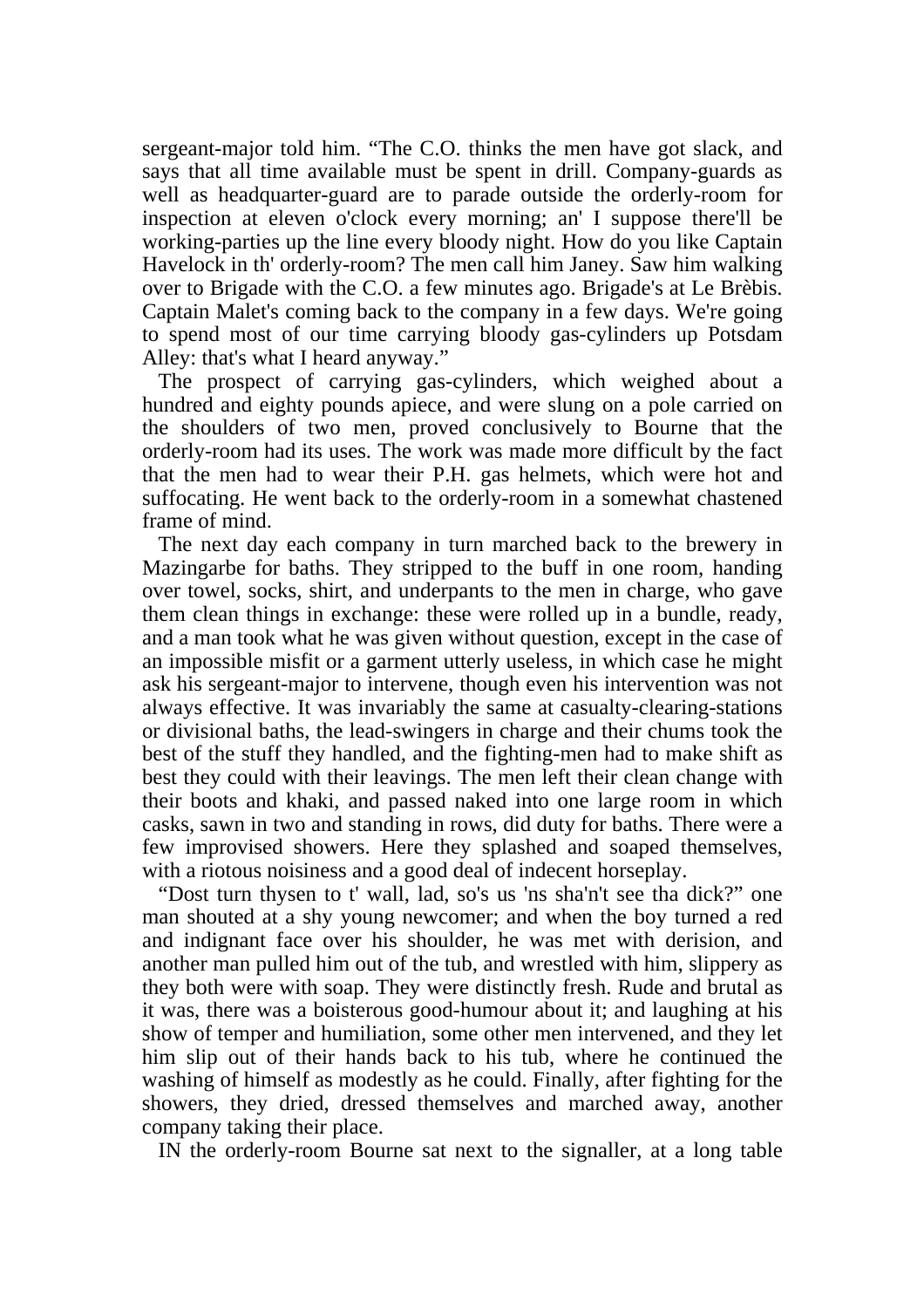which was pushed in to the wall under two windows. He sat with his back to the room, looking out into the street, down which a few soldiers passed occasionally. During the few days they had been at Philosophe he had sunk into a fit of depression, which was not usual with him. He did not understand the reason for it himself. He told himself he was only one of thousands whose life, when they were out of the line, was blank emptiness: men who were moved about France and saw nothing but the roads they travelled and the byres in which they slept. They were mere automatons, whose only conscious life was still in England. He felt curiously isolated even from them. He was not of their county, he was not even of their country, or their religion, and he was only partially of their race. When they spoke of their remote villages and hamlets, or sleepy market-towns in which nothing happened except the church clock chiming the hour, he felt like an alien among them; and in the vague kind of home-sickness which troubled him he did not seek company, but solitude.

 The day after they went to the baths he was entering orders in the book, when the commanding-officer came in, and asked brusquely for a sheet of foolscap and a pencil. Bourne got what was wanted and returned to his place, completing the entry and closing the book softly. He never did any typewriting while the commanding-officer was in the room or during orders-hour. So he looked out of the window as the various guards fell in for inspection. The orderly officer, Mr. Sothern, and the regimental were on parade, and made a preliminary inspection of the men. Then the regimental came over to the orderly-room, entered it, and saluted. The adjutant put on his cap, and went out of the room, and the regimental followed him. They were in the passage leading to the front-door, when Bourne, looking out of the window, saw a blinding flash followed instantly by an explosion, and a shower of glass fell on the table in front of him. For an instant the street was a blur; but he saw the regimental rush out, evidently shouting orders to the men, who took cover. Nine were left lying on the paving-stones. Then there was a second explosion, evidently in the other street. Bourne's first instinct was to rush out and try to help. He flung a foot over the form on which he sat, and turning, saw the commanding-officer shrinking in his chair, eyes staring out of a blank face, and teeth bared in a curious snarl, the old colour-sergeant with his finger-tips on the floor in the posture of an ape walking, and Johnson cowering against the wall. Reynolds was standing up to it, cool, still, as though he listened.

 "Sit still," whispered the signaller to Bourne warningly; but as the corporal went to the door, Bourne followed him.

"Can we help?" he said quietly.

 "No," said the corporal sternly. "The stretcher-bearers are there already. You shouldn't have left your place. Come outside with me,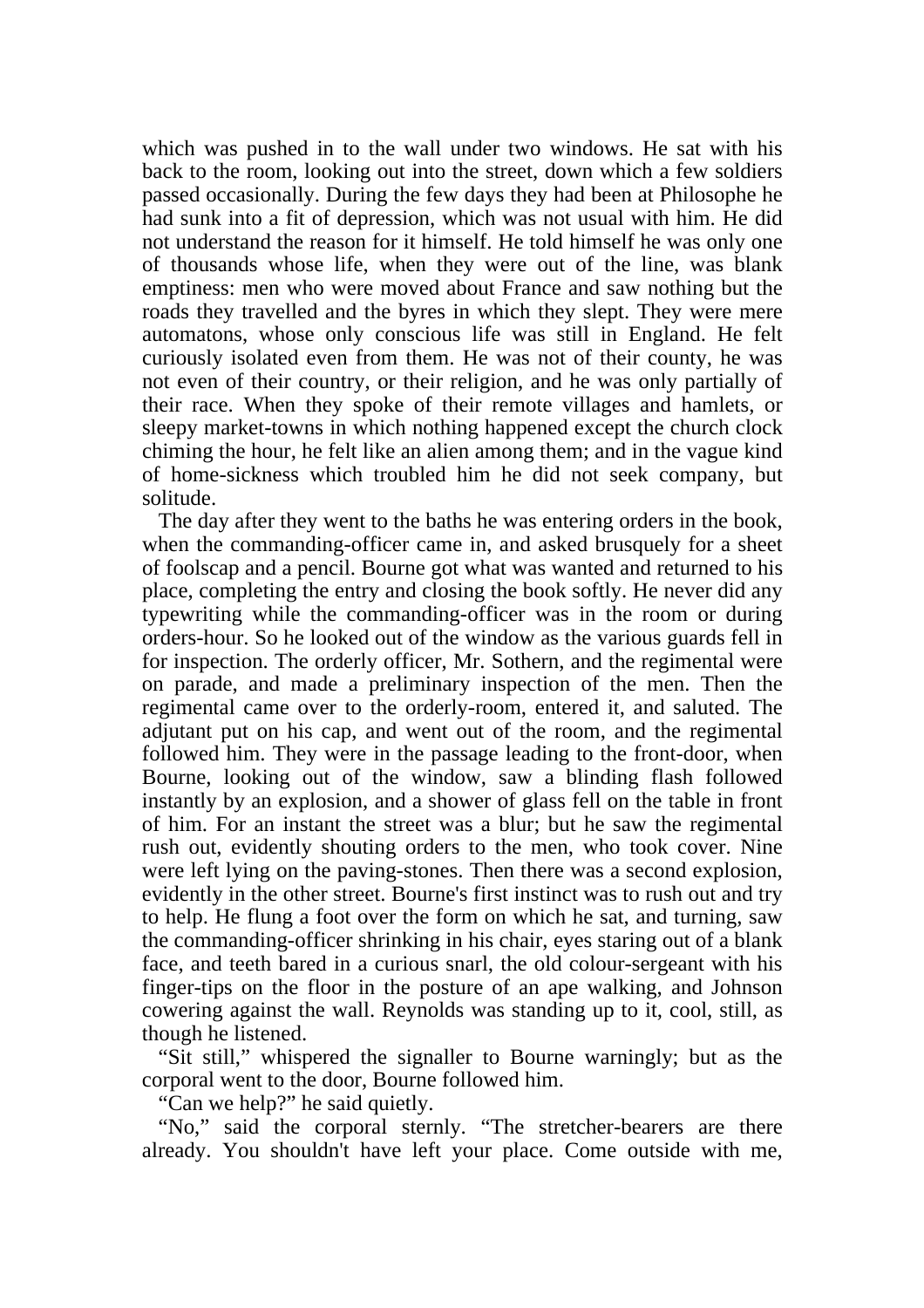now."

 They went into the street, and the adjutant and orderly-officer brushed by them into the orderly-room. It was extraordinarily still again, and the last of the wounded was being carried away by the stretcher-bearers. The C.O., with Captain Havelock and the orderly-officer, came out again and disappeared round the corner into the main street, so that Bourne and the corporal were the only two left on the scene. They looked at the blood on the paved roadway, and then up to the sky, where a few puffs of white smoke showed still against the blue, but, as they watched them, drifted and faded gradually from sight.

 "So much for their bloody parades," said Bourne bitterly to the corporal.

"I suppose it's war," answered Reynolds with a touch of fatalism.

 "War," exclaimed Bourne. "They post men with fieldglasses and whistles to give warning of enemy aircraft; the troops are ordered to show themselves as little as possible in the streets, and to keep close to the houses, and the police are told to make themselves a nuisance to any thoughtless kid who forgets; and then, having taken all these precautions, fifty men are paraded in the middle of the street opposite the orderlyroom, as a target, I suppose, and are kept standing there for twenty minutes or half-an-hour. It's a bloody nice kind of war."

 "What's the use of talking about it? If Jerry hadn't taken all his stuff down to the Somme, we'd be shelled to shit in half-an-hour. Come inside and get on with it."

 The colour-sergeant glanced at them enigmatically as they came into the room, and Bourne, without speaking, began to clear away the litter of broken glass from the table and floor, stacking the larger pieces in a heap. The lance-corporal came to his help, and when they had taken up all they could manage with their hands, Bourne swept up the splinters. Then he sat down to his typing. Every now and again the instrument in front of the signaller would tick out a message in Morse, and the signaller would take it down on a slip, which he passed to Johnson, who handed it to the colour-sergeant. Bourne, typing orders, heard broken fragments of conversation behind him, and sometimes the signaller speaking softly with a hand up to his mouth into the transmitter. It was meaningless to him, for he was not thinking of it.

 " ... surprise ... quiet place, not a sound ... artillery on the Somme ... all so quiet and still ... swank, that's what it is ... I'm too old for this ... not a bomb ... anti-aircraft battery ... it was a bomb all right ... says two shells didn't explode ... major ... what ... yes ... thought he'd get under the table ... does put wind up ... quite a cushy part ... aeroplanes ..."

 It was all so much senseless babble to him. When he had finished typing orders, he put in a clean sheet, and typed whatever came into his head, to practise speed; odd bits of verse, Latin tags, *Aequam memento*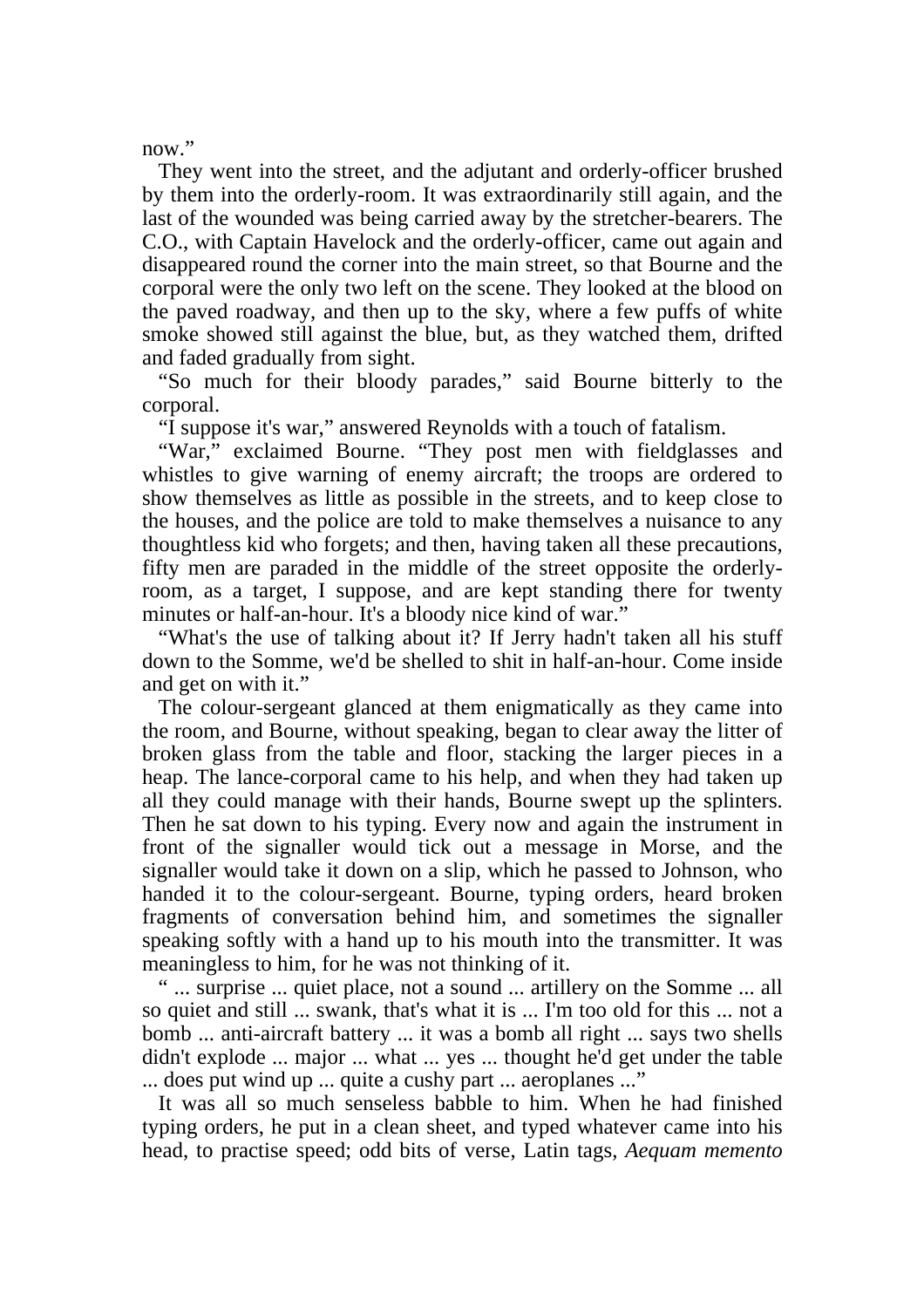*rebus in arduis Servare mentem*. He had a text of Horace with Conington's translation in his pocket. "And richer spilth the pavement stain," that was *pavimentum mero*; why did that come into his head now? "Richer spilth" was ill-sounding anyway, and "stain" on top of it made an ugly line. Well, it didn't matter, it was all experience, and gave him some mechanical occupation to fill in time. He kept on striking the keys: "Than e'er at pontiff's supper ran." What he needed was to go on a big drunk somewhere, and break this bloody monotony. When he had filled up the sheet he took it out to turn, so that he could use the other side; but first he looked at it, to see how many mistakes he had made, and then through the window he saw two men swilling and sweeping the street. Yes; Fritz is mighty careless where he drops a dixie. He rested his chin on clasped hands and watched them in a kind of reverie. Men were cheap in these days, that is to say men who were not coalminers or ship's rivetters, to whom war only meant higher wages. Officers were scarce, but they might be scarcer by one or two, without much harm being done. They had a good lot of officers on the whole. Major Shadwell and Captain Malet, who took the last ounce out of you, but anyway pulled their own weight as well, and poor Mr. Clinton, who was plucky but played out, and Mr. Sothern, who was a bit of an ass, but a very decent chap. There was that old brigadier, who had spoken to him in Trones Wood: he must have been sixty, but he wasn't too old to come and do his bit, and stuck it too. But there were some who could be quite easily spared. It would soon be time for dinner.

 "Bourne," said the colour-sergeant, suddenly; "Lance-Corporal Johnson is taking some books to the quartermaster in Noeux-les-Mines. You will help him carry them in; and I dare say he will find you useful while he's there. You will stay there to-night, and come back to-morrow afternoon. Be ready to start at three o'clock. You had better bring your pack here after dinner, and go straight away."

 "Very good, sir," said Bourne quietly, with none of the surprise he felt. He didn't anticipate any particular liveliness in the company of Lancecorporal Johnson, but he might come upon some unpremeditated pleasure. Putting his things together, and covering up his typewriter, he considered his financial position; and though it was satisfactory, he wondered whether he could get a cheque cashed through the chaplain, or Mr. White, the transport-officer, who would probably be seeing the fieldcashier shortly, as another pay-day was approaching. He had to look ahead, and either of them would manage a fiver for him. At last the colour-sergeant told him he might go; he took up his mess-tin and haversack, in which he carried a knife and fork, a notebook and pencils, so that he could put his equipment together after he had eaten, and started off with the lance-corporal, but they went to different cookers. Sergeant Tozer was getting his own dinner at the cooker, and he and Abbot looked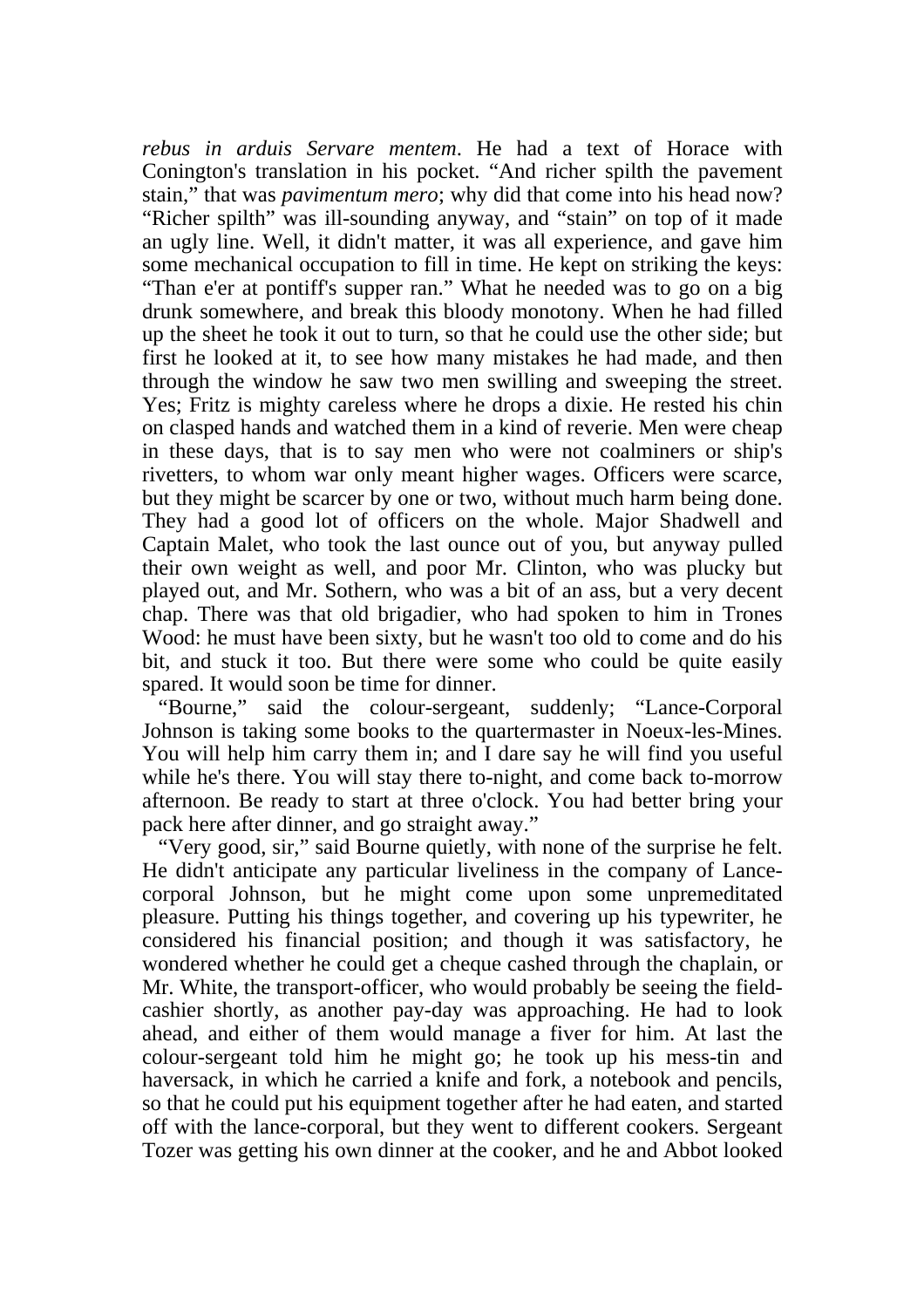at him, but Bourne only nodded to them and went over to where Lance-Corporal Jakes was superintending the dishing out of dinners.

 "Was you in the orderly-room when that bloody bomb dropped?" inquired Corporal Jakes.

"Yes. I was looking out of the window."

 "Knock some of the swank out of that bloody regimental you're so pally with," said one of the men angrily, and Bourne looked at him quietly: he was a pretty tough proposition from Lancashire, called Chapman.

 "I expect he will carry out his orders as usual," Bourne said, stooping to get his food. "What the hell has it got to do with you who my pals are?"

"Well, that one will get a bit of extra weight if 'e's not careful."

 "When you talk silly, you ought to talk under your breath," said Bourne, leaning forward a little, so that his face was about a foot away from Chapman's. "Anyone who didn't know you as well as I do might think you meant it."

"We don't want any of that talk 'ere," said Jakes, positive and solemn.

 "Not when there are two poor buggers dead, and five more not much better."

 "Well, we don't want any more talk about it. It don't do no good; an' you've got no call to butt in; nobody said anythink to you. If you can't talk reas'nable you can keep your bloody mouth shut."

"What did they think about it in th' orderly-room?" Martlow asked him.

 "What does everybody think about it?" replied Bourne. "They think it was damned silly to have a parade there. You can't think anything else. What they are saying now is that it was not a bomb at all, but a shell, or rather two shells from one of our own anti-aircraft batteries. Were you on aeroplane guard, Martlow?"

 "No bloody fear," said Martlow hastily. "I 'ad enough t'day before yesterday. You can't see nowt, an' you get a crick in your bloody neck; an' them field-glasses is not 'arf as good as what the C.O. pinched off me."

 "I didn't hear any whistles, not till t'boomb burst," said Chapman, somewhat mollified by food. "You ask Bill. 'e was on airyplane guard."

 "First thing I see was a shell burstin', an' then another," said Bill Bates nervously; "an' I blew me whistle as soon as I see the first shell. T' sun was in me eyes. What d'you want to bring me into 't for?"

 "You've got no call to worry, kid," said Jakes. "You was on the other side o' the town."

 "Well, then, what's 'e want to bring me into 't for?" asked Bates, with indignation.

 The sight of Bourne putting his equipment together created a diversion, and when he explained the reason they looked at him as though he were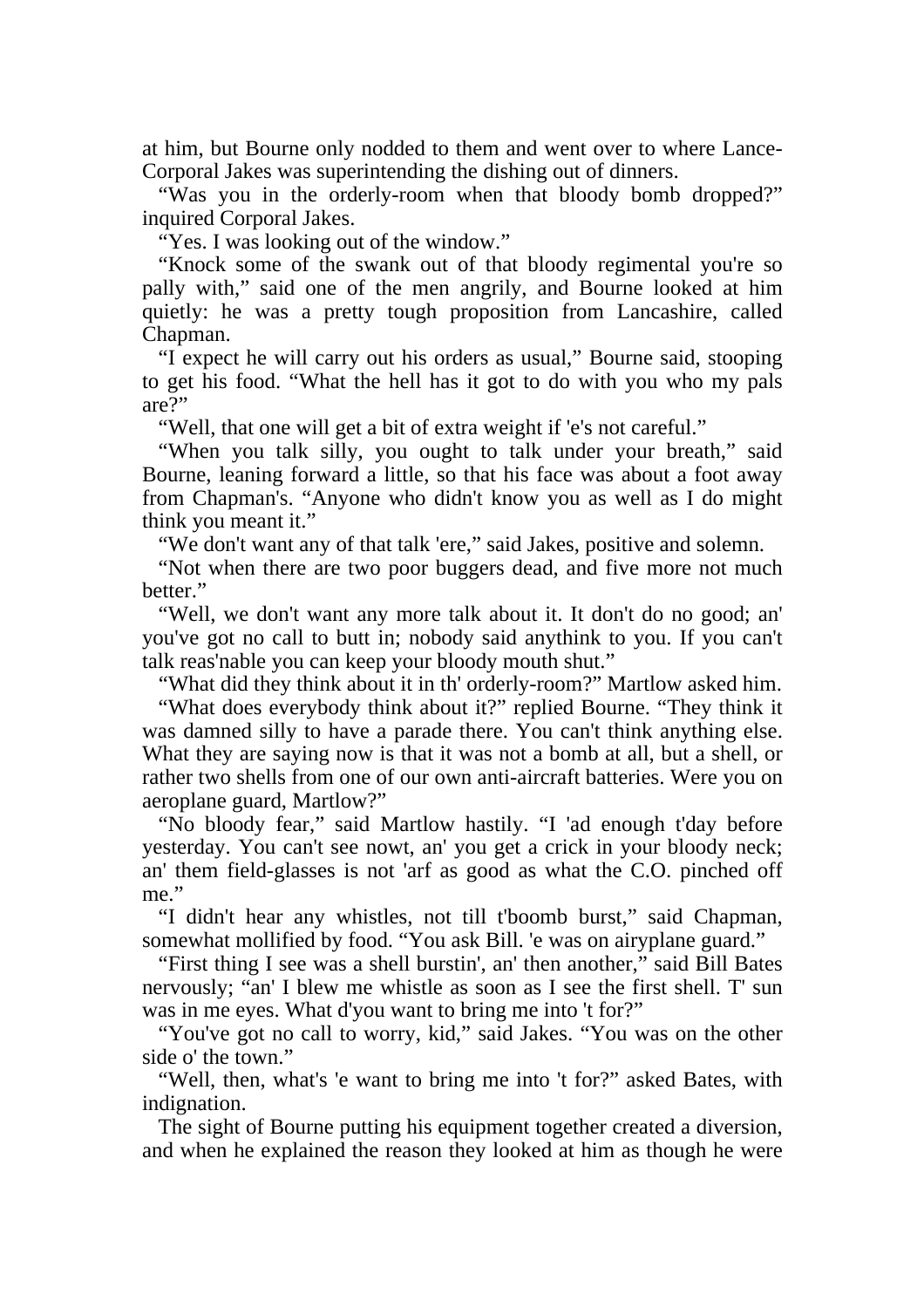one of those who had all the luck.

 "I think we must be going to move somewhere else," said Bourne to Shem, "or Lance-Corporal Johnson wouldn't go in full pack. We shall have to carry a lot of stuff. Do you or Martlow want me to bring anything back?"

 "Bring what you like," said Shem smiling. "Martlow and I have mucked in together, since you've been in the orderly-room."

"Well, the three of us can muck in together now," said Bourne.

"When you come back to the company, you mean," said Martlow.

 BOURNE showed no curiosity concerning the business which had brought them into Noeuxles-Mines. He was glad to dump the box which he and Lance-Corporal Johnson had carried the three miles from Philosophe on the floor of the quartermaster's office. They had carried it between them. It had those handles which hang down when not in use, but turn over and force one's knuckles against the ends of the box when it is lifted. By reversing the grip, one may save one's knuckles, but only at the expense of twisting one's elbow, and the muscles of the forearm. Having tried both ways, they passed their handkerchiefs through the handles, and knotted the corners, so that it was slung between them, but the handkerchiefs being of different sizes, the weight was not equally distributed. The quartermaster's store was a large shed of galvanised iron, which may have been a garage originally. He was not there, but the carpenter, who was making wooden crosses, of which a pile stood in one corner, thought he might be at the transport lines; on the other hand, he might be back at any moment, so they waited for as long as it took to smoke a cigarette, watching the carpenter, who, having finished putting a cross together, was painting it with a cheap-looking white paint.

 "That's the motto of the regiment," said the carpenter, taking up one on which their badge and motto had been painted carefully. "It's in Latin, but it means 'Where glory leads."'

Bourne looked at it with a sardonic grin.

 "You're a bit of an artist with the paint-brush, Hemmings," he said, to cover up his thought.

 "Well, I take a bit o' pride in me work. It don't last, o' course, the paint's poor stuff, and that wood's too soft; but you might just as well try to make a good job of it."

"What about going down to the transport-lines?" asked Johnson.

 "I'm ready, corporal," said Bourne, and they left Hemmings to his work.

 "Not very cheerful, sitting there with a lot of wooden crosses," said Johnson, as they turned into the street.

 "Why not?" Bourne asked him callously. "Would you like stone ones any better?"

"As soon as we see the quartermaster, we shall be able to look for our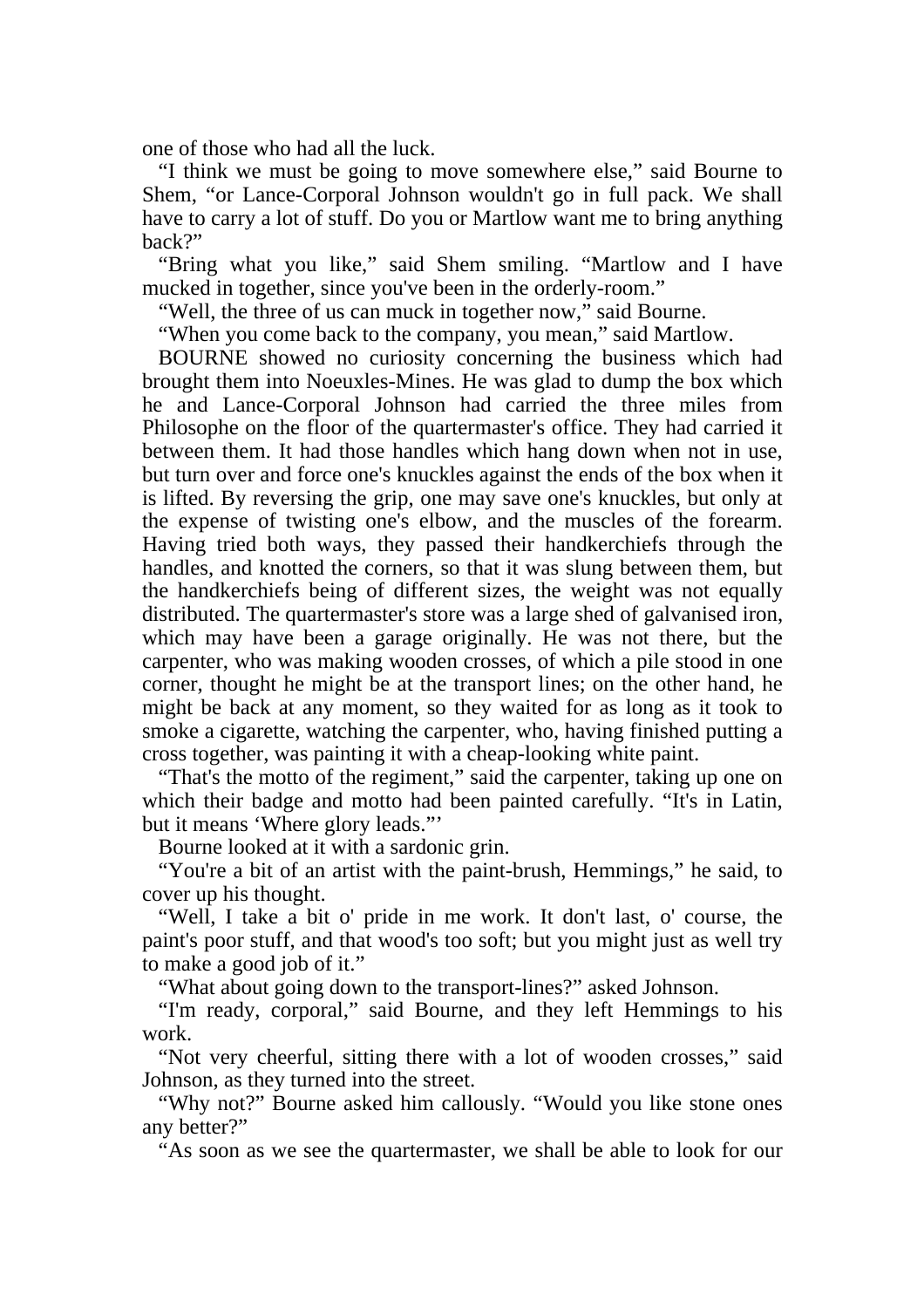billets," said Johnson, not wishing to pursue the subject. "Then we can dump our packs and look round the town. He won't want me until the morning."

 "I hope we find some place where we can get a decent drink," said Bourne. "Why don't we get a rum issue every night, or a bottle of beer with dinner? The French get their wine. Did you see that shop as we came through Mazingarbe, with bottles of Clicquot and Perrier Jouet in the window, and a label on them, *Réservée pour les officiers*? Bloody cheek. Half of them don't know whether they are drinking champagne or cider. And we have to be content with that filthy stuff they sell us in the estaminets."

 "I don't know anything about wine," said Johnson primly. "Sometimes when I took my girl out in Blighty we would go into a hotel, a respectable house, you know, and have a glass of port wine and a biscuit. And port wine and brandy is good for colic, it's binding. I've got a photo of my girl in my pocket-book. Here it it. It's only a snap, of course, not very good; and the sun was in her eyes. Do you think she's nice looking?"

 "Awfully pretty," said Bourne, who could be a fluent liar on occasion. He really thought that she looked rather binding, too; but they were turning into the transport-lines, and Johnson buttoned the photograph into his pocket again. The quartermaster was not there, nor was the transport officer, so they inspected the houses, and Bourne stroked the nose of the old grey mare, who drew the Maltese cart for the officers' mess. His conscience was a little sensitive on her account. The officers' mess-cart generally preceded the Lewis gun cart which Bourne helped to pull on the march; and whenever they came to a hill, if the officer were preoccupied with other matters, Bourne would hitch his rope to the messcart and leave it to the mare. She bore no malice, the old lady, as though she knew we had a pretty thin time. The mules did not move him to any sentiment; to him they seemed symbolical of modern war, grotesque, stubborn, vindictive animals. There was nothing for it but to trudge back to the quartermaster's stores again; and they found him this time. He talked to the lance-corporal and gave them a chit for the Town-major, so they went off to look for him; he was out too, but a corporal in the office took matters into his own hands, and showed them to some billets in a back street, on the way to get his own tea. They would have to go to the Town-major's office again, to make sure that it was all right. A thin woman of about forty, with a long-suffering expression on her face, was the only occupant of the house; and she left her work in the kitchen to show them into an empty room. Bourne noticed that the floor-boards were clean.

 "*Mais c'est tout ce qu'il y a de plus commode, madame*," said Bourne, and he began to tackle her at once on the prospect of getting a more or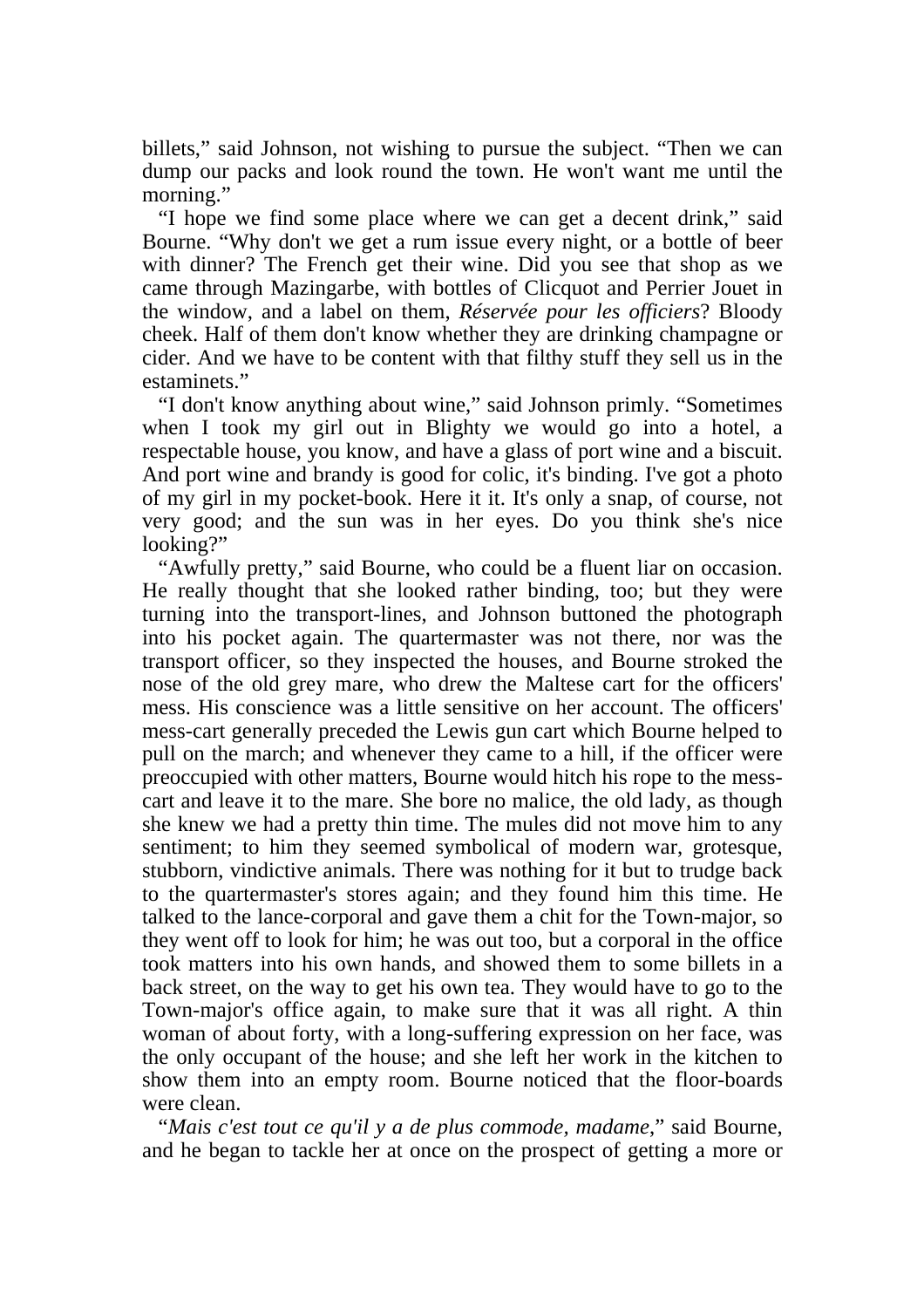less civilized meal.

"*Mais, monsieur, l'enchérissement est tel* ..."

 But he would not be denied, insinuating himself into her good graces with the flexibility of an eel in a bundle of grass; but after making a number of suggestions, he had to leave it to her, only he insisted on her getting him a bottle of good wine, Barsac for choice; and he gave her some notes with which to do her marketing.

"*O, là, là*!" she cried amusedly.

"What does she say?" inquired Johnson.

 "That's the French for 'Good God,' " said Bourne, laughing. They followed her out into the kitchen, where she collected her shawl and basket, her sleek head needing no hat, while they went on into the yard, and surveyed the vegetables which she grew in a little garden at the end of it. Then they heard a familiar sound, though it seemed strange there: the long whine of a shell through the air, and its explosion on the outskirts of the town. She had come out with her basket, and looked up at the sky very much as though she were wondering whether it would rain. Then again came the whining sound.

"*Ah, des obus*!" she said in a tranquil tone, and set off on her errands.

 "You'd think these Frenchies had lived in a war for years, and years, and years," said Johnson.

 "Well, you do get accustomed to it, don't you?" replied Bourne. "It seems to me sometimes as though we had never known anything different. It doesn't seem real, somehow; and yet it has wiped out everything that came before it. We sit here and think of England, as a lot of men might sit and think of their childhood. It is all past and irrecoverable, but we sit and think of it to forget the present. There were nine of us practically wiped out by a bomb this morning, just outside our window, and we have already forgotten it."

"It wasn't a bomb, it was an anti-aircraft shell."

"Was it?" Bourne asked indifferently. "What really happened?"

 "An anti-aircraft battery reported in answer to inquiries by Brigade that they had fired nine rounds on an enemy plane, and the fifth and sixth failed to explode."

 That would give an accidental colour to the incident. One might anticipate an attack by enemy aircraft and avoid unreasonable exposure to it; but one could not anticipate a defective shell, which failed of its object and then exploded on striking the hard pavement of a street. Bourne kept what he thought to himself; but the men had said that no whistles were blown until after the first explosion, and the men on aeroplane guard had said that they did not actually see the plane, but blew their whistles when puffs of smoke appeared from the first couple of shells. If they were right, the official version was untrue, for the explosion which had killed two men in the street must have occurred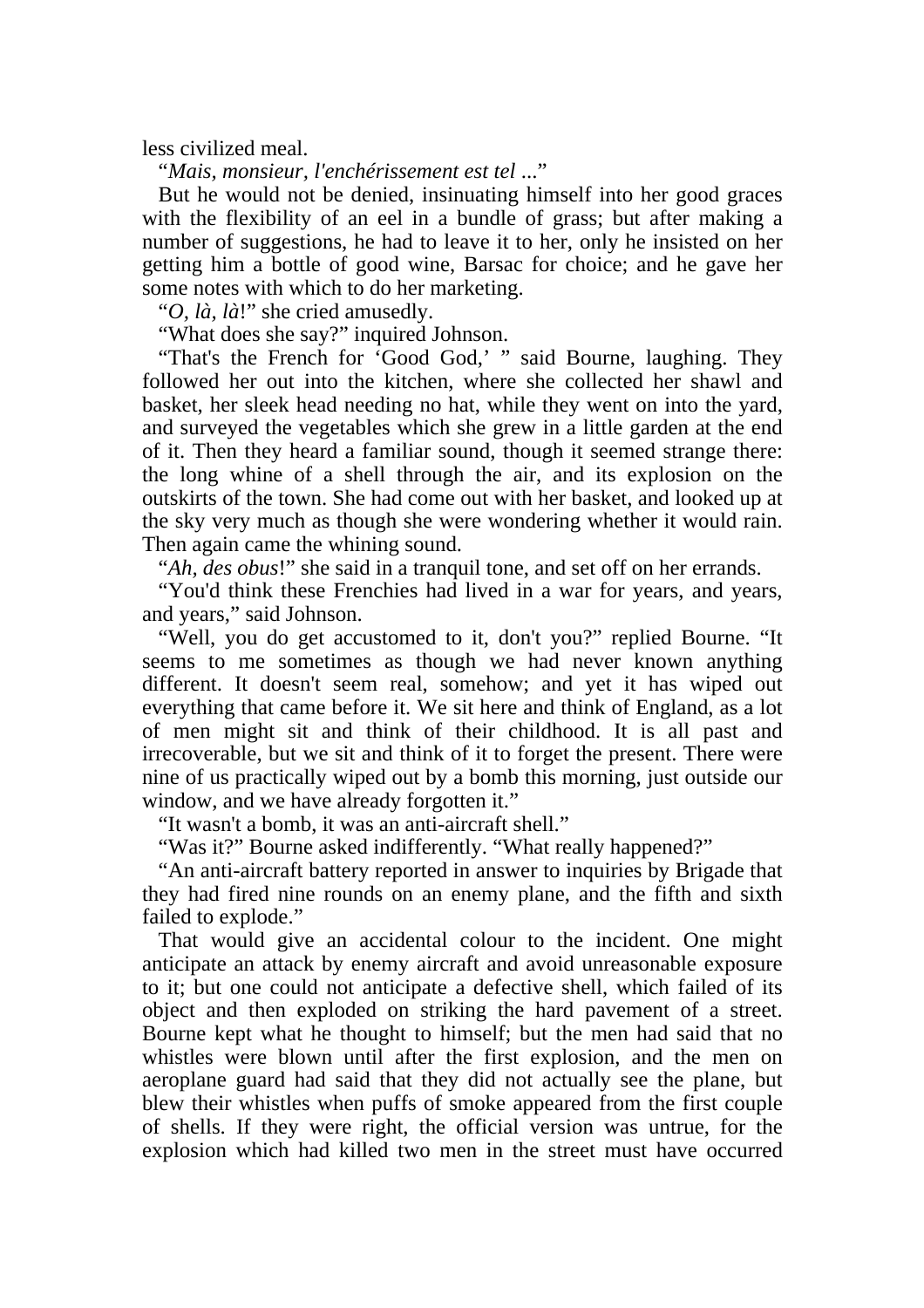before the shelling began. The practical futility of an aeroplane guard chosen at random from among the men was not a relevant consideration: they had not been trained to that particular work. It was also irrelevant to say that the bomb found its target by the merest chance. Bourne took the men's point of view that these parades were silly and useless; and then he reflected, with a certain acidity of thought, that there was a war on, and that men were liable to be killed rather cursorily in a war.

 They waited until Madame returned from her shopping; and she exhibited a bottle of Barsac in triumph to Bourne. She was giving them an omelette, a fillet of beef, and what Johnson called "chips," with a salad and cream cheese, and Bourne became eloquent in the appreciation of her zeal. They left her to prepare it, and went off to the Town-major's office, when the same corporal whom they had seen in the afternoon told them that they might have the billets they were in for that night. They asked him to meet them at an estaminet and have a drink, and he told them of one at which he might look in later. Then they went for half an hour to sit in a room full of noise and smoke, where they drank *vin blanc*.

 Back at their billets they had a satisfactory wash in a bucket with plenty of clean water; and then Madame gave them their meal. Bourne tried to persuade her to eat with them; she declined firmly but amiably, only relenting so far as to drink a glass of wine. She didn't give very much attention to the lance-corporal, but she talked readily enough to Bourne. Her husband was at the front, and her daughter, who was to marry a man also with the colours, had gone to some relations to be out of the battle zone. She would marry when the war finished. When the war finished! When would it finish? She gave a low, curious laugh that expressed the significance of the tragedy more closely than any tears could do. She was extraordinarily tranquil in her pessimism: it was not so much as though she despaired, but as though she suppressed hope in herself for fear it would cheat her in the end. But all this pessimism was apparently for the course which the war was taking: she was perfectly clear that the Hun had to be defeated. The world for her was ruined, and that was irreparable; but justice must be done; and for her justice was apparently some divine law, working slowly and inexorably through all the confused bickerings of men. She interested him, because though she was a comparatively uneducated woman, her thought was clear, logical, and hard.

 He tried to speak hopefully to her, wondering whether he were not only trying to speak hopefully to himself. She admitted that the Hun was stopped; and England's strength was increasing: "*Maintenant elle est très bien montée*," as she put it; though perhaps her manner implied that it was a tardy atonement for years of culpable negligence. There was in her some trace of that spirit which he had noticed among the older men in the ranks, a spirit which had ceased to hope for itself and yet was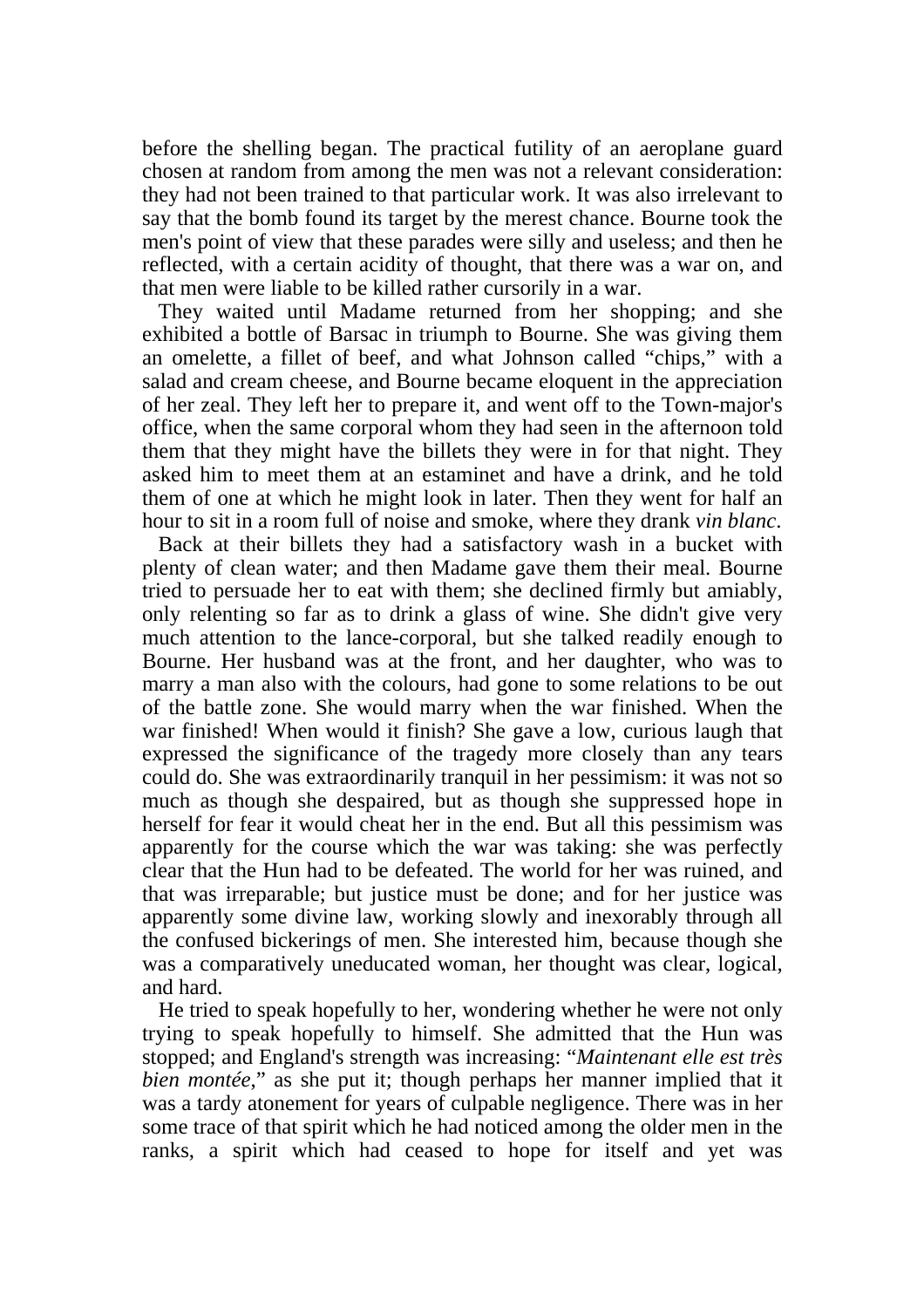undefeated.

 He finished the wine, of which Johnson had only drunk a couple of glasses, while she cleared away the plates and dishes. Then she called him into the room in which he and the lance-corporal were to sleep; and he found she had left there a pile of eight blankets, which were legally, perhaps, the property of the French Republic, as they were all horizon blue in colour. One apiece was enough to cover them, and by folding three for each bed they could sleep on softness. Bourne had long ago ceased to trouble about where or when he slept; but her kindness touched him, and he thanked her so warmly that perhaps she was touched too. A little thing meant a lot in these days. He no longer wanted to go out on the spree; he had had a decent meal and some good wine, and he would have been quite content to sit where he was until it were time to sleep; but Johnson had arranged to meet the corporal, and he had better go; after all there was little chance of any indecorous behaviour with Johnson.

 They found the estaminet full of troops, and the corporal, who had been talking to a few men, came across to them. He was evidently at home in the place, for as soon as they had taken possession of a table, one of the two girls who were serving drinks came for their order, and he pulled her towards him familiarly, seating her on his knee, slipping his hand round her waist upwards under her arm so that he could feel her left breast, caressing it with inquisitive fingers, while she squealed and wriggled to make him more adventurous. Bourne felt the contagion of the place take hold of him, and course in his veins like a subtle flame; it was as though there were some enormous carnal appetite loose among them, feeding on them as fire on its fuel; from all sides came the noise of loud unsteady talk, senseless arguments suddenly uplifted to the pitch of quarrelling, and swept aside again by a torrent of hard, almost mirthless laughter, while through it all drifted irrelevantly the sound of raucous voices, with the quality of a hand-saw, singing:

'And the old folks at home, they will sit all night and listen,

 In the eve'ning, By the moon'light,

By the moon'light.'

 There was just that waft of nostalgia through the riot of beastly noise, which rose to drown it; and Bourne found the girl looking at him, as the corporal fondled her, with her insolent and furtive eyes. She exasperated him, so that he almost felt the lust of cruelty which such women provoke in some men, and she saw it.

 "What the hell are we going to drink?" he asked with abrupt impatience; and the corporal shifting in his chair, the girl rose,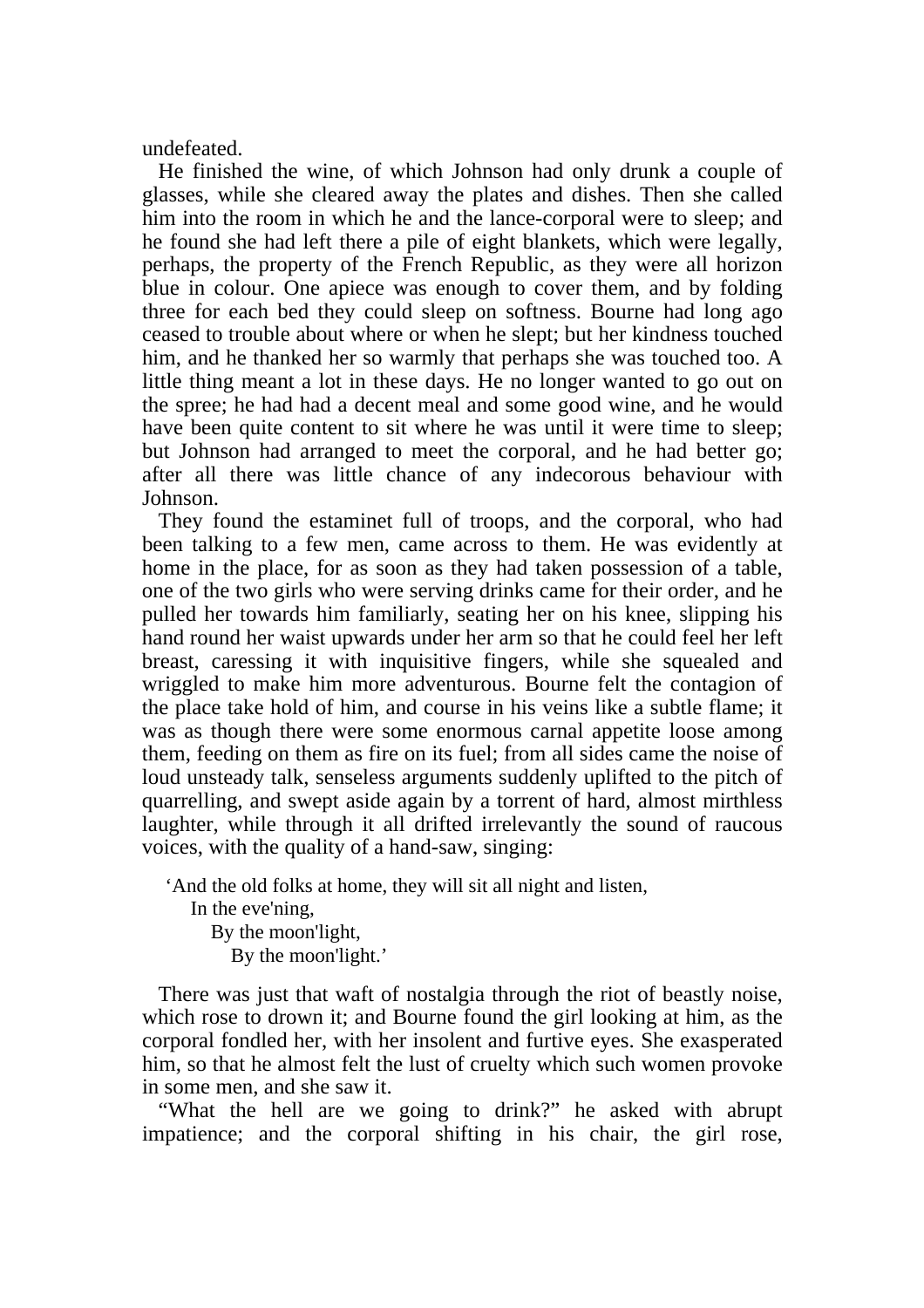straightened her skirts, and then, lifting both arms to smoothe her hair with her hands, came round the table, and stood beside Bourne, purring, with the composed perversity of a cat. He did not want the bloody woman, he said angrily to himself: and ignoring her, he discussed drinks with the corporal, who had no ideas beyond the cheap champagne which Bourne only drank when he could get nothing else. They would not give him any café-cognac there, but she suggested the privacy of an adjoining apartment.

 "Very well. You drink the champagne, if you like it," said Bourne, sending the girl away with the order. He got up and pushed his way over to the bar, from where Madame, hot and tightly buttoned, and Monsieur, surveyed their barbaric customers as from a position of legal, if not moral superiority. Bourne tackled Monsieur, and after some hesitation the man left the bar and returned with a half-bottle of white wine and the assurance that it was good. He paid for it, they drew the cork for him, gave him a clean glass; and he took it back to the table with him.

 "I don't want to go into any back parlours for the sake of some cognac in my coffee. If you would rather have some of this, corporal . ..."

 But the corporal preferred the champagne which the girl brought; and Bourne paid for it, throwing in a small tip. He did not drink much of his wine, though it was tolerable; he did not want to drink; and he knew that the place would soon close for the night. Johnson and the corporal had plenty to say to each other, and he only needed to join in the conversation out of civility now and again. So he sat there quietly smoking, and drinking a little wine, until it was time to leave. The girl looked at him sulkily, when they said good-night.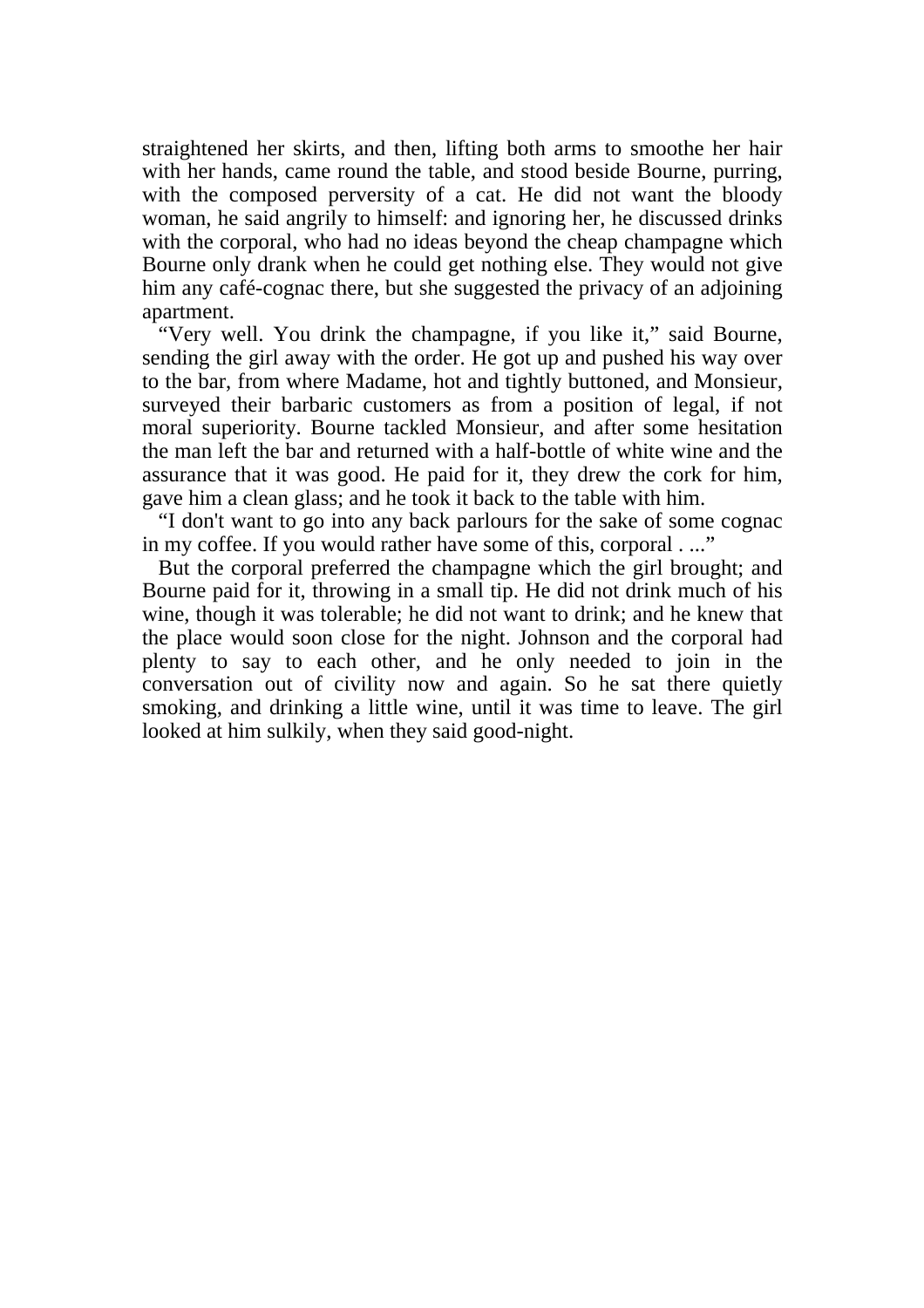**VI** 

 So! in the name of Cheshu Christ speak lower. It is the greatest admiration in the universal world when the true and aunchent prerogatifes and laws of the wars is not kept ... there is no tiddle-taddle nor pibble-pabble in Pompey's camp. I warrant you, you shall find the ceremonies of the wars, and the cares of it, and the forms of it, and the sobriety of it, and the modesty of it, to be otherwise.

### Shakespeare

 LANCE-CORPORAL JOHNSON went off to the quartermaster by himself next morning, telling Bourne that there was no need for him to come; but to be ready to start for battalion headquarters at noon. Bourne went out to buy some food to take back to Shem and Martlow. He found a decent-looking shop in the main street, but the first thing to take his eye in the window was a notice in English saying that the sale of bread to troops was prohibited until after midday. He went in, and was allowed to buy a small cake, a couple of tins of sardines, and a jar of cherry jam. The difficulty was to find something which would make a change for them, and was easily carried. He couldn't very well buy a ham, or a tin of biscuits. Since leaving the Somme even fresh meat was scarce, and their dinner was almost invariably a stew composed of bully-beef, some patent soup-powders, dried or tinned vegetables, and potatoes. There were some pastries in the shop, but these could not be stowed in his pack like the cake and the cherry jam. The tins of sardines he could carry in the side pockets of his tunic.

 Johnson returned a few minutes before twelve with the news that the battalion had been moved back to Mazingarbe, and were in huts by the cemetery; and that there was a big working-party going up the line that night. He and Bourne would pick up the box at the quartermaster's stores. They would get back to Mazingarbe too late for any dinner; but Madame had given them a good bowl of *café au lait*, with about a foot of bread each, fresh butter, and boiled eggs for breakfast. As she went off to work early, Bourne had paid her, and said good-bye, in case they should have left before she returned at midday. For all that look of long-suffering on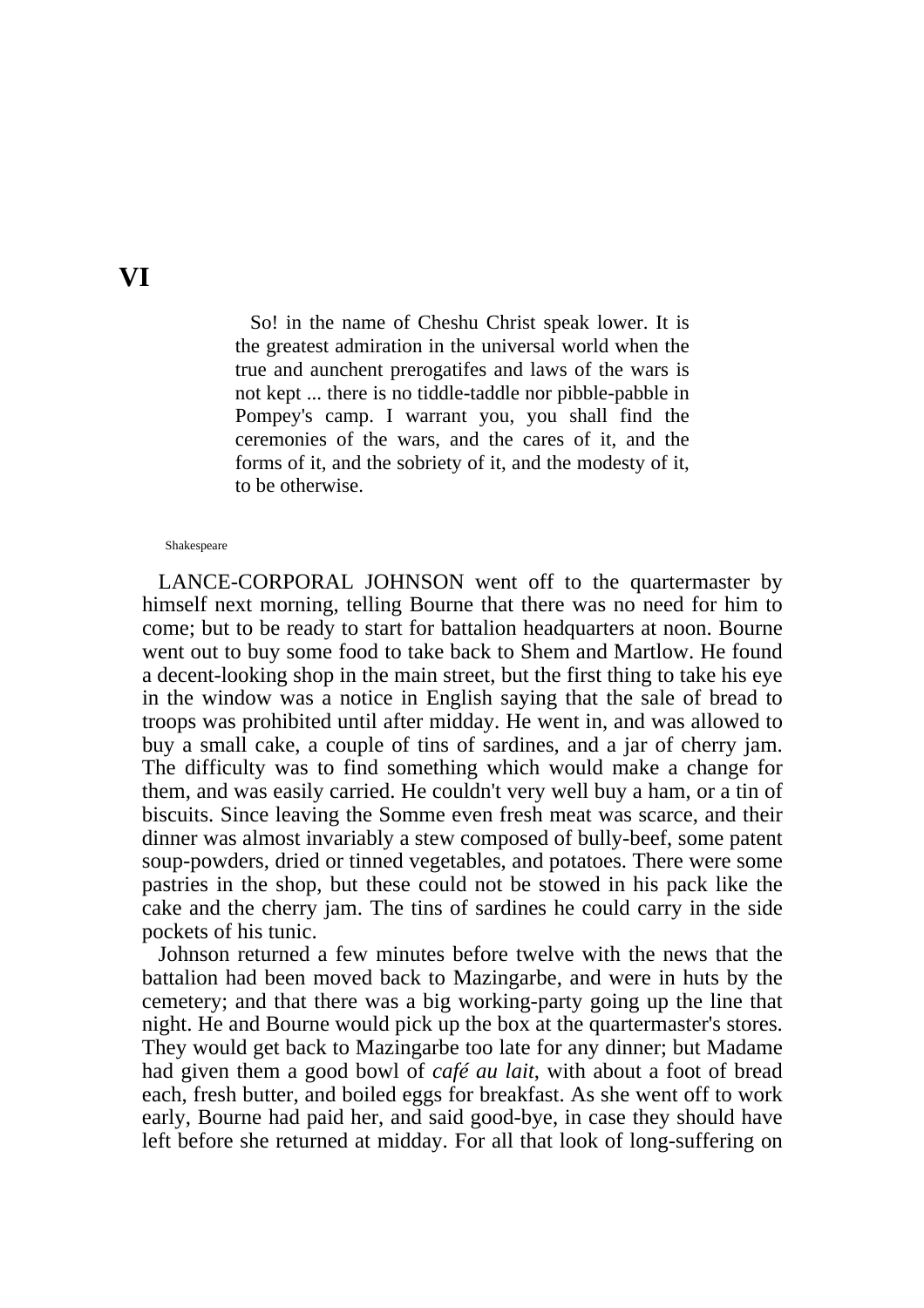her face, she was a bracing and indomitable soul. He folded her blankets up and left them neatly in a pile, as they had received them; and then they left the empty house, closing the door behind them.

 They had the same trouble as before with the box, and though they had not so far to go it was heavier. Bourne was relieved when it was placed finally in a corner of the hut which was now the orderly-room. He looked about him, and the first thing he saw was a notice, printed in large capitals: *Mind what you say, the Hun has listening apparatus, and can hear you*. It was a disturbing statement, and he concluded that it was intended only for the signaller; but he saw it later posted up on the outside of some huts. The colour-sergeant, greeting him affably, administered a more serious shock.

"Bourne, you will sleep in the orderly-room in future."

"Yes, sir," he said, amazed, but with the mechanical obedience required of him. He didn't want them to see and covet the food he had brought back with him, so after a pause he said:

 "I shall go for my blankets, sir; and for some things I left with one of my chums."

 The colour-sergeant nodded, and he went out with his pack still on his shoulders, and talked to Shem and Martlow for a little while before they went on parade.

 "You'll never come back," said Shem in a matter-of-fact way. "You've got a cushy job; an' if they didn't want you, they'd have sent you back before now. You'd better keep one tin o' sardines, an' take half the cake with you."

"I don't want it. I had a good feed in the town."

 The division of the food proposed by Shem's practical mind seemed to him too like a formal act dissolving their partnership. He went back to the orderly-room in a mood of apathy, and copied orders into the book. The adjutant had complained that his handwriting was too small; and he tried to write large, with the result that his script became uneven and stiff, like that of a child, who is thinking in letters, instead of in words or in phrases. It seemed to him, somehow, symbolical of the loss of balance which he had detected in himself in the last few days. He heard the colour-sergeant speaking in his usual tone of affected diffidence, the sharp, business-like whisper of the corporal, and Johnson's, an empty echo. Occasionally Reynolds or Johnson would give him a paper to type, and for the moment he was busy with the clicking keys. The thing finished, he would sink again into apathy, thinking, with a singular intensity, about nothing, his consciousness not submerged or inhibited, but so dilated that it became too tenuous to hold any reality.

 The adjutant came in, and after sitting at his table for a little while with his accustomed air of patient perplexity, went to the field-telephone. To overhear one-half of a conversation is always a little mystifying, but the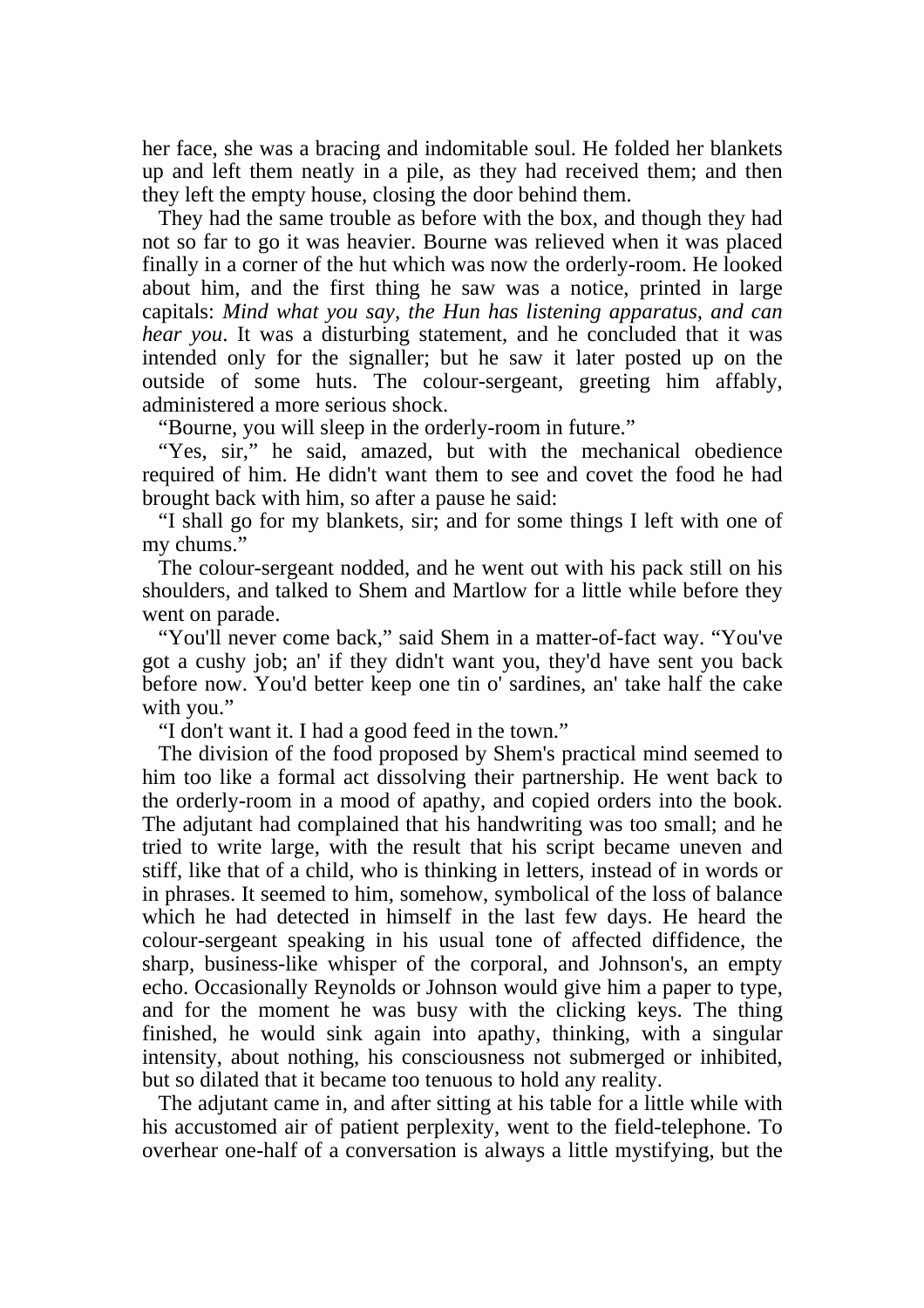adjutant's part of it seemed idiotic. Yes, he was pepper; and apparently he received, and in some cases repeated, instructions concerning a rat-hunt, and these were all about rats, and poles, which would be found at Potsdam Dump, and salt. Bourne came back from the emptiness of his interior conscience to take a little interest in the matter. Pepper and salt were code words for two battalions in the Brigade; and when the adjutant went back to his place Bourne scribbled on a scrap of paper the question, "What are rats?" and passed it to the signaller, who wrote underneath, "gas-cylinders," and pushed it back to him. If the Hun continued to develop his inventive faculty at this alarming rate, they would soon all be using the deaf and dumb language.

 Then a pugnacious little officer with two pips up, called Wirral, who was a newcomer unknown to Bourne, entered, and politely but firmly asked the adjutant whether he, Wirral, was expected to do not only all the work of his own company, but apparently also the combined work of every other company in the battalion. The adjutant seemed to be impressed, or at least embarrassed, by the magnitude of the issues involved in these questions; but having a pathetic faith in the fallacy that man is a reasonable animal, he pointed out to Mr. Wirral all the difficulties in which he found himself owing to the momentary shortage of officers, Captain Malet being on leave, Mr. Clinton being in the hands of the dentist, and a few other officers being absent on one pretext or another. Mr. Wirral was not at all moved by the difficulties of the adjutant; in fact he seemed disposed to increase them by every means available to him, unless he were treated with a minimum of consideration; if Mr. Clinton happened to be suffering from a decayed tooth, he himself was at present a martyr to an ingrowing toe-nail. The adjutant held that these rival disabilities fell within different categories, the care of the feet, with all ranks, being an entirely personal responsibility. Mr. Wirral's sense of injustice only became more acute at this complete lack of sympathy, while the adjutant stiffened in his chair.

 The malicious imp in Bourne's heart laughed again for a moment. If Captain Malet had been in the adjutant's place, the interview might have lasted a minute, but scarcely longer, and under the gaze of his intolerant eyes Mr. Wirral would not have proceeded to argument, for with Captain Malet the immediate necessity was all that counted, and if he were ever driven to repeat an order, his voice and expression almost converted it into a threat of personal violence. Bourne had no feeling against the adjutant, he rather admired the conscientious and painstaking way in which he stuck to his work; but his manner was more likely to gain the approval of his superiors, than to comman the obedience of those who worked under him. Mr. Wirral was told in the end that as he had but lately returned from England to the front, it was only right that he should take some of the burden from the shoulders of officers who had been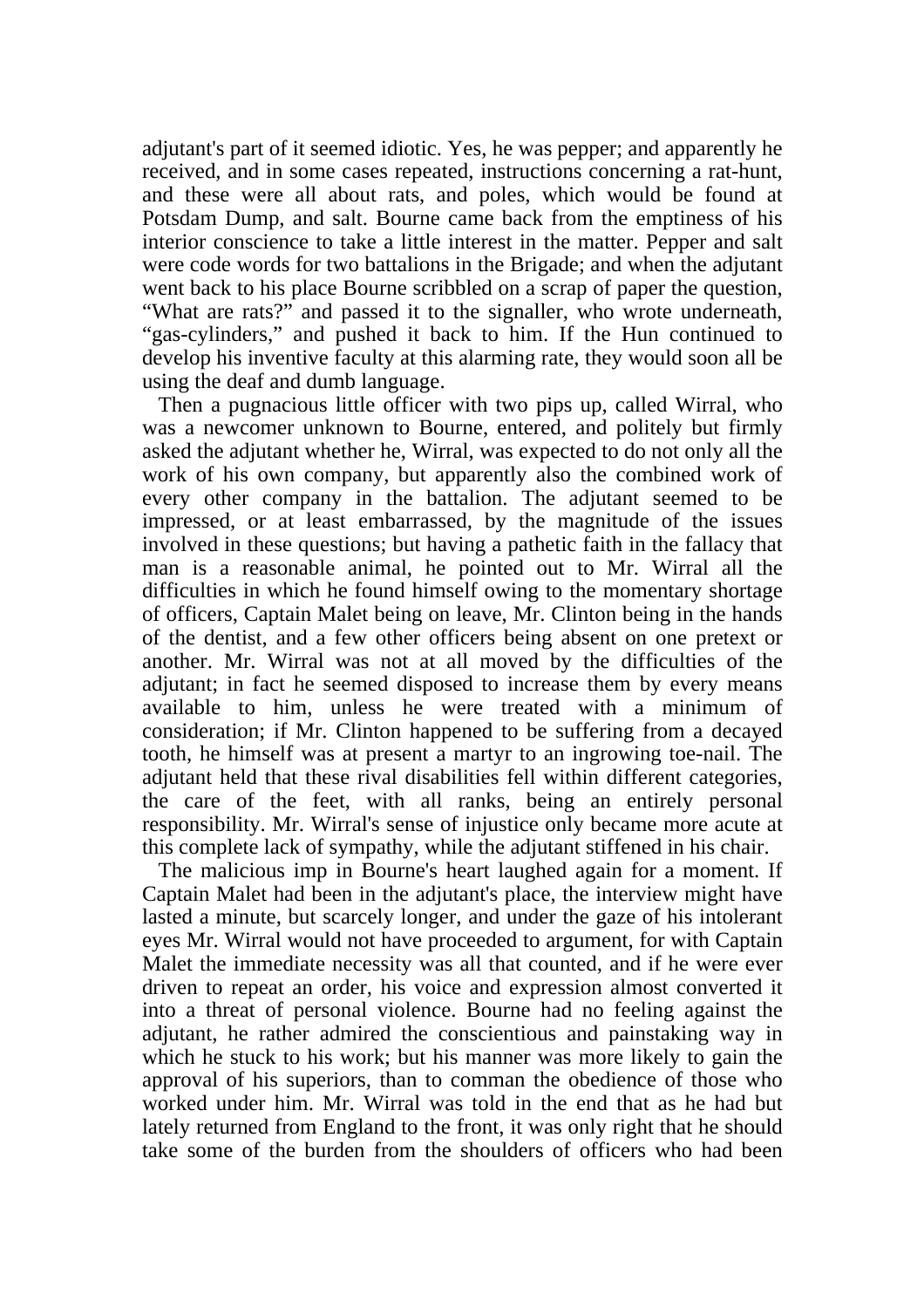overworked for months. That closed the discussion, and he retired, after saluting the adjutant with an air of marked hostility. Then the coloursergeant went over to the adjutant's table, and bending down had a few minutes' whispered conversation with him.

 Scenes of this kind always interested Bourne, the tension excited him; but he thought it rather humiliating that they should occur in the presence of the orderly-room staff. Old Tomlinson, Reynolds, and even Lance-Corporal Johnson knew all that there was to know about every officer in the battalion. He and the signaller knew too much. Except on one or two occasions Bourne always left the room during orders-hour, but the others remained, and after the delinquencies of the men had been dealt with, an officer was occasionally sent for and asked to explain his conduct in certain circumstances. This should have been done quite privately. If an officer wished to complain to the adjutant, as in the case of Mr. Wirral, there was no reason why the orderly-room staff should have witnessed the incident. The army organization is supposed to work with the impersonal and remorseless action of a machine, but this action is not single and indivisible, a human agency is always intervening, so that sometimes what is only the inexorable functioning of the machine, takes on the character of a duel between opposed personalities; and while the mechanical action, having attained its object, ends, the other is more lasting. Under all this monotonous routine of duty, which made war seem a dull and sordid business, there was the sense of encompassing danger, a sense which perhaps grew stronger under the efforts of the will to subdue it. Men acting together in constant peril of their lives demand at least that the chances shall be evenly divided among them. They could be generous and accept additional burdens without complaint, if there were real need; but in moments of bitterness it seemed to them that duty and honour were merely the pretexts on which they were being deprived of their most elementary rights. Even on carrying parties and in the mere routine work of ordinary trench life in quiet sectors, men were killed in rather a casual and indiscriminate way. Though he was by no means inclined to help carry a gas-cylinder on a pole, while watching the working-party fall in on the road that night, Bourne felt rather out of it; he felt as though he were swinging the lead.

 For his breakfast now he went straight to the cookers, and unless it were raining, he ate it there, talking to Abbot, while sitting in the shelter of a thin straggling hedge. He had in his pocket a small tin of toffee which had come in a parcel from England. He offered some to Abbot.

 "Thank 'ee," said Abbot: "but I ain't very partial to sweet-stuff. There's Williams there. 'e's always hungry for toffees. 'e don't drink, an' 'e don't smoke, an' unless 'e goes after the women I don't know what 'e does do. You might give 'im a few. 'ere, Williams, 'ere's some toffee for you."

Williams was a little Welshman, Headquarter-company cook, with a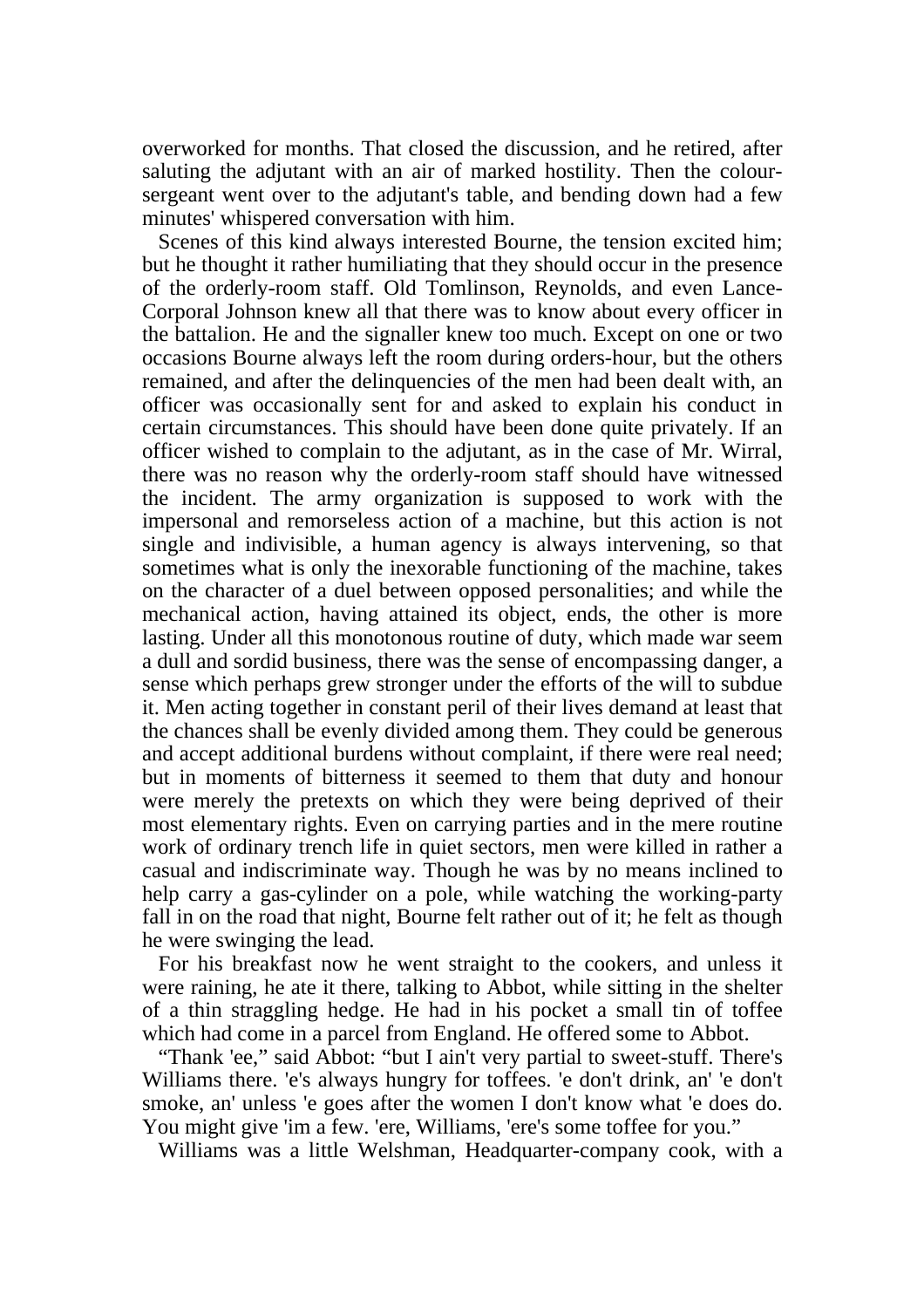face like a Phoenician, etched all over with fine lines, but with none of the deeper wrinkles, a curiously impassive face, which had aged early, as he could not have been fifty. He came at once, in his greasy smokeblackened suit, wiping his hands on a cloth.

 "It's a long time since I 'ad any decent toffee," he said, with a curious hunger in his black eyes.

"I believe 'e'd sell 'imself for a tin o' toffee," said Abbot with a grin.

 "Here you are, then; take the lot," said Bourne. "I have some more inside, and I don't care about them, but some friends of mine are always sending out a tin. I shall bring you out some."

 "I'd be glad of them," said Williams simply; he was a man of few words, a rare quality in a Welshman.

 "How did the carrying-party get on last night?" Bourne inquired. "You know, as each party get back the officer in charge comes into the orderlyroom, with a slip of paper, I think. I was half-asleep and didn't pay much attention. And sometimes a runner comes in, too, and leaves a paper on the table; and the old colour-sergeant is cribbing like hell this morning about it. They disturb the sleep of a hard-working man."

 "'e were a colour-sergeant when 'e went on reserve," said Abbot. "You knew 'im, didn't you, Williams? The men were pretty tired when they got back at about two this morning, after the move, an' parades an' one thing an' another, an' wearin' them bloody gas-'elmets the 'ole time. Parade again at ten to-day, an' another big carryin'-party to-night. No sense workin' men day an' night."

 "Well, they'll have to send us back into trenches for a rest soon, I suppose," said Bourne, and asked Abbot for some hot water to rinse out his mess-tin, polished his knife and fork by rubbing them in the earth, and went back to the orderly-room. He arrived at the crisis of a scene; the adjutant, Captain Havelock, was at his table, looking irritable and rather nervous; at one side was the colour-sergeant, shaking with fury as he spoke, and opposite the adjutant was the regimental, perfectly cool and with a slightly supercilious smile on his face. Corporal Reynolds impatiently waved Bourne out of the room again. He didn't hear what the adjutant said, but he heard the regimental's voice, rather cool, almost insolent, in reply:

 "Of course, sir, if you will not support your regimental sergeant-major there is nothing more to be said."

 Bourne went right down the steps into the road, so as to be out of earshot; and he remembered Tozer's words about the regimental and the colour-sergeant scrapping in the orderly-room. The regimental came out almost immediately after him, smiling superciliously and carrying his head high as he walked away. He didn't see Bourne, who decided to wait a few minutes, and give things time to settle down again, before going back to his work.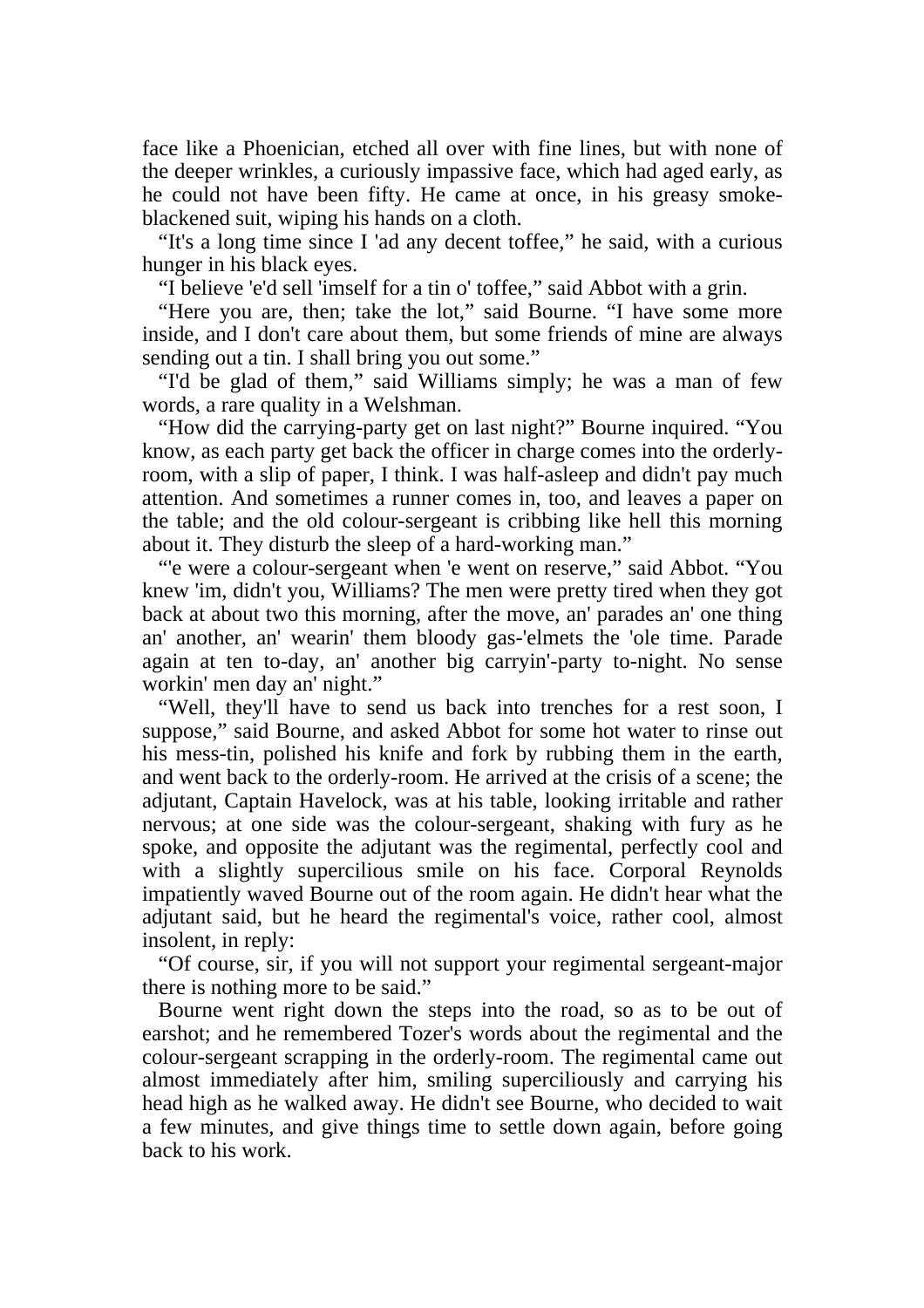The row seemed to have been quite unpremeditated, and anyway Captain Malet was out of it. He was due back to-day, but he was going to carry on as company-commander. Major Blessington seemed to like Captain Havelock; it was true he treated him in rather a casual way, but it was all to the good that he should like him. It was a pity Major Shadwell and Captain Malet could not run the battalion between them. Bourne had never seen much of Major Shadwell, but he was the same type as Captain Malet, only older, quieter, with more of iron and less of fire in his nature. Men said that he had changed a lot since coming out to France: he had been lively and full of humour, now he was rather taciturn, with a severe and inflexible expression. The men liked him: Captain Malet appealed more to their imagination, but they had more trust in Major Shadwell. He knew it too, apparently, because Bourne remembered talking to the Padre, who told him how the Major had said to him immediately after a show on the Somme, with a great effort to restrain himself: "It's bloody murder, Padre, but by God there's nothing like commanding men."

 That was after Colonel Woodcote had been wounded: since he had gone, and the old adjutant, Captain Everall, things had not been the same. The old lot had all kept together, and the men knew them, or knew of them, even before the war: but Major Shadwell and Captain Malet were the only two left of the old lot. Regular officers as a rule didn't understand the new armies, they had the model of the old professional army always in their mind's eye, and they talked of the fire-discipline of the old army, and the rate of fire they were able to maintain in repelling counter-attacks, saying that reliance on bombs had ruined musketry. They forgot how the war had changed since 1915, ignoring artillery developments: and it never occurred to them that if one Lewis gun could do the work of ten men, it was rather foolish not to prefer it, since it offered a smaller target. The majority of them, though there were brilliant exceptions, did not understand that the kind of discipline they wished to apply to these improvised armies was only a brake on their impetus. Then again, as a rule the regular officers did not get on with the temporary officers of the new army; but the regular army, perfect as it was, was a very small affair: things were now on a different scale, and in these new conditions the regular officer was as much an amateur as his temporary comrades. After a few minutes, Bourne went back to his place, and the orderly-room was calm again.

 Captain Malet returned to duty that afternoon, and on the following day he was one of the principals in another scene. When Brigade ordered the battalion to provide a working-party for that night, it was discovered that in the state supplied to Brigade by the orderly-room, the strength of companies returned was not the fighting-strength but the ration-strength, and the demands made by Brigade, on the basis of the figures supplied, could only be met by taking every available man, even to the companies'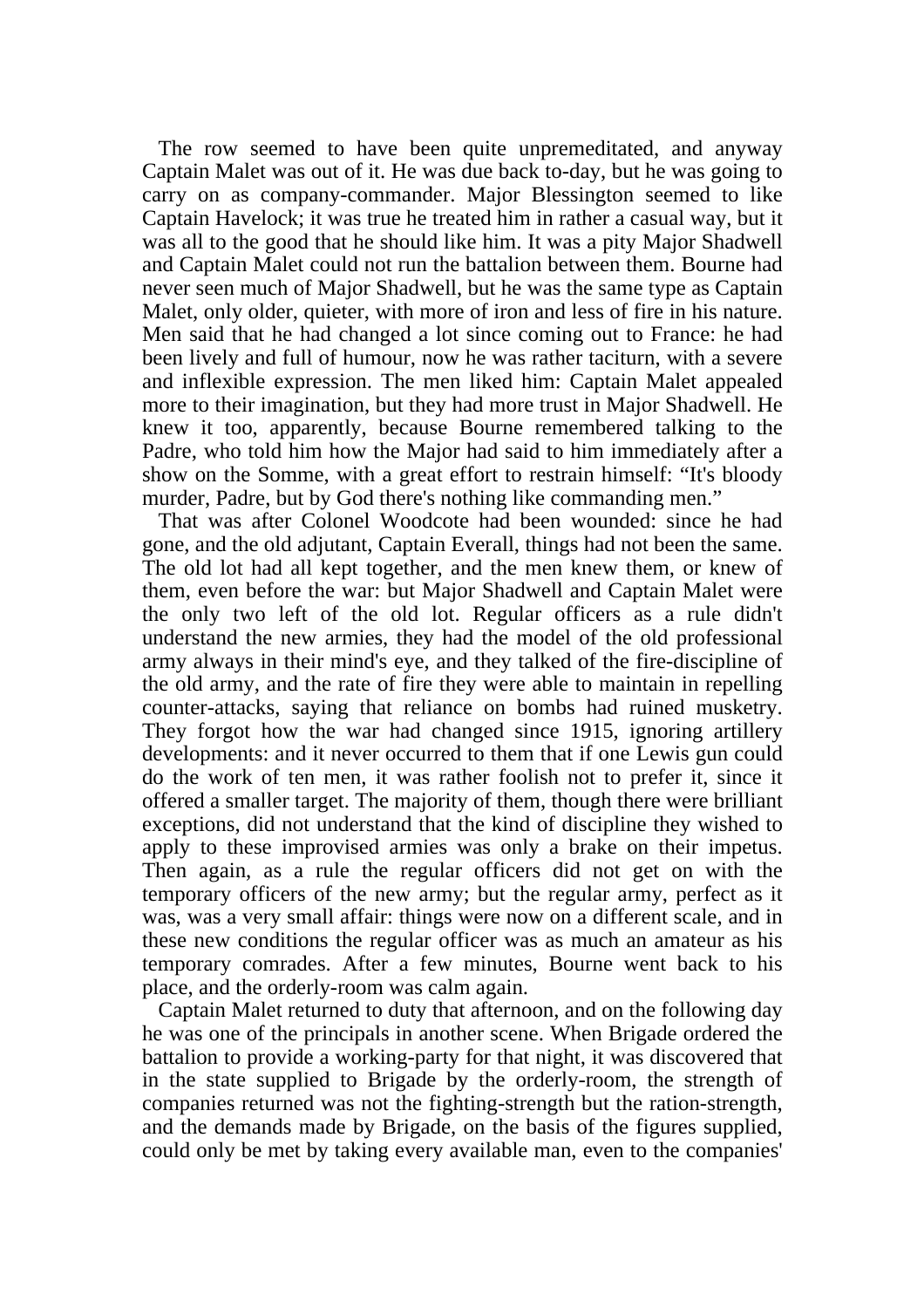cooks. The M.O. was one of the first to complain, with regard to his orderlies, and various specialist officers followed him. One of the penalties of infallibility is that it cannot remedy its mistakes, because it cannot admit having made them; and Captain Havelock was embarrassed but inflexible. Then Captain Malet arrived on the scene, quite ready to fight anything and principle be damned.

"Do you intend, sir, to take my cooks?"

The adjutant saw no other way.

 "I am not going to allow my men to suffer because of some damned incompetence in the orderly-room. Do you understand that if the cooks go up the line on this working-party, the men will not even have any hot tea when they come back, at about three in the morning, exhausted?"

 The adjutant tried to assert himself, but the angry officer would not let him speak.

 "You haven't got the moral courage to stand up for your own men, or to admit your silly blunder. Well, I shall tell you what I shall do. I shall order my horse, and take two orderlies and go up to inspect trenches. I shall see you are two men short anyway, and fuck Brigade!"

 He brought his fist down on the table, turned on his heel without saluting and went out. The adjutant and the colour-sergeant looked at each other, as though they thought this kind of behaviour was not quite nice, and then there was a hurried consultation. There was never any doubt that Captain Malet would be as good as his word, and the outcome of this incident was that two cooks were left behind to make tea for the whole battalion. On the following day the M.O. saw the commanding officer in the orderly-room, and said the men did not have enough rest: they should not be expected to parade all day and to work all night as well. He put the matter very quietly, but Major Blessington treated him in an off-hand way.

 "Very well, sir, if any man reports sick to me I shall excuse him duty," said the M.O.; and he saluted, leaving Major Blessington to the contemplation of his finger-nails.

 Nobody had much sympathy for the adjutant; but he was bound by the nature of his office to be the mere reflection and echo of the commanding-officer, and with all his faults and defects of manner he was doing his best to master his job. His duties were often unpleasant. A couple of days later he sent for Mr. Clinton, who so far had not gone up the line once since they had been in this sector. The adjutant had to tell him that he would not accept any further excuses, and that he had been detailed to take up a party that night. Mr. Clinton took what amounted to a telling-off very well, and the adjutant had said what he had to say, quite definitely, but in a friendly and reasonable way. There was nothing in the interview at all, it was a mere matter of routine; but as Mr. Clinton went out, Bourne noticed an acid smile on the colour-sergeant's face, and he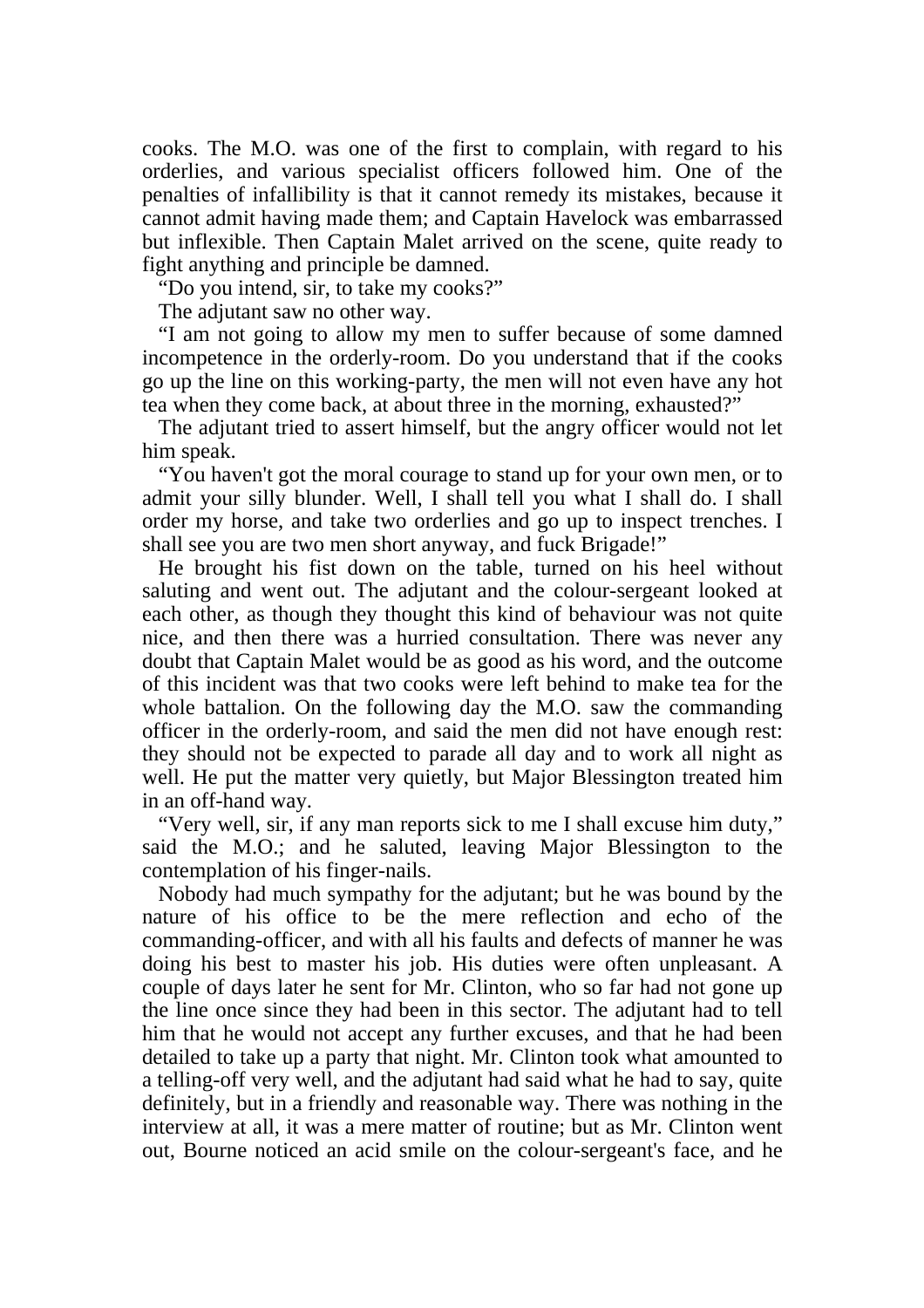experienced a feeling of humiliation in himself. Clinton was such a good fellow; he had been through some of the worst shows on the Somme, and he had never spared himself; and there was that swine grinning at him.

 He heard the working-party come back in the small hours of the morning, and as usual there were slips to be left on the table, people came in and went out again, and the only light was from the moon shining through the windows. They woke the lance-corporal, and eventually he sat up, as another man entered, and Bourne heard a whispered conversation.

 "They got Mr. Clinton all right. One of them sausages came over and blew most of 'is guts out. No, 'e's not dead, they gave 'im morphia, and took 'im away on a stretcher. Well, if 'e's not dead yet, 'e pretty soon will be."

"Who's that?" said Corporal Reynolds, sitting up.

 "Mr. Clinton, corporal; 'is number's up all right. It fair made me sick to see 'im. 'e was conscious, too. 'e said 'e knew 'e was goin' to get it up 'ere. 'e knew it."

 Bourne did not move, he lay absolutely still in his blankets, with an emotion so tense that he thought something would snap in him.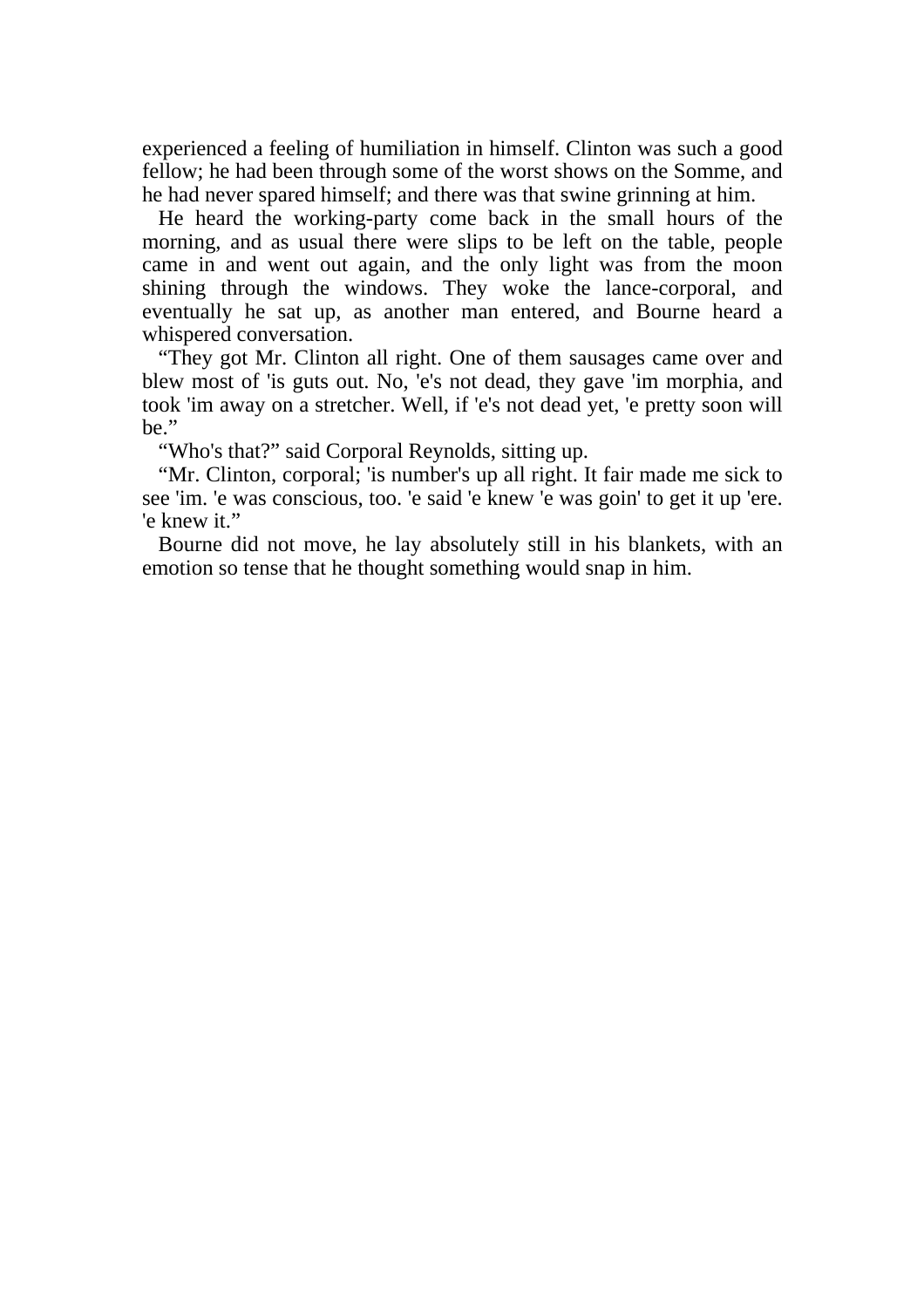'Tis no matter if I do halt; I have the wars for my colour, and my pension shall seem the more reasonable.

## Shakespeare

 THE colour-sergeant had succeeded in working his ticket, it had gone through, as they phrased it, and he was leaving for home that night. He enhanced his own pleasure by expatiating on the many years of usefulness which still lay in front of his subordinates, a prospect which did not move them in the same way: and his purring satisfaction seemed to make it more difficult for them to find suitable words in which to express their regret at his departure. Congratulations on his release came more readily from their tongues. Bourne said nothing at all; as far as he was concerned in the matter, he was glad the old hypocrite was going; but he couldn't think of anything except the fate of poor Clinton, who had always been so decent to him. He wanted to see Sergeant Tozer and hear what had happened.

 "I hoped that before I left," said the colour-sergeant, dripping with the unction of benevolence, "I should see Johnson a corporal, and Bourne with a stripe."

 Bourne, who never believed a word the old man said, looked up at him with startled surprise, which the other probably mistook for credulity, as he continued to purr pleasantly while lacing up his boots. Bourne, having made up his own bed and swept the floor, went outside to wash and shave, and after coming back for his tunic, crossed the road and found Sergeant Tozer.

 "I'm damned sorry about it myself," said the sergeant. "It was one o' them sausages; they put wind up me, them things do. You can see the buggers in the air, but you can't always tell where they're going to land. All our stuff 'ad to be carried up to the fire-trench, you see, and put in position there, ready. After each pair o' men 'ad dumped their load, they turned down a short bit of slit trench an' waited in the trench be'ind where I was. Well, the 'un isn't much more'n fifty yards away just there, an' 'e can 'ear a good deal of what's goin' on in our trenches, same as we can 'ear a good deal of what's goin' on in 'is. We 'eard this bloody thing go up. Two o' our chaps 'ad just dumped their load an' turned into the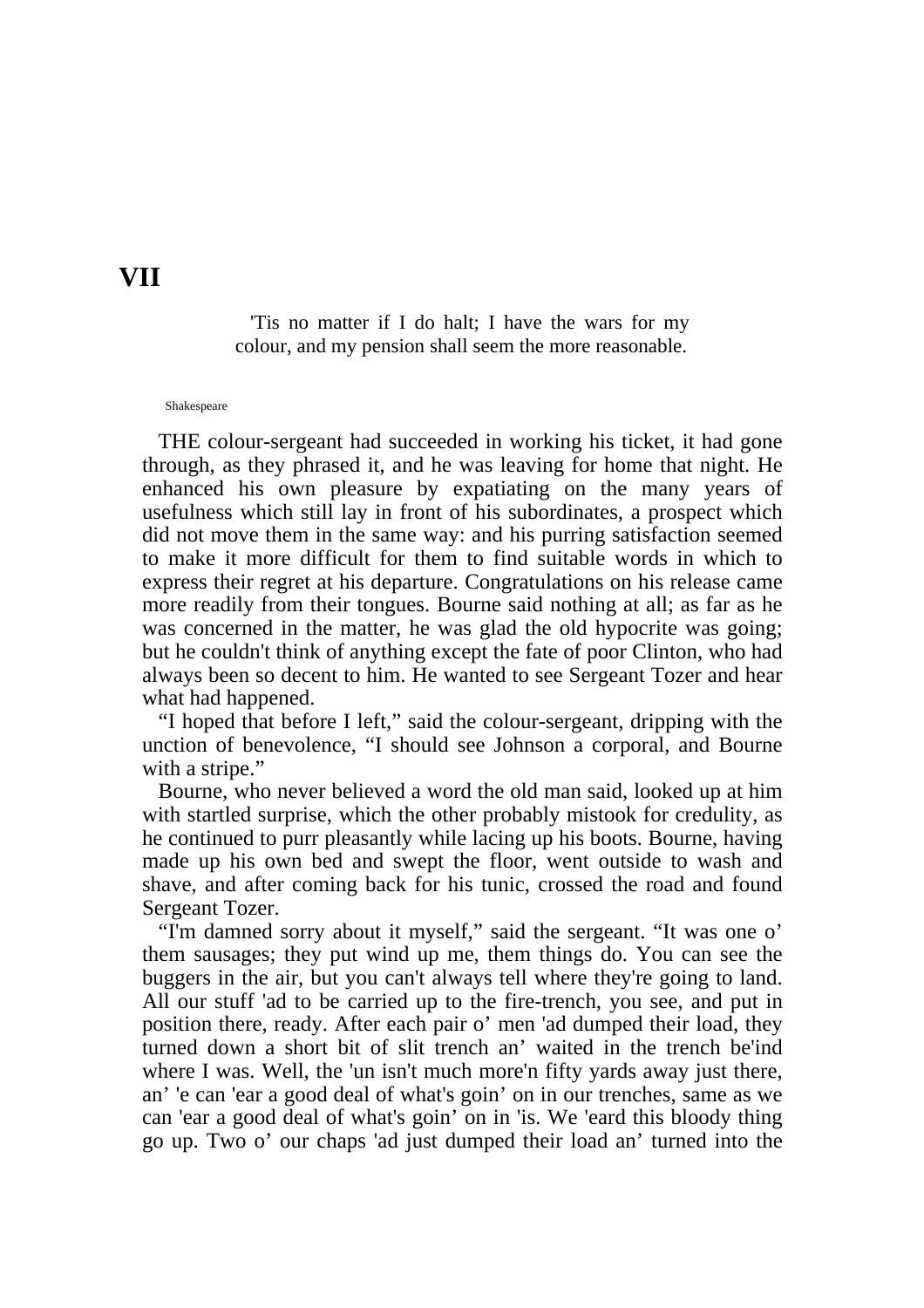slit, an' the officer who was takin' over the stuff went into a small dugout then to get a chit. We could see the dam' thing comin'. Mr. Clinton an' a couple o' their sentries were the only people in the bay, an' 'e got it proper, 'e did. Fair made me sick when we was puttin' 'im on a stretcher; an' all 'e said before they gave 'im morphia an' took 'im away was: 'I knew I'd get it 'ere, I knew.' 'e kep' on sayin' it. One o' the men on the firestep was 'urt too, but they said it was only a nice blighty one. Funny thing, don't you think, 'im sayin' 'e knew 'e'd get it 'ere?"

 "I don't know," answered Bourne; "most of us have premonitions of the kind now and again, but they don't always prove right."

 "I've got a kind of fancy I'm goin' to come through it all," said the sergeant. "D'you know what I couldn't 'elp thinkin' about Mr. Clinton? Well, 'e looked as though, now 'e knew, it didn't matter, it was all right. Of course, you could see 'e was in pain, until they gave 'im the morphia; an' 'e moaned a bit, an' you could see 'e was tryin' not to moan. I don't know what it was, but 'is face 'ad changed some'ow; it didn't 'ave that kind of sulky worried look any more. 'e knew 'is number was up all right."

 "It was rotten bad luck, after coming through the Somme without a scratch," said Bourne. "I'm awfully sorry about him. Every time I was with him something funny would happen, and he was such a good sort. And he was always decent to the men, didn't lose his temper because he had got wind up or was beaten to the wide; he seemed to humour them and master them at the same time. He had such a clear low voice, did you ever notice it? He didn't have to shout to make himself heard."

 "Oh, the men all liked 'im," agreed the sergeant. "You can't fool the men. You will get an officer sometimes full of shout an' swank, an' 'e'll put 'em through it, an' strafe 'em, an' then walk off parade feelin' that 'e 'as put the fear o' God into 'em. Well, 'e 'asn't. 'e thinks they respect 'im, an' all they think is that 'e wears a Sam Browne belt, and they wear one waist, web, ditto. Men don't mind a bit o' chatter. 'e were a nice chap, were Mr. Clinton, an' we all liked 'im.

 "You know, to my way o' thinkin' some of us 'ns 'ave a dam' sight more religion than some o' the parsons who preach at us. We're willin' to take a chance, we are. 'uman nature's 'uman nature, an' you may be right or you may be wrong, but if you bloody well think you're right, you may as well get on with it. What does it matter if y'are killed? You've got to die some day. You've got to chance your arm in this life, an' a dam' sight more 'n your arm too sometimes. Some folk talk a lot about war bein' such a bloody waste; but I'm not so sure it's such a bloody waste after all. They think it's all about nothin', I suppose. Take some o' the men comin' out now. I don't mean the kids, but some o' the older men, who wouldn't join up till they was pushed. Those are the kind o' chaps who talk about what a bloody waste of life war is. They say there oughtn't to be no war, as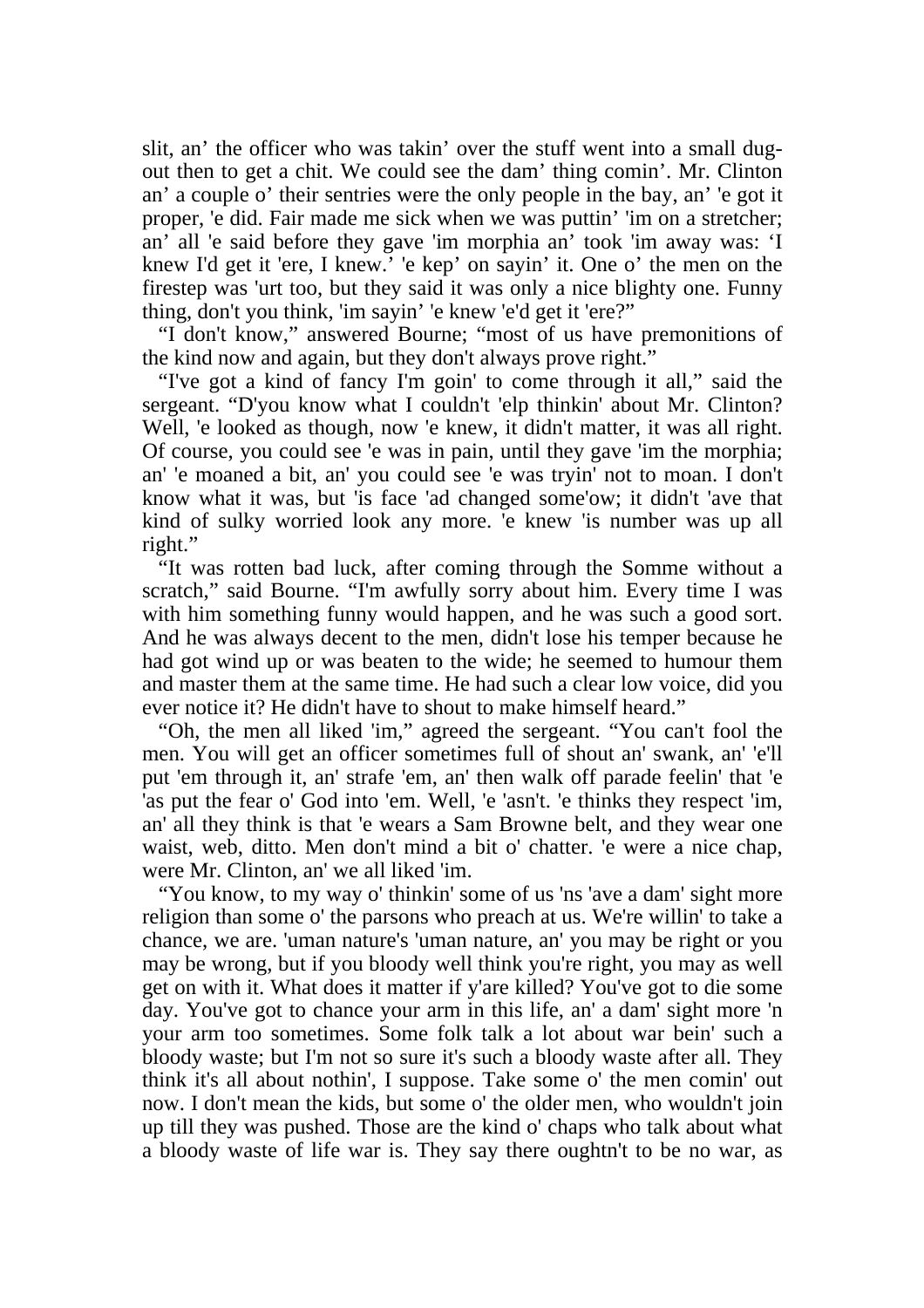though that 'elped matters. But when you send 'em over the top with a rifle, an' a bayonet, an' a few bombs, an' they find a big buck 'un in front o' them, they don't care a fuck about wastin' the other bugger's life, do they? Not a bit of it; it's their own bloody skins they think about, then. That's what they call their principle. 'arf o' them snivellin' conshies at 'ome 'd fight like rats if they was cornered. It's 'uman nature. You can make nearly any bloody coward fight if you tease 'im into the right 'umour. But what about us? Who 'as the better principle? Do they think we came out for seven bloody bob a week? I'm not troublin' about my bloody conscience. I've got some self-respect, I 'ave."

 Bourne appreciated Sergeant Tozer's point of view, because he understood the implications his words were intended to convey, even when he seemed to wander from the point. Life was a hazard enveloped in mystery, and war quickened the sense of both in men: the soldier also, as well as the saint, might write his tractate *de contemptu mundi*, and differ from him only in the angle and spirit from which he surveyed the same bleak reality.

 He could not stay any longer, but went back to the orderly-room until within a few minutes of commanding-officer's orders, when as usual he went out, and finding a cool place sat by himself and smoked. He spoke scarcely a word to anyone except the signaller, who would whisper occasionally, or scribble something on a piece of paper, and push it along the table for him to read. The only person in whom he took any interest was the adjutant. When he had come in for the first time that day, Bourne had been going out with forms for one of the company-offices, and they had met in the doorway. Bourne stood to attention on one side of the door, as he passed in, and he noticed the look of weariness and anxiety on the officer's face. He felt a great deal of sympathy for him. Now and again through the day he glanced in his direction, to find him sitting there in his place, doing nothing, his chin in his left hand, his eyes fixed, and his young, rather handsome face filled with the trouble and perplexity of his thoughts. They all knew what his thoughts were. The colour-sergeant would interrupt him occasionally, on some matter of routine; and he would turn to it with a look of wearied resignation, and having settled it, fall to fidgetting with his papers for a few moments, and then relapse again into his melancholy brooding. It is so easy to settle these questions of routine. He was even oblivious of the fact that the colour-sergeant had made a separate peace with the enemy, and when reminded with modest delicacy of the fact, he had only looked at him with some embarrassment and said:

 "Oh, yes, sergeant-major" — for that was Tomlinson's present rank, the old "colour-sergeant" being merely reminiscent of the rank, abolished earlier, with which he had retired from the pre-war army — "what time do you leave?"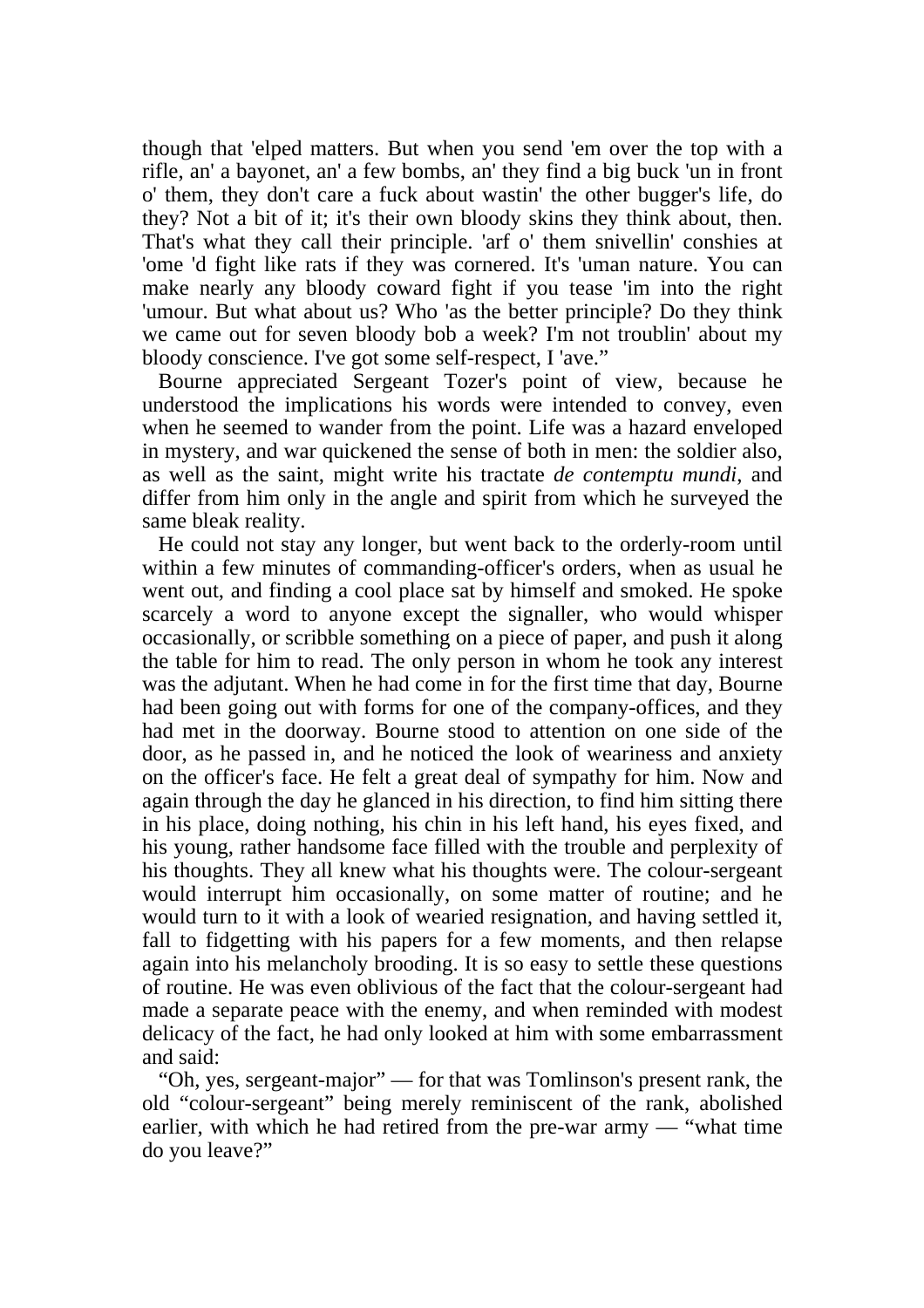"I relinquish my duties at six o'clock to-night, sir."

 "Well," said the adjutant desperately, "you will be glad to have a rest, won't you?"

 Bourne, typing orders, was just ticking off on the typewriter the statement "18075 Cpl. T.S. Reynolds to be sergeant," and the date; and then a little later the notice of Sergeant Reynolds' appointment as orderly-room sergeant. He felt the hurt which the adjutant's preoccupation had given to the old man's vanity. Presently the chaplain came in, and immediately Captain Havelock got up and went out with him. Bourne remembered he wanted to ask the Padre to cash a cheque. And then quite suddenly he heard that curiously tinny old voice, which always reminded him of an emasculated tom-cat, behind him.

"Bourne, you will cease from duty here tonight at six o'clock."

 "Very good, sergeant-major," said Bourne briefly; though the dismissal, which he had expected, took him by surprise at that particular moment. Evidently the sergeant-major thought there was some disappointment in his voice, and it roused in him the appetite to rub it in.

"You are not quite the man for the job," he said, with satisfaction.

 "No, sergeant-major," said Bourne indifferently, and then added, simply as a matter of casual interest: "I shall be glad to go back to soldiering again."

 Nothing could have flicked them more acutely on the raw, than the implied distinction between their job and his; and, satisfied with the effect of this counter-thrust, he continued his typing. He had become almost an expert. A moment later the signaller looked up at him, and solemnly winked.

 " 'OW D'YOU feel?" said Sergeant-major Robinson when he presented himself at a few minutes after six, pack, rifle and bedding complete.

"Fat and idle, sergeant-major," replied Bourne, smiling.

 "We can cure that. You may go to Sergeant Tozer's 'ut: dare say 'e can make room for you."

 " 'eard you was coming back, at tea-time," said little Martlow, as Bourne dumped all his stuff on the ground beside him. "We're not goin' up the line to-night. First night off we've 'ad since we've been in this fuckin' 'ole. What are we goin' to do about it?"

"Where's Shem?" Bourne asked him.

 "Washin' 'isself. Let's go into bloody Mazingarbe an' 'ave a bon time, the three on us. I've got vingt frong an' a ten-bob note me mother sent me."

Shem appeared in the doorway.

 "Do you know where the Padre is billetted, Shem? Come and show me the way; and then I want to find Evans. You had better come along, too, Martlow, and we shall make a night of it."

"What d'you want Evans for?" asked Martlow jealously.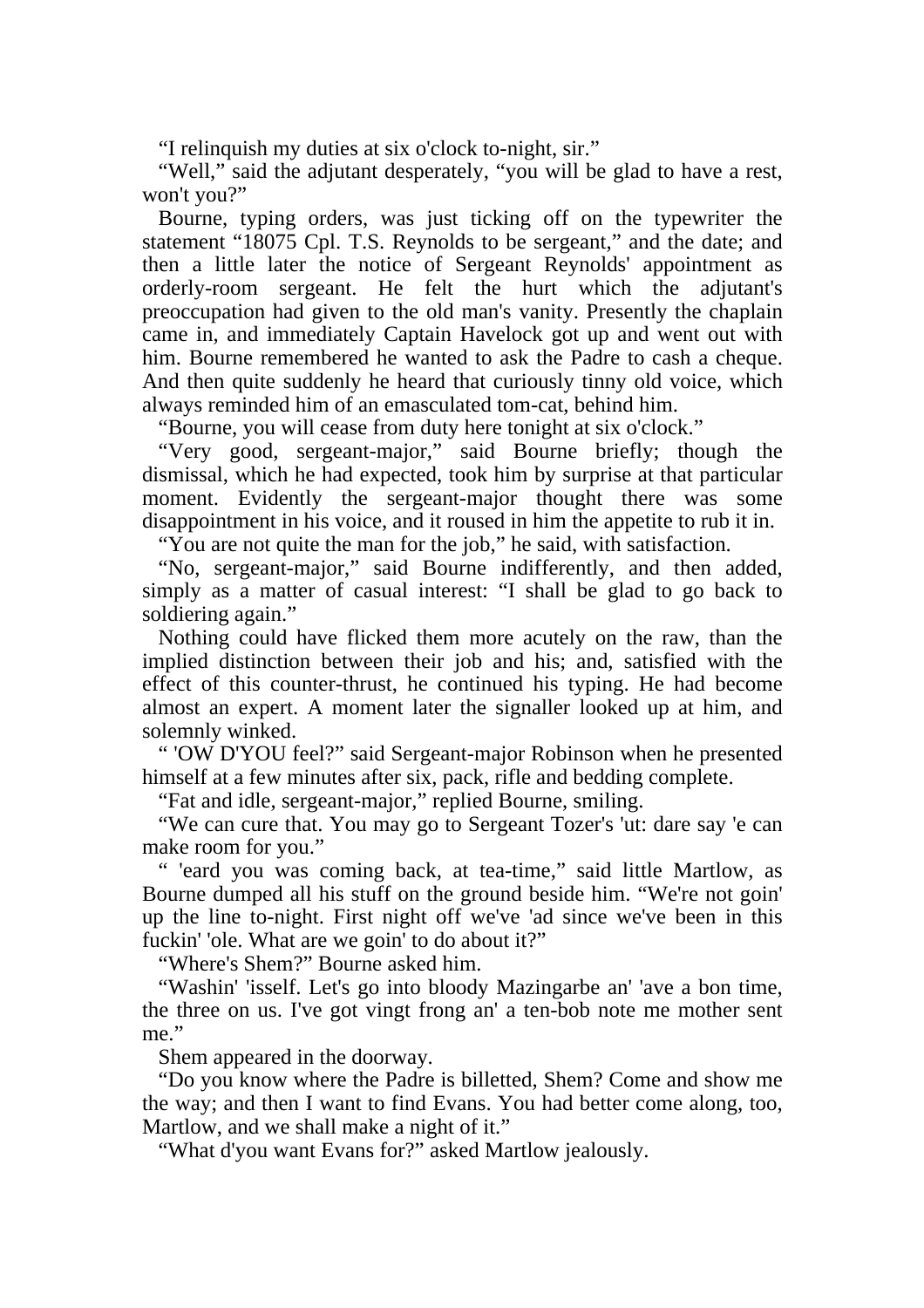"I want him to buy me some of that champagne, which is 'réservée pour les officiers'; as he is the commanding-officer's servant, they'll sell it to him without fuss."

 "Ask Sergeant Tozer to come," said Shem. "He has been pretty well fed-up lately."

 "All right, but I must find the Padre first. We shall have plenty of time to look for the sergeant later; or you may go and look for him, while I'm waiting for the Padre."

 They took a short cut behind Headquarter Company's huts and the orderly-room, coming out in a side street, or rather lane, in which some of the better houses had secluded themselves. Bourne knocked at a door, and Shem and Martlow, having told him they would meet him at an estaminet in the main street a couple of doors away from the corner, went off to look for Sergeant Tozer. No one answered his knock. Then an old woman crossing the yard told him the chaplain was not in, but he would be back later; she was vague when asked how much later. Bourne idled up and down the street, waiting. Presently out of one of the houses came the adjutant. He looked at Bourne as he acknowledged the salute.

"Are you waiting for anyone?" he asked.

"I am waiting to see the chaplain, sir."

"He is with the commanding-officer. I do not think he will be long."

 That was encouraging. At last the tall lean figure of the Padre came out. He did not notice Bourne coming down the street, but turned away to go to his own billet, and Bourne followed him, overtaking him before he got to the door. He was surprised when Bourne told him that he was no longer in the orderly-room. There was no difficulty about the cheque, as he had plenty of money, which he needed for the use of the mess, and he was going into Noeux-les-Mines in the morning.

 "Mr. Clinton died of wounds this afternoon. Do you know, he told me some days ago he had a feeling that he would be killed if he went into the line here? I think he told me, because in a way he was rather ashamed of it: when he did go up, he went quite cheerfully, as though he had put it out of his mind."

 Bourne shrank from talking about the incident with the Padre, even though the Padre was one of the best. He could only say, in some confusion, how sorry he was: it was odd to think he could speak more frankly about the matter with Sergeant Tozer.

 "I don't know how you can go on as you are, Bourne," said the chaplain, abruptly changing the subject. "I suppose even the luckiest of us have a pretty rough time of it out here; but if you were an officer, you might at least have what comfort there is to be found, and you would have a little privacy, and friends of your own kind. I wonder how you stick it. You haven't anyone whom you could call a friend among these men, have you?"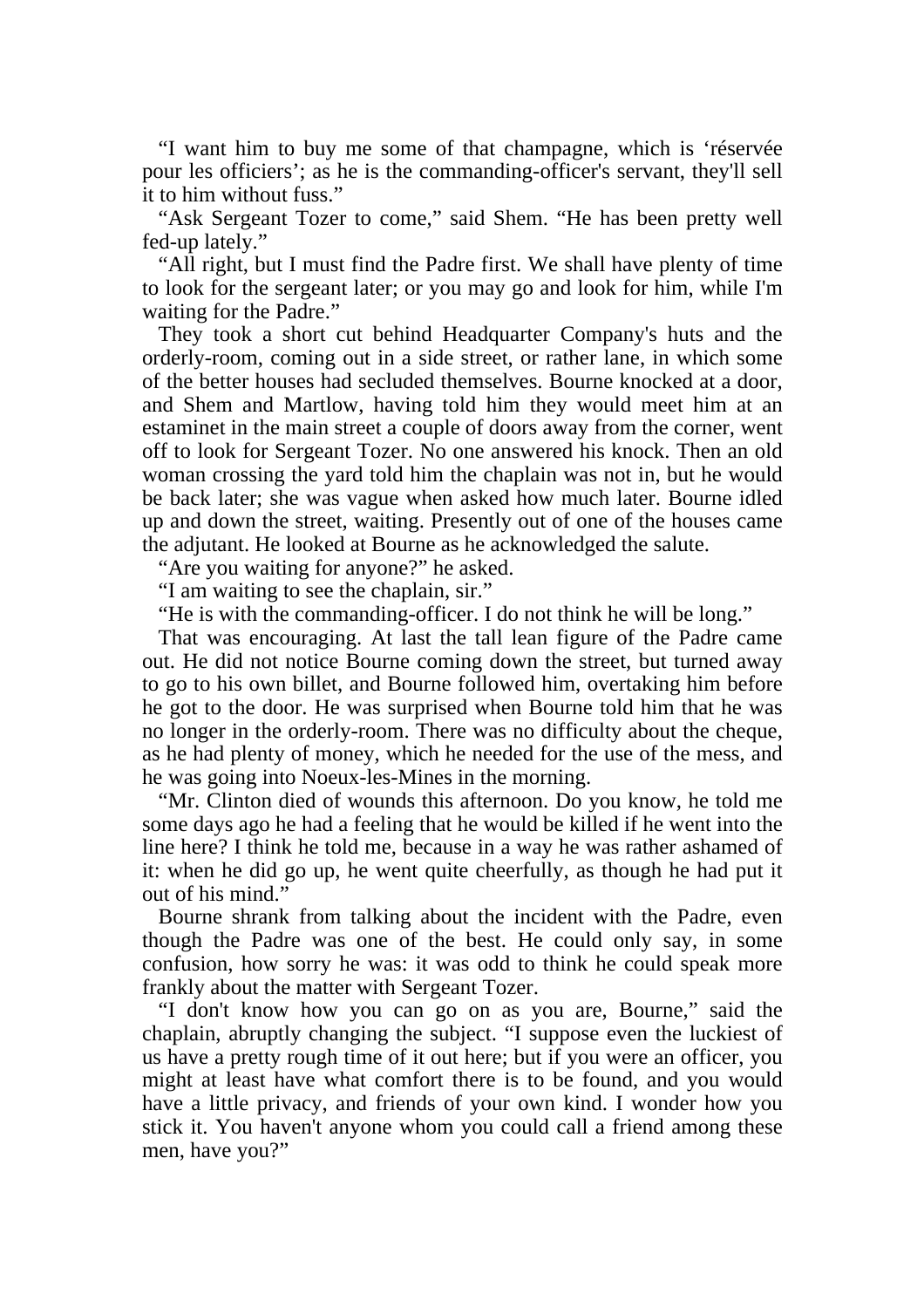Bourne paused for quite an appreciable time.

 "No," he said, finally. "I don't suppose I have anyone, whom I can call a friend. I like the men, on the whole, and I think they like me. They're a very decent generous lot, and they have helped me a great deal. I have one or two particular chums, of course; and in some ways, you know, good comradeship takes the place of friendship. It is different: it has its own loyalties and affections; and I am not so sure that it does not rise on occasion to an intensity of feeling which friendship never touches. It may be less in itself, I don't know, but its opportunity is greater. Friendship implies rather more stable conditions, don't you think? You have time to choose. Here you can't choose, or only to a very limited extent. I didn't think heroism was such a common thing. Oh, it has its degrees, of course. When young Evans heard the Colonel had been left on the wire, he ran back into hell to do what he could for him. Of course he owed a good deal to the Colonel, who thought it a shame to send out a mere boy, and took him on as servant to try and give him a chance. That is rather a special case, but I have seen a man risking himself for another more than once: I don't say that they would all do it. It seems to be a spontaneous and irreflective action, like the kind of start forward you make instinctively when you see a child playing in a street turn and run suddenly almost under a car. At one moment a particular man may be nothing at all to you, and the next minute you will go through hell for him. No, it is not friendship. The man doesn't matter so much, it's a kind of impersonal emotion, a kind of enthusiasm, in the old sense of the word. Of course one is keyed-up, a bit overwrought. We help each other. What is one man's fate to-day, may be another's to-morrow. We are all in it up to the neck together, and we know it."

 "Yes, but you know, Bourne, you get the same feeling between officers, and between officers and men. Look at Captain Malet and the men, for instance."

 "I don't know about officers, sir," said Bourne, suddenly reticent. "The men think a great deal of Captain Malet. I am only talking about my own experience in the ranks. It is a hard life, but it has its compensations, the other men have been awfully decent to me; as they say, we all muck in together. You know, Padre, I am becoming demoralized. I begin to look on all officers, N.C.O.s, the military police, and brass-hats, as the natural enemies of deserving men like myself. Captain Malet is not an exception, he comes down on us occasionally, and disturbs the even tenor of our existence."

"I don't doubt you deserve it. Were you fired from the orderly-room?"

 "Yes. I should think that is the right term to use, sir. I was taken into the orderly-room on the understanding that I should be there for ten days, while Grace was undergoing medical treatment. I have completed my ten days, and Grace is still swinging the lead. The post is now vacant. It was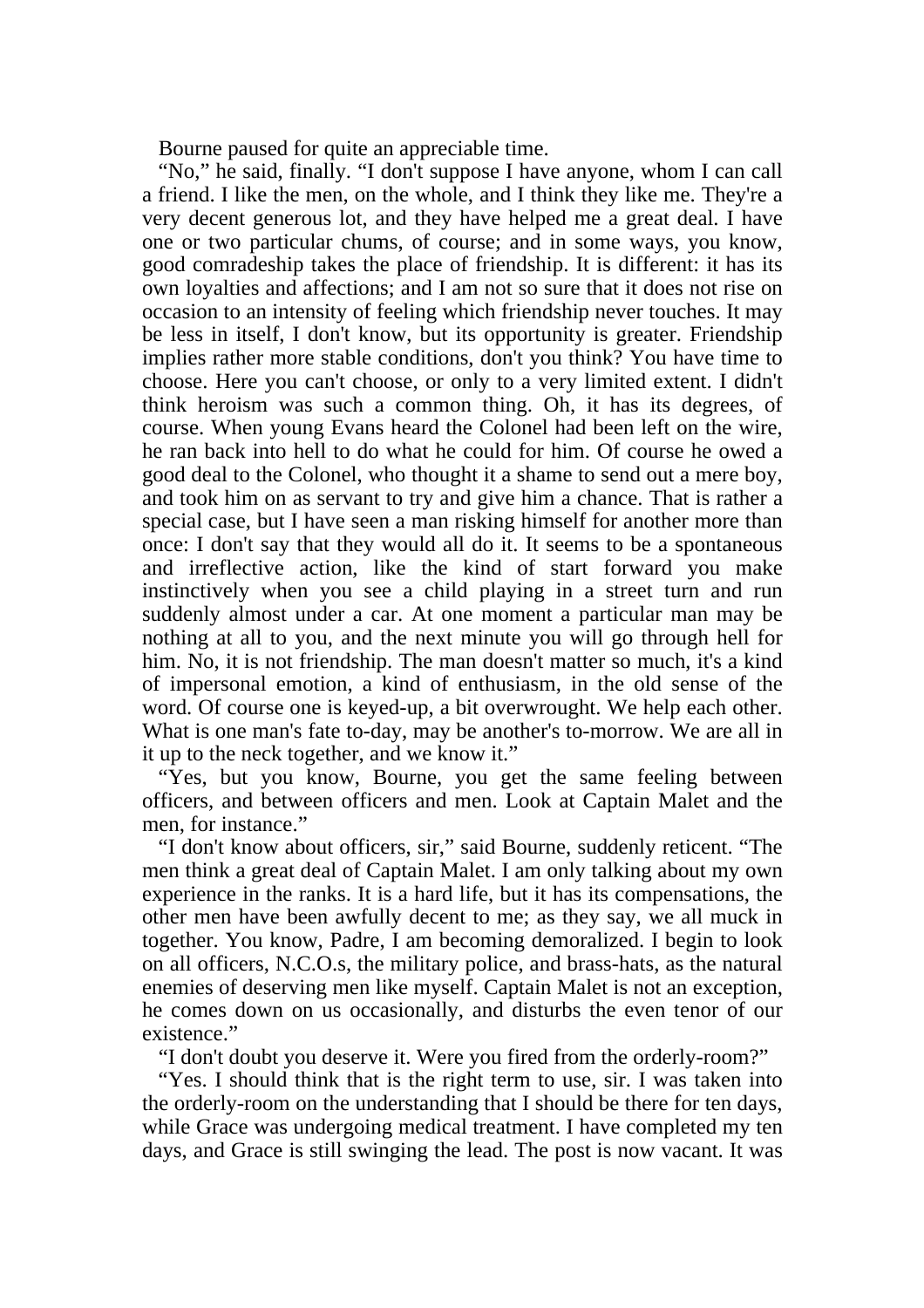not really my *milieu*. Between ourselves, Padre, there's not enough work in the orderly-room for three men, let alone four. Three are necessary when we are in the line; but they are now doing the sensible thing, and running it with two, until they can pick up a properly qualified clerk."

 "Well, I don't think you ought to stay as you are. I don't think it is the right place for you. You might be more useful in some other way. However, I have got to do some work now. Come in and see me again some night, though I think we shall be on the move again very soon. Do you know that man Miller?"

 "Miller, who deserted just before the July show, sir? I don't know him. I know of him."

 "Well, he has been arrested down at Rouen. How he ever got so far I can't imagine. He found a woman there who sheltered him until his money was finished, and then handed him over to the police. I can't help wishing either that he had got clean away, or that something had happened to him. It's a beastly business. Good-night."

 "I am awfully sorry that you should be troubled about it, sir; it won't be very pleasant for any of us. I hope I haven't kept you, and I am really very much obliged about the cheque. Good-night, sir."

"Good-night, Bourne; and look me up again some time. Good-night."

 As he hurried down the twilit street, Bourne thought it certainly seemed more than likely that a firing-party would be detailed for the purpose of ending the career of Lance-corporal Miller; and on the whole he was more sorry for the firing-party than for the prisoner. He had always thought that Miller should have spelt his name Müller, because he had a high square head like a Hun. It was a beastly business all right. When Miller disappeared just before the attack, many of the men said he must have gone over to the Hun lines and given himself up to the enemy. They were bitter and summary in their judgment on him. The fact that he had deserted his commanding-officer, which would be the phrase used to describe his offence on the charge-sheet, was as nothing compared to the fact that he had deserted them. They were to go through it while he saved his skin. It was about as bad as it could be, and if one were to ask any man who had been through that spell of fighting what ought to be done in the case of Miller, there could only have been one answer. Shoot the bugger. But if that same man were detailed as one of the firing-party, his feelings would be modified considerably.

 Suddenly Bourne wondered what he himself would do, if he were detailed for the job. He tried to put that involuntary question he had asked himself aside, and he found it was impossible: he was one of those men who must try to cross a bridge before coming to it. It would be his duty; his conscience would not be too nice when there was a collective responsibility, but these justifications seemed unreal. The interval between the actual cowardice of Miller, and the suppressed fear which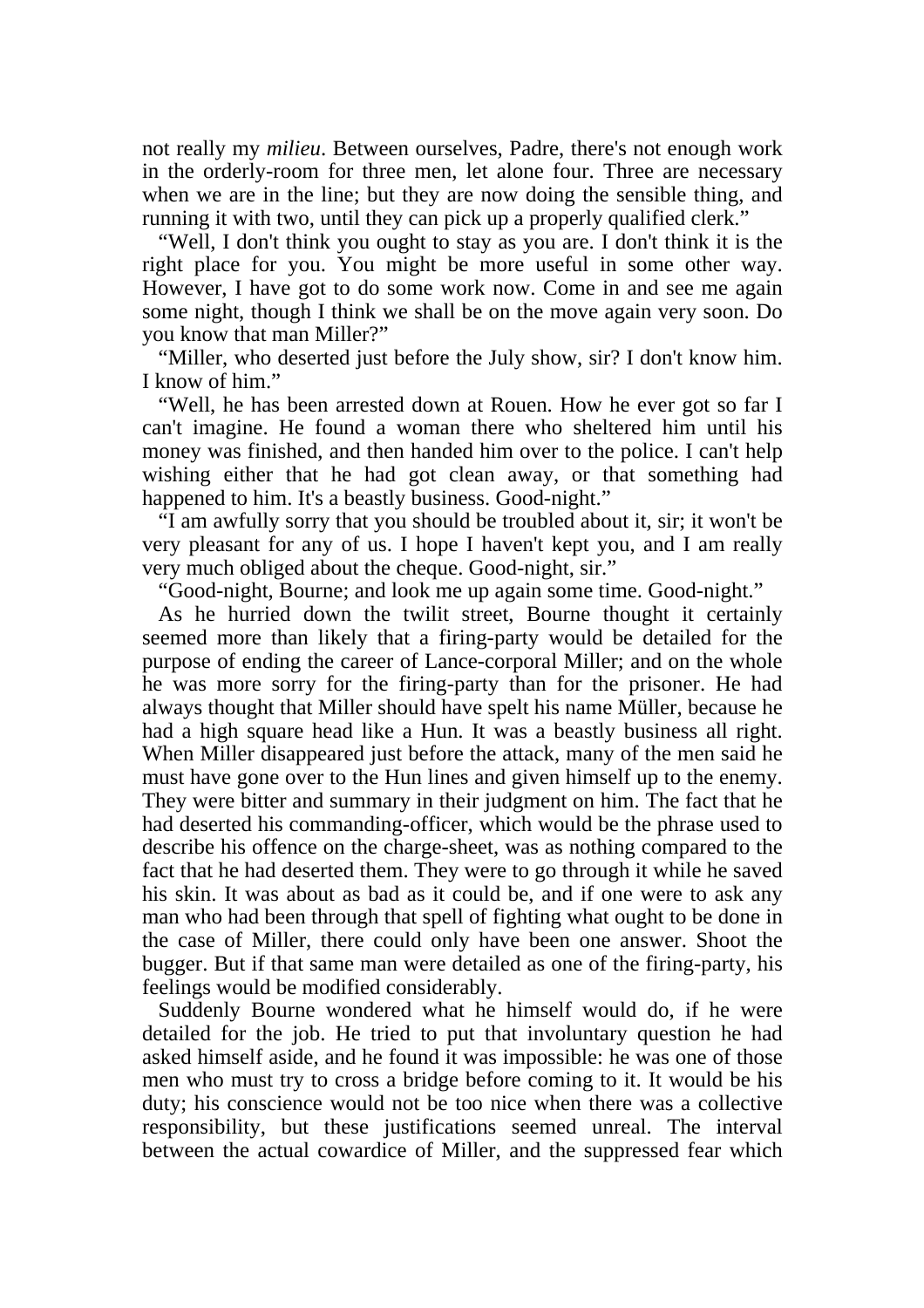even brave men felt before a battle, seemed rather a short one, at first sight; but after all, the others went into action; if they broke down under the test, at least they had tried, and one might have some sympathy for them; others broke momentarily and recovered again, like the two men whom Sergeant-major Glasspool had brought to their senses. It might even be necessary to shoot fugitives for the sake of preventing panic. All these cases were in a different class, and might be considered with sympathy. If he were on the firing-party he would have to make the best of it; he took the same chance as the rest of them, none of whom would care for the job of an executioner.

 He had forgotten to see Evans: but it would have been too late even if he had remembered, for Evans would be occupied in attending to the wants of the Major. He found Shem and Martlow at the corner, but no Sergeant Tozer, they had not been able to find him; so he told them to wait where they were, while he went into a small restaurant, where he had eaten once before. Presently he emerged again with a girl of about seventeen; and, to the astonishment of Shem and Martlow, turned with her away from them, up the street. He was walking quite affectionately, his hand on her arm.

 "It's a bugger, ain't it?" exclaimed Martlow. "Wish I knew some bloody French."

 "Well, I'm not going to wait here for him," said Shem a little sulkily. "Let's go into the estaminet and get a drink."

 They waited until he was out of sight round the bend in the street, and noticed that an older woman came to the restaurant door, and looked after the couple a little anxiously.

 "'e 'asn't been the same, not since 'e 'as been in the orderly-room," said Martlow. "All right, let's go in an' get a drink."

 They went into the estaminet and drank some *vin rouge* and grenadine, while they told each other what they really thought about Bourne, and the defects in his character, defects which had recently become more marked. In about twenty minutes Bourne reappeared, smiling, and asked if they were ready.

"Where 'ave you been?" they both asked him in one indignant breath.

 "What is the matter with you?" said Bourne, surprised. "I have been to get Sergeant Tozer, of course. He is waiting in the restaurant."

 "We though you had cleared off with the girl," said Shem, a little awkwardly; "and left us on our own."

 "Evidently your ideas want bucking up again," said Bourne. "It was about time I came back. I didn't think you would become soft-witted in ten days."

 He was not offended by their sulkiness: if he were a little hurt at first, he put it aside and ragged them into a good humour. Sergeant Tozer was glad he was back again, and liked the quiet little eating-house, one could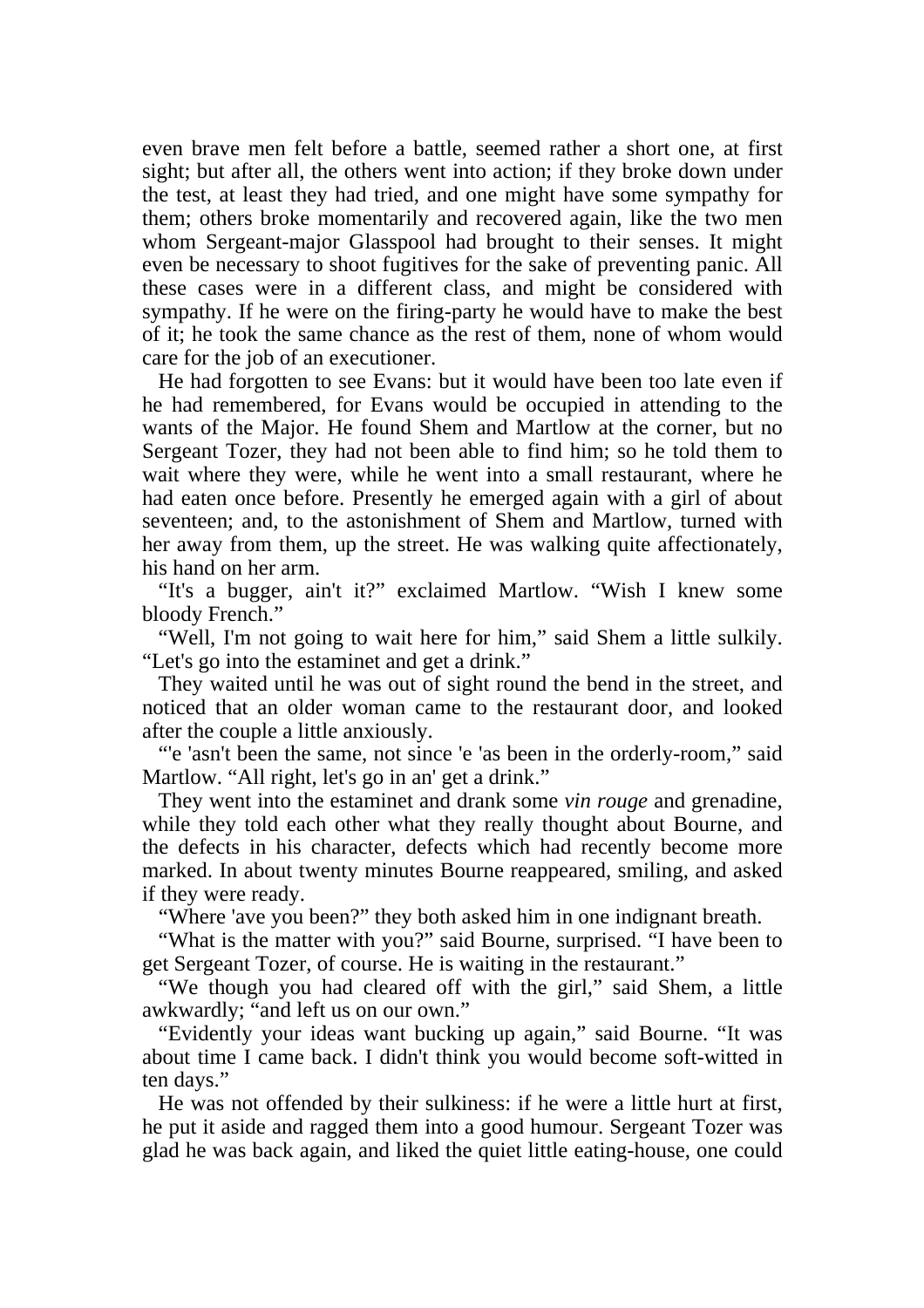scarcely call it a restaurant, better than the big noisy room in the estaminet. They could only get an omelette and *pommes frites* in the way of food; but presently Madame and her daughter, who both waited on them, crowned the table with a couple of bottles of Clicquot. Madame went straight back to her kitchen, but Bourne started to protest to the girl. She tried to reason with him, apparently, but he would not listen to her, and at length, a little reluctantly, she went to a drawer in a dresser and brought out a card with a piece of faded green cord, by which he suspended it on the corks of the two bottles. On it was printed boldly, in letters all the same size, "Réservée pour les officiers." Madame, returning with the food, promptly removed it: some one might see it, she protested. The military police were very troublesome. At last, to pacify her, Bourne put the card in his pocket, saying he would keep it as a souvenir of the war.

 They ate and drank in great good humour after that, and little Martlow followed the movements of the girl, who waited on them, with round eyes of admiration. No one else came in that night, they had the room to themselves, and they finished their wine at their leisure. Then Bourne crossed to the kitchen door and asked for the bill, which brought forth Madame and the daughter to him; he laughed as he went into their minute and detailed statements, and gave them money. Then quite impudently he kissed them both, the old woman first, and the daughter afterwards.

 "What did you want to kiss the old woman for?" said Martlow as soon as they were in the street.

 "So that I could kiss the girl afterwards," said Bourne, laughing in the darkness.

 They turned the corner and came again to the huts. As Sergeant Tozer wanted to go into the company office for a minute, Bourne waited for him outside, and the other two went on by themselves.

 "Don't let us go back to kip yet, sergeant," said Bourne when the other returned. "Let us go a little way behind the huts, and sit down, and smoke and talk. It is such a ripping night. Look at that slag-heap over there, cutting the sky-line like the rock of Gibraltar. There's another towards Sains. The wine has enlivened without exciting me. ..."

"It 'as gone a bit to my 'ead, too," said the sergeant.

 "To say it has gone to my head would be incorrect," observed Bourne. "It has set my blood alight, it has warmed all my five senses simultaneously. I feel like a human being again. To tell you the plain, honest truth, sergeant, though I didn't want to stay in the orderly-room, when old Tomlinson came up to me in his cat-like way and told me to go back to my company, I felt a bit hipped by it. My vanity was hurt, and he seemed to get a kind of satisfaction out of it. But as you would put it, I have been in a bad skin ever since we left Sandpits."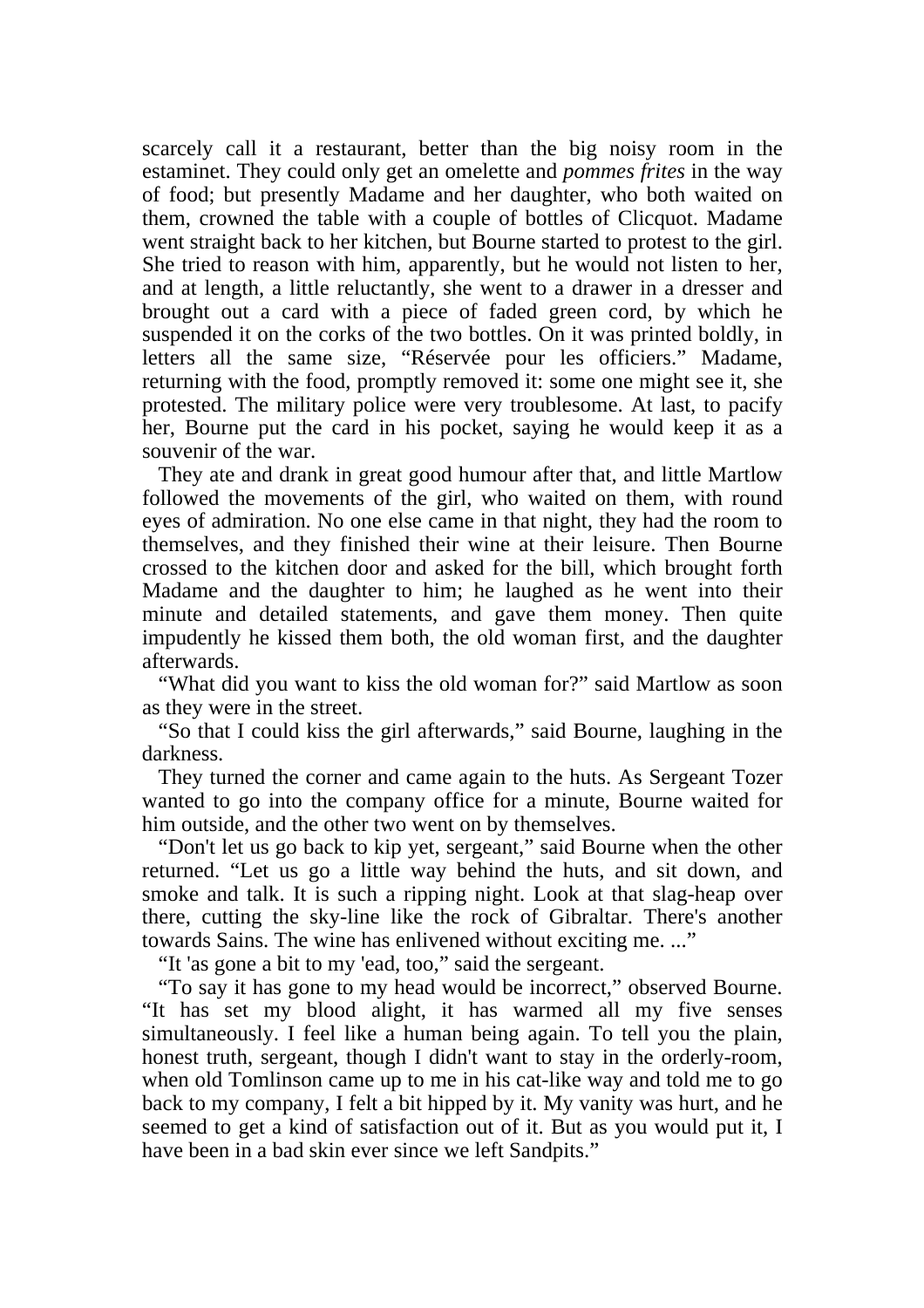"You could 'ave worked it so that they'd 'ave let you stay in the orderlyroom, if you 'ad wanted to stay there," said the sergeant.

 "I didn't want to stay there," answered Bourne impatiently. "It bored me stiff, and I would rather be dog-tired than bored. I like being with the company. I like the swank of it, even if it's as empty as a drum. I like the swank of a drum. But if I had stayed in the orderly-room much longer, I should have become a lead-swinger too. I might have asked the coloursergeant or the adjutant to send me back; but I didn't because I wanted to dodge carrying gas-cylinders. I was swinging the lead as it was. Of course, I don't mind swinging the lead a bit in the company, especially when I think I have earned a bit of a rest. It's a game, as they say."

 "Well, don't you come any o' those games on me," said the sergeant with a note of warning in his voice. "That young Shem is the most artful bugger I know. 'e got off a workin'-party 'ere, when we wanted every man we could get. 'e got off with 'is boots, I think. They was worn-out, an' we didn't 'ave another pair to fit the bugger, 'e 'as got such short broad feet."

 "He got off with his eyes," said Bourne laughing. "When an officer looks up and meets Shem's eyes, he always thinks he may conceivably be telling the truth. I can't work it like Shem. Anyway that is all in the game, so long as you don't overdo it. Do you think I'm windy?"

 "You're not any more windy than the next man," said the sergeant with a judicial air in answer to the abrupt question. "Sergeant-major Glasspool said you were all right, an' you've always been all right with me. Besides, if 'e thought you was shirkin' it, the Cap'n would be down on you. What do you want to ask me for; don't you know yourself?"

 "I wanted another opinion," said Bourne. "I don't think I'm windy. I am in the hell of a bloody funk, sometimes, but then everybody is. At first it seems to push me right over. I get a bit dazed; but when that has passed, funk only makes me think a damned sight quicker than usual. When I went to see the Padre to-night, he asked me why I wanted to stay with the company, and I said I liked the men. Well, you and I know that there are all sorts among the men. You know more than I do, because you have got to keep them together, and push them into it sometimes. What I said to him sounded rather silly after I had said it, but I suppose it was true all the same. I like the life better when I'm with the men. When I was in the orderly-room, and saw the men fall in on the road to go up the line, I felt out of it. Now that I'm back again I feel better."

 "Well, we'd better go to kip," said the sergeant. "I'm glad you're back, if that's what you want. All the same you was dam' lucky. I 'aven't 'ad enough sleep for a week. It's cloudin' over now. We'll get some rain before mornin'."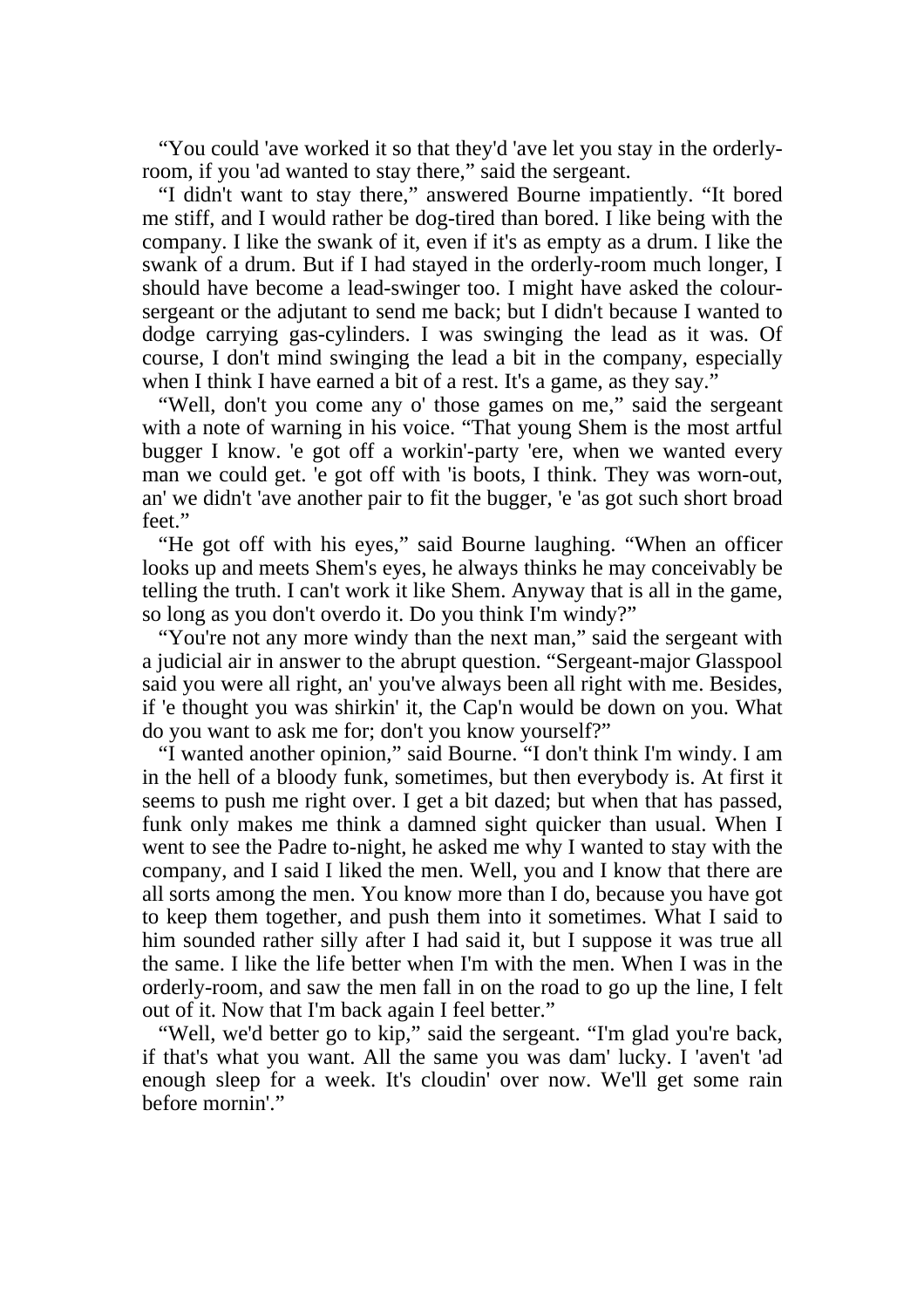## **VIII**

 ... ambition, The soldier's virtue, rather makes choice of loss Than gain which darkens him.

## Shakespeare

 CAPTAIN MALET watched Sergeant Tozer drilling his section on some of the waste land beyond the huts. It had rained a little in the night, and there was no dust. They had been doing some rapid wiring with screw-pickets, but there was not enough material for the work done to provide any test of efficiency. Afterwards, to wake them up, the sergeant gave them a little extended order drill, and Bourne being the last man on the right, the sergeant amused himself by giving the order left wheel repeatedly, so that Bourne sweated at the double for the greater part of that hour. Almost as soon as he dropped into quick march, on coming into line with the pivotal man again, there would be a shrill whistle from the sergeant, who, standing very erect, would sweep his outstretched arm round a quarter of the horizon, and Bourne was at the double again, saying, under his breath and while he had any breath, things that were more sincere than complimentary. Captain Malet completely misunderstood the sergeant's motives. He had believed him to be a strict, efficient, but kindly instructor, and yet this looked very much like a kind of punishment drill. He struck at a few clods of earth irritably with his great ash stick. He did not like this kind of thing. He waved to the innocent sergeant to halt his men, and advanced on him.

 "The men don't seem to be working very well this morning, sergeant," he said with ominous amiability. "They don't keep a proper interval, and they don't wheel round evenly. I shall take them myself for a few minutes. You get on the left flank, will you, and let us see if we can't improve matters a bit."

 Sergeant Tozer was disturbed. He was not quite sure from the start that Captain Malet's method was the right one, and he became convinced before two minutes had elapsed that it was entirely wrong. Captain Malet gave the order right wheel repeatedly, and Sergeant Tozer was doubling over clods and stubble for all he was worth, while Bourne merely made a right turn, and continued at a leisurely pace in the direction indicated.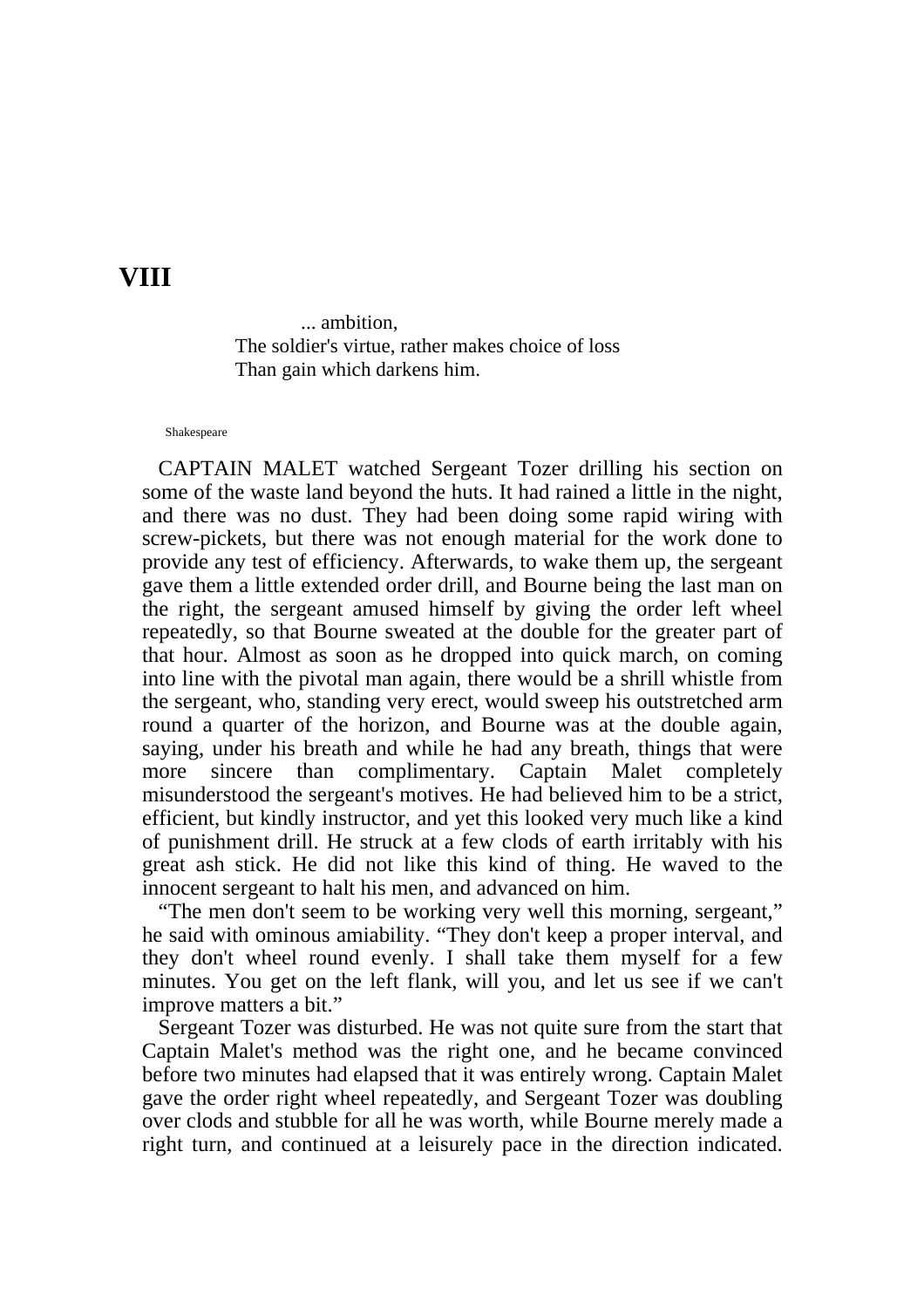Bourne realised the significance of the matter immediately, and could with difficulty restrain his laughter. He wished he were on the other flank, and next to the sergeant: it would be worth while doubling if he could only hear what the sergeant must be saying to the circumambient air. The sergeant would see the point, too, and was certainly bursting with a sense of injustice. Probably the men thought nothing more about the matter than that it was rather good fun to see Sergeant Tozer taking quite a lot of unnecessary exercise. At last Captain Malet signalled to retire, thus bringing the men back towards himself; and having halted them, he called up a hot and indignant sergeant to listen to his views on the performance.

 "Sergeant, these men all seem inclined to slow down to an infantryman's pace, and I think that on parade, at any rate, they might keep to our own quick, short step. Of course, one can't expect to get quite the same pace out of them under these conditions: they carry a bit more weight out here, than they do at home. And it's very hot to-day, isn't it? That man on the right there; no, he's on the left now, he seems to be a bit slow. He shouldn't think about the other men. He seemed inclined to check his pace a little, as though to give 'em time to swing round into the new alignment."

 He spoke slowly, giving the sergeant time to recover from his exertions.

 "That man 'as been in the orderly-room the last ten days, sir. 'e may be a bit slack, an' out o' condition for the moment; but as a rule 'e's not bad at 'is drill. I thought 'e wanted a bit of extra work to get fit, sir, that's why I put 'im out on a flank."

 "Oh, that was it, was it?" said Captain Malet, enlightened. "What do you think of your men, sergeant? Let me have your own opinion."

 "I don't think they're a bad lot o' men, sir," replied Sergeant Tozer, secretly indignant that there could be any question on the subject.

 "No. I don't think they're a bad lot at all," Captain Malet agreed. "When I come along with a few criticisms, I don't want you to think I am dissatisfied. I think you always keep to a high standard, and that gives me the impression that you handle your men well. Get 'em into extended order again, and double 'em down the field and back again. Then they may fall out for ten minutes and smoke."

 Sergeant Tozer struck his rifle in salute, and turned to the men. Calling them to attention, standing them at ease again, and then calling them up with a bark, he told them off with considerable vigour and snap. He not only, by this means, did something to restore his prestige; but he also managed to convey the impression, that his own contempt, for their utter lack of all soldierly qualities, was only an ineffectual echo of Captain Malet's opinion; and, in that way, he got home as well on his company officer, who quite appreciated the fact. Then, as he had been ordered, he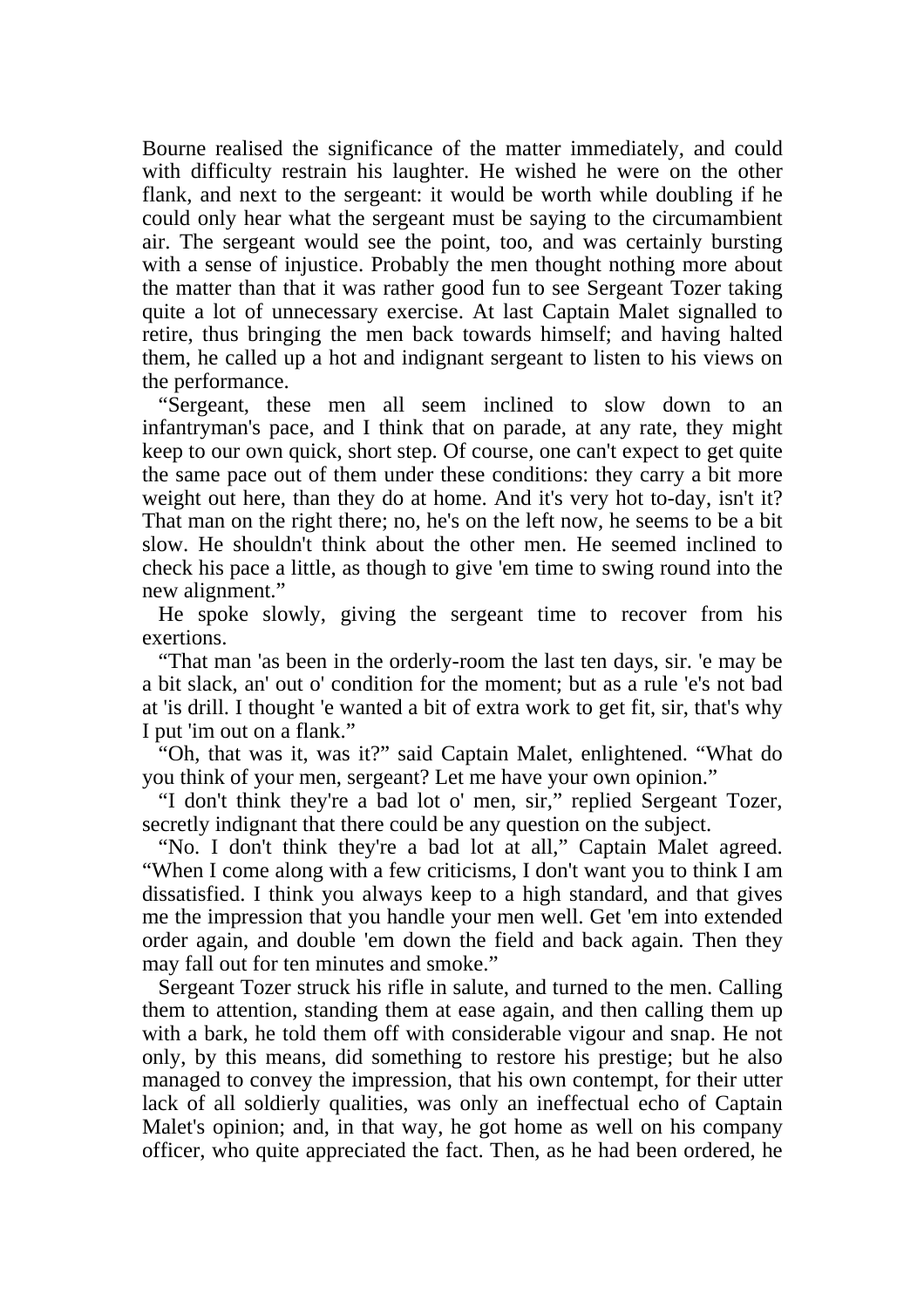extended the men, and sent them about a hundred and fifty yards and back again at the double. When he halted them they looked at him indignantly, panting like blown cattle. He considered them for a little while with an air of patient disparagement, and telling them to fall out for ten minutes returned to Captain Malet.

 "Fuckin' slave drivers, that's what they are!" said Minton, flinging himself on the ground. "What's the cunt want to come down 'ere buggerin' us about for, 'aven't we done enough bloody work in th' week?"

 Captain Malet talked to the sergeant for a few minutes on matters of casual interest, glancing occasionally in the direction of the resting men.

 "Sergeant, I want to speak to Bourne; not yet, let him cool off and finish his cigarette. I think he might go for a commission. There's a great wastage in officers, and they seem to be running short. They are always pressing us to recommend likely men. I think he might do, don't you? What's your own opinion of him?"

 "I don't know what to think of 'im, sir. 'e's a queer chap. When 'e first came to us we all took 'im for a dud, but after a few days 'e seemed quite able to take care of 'imself; fact I thought 'e was gettin' a little too much of 'is own way; thought 'e might be gettin' a bit fresh, an' decided to keep an eye on 'im. I couldn't find any fault with 'im, 'e could take a tellin' off without showin' temper. 'e was a well-disciplined man. 'e didn't try to make friends with anyone, but 'e was quite friendly, if anyone wanted to talk to 'im. 'e wouldn't be put upon, either. All the men got to like 'im. 'e's a gentleman all right, an' better educated than we are, but 'e never talks of 'imself. 'e seems out o' place in the ranks some'ow."

"You seem rather doubtful about him," Captain Malet observed.

 "It isn't that, sir," said the sergeant. "I think 'e might make a very good officer. 'e's not quite the build of a soldier; bit light, sir; but he's pretty smart. Only 'e says 'e don't want to leave the comp'ny, sir."

 "Well, a man can't shirk his responsibilities in that way. He might have stayed in the orderly-room if he had liked. I was rather interested to see what he would do, and I was rather glad he didn't stay there. Did he say anything to you about it?"

"Well, only between ourselves, sir," said the sergeant, discreetly.

 "Not for the use of the young, eh? I see. Well, bring him up to me, and I shall have a talk with him."

 The sergeant saluted, took a few steps towards the men, and then shouted Bourne's name. Captain Malet saw his man get up, after the momentary hesitation of surprise, dust the grass and dry earth from his trousers, pick up his rifle and double towards them. Yes, he was a bit light; pity he hadn't a bit more stamina; it counts for such a lot; and he acknowledged Bourne's salute.

 "So you've given up the crown and the glory, Bourne," he said, humouring him with an easy smile.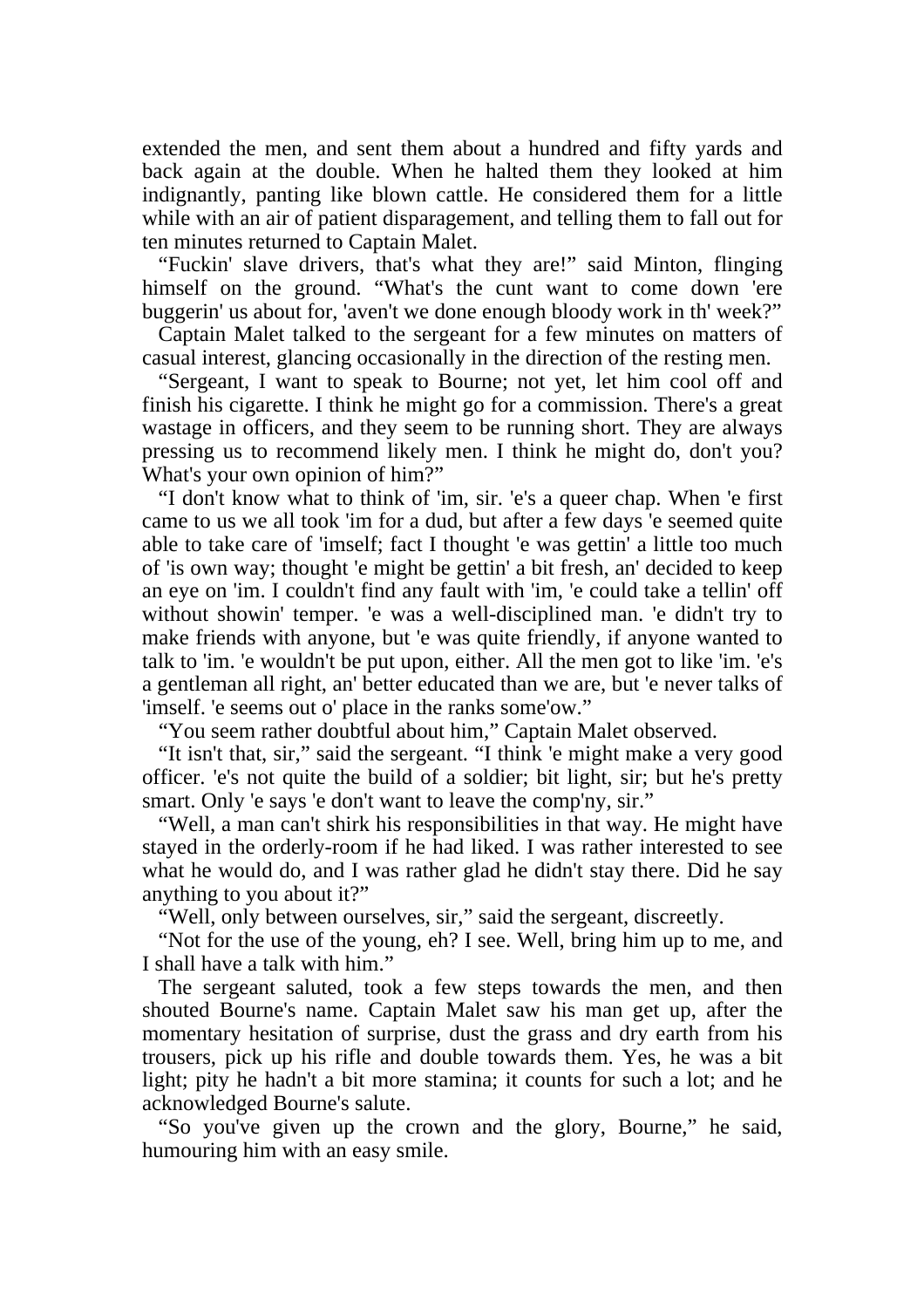"I don't know about the crown and the glory, sir. I was dumped."

 "I am under the impression that you probably asked for it. You didn't go out of your way to make friends, did you? Why did you stay there so long, if you didn't like it?"

"I wanted to dodge work for a bit, sir."

 "I don't think that is a very creditable proceeding," said Captain Malet, and noticed the uneasy resentment flickering in Bourne's face. "I like to get out of a man all he is worth. I work 'em until they drop, isn't that what they say? Then if the medical officer thinks they're past work, they can get a slacker's job among the details: it's usually rather a dirty, greasy, lousy kind of job, but I suppose they do some necessary work. Anyway they have done some, by the time I have finished with them, if they never do any more. Of course, I do my best to find out in what way a man can be most useful, but it's often a case of hit or miss, one hasn't time."

 He paused and looked at Bourne, who remained quite impassive under his gaze.

 "As a matter of fact," continued Captain Malet, "I thought you deserved a bit of a rest. I think you do pretty well as a rule; as far as your work with the company is concerned I haven't any fault to find with you. You're not windy, at least you keep your head. But you haven't the build."

"Sir, after all I am a good deal heftier than some of the boys. ..."

 "Now, you know I'm right," said Captain Malet firmly. "These boys, as you call them, train on, most of them will fill out and make two of you. You are as fit as you ever will be, and you're quite fit now, in the pink, I should say. But all these men are hardened to all kinds of manual labour, which you can't do. I bet you were never in proper training until you joined the army. You won't train on, you're much more likely to train off. If you crock up, you will only be a damned nuisance. You are out of place where you are. I believe you have a certain amount of influence over the men about you; I don't mean that you try to influence them, but quite naturally they think you know a bit more than they do, and they are likely to be swayed by your opinion. Well, that's all wrong: you've no business in your position to have any influence over the men. Oh, yes, you get some stout fellow with bags of courage, and the other men look up to him. That is different. I don't say they don't admire your pluck, in fact I believe they do, but that isn't what influences them. It is something else. You ought to go in for a commission."

"I would much rather stay with the company, sir."

 "It isn't a question of what you would much rather do," said Captain Malet, a little irritably. "It is a question of what you ought to do. You have no right to shirk your responsibilities in the matter. I said that to Sergeant Tozer, when he said he thought you would rather stay with the company. Well, I say it to you, too, and I mean it."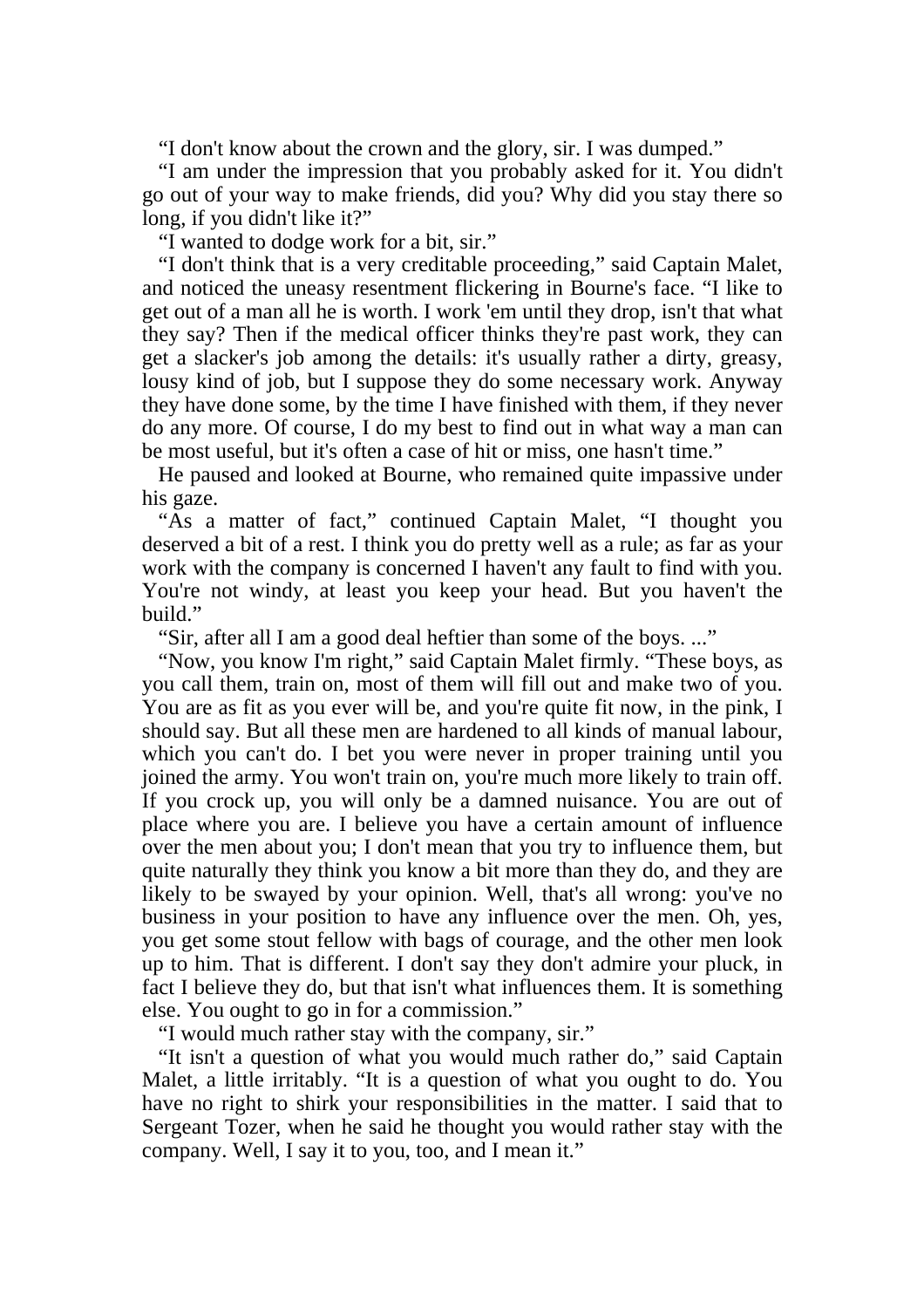"Well, sir," said Bourne, firmly, "may I say what I think?"

 "What is it?" asked Captain Malet, looking at his boot, and hitting it impatiently with his ash-stick.

 "I was asked if I would take a commission when I first enlisted; that was at Milharbour, sir; and when the adjutant spoke to me I told him that I had absolutely no experience of men, not even the kind of experience that a public-school boy gets from being one of a large community. I didn't want to shirk my responsibilities, but I told him I thought it would be better if I got a little experience of men and of soldiering before trying for a commission. He hadn't thought of it in that way, but he agreed immediately he saw the point. Well, now, I think we were both wrong. Experience in the ranks doesn't help one a bit. I have only taken on the colour of the ranks. It would be very difficult for me now to look at war or to consider the men from the point of view which an officer is bound to take."

 "Oh, you can forget all that," said Captain Malet cheerfully. "If you take my advice I shall get the matter under way at once; but I won't press you for an answer to-day, in case you want time to think things over. I am sure it is the wisest thing you can do in the circumstances."

 "There's only one other thing, sir. I don't want to be a trouble to you, but it looks as though they were getting us ready for another show. I don't want to slip away before the show. I would rather take my chance and go afterwards."

 "Very well, Bourne," said Captain Malet after hesitating, perplexed, for a second or two. "Have it your own way. Only I can't promise you that you will remain in the company the whole time. It won't make much difference: you won't miss the show. You may go now."

 He looked after him curiously as he went back to the men, and then he turned to Sergeant Tozer.

 "You're right, sergeant, he's a queer chap. You can carry on with some drill now; but I shouldn't bustle the men any more. They have had a fairly hard time the last few days, and we move away to-morrow. You needn't make things easy for Bourne, you know; in fact it would be better if you put him through it a bit. He looks at a question upside down and inside out, and then in the long run he does just what an ordinary sensible man would do. Keep him at it."

 The other men were rather curious to know why Bourne had been sent for, and Martlow, with his irrepressible curiosity, asked him; but Bourne refused to say anything, and the sergeant's order to fall in again prevented further questions. They had an easy hour. When they went back to the huts, for their midday meal, he was still silent and preoccupied. The men took it that he had been told off for something, very likely for his failure to give satisfaction in the orderly-room; and a martyr to authority always moved their profounder sympathies, though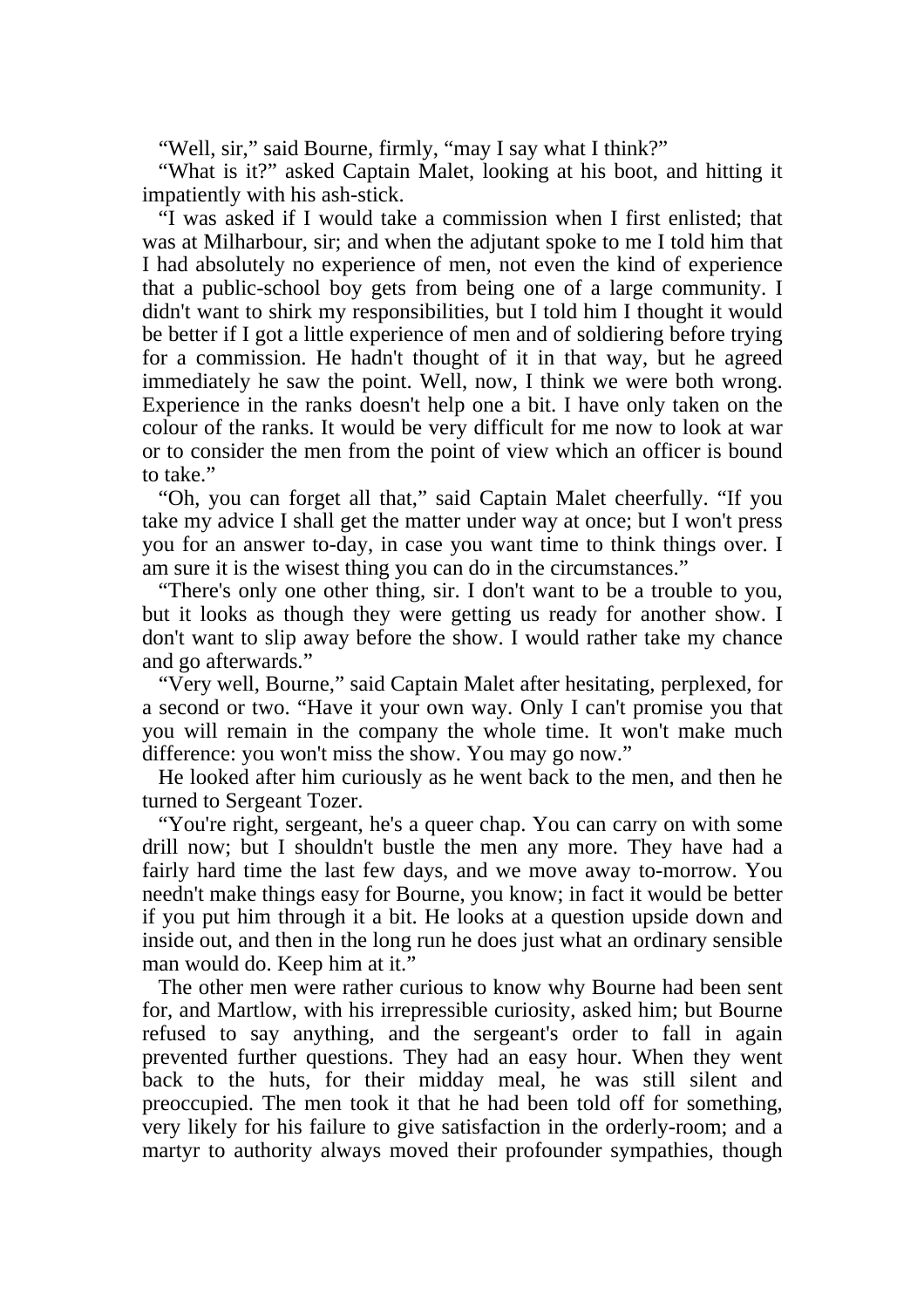when he was out of hearing they agreed, that if a man tried to be too clever he was bound to come a mucker. Shem, who knew him, after a suspicious and furtive scrutiny, left him alone; and Sergeant Tozer also held aloof, somewhat reluctantly, as the interview at which he had assisted in the morning had embarrassed him a little. However, he was quite clear in his own mind on one point: he wasn't going to bustle Bourne about just to please the company commander, so long as he went on quietly with his work. If a man thought he were being treated unjustly, it made him restive, then he became really troublesome and ended on the mat. There was no sense in it.

 Bourne ate very little, and then went off to smoke alone. He had the faculty of withdrawing right into himself, his consciousness shrinking into its inmost recesses, contracting to a mere point, while the bodily part of him followed its ordinary train of habit unconsciously, like an automaton. He did not resent anything that Captain Malet had said to him. He felt a kind of vague impersonal resentment against enveloping circumstances, that was all. When one was in the ranks, one lived in a world of men, full of flexible movement and human interest: when one became an officer, one became part of an inflexible and inhuman machine; and though he thought that the war as a moral effort was magnificent, he felt that as a mechanical operation it left a great deal to be desired.

 They paraded again at two, and at three there was a kit-inspection, during which Bourne's tinhat was condemned for the second time. Mr. Marsden, who had come back to them after having been slightly wounded on the Somme, was the first to examine the hat, and then Mr. Sothern remembered that it had been condemned at Méaulte. He reminded the sergeant-major of the fact, and turned to Bourne again.

"Did you see the quartermaster-sergeant about it?" he asked Bourne.

 Bourne had a very vivid recollection of his interview with the quartermaster-sergeant, a bad old devil like the colour-sergeant, only violent as well because he drank. He had gone, too, pensioned-off, and had reached by this time the summit of his ambition in the proprietorship of a pub.

"Yes, sir," Bourne replied mechanically.

"What did he say?" continued Mr. Sothern inquisitively.

"He told me to go to buggery, sir," replied Bourne very quietly.

 Sergeant-major Robinson, and Sergeant Tozer as well, were scandalized that Bourne should divulge even part of a conversation so obviously intended to be confidential. The officers seemed to be only a little surprised by his candour.

 "What d'you mean, talkin' like that?" said the sergeant-major severely. " 'e only meant 'e didn't 'ave any."

Bourne thought that the quartermaster-sergeant's words might be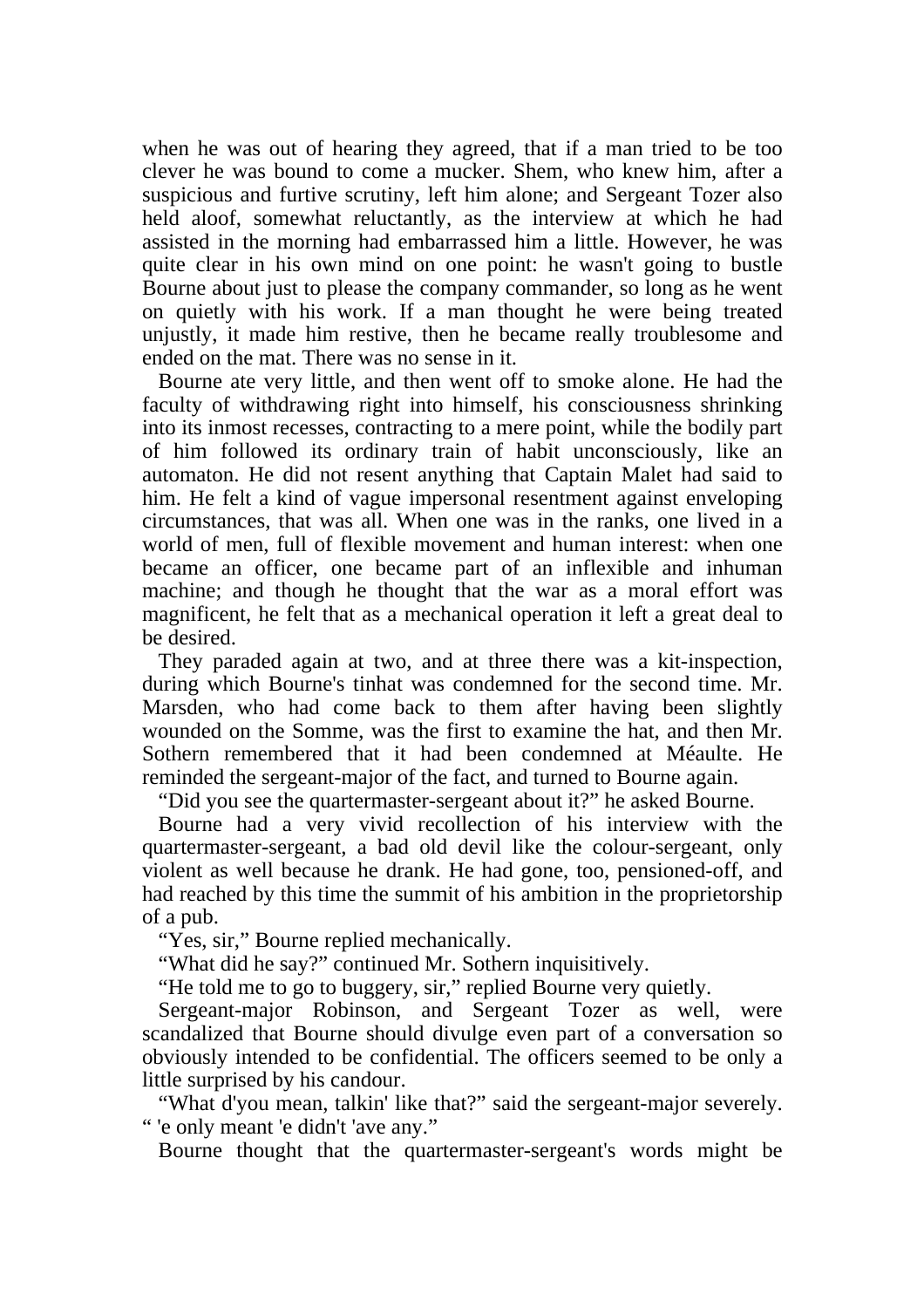interpreted in various ways; but in the face of the sergeant-major's righteous indignation, he didn't feel called on to supply any alternative glosses; so he stood to attention rigidly while he was told off by Mr. Marsden, Mr. Sothern, and the sergeant-major in succession. The sergeant-major thought it necessary to say to Mr. Marsden that Quartermaster-sergeant Leak had gone home.

 " 'e was no good, sir. 'e was too old, an' it made 'im irritable-like," he remarked with reasonable indulgence.

 "See that this man has a new steel-helmet by to-night," said Mr. Marsden imperiously.

 "There are none here, sir," protested the sergeant-major. "There may be a few at the quartermaster's stores in Noeux-les-Mines; but even there, they've probably got all their stuff packed ready for the move."

 "Then see that he gets one at the first possible opportunity," said Mr. Marsden; and with this indefinite extension of the original time-limit he passed, somewhat hastily, to a detailed criticism of the next man's deficiencies.

 All the men had pricked up their ears to hear Bourne being told off for the second time that day. Bloody shame, wasn't it? Once the buggers get their knives into you, you can't go right. No pleasin' 'em. Well, you've got to tell the truth, haven't you? But the sergeant-major's inadvertent reference to the prospect of a move effectively routed these desultory sympathies with a stronger interest, and as soon as they went for their tea they heard it was in orders: breakfast at eight, all huts to be cleaned up and ready for inspection by company officers at nine, and the battalion to be on parade, ready to move off, at nine-thirty. Bourne drank his tea alone, but Martlow invaded his solitude.

 "Look 'ere, Bourne, you're comin' out wi' me, to-night, an' I'm goin' to pay, see? I've got plenty money; an' I'm not always goin' out with you, an' let you stan' treat. So you come along with Shem an' me, an' we'll 'ave a little bit of a beano on our own. An' you don't want to mind what any bloody off'cer says to you, see? You want to take it the right way. It don't do no 'arm."

 It was the solemnity of Martlow's expression which overcame Bourne's already diminishing reserve. The notion that he couldn't take an ordinary telling-off made him inclined to laugh, but he restrained himself.

 "All right, kid," he said gratefully. "We shall go out and have a beano together."

 "An' I stan' treat," said Martlow, immensely pleased; but then a sudden doubt clouded the youthful brow.

 "I won't 'ave enough money to get real champagne," he said, facing the difficulty frankly: "but the other stuff's just as good, only it don't make you so drunk; an' after all we don't want to get pissed-up with a long day's march in front of us to-morrow, do we?"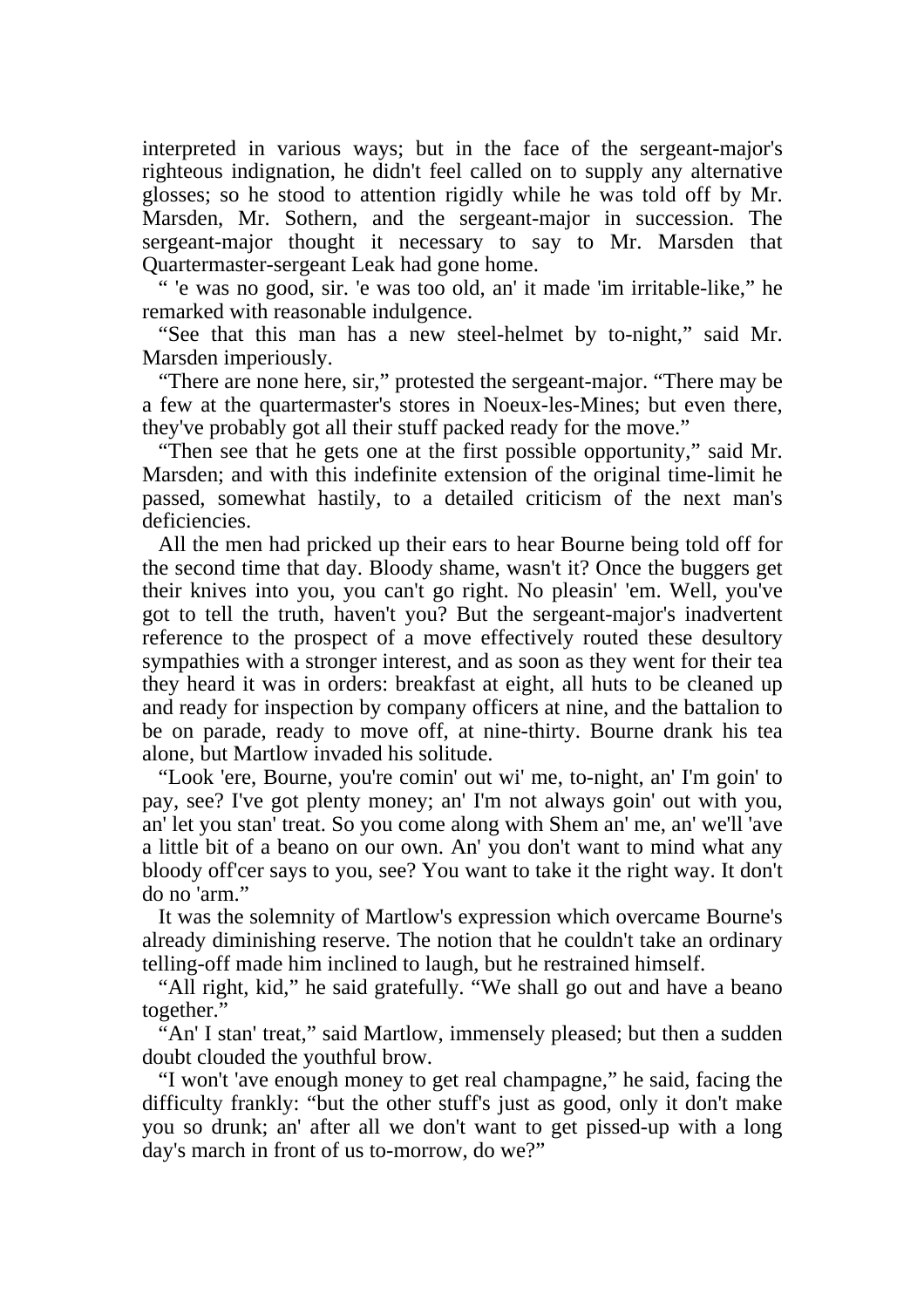"Oh, I only like champagne occasionally," said Bourne in a casual way; "as a rule I like beer or vin blanc better."

 "Beer here's bloody," said Martlow. "All right, I'll go an' tell Shem, 'e's lyin' down outside."

 Bourne wasn't alone for long in the hut; he was putting away his messtin and knife, when Sergeant Tozer came in, and noted the symptoms of recovery.

"Comin' down the village with me to-night?" he inquired briefly.

 "Martlow has just asked me to go out with him, sergeant. Otherwise I should. I think he wants to return the compliment, you know; but thanks all the same."

 " 'e's a decent kid," said the sergeant. "I was goin' to ask 'im an' Shem to come too. But I'll leave it to some other night. It might look as though I were buttin' in. 'ave you told 'em anything about what Cap'n Malet said to you?"

 "No, I'm not going to say anything about it, until it's more or less settled."

"Quite right. They think Cap'n Malet gave you a tellin'-off."

"Well? How would you describe it?"

 " 'e's a good officer, is Cap'n Malet; an' 'e's a nice gentleman too, but 'e may be wrong in a lot o' things. I thought there was a lot in what 'e said to you, because I've often thought like that about you myself. You've got a pull over us in some ways. ..."

"Well, you've got a pull over me in other ways."

 "Yes, but that don't even things out, it makes 'em worse. I thought there was something in what you said to the Cap'n. Only you didn't say all that you was thinkin'. ..."

 "How the hell can you ever say all that you are thinking to an officer, without being bloody rude?" said Bourne indignantly.

The sergeant enjoyed the humour of it.

"You weren't polite about the quarter-bloke to Mr. Marsden."

 "That was a different thing. It's so damned silly. A private is ordered to complete some deficiency in his kit, and he goes to the quarter-bloke for it and gets nothing but abuse for his trouble. What can he say to the quarter-bloke? At the next kit inspection, he gets ticked off by the officer for not doing something, that the officer knows bloody well he can't do. You have never heard me grouse about anything to the men, have you? Very well. I may tell you, that there are precious few mistakes made in the army, that are not ultimately laid on the shoulders of the men. A fool of a clerk in the orderly-room sends in the wrong state to Brigade, and the men can do without their tea when they come back from a workingparty, wet and tired at four o'clock in the morning, having had nothing since five. Yes, Captain Malet put that right, and he was the only company officer I know with guts enough to do it. Some general streaks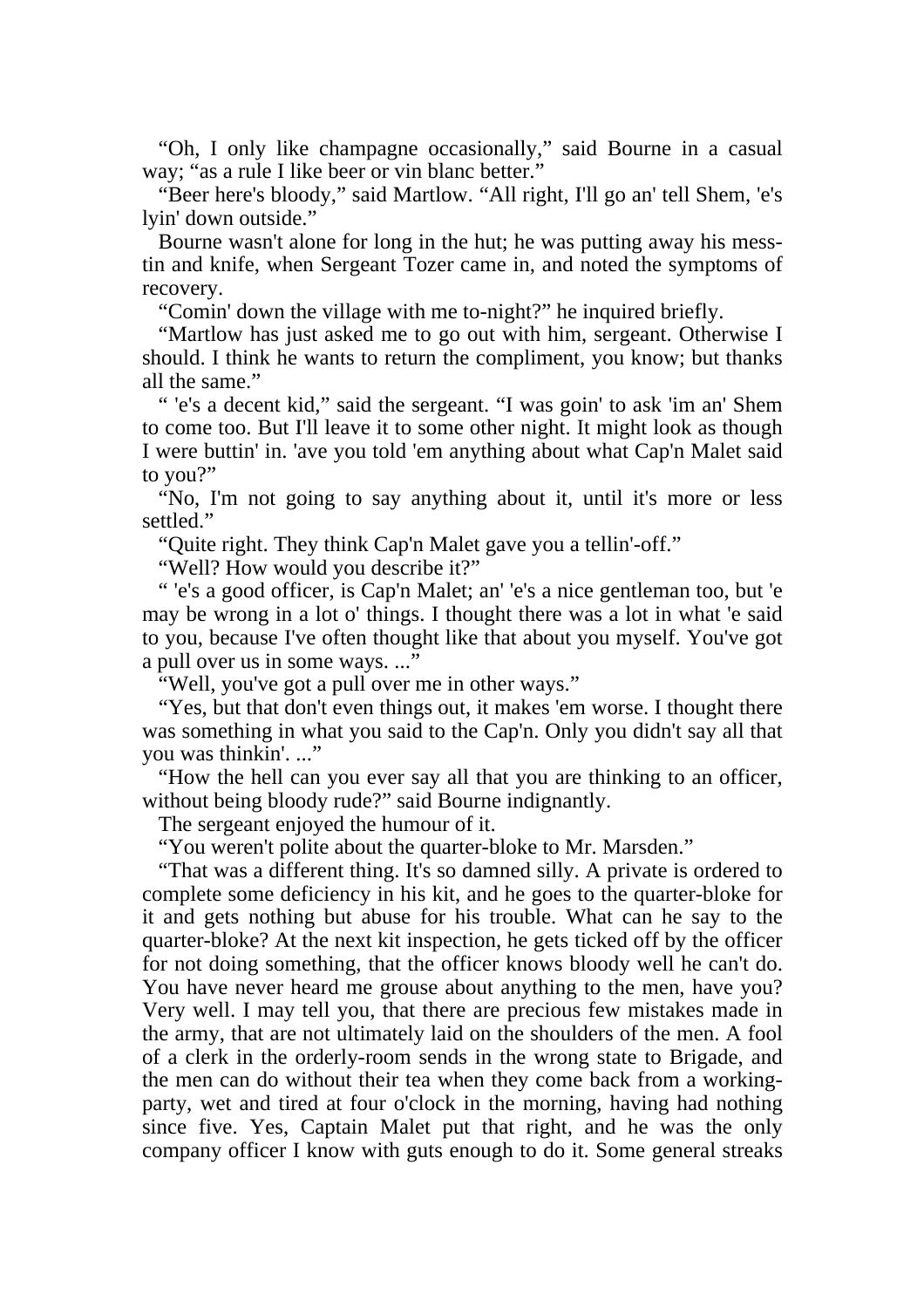off in a car, at about forty miles an hour, to go on a binge in Amiens; an unfortunate sentry spots his pennon, just in time to turn out the guard to present arms to a cloud of dust. The general comes back with a fat head next morning, and reports them for slackness, with the result that there's a parade of guard-mounting, and Jerry comes over and bombs the lot. They're not exceptional cases, and you know as well as I do, the same sort of stupidities happen every day. I only hope to God Jerry salutes the swine some day with a 59 or something equally effective. The war might be a damned sight more tolerable if it weren't for the bloody army. I shall get another tin-hat, when I can find one for myself in the trenches, I suppose, because I'm pretty sure I will not get one through the official channels. What do I do, when I want anything now? I go to the snobs for it. But they don't happen to have a tin-hat, at the moment. I don't know whether Mr. Marsden, and Mr. Sothern, think they look impressive when they're ticking me off; but what I do know is, that a storekeeper, with a lance stripe up, has much more say, in the matter of getting me a tin-hat, than either of them."

 "Well, there's something in that," said Sergeant Tozer, feeling for his tobacco. "But it were silly to repeat what the quarter-bloke said. It didn't matter, as far as the officers were concerned; but it got up the sergeantmajor's back. If Mr. Marsden can't alter things, do you think you can?"

 "I know perfectly well they can't be altered. They have got to run the machine more or less as it has been handed over to them; and because I know that, I have never groused to anyone, until I started grousing to you a few minutes ago. If the sergeant-major has got his back up with me, I dare say I can stick it. The last time I heard from him, was when he asked me to pinch him some notebooks and pencils, out of the orderly-room. But don't worry, I shall forget it. I have given you a rough notion of my reason for not wanting to take a commission; but if it's up to me to take one, there's no option, is there? I mustn't shirk my responsibilities."

 "You're all right," said Sergeant Tozer, and paused to light his pipe very deliberately. "Only you'll have to watch your step, you know. There are too many people interested in you, at present, for you to play the fool in safety."

 Bourne said nothing, but lit another cigarette, and they smoked in quiet. Then little Martlow came back and sat quietly beside them. He looked at the sergeant a little dubiously, and Bourne knew that he was telling himself that his money wouldn't run to the entertainment of three people beside himself. He could see Martlow determining firmly not to ask the sergeant; and then quite suddenly Corporal Greenstreet put his head in the hut.

"Bourne here?"

"Yes, corporal."

"Company guard to-night, six o'clock."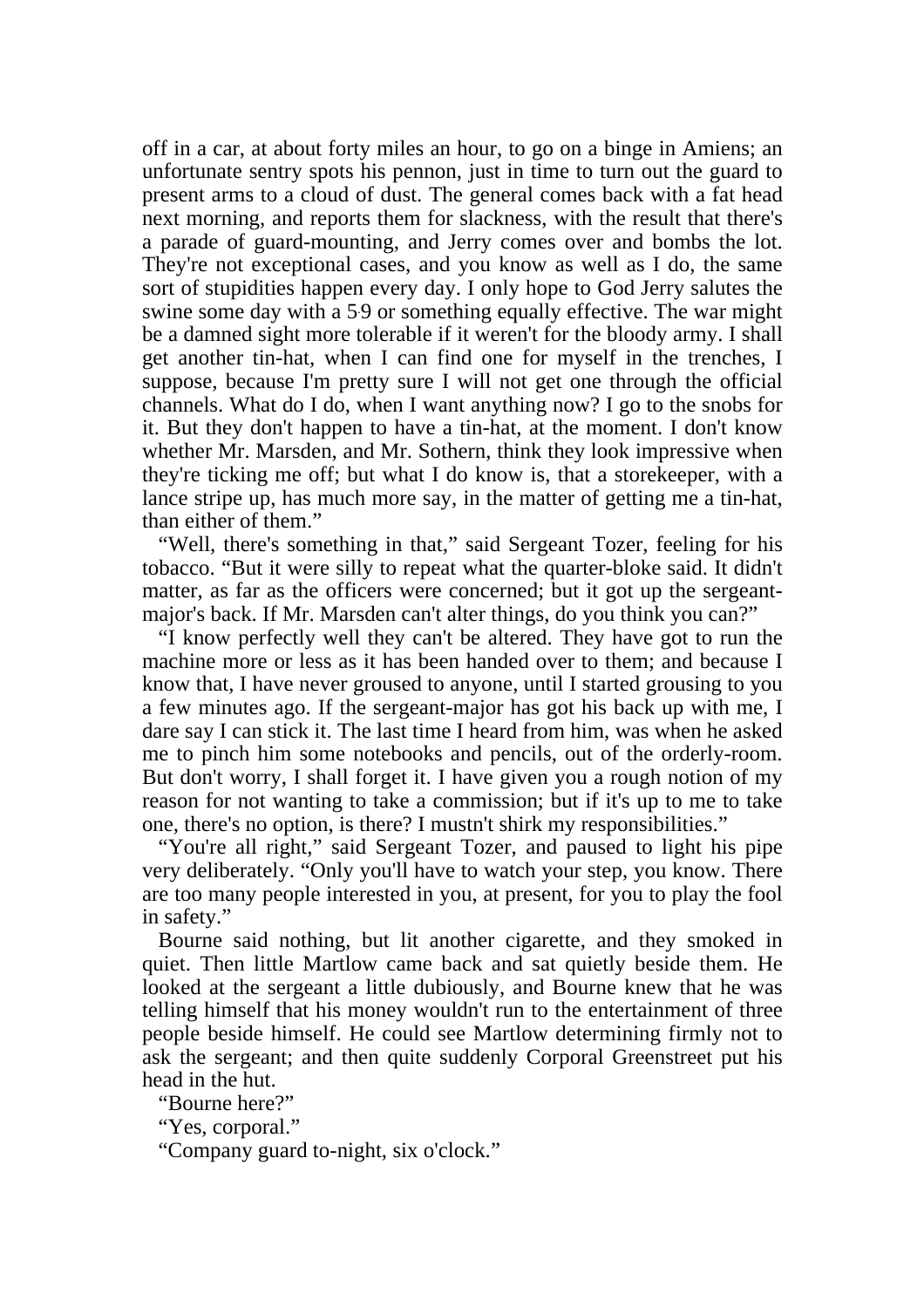"Very good, corporal. Just gives me time to get ready. I'm sorry, Martlow, but we'll go on a binge together some other night. I dare say the sergeant-major thinks I have had too cushy a time lately."

 "It's a bloody army!" said Martlow in disappointed tones, and he sat there looking at Bourne with his under lip thrust out in temper.

 "Oh, I don't know," said Bourne cheerfully. "It's all right in peace time, as the old sweats say."

 He looked at Sergeant Tozer with an almost laughing face, and the sergeant took his pipe out of his mouth.

 "You an' Shem 'ad better come out with me to-night then, Martlow; it's about up to me. We can 'ave some eggs and chips, and then go and take a peek at a couple of estaminets. It'll pass the time. You might be able to bring Bourne back some vin blanc."

"That's a damned good plan, Martlow. Cut along and tell Shem."

 "e' don't seem keen on it," said the sergeant, as Martlow went reluctantly.

 "He's disappointed about his own show, otherwise he would be bucked by it. It is awfully decent of you, sergeant."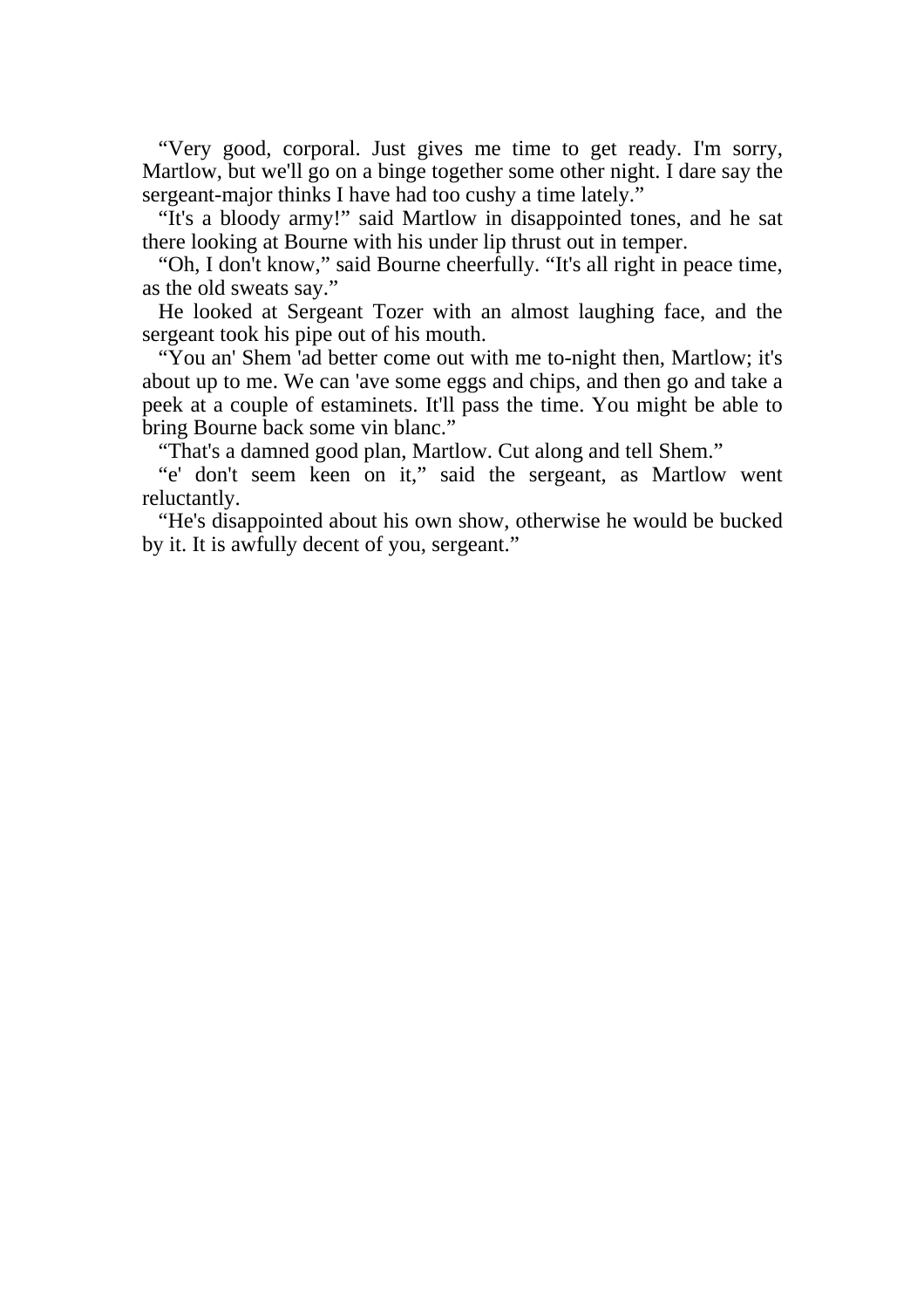But thy speaking of my tongue, and I thine, most truly-falsely, must needs be granted to be much at one.

## Shakespeare

 BOURNE never slept much: as soon as he put out his cigarette and rolled himself up in his blankets, he would sleep like a log for an hour or two perhaps, and then so lightly that the least sound would wake him. It was a legend among the other men, that nobody ever woke, during the night, without finding Bourne sitting up and smoking a cigarette. Company guard didn't bother him in the least. It was a cushy guard, without formality; and he liked the solitude and emptiness of the night. One bathed one's soul in that silence, as in a deep, cold pool. Earth seemed to breathe, even if it were only with his own breathing, giving consciousness a kind of rhythm, which was neither of sound nor of motion, but might become either at any moment. The slag-heaps, huge against the luminous sky, might have been watch-towers in Babylon, or pyramids in Egypt; night with its enchantments, changing even this flat and unlovely land, into a place haunted by fantastic imaginings. Morning gave again to life, its sordid realities. He got himself some tea at the cooker, yarned to Abbot while he drank it, and was washed and shaved before the rest of his hut were fully awake.

 The battalion fell in on the road, at about twenty minutes past nine; and five minutes later the commanding officer, and the adjutant, rode down the line of men; perhaps less with the object of making a cursory inspection, than for the purpose of advertising the fact, that they had both been awarded the Military Cross, for their services on the Somme.

 "Wonder they 'ave the front to put 'em up," said Martlow, unimpressed. Major Shadwell and Captain Malet had no distinctions.

"I don't want no medals meself," added Martlow, disinterestedly.

 Bourne was struck by the adjutant's horsemanship; when the grey he rode trotted, you saw plenty of daylight, between his seat and the saddle; and the exaggerated action made it seem as if, instead of the horse carrying the adjutant, the adjutant were really propelling the horse. However, he brought to the business the same serious attention, which he gave to less arduous duties, at other times. The men were forbidden to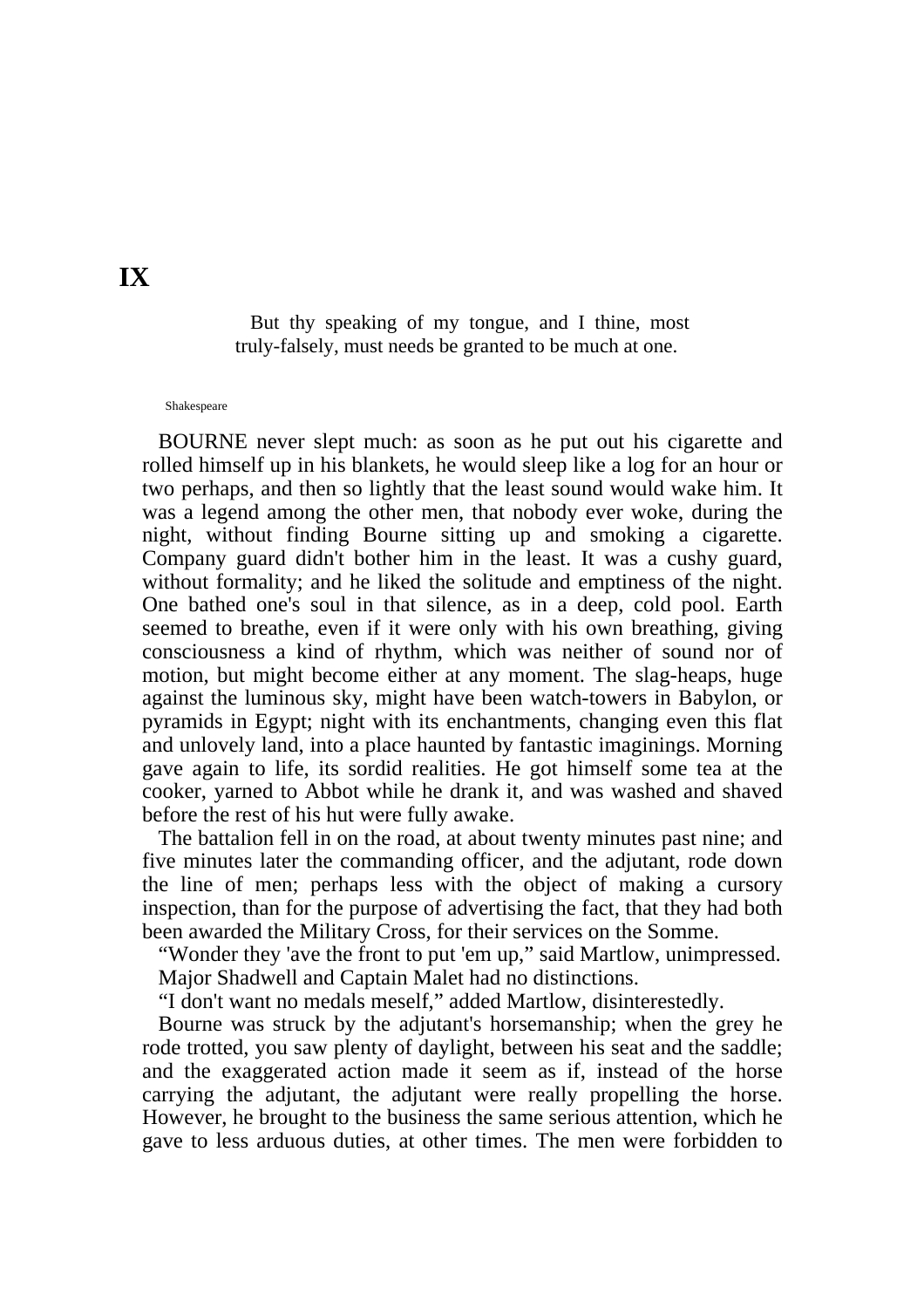drink from their water-bottles on the march until permission were given. They moved off, and, by ten o'clock, were marching through Noeux-les-Mines again; and presently word was passed along that they were going to Bruay. There was no doubt about it this time: Captain Malet had told Sergeant-major Robinson, and the men swung forward cheerfully, in spite of dust and heat, opening out a bit, so that the air could move freely between them. On the whole their march discipline was pretty good. They arrived at their new billets at about one o'clock.

 Bruay was built on two sides of a valley, and their billets were naturally in the poorer part of the town; in one of the uniform streets which always seem to lay stress on the monotony of modern industrial life. It was a quarter given up to miners. The street, in which A Company had billets, was only about a hundred yards long, led nowhere, and ended abruptly, as though the builders had suddenly tired of their senseless repetition. But it was all very clean; dull and dingy, but clean. Some of the houses were empty, and Bourne, Shem, and Martlow, with the rest of their section, were in one of these empty houses. The town, however, was for the most part earlier than the days when towns came to be planned. You could see that the wisdom of cattle, which in such matters is greater than the wisdom of man, had determined the course of many of its sinuous streets, as they picked their way to and from their grazing, guided only by the feel of the ground beneath them, and the gradients with which they were confronted. So the town still possessed a little charm and character. It had its *Place*, its sides all very unequal, and all of it on the slope. Even the direction of the slope was diagonally across it, and not merely from side to side or end to end. Perhaps the cattle had determined that too, for the poor fool man has long since lost his nature. Houses in the older parts of the town, though modest and discreet, still contrived to have a little air of distinction and individuality. They refused to be confounded with each other. They ignored that silly assumption that men are equal. They believed in private property.

 It was obviously the intention of authority that the men should be given an opportunity to have a bon time. They were to be paid at two o'clock, and then were free to amuse themselves.

 "You're comin' out with me to-night," said Martlow to Bourne decisively.

 "Very well," said Bourne, dumping his pack on the floor of the room they occupied, and opening the window. They were upstairs; and he looked out and down, into the street. There were five or six corporals, and lance-corporals, standing just outside; and both Corporal Greenstreet and Lance-corporal Jakes spotted him immediately, and shouted for him to come. He went, a little reluctantly, wondering what they wanted.

 "You're the man we was lookin' for," said Corporal Greenstreet. "The sergeants are runnin' a sergeants' mess for the couple of days we'll be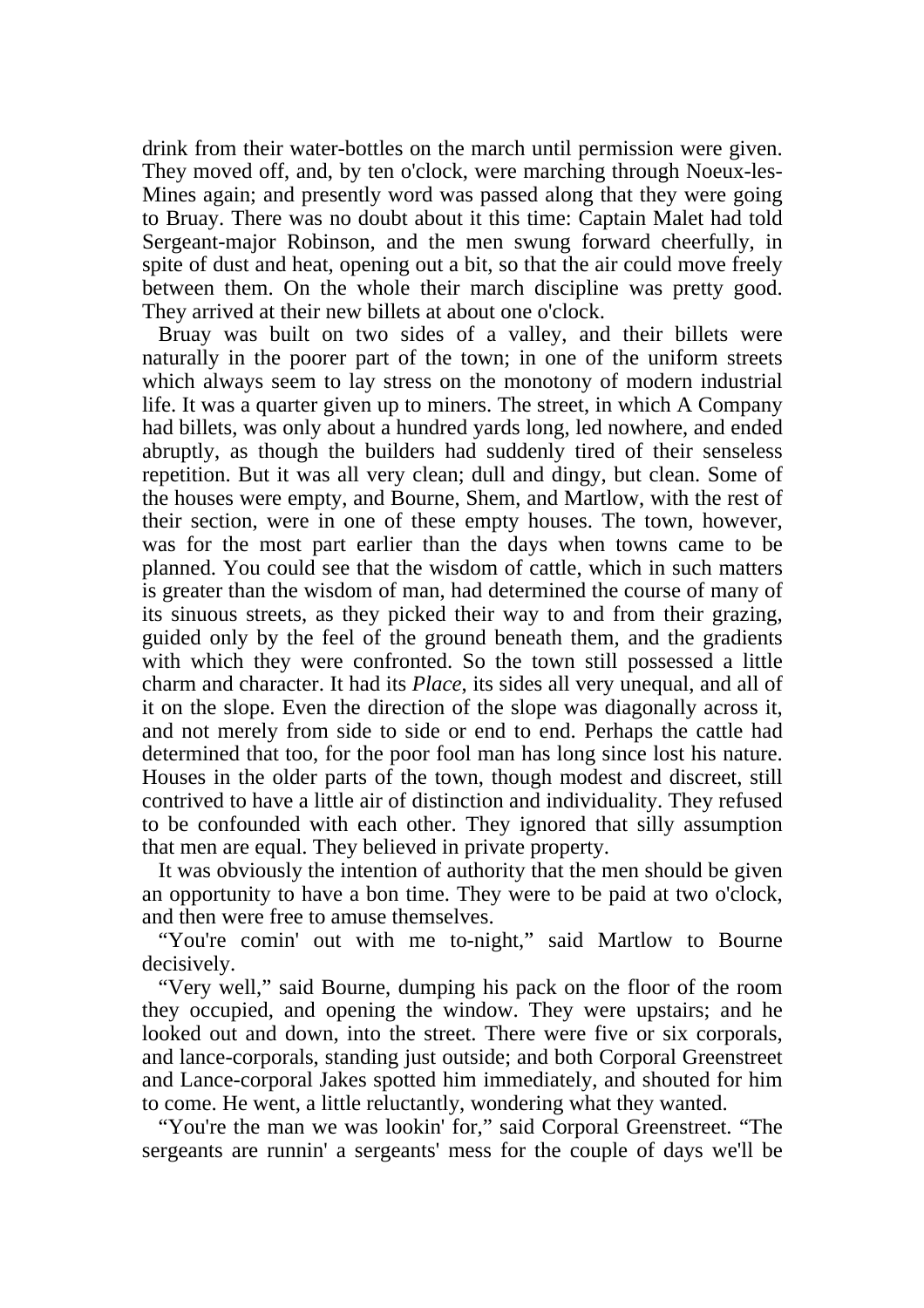'ere; an' we don't see why we can't run a corporals' mess."

 "Well, run one, corporal," said Bourne disinterestedly. "There's nothing in King's Regs. against it, so far as I know."

 "Well, we can't run it ourselves. That's where you come in, you know the lingo a bit, an' you always seem able to get round the old women. A corporal don't get a sergeant's pay, you know, but we want to do it as well as we can. There'll be eight of us; Jakes, Evans, an' Marshall are in billets 'ere, an' we could 'ave the mess 'ere, if she'd do the cookin'. You 'ave a talk to 'er."

 "This is all very well," said Bourne reasonably; "but now we're in a decent town I want to have a good time myself. I've just told Martlow I should go out with him to-night."

"Well, I've got 'im down for company guard to-night."

 "Have you, corporal? Well, you just take him off company guard, or there's absolutely nothing doing. Every time we arrange to go out on a bit of a spree together, he, or Shem, or myself are put on company guard. I was on last night."

 "Well, Sergeant-major Robinson told me to put you on guard last night. 'e said it would do you good, you were gettin' a bit fresh."

 "I guessed that," said Bourne. "He didn't want to be nasty, of course, but he thought he would give me a reminder. I don't mind taking my share of guards. But, if you put one of us on, you might just as well put us all on together, and make a family party of it. I don't mind helping you to run a mess, but I want to have a good time, too."

"Well, you muck in with us," said Corporal Greenstreet.

"An' you needn't put anythin' in the kitty," added Lance-corporal Jakes.

 "Oh, thanks all the same, but I like to pay my own way," said Bourne coolly. "I don't mind going in and asking madame what can be done in the matter; and then, if we can come to some arrangement, I shall see about buying the grub; but before things go any further, it has got to be clearly understood that neither Shem, nor Martlow, is on any guard tonight. We three are going out on a spree together. I shall muck in with you to-morrow night."

 "That's all right," said Corporal Greenstreet hastily. "I'll get some other bugger for the bloody guard, if there is a guard. I've 'ad no orders yet."

 "It's just as well to take the possibility into consideration," said Bourne; "but mind you, you would do it just as well on your own, without me."

 "Come on. You parlez-vous to the old woman," said Corporal Greenstreet, and hurried him through the house into the forefront of the battle, which was the kitchen. Madame was a very neat and competentlooking woman, and she faced Bourne with her two daughters acting as supports immediately behind her. Bourne got through the preliminary *politesses* with a certain amount of credit. She had already understood that the corporals required her assistance in some way, but they had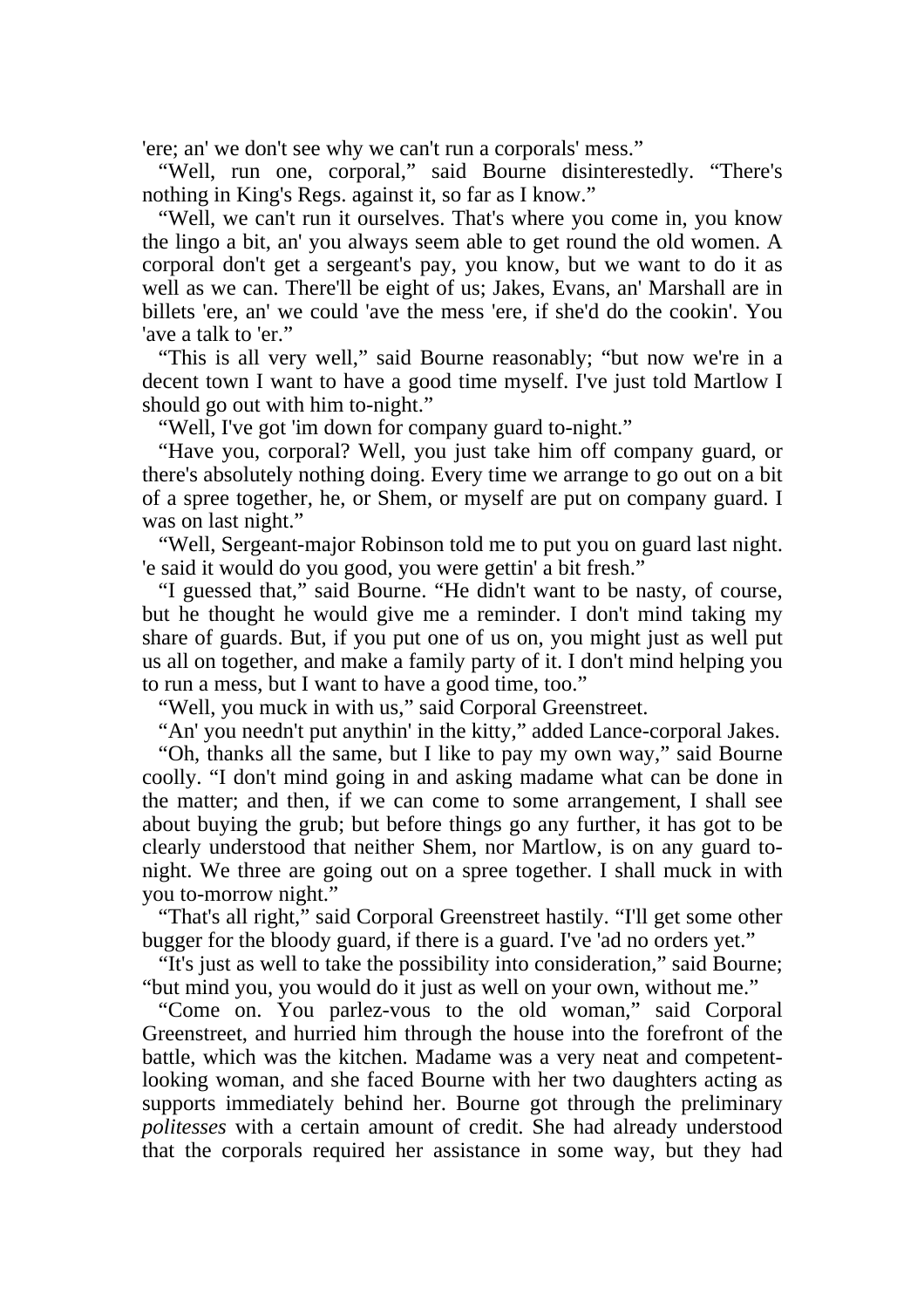failed apparently to make matters clear.

 "Qu'est-ce que ces messieurs désirent?" she inquired of Bourne, coming to the point with admirable promptitude, and when he explained matters they launched into a discussion on ways and means. Then Bourne turned to Corporal Greenstreet.

"I suppose it is pukka that we stay here two nights, is it?"

 "That's accordin' to present plans. Of course you can't be certain of anything in the bloody army. Does it make any differ to 'er?"

 "Not much," said Bourne. "You can have grilled fillet of steak with fried onions, and chips and beans, or you can have a couple of chickens. I am wondering what sort of sweet you can have."

"Could we 'ave a suet puddin' wi' treacle?"

 "No, I don't think so," said Bourne reflectively. "I don't think the French use suet much in cooking, and anyway I don't know the French for suet, if they do. *Suif* is lard, I think. Could you pinch a tin of pozzy out of stores? Then you might have a sweet omelette with jam in it. Perhaps it would be better to buy some decent jam, you don't want plum and apple, do you? Only I want to make the money go as far as possible. I like those little red currants in syrup which used to come from Bar-le-Duc."

 "Get 'em. I don't care a fuck where they come from. We don't want any bloody plum an' apple when we can get better. An' don't you worry about the money, not in reason anyway. They've only let us come 'ere for a couple of days to 'ave a bon time before they send us up into the shit again. Might just as well get all we can, while we can."

 Bourne turned to Madame again, and asked her if she would do the marketing for them, and the upshot of it was that they both agreed to go together. Bourne turned to Corporal Greenstreet and asked him about money.

"Will it do if we all put twenty francs into the kitty to start with?"

 "I don't think I shall want so much: give me ten each, and if that isn't enough, then you can each give me up to another ten. I am going to let her buy the wine because she knows somebody in the trade, and says she can get us good sound wine, which you don't get in estaminets, fairly cheap."

 "Dinner's up, corporal," said Corporal Marshall, putting his head in the door; and thanking Madame, they left to get their meal rather hurriedly.

 "Where've you bin?" said Martlow indignantly to Bourne, and Shem burst out laughing at the way in which the question was put.

 "What the bloody 'ell is 'e laughin' at?" said Martlow, his face all in a pucker.

"I have been doing my best to get you off company guard to-night."

 "Me!" exclaimed Martlow. "Me, on bloody company guard to-night, an' the only cushy town we've been in! It's a bugger, ain't it? D'you mean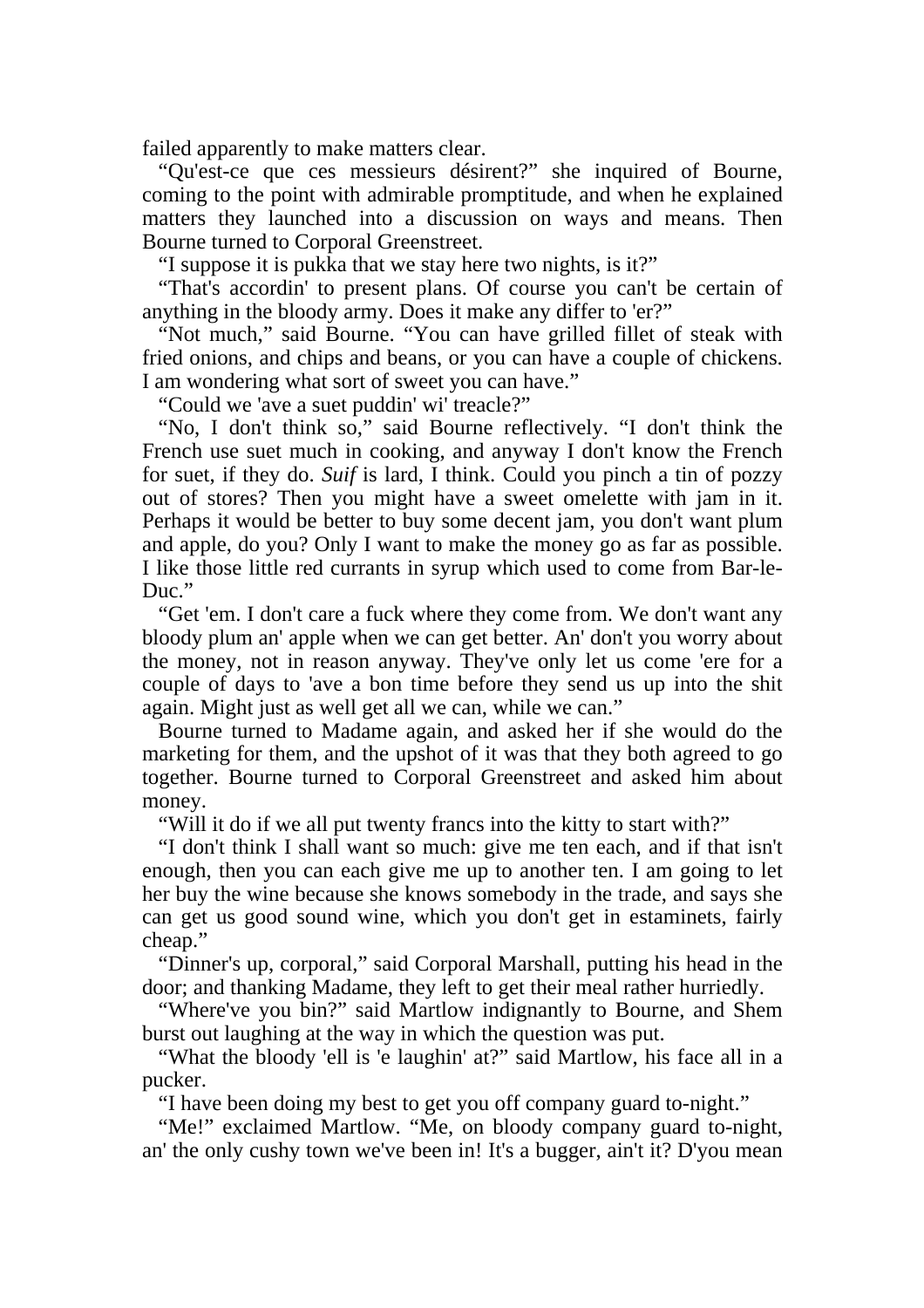to say they 'ad me on bloody guard?"

 "Well, I have taken on the job of rationing officer to the corporals' mess, on condition they find someone else in your place: that is if they should mount a guard to-night; they may give it a miss. It isn't a bad stew to-day, is it? Seems to me a long time since we had any fresh meat, except for a few weevils in the biscuits. As soon as I have had dinner, I shall go off with Corporal Greenstreet, and make the other corporals ante up. Then I shall be back in time to get my pay; and afterwards I shall go out and do the marketing with Madame. When we have had tea, the three of us had better hop it to the other side of the town right away, in case they come along and pinch us for any fatigues. There's a cinema, up there. And look here, Martlow, you're not going to pay for everything tonight, see? We shall have to make the most of our opportunity to have a bon time, as it may be our last chance. I hate the thought of dying young."

 "Well, I'll stan' the supper," said Martlow reasonably. "I've got about three weeks' pay, an' me mother sent me a ten-bob note. I wish she wouldn't send me any money, as she wants all she gets, but there's no stoppin' 'er."

 "Shem can pay for the drinks afterwards. Of course, he has got money. To be a Jew and not to have money would be an unmitigated misfortune. Enough to make one deny the existence of Providence. He never will offer to pay unless you make him. He wouldn't think it prudent. But all the same, if you are broke to the wide, Shem will come down quite handsomely; he doesn't mind making a big splash then, as it looks like a justification of his past thrift. Shem and I understand each other pretty well, only he thinks I'm a bloody fool."

 "I don't think you're a bloody fool," said Shem indulgently; "but I think I could make a great deal more use of your brains than you do."

 "Shem thinks he is a practical man," said Bourne, "and a cynic, and a materialist; and would you believe it, Martlow, he had a cushy job in the Pay Office, to which all his racial talent gave him every claim, and he was wearing khaki, and he had learnt how to present arms with a fountain-pen: the most perfect funkhole in Blighty, and he chucks the whole bloody show to come soldiering! Here you are, clean out my dixie, like a good kid, and my knife and fork. I must chase after these corporals. I wouldn't trust any of them round the corner with a threepenny bit; not unless I were a sergeant."

 He found Corporal Greenstreet ready, and they set off together; the corporal had collected all the money except from Corporal Farman and Lance-corporal Eames.

"What about Corporal Whitfield?" Bourne asked him.

 " 'e's no bloody good," said Greenstreet. " 'e never will join in with us in anything. Do you know, 'e gets at least one big parcel out from 'ome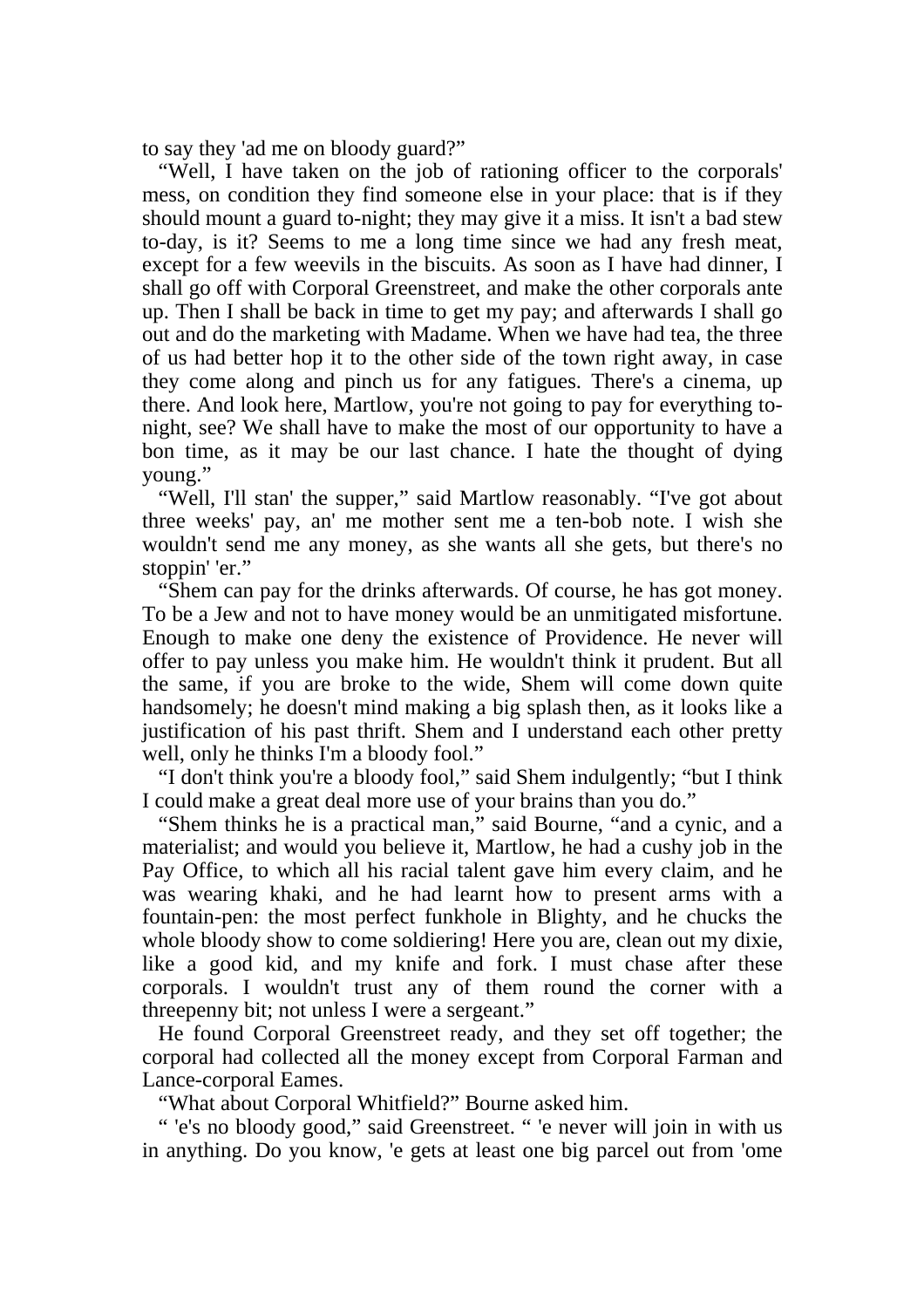every week, an' I've never seen 'im give away a bite yet. In any case, 'e's no good to us. 'e's a Rechabite."

"What the hell is that?" inquired Bourne, somewhat startled.

 "I don't know. It's some kind o' sex or other, I think. They don't drink, an' they don't smoke either; but you ought to see the bugger eat. 'e's no bloody good to us."

"I don't know anything about him," Bourne explained.

 "No, an' you don't want to," said Greenstreet earnestly. "I'm in the same billets as I was last time, but I 'aven't 'ad time to look in on 'em yet. An old maid owns the 'ouse, an' she 'as an 'ousekeeper: cook-'ousekeeper, I should say. They're very decent to all us. Respectable people, you know; I should say the old girl 'ad quite a bit o' rattle to 'er. Lives comfortable anyway. Likes you to be quiet an' wipe your feet on the mat. You know."

 The house was in one of the streets leading off the *Place*; and it had a gate at the side giving access to a small yard, with a garden, half flowers, half vegetables; there was a tree bright with early red apples, and a pollarded plane with marvellously contorted branches and leaves already yellowing. Corporal Farman was just coming out of the door, as they entered the gate, and he handed over his ten francs cheerfully. He and Corporal Greenstreet were perhaps the two best-looking men in the battalion, fairhaired, blue-eyed and gay-complexioned. The *ménagère*, recognising the latter, waved a welcome to him from the doorway.

"She's been askin' about you, corporal."

 "Bonjour, Monsieur Greenstreet," she cried, rolling each 'r' in her throat.

 "Bongjour, madame, be there in 'arf a tick. I'll meet you up at the company office, corporal, and show you the billets. Bourne's runnin' the show."

 Farman waved a hand, and departed on his own business. Corporal Greenstreet and Bourne went into the house, after using the door-mat rather ostentatiously; but even so the *ménagère* looked a little suspiciously at Bourne.

"Vous n'avez pas un logement chez nous, monsieur," she said firmly.

"C'est vrai, madame; mais j'attends les ordres de monsieur le caporal."

 He spoke deliberately, with a little coldness in his manner, *de haut en bas*, as it were, and after a further penetrating glance in his direction, she ignored him for the moment. Corporal Greenstreet left his pack in a room off the kitchen, but one step higher and with a wooden floor instead of tiled; then he returned, and the woman opened on him rapidly, expressing her pleasure at seeing him, and her further gratification at seeing him so obviously in good health. He did not understand one word of what she said. but the pleasure and recognition in her face flattered him agreeably.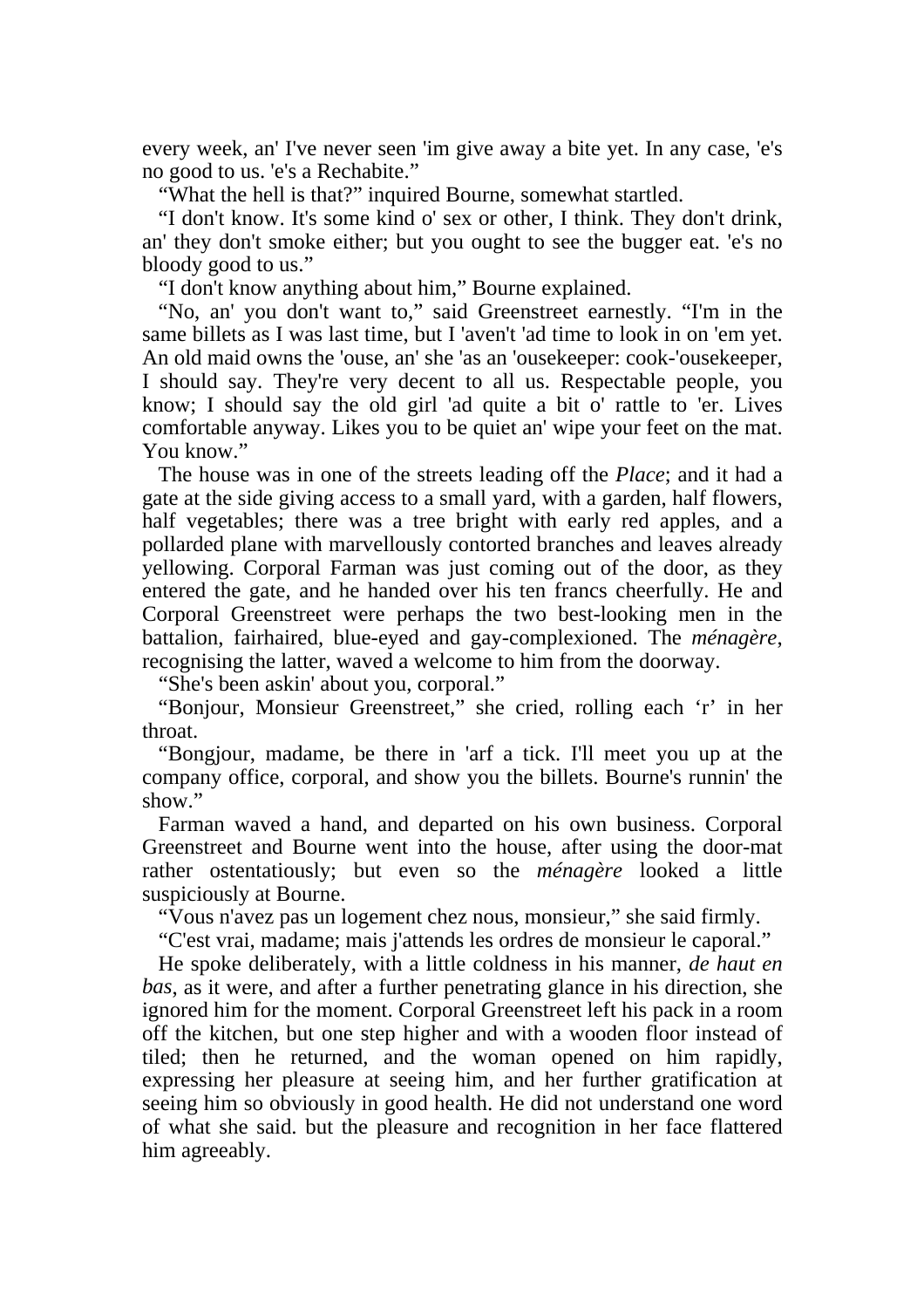"Ah, oui, madame," he said with a gallant effort.

"Mais vous n'avez pas compris, monsieur."

 "Ah, oui, compris, madame. Glad to be back, compris? Cushy avec mademoiselle."

 The expression on the face of the *ménagère* passed very rapidly from astonishment to indignation, and from indignation to wrath. Before Corporal Greenstreet realised what was about to happen, she had swung a muscular arm, and landed a terrific box on his ear, almost knocking him into a scuttle containing split wood and briquettes for the stove. Bourne, thinking with a rapidity only outstripped by her precipitate action, decided that the Hindustani "cushy" and the French "coucher" must have been derived from the same root in Sanskrit. He interposed heroically between the fury and her victim, who without any hesitation had adopted the role of a non-combatant in trying circumstances.

 "Mais madame, madame," he protested, struggling to overcome his mirth. "Vous vous méprenez. 'Cushy' est un mot d'argot militaire qui veut dire doux, confortable, tout ce qu'il y a de plus commode. Monsieur le caporal ne veut pas dire autre chose. Il veut vous faire un petit compliment. Calmez-vous. Rassurez-vous, madame. Je vous assure que monsieur a des manières très correctes, très convenables. Il est un jeune homme bien élevé. Il n'a pour vous, ainsi que pour mademoiselle, que des sentiments très respectueux."

 Bourne's French was only sufficient, when circumstances allowed him an economical use of it; and these were enough to make him a bankrupt even in English. Madame was now moving about her kitchen with the fine frenzy of a prima donna, in one of the more ecstatic moments of grand opera. Every emotion has its appropriate rhythm, and she achieved what was proper to her own spontaneously, through sheer natural genius. Perhaps she was too great an artist, to allow Bourne's words to have their full effect at once. She could not plunge from this sublimity to an immediate bathos. Innocence in adversity was the expression patent on the corporal's face, and perhaps the sight of it brought into her mind some mitigating element of doubt; which she resisted at first as though it were a mere feminine weakness.

 "Nous nous retirons, madame, pour vous donner le temps de calmer vos nerfs," said Bourne, with some severity. "Nous regrettons infiniment ce malentendu. Monsieur le caporal vous fera ses excuses quand vous serez plus à même d'accepter ses explications. Permettez, madame. Je suis vraiment désolé."

 He swept the corporal out of the house, and into the street, and finding a secluded corner, collapsed.

 "What the fuckin' 'ell is't all about?" the awed but exasperated corporal inquired. "I go into th' 'ouse, an' only get as far as 'ow d'you do, when she 'ands me out this bloody packet. You'll get a thick ear yourself, if you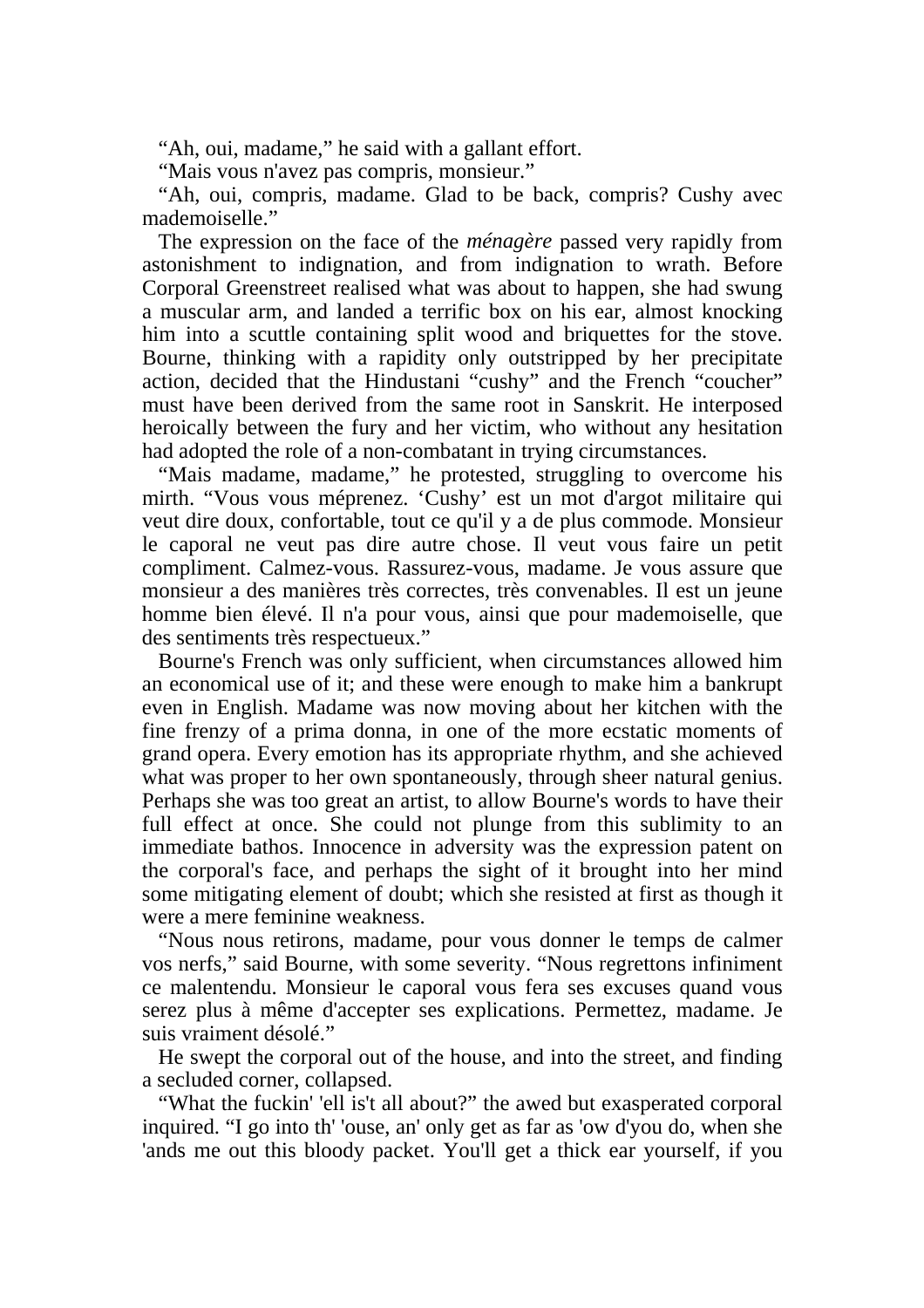don't stop laffin'."

 Bourne, when he had recovered sufficiently, explained that the housekeeper had understood him to express his intention of going to bed with her mistress.

"What! D'you mean it? Why, the old girl's about sixty!"

 Bourne whistled the air of *Mademoiselle from Armentieres*, leaving the corporal to draw his own conclusions from it.

 "Look 'ere," said Corporal Greenstreet, with sudden ferocity. "If you tell any o' them other buggers what 'as 'appened I'll ..."

 "Oh, don't be a bloody fool," said Bourne, suddenly firing up too. "If there's one thing that fills me with contempt, it is being asked not to tell. Do you think I have got no more sense than a kid or an old woman? You would look well with that tin can tied to your tail, wouldn't you? We had better get moving. They will have started to pay out by now."

"Wish to God I knew a bit o' French," said the corporal earnestly.

 "I wish to God you wouldn't mix the little you do know with Hindustani," said Bourne.

 THE whole company were in the street, waiting to be paid: they formed in little groups, and men would pass from one group to another, or two groups would merge together, or one would suddenly split up completely, distributing its members among the others. Their movements were restless, impatient, and apparently without object. Corporal Greenstreet, finding Lance-corporal Eames, collected his subscription to the mess, and then handed over the whole eighty francs to Bourne. Presently a couple of men brought a table and an army blanket out of one of the houses. The table was placed on the foot-path parallel to the street, and the blanket was spread over it. One of the men went back into the house and returned with two chairs, followed by Quartermaster-sergeant James, who detailed the same two men as witnesses. Almost immediately afterwards Captain Malet appeared with a new subaltern, a Mr. Finch, who was not yet twenty, though he had already been in action with another battalion, and had been slightly wounded. The quartermastersergeant called the company, now grouped in a semi-circle in front of the table, to attention, saluted, and Captain Malet, acknowledging the salute, told them to stand easy.

 There was a moment's pause; and then one of the witnesses brought a third chair for the quartermaster-sergeant, who sat on Captain Malet's left. The three then proceeded to count the notes and arrange them in bundles, while the men in front shifted from one foot to another, and whispered to each other. The sergeant-major, who had been to the orderly-room, returned and saluted Captain Malet. He was the first man to be paid, and then the quarter-master-sergeant, and Sergeant Gallion and Sergeant Tozer. The others were paid in alphabetical order; and as each man's name was called he came forward, saluted, and was ordered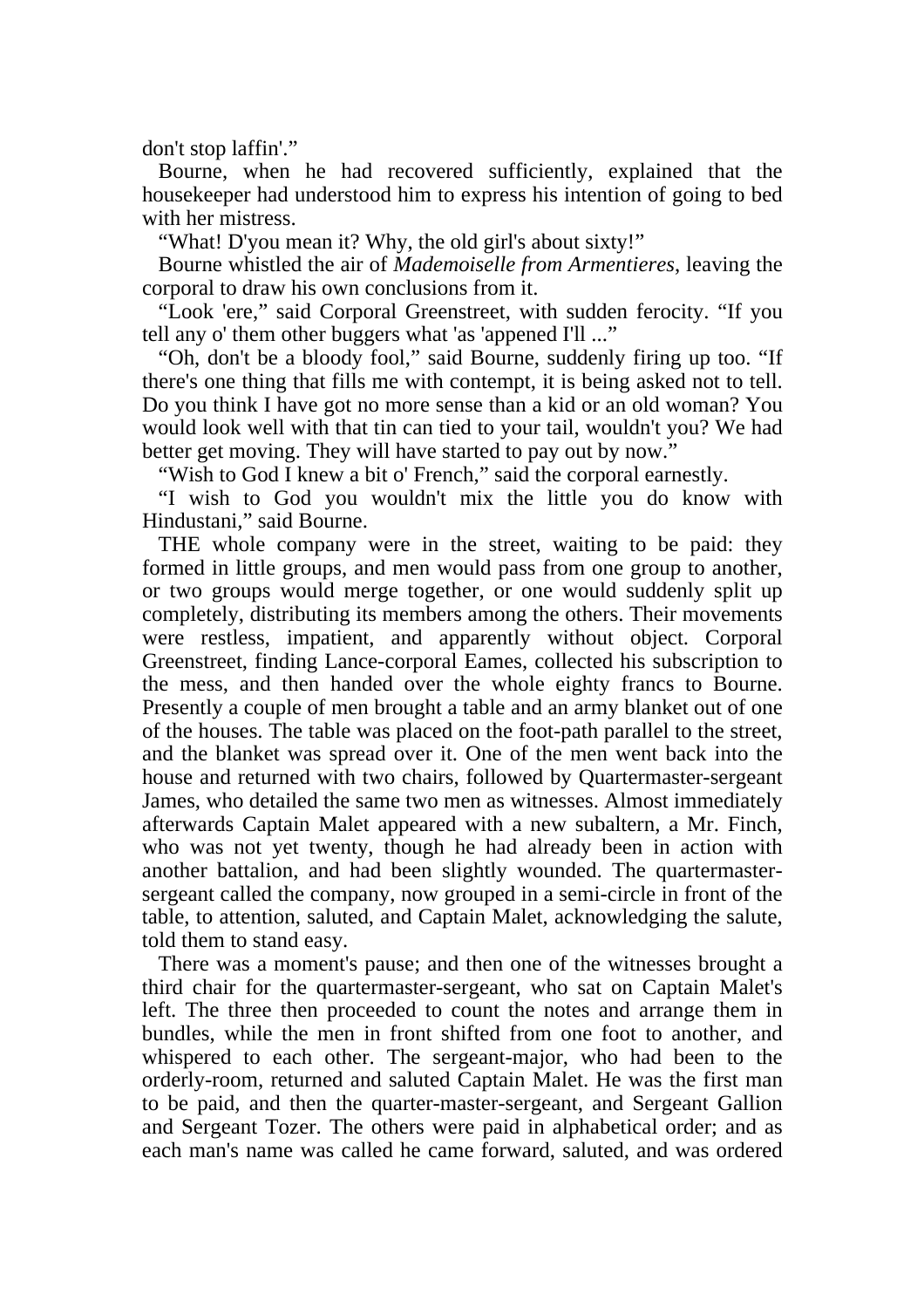to take off his cap, so that the officer could see whether his hair had been properly cut. Men had a strong objection to their hair being cropped close. They had been inclined to compromise by having it machined at the back and sides, and leaving on the crown of the head a growth like Absalom's, concealing it under the cap. In the case of a head wound, this thick hair, matted with dried blood, which always became gluey, made the dressing of the wound much more difficult for the doctor and his orderlies, delaying other equally urgent cases. In consequence, all men were ordered to remove their caps before receiving their pay, and if a man's hair were not cropped it was only credited to him; and there were formal difficulties in the way of any attempt to recover arrears.

 Bourne had always liked his hair very short. He objected to growing a moustache, which collected bits of carrot and meat from the eternal stew. He thought it inconsistent in the Army Council to make men grow hair in one place and shave it in another, as though they were French poodles. He had once, when they were discussing the matter in the tent, told the men that they should be made to shave all over, as then they would not provide so many nurseries for lice. They thought the suggestion indecent.

 "Don't be a bloody fool," Minton had objected. "Fancy a man 'avin' to let 'is trousers down before 'e gets 'is pay!"

 "But the commanding-officer wants to put us all in kilts," Bourne had replied in a reasonable tone; and Major Blessington's avowed preference for a kilted regiment had always been a ground of resentment.

 His name being early on the list, and his head almost shaven, he was soon free; and he left immediately to take Madame marketing. She had insisted that he should be present, so that he would know exactly how much everything cost. After Corporal Greenstreet's involuntary collision with the housekeeper, Bourne had become a little anxious as to the possibility of any misunderstanding with this other, more tractable but equally muscular, lady with whom he had to deal. However, when he presented himself in her kitchen, he found that she had changed her mind, and had decided that the elder of her two daughters should take her place. She explained that she had other work to do in the house.

 The daughter was waiting, demurely clothed in black, which perhaps enhanced her complexion, but seemed in any case to be the uniform dress of nubile maidens in France. She carried a large basket, but wore no hat, content with the incomparable sleekness of her black hair, which was rolled up just above the nape of her neck. It was something about her neck, the back of her small head, and the way her little ears were set, flat against her bright hair, which attracted Bourne's appraising eyes. She knew, because she put up a hand, to smoothe or to caress it; and a question came into her eyes quickly, and was gone again, like a rabbit appearing and disappearing in the mouth of a burrow. Apart from the firm but delicate modelling of the back of her head and neck, and her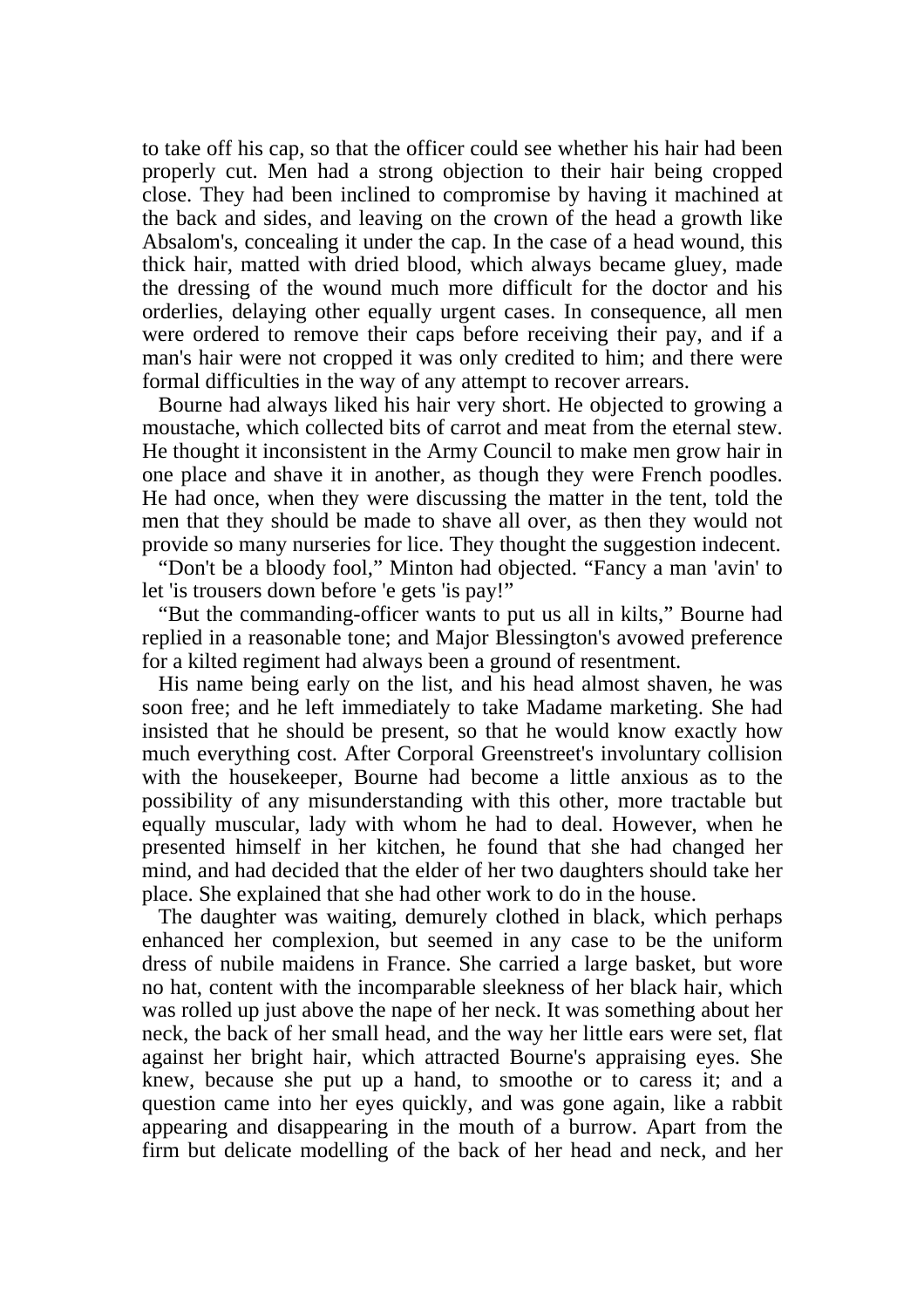rather large eyes, at once curious and timid, she had little beauty. Her forehead was low and rather narrow, her nose flattish, and her mouth too large, with broad lips, scarcely curving even when she smiled. She had good small teeth.

 Bourne had always treated women with a little air of ceremony, whatever kind of women they might be. The case of the girl at Noeuxles-Mines was exceptional, but she was of the type who try to stimulate desire as by an irritant, and he had too sensitive a skin. All the same he had reproached himself a little on her account, for after all it was her vocation in life. Now, he professed that he was entirely in the hands of Madame; he did not think it necessary that he should go, but if she wished it, it would be a great pleasure to accompany Mademoiselle. Madame was flattered by his confidence, but thought it right that he should go; perhaps she had less confidence in him than he in her; or was it only that she was interested where he was indifferent? He followed the girl out into the street. The greater part of the company were still waiting to draw their pay; and, as Bourne and the girl passed behind them, the men turned curiously to look at the pair.

 " 'ullo, Bourne! Goin' square-pushin'?" one of his acquaintances asked him with a grin.

 Bourne only looked at him, and moved a little closer to the girl, a combative feeling rising in him. After all, if the girl were not beautiful, she had poise and character. She ignored all those eyes, which were filled with desire, and furtive innuendo, and provocative challenge; as though indifferent to the tribute which all men pay, one way or another, to the mystery she embodied. With women of her race, it was still a mystery. It gave her the air of saying that she could choose for herself as she pleased, her own will being all that mattered. Even Captain Malet, as Bourne passed on the other side of the street with a correct if perfunctory salute, glanced up at them with a fleeting interest.

 "So that's the way he spends his money, is it?" he murmured, half to himself and half to the quartermaster-sergeant; though the two witnesses, all ears and attention, naturally overheard him.

 As soon as they had turned the corner she spoke to Bourne, opening out quite frankly. She had two brothers, who had been at the front, but were now working in a mine. They were apparently on a kind of indefinite leave, but were liable to be recalled at any moment to the colours. Then, others, who had also earned a rest from trench life, would take their place. *C'est dure, la guerre*. But all the same she felt about it as did so many of them, to whom war seemed as natural and as inevitable as a flood or an earth-quake. Bourne had noticed very much the same feeling among peasants close to the line. They would plough, sow, and wait for their harvest, taking the chance that battle might flow like lava over their fields, very much as they took the chance of a wet season or of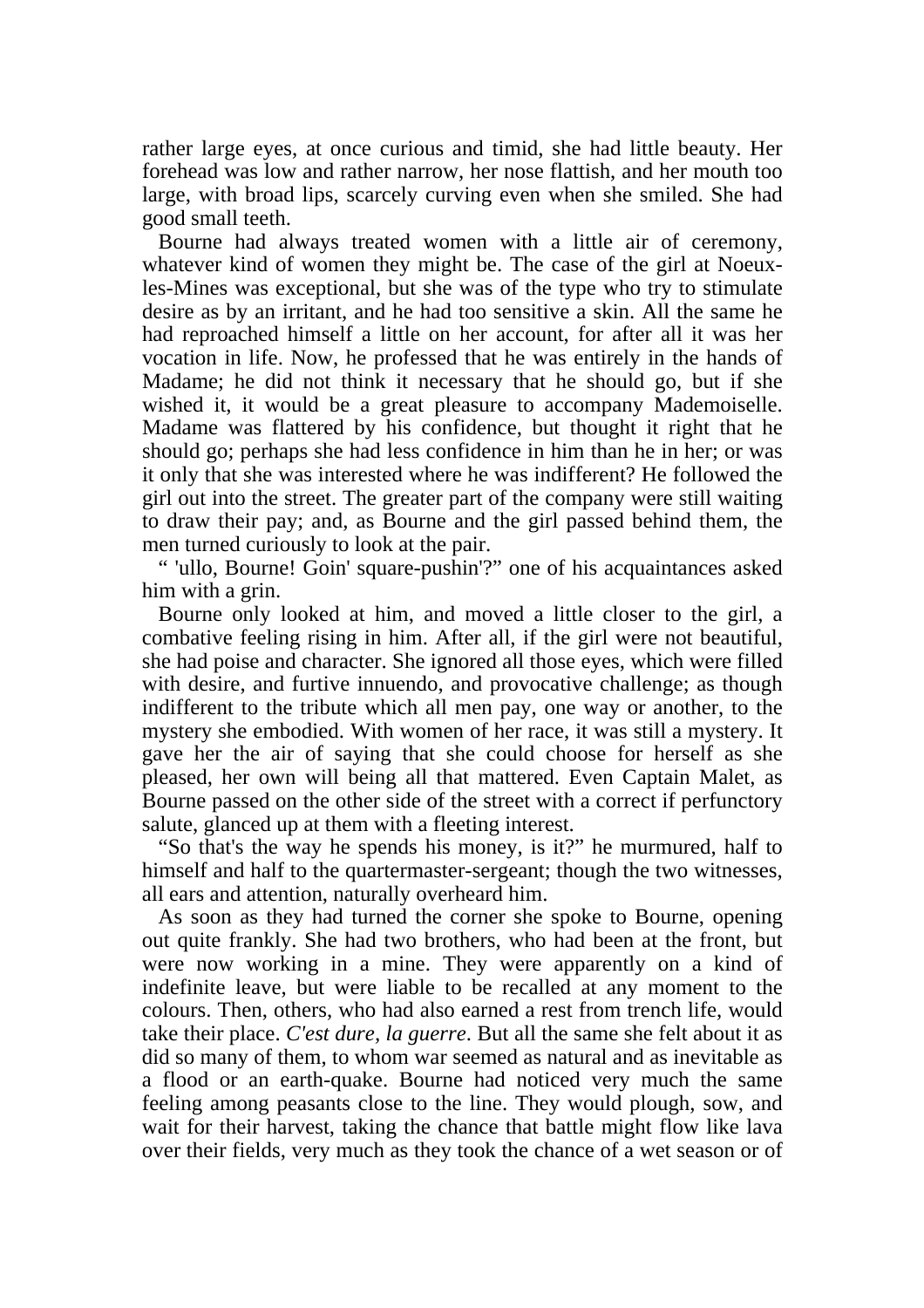a drought. If the worst happened, then the ruin of their crops might seem mere wanton mischief on the part of a few irresponsible generals; and whether it were a German or a British Army which ravaged their fields and shattered their homesteads, did not affect their point of view very materially. On the whole, however, their pessimism was equal to the occasion.

 "C'est la guerre," they would say, with resignation that was almost apathy: for all sensible people know that war is one of the blind forces of nature, which can neither be foreseen nor controlled. Their attitude, in all its simplicity, was sane. There is nothing in war which is not in human nature; but the violence and passions of men become, in the aggregate, an impersonal and incalculable force, a blind and irrational movement of the collective will, which one cannot control, which one cannot understand, which one can only endure as these peasants, in their bitterness and resignation, endured it. *C'est la guerre*.

 The demure little person hurrying beside him with her basket realized that the war made life more precarious, chiefly because it resulted in a scarcity of provisions, and a rise, if only a restricted rise, in prices. There was something always a little disconcerting to the soldier in the prudence, foresight, and practical sense of the civilian mind. It is impossible to reconcile the point of view, which argues that everything is so scarce, with that opposed point of view, which argues that time is so short. She was amazed at his extravagance, as she bought under his supervision chickens and beef and eggs and potatoes and onions, and then four bottles of wine. Salad and beans her mother's garden could provide; but as an afterthought, when buying the red currants in syrup, he bought some cream cheese. Then, their shopping completed, they turned back. She touched him lightly on the arm once, and asked him why he had no stripes on his sleeve.

"Je suis simple soldat, moi," he explained awkwardly.

"Mais pourquoi ...?" And then, noticing his expression, she turned away from the subject with what was no more than the shadow of a shrug. Women must be always stimulating some man's ambition. He followed her movement, as she half turned away from him, almost with suffering in his eyes. He wanted to kiss that adorable neck, just where the black hair was lifted from it, leaving uncaught a frail mesh that was almost golden in the light. Then that pathetic face, almost monkey-like, with its lustrous velvet eyes, turned to him; and touching his sleeve again, she told him that he could, if he would, do her a great service, but it must be kept a profound secret. He asked her what it was, startled a little by her manner. She had a friend, an English soldier who had been billeted on them for ten days, not very long ago, and she gave the name of his regiment. He had written to her three letters, and she had written to him, but he knew no French, and she only knew a few words of English.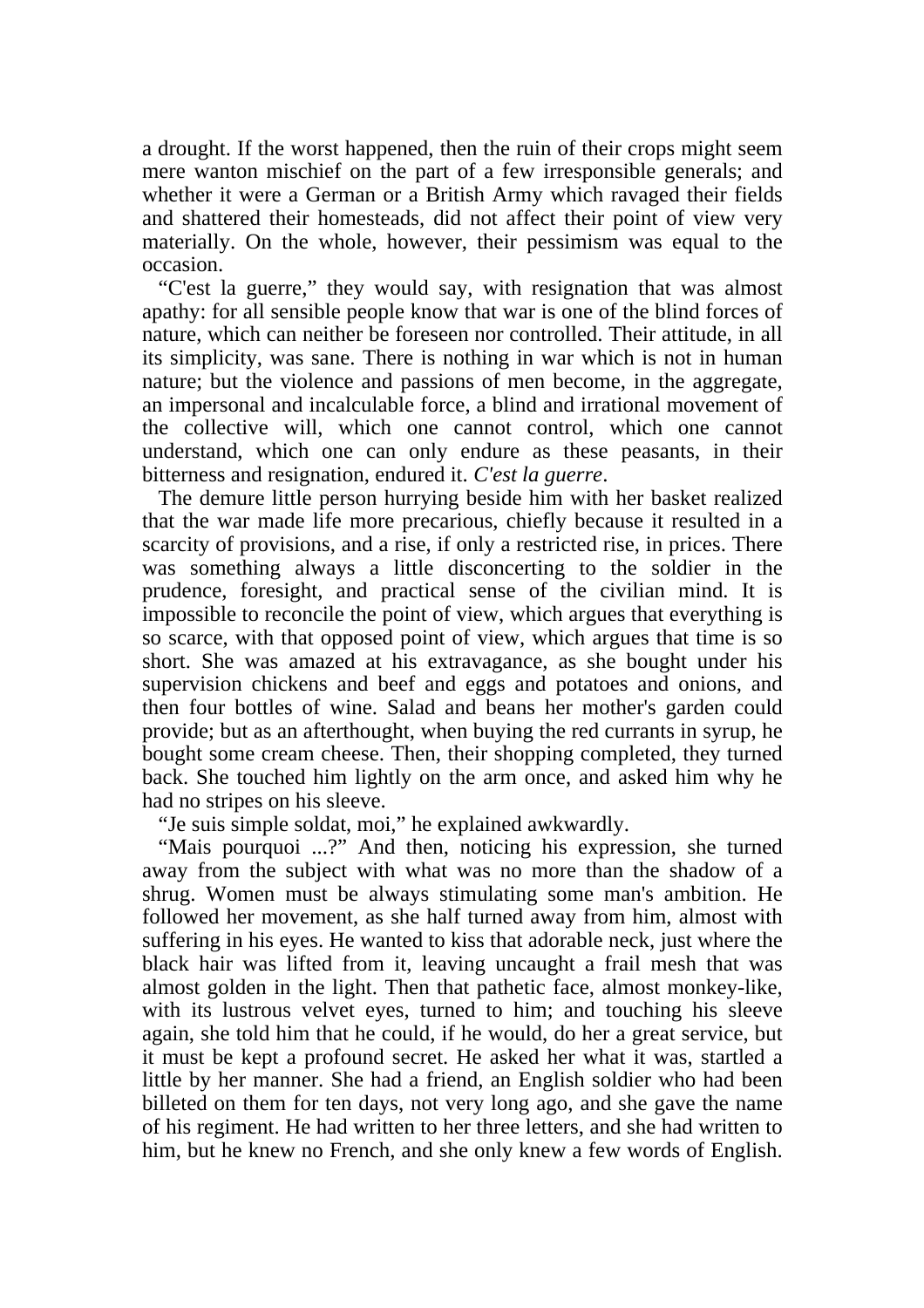She had promised him that she would learn, so that she might write to him in his own language. Would Bourne help her? The hand, a little red and shiny from work, fluttered on his sleeve. Would Bourne translate his letters to her, and help her to write him a letter in English? Bourne, amazed, tried to picture the man to himself, as though his mind were a kind of crystal in which he might expect to see visions, as a moment before he had been dreaming dreams. It baffled him.

 "Restez, monsieur, restez un moment," she said, placing her basket on the footpath; and then, putting a hand into her blouse, and hunching her shoulders a little as she forced it slightly but perceptibly between her breasts and corset, she drew out a letter, an authentic letter stamped with the postmark of the field service post-office B.E.F., and with the name of the officer who had censored it scrawled across the lower left-hand corner of the envelope She gave it to him.

 "Lisez, monsieur. Je serai très contente si vous voulez bien la lire. Vous êtes si gentil, et je n'aime que lui."

 It was a simple letter. There was no self-consciousness intervening between the writer and the emotion which he tried to put into words, though he had been conscious enough of the censorship, and perhaps of other things intervening between them. Her hand fluttered again on Bourne's sleeve, as she coaxed him to translate it for her; and he did his best, his French halting more than ever, as he studied the handwriting, thinking it might give him some notion of the writer. The script was clear, rather large, commonplace enough: one might say that he was possibly a clerk. Everything was well, that went without saying; they were having a quiet spell; the village where they had their rest-billets had been evacuated by its inhabitants, except for a few old people; the war could not last much longer, for the Hun must know that he could not win now; and then came the three sentences which said all he could say: "I shall go back and find you some day. I wish we were together again so that I could smell your hair. I love you always, my dearest." There were signs of haste in the handwriting, as though he had found some difficulty at that point in opening his heart.

"C'est tout?"

 "Je ne puis pas traduire ce qu'il y a de plus important, mademoiselle: les choses qu'il n'a pas voulu écrire."

 "Comme vous avez le coeur bon, monsieur! Mais vraiment, il était comme ça. Il aimait flairer dans mes cheveux tout comme un petit chien."

 She tucked the letter away into that place of secrets, and lifted her hand again, to caress the beloved hair. Suddenly he became acutely jealous of this other man. He stooped, and picked up her basket.

 "Ah, mais non, monsieur!" she protested. "C'est pas permis qu'un soldat anglais porte un panier dans les rues. C'est absolument défendu. Je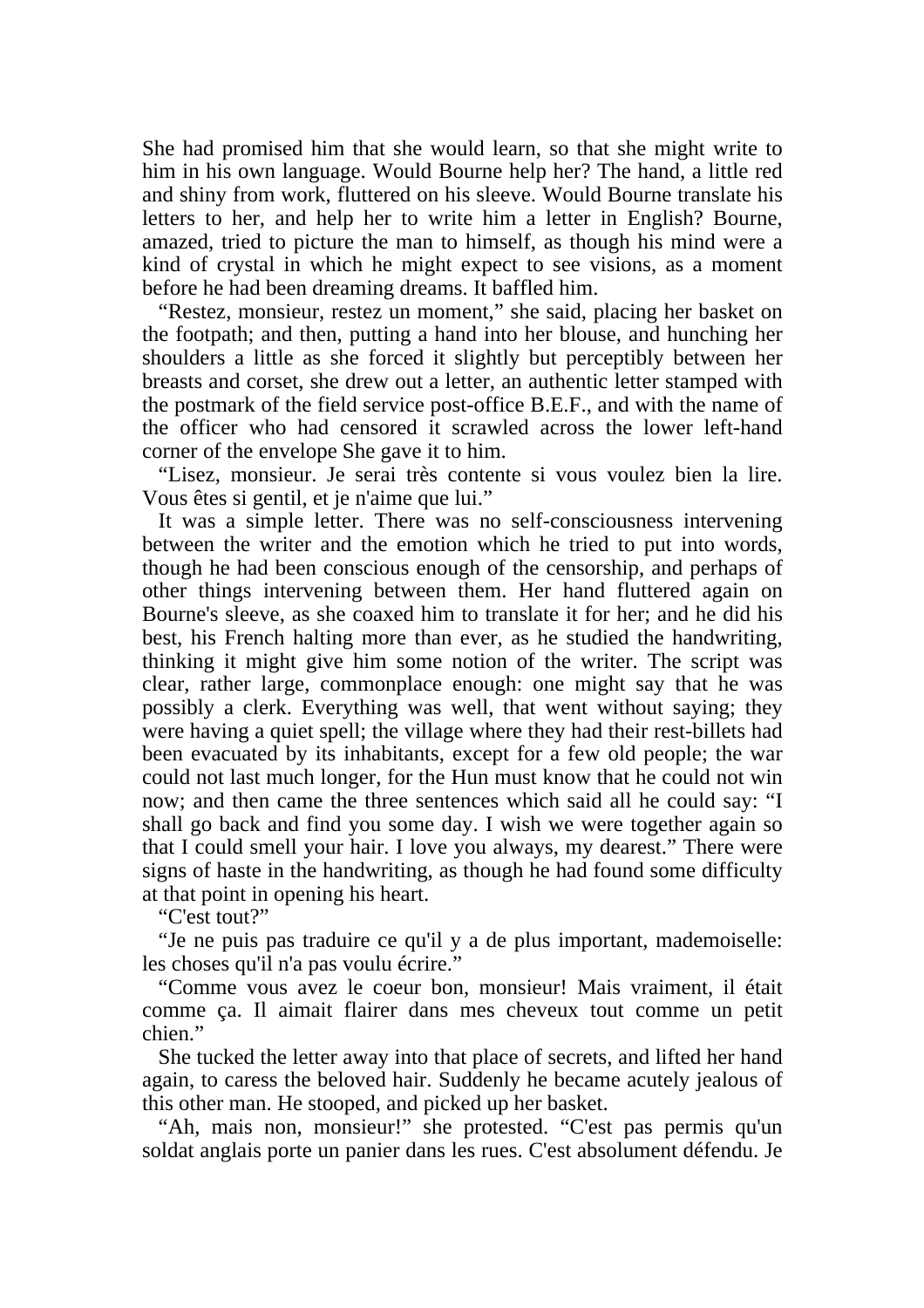le sais bien. Il m'a dit toujours, que c'était défendu."

"Had he?" thought Bourne, and tightened his grip on the handle of it.

"Je porterai le panier, mademoiselle," he said quietly.

"Mais pourquoi ...?" she asked anxiously.

 "Parcequ'apparemment, mademoiselle, c'est mon métier," he said with an ironic appreciation of the fact. She looked at him with troubled eyes.

"Vous voulez bien m'aider à écrire cette petite lettre, monsieur?"

"Mademoiselle, je ferai tout ce que je puis pour vous servir."

She suddenly relapsed into anxious silence.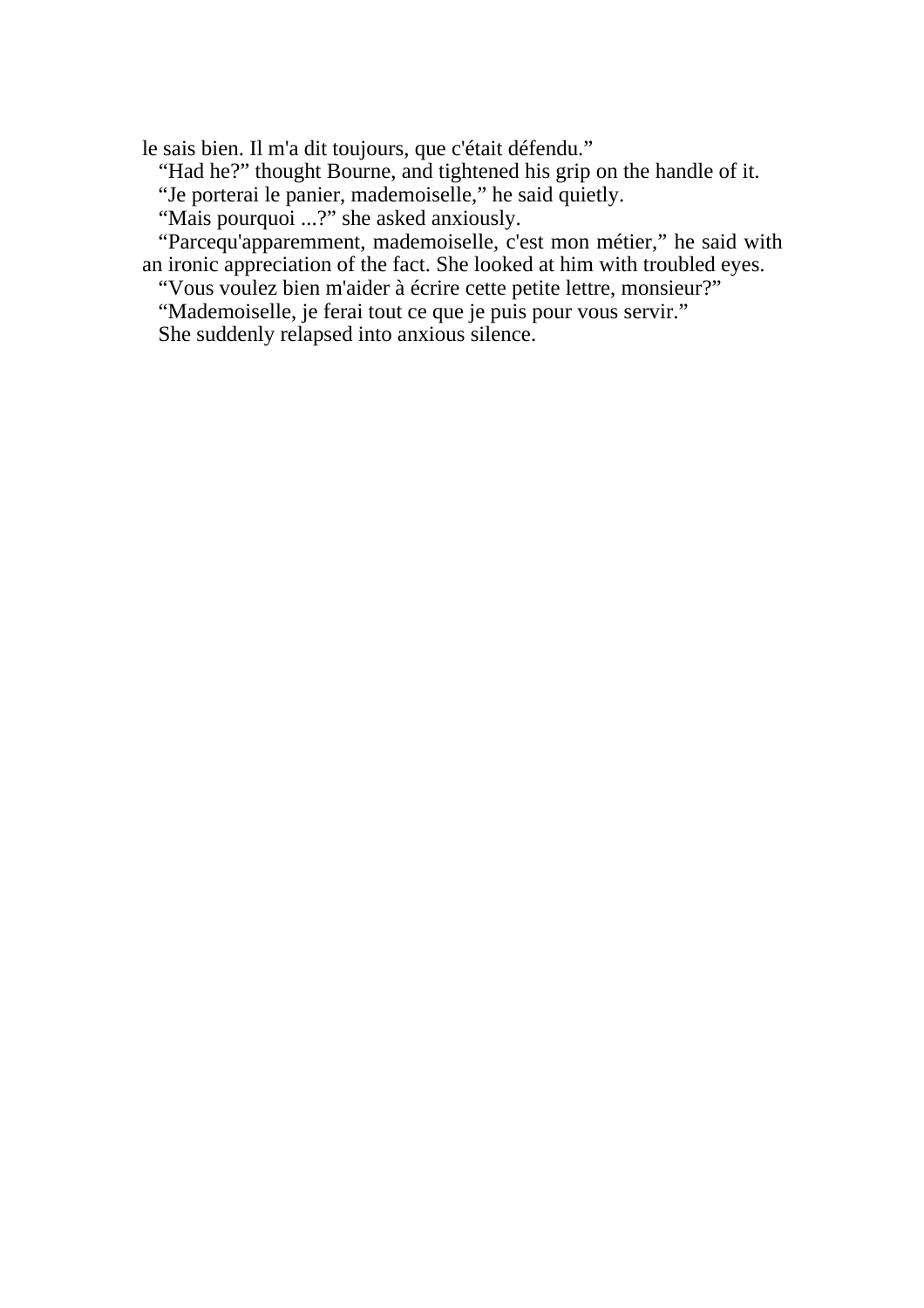Do you pity him? no, he deserves no pity. Will thou love such a woman? What, to make thee an instrument and play false strains upon thee? Not to be endured! Well, go your way to her, for I see love hath made thee a tame snake, and say this to her: that if she love me, I charge her to love thee; if she will not, I will never have her unless thou entreat for her. If you be a true lover, hence, and not a word; for here comes more company.

## Shakespeare

 "WAS I drunk last night?" Martlow inquired. He threw off his blanket, and, leaning on his left hand, drew up his naked legs so that he could rub them with his right.

 "Well, if you can't answer the question for yourself, you must have been," said Shem, reasonably. "There's some tea there."

 "I've got a bit of a fat 'ead," said Martlow, taking up the mess-tin; "an' me mouth tastes of the bloody blanket. It's a bon place, this; I could stay 'ere for the duration. Where's ol' Bourne?"

"He's outside, shaving."

 "'e were in a good skin last night. I like ol' Bourne when you get 'im like that, spinnin' out all them little ditties. 'ow did you like that one about the young man courtin' 'is pusher upstairs with the window open, and Sergeant Thomas knockin' at the front door o' the 'ouse in Mil'arbour, at eleven o'clock one night, an' askin' the old woman to take 'er grandchild off 'is new 'at? Beats me 'ow folk think o' some o' these things."

 "You couldn't have been very drunk if you can remember all that," said Shem.

 "I felt a bit funny when we got into the street," Martlow admitted, and he turned his head toward the doorway as Bourne came in. " 'ere, Bourne, was I bloody drunk last night?"

 "No," said Bourne, reviewing the matter in a judicial way. "No, I shouldn't have said you were bloody drunk. You walked better going uphill than going down; and you looked as though you were keeping your mouth shut tight for fear you might spill something; but I don't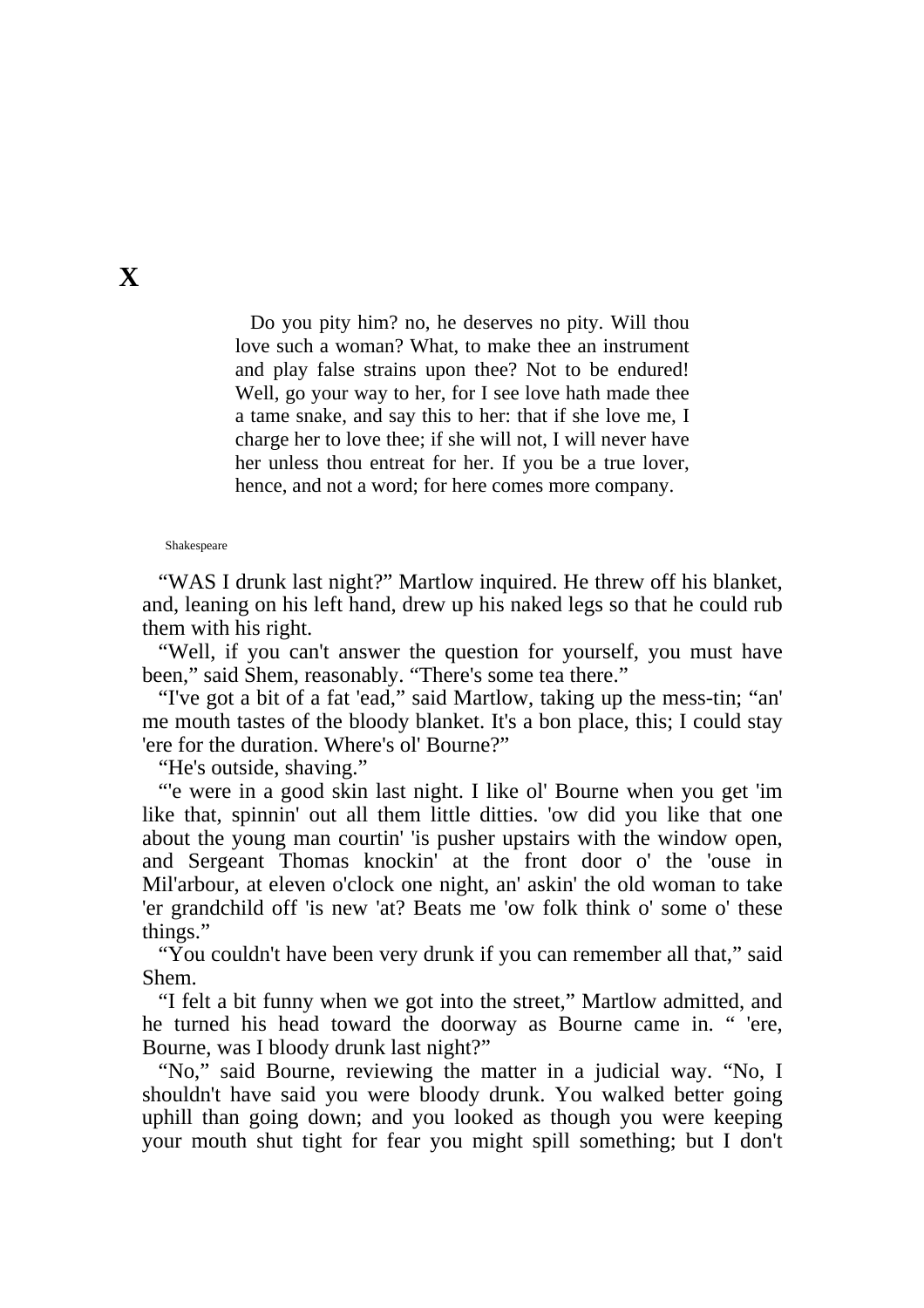think you were bloody drunk, Martlow, you just looked as though you had got a comfortable skinful. You did us very well. I felt like enjoying life last night. It was awfully decent of you to take us out."

 "That's all right," said Martlow. "I don't mind 'avin' a fat 'ead in the morning, if I've 'ad a real good do the night before; on'y I can't stan' the buggers who wake up grousin' about it. You know, me ol' dad at 'ome, 'e's a decent ol' sport, but when 'e gets a skinful sometimes 'e's that surly you wouldn't credit it. 'e's keeper to Mr. Squele, 'e is; an' one day after a shoot me mother 'ad a good dinner for 'im, a real nice piece o' beef it were, an' 'e went into the Plough at Squelesby wi' some o' the other keepers, an' they all started moppin' up a few drinks there, an' chewin' the fat about what kind o' sport they'd 'ad, an' what bloody poor shots some o' the guns were. Well, me mother didn't want the beef spilin' in the oven; an' at last she cut 'im off some, an' put it on a plate wi' another plate over it, an' put it back in the oven, leavin' the door open, so as it would keep 'ot. An' we all 'ad our own dinners, me mother, an' me sister, who was in gentleman's service, she were with Mr. Squele too, then, an' me two brothers, they're out in Salonika now wi' the Cheshires. An' after we'd all 'ad our dinner, an' it were real nice beef, wi' a bit o' Yorkshire puddin' an' cauliflower and taters, me sister's young man calls to walk back wi' 'er, and me elder brother, Dick, 'e goes off to meet 'is pusher, and then me brother Tom slips out. 'e didn't 'ave a girl then, but 'e used to follow 'em up, and 'ide be'ind a 'edge to 'ear 'em tellin' the tale. 'e got the 'ell of a leatherin' for it one night.

 "Well, I stayed be'ind to 'elp me mother wash up, and put the things away; an' she were gettin' a bit up the pole then, an' she'd go to the oven, an' take the plate out an' look at it, an' put it back again, an' she'd give me a clout over the 'ead for summat I 'adn't done; an' at last she looked at the plate, an' the meat were all gettin' dried up, so she put it on the rack, an' said she wouldn't give a damn if 'e never came back. She left the cloth on the table, an' 'is knife an' fork, an' she got the lamp, an' sat down to darn stockin's by the fire. She 'ad one o' them china eggs for darnin', an' I used to think that if you tied it up in the toe of a stockin' what a bloody great crack on the 'ead you could give someone wi' it. She wouldn't let me go out, made me get a book an' sit opposite 'er. I on'y wanted to get out o' the way, I did.

 "Then 'e comes in, an' chucks 'is 'at down on a chair, an' tries to stan' 'is stick up in a corner where it won't stan' up, an' then 'e 'as got to pick it up again, an' 'e starts blastin' an' buggerin' an' all, an' she says nowt. She goes on wi' 'er darnin', an' on'y cocks an eye at 'im over 'er specs, an' 'e goes out into the scullery an' washes 'isself, an' then, when 'e's sat down at the table, she gets up an' puts the plate in front of 'im, an' says nowt, but just sits down an' goes on darnin'; an' you 'ear 'im cuttin' up the meat, an' then suddenly 'e chucks 'is knife an' fork on the table an'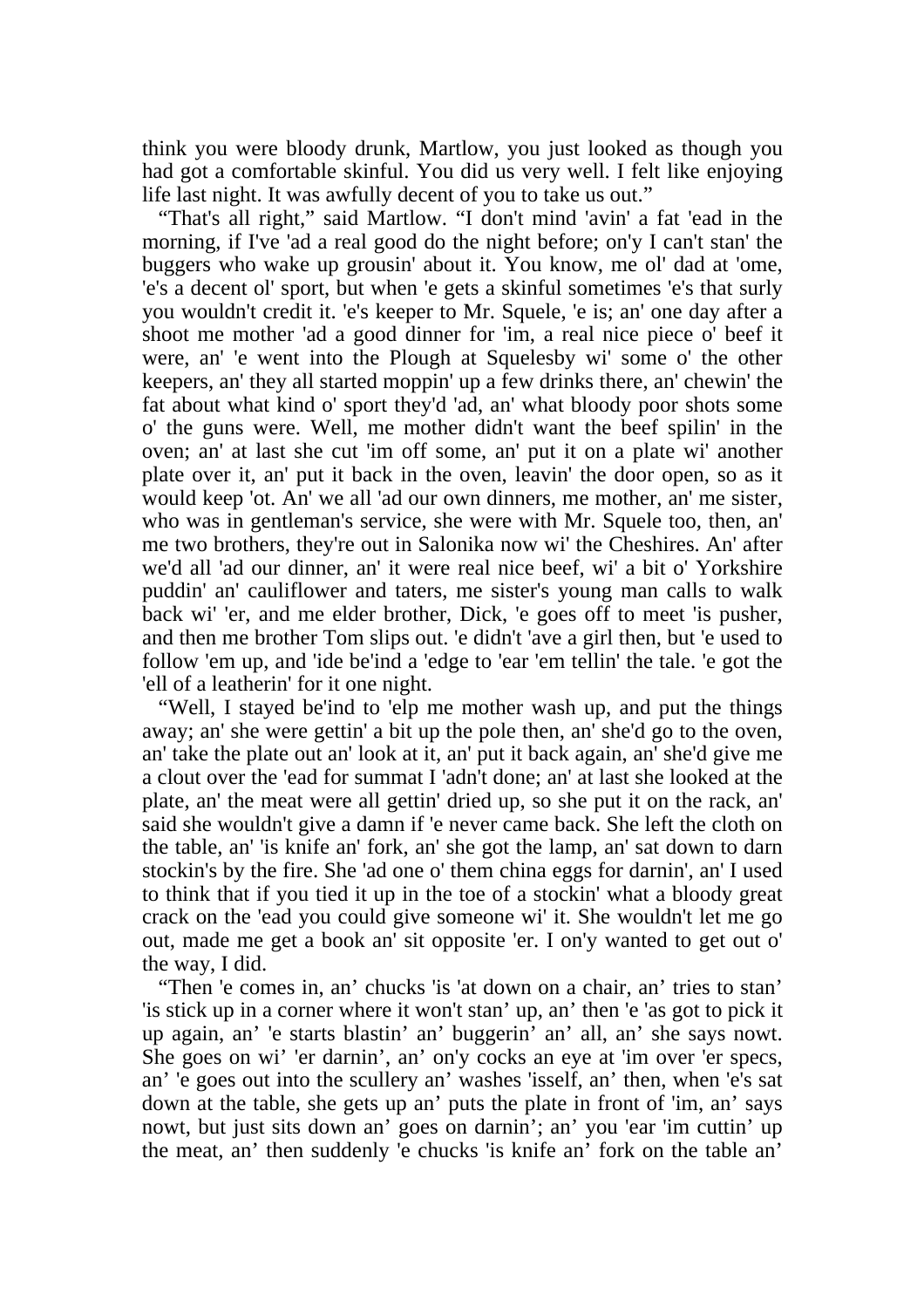says: 'This meat's neither 'ot nor cold.' An' then she gets up, an' goes roun' to 'im wi' 'er 'ands on 'er 'ips. 'If you 'ad come in sooner,' she says, 'it would 'a' bin 'ot; an' if you'd stayed out later, it would 'a' bin cold; an' such as it is, you can take it or leave it. I don't care if it's your last.' So 'e gets up then, 'e a'n't got no more to say; an' she goes back to 'er darnin'; and 'e goes outside to look at the new moon, from the corner o' the 'ouse, and see if it were goin' to be a wet month or a dry. 'e were wunnerful good really at foretellin' weather. Some folk 'ave a gif' that way."

Bourne was rolling his puttees on by this time.

 "I should say, Martlow, that your father had been crossed in love," he said gently.

 "Well, me mother were," said Martlow, grinning. "They get on well enough together, because they're accustomed to each other's ways. Me mother always says you've got to be patient wi' folk, an' folk ain't got no patience now. If any o' us said anything about me father she'd gi'e us a clout on the side o' the 'ead, quick too. But she 'ad to be father an' mother, both, to us. Keeperin's a funny sort o' game; but my dad's a good ol' sport. 'e'd give you anything 'e'd got. An' 'e's a lot better nor 'e were. That's because she wouldn't give in to 'im. 'Charlie,' she'd say to me, 'you do what's right, an' don't let no man get master on you.' That's my motter in life, an' another is if you've got a fat 'ead you've earned it. That's what I say."

 "Quite a cheerful philosophy," said Bourne, who had a great admiration for the impartial candour with which Martlow looked back on family life. Probably he took after his mother; in any case he would seem to have been nurtured in a stern school.

 "Some o' these buggers what come out 'ere now," observed Martlow, " 'ave never done anythin' they didn't want to do in their lives before, and now they're up against somethin' real nasty, they don't 'arf make a song about it. They think they're fuckin' 'eroes just because they're 'ere."

 He had shifted his blue-grey shirt round to one side, and with his legs apart was searching the lower part of his belly for lice, when Corporal Marshall came into the room.

 " 'ere! Why don't you get dressed?" the corporal asked him. "Time you was up, me lad. You don't want to sit there showin' the 'ole bloody world all you've got."

 "All right, corporal," said Martlow cheerfully. "I'm just 'untin' up a few o' me bosom friends, you know. Wish I could see all I've got, meself; they take a 'ell of a lot o' findin'. Wonder what all the buggers will do when peace comes?"

 He rapidly assumed his trousers and socks, and then, after lacing up his boots, took up his towel and went out to wash, leaving even Shem laughing.

"That was a bloody good supper we 'ad las' night, Bourne," said the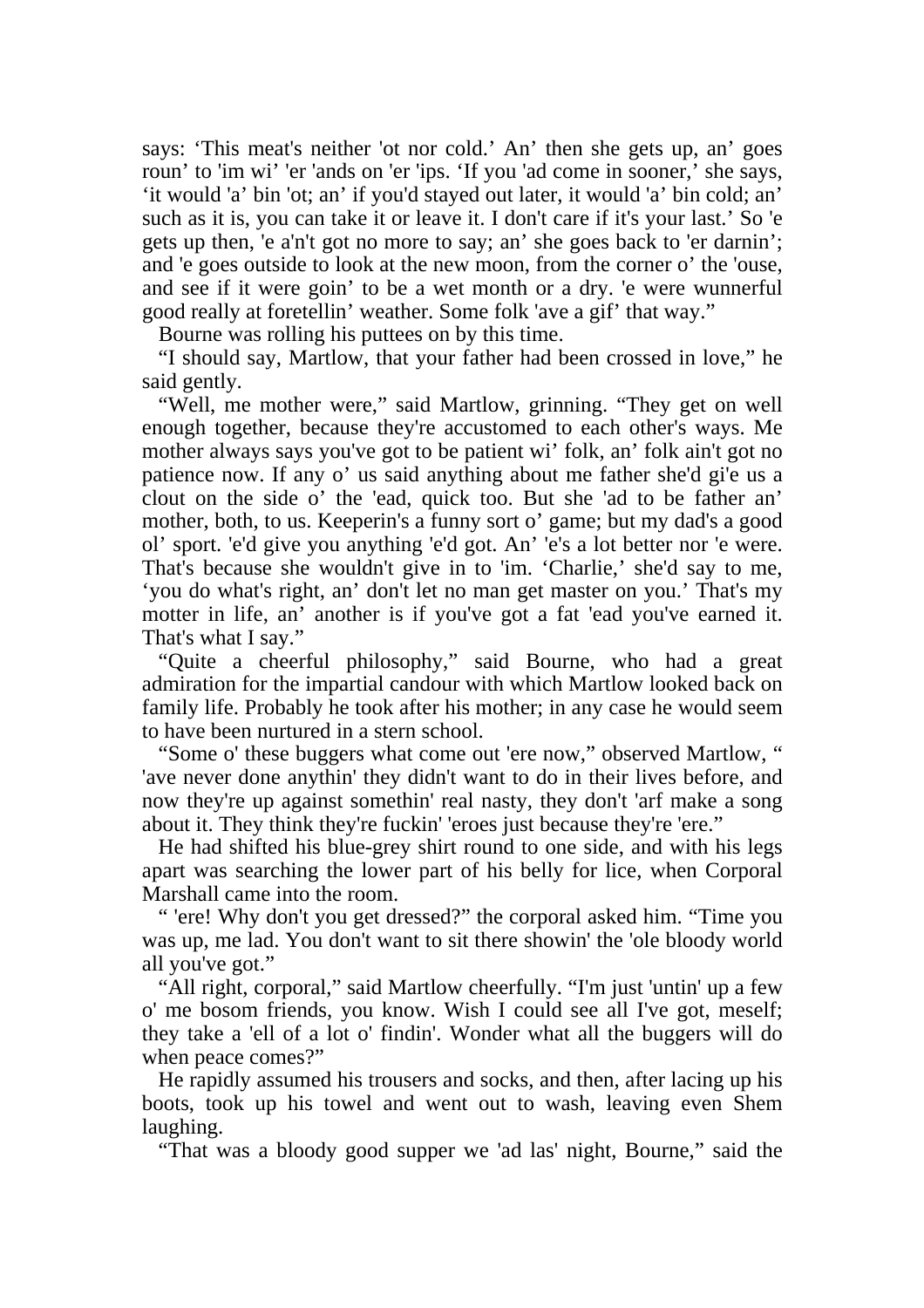corporal. "Sergeant-major Robinson came in in the middle of it, and you've never seen a man look more surprised in your natural. 'e was quite wild about it; said the bloody corporals did 'emselves better'n the officers' mess. 'e did, straight! An' it were true, too. We were real sorry you weren't there; if you 'ave all the trouble you might as well 'ave some o' the fun. You'll come in to-night, won't you?"

 "Oh, that's all right, corporal," said Bourne. "I went into the house last night when I got back, just to ask Madame how you had liked it. She's a nice woman; and she had all the trouble. I shall see if there's anything extra wanted for to-night; but I don't think I had better go in. I shall have a glass of wine with you after you have eaten. Madame had all the trouble; you might put a bit extra in the kitty for her just before we go. What time do we parade?"

 "Nine o'clock. Just muck about a bit in the street to keep the men together. There's a rumour we may pack up again to-day, but I 'aven't rumbled anything yet. I've got a sort o' feelin' we shall stay 'ere to-night anyway; from what I 'eard, the officers are bein' told what the plans are about the next show. Then we go off to practise the attack, an' I suppose in a fortnight or so we'll all be for the 'igh jump again."

"What hopes we've got!" said Shem softly.

 "We've got nothin' to grouse about," said the corporal evenly. "That bloody man Miller's to be court-martialled to-morrow or the nex' day, chap as 'opped it in July. I expect 'e's for the electric chair all right. Bloody, ain't it?"

A silence fell on them for a moment.

 "Well, I must get a move on: the bloody orderly-corporal's always on the run. See you later."

 "Corporal, you might take me off on an imaginary fatigue at about half-past eleven. That's if there's nothing much doing. You can work it with Sergeant Tozer. I thought I might go in about that time and see if Madame wanted anything."

"All right. I'll see if I can work it."

 They heard him, heavy on the stairs, going down, and Shem looked up at Bourne with a curious grin.

"Seems to me you're getting a bit cuntstruck."

 Bourne only turned away disdainfully, and Martlow coming back and putting on his tunic, the three of them went off for breakfast.

 The morning wore on very slowly: parades should never be perfunctory, and these seemed to be merely devised to kill time in a back street. The bayonet fighting was useful; and they were doing arms drill when Corporal Marshall, passing down the street, stopped and spoke to Sergeant Tozer. It was about twenty past eleven. Ten minutes later the sergeant called out Bourne, and told him to go down to the corporals' billets. He found nobody in the house but the girl, who was in the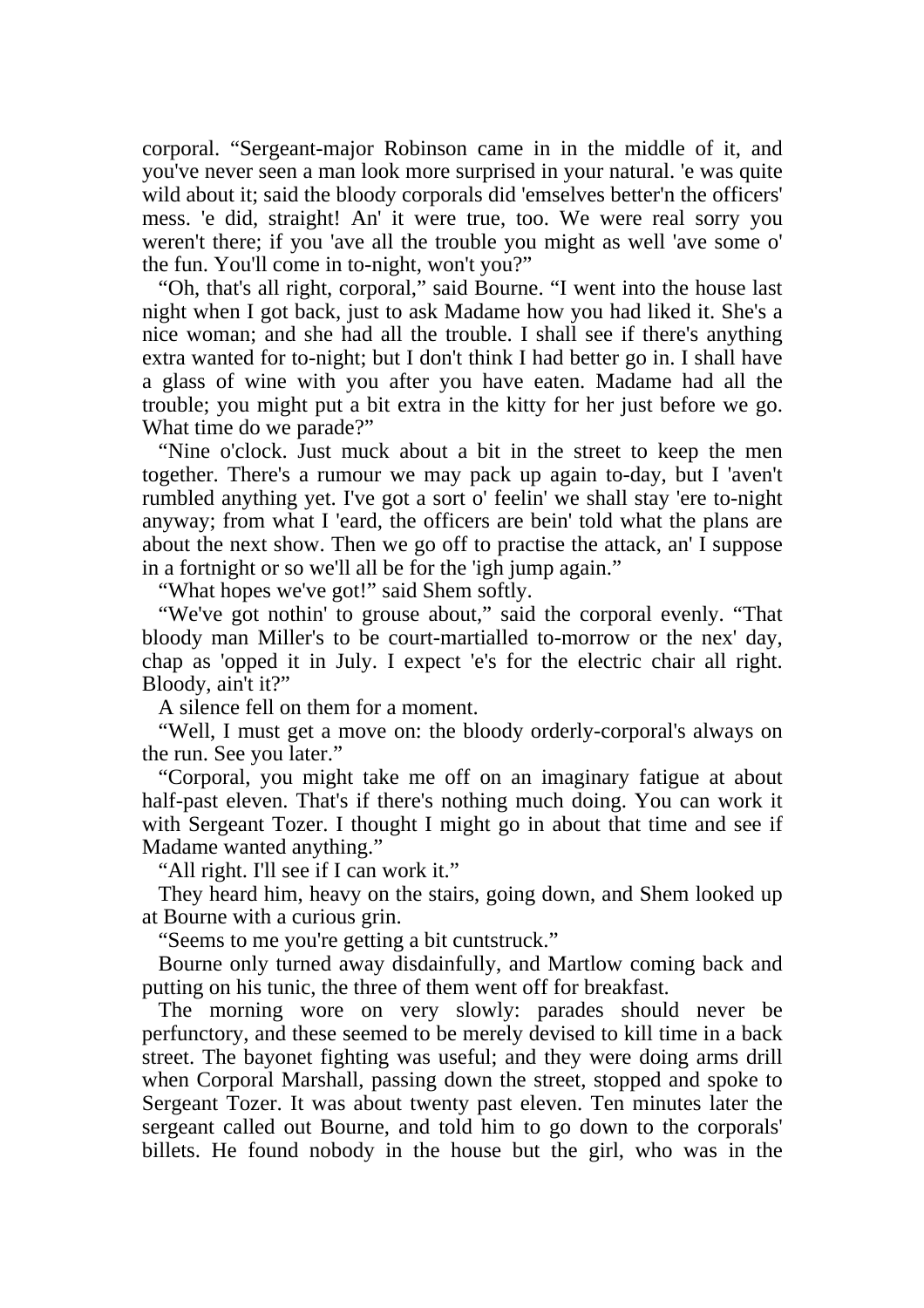kitchen; and he told her that now he was at her service, if she wished to write her letter. She hesitated, embarrassed for a moment, and made her decision. He drew up a chair to the table, and bringing her pen, paper, and ink, she came and sat beside him. He had his own fountain-pen, into which, after filling it with water, he had only to drop a pellet of ink; and then he started to translate her phrases into English, writing them so that she could copy them in her own script. It was a somewhat mechanical business. There was nothing determinate in his mind, there was only the proximity of this girl, and some aching sensibilities. He saw the man's name again: Lance-corporal Hemmings, written with his address at the top of the paper. He might be anything, there were all sorts in the army; anyway he was in the line, and what were the odds against him ever coming back? She kept his letter tucked away in there between her breasts. What had he seen in her? She was not even pretty; and yet Bourne himself had found his curiosity awakening almost as soon as he had seen her. It had been no more, after all, than a casual interest, until she had brought in this unknown man, and it was he, curiously enough, who provided the focus for Bourne's own rather diffuse desires. He seemed to see the other man caressing her, and the girl yielding, no, not reluctantly, but with that passive acquiescence characteristic of her; and then, imaginatively, his own desires became involved with those of the other man, even as a sense of antagonism increased in him. She possessed herself of this other man so completely, and to Bourne he was only a shadow. The fact that he was only a shadow made an enormous difference: if he had been Corporal Greenstreet, or indeed anyone actually present there, then his value, and the value of their several relations to each other, and to her, would have dropped perceptibly in the scale.

 These were not merely sentimental considerations: they corresponded to an actual reality which weighed in varying measure on all of them. He was in the line, and within another few days Bourne himself would be in the line too. Perhaps neither of them would ever come back. Bourne could realize completely the other man's present misery; could see him living, breathing, moving in that state of semi-somnambulism, which to each of them equally was their only refuge from the desolation and hopelessness of that lunatic world. In fact, the relation in which he stood to this unknown man was in some ways closer and more direct than that in which he stood to the girl beside him. She knew nothing of their subterranean, furtive, twilight life, the limbo through which, with their obliterated humanity, they moved as so many unhouseled ghosts, or the aching hunger in those hands that reached, groping tentatively out of their emptiness, to seek some hope or stay.

 Yesterday or to-morrow might hold it for them, for men hope for things remembered, for a past irrevocably lost. Why did she talk to him of this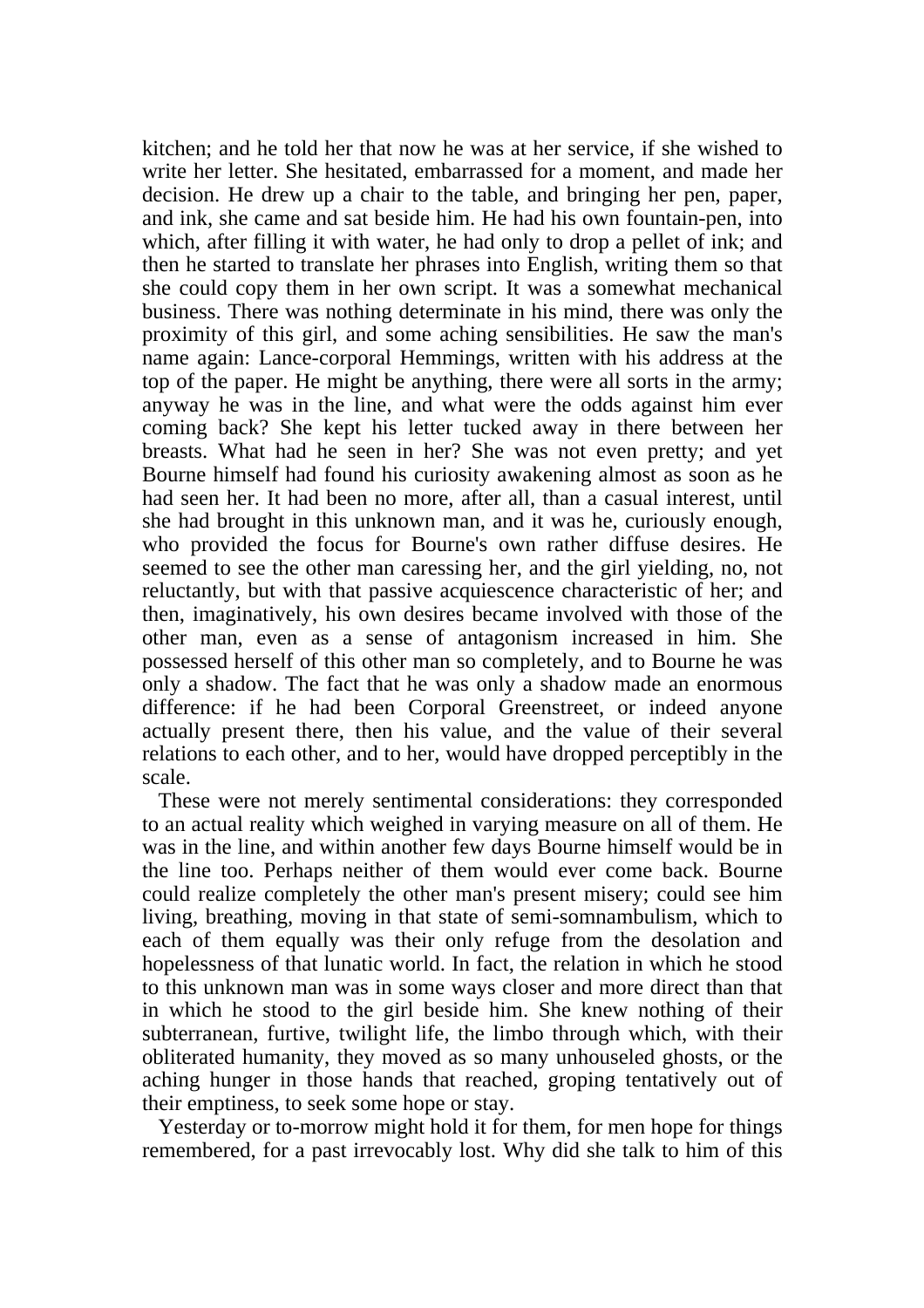other man? He knew; he knew so much better than she did; he realized him now so completely in his own mind, that they might be one and the same man. She spoke softly, without raising her voice: but the need she felt to make him understand, to find expression for her desire, gave it apparently an infinite flexibility; and from time to time he felt again on his sleeve the touch of that disturbing hand. The dead words there on the paper before him, those graven and rigid symbols, could never again kindle with the movement and persuasion of her living voice. They too, were the mere traces of something that had passed. Some kind of warmth seemed to come from her, and flow over the surface of his skin with little pricklings of fire, and to lay hold of his veins, glowing there, until the lit blood rose and sang in his head.

 "Je t'aime, chéri! Je t'aime éperdument! Je n'aime que toi;" she almost chanted it; and suddenly his arm was round her shoulder, and his mouth was shut fast down there behind her ear, where the hair swept upwards from the firm white neck. She collapsed astonishingly under his touch; neither towards him nor away from him; she seemed to go to nothing in her chair. She pushed him away with her right hand, firmly, quickly. He shifted, shifting his chair away, too, and then put up a hand to his brow. He was sweating lightly. The other hand went into his pocket. He stood up, feeling criminal, and looked at her.

 "Vous m'aimez?" There was a kind of rage in his suffocated voice, and she turned her face to him, looking at him with eyes in which was neither anger nor fear, but only the surprise of recognition. It was as though she had not known him before, but now she remembered. He sat again, turned sideways toward her; and put his hands over her hands lying clasped in front of her on the table. They remained still, impassive.

"Vous m'aimez? C'est vrai?"

 There were light steps in the hall; they heard someone heave a sigh of relief. Oh, là! là! And Madame came from the passage into the kitchen. She put her basket on the dresser, and turned to them.

"Bon jour, monsieur!" she said almost gaily.

"Bon jour, madame!"

 She looked at the paper, pens, and ink on the table, and a smile of amused comprehension came into her eyes. She lifted her hands and let them fall again with a gesture of despairing humour.

"C'est fini, maintenant?"

"Oui, madame," said Bourne tranquilly; "c'est fini."

 He did not rise from his chair immediately: a point of some delicacy restrained him.

 "WHAT'S 'e want to go back an' 'ave a glass o' wine wi' the corporals for?" Martlow asked. "Why don't 'e stay an' 'ave another bon night with us? You can get all the bloody wine you want 'ere."

Shem laughed.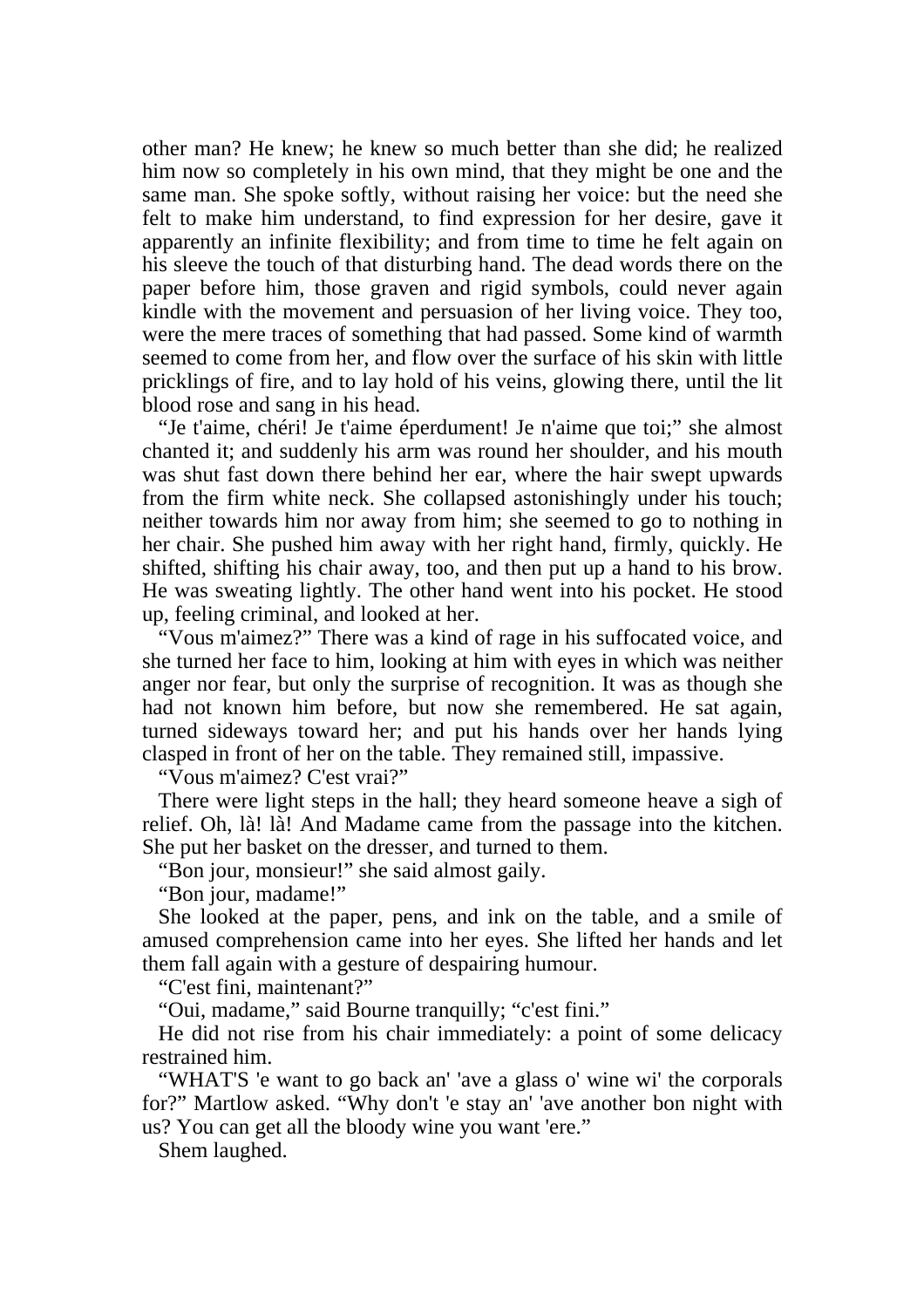"You've got quite a lot o' sense for a kid, you know, Martlow; but a man wouldn't want to ask so many questions."

Martlow grunted resentfully.

 "Some o' these mademoiselles are too bloody artful for anyone. You want to watch your step wi' 'em, I can tell you."

 THE battalion was to move from Bruay at two o'clock, and about midday Bourne went to find Corporal Greenstreet at his billet. He wanted the corporal to pay Madame and the girl for their services. He had an absurd scruple about doing it himself. Altogether the corporals had given him a hundred and twenty francs, and their expenses, with some extra wine the night before, had been just under ninety.

"Give her the bloody lot," said the corporal; "she did us all well."

 "You give it to her," said Bourne; "give her twenty, and give the girl ten."

"It's all in the family," said the corporal.

 "Yes, but some families like to be considered as a group of individuals," said Bourne, "and the individuals like to be distinguished separately."

He sent the corporal in by himself, and waited until he returned.

 "That's all right," said Corporal Greenstreet, with the air of a man who has brought a difficult business to a successful issue. "I believe you're a bit sweet on that girl, Bourne."

 "How did you get on with your cook-house-keeper?" Bourne asked him irrelevantly, and Greenstreet's ruddy face became scarlet.

 "She never said nothin' more," he stammered precipitately. "She give me a cup o' coffee that night, an' Mademoiselle come out an' said a few kin' words. It were bloody funny, weren't it?"

 "It's funnier when you look back on it than when you're in the middle of it," said Bourne drily. "It's curious how events seem to change their character when one looks back on them."

 " 'e 'as gone potty," said the corporal to himself, as he walked away and Bourne turned to go into the house.

 When Bourne entered the kitchen, the girl took up a basket, and went into the garden. Madame looked from her to the corporal a little anxiously.

 "Je viens faire mes adieux, madame," he said, ignoring the girl's flight, and he thanked her warmly on behalf of himself and of the corporals. He hoped that they had not caused her any inconvenience. She was perfectly satisfied, but when he asked if he might go and say good-bye to mademoiselle, she looked at him again with that expression of droll despair which she had shown when interrupting them yesterday. Then she decided the question once and for all.

 "Thérèse!" she called from the doorway, and when the girl came reluctantly, she added: "Monsieur veut faire ses adieux."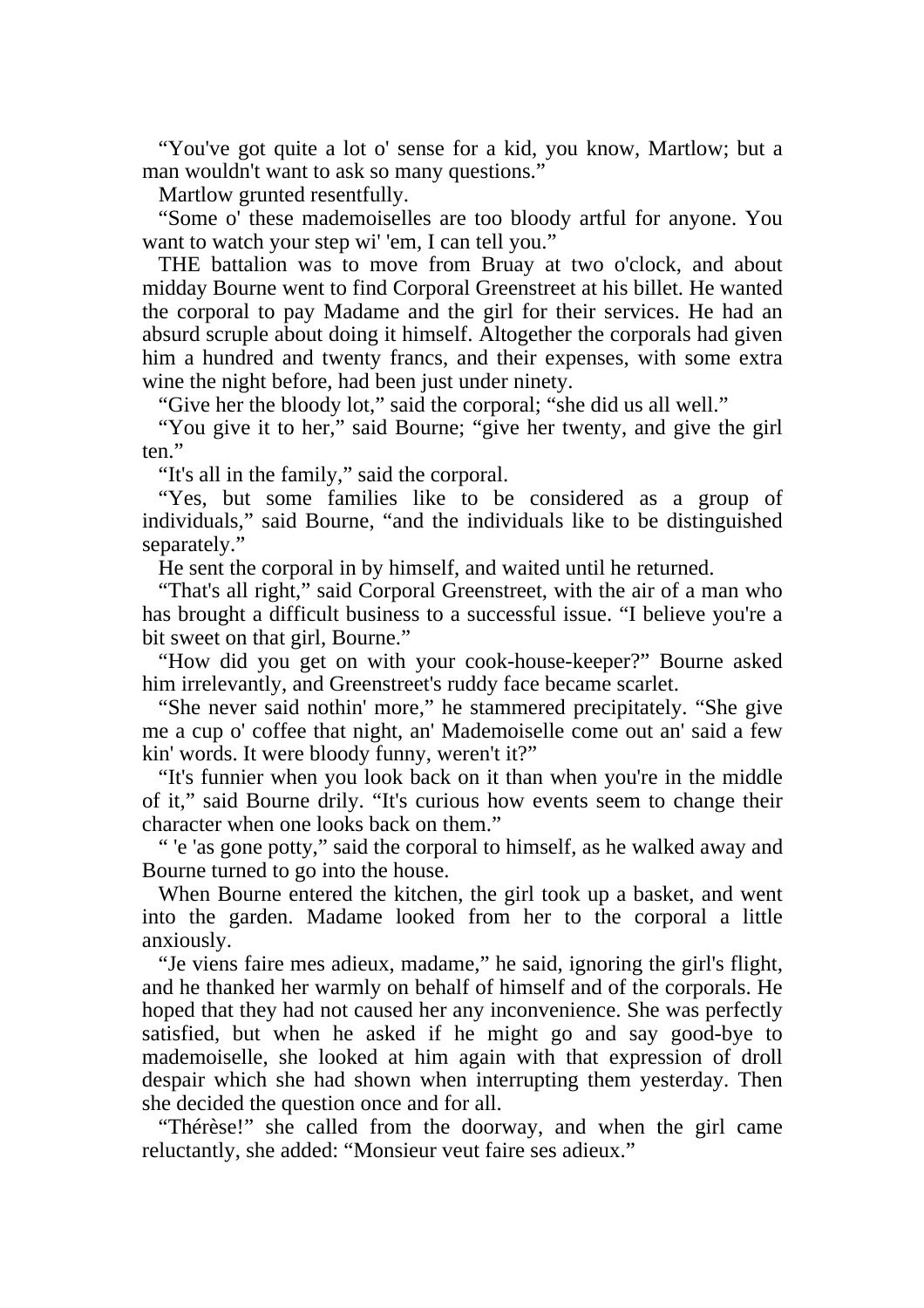And they said good-bye, with that slight air of formality which Madame's presence imposed on them, their eyes searching through it to try and read each other's thought, and each warding off the other. Madame might have her suspicions, but she evidently could restrain an unprofitable curiosity; and part of their secret was even a secret to themselves. In all action a man seeks to realize himself, and the act once complete, it is no longer a part of him, it escapes from his control and has an independent objective existence. It is the fruit of his marriage to a moment, but it is not the divine moment itself, nor even the meaning which the moment held for him, for that too has flown feather-footed down the wind. Bourne had a positive hatred of the excuse that "it does not matter" being given as a reason for any action: if something does not matter, why do it? It does matter. It matters enormously, but not necessarily to others, and the reasons why it matters to you are probably inexplicable even to yourself. One need not confuse them with the consequences which one has to shoulder as a result, and one cannot shift the burden with a whimper for sympathy.

 He fell in with his pack slung, and with Martlow and a couple of others, helped to pull the Lewis gun cart; as usual the old grey mare, Rosinante, as he called her, was just ahead, and they took the road towards Béthune. At about half-past four, clouds that had been piling up all day became leaden, and trees and fields stood out under them for a little while curiously transparent in a livid golden light: then that vanished, and it became almost dark. Storm burst on them, shattering the stillness with vivid lightning and crash upon crash of thunder; trees creaked and wailed, bending under a sudden onset of wind, lashing them with heavy rain and hail, and tossing away small branches and leaves not yet yellow. They were all drenched to the skin before they could get their overcoats out of their packs, and it was not until the storm had practically passed that they were given an opportunity. Then, being all wet, it was not worth while, and no order was given.

 Before the storm had quite passed, they came to a ford, where a brook, swollen considerably by rain, crossed the road; and here Rosinante avenged herself for all the past injustice she had suffered at their hands. After hesitating for a moment, she suddenly charged across it, her nerves shattered by the storm. They couldn't see the ford until they were in it, and then they couldn't free the Lewis gun-cart from the messcart in time; Martlow and a man on the other side jumped clear, but Bourne and another man could not extricate themselves from the ropes, and while Rosinante, in her impetuous rush, carried the Lewis gun-cart with her, the water over their knees in the middle impeded them. They were both swept off their feet. Bourne, clutching the rope, was dragged through and out; the other man was knocked down and run over by the Lewis guncart, which represented a fairly heavy weight. His knees were cut and his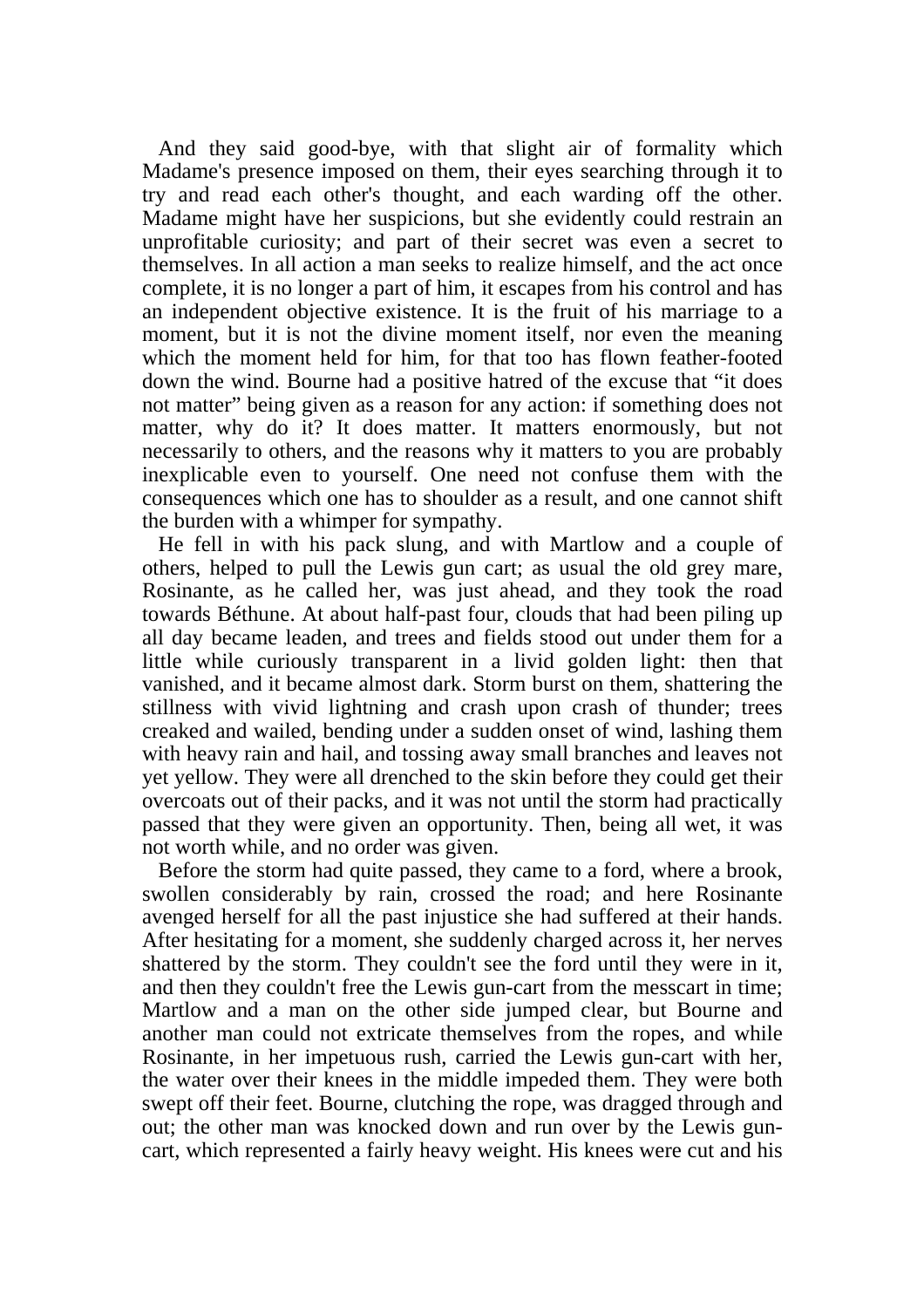legs bruised from the wheels.

"Serves you all bloody well right," cried an exultant chorus.

 Bourne, whose face had expressed every kind of comic anxiety during his accelerated passage of the ford, had to laugh at himself.

 "I've never seen anybody," said the delighted Martlow, "look 'arf so bloody funny as you looked, Bourne."

 They freed the ropes rapidly, in case anyone having authority should come to enqure into the cause of the sensation. They had left Béthune on their left and were now heading for Noeux-les-Mines again, and marched to the huts there, rain still falling steadily. Before they were dismissed, they were ordered to strip to the buff immediately afterwards and take their clothes to the drying-room, keeping only their overcoats and their boots. Overcoats are scarcely a sufficient covering for man's nakedness. The cloth caps had to be dried, though the capbadges were distrustfully removed by their owners first; and for a time one saw men wearing nothing but an overcoat, a tin-hat and boots, moving about fetching wood and coal to make fires in the huts. They were given, perhaps as an additional aid to warmth, cocoa instead of tea. After an hour or so their clothes were returned to them dry, and then, during a lull in the rain, Bourne, Shem, and Martlow went to the nearest estaminet for a drink, but were only out for twenty minutes, returning glad to go to bed. The next day it rained, except for a slight intermission after their dinner, all day.

 The rain cleared away that night, and they marched all the following day, and the day after, chasing sky-lines. There were occasional showers, but only enough to lay the dust a little. On the evening of the second day the company were billeted in a village apart from the rest of the battalion, which was at Reclinghem: Vincly, Bourne thought, was the name. He was at a farm on the outskirts of the village, where there were only two old men, a thin bent old woman whom life had long since ceased to surprise, and a boy. When they had settled in, Corporal Marshall came up to Bourne, and said, anxiously, but unofficially, that he wanted his help.

 "That Lance-corporal Miller is my prisoner, an' I'm responsible for 'im. 'e's not to be shot anyway, Captain Malet an' the chaplain worked tooth an' nail to get him off, an' the sentence will be promulgated later; so they've given the bugger to me to mind. 'e ought to be wi' the police; but 'e's under a kind of open arrest, on parole you might say. I don't trust 'im."

 Bourne gave the other man, standing a few yards away, a brief glance, and decided he didn't trust him either. He had a weak, mean, and cunning face; but there was something so abject in his humiliation, that one felt for him the kind of pity which can scarcely tolerate its own object. It might be I, one felt involuntarily, and the thought made one almost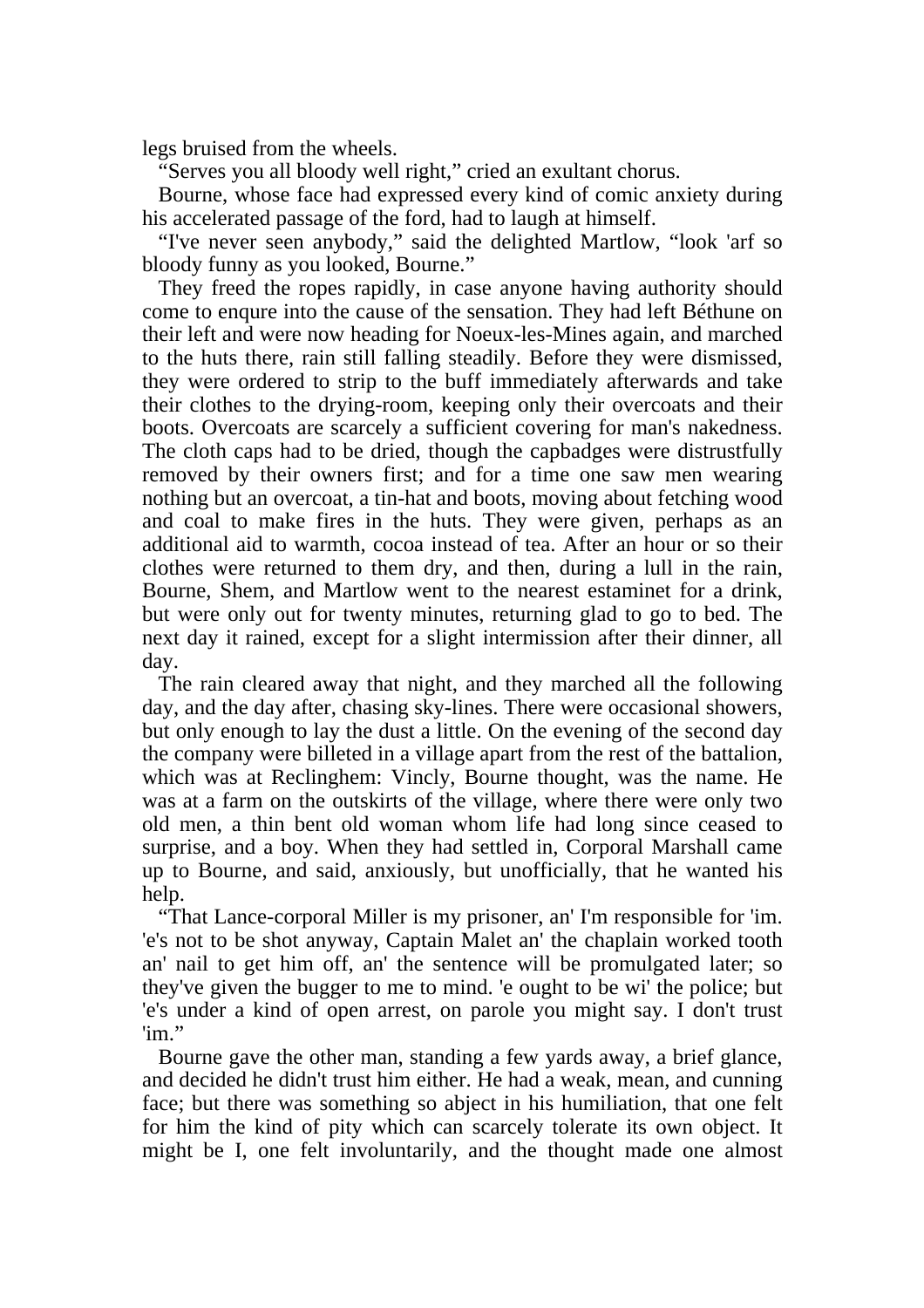merciless towards the man who carried with him the contagion of fear.

"What will you do if he tries to do a bunk again?" Bourne asked.

 "Shoot the bugger," said Marshall, whitening to the lips. "By God, if he tries that game on me I won't give 'im a dog's chance."

 "All right," said Bourne, in a quiet matter-of-fact voice. "Don't get windy. I can't take any of your responsibility, but I shall see he doesn't let you down if I can help it, corporal. He had better sleep between us, because I wake easily. Only I shall have to explain to Shem and Martlow. I'll shift my corner, and then we shall not have to shift them."

 "Jakes will be sleepin' 'ere too, but 'e sleeps like a log," said Marshall, partly reassured. "I'll be bloody glad when they sentence 'im, I can tell you. Why the 'ell can't they do the thing quick, instead of puttin' it all on us? You 'elp me, an' I won't forget it, see."

 Probably the unfortunate man knew they were speaking of him, for Bourne, glancing once again in his direction, saw him looking at them narrowly, his mouth half-open with a foolish grin. After Bourne had recovered from that instant wave of pity and repulsion, he became more and more indifferent to him. Miller would have been completely irrelevant, but for the fact that he was a nuisance. He would be better dead, and then a man's riddling conscience would ask no more questions about him: one felt even a little impatient at the thought of a courtmartial and a firing-party, senseless parades clothed in the forms of law. To keep him like this, exhibiting him to the battalion, was not a warning or a deterrent to other men: it merely vexed them. He should have been killed cursorily: but as they evidently did not intend to kill him, he should have been sent away. He was no longer a man to them: he was a ghost who unfortunately hadn't died.

 It might be true, as the men believed, that Captain Malet and the chaplain had been able to intervene in his favour; and that would seem to imply that there were some extenuating circumstances. There was no one who grudged him a reprieve; but naturally enough they were reserved about him. A man who had deserted on the Somme, and had got as far as Rouen, and had eluded the military police for six months, could not be entirely a fool; and after one glance at that weak mouth and the furtive cunning of those eyes, Bourne distrusted him. The men were right, too, about his physical characteristics; he had the look of a Hun. One turned away from the question. Bourne, lying next to him that night, and tired after the long day, fell asleep almost at once. When he woke a few hours later the prisoner was sleeping quietly beside him, and then Bourne himself slept again. In the morning the prisoner was still there.

 Bourne did not watch him the following night. At two o'clock, when they paraded in the open space in front of the village inn, Bourne, Shem, and Martlow were told to fall out; and when the rest of the Company moved off, Sergeant-major Robinson told them that they were to go to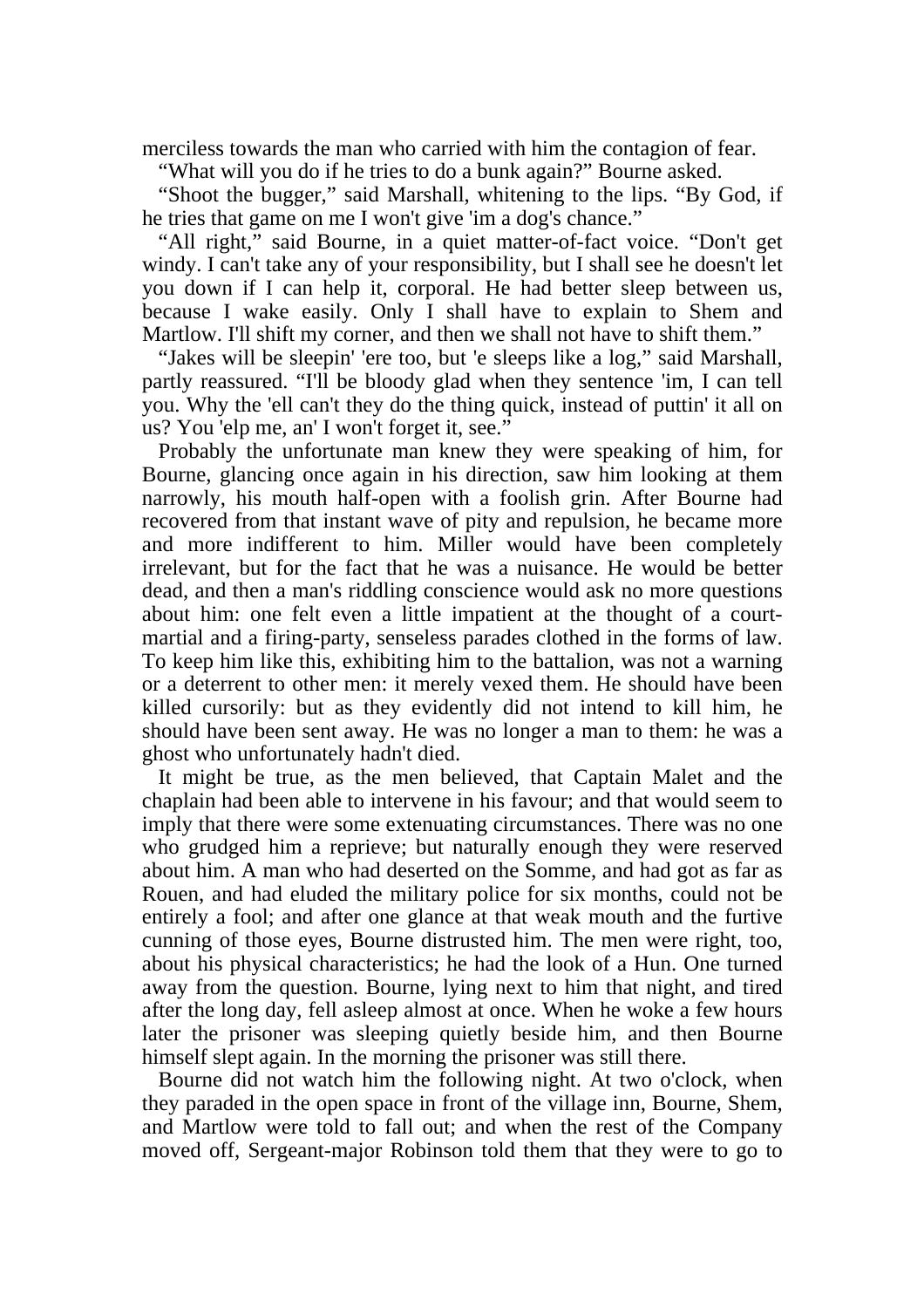the Signals Section for instruction. He talked to Bourne alone, sending the other two to get their equipment.

 "I'm rather sorry you're goin', but they're short of signallers. You made me wild the other day, talkin' like that to an officer. I knew you couldn't 'elp not 'avin' a proper 'at; but you shouldn't 'ave said anything. You ought to put in for a commission, as Captain Malet told you."

 "Well, I'm going to put in for one. Why do they want to send me to the sigs.? It seems to be the principle of the army, to find out something you can't do, and make you do it."

 "I 'eard the adjutant said you seemed to 'ave some sense. 'e mentioned you, an' as they wanted three men, I told the captain Shem were pretty quick-witted, an' Martlow young enough to learn."

 "That was decent of you, sergeant-major. I'm sorry I made you wild the other day. I didn't have any intention of making you wild. I thought it time I kicked a bit."

 "You ought to 'ave shown more sense. I know you don't want to leave the company."

 "I don't mind now, sergeant-major. I'm sorry to go, for many reasons, but I don't feel the same way about it now. I decided the other day that I should take Captain Malet's advice. I haven't any wish to be an officer, but if I were to stay any longer in the ranks I should become a slacker. He's quite right."

 "Well, you had better buzz off an' get your pack," said the sergeantmajor. "I suppose as soon as you put in for a commission you will come back for a bit as a lance-corporal. Did you know Major Blessington was leaving to go to his own battalion to-night? Major Shadwell will be in command until the new Colonel comes tomorrow or the nex' day."

"No, I didn't know."

"Well, good-bye for the present, Bourne."

"Good-bye, sergeant-major; and thank you."

 But he did not go immediately, for the quarter-master-sergeant told him there were some letters and a parcel for him, and the parcel looked a promising one. He got them.

"Which is the way to Reclinghem, sergeant-major?"

 "Up the 'ill past the church, an' then turn down'ill to your right. It's a mile an' a 'arf. Just the other side o' the valley."

 He went back to his billet for his pack, and then with Shem and Martlow set off on their new career.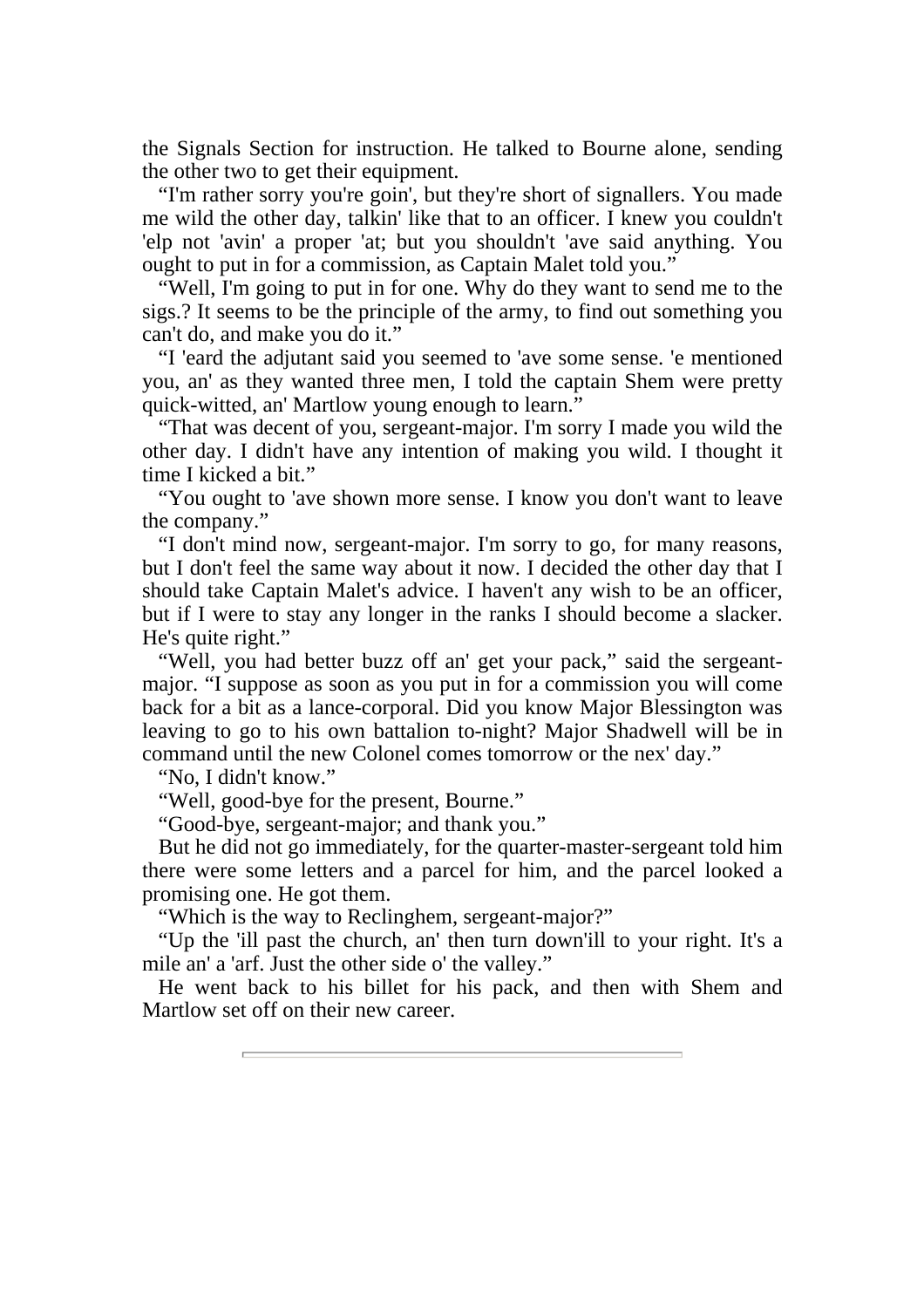## The Middle Parts of Fortune: Volume II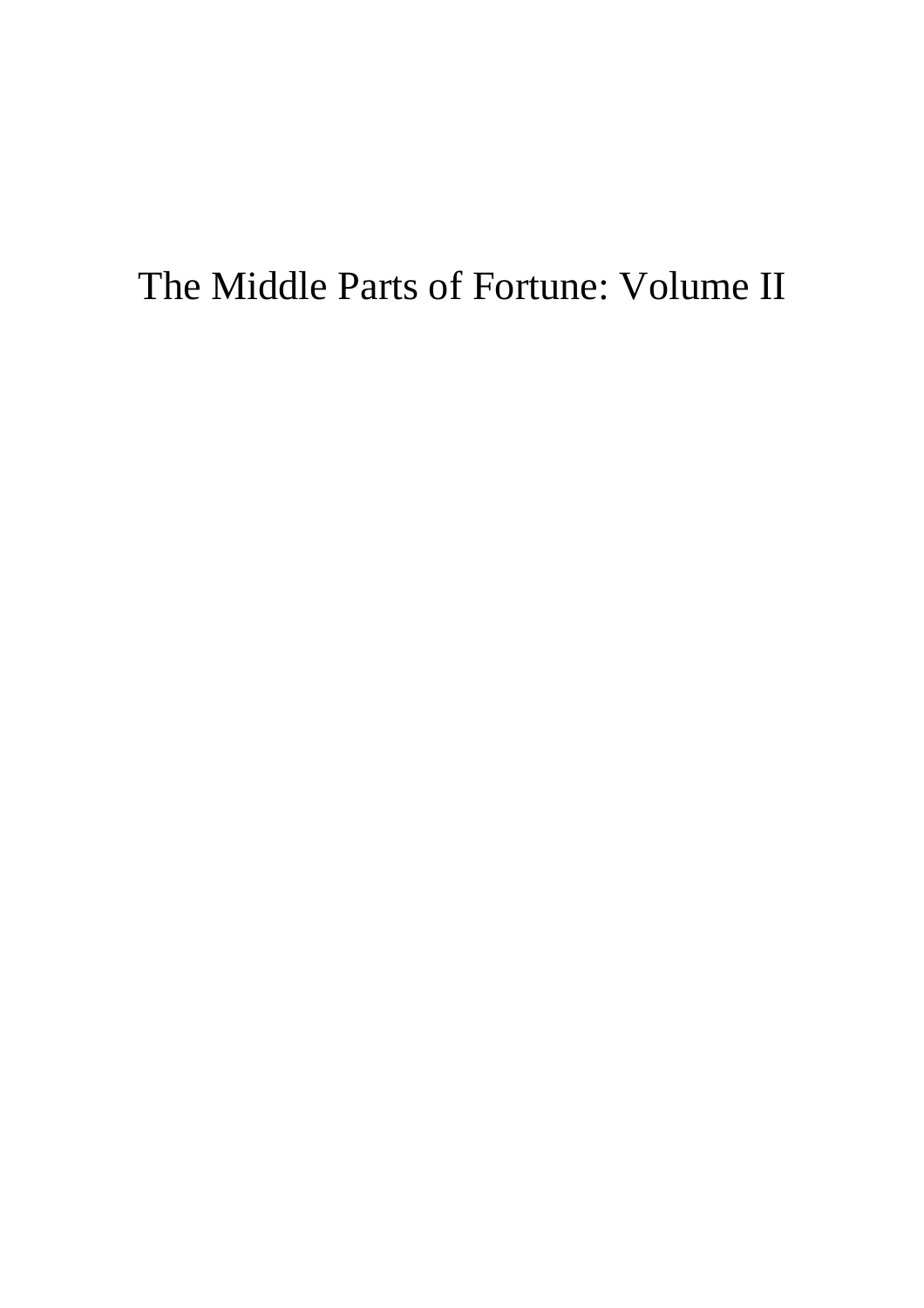Where is this straw, my fellow? The art of our necessities is strange, That can make vile things precious.

## Shakespeare

 SERGEANT-MAJOR CORBET of Headquarter Company was a cheerful, alert, and intelligent man: an excellent signaller himself, he looked on the eight men who had come from the various companies for instruction with a more or less favourable eye. He did not notice signs of a blazing intellect on any of their faces, which he glanced at cursorily; but he had not expected anything different; and he had a lively faith in the things which, under the educative influence of himself and of Corporal Hamley, were yet to come.

 "Corporal Hamley has taken the section out, and it is not worth while sending you after him, as you wouldn't get there until it would be time to come back. The Signals section is billeted just opposite that estaminet. You can wait there for him. He will tell you where your billets are."

 So they found their way to a yard enclosed by barns and byres, where one of the orderly-runners, who were also billeted there, pointed out that part of the premises allotted to the signallers. Finding a place to themselves, Bourne, Shem, and Martlow sat down in the straw to investigate the contents of Bourne's parcel. It was a large parcel from some well-known West End stores, securely packed in a box of that thin wood known as three-ply; and Bourne, pulling out his jack-knife from the pocket of his tunic, and slipping from under his shoulder-strap the lanyard by which it was secured, prised the box open with a steel spike probably intended for punching holes in leather, or for removing stones from a horse's hoof. The first sight of the contents was a little disappointing, as a great deal of room was taken up by a long loaf of bread, called by some a sandwich loaf because it cuts into square slices, and is intended to be made into sandwiches.

 "What do they want to send us out bread for?" Martlow exclaimed indignantly, as though the parcel had been addressed to them collectively.

A tin of chicken, a small but solid plum cake, a glass of small scarlet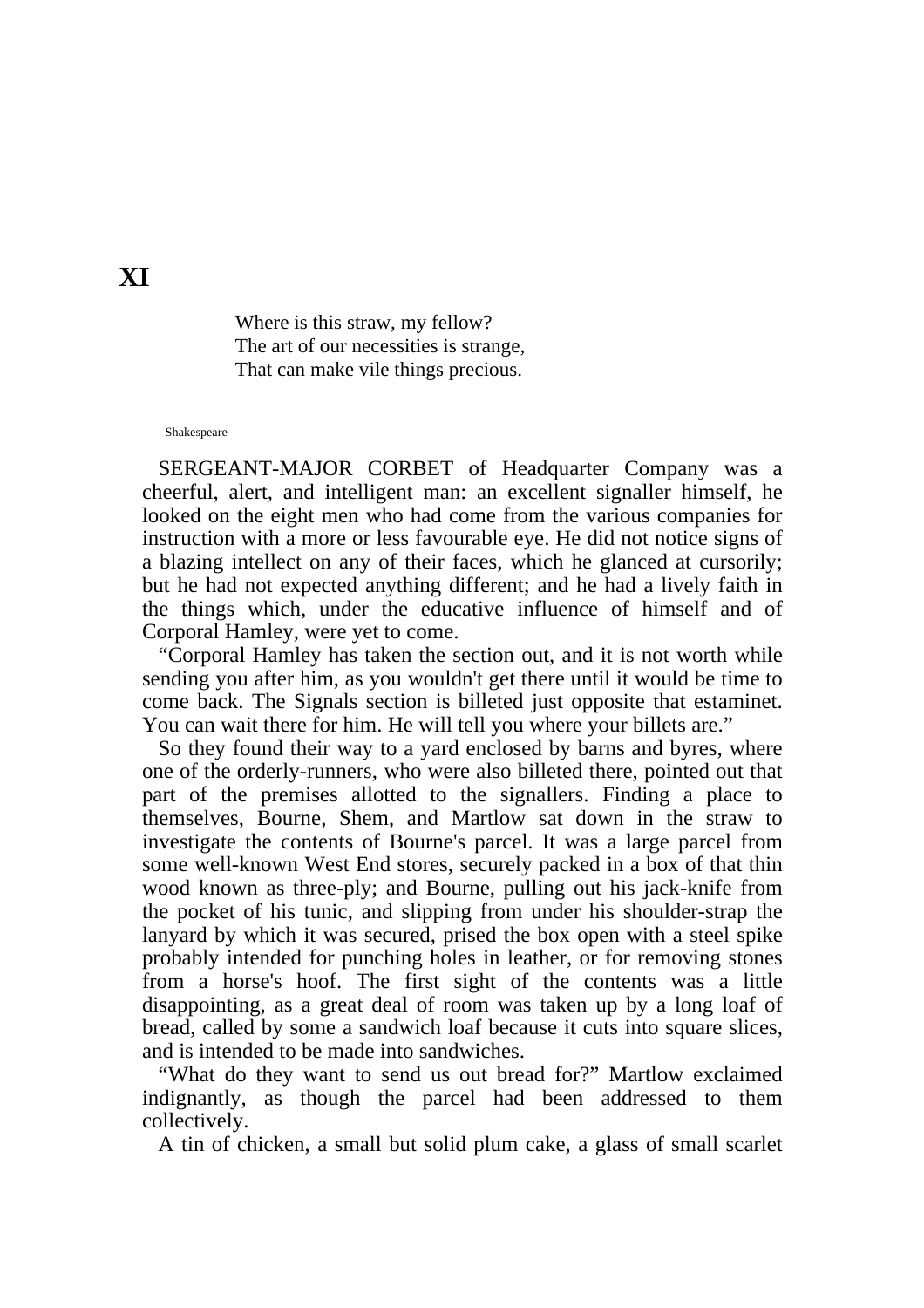strawberry jam, and a tin of a hundred Russian cigarettes.

 "Yes, I wonder why they sent the bread. He's a sensible chap, but perhaps the bread was his wife's idea. You know, Martlow, my friend is about fifty-five, but he is a very good sport, and married for love last year."

 "Well, never mind 'im now," said Martlow. "I'm feelin' a bit peckish. Let's eat the chicken, and then we shan't 'ave to carry it about."

 "We can save the cake for tea," said Shem. "I suppose they only sent the bread to fill up the box, but it will come in useful with the chicken."

 "Open the chicken, then," said Bourne; "and cut some bread, Martlow."

 Martlow, however, was too interested in watching Shem opening the tin to turn to the loaf immediately. He waited until he saw the carved fowl, set in pale, quivering jelly.

"Looks all right," he said, and grabbed the loaf.

It was fast in the box, and needed a bit of effort to pull it out.

"Bloody fine packers!" said Martlow; "they don't care 'ow ...

 He gave a wrench, and it came up by the end he grasped: the other end, as soon as it was released from the pressure of the box, fell off, and a bottle with a white capsule over the cork slid out and would have fallen to the floor, but that Shem caught it.

"Well, you can fuck me!" exclaimed the astonished Martlow.

 "Here, hide it, hide it quick!" said the excited Shem. "There'd be no end of a bloody row if they got to know your friends were sending you bottles o' Scotch. Bloody fine packers! I should think they were! They've scooped out nearly all the crumb. We'll have to eat dry crust with the chicken. Here, open it quick; and let's all have a tot, and then put the rest away in your pack."

 "Shem," said Bourne earnestly, "if I ever get a Victoria Cross I shall send it to Bartlett as a souvenir."

 "You don't want to go lookin' for no Victoria Crosses," said Martlow in a didactic vein, "you want to be bloody careful you don't get a wooden cross instead."

 They gave the bones of the chicken to a dog in the yard, so that nothing of it was wasted; and the empty tin they threw into a pit dug for the purpose in a bit of field behind the yard. Shem poured some more whisky into Bourne's cooker, the lid of which fitted quite tight. That would be good in their tea, he said, as he corked the bottle and, folding it in the skirt of Bourne's overcoat, concealed it in his pack. Then, each smoking a Russian cigarette, they awaited placidly the return of Corporal Hamley from his arduous duties.

 Corporal Hamley was rather like Sergeant Tozer in build, a lean, rawboned man; but of a dark complexion, where the other man was fair and ruddy; and of a softer nature, where the other, if reflective and sensible,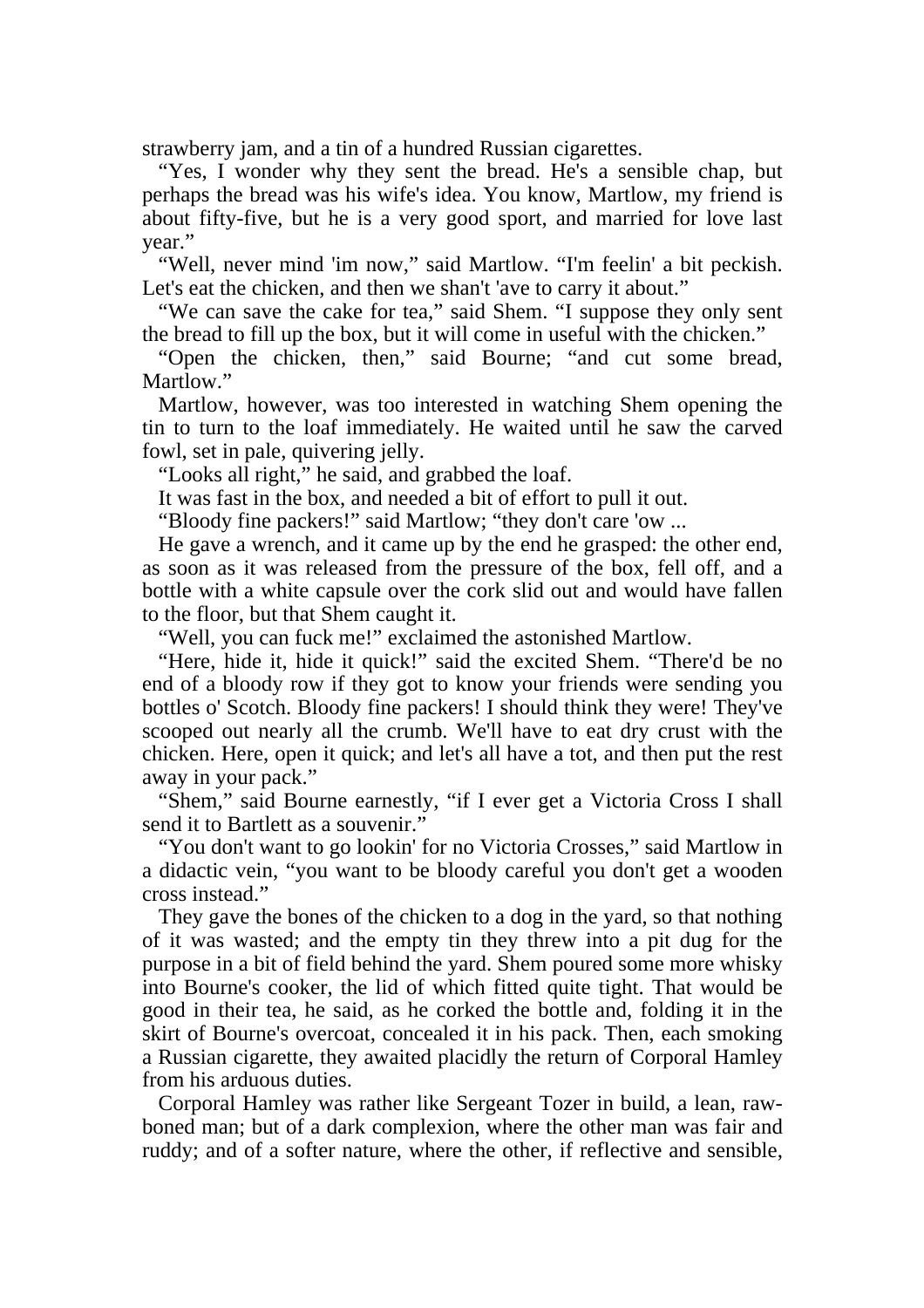was still hard and sharp. The corporal, too, just because he was a little weaker than Sergeant Tozer, was inclined to be influenced by what he may have heard of a man's character before he had sufficient experience to form an opinion about him for himself. Someone had evidently prejudiced him against Bourne and Shem. When the new men fell in for his inspection outside the stable, he was inclined to single the two of them out from the rest, by looking at them fixedly, while he delivered to the squad a little homily on the whole duty of man. There being only billets for four men in the stables, he divided the parade arbitrarily into two, and Martlow, Shem, and Bourne, with a big dark man called Humphreys, were sent off to other billets about a hundred and fifty yards away down a by-road, where there were some more orderlies and some snipers. It was inconvenient being so far away from the rest of their section.

"Doesn't seem to like us much," said Shem, in a pleased voice.

"No bloody love lost, then," said Martlow stoically.

 "He's all right," said Bourne. "In fact, I think he's probably a nice chap, only he doesn't know us, and somebody has been telling him that we need watching. Did you hear what he said about the regimental? I don't think I have spoken to the regimental since we were at Beaumetz, except to say good-morning, sir, if I passed him. The corporal will be all right in a couple of days, you'll see. Mr. Rhys is a pretty difficult proposition, I believe; a nice chap, but liable to cut up rough any morning when he happens to have a fat head. He and Mr. Pardew are boozing-chums, you know: when they get canned up they get canned up together; and when I was in the orderly-room I used to notice that whenever Mr. Rhys was ratty with the signallers, Mr. Pardew was ratty with the snipers. Isn't it nice to think we've got three-quarters of a bottle of good Scotch whisky?"

 "We want to keep that, until we can have a quiet beano on our own. We'll have what I put in your cooker for tea, and we'll have another tot at tea-time to-morrow, then it will last three or four days. We can get something at the estaminet. Mind you don't pull it out with your overcoat. Put a sock round it, and then keep your towel on top of it."

 "It'll look dam' funny 'im pullin' 'is coat out ev'ry time 'e wants 'is tow'l, won't it?" Martlow suggested. "It'll be all right in a sock."

 Bourne proved to be right about the corporal, who may have watched them with a little suspicion for two or three days, but by that time had become more favourable toward them. They had to begin at the beginning; learning the Morse code, flag-wagging, a succession of acks, and practice on the buzzer. Martlow, whose whole wit lay in his quick teachable senses, was easily the best pupil, and Bourne the least satisfactory of the three, Shem having considerably greater power of applying himself to the matter in hand. Madeley, one of the signallers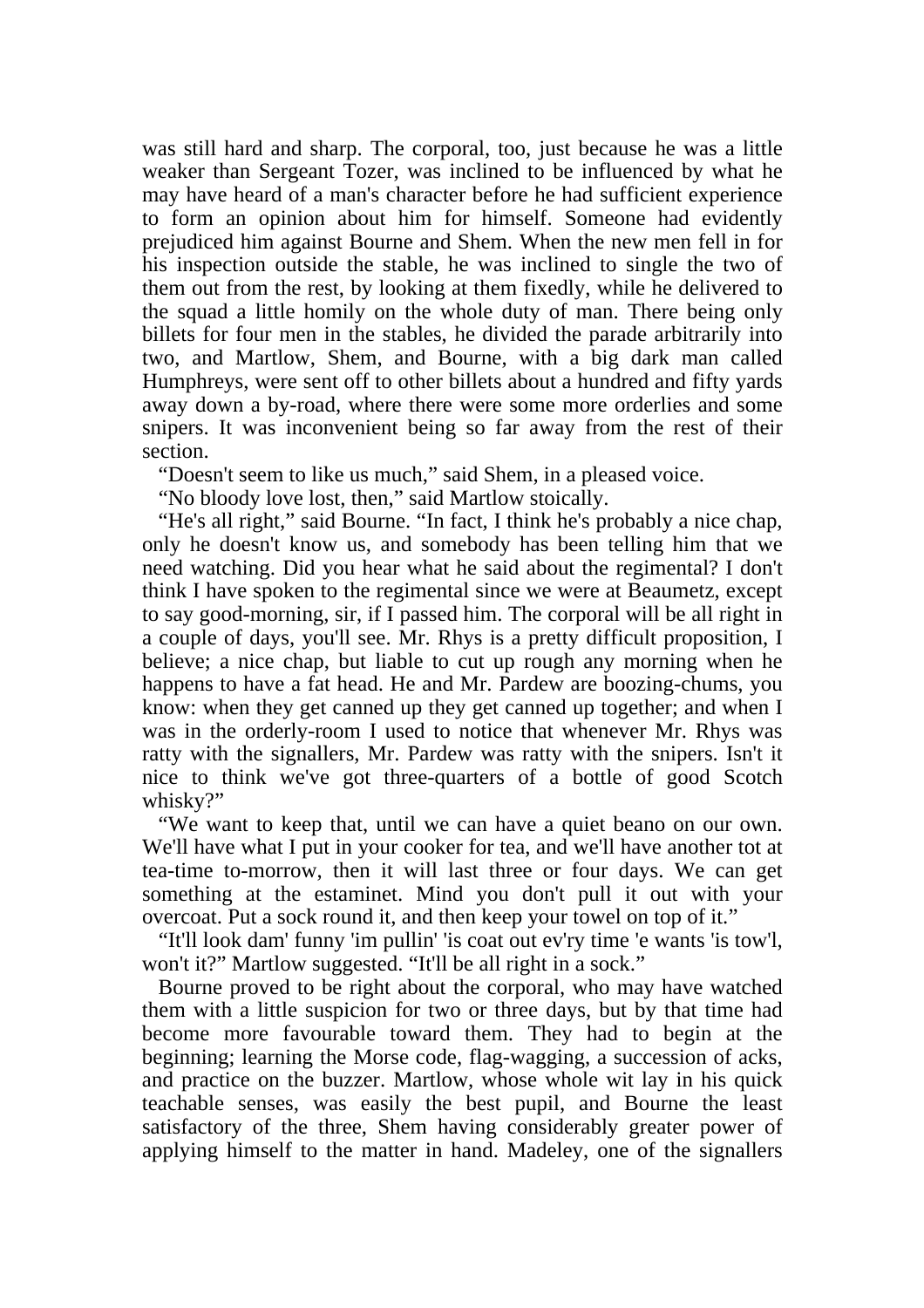usually on duty in the orderly-room, had become friendly with Bourne there, though they only saw each other casually. Perhaps he helped to correct Corporal Hamley's point of view. On their part, they liked their work and the men in their section.

 Their first day the whole battalion paraded at nine o'clock in the main street at Reclinghem, and Major Shadwell made a brief inspection of them. It was really extraordinary, but one could not help being struck by the changed feeling among the men, as he passed along the ranks. It was not simply that they liked him, but he belonged to them, he belonged to their own earth. His rather stern and uncompromising manner did not matter a damn to them. It was the general opinion that here was a man who should be sent home on a senior officers' course, and then come back and command them for the duration. It was not that he was popular among them as other officers were: their feeling towards him was not without affection, but had more in it of appreciation and respect.

 One might have thought that this feeling would tell against the new colonel, who arrived and took over command that night; but when Colonel Bardon inspected them in the morning, he moved along the ranks with an air of quiet efficiency, with a great deal of reserve, as though past experience had told him that, if he were inspecting these silent rigid men, they also were inspecting him, with a penetration and a power of judgment equal to his own. The severity of his clean-cut face was that of Major Shadwell's; he was shorter in stature, but compactly built, well-balanced and alert, with grey-blue eyes that were keen and quick in sizing-up his men. That seemed to be his whole object, to find out the kind of men he had to command; and the answer to his question was for his own private mind. There was nothing of the romantic swagger and arrogance to which, in the past couple of months, they had become accustomed and indifferent. Bourne always had the illusion that his own senses stretched right along the line of men on either side of him. When one is standing to attention, one is still, erect, with eyes looking straight in front of one, but as the footsteps of authority come closer and closer, one seems to apprehend something of the reality before it is visible; then into one's field of vision, at first vague and indeterminate, then suddenly in sharp definition, comes a face, cold and unrecognising but keen and searching in its scrutiny, and it blurs again and is gone. For those brief seconds one feels one's breath being drawn in through one's nostrils and filling the cavity of one's chest, and then its expiration, and once again the in-draught of air. One feels that one should either restrain one's breathing, as in aiming at a target, or else, as the only possible alternative, snort, as a dog or a horse might, at the apprehension of some possible danger. Those were Bourne's feelings, anyway, when he first met the scrutiny of those incisive eyes. Colonel Bardon passed, like some impersonal force, and the tension relaxed.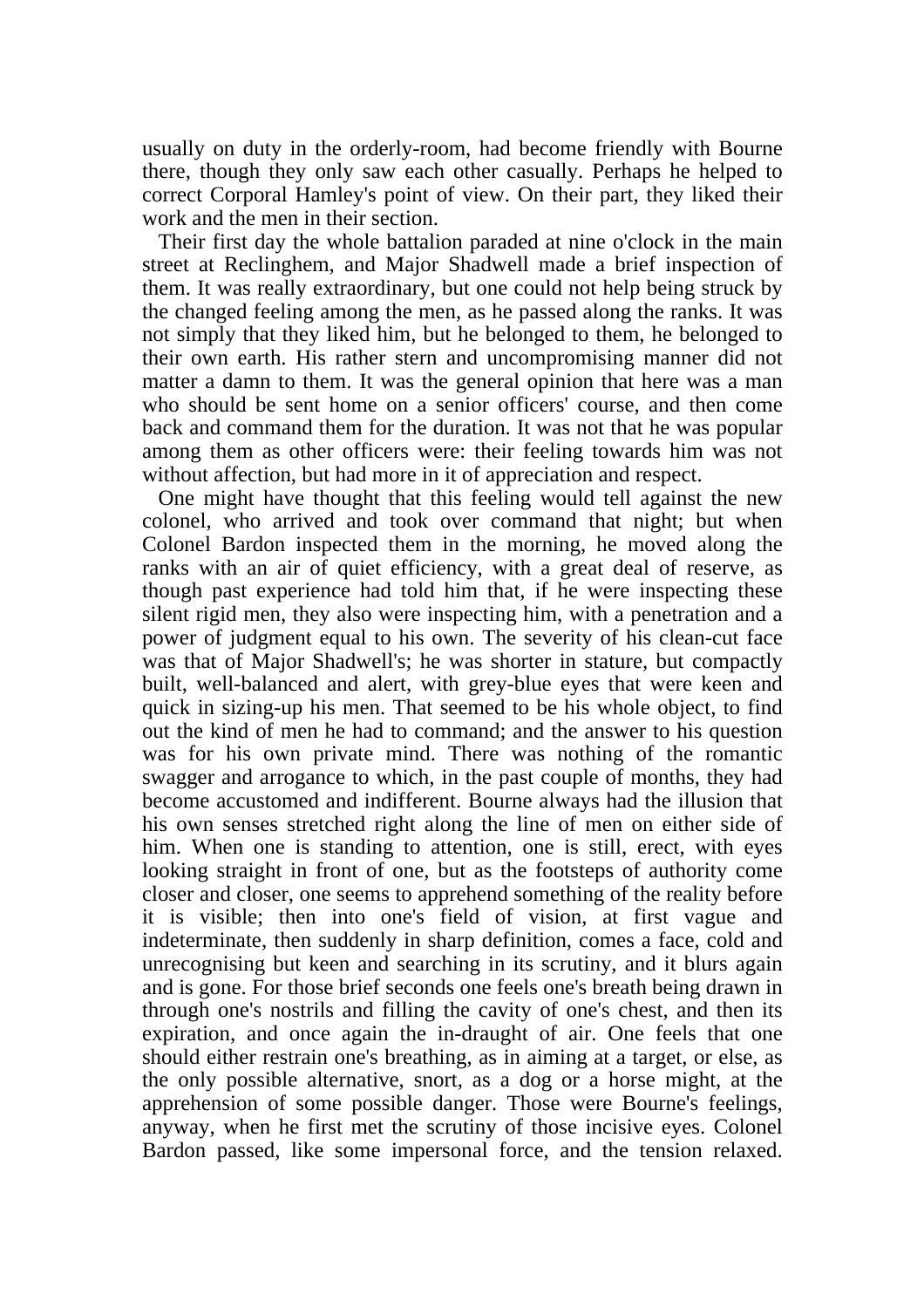Then Madeley, next to him in the ranks, whispered under his breath, and practically without moving his lips:

"Well, he looks like a bloody soldier, anyway."

 After all, that was what mattered most to them; and since their duty and service implied some reciprocal obligations on his side, their opinion meant more to him than perhaps he knew. They were his men all right, if he handled them well, that was settled when once they had looked into the just, merciless face: and the companies marched off to their drills, and the specialists to their duties, well aware that presently there would be another big killing of men. They marched out of the village, past the stone calvary at the end of it, and men who had known all the sins of the world lifted, to the agony of the figure on the cross, eyes that had probed and understood the mystery of suffering.

 SHEM was the moving spirit in an episode which might have brought himself, Bourne, and Martlow face to face with Colonel Bardon in a more unpleasant aspect. They were content with their work, and Corporal Hamley, and the section in general; but already the question had been raised as to what would be their duties when the battalion went into the line. Obviously they would be unable to act as signallers, except perhaps in the subsidiary duties, such as helping to repair or lay lines. Even Martlow, whose light touch and quick ear made him a very apt pupil on the buzzer, would scarcely be qualified for the duty. There being a shortage among the runners, they might be useful in that capacity.

 Then it was arranged that for three consecutive days the whole battalion was to practise an attack, and once again this question emerged. They were told by the corporal that they were to report to their companies. Shem, who was quite a reliable person where all serious duties were concerned, but an inveterate lead-swinger with regard to any parades or fatigues which he considered unnecessary, promptly made a grievance of the matter.

"Well, we've got to go."

 "We haven't got to go," said Shem. "I am willing to bet nobody in A Company knows anything about our going to them. We have only got to get into the loft here every morning, and we have a couple of days' rest. It's a gift."

 "Please yourself," said Bourne reflectively; "but I would just as soon go out with the company."

"We'd be on the mat," said Martlow, dubiously.

 "If one goes back to the company the lot of us will have to go. There's no sense in our going, unless we are going over the top with the company. These bloody practices are no good anyway. A lot o' brass hats make the most elaborate plans, and they issue instructions to all concerned, and officers are taken to inspect a model of the position to be attacked, and then we're buggered about, and taken over miles o' ground,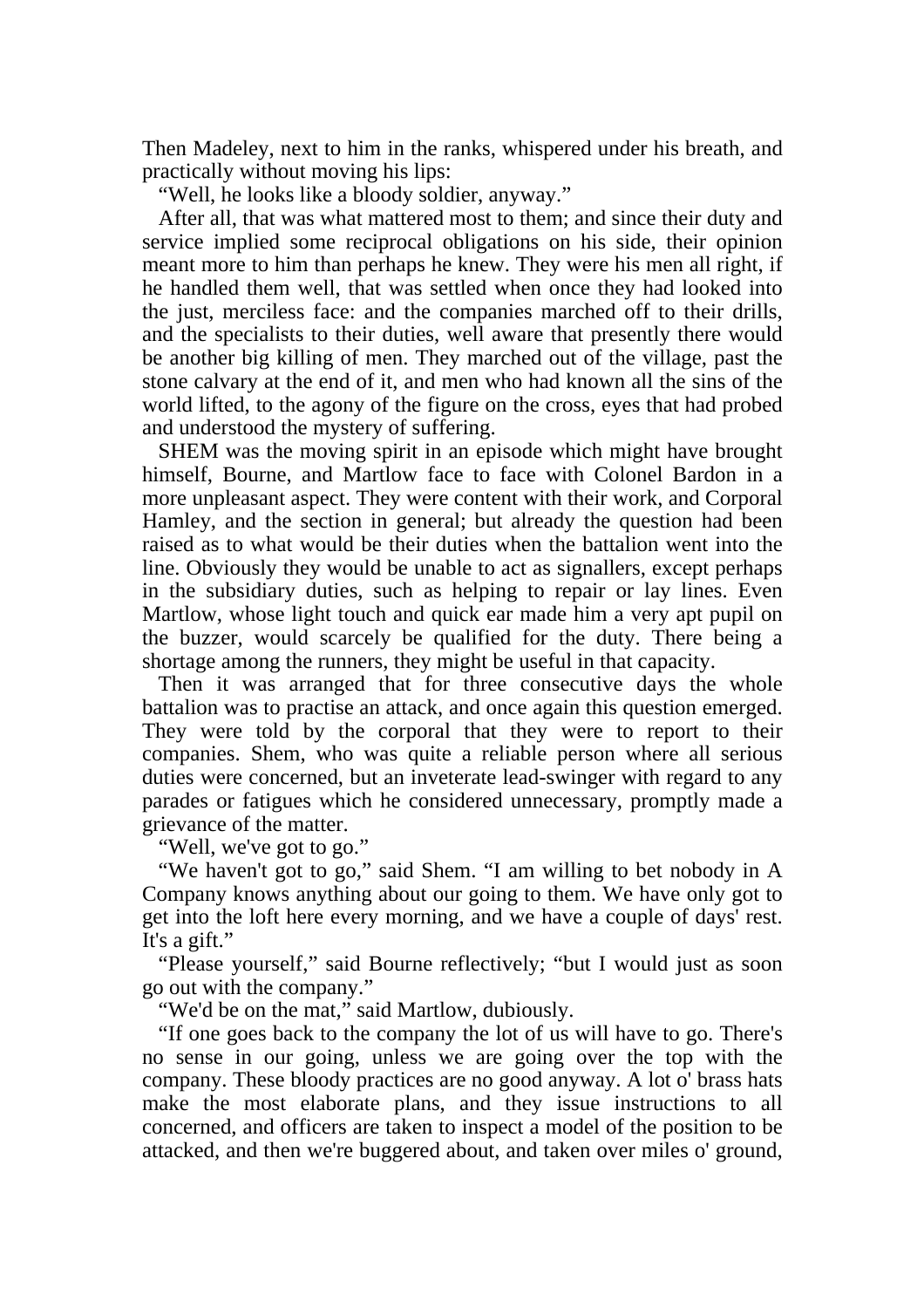all marked out with tape to represent trenches; and then when everything is complete, and every man is supposed to know exactly what he has to do, the whole bloody thing is washed out, and we all go over the top knowing sweet fuck-all of what we are supposed to be doing."

 Shem's simple and perspicuous account of Staff methods reduced Bourne to compromise: he proposed to visit his friends in A Company, Sergeant-major Robinson and Sergeant Tozer, and find out how the land lay. Shem was recalcitrant.

 "You will only give the show away," he said obstinately. He refused to walk up to A Company's billets with Bourne, who went with Martlow eventually.

 "I don't mind bein' on the mat, if it's wo'th it," said Martlow reflectively.

 "It isn't," said Bourne. "However, old Shem wants it, and we have to hang together."

 The sergeant-major and Quartermaster-sergeant Deane were surprised when Bourne put his head in at the door, and asked if there were any parcels for him.

 "Do you want a parcel every bloody day?" inquired the quarter-bloke. "You got a good 'un two days ago, didn't you?"

 "I expected a small parcel of cigarettes," said Bourne innocently. "I've got a few good ones left, but I'm running out of gaspers. Try one of these, sergeant-major. Mr. Rhys forgot his cigarette-case yesterday, we were about a mile and a half the other side of Reclinghem, flagwagging; and when we had an easy he asked me for a cigarette, if, mind you! if, it were a decent one. Like a fool I gave him one of these, and he has forgotten his cigarette-case all day to-day. I can't keep the officers in cigarettes. I want some gaspers: they're good enough for the troops."

 "You've got a 'ide, you 'ave," said the sergeant-major, lighting one as Bourne offered the case to the quarter-bloke.

"'ow d'you like the sigs.?" inquired the latter, lighting his.

 "Oh, it's cushy enough," said Bourne indifferently. "I was always content with the company. Apparently they don't know what they're going to do with us when we go into the line. I suppose we shall know more or less tomorrow, as when we go over the top we shall presumably go over with the section with which we practise. They say we may be used as orderlies."

 "You can't say, really," said Sergeant-major Robinson, "because they generally muck everything up at the last minute. Seems to me all these practices are just so much eye-wash for the Staff; an' if anything goes wrong they can say it's not for want o' preparation. Anyway, whether you go with the runners or with the sigs. to-morrow, you'll 'ave an easier time than we'll 'ave. I'm the bugger who has most of the work to do in these stunts. When you get your commission, Bourne, don't you ever let your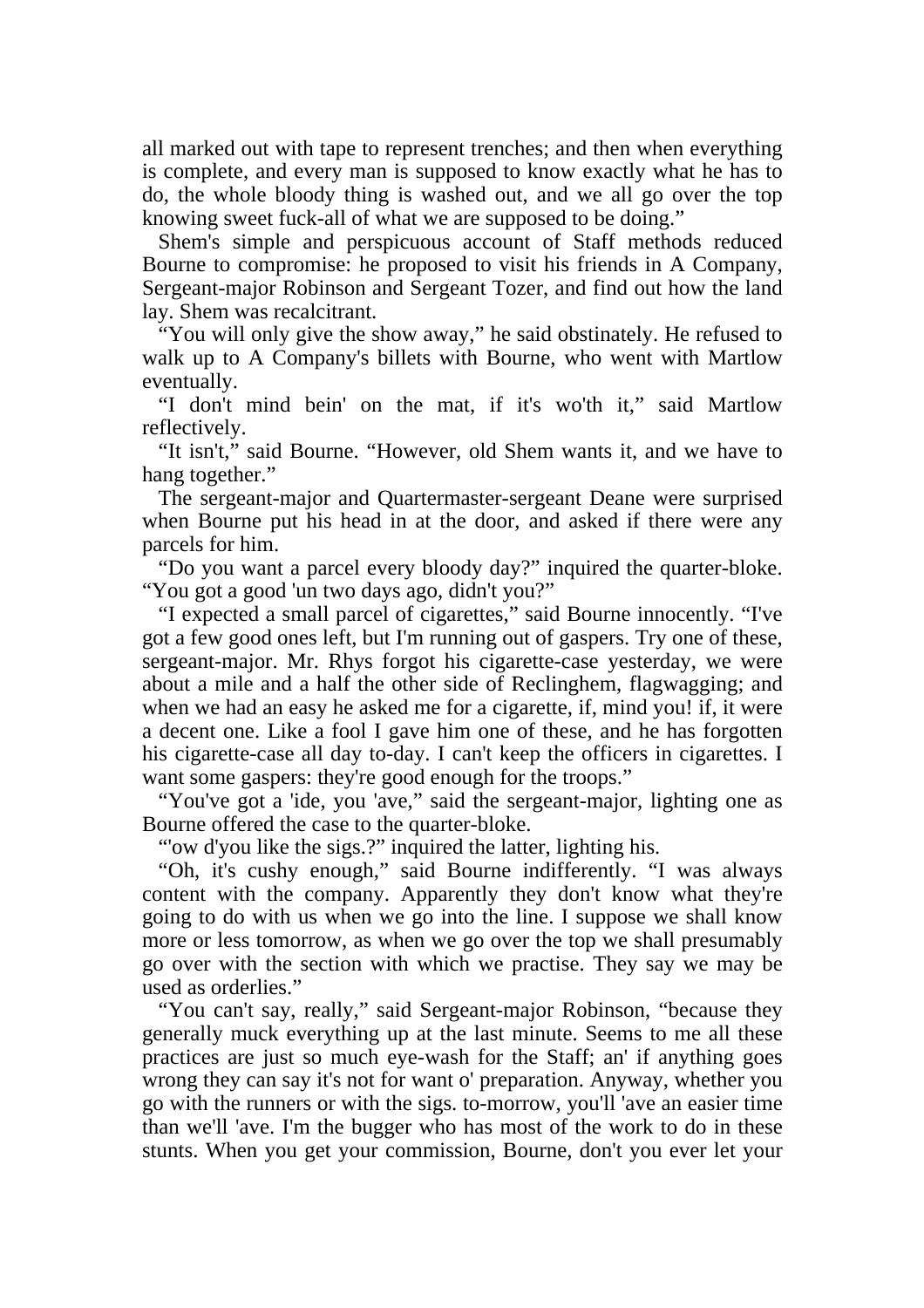sergeant-major down. Don't you ever forget that 'e does all the bloody work"

 The reference to the possibility of a commission infuriated Bourne. The sergeant-major had forgotten the presence of Martlow, sitting quietly on a box by the doorway, and now looking at Bourne with the round eyes of astonishment.

 "Why don't they send us back to the company for the attack?" he exclaimed, with an impatience which was impatience at the sergeantmajor's blundering indiscretion, and an attempt to cover it.

 "Oh, you're a bloody fool!" said the sergeant-major. "You've got a cushy job with the sigs. until you go 'ome, an' you don't want to go askin' for trouble. When you 'ave the chance of an easy, you take it. You won't find bein' a second loot as cushy a job as you think; an' if you want to make a good officer, don't you be too ready to tick off your comp'ny sergeant-major when any little thing goes wrong. You just remember all the work'e does, an' all 'is responsibilities, see?"

 "Well, I have not put in for a commission yet, sergeant-major," said Bourne, trying to affect an indifference under Martlow's eyes. "What's in orders; may I have a look?"

 He glanced at the couple of typewritten sheets as if to hide his embarrassment.

"Them's part two orders you're lookin' at. Part one's the first page."

 He glanced through them quickly. The sergeant-major could not teach him anything about orders. Then he put them back on the table.

 "Well, we shall have to move back. If a parcel should come for me, I suppose the postcorporal will bring it along. Good-night, sergeant-major. Good-night, sir."

He and Martlow went out into the twilight.

 "Shall we get a drink here, or wait until we get back to Reclinghem?" he asked Martlow.

"Wait," said the other briefly.

 They stepped out in silence for a little while, and then Martlow turned his face up sideways to him.

"Bourne, are you goin' to be an officer?"

 The question itself seemed to divide them sharply from each other. There was something cool, remote, and even difficult in the tone in which it was asked. It was as though the boy had asked him if he were going over to surrender to the Hun.

 "Yes," he answered a little harshly, accepting bitterly all the implications in the question.

 They were approaching the church, and came suddenly through the shadows on the old *curé*, in his soutane and broad-brimmed hat. Bourne drew himself up a little and saluted him. The old man took his hat right off, and bowed, standing uncovered, in something like an attitude of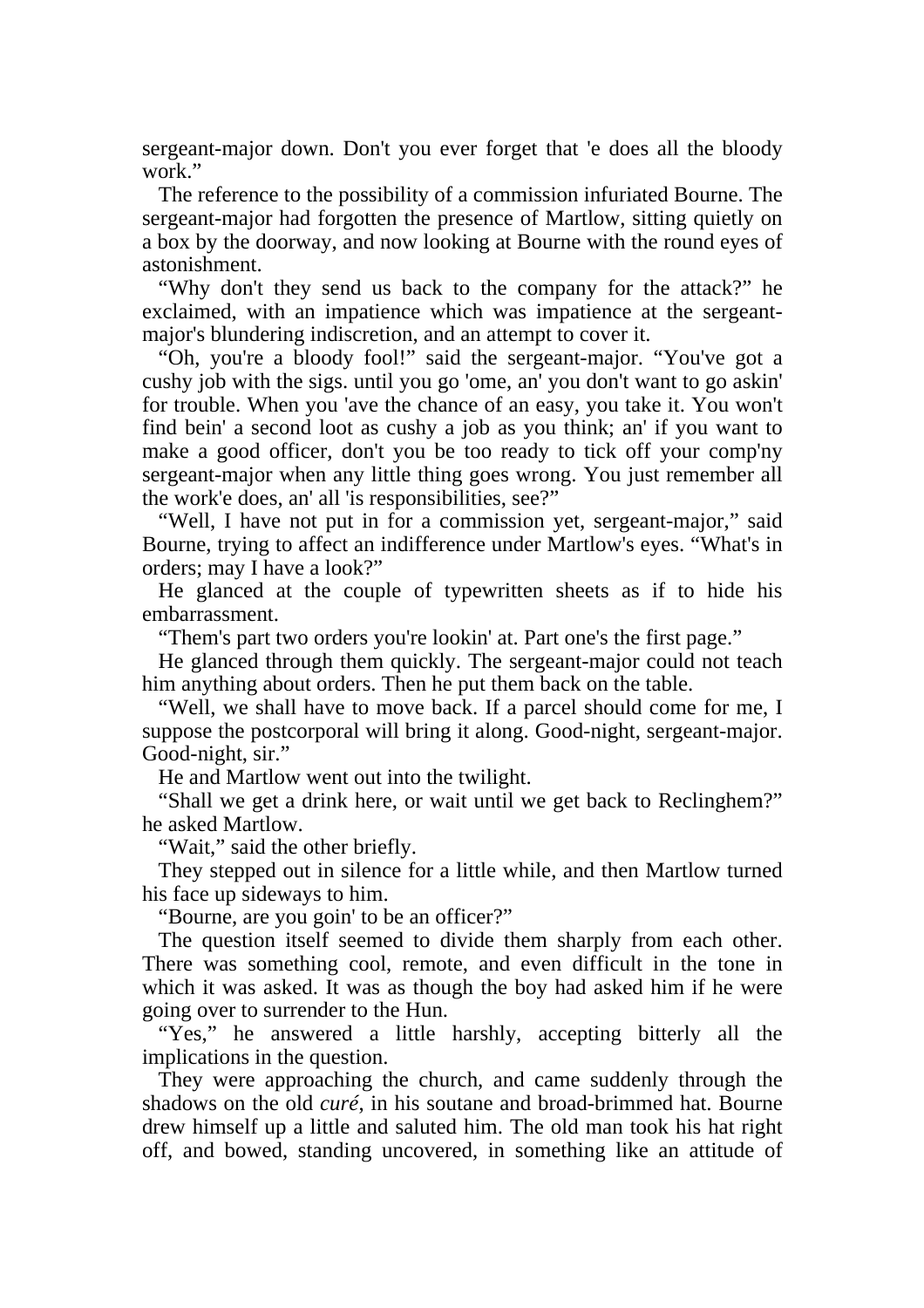prayer, while they passed; and even though he had noticed before the kind of reverence which some French priests put into their courtesy towards a soldier, the trivial incident filled Bourne with a sense of trouble. He thought he had heard somewhere that it was unlucky to meet a priest in the dusk; and as the thought flitted through his mind, he had the sensation of goose flesh all up his spine. He was a reticent and undemonstrative man, but after a few more steps through the silent shadows he put his arm round Martlow's neck, his hand resting on his shoulder.

"I don't want it. I have got to go," he said.

 "We're all right as we are, the three on us, aren't we?" said Martlow, with a curious bitterness like anger. "That's the worst o' the bloody army: as soon as you get a bit pally with a chap summat 'appens."

 "Well, it has got to be," said Bourne. "I am not going before the show comes off, anyway. The three of us shall be together, and then ... well, it's not much use looking ahead, is it?"

 They did not say much more for the rest of the way, but picked up Shem, and then went into the estaminet in Reclinghem for a drink. Shem laughed scornfully when they told him that the company did not apparently expect them to report in the morning.

 "What did I tell you?" he said; and Bourne, in a sulky way, told him he had better go and buy some provisions.

"We'll get our bread and cheese ration," he added.

 IN THE morning they drew a bread and cheese ration with the rest of Headquarter Company, and then secreted themselves in a loft over their billets. Through some slats, in a ventilating window at the gable end, they could just see the front of the house; and presently the military policeman billeted there came out, with his stick in his hand, and proceeded briskly about his duty. They knew his times, more or less, but what they failed to appreciate for the moment was the fact that to-day's stunt rather disturbed the normal routine of duty, making his movements less definitely calculable. Bourne had lost the schoolboy spirit of truancy, which was still predominant in Shem and Martlow, and he was rather bored. The whole joy of disobedience is in the sense that one has chosen freely for oneself, and Bourne had not chosen freely, he had fallen in with Shem's plan: on the other hand, though he was equally involved with them now, he was not primarily responsible for it, and was free to criticise it from an almost disinterested point of view. There was a certain amount of pleasure in that, as it brought him into opposition with Shem, and naturally enough he liked to maintain a kind of moral, or immoral, ascendancy over his ally. He was bound, of course, to do his best to secure the success of Shem's plan, and if it failed he was certain to suffer equally with its author, but among themselves he could always disclaim responsibility, except in so far as an amiable weakness of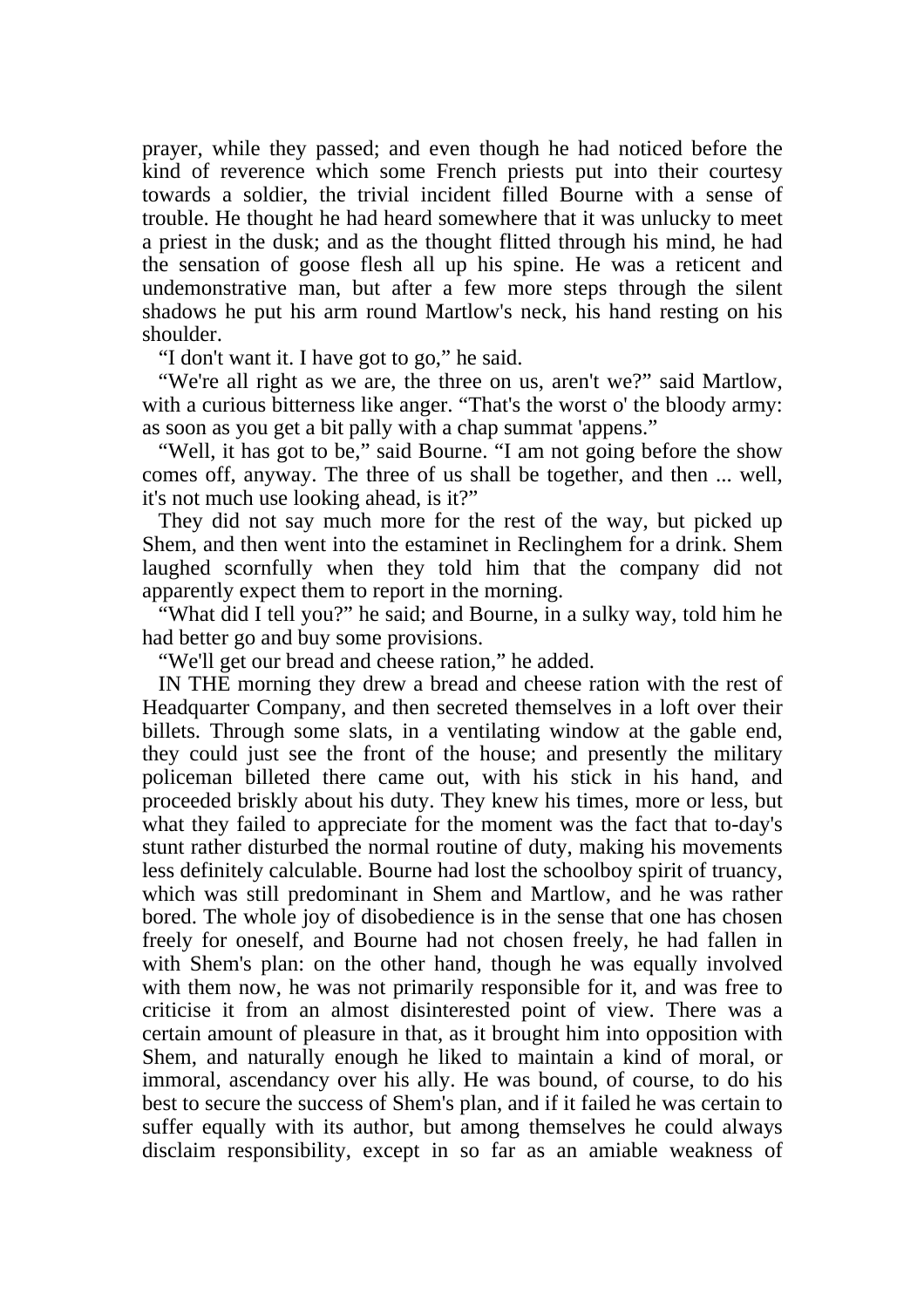character, by vitiating his better judgment, had engaged him in it. These considerations were all that gave him a kind of zest in the exploit.

 The military policeman had been gone for little more than half an hour, and they did not expect him back until about a quarter to twelve. They were, therefore, rather surprised to hear obviously military footsteps in the yard, and a certain amount of anxiety mingled with their surprise when the footsteps turned into the stables beneath them, passed by the ladder which gave access to the loft, and then moved down the length of the building from one partition to another. Someone was evidently inspecting their billets. He returned to the foot of the ladder, and then they held their breath, for the ladder was only secured in position by a hook fixed to a beam under the entrance to the loft and fastening to a staple in the ladder itself. The ladder moved, as a hand was placed on it, and someone was now ascending. Bourne, with the foolish mirth which sometimes overcomes one in the face of danger, could have laughed at the sight of Shem and Martlow couched on a pile of little sheaves, and watching the entrance like two animals prepared to defend their lair; and laughter came in an explosion when Humphreys' face suddenly appeared above the floor level, its expression changing swiftly from guilt surprised to disappointment as he recognised them.

 "What the bloody 'ell do you want to come 'ere for?" Martlow shot at him in rage.

"I've got as much right 'ere as you 'ave," he replied, truculently.

 "The question of right in this connection is of merely academic interest," said Bourne, delighted by the position of affairs; "but you would admit that we have a prior claim, and are therefore in a stronger position than you are. I am not going to conceal from you, Humphreys, the fact that your presence is unwelcome to us. If you're going to argue the toss with us, you will finish by being chucked out on your head. Yes, by the three of us if necessary. We haven't found you very companionable in the past few days, and an impartial consideration of your character and habits has reconciled us to the fact. However, you are here, and we have to make the best of your company, as of other inconveniences inherent in the situation; but if you become at all objectionable, we'll push you down the bloody ladder and take the consequences. Is that clear to your somewhat atrophied intellect?"

 "Well, there's room for four on us," said Humphreys, with unexpected modesty.

 "That's all right," said Bourne, whose main objects were to take charge of the situation, and forestall any unreasonable quarrelling on the part of Shem or Martlow. "This loft is a common refuge for the four of us; but don't you do anything to give the show away. I think I am the oldest soldier here, so that naturally I'm in charge. If we all end on the mat, I am the person who will bear the chief responsibility."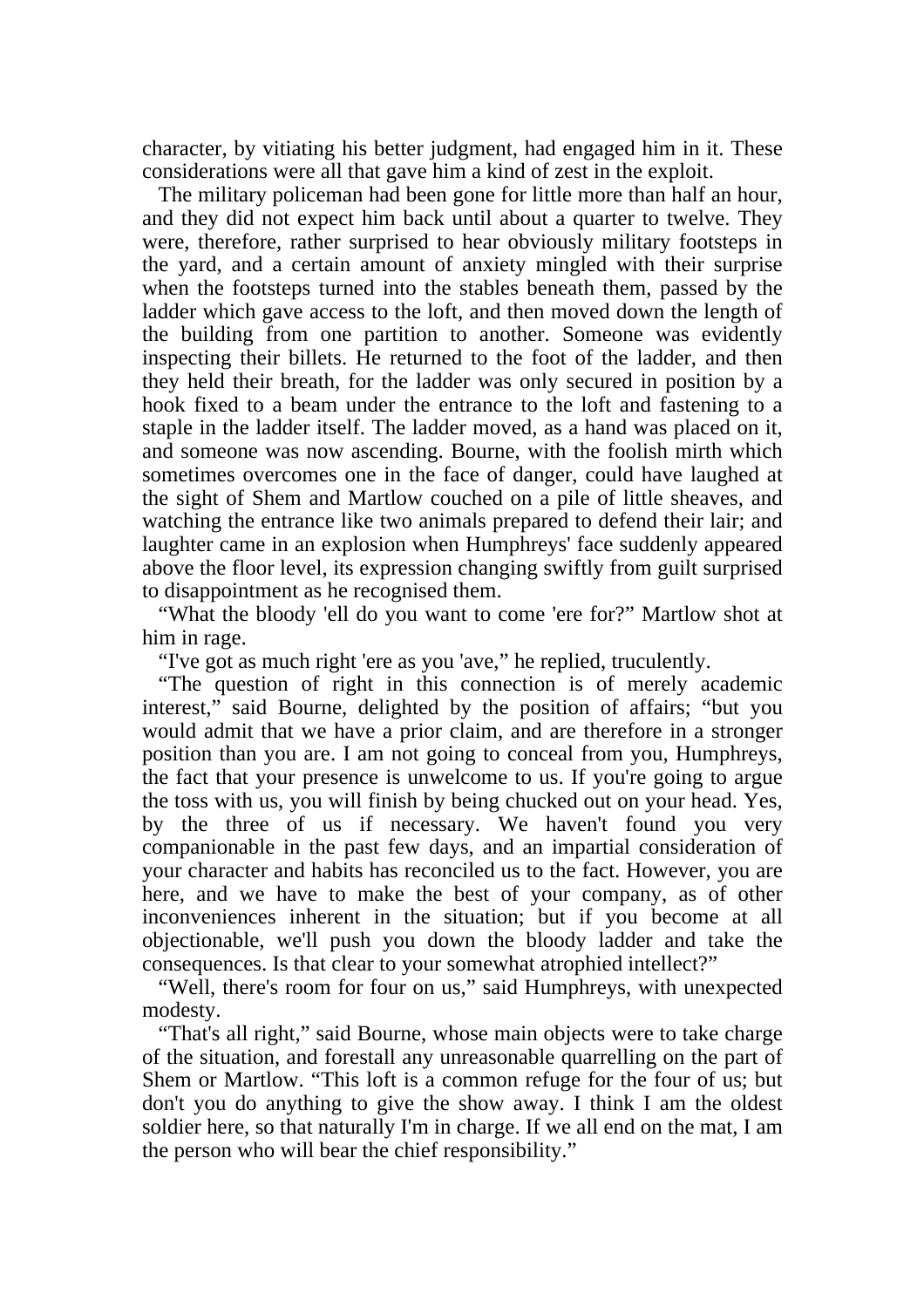"Shoo," said Martlow, lifting a hand to warn them, and they heard more movement in the yard, a cackle of high female voices which invaded the stables, and then again the ladder moved, tilting a little as some one ascended.

 "My God, we're holding a bloody reception," said Bourne, under his breath.

 The face of Madame, the proprietress of the farm, appeared above the floor, and turned from one to the other in a spirit of inquiry.

 "Bon jour, madame!" said Bourne, with great self-possession. "J'espère que notre présence ici ne vous dérange point. Nous nous trouvons un peu fatigués après de marches longues, et des journées assez laborieuses. Or, nous avons pris la résolution de nous reposer ici, pendant que le régiment fait des manoeuvres dans les champs. ça n'a pas d'importance, je crois; ces exercices sont vraiment inutiles. Nous ne ferons pas de mal ici."

 "Mais ce n'est pas très régulier, monsieur," she replied dubiously; and some excited queries came from her two friends below. Bourne thought her objection incontrovertible but a little pedantic. Only half of her had risen through the floor, and there she paused in doubt, as though emerging, like a conjured spirit, from the shades.

 "Montez, madame, je vous en prie"; he implored her. "Comme vous dites, ce n'est pas régulier, et ce sera vraiment dommage si nous sommes découverts. Montez, madame, vous et vos amies; et puis nous causerons ensemble."

 It took him some time to persuade her that they were not deserters, and that their escapade was without much significance except to themselves, but eventually he succeeded. She mounted the remaining rungs of the ladder; and, filled with curiosity, her two friends followed her, one, fat and rubicund, the other, one of those anaemic, childless women who haunt the sacristies of village churches. Shem and Martlow both looked as though they were half-inclined to cut and run for it. Humphreys merely stared at the invasion with pugnacious resentment. Only Bourne seemed to grasp the essential fact that they were all in reality the prisoners of the three women, who had by now constituted themselves a jury of matrons for the purpose of trying the case. He had to play the part of advocate, not only in his own cause, but in that of these accomplices who from sheer stupidity did nothing to ingratiate themselves with their judges.

 "For God's sake, smile!" he said, desperately, and Martlow at least responded by breaking into a broad grin, which gave them a less criminal appearance. Women are notoriously influenced by a man's facial expression, and flatter themselves that their response to it is some subtle power of intuition. They have, in reality, about as much intuition as an egg. Bourne's too elaborate manner and Martlow's grinning humour were saving graces in the present situation, and the women discussed their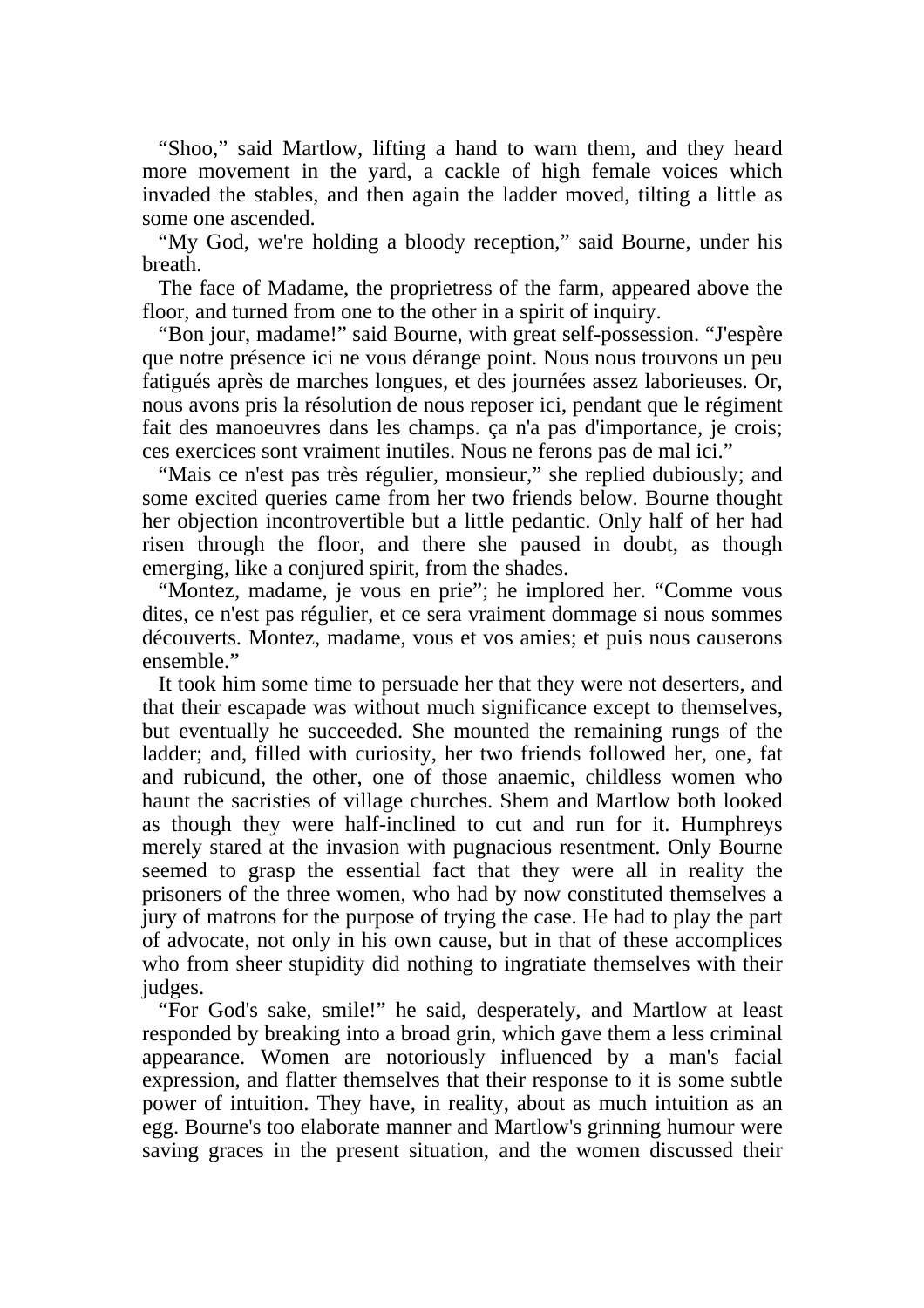right course of action, in what they thought was a reasonable spirit. They had to be humoured, and, considering their entire lack of charm, Bourne hoped that none of them might prove to have a romantic nature.

 Madame, seated on the floor, took up a sheaf and stripped the ears from it, threshing off those which did not come away as she pulled it through her hand, into a cloth spread on the floor. Shem, Martlow, and Bourne, had been standing clear of the sheaves since she had arrived, but Humphrcys was sitting on a pile. She made up her mind, after consultation with her sister Fates, and having finished her threshing, stood and delivered judgment. They could not stay in the loft, it was *malsaine*, she declared, as the grain stored there was her *vivres* for the winter. On the other hand, she would not betray them to the police. She thought they would be sufficiently safe from arrest in the further stable; and then, turning on Humphreys, she told him to get up. Bourne told him what she said, but he would not move, and he was rude. Even though she did not understand what he said, his manner was rude enough to be unmistakable, and reading in it a defiance of her authority, she advanced on him, and, before Bourne could interpose, had slapped him, first on one cheek, and then with the other hand on the other, while she told him what she thought of him. She did not raise her voice. She stood over him like a cat swearing at a dog, in a low hissing invective, and ready to claw him if he showed the least sign of fight. Humphreys, of course, though he was a stupid, surly fellow, would not have retaliated against a woman; but he looked as though he were almost suffocated with anger. Bourne interposed again, as in the case of Corporal Greenstreet; but this time he did not try to soothe the angry woman, he turned on the angry man.

 "You're the bloody fool who is going to get us all in the mush," he said, in a rage quite equal to their own. "I'm not going to tell you twice. You take up your kit, and get down that bloody ladder quick."

"What'd she want ...?"

Madame advanced again with that purring hiss.

 "Are you going?" said Bourne, the last strand of his control wearing thin. "There's your bloody pack."

 He threw the pack down the ladder, and grumbling and arguing, Humphreys descended after it. They all had their hackles up by now, and Bourne told Shem and Martlow to get down with an air of curt authority. The women were flushed with triumph, but they were inclined to look on Bourne with a favourable eye, so he approached Madame again, and asked her if she had no other place where they might hide themselves, for that day, and the next, perhaps even for the third. At last she led him across the yard, and showed him a small room with a cement floor. It may have been a dairy, or a store-room of some kind, and it had two doors, one going out at the side of the house on to a narrow strip of grass bounded by an unkempt hedge with fields beyond; and the other into a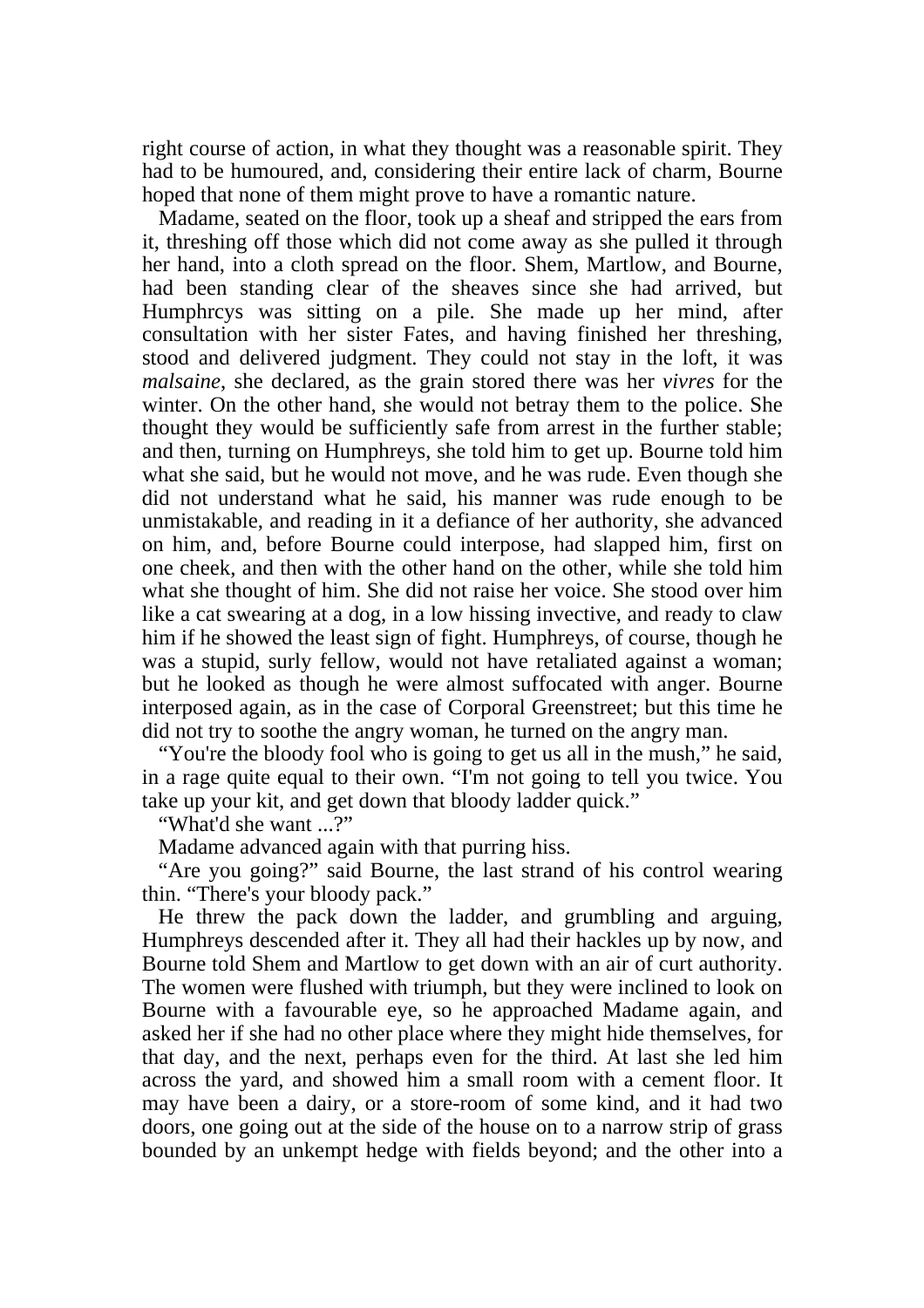passage, on the other side of which the military policeman had his lodging.

 Bourne was satisfied. He made sure that Madame intended no further move against Humphreys, and excused him as well as he could. She would not have Humphreys in the house, but said he might remain where he was. Then Bourne went back to the stables, and telling Humphreys that he would probably be all right where he was, that he could please himself whether he stayed there or not, but that if he went back to the loft Madame would almost certainly inform the policeman who was billeted there, he took Shem and Martlow to the house with him. Then he asked Madame to let them have some coffee, and paid her for it. With the coffee they drank a little of the fast-dwindling, but carefully-hoarded whisky. They heard the military policeman return at twelve o'clock. They could keep track of his movements more easily now, and aired themselves outside the house when he went out in the afternoon. They were glad when the battalion returned at four o'clock, and they could slip out and mingle with the men.

 The second day was pleasanter, as they took more chances, getting out into the fields; and Bourne, after stalking the policeman until he saw him well on the road to Vincly, turned back and bought a bottle of wine at one of the estaminets to eke out their whisky, of which they only had a tot each left. On that errand he ran into Evans, now servant to the new Colonel.

 "Lookin' for trouble?" Evans inquired, grinning. Bourne gave him a drink, and learned that the battalion would carry out the same practice the next day, unless it rained, but as there were no facilities for drying the men's clothes, they wouldn't risk a wetting.

 The next day, after the battalion had moved out, a storm broke, and the men were brought back. The three absentees had a certain amount of difficulty in getting back to the signals section unobserved: they had to get wet first; and Martlow became a little too wet by standing under a spout which took the water off the roof. They had been absent from parade for three consecutive days, and had not found much pleasure in ill-doing. The same afternoon they were taken to some pit-head baths at a mine three miles away; and the next morning, the justice of fate, which is a little indiscriminating as to the pretexts on which it acts, descended on them. They were the last to fall in on parade, and Mr. Rhys had a fat head. They were not really late, and other sections were still falling in; but the officer ordered Corporal Hamley to take their names, and they went before Captain Thompson at half-past eleven. Bourne merely pointed out that they occupied different billets from the rest of the section, and some distance away, but he did not attempt to justify himself. It was wisdom on his part. Captain Thompson, after cautioning them strictly, dismissed the charge. Martlow seemed aggrieved by the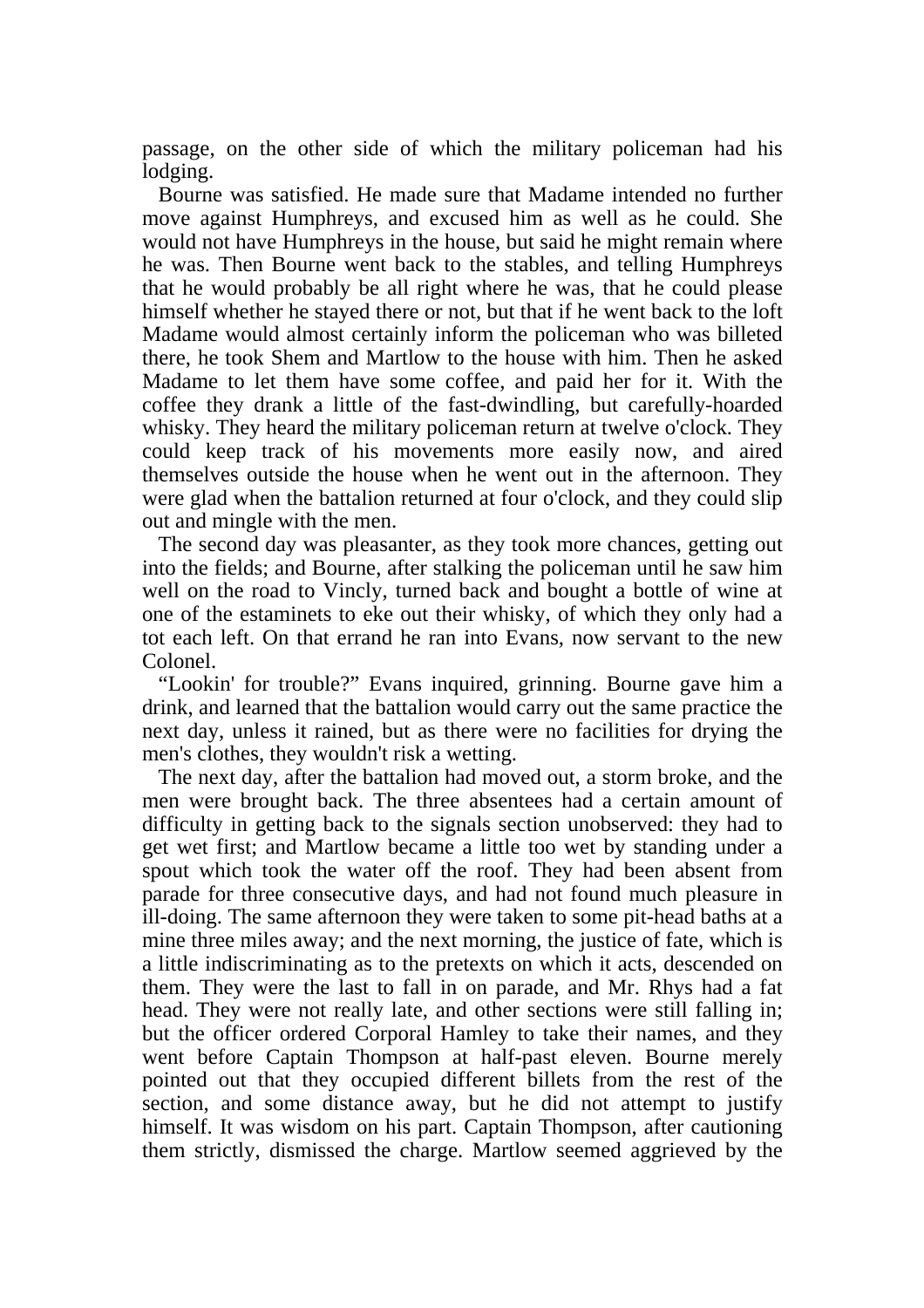injustice of this disciplinary act, but Bourne laughed at him:

 "If we got twenty-eight days first field punishment for something we had not done we should still have deserved it," he said. "I suppose that kind of balance is always evened out in the end."

 IMMEDIATELY after dinner, a thrill of excitement passed rapidly from company to company: all parades were cancelled, billets were to be cleaned up, and the battalion was to be ready to march at half-past five. It was some time since they had marched by night. For once, too, they had some definite details: they were to march to St. Pol, and entrain there for the front. It was very curious to see how the news affected them; friends grouped themselves together, and talked of it from their individual points of view, but the extraordinary thing was the common impulse moving them, which gathered in strength until any individual reluctances and anxieties were swept away by it. A kind of enthusiasm, quiet and restrained because aware of all it hazarded, swept over them like fire or flood. Even those who feared made the pretence of bravery, the mere act of mimicry opened the way for the contagion, and another will was substituted for their own, so that ultimately they too gave themselves to it. They might fail or break, they might shrink back at the last in an agony of fear, but this overpowering impulse for the time being swept them on towards its own indeterminate ends, as one common impulse might move in a swarm of angry bees.

 The light was failing rapidly as they fell in, and they moved off in silence, marching to attention. A Company would join up with them at the cross-roads, marching to meet them from Vincly. They noticed that their new Colonel had a good word of command, which carried well without breaking in the effort. Shortly after A Company had joined them they had the order to march at ease, and then to march easy. A few minutes later, Bourne again saw the old *curé* of Vincly. He was standing by the roadside, watching them pass, his head uncovered and bowed, in his characteristic attitude of humility, which seemed at once beautiful and ominous. Bourne felt a kind of melancholy, a kind of home-sickness, stilling the excitement which had filled him a little while ago. He watched the colour draining out of earth, leaving all its contours vague and gray, except where the shadowy woods and downs took a sharper outline against a sky as luminous and green as water flowing over limestone. Some stars, pallid as yet, hung in it. He had the feeling that he had relinquished everything. It was not that silly feeling of sacrifice, the sense of being a vicarious atonement for the failure of others: the wind with which some men puff out an idle vanity. Memory drifted up on to the verge of his thought a phrase: *la résignation, c'est la défaite de l'âme*; but it was not quite that, for there was no sense of defeat. He had ceased, in some curious way, to have any self-consciousness at all; it was as though his mind were brimmed up with peace, with a peace that still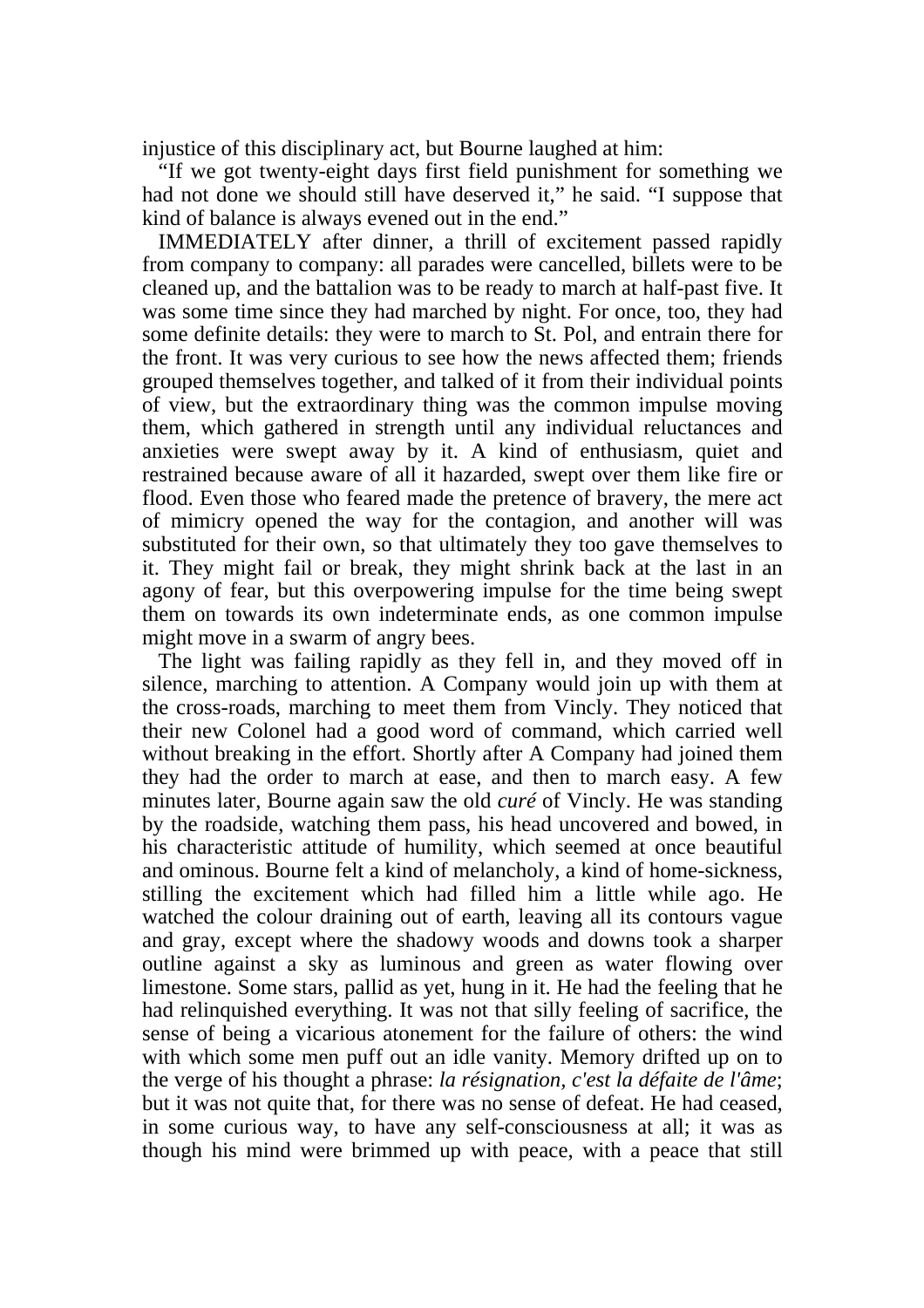trembled a little on its surface, as though a breath would suffice to spill it; though he had the certainty in his heart that presently it would become still, and mirror only the emptiness of the night.

 The rhythm of all those tramping feet, slurring the stresses slightly, held him in its curious hypnosis. He was aware of it all only as one might be aware of a dream. The men sang, sang to keep up cheerful hearts:

"'ere we are, 'ere we are, 'ere we are, again, Pat and Mac, and Tommy and Jack, and Joe! Never mind the weather! Now then, all together! Are wé dówn' eártéd? NO! ('ave a banana!) 'ere we are, 'ere we are ..."

 It might have gone on indefinitely, but the men suddenly switched on to *Cock Robin*, into which some voices would interject "another poor mother 'as lost 'er son," as though to affront the sinister fate against which they were determined to march with a swagger. As they marched through one little village, at about ten o'clock, doors suddenly opened and light fell through the doorways, and voices asked them where they were going.

"Somme! Somme!" they shouted, as though it were a challenge.

 "Ah, no bon!" came the kindly pitying voices in reply; and even after the doors closed again, and they had left that village behind, the kindly voices seemed to drift across the darkness, like the voices of ghosts: "Somme! Ah, no bon!"

 And that was an enemy to them, that little touch of gentleness and kindliness; it struck them with a hand harsher than death's, and they sang louder, seeing only the white road before them, and the vague shadows of the trees on either hand. At last the singing died away; there was nothing but the trampling of myriad feet; or they would halt for ten minutes, and the darkness along the roadside became alive as with fireflies from the glow of cigarettes through a low mist.

 It must have been midnight when they reached St. Pol; and there again their singing sent out a noisy challenge to the darkness, but now they sang one of their regimental marching-songs, chronicling in parody their own deeds: it was the air of the Marseillaise:

"At La Clytte, at La Clytte, Where the Westshires got well beat, And the bullets blew our buttons all away, And we ran, yes, we ran, From that fuckin' Alleman; And now we are happy all the day!"

Windows were thrown up, and recognizing only the patriotic air, some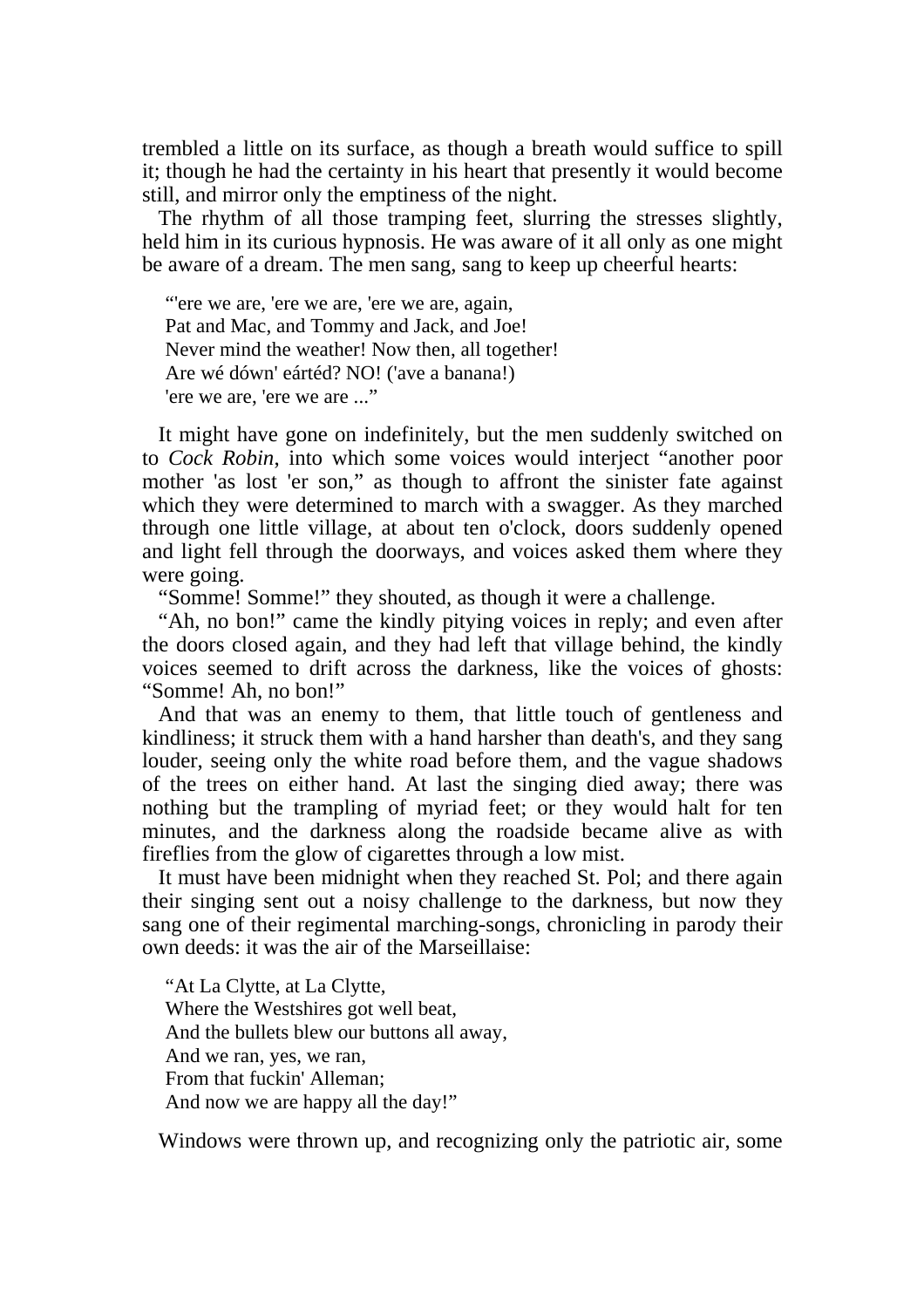of the virtuous townspeople joined in the singing; but after all there must be some misunderstanding in any alliance between two separate peoples. The men laughed with great delight, and then the order to march to attention imposed silence on them. They turned into a big camp, which Bourne was told was a hospital, and after waiting some little time restlessly in the dark, some huts were assigned to them.

"I like marching at night," said Martlow. "Don't you, Bourne?"

"Yes, I like it, kid; are you tired?"

"A bit. Shem isn't. Shem never tires."

 They laid themselves down, as they were to get a few hours' sleep; and Bourne, dropping off between the two of them, wondered what was the spiritual thing in them which lived and seemed even to grow stronger, in the midst of beastliness.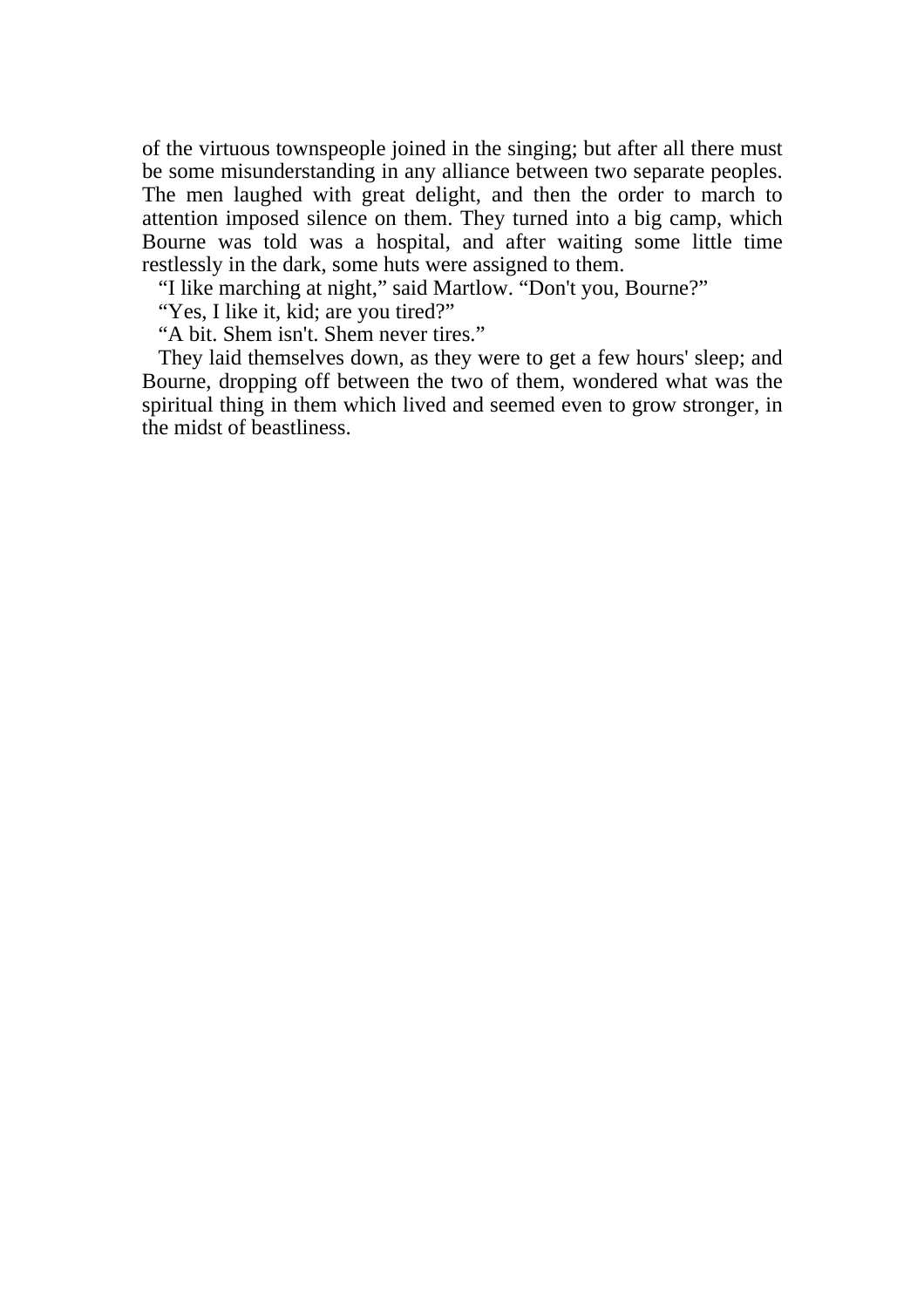## **XII**

Yes, in this present quality of war Indeed the instant action, a cause on foot Lives so in hope, as in an early spring We see the appearing buds, which to prove fruit Hope gives not so much warrant, as despair That frosts will bite them.

Shakespeare

 BOURNE roused himself, and, after a few minutes of dubious consciousness, sat up and looked round him, at his sleeping companions, and then at the rifles stacked round the tent-pole, and the ring of boots surrounding the rifle-butts. His right hand finding the opening in his shirt front, he scratched pleasurably at his chest. He was dirty, and he was lousy; but at least, and he thanked God for it, he was not scabby. Half a dozen men from Headquarter Company, including Shem as a matter of course, had been sent off yesterday to a casualty clearing station near Acheux, suffering or rejoicing, according to their diverse temperaments, with the itch. The day after their arrival at Mailly-Maillet, the medical officer had held what the men described irreverently as a prickinspection. He was looking for definite symptoms of something he expected to find, and because his inquest had been narrowed down to a single question, it may have seemed a little cursory. The men stood in a line, their trousers and underpants having been dropped round their ankles, and as the doctor passed them, in the words of the regimental sergeant-major, they "lifted the curtain," that is to say the flap of the shirt, so as to expose their bellies.

 Scratching his chest, Bourne considered the boots: if a sword were the symbol of battle, boots were certainly symbols of war; and because by his bedside at home there had always been a copy of the Authorised Version, he remembered now the verse about the warrior's boots that stamped in the tumult, and the mantle drenched with blood being all but for burning, and fuel for the fire. He lit a cigarette. It was, anyway, the method by which he intended to dispose of his own damned kit, if he should survive his present obligations; but the chance of survival seeming to his cooler judgment somewhat thin, he ceased spontaneously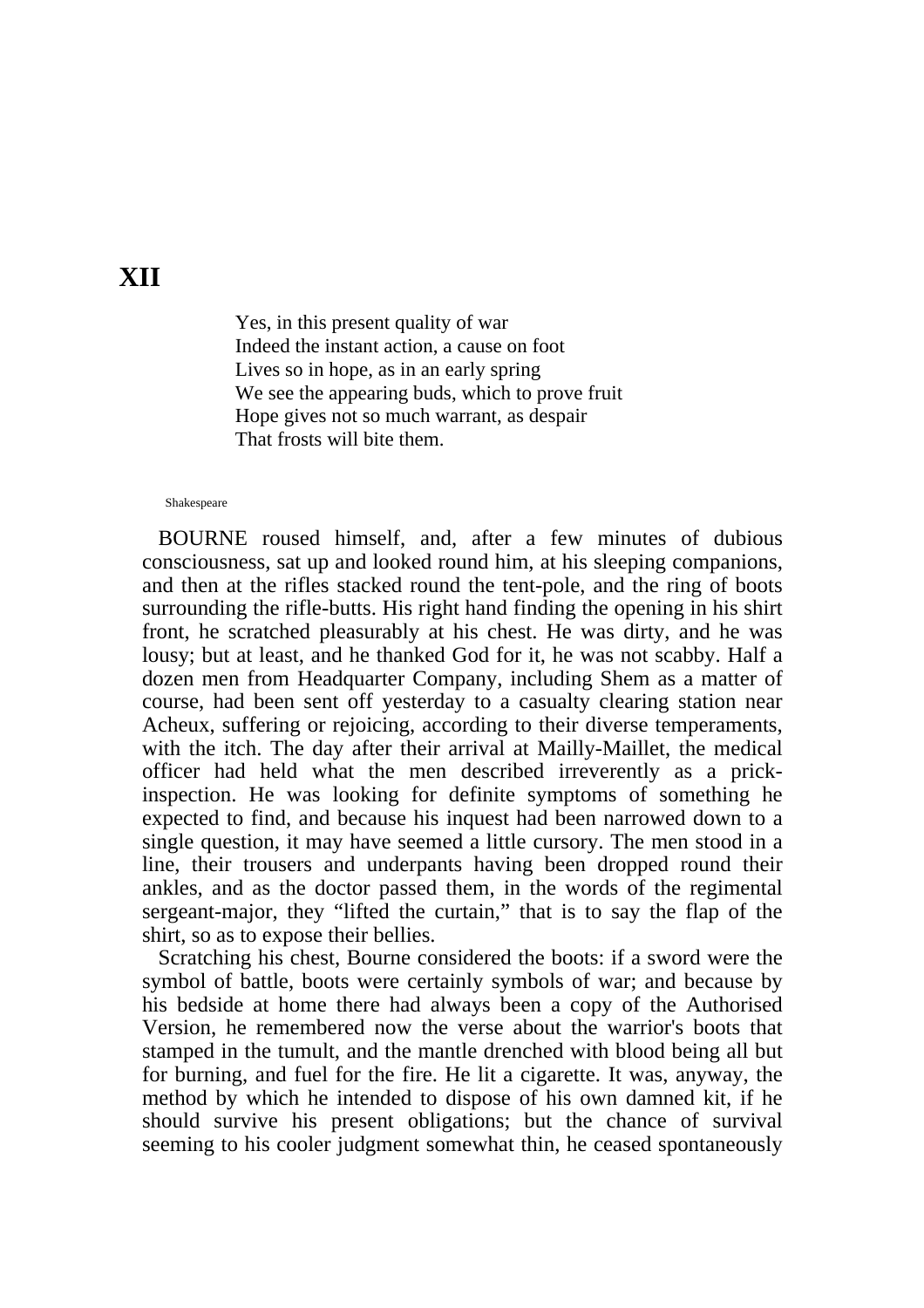to be interested in it. His mind did not dismiss, it ignored, the imminent possibility of its own destruction. He looked again with a little more sympathy on his prone companions, wondering that sleep should make their faces seem so enigmatic and remote; and still scratching and rubbing his chest, he returned to his contemplation of the boots. Then, when he had smoked his cigarette down to his fingers, he rubbed out the glowing end in the earth, slipped out of the blanket, and reached for his trousers. He moved as quickly as a cat in dressing, and now, taking his mess-tin, he opened the flap of the tent, and went out into the cool morning freshness. He could see between the sparse trees to the cookers, drawn up a little off the road. The wood in which they were encamped was just behind Mailly-Maillet, in an angle formed by two roads, one rising over the slope to Mailly-Maillet, and the other skirting the foot of the hill towards Hédauville. It was on a rather steep reverse slope, which gave some protection from shell-fire, and there were a few sheltertrenches, which had been hastily and rather inefficiently dug, as a further protection. It was well screened from observation. The trees were little more than saplings, young beech, birch, and larch, with a few firs, poorly grown, but so far unshattered. Bourne strolled carelessly down to the cookers.

"Good-morning, corporal; any tea going?"

 Williams stretched out his hand for the messtin, filled it to the brim, and then, after handing it back to Bourne, went on with his work, without a word. Bourne stayed there, sipping the scalding brew.

"Go up the line, last night?" Williams inquired at last.

 "Carrying-party," answered Bourne, who found his dixie so hot he could scarcely hold it, so he was protecting his hands with a dirty handkerchief. "I was out of luck. I was at the end, and when they had loaded me up with the last box of ammunition, they found there was a buckshee box of Verey lights to go, too. The officer said he thought I might carry those as well; and being a young man of rather tedious wit, he added that they were very light. I suppose I am damned clumsy, but one of those bloody boxes is enough for me, and I decided to dump one at the first opportunity. Then Mr. Sothern came back along the top of the communication trench, and, finding me weary and heavily-laden, said all sorts of indiscreet things about everybody concerned. "Dump them, you bloody fool, dump them!" he shouted. I rather deprecated any extreme measures. 'Give me that bloody box,' he insisted. As he seemed really angry about it, I handed him up the box of ammunition, as it was the heavier of the two. He streaked off into the darkness to get back to the head of the party, with his stick in one hand, and a box of ammo. in the other. I like these conscientious young officers, corporal."

 " 'e's a nice chap, Mr. Sothern," observed Williams, with a face of immovable melancholy.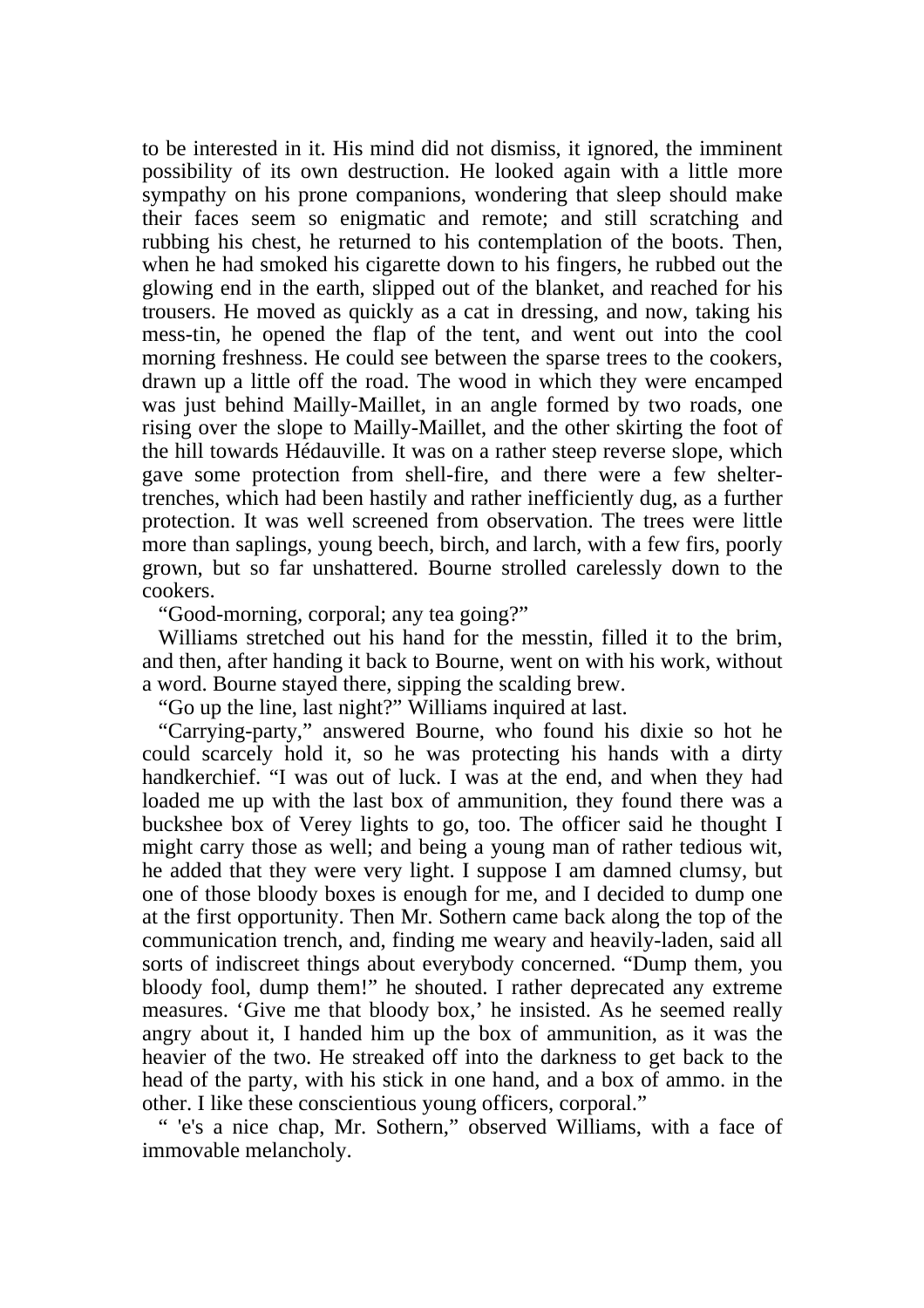"Quite," Bourne agreed. "However, there's a big dug-out in Legend Trench, and between that and the corner of Flag Alley I saw a box of ammunition that had been dumped. It was lying by the duck-boards. It may have been the one I gave Mr. Sothern: 'lost owing to the exigencies of active service.' That's what the court of inquiry said about Patsy Pope's false teeth."

Williams went on with his work.

 "It won't be long before you lads are for it again," he said in his quiet way.

 "No," said Bourne, reluctantly, for there was a note of furtive sympathy in Williams' voice which embarrassed him.

"The whole place is simply lousy with guns," continued the cook.

 "Why the hell can't you talk of something else?" exclaimed Bourne, impatiently. "Jerry chased us all the way home last night. Mr. Sothern, who knows no more about the bloody map than I do, tried a short cut, and wandered off in the direction of Colincamps, until we fetched up in front of one of our field batteries, and were challenged. Then an officer came up and remonstrated with him. After that, when we got on the road again and Fritz started sending a few across, you should have seen us! Leaning over like a field of corn in the wind."

 "A lot o' them are new to it, yet," said Williams, tolerantly. "You might take a drop o' tea up to the corporal, will you? 'e's a nice chap, Corporal 'amley. I gave 'im some o' your toffees last night, an' we was talkin' about you. I'll fill it, in case you feel like some more."

 Bourne took it, thanking him, and lounged off. There was now a little more movement in the camp, and when he got back to his own tent he found all the occupants awake, enjoying a moment of indecision before they elected to dress. He poured some tea into Corporal Hamley's tin, and then gave some to Martlow, and there was about a third left.

"Who wants tea?" he said.

 "I do," said Weeper Smart, and in his blue shirt with cuffs unbuttoned and white legs sprawled out behind him, he lunged awkwardly across the tent, holding out his dixie with one hand. Smart was an extraordinary individual, with the clumsy agility of one of the greater apes; though the carriage of his head rather suggested the vulture, for the neck projected from wide, sloping shoulders, rounded to a stoop; the narrow forehead, above arched eyebrows, and the chin, under loose pendulous lips, both receded abruptly, and the large, fleshy beak, jutting forward between protruding blue eyes, seemed to weigh down the whole face. His skin was an unhealthy white, except at the top of the nose and about the nostrils, where it had a shiny redness, as though he suffered from an incurable cold: it was rather pimply. An almost complete beardlessness made the lack of pigmentation more marked, and even the fine, sandy hair of his head grew thinly. It would have been the face of an imbecile,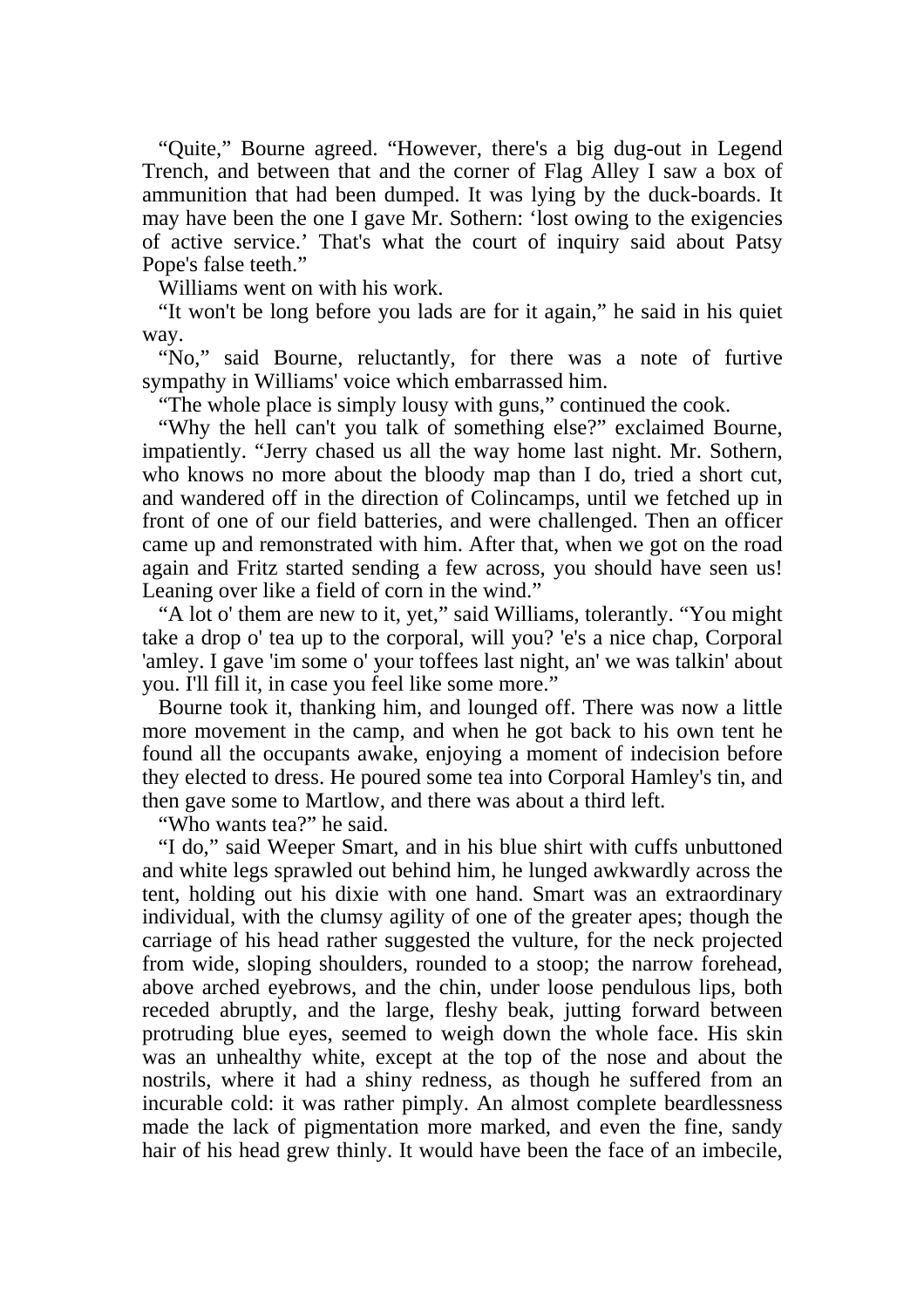but for the expression of unmitigated misery in it, or it would have been a tragic face if it had possessed any element of nobility; but it was merely abject, a mask of passive suffering, at once pitiful and repulsive. It was inevitable that men, living day by day with such a spectacle of woe, should learn in self-defence to deride it; and it was this sheer necessity which had impelled some cruel wit of the camp to fling at him the name of Weeper, and make that forlorn and cadaverous figure the butt of an endless jest. He gulped his tea, and his watery eyes turned toward Bourne with a cunning malevolence.

 "What I say is, that if any o' us'ns tried scrounging round the cookers, we'd be for it."

 Bourne looked at him with a slightly contemptuous tolerance, gathered his shaving-tackle together, flung his dirty towel over his shoulder, and set off again in the direction of the cookers to scrounge for some hot water. He could do without the necessaries of life more easily than without some small comforts.

 Breakfast over, they cleaned up and aired the tent, and almost immediately were told to fall in on parade with Headquarter Company. Captain Thompson, watching them fall in from the officers' tents, knocked his pipe out against his stick, shoved it in his tunic pocket, and came up the hill, carrying his head at a rather throughtful angle. He had a rather short, stocky figure, and a round bullet head; his face was always imperturbable, and his eyes quiet but observant. Sergeant-major Corbett called the company to attention and Captain Thompson acknowledged the salute, and told the men to stand easy. Then he began to talk to them in a quiet unconventional way, as one whose authority was so unquestioned that the friendliness of his manner was not likely to be misunderstood. They had had a good rest, he said (as though he were talking to the same men who had fought their way, slowly and foot by foot, into Guillemont!), and now there was work in front of them: difficult and dangerous work: the business of killing as many superfluous Germans as possible. He would read out to them passages from the letter of instructions regarding the attack, which as fresh and reconditioned troops they would be called on soon to make. He read; and as he read his voice became rather monotonous, it lost the character of the man and seemed to come to them from a remote distance. The plan was handled in too abstract a way for the men to follow it; and their attention, in spite of the gravity with which they listened, was inclined to wander; or perhaps they refused to think of it except from the point of view of their own concrete and individual experience. Above his monotonous voice one could hear, now and again, a little wind stray through the drying leaves of the trees. A leaf or two might flutter down, and scratch against the bark of trunk or boughs with a crackling papery rustle. Here and there he would stress a sentence ever so slightly, as though its significance would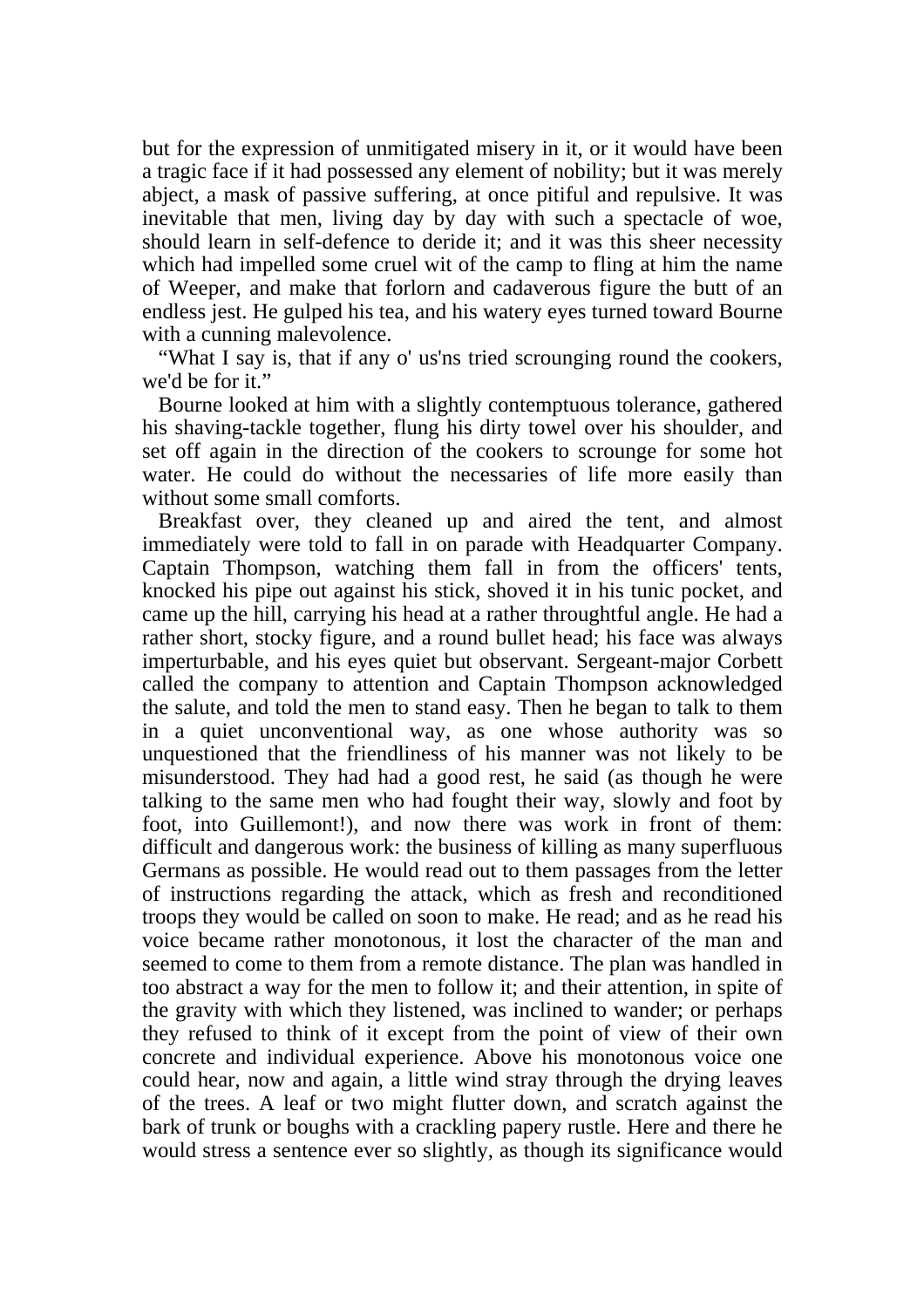not be wasted on their minds, and their eyes would quicken, and lift towards him with a curious, almost an animal expression of patient wonder. It was strange to notice how a slight movement, even a break in the rhythm of their breathing, showed their feelings at certain passages.

 " ...men are strictly forbidden to stop for the purpose of assisting wounded..."

 The slight stiffening of their muscles may have been imperceptible, for the monotonous inflexion did not vary as the reader delivered a passage, in which it was stated, that the Staff considered they had made all the arrangements necessary to effect this humanitarian, but somewhat irrelevant, object.

 " ... you may be interested to know," and this was slightly stressed, as though to overbear a doubt, "that it is estimated we shall have one big gun — I suppose that means hows. and heavies — for every hundred square vards of ground we are attacking."

 An attack delivered on a front of twenty miles, if completely successful, would mean penetrating to a depth of from six to seven miles, and the men seemed to be impressed by the weight of metal with which it was intended to support them. Then the officer came to the concluding paragraph of the instructional letter.

 "It is not expected that the enemy will offer any very serious resistance at this point. ..."

There came a whisper scarcely louder than a sigh.

"What fuckin' 'opes we've got!"

 The still small voice was that of Weeper Smart, clearly audible to the rest of the section, and its effect was immediate. The nervous tension, which had gripped every man, was suddenly snapped, and the swift relief brought with it an almost hysterical desire to laugh, which it was difficult to suppress. Whether Captain Thompson also heard the voice of the Weeper, and what construction he may have placed on the sudden access of emotion in the ranks, it was impossible to say. Abruptly, he called them to attention, and after a few seconds, during which he stared at them impersonally, but with great severity, the men were dismissed. As they moved off, Captain Thompson called Corporal Hamley to him.

 "Where will some of us poor buggers be come next Thursday?" demanded Weeper of the crowded tent, as he collapsed into his place; and looking at that caricature of grief, their laughter, high-pitched and sardonic, which had been stifled on parade, found vent.

 "Laugh, you silly fuckers!" he cried in vehement rage. "Yes, you laugh now! You'll be laughing the other side o' your bloody mouths when you 'ear all Krupp's fuckin' iron-foundry comin' over! Laugh! One big gun to every bloody 'undred yards, an' don't expect any serious resistance from the enemy! Take us for a lot o' bloody kids, they do! 'aven't we been up the line and ..."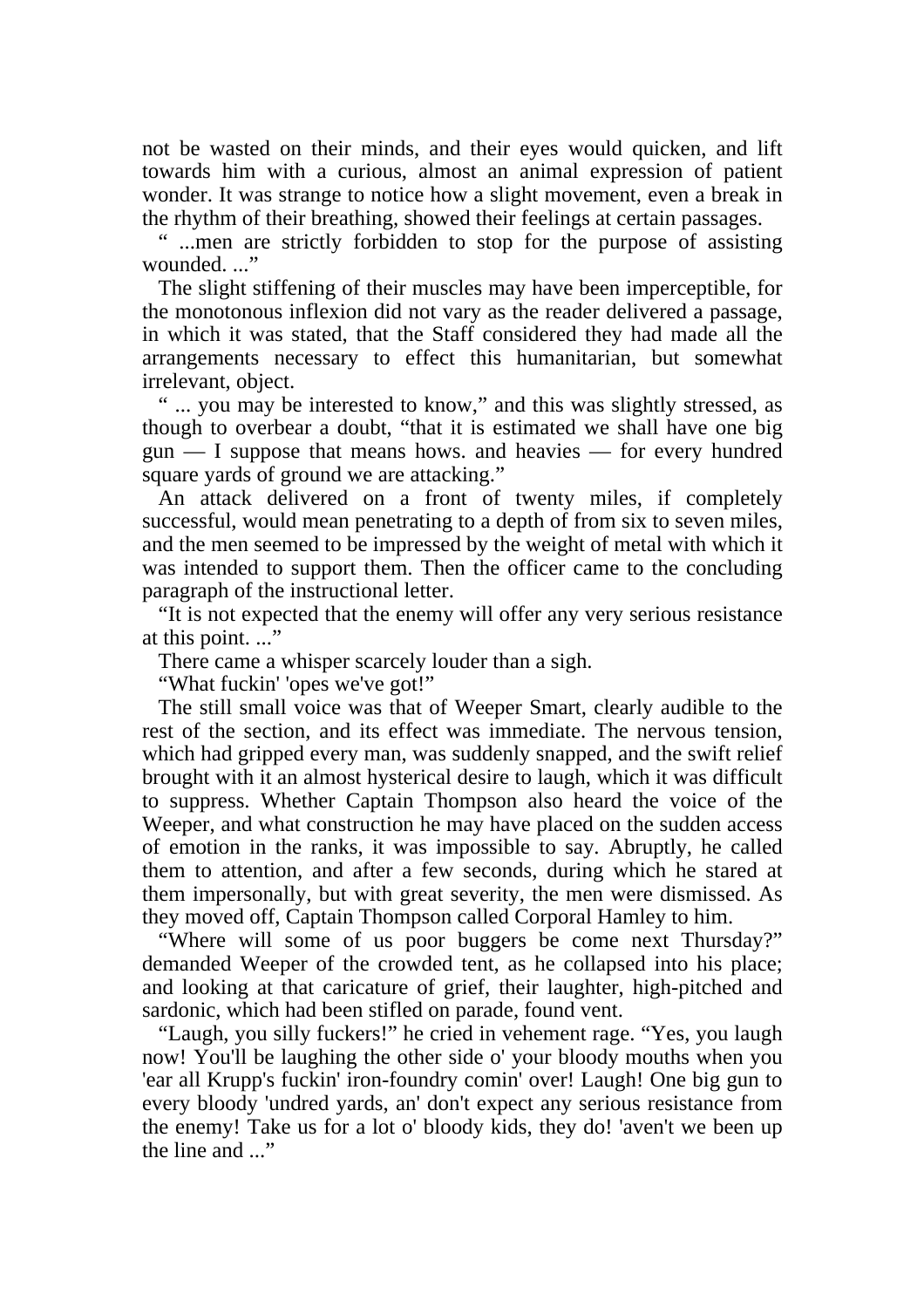"You shut your blasted mouth, see!" said the exasperated Corporal Hamley, stooping as he entered the tent, the lift of his head, with chin thrust forward as he stooped, giving him a more desperately aggressive appearance. "An' you let me 'ear you talkin' on parade again with an officer present and you'll be on the bloody mat, quick. See? You miserable bugger, you! A bloody cunt like you's sufficient to demoralize a whole fuckin' Army Corps. Got it? Get those buzzers out, and do some bloody work, for a change."

 Exhausted by this unaccustomed eloquence, Corporal Hamley, whitelipped, glared round the tent, on innocent and guilty alike. Weeper gave him one glance of deprecatory grief, and relapsed into a prudent silence. The rest of the squad, all learners, settled themselves with a more deliberate obedience: there was no sense in encouraging Corporal Hamley to throw his weight about, just because he had wind up. They took up their pencils and paper, and looked at him a little coolly. Weeper was one of themselves. With the corporal sending on the buzzer, the class laboriously spelt out his messages. Then he tried two men with two instruments, one sending, and the other answering and repeating, while the rest of the squad recorded.

"You've been at this game before," he said to Weeper.

 "I, corporal?" said Weeper, with an innocence one could see was affected; "I've never touched one o' these things before."

 "No?" said the corporal. "Ever worked in a telegraph office? You needn't try to come that game on me. I can tell by your touch."

 He was not in a humour to be satisfied, and the men, thinking of the show they were in for, did not work well. A sullen humour spread among them. Bourne was the least satisfactory of all.

 "You're just swingin' the lead," said Corporal Hamley. "Those of you who can't use a buzzer will be sent out as linesmen, or to help carry the bloody flapper."

 Things went from bad to worse among them. There was a light drizzle of rain outside, and this gradually increased to a steady downpour.

 Their sullen humour deepened into resentment, fretting hopelessly in their minds; and the corporal's disapproval was expressed now and again with savage brevity. Then the stolid but perfectly cheerful face of Corporal Woods appeared between the flaps of the tent.

 "Kin I 'ave six men off you for a fatigue, corporal?" he asked pleasantly.

 "You can take the whole fuckin' issue," said Corporal Hamley, with enthusiasm, throwing the buzzer down on his blankets with the air of a man who has renounced all hope.

 Shem returned, wet and smelling of iodine, at dinner time. All that day it rained, and they kept to the tents, but their exasperation wore off, and the spirit of pessimism which had filled them became quiet, reflective,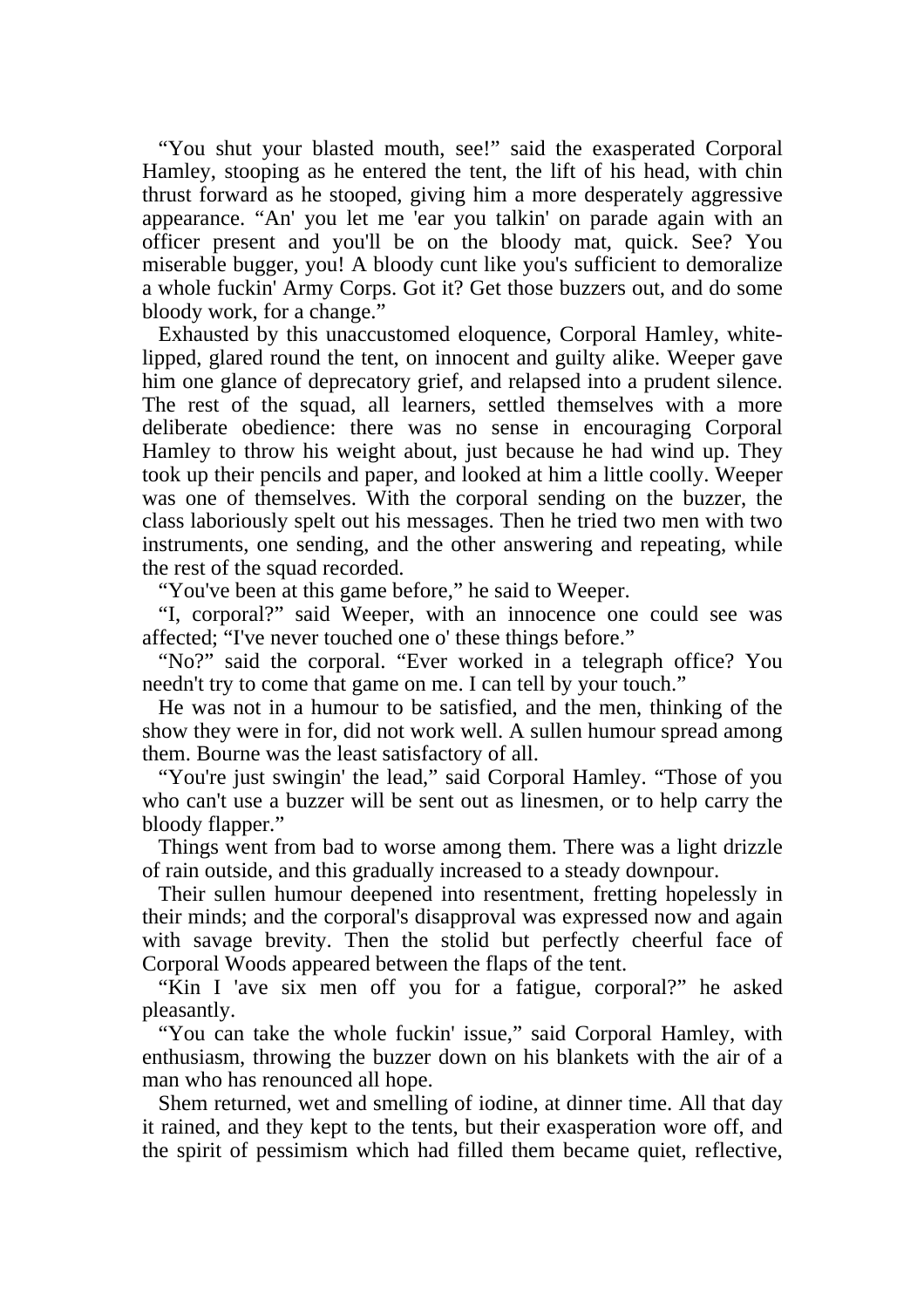even serene, but without ceasing to be pessimism. Mr. Rhys paid them a visit, and said, that, taking into account the interruption of their training by other duties, their progress had been fairly satisfactory. He, too, picked out Weeper Smart as an expert telegraphist, and Martlow as the aptest pupil in the class; as for the other new men, it would be some time before they were fully qualified for their duties. At a quarter to three he told the corporal that they might pack up for the day. If the weather had cleared they would have gone out with flags; but they had been on the buzzer all the morning, and in the monotony of repeating the same practice, hour after hour, men lose interest and learn nothing. From outside came the dense unbroken murmur of the rain, which sometimes dwindled to a whispering rustle, through which one could hear heavy drops falling at curiously regular intervals from the trees on to the tent, or a bough laden with wet would sag slowly downward, to spill all it held in a sudden shower, and then lift up for more. These lulls were only momentary, and then the rain would increase in volume again until it became a low roar in which all lesser sounds were drowned. There was little wind.

 Mr. Rhys told them they might smoke, and stayed to talk with them for a little while. They all liked him, in spite of the erratic and hasty temper which left them a little uncertain as to what to make of him. From time to time, without putting aside anything of his prestige and authority over them, he would try to get into touch with them, and learn what they were thinking. Only a very great man can talk on equal terms with those in the lower ranks of life. He was neither sufficiently imaginative, nor sufficiently flexible in character, to succeed. He would unpack a mind rich in a curious lumber of chivalrous commonplaces, and give an air of unreality to values which for him, and for them all in varying measure, had the strength, if not altogether the substance, of fact. They did not really pause to weigh the truth or falsity of his opinions, which were simply without meaning for them. They only reflected that gentlefolk lived in circumstances very different from their own, and could afford strange luxuries. Probably only one thing he said interested them; and that was a casual remark, to the effect that, if the bad weather continued, the attack might have to be abandoned. At that, the face of Weeper Smart became suddenly illumined by an ecstasy of hope.

 When at last Mr. Rhys left them, they relaxed into ease with a sigh. Major Shadwell and Captain Malet they could understand, because each was what every private soldier is, a man in arms against a world, a man fighting desperately for himself, and conscious that, in the last resort, he stood alone; for such solf-reliance lies at the very heart of comradeship. In so far as Mr. Rhys had something of the same character, they respected him; but when he spoke to them of patriotism, sacrifice, and duty, he merely clouded and confused their vision.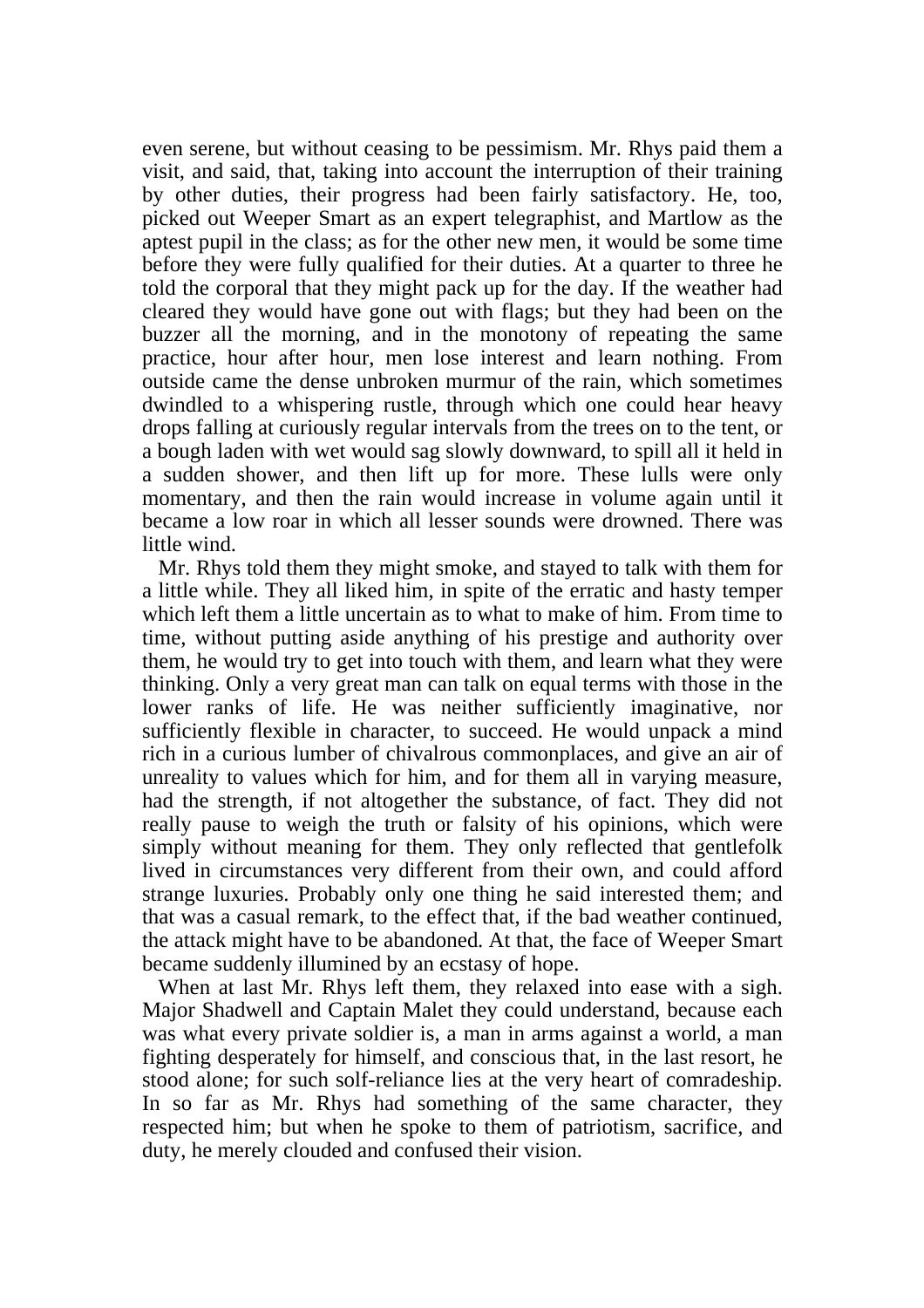"Chaps," said Weeper, suddenly, "for Christ's sake let's pray for rain!"

 "What good would that do?" said Pacey, reasonably. "If they don't send us over the top here, they'll send us over somewhere else. It 'as got to be, an' if it 'as got to be, the sooner it's over an' done wi' the better. If we die, we die, an' it won't trouble nobody, leastways not for long it won't; an' if we don't die now, we'd 'ave to die some other time."

 "What d'you want to talk about dyin' for?" said Martlow, resentfully. "I'd rather kill some other fucker first. I want to have my fling before I die, I do."

 "If you want to pray, you 'ad better pray for the war to stop," continued Pacey, "so as we can all go back to our own 'omes in peace. I'm a married man wi' two children, an' I don't say I'm any better'n the next man, but I've a bit o' religion in me still, an' I don't hold wi' sayin' such things in jest."

 "Aye," said Madeley, bitterly; "an' what good will all your prayin' do you? If there were any truth in religion, would there be a war, would God let it go on?"

 "Some on us blame God for our own faults," said Pacey, coolly, "an' it were men what made the war. It's no manner o' use us sittin' 'ere pityin' ourselves, an' blamin' God for our own fault. I've got nowt to say again Mr. Rhys. 'e talks about liberty, an' fightin' for your country, an' posterity, an' so on; but what I want to know is what all us 'ns are fightin' for.  $\mathbb{R}^n$ 

"We're fightin' for all we've bloody got," said Madeley, bluntly.

 "An' that's sweet fuck all," said Weeper Smart. "A tell thee, that all a want to do is to save me own bloody skin. An' the first thing a do, when a go into t' line, is to find out where t' bloody dressing-stations are; an' if a can get a nice blighty, chaps, when once me face is turned towards home, I'm laughing. You won't see me bloody arse for dust. A'm not proud. A tell thee straight. Them as thinks different can 'ave all the bloody war they want, and me own share of it, too."

"Well, what the 'ell did you come out for?" asked Madeley.

 Weeper lifted up a large, spade-like hand with the solemnity of one making an affirmation.

 "That's where th'ast got me beat, lad," he admitted. "When a saw all them as didn' know any better'n we did joinin' up, an' a went walkin' out wi' me girl on Sundays, as usual, a just felt ashamed. An' a put it away, an' a put it away, until in th' end it got me down. A knew what it'd be, but it got the better o' me, an' then, like a bloody fool, a went an' joined up too. A were ashamed to be seen walkin' in the streets, a were. But a tell thee, now, that if a were once out o' these togs an' in civvies again, a wouldn't mind all the shame in the world; no, not if I'ad to slink through all the back streets, an' didn' dare put me nose in t'Old Vaults again. A've no pride left in me now, chaps, an' that's the plain truth a'm tellin'. Let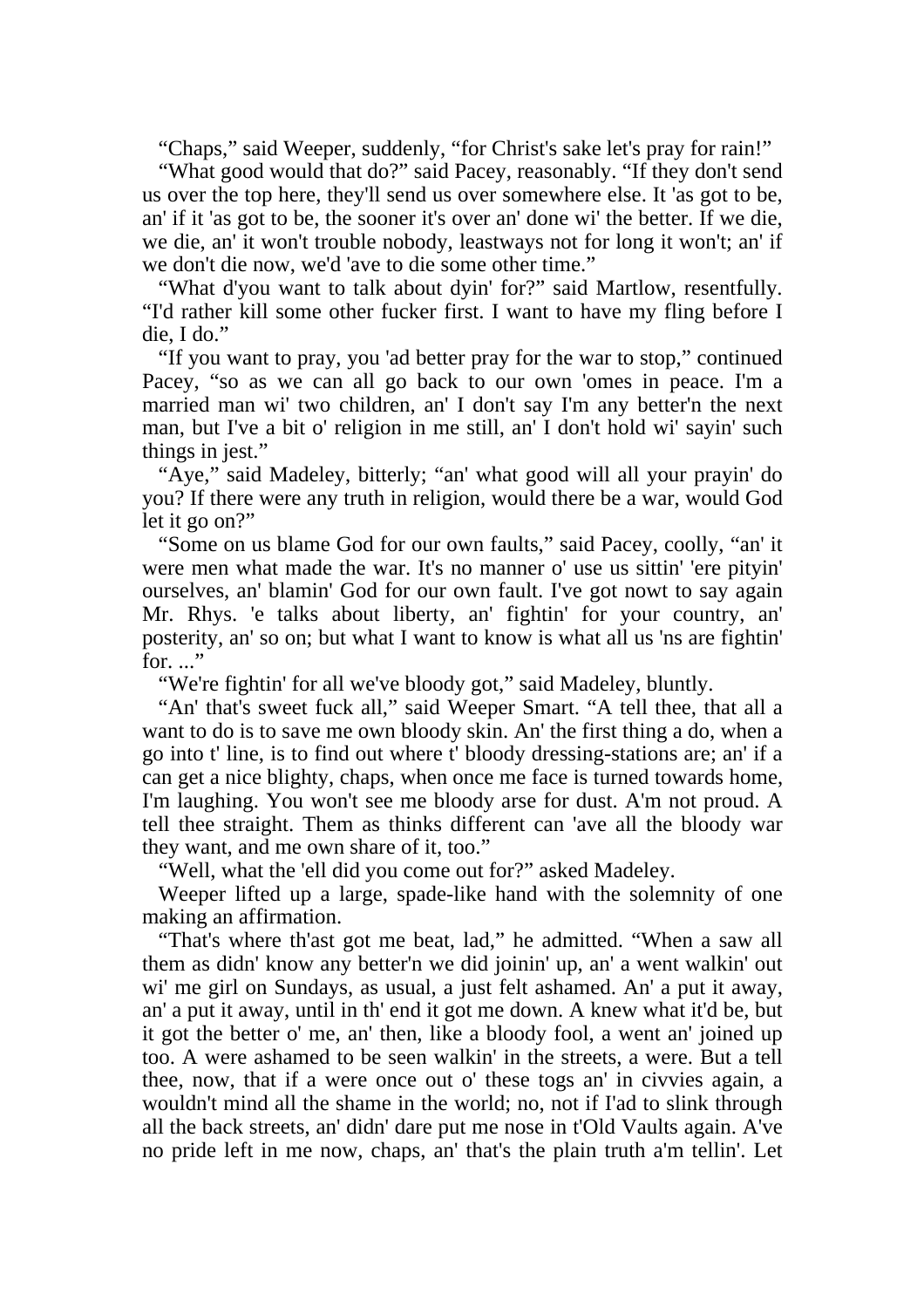them as made the war come an' fight it, that's what a say."

 "That's what I say, too," said Glazier, a man of about Madeley's age, with an air of challenge. Short, stocky, and ruddy like Madeley, he was of coarser grain, with an air of brutality that the other lacked: the kind of man who, when he comes to grips, kills, and grunts with pleasure in killing. "Why should us'ns fight an' be killed for all them bloody slackers at 'ome? It ain't right. No matter what they say, it ain't right. We're doin' our duty, an' they ain't, an' they're coinin' money while we get ten bloody frong a week. They don't care a fuck about us. Once we're in the army, they've got us by the balls. Talk about discipline! They don't try disciplinin' any o' them fuckin' civvies, do they? We want to put some o' them bloody politicians in the front line, an' see 'em shelled to shit. That'd buck their ideas up."

 "I'm not fightin' for a lot o' bloody civvies," said Madeley, reasonably. "I'm fightin' for myself an' me own folk. It's all bloody fine sayin' let them as made the war fight it. 'twere Germany made the war."

 "A tell thee," said Weeper, positively, "there are thousands o' poor buggers, over there in the German lines, as don' know, no more'n we do ourselves, what it's all about."

 "Then what do the silly fuckers come an' fight for?" asked Madeley, indignantly. "Why didn' they stay 't 'ome? Tha'lt be sayin' next that the Frenchies sent 'em an invite."

 "What a say is, that it weren't none o' our business. We'd no call to mix ourselves up wi' other folks' quarrels," replied Weeper.

 "Well, I don't hold wi' that," said Glazier, judicially. "I'm not fightin' for them bloody slackers an' conchies at 'ome; but what I say is that the Fritzes 'ad to be stopped. If we 'adn't come in, an' they'd got the Frenchies beat, 'twould 'a' been our turn next."

 "Too bloody true it would," said Madeley. "An' I'd rather come an' fight Fritz in France than 'ave 'im come over to Blighty an' start bashin' our 'ouses about, same as 'e's done 'ere."

 "'e'd never 'ave come to England. The Navy 'd 'ave seen to that," said Pacey.

 "Don't you be too bloody sure about the Navy," said Corporal Hamley, entering into the discussion at last. "The Navy 'as got all it can bloody well do, as things are."

 "Well, chaps," said Glazier, "maybe I'm right an' maybe I'm wrong, but that's neither here nor there; only I've sometimes thought it would be a bloody good thing for us'ns, if the 'un did land a few troops in England. Show 'em what war's like. Madeley an' I struck it lucky an' went 'ome on leaf together, an' you never seed anything like it. Windy! Like a lot o' bloody kids they was, an' talkin' no more sense; 'pon me word, you'd be surprised at some o' the questions they'd ask, an' you couldn't answer sensible. They'd never believe it, if you did. We jes' kep' our mouths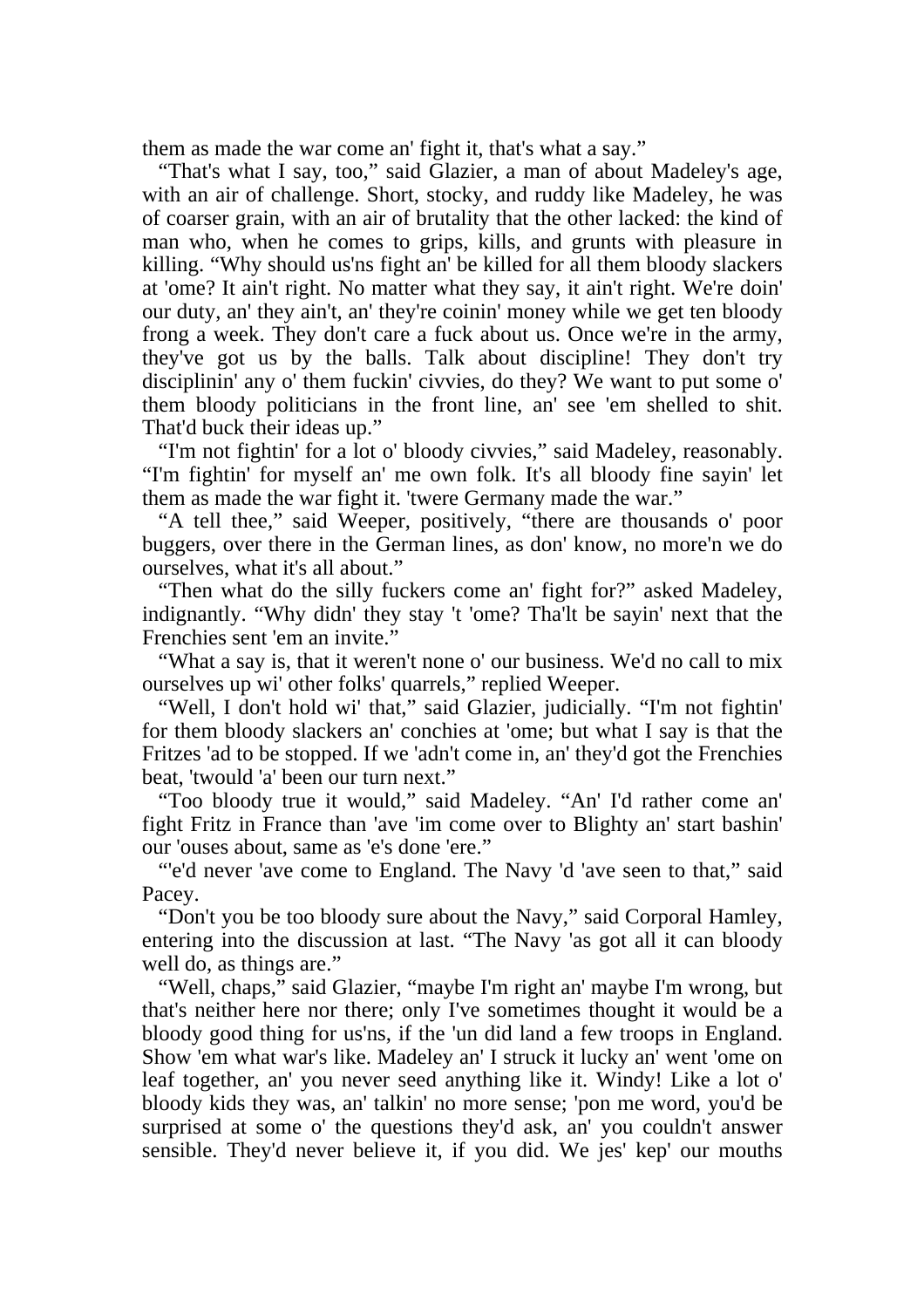shut, and told 'em the war was all right, and we'd got it won, but not yet. 'twas the only way to keep 'em quiet.

 "The boozers in Wes'church was shut most of the day; but Madeley and I would go down to the Greyhound, at seven o'clock, an' it was always chock-a-block wi' chaps lappin' it up as fast as they could, before closin' time. There'd be some old sweats, and some men back from 'ospital into barracks, but not fit, an' a few new recruits; but most o' them were miners, the sort o' buggers who took our job to dodge gettin' into khaki. Bloody fine miners they was. Well, one Saturday night we was in there 'avin' a bit of a booze-up, but peaceable like, when one of them bloody miners came in an' asked us to 'ave a drink in a loud voice. Well, we was peaceable enough, an' I dare say we might 'ave 'ad a drink with 'im, but the swine put 'is fist into 'is trousers' pocket, and pulls out a fistful of Bradburys an' 'arf-crowns, an' plunks 'em down on the bar counter. 'There,' he says, 'there's me bloody wages for a week, an' I ain't done more'n eight hours' work for it, either. I don't care if the bloody war lasts for ever,' 'e says. I looks up an' sees Madeley lookin' white an' dangerous. 'Was you talkin' to me?' says Madeley. 'Aye,' 'e says. 'Well, take that, you fuckin' bastard!' says Madeley, an' sloshes 'im one in the clock. Some of 'is friends interfered first, and then some of our friends interfered, an' in five seconds there was 'ell's delight in the bloody bar, wi' the old bitch be'ind the counter goin' into 'ysterics, an' 'ollerin' for the police.

 "Then Madeley got 'old of 'is man, who was blubberin' an' swearin' summat awful, an' near twisted 'is arm off. I were busy keepin' some o' the other buggers off 'im, but 'e didn't pay no attention to nobody else, 'e just lugged 'is man out the back door an' into the yard, wi' the old girl 'ollerin' blue murder; and Madeley lugs 'im into the urinal, an' gets 'im down an' rubs 'is face in it. I'd got out the back door too, be that time, as I seed some red-caps comin' into the bar; an' when 'e'd finished I saw Madeley stand up an' wipe 'is 'ands on the seat of 'is trousers. 'There, you bugger,' 'e says; 'now you go 'ome an' talk to yourself.' — ' 'op it,' I says to 'im, 'there's the fuckin' picket outside'; an' we 'opped it over some palin's at the bottom o' the yard; one of 'em came away, an' I run a bloody great splinter into the palm o' me 'and. Then we just buggered off, by some back streets, to The Crown, an' 'ad a couple o' pints an' went 'ome peaceable."

"Look at ol' tear-gas!" Martlow cried.

"Thought you didn't like fightin', Weeper?"

Weeper's whole face was alight with excitement.

 "A like a scrap as well as any man, so long as it don't go too far," said Weeper. "a'd 'ave given a lot to see thee go for that miner, Madeley. It's them chaps what are always on the make, an' don't care 'ow they makes it, as causes 'arf the wars. Them's the bloody cowards."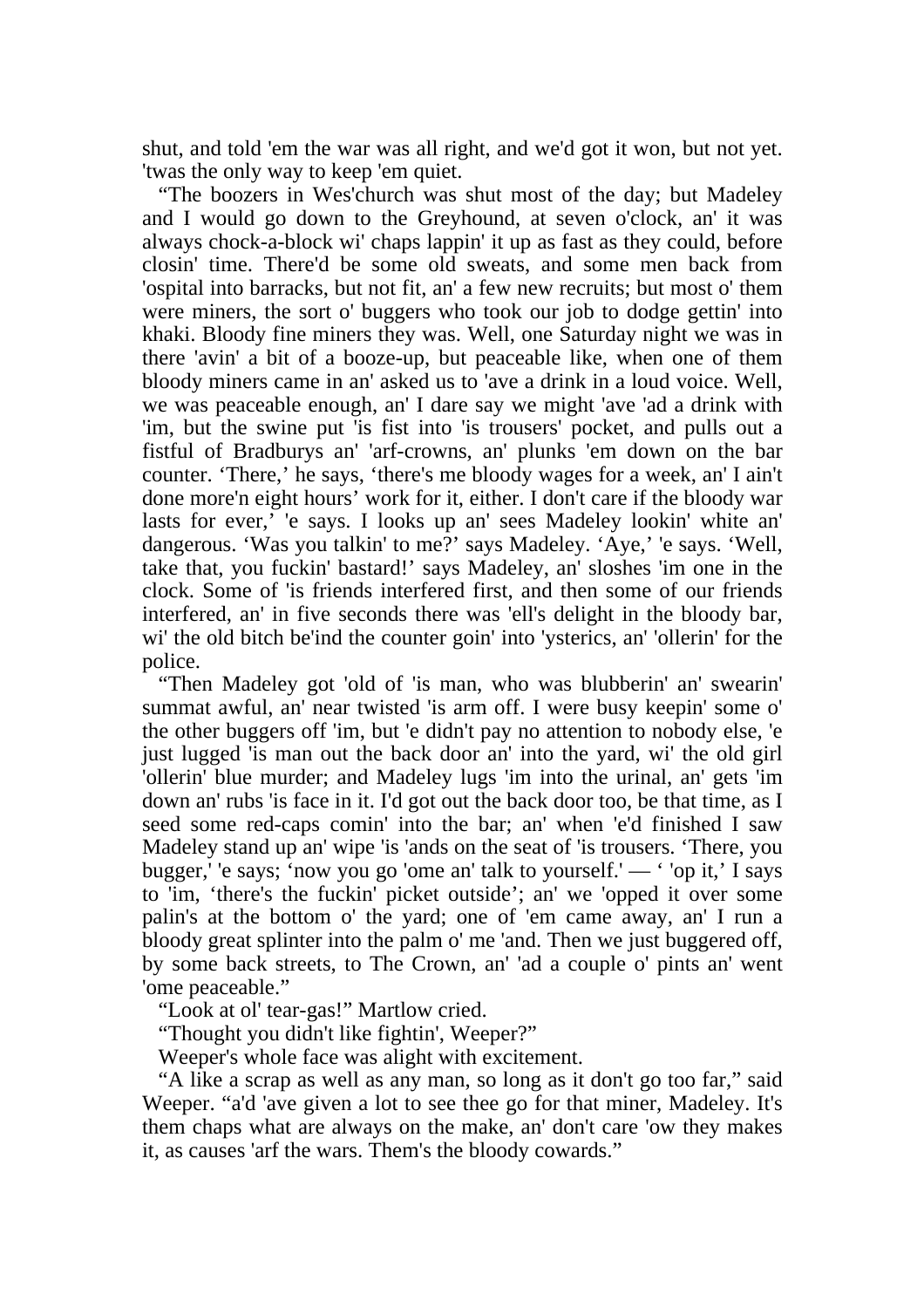"Is it all true, Madeley?" asked Corporal Hamley.

 "It were summat like, but I misremember," said Madeley, modestly. "But it's all true what 'e says about folks at 'ome, most on 'em. They don't care a fuck what 'appens to 'us'ns, so long as they can keep a 'ole skin. Say they be ready to make any sacrifice; but we're the bloody sacrifice. You never seed such a windy lot; an' bloodthirsty ain't the word for it. They've all gone potty. You'd think your best friends wouldn't be satisfied till they'd seed your name on the roll of honour. I tol' one of 'em 'e knew a bloody sight more'n I did about the war. The only person as 'ad any sense was me mother. She on'y fussed about what I wanted to eat. She didn't want to know anything about the war, an' it were on'y me she were afraid for. She didn't min' about aught else. 'Please God, you'll be home soon,' she'd say. An' please God, I will."

 "An' then they give you a bloody party," said Glazier. "Madeley an' I went to one. You should a seed some o' the pushers. Girls o' seventeen painted worse nor any Gerties I'd ever knowed. One of 'em came on an' sang a lot o' songs wi' dirty meanings to 'em. I remember one she sang wi' another girl, '*I want a Rag*.' She did an' all, too. When this bloody war's over, you'll go back to England an' fin' nought there but a lot o' conchies and bloody prostitutes.'

 "There's good an' bad," said Pacey, mildly, "an' if there's more bad than good, I don't know but the good don't wear better. But there's nought sure in this world, no more."

"No, an' never 'as been," said Madeley, pessimistically.

 "There's nought sure for us'ns, anyway," said Weeper, relapsing. "Didst 'ear what Cap'n Thompson read out this mornin', about stoppin' to 'elp any poor bugger what was wounded? The bloody brass-'at what wrote that letter 'as never been in any big show 'isself, that a dare swear. 'e's one o' them buggers as is never nearer to the real thing than G.H.Q."

 "You don't want to talk like that," said Corporal Hamley. "You've 'ad your orders."

 "A don't mind tellin' thee, corporal," said Weeper, again lifting a large flat hand, as though by that gesture he stopped the mouths of all the world. "A don't mind tellin' thee, that if a see a chum o' mine down, an' a can do aught to 'elp 'im, all the brass-'ats in the British Army, an' there's a bloody sight too many o' 'em, aren't goin' to stop me. A'll do what's right, an' if a know aught about thee, tha'lt do as I do."

 "You don't want to talk about it, anyway," said Corporal Hamley, quietly. "I'm not sayin' you're not right: I'd do what any other man'd do; but there's no need to make a song about it."

 "What beats me," said Shem, sniggering; "is that the bloody fool, who wrote that instructional letter, doesn't seem to know what any ordinary man would do in the circumstances. We all know that there must be losses, you can't expect to take a trench without some casualties; but they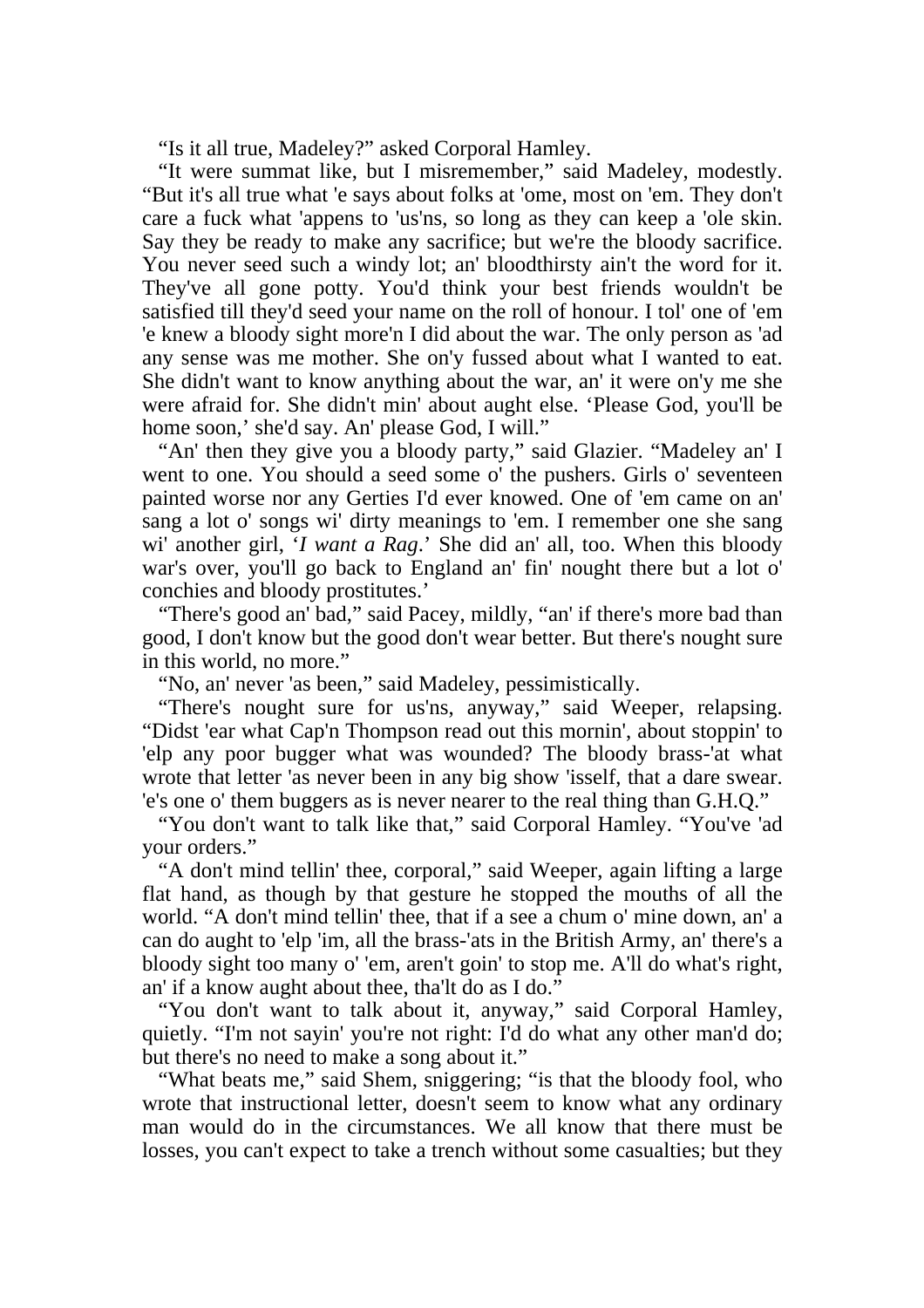seem to go on from saying that losses are unavoidable, to thinking that they're necessary, and from that, to thinking that they don't matter."

 "They don't know what we've got to go through, that's the truth of it," said Weeper. "They measure the distance, an' they count the men, an' the guns, an' think a battle's no' but a sum you can do wi' a pencil an' a bit o' paper."

 "I heard Mr. Pardew talking to Mr. Rhys about a course he'd been on, and he told him a brass-hat been lecturing them on the lessons of the Somme offensive, and gave them an estimate of the total German losses; and then an officer at the back of the room got up, and asked him, if he could give them any information about the British losses, and the brasshat said: No, and looked at them as though they were a lot of criminals."

 "It's a fact," said Glazier; "whether you're talkin' to a civvy or whether you're talkin' to a brass-'at, an' some o' the officers aren't no better, if you tell the truth, they think you're a bloody coward. They've not got our experience, an' they don't face it as us'ns do."

 "Give them a chance," said Bourne, reasonably; he hadn't spoken before, he usually sat back and listened quietly to these debates.

"Let 'em take my fuckin' chance!" shouted Weeper, vindictively.

 "There's a good deal in what you say," said Bourne, who was a little embarrassed by the way they all looked at him suddenly. "I think there's a good deal of truth in it; but after all, what is a brass-hat's job? He's not thinking of you or of me or of any individual man, or of any particular battalion or division. Men, to him, are only part of the material he has got to work with; and if he felt as you or I feel, he couldn't carry on with his job. It's not fair to think he's inhuman. He's got to draw up a plan, from rather scrappy information, and it is issued in the form of an order; but he knows very well something may happen at any moment to throw everything out of gear. The original plan is no more than a kind of map; you can't see the country by looking at a map, and you can't see the fighting by looking at a plan of attack. Once we go over the top it's the colonel's and the company commander's job. Once we meet a Hun it's our job. ..."

"Yes, an' our job's a bloody sight worse'n theirs," said Weeper.

 "It's not worse than the colonel's, or the company commander's," said Bourne. "Anyway, they come over with us. They've got to lead us, or drive us. They may have to order us to do something, knowing damned well that they're spending us. I don't envy them. I think that bit in the letter, about not stopping to help the wounded, is silly. It's up to us, that is; but it's up to us not to make another man's agony our excuse. What's bloody silly in the letter is the last bit, where they say they don't anticipate any serious resistance from the enemy. That is the Staff's job, and they ought to know it better."

"We started talking about what we were fighting for," said Shem,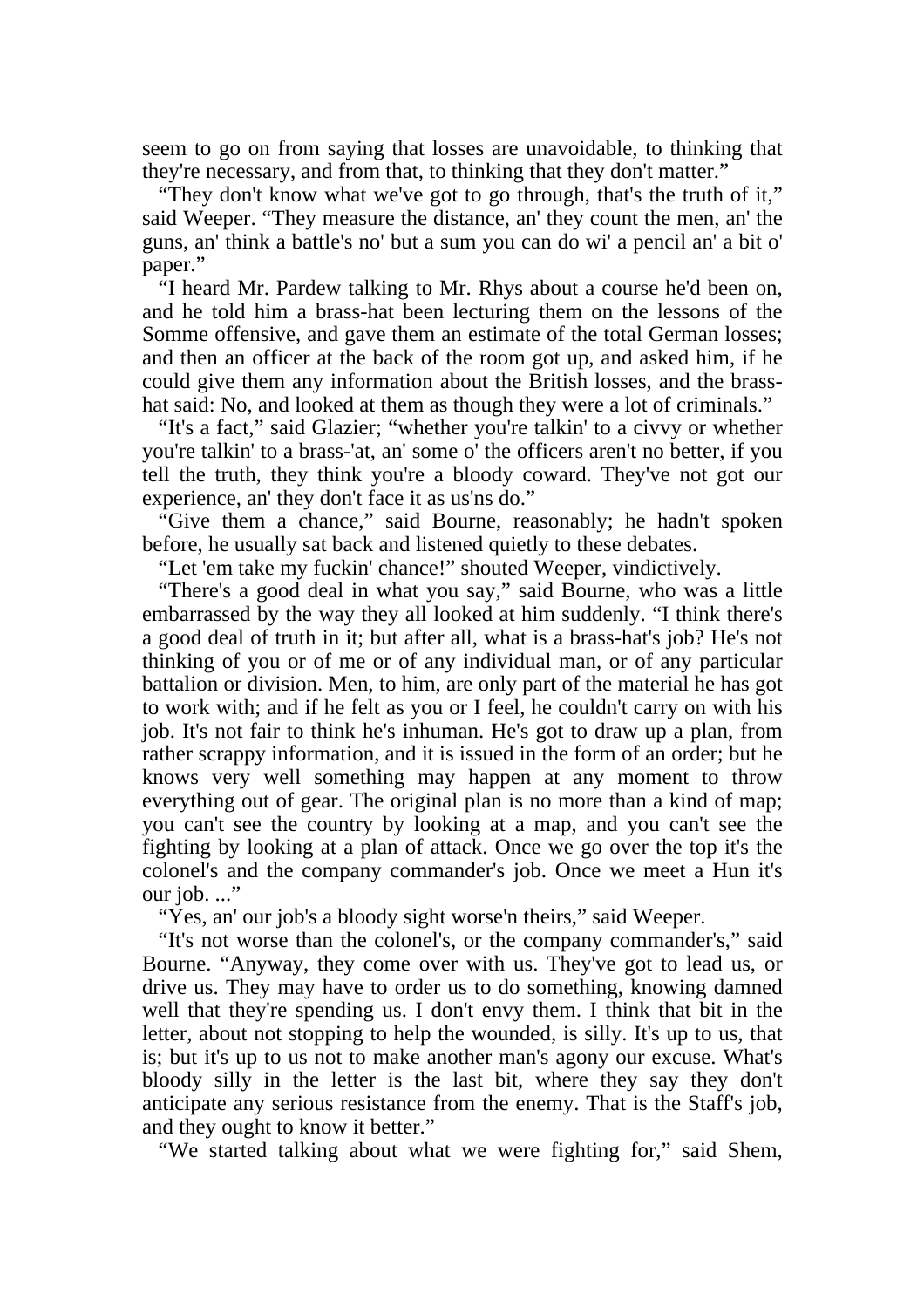laughing. "It was Mr. Rhys started it."

"Yes, an' you've been talkin' all over the bloody shop ever since," said Corporal Hamley. "You all ought to be on the bloody staff, you ought. 'oo are orderly-men? Shem and Mart-low; well, tea's up."

 Shem and Martlow looked at the straight rain, and then struggled into their greatcoats.

 "All that a says is, if a man's dead it don't matter no more to 'im 'oo wins the bloody war," said Weeper. "We're 'ere, there's no gettin' away from that, corporal. 'ere we are, an' since we're 'ere, we're just fightin' for ourselves; we're just fightin' for ourselves, an' for each other."

 Bourne stared as though he were fascinated by this uncouth figure with huge, ape-like arms, and melancholy, half-imbecile face. Here was a man who, if he lost his temper with them, could have cleared the tent in ten seconds; and he sat with them, patient under daily mockery, suffering even the schoolboy cheek of little Martlow indifferently, and nursing always the bitterness and misery of his own heart. Already dripping, Shem and Martlow dumped the dixie of tea in the opening of the tent, almost spilling it, as they slipped on the greasy mud, where many feet had made a slide by the doorway.

 "I never knowed such a miserable lot o' buggers as you all are," said Corporal Hamley. "'and me over that pot o' pozzy."

 "I'm not miserable, corporal," said little Martlow. "We're not dead yet. On'y I'm not fightin' for any fuckin' Beljums, see. One o' them buggers wanted to charge me five frong for a loaf o' bread."

"Well, put a sock in it. We've 'ad enough bloody talk now."

 They ate, more or less in silence, and then smoked, contentedly enough. The rain was slackening, and there was more light. After they had smoked for a while, Glazier took his tunic and shirt off, and began to hunt for lice. One after another they all followed his example, stripping themselves of trousers, under-pants and even socks, until the tent held nothing but naked men. They would take a candle, or a lighted match, and pass it along the seams of their trousers, hoping that the flame would destroy the eggs. A hurricane lamp hung by a nail on the tent-pole, and after it was lighted they still continued the scrupulous search, its light falling on white shoulders studiously rounded as they bent over the task. They were completely absorbed in it, when the air was ripped up with a wailing sigh, and there was a muffled explosion in the field behind them. They stopped, listening intently, and looking at each other. Another shell, whining precipitately, passed overhead to end with a louder explosion in some fields beyond the little wood, and well over the lower road. Then there was a silence. They sighed and moved.

 "If Jerry starts shellin' proper," said the corporal, as they dressed themselves again, "you want to take shelter in them trenches."

"They're no' but rabbit-scrapes," said Weeper.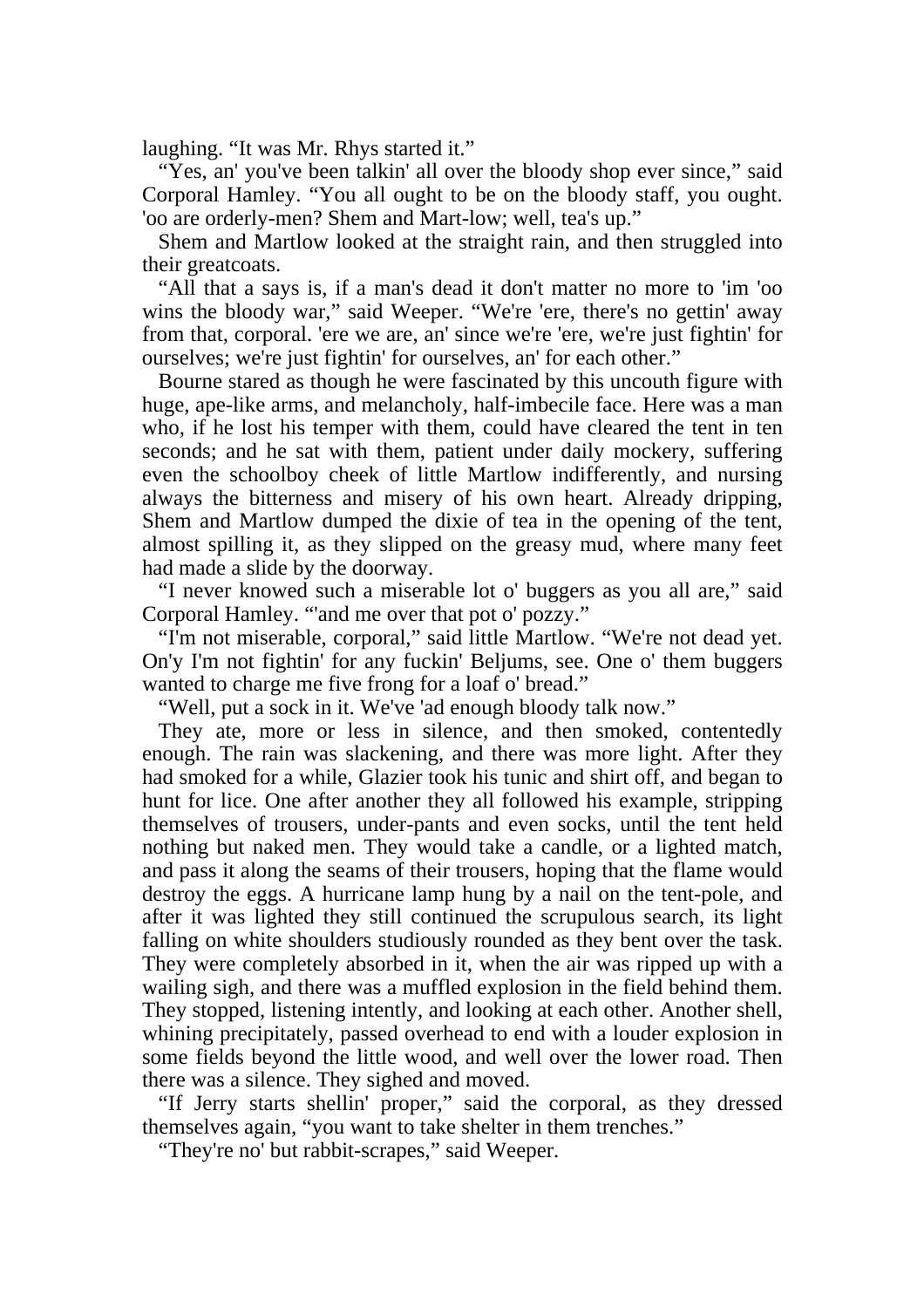"Well, you get into 'em," said the corporal, "an' if they're not good enough for you, we can dig 'em deeper to-morrow."

 Nothing more was said. They were bored a little, lounging there, and smoking again, but they took refuge with their own secret thoughts. Outside, the rain had stopped. They were all going up the line with a big carrying-party that night. At about six o'clock they heard from the road below a heavy lumbering and clanking, and they listened with ears cocked. Then they heard hurrying movements outside.

"What is it?"

"Tanks! Tanks!"

 They rushed out of their tent, and joined, apparently with the whole camp, in a wild stampede through the trees to the road below. None of them as yet had seen a tank. It was only a caterpillar tractor, which had come up to move a big gun to or from its lair. Officers hurried out to see what was the matter, and then returned disgusted to their tents. Sergeants and corporals cursed the men back to their own lines. As Bourne turned back with the others, he looked up to a clear patch of sky, and saw the sharp crescent of the moon, floating there like a boat. A bough threw a mesh of fine twigs over its silver, and at that loveliness he caught up his breath, almost in a sob.

 THE CATERPILLAR continued its muffled clanking along the road, and the wood filled with low voices, as the men, laughing in the darkness, turned back up the slope to their dimly-lighted tents. Bourne, who had lost Shem and Martlow in the downward rush, found himself beside Sergeant Morgan, the bombing sergeant, who for some little time past had nodded to him in a friendly way when they met, and then by degrees had come to know him better. He was a very decent, cheerful man. As they walked up the hill together, they came up with the regimental, to whom Bourne had scarcely spoken since they were at Beaumetz.

 "Hullo, Bourne; it's a bloody long time since I've seen anything of you. How do you like sigs.? Come along to my tent for a while, and have a yarn. I hear you are going in for a commission."

 Sergeant Morgan, saying good-night, disappeared into the darkness between the trees, and Bourne followed the regimental to his tent, which was at the top of the wood, a little apart from the others. A hurricane lamp burned low in it, and there was no one else there but Barton, the regimental's batman, whom Bourne liked, knowing as he did that, but for Barton's careful shepherding, the regimental might have been in serious trouble recently, on one or two occasions. They sat and talked of the prospects of the show for a few minutes; and the regimental told him that they were going out to practise it in the morning with the rest of the Brigade, over some ground which had been taped out. A field day with the Divisional General, and most of his gilded staff. There would be a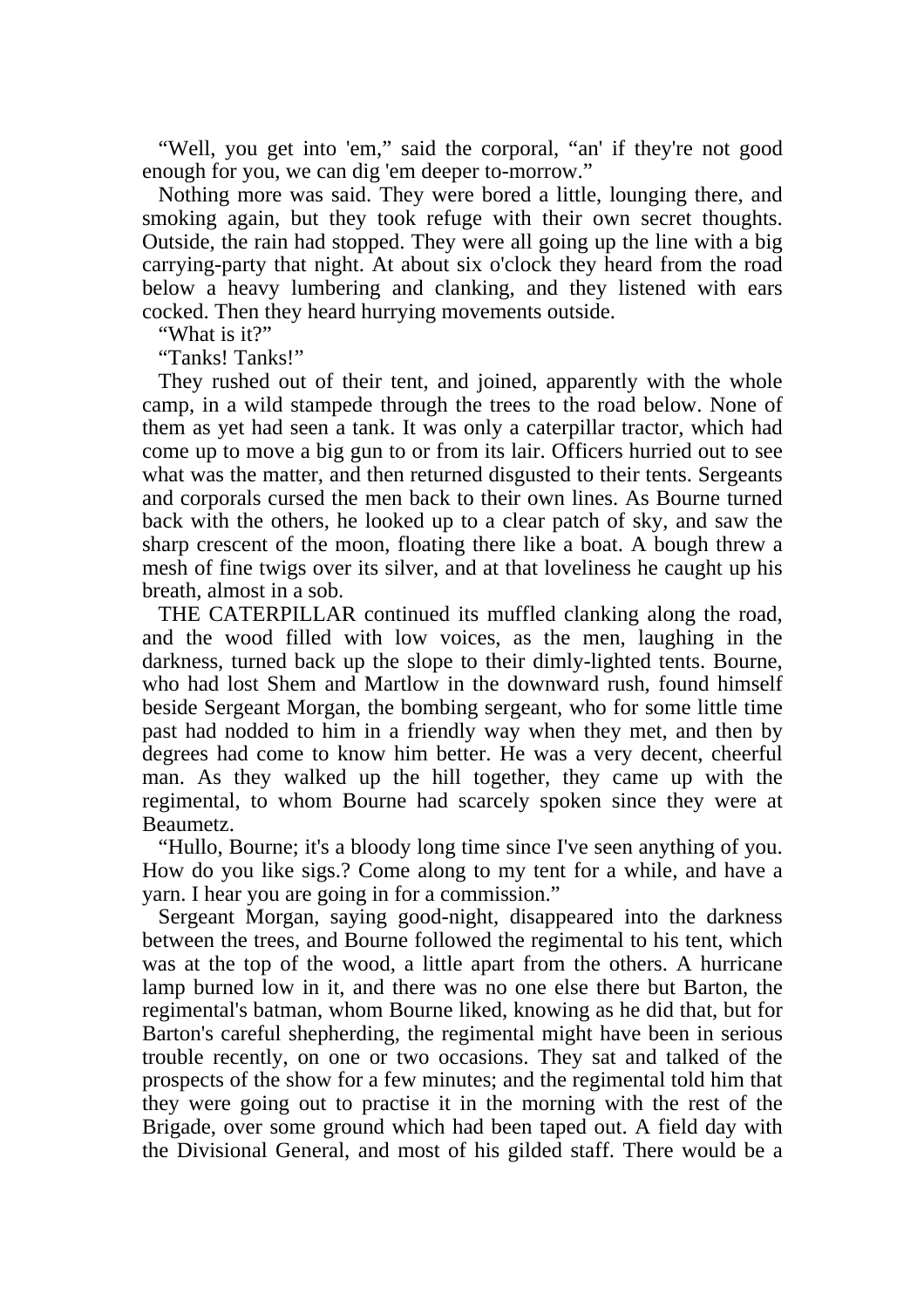good deal of wind up before it was over.

 "I'm laughing," said the regimental; "my job will be with the ammunition column."

 "You may get it in the neck there, as well as anywhere else," said Bourne, in a matter-of-fact way.

 Barton went off on his own private affairs, and the other two talked in a desultory way, like men who have nothing much to say, but talk for the sake of company.

 "You don't seem to be in a very good skin to-night," said Bourne at last. "What's the matter? Has the Colonel been getting wind up about the practice to-morrow?"

 "The Colonel's a bloody soldier, an' don't you forget it," said the regimental, with an honest appreciation. "I don't know what's the matter with me. I'm bloody well fed up with it."

 "You ought to take a pull on yourself," said Bourne, as though he were talking of the weather. "You have been inclined to run off the rails ever since we were at Mazingarbe."

"That's all a bloody tale. ..."

 "I didn't suppose it was all true," said Bourne, quietly; "but you were canned-up, and you never know what you're doing when you're canned. You've been right enough since we left Noeux-les-Mines, and you ought to keep right now. I should be sorry if you made a mess of things. There are some who would be pleased, and you give them an opening ..."

 "You're all right, Bourne, I don't mind what you say, but pack it up now. I've got to travel my own bloody road, and I'm not asking for anyone's help. It's my own funeral. I know what a man's bloody friends are like, when he makes a slip. Oh, I don't mean you. You're all right, but you can't be of any bloody use one way or the other."

 "I know that," said Bourne, shortly. "The trouble with you is that you get things, get promotion for instance, too easily. You're too contemptuous. The only thing you do damned well you don't think worth doing."

 They dropped again into idle question and answer, and after a little while Bourne left him, as presently he had to fall in with the carrying party.

 They fell in under cover of the trees, just off the road, and Mr. Marsden was in charge. The mere fact that they were moving about in the dark gave an air of stealth to the business. The words of command were given, and the men numbered off, with lowered voices; then they swung out of the wood, turning right, and right again as they struck the main road, which, in rising over the hill, curved round slightly towards the left. There was starlight and a young moon, sharp as a sickle; and into the clear night great concrete standards, which had carried electric power, rose at regular intervals. On the reverse slope they were intact, broad at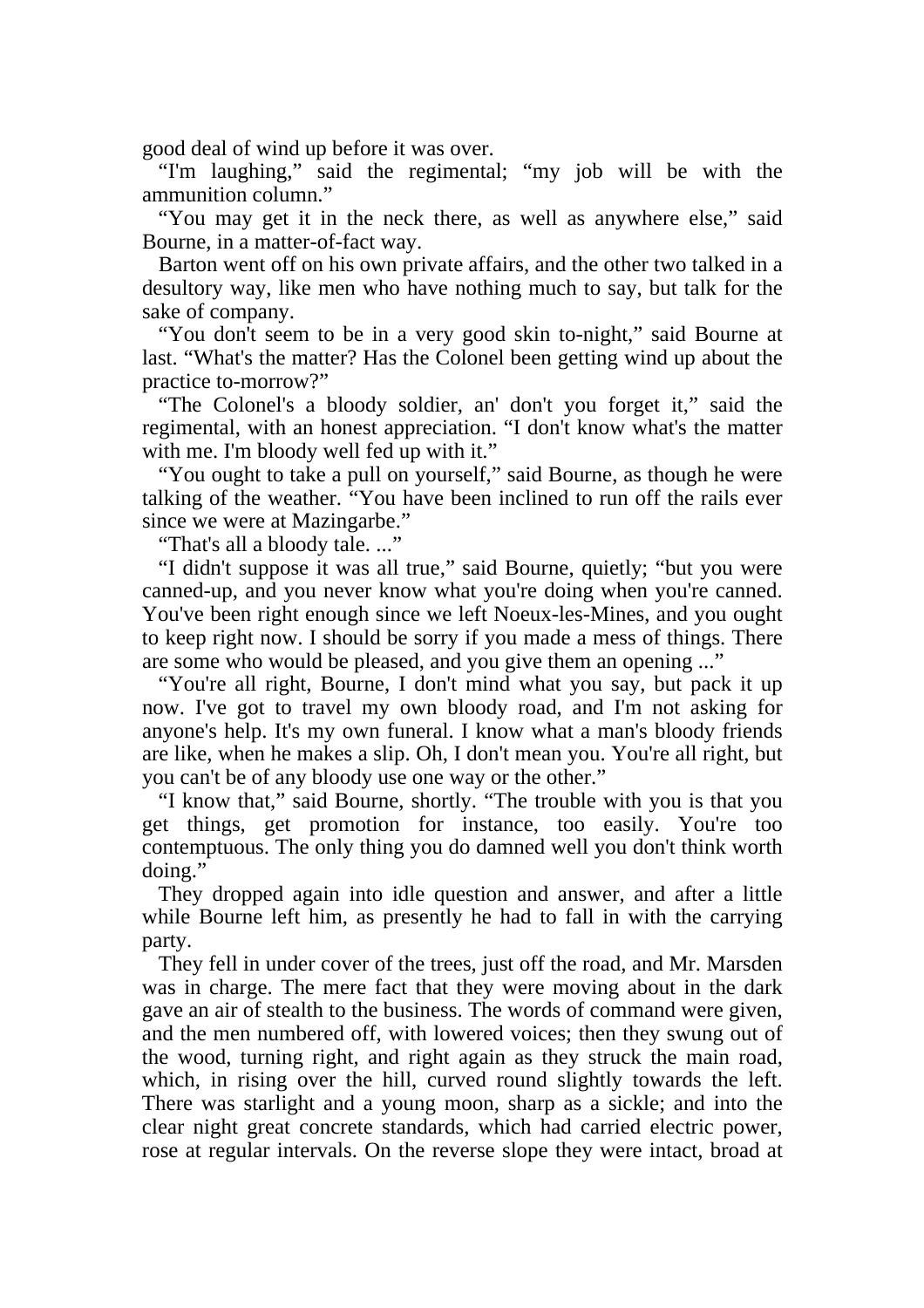the base, pierced, so as not to offer too much resistance to the wind, and tapering as they rose, almost as obelisks; but the first to lift its peak above the crest of the hill had been damaged, and beyond that they had been all shattered by shell-fire, only the truncated bases remaining.

 Mailly-Maillet began at the top of the hill. There was a branch road to Auchonvillers; the main road, running straight through the town, was in the direction of Serre, which the Hun held; and a third road on the left went off to Colincamps. The town itself, though extensively damaged, had not been completely wrecked, but the few inhabitants who remained there were preparing reluctantly, under military compulsion, to leave.

 Just after entering the town, Mr. Marsden halted his men for a moment, and spoke to the military policeman in control. Then they continued straight through, keeping to the Serre road. Once through Mailly-Maillet, the ground fell away gradually, so gradually that the slope seemed almost flat. Most of the detail of the country, except for the shining road in front of them, was lost in darkness, or showed only as deeper shadow. They continued along the road a little way, and then turned off it to the left, across country now rough and derelict. A road running from Colincamps converged towards the road they had just left, to meet it at a point known as the sugar-refinery; and, just before striking that road, they came to the large dump called Euston, and halted there, while Mr. Marsden went to find the dump officer.

 They were to carry up more ammunition. When Mr. Marsden returned, with the other officer, the boxes were checked; and even in the short interval of time which that business occupied, a couple of big shells had come whimpering overhead, searching for a battery, perhaps; and they heard, at no great distance, the eruption from the shells' explosion in the wet earth. Lower down the road Bourne could see a couple of ambulances drawn up, and from one very faint, very momentary gleam of light, he divined, rather than saw, the entrance to a dug-out which would be the dressing-station. When the boxes were checked and each man loaded, they crossed the road, and Bourne, who had been over the same ground the night before, noticed a new feature a few yards away from the beginning of the communication-trench called Southern Avenue: a large shell-crater, the size of a good pond, but empty of water, except for a little seepage, which showed that it had only just been made.

 The sound of the big shells, and the sight of the crater, quickened their apprehension of danger, without raising it to the point of fear. One's sensibility seemed to grow finer, more acute, while at the same time it became somewhat distorted. In the distance a star-shell would rise, and as its light dilated, wavered, and failed, one saw against it the shattered trunks and boughs of trees, lunatic arms uplifted in imprecation, and as though petrified in a moment of shrieking agony. The communicationtrench was deep, and one looked up out of it to a now tranquil sky,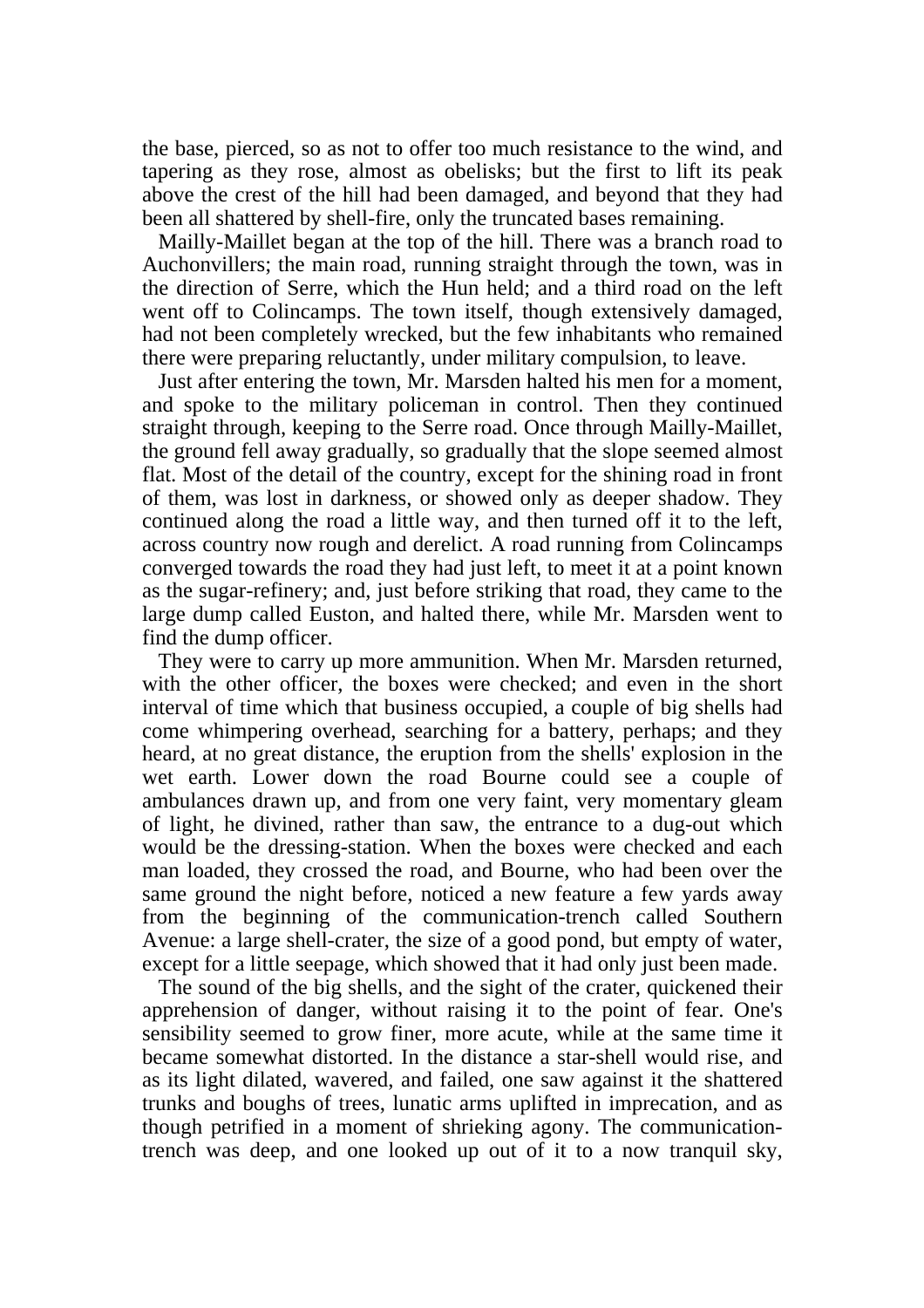against which the same stark boughs were partly visible. Then on the right appeared the ruins of a shattered farm, an empty corpse of a building. There was for Bourne an inexplicable fascination in that melancholy landscape: it was so still, so peaceful, and so extraordinarily tense. One heard a shell travel overhead, or the distant rattle of a machine-gun, but these were merely interruptions of a silence which seemed to touch the heart with a finger of ice. It was only really broken when a man, stumbling on a defective or slippery duck-board, uttered under his breath a monosyllabic curse. ...

"Fuck. ..."

 That reminder of man's proximity broke for a moment the dream; but, otherwise, one seemed to be travelling through some sterile landscape in the moon, or some soulless region on the shadowy confines of hell. Coming out of the communication-trench, they turned to the right up Sackville Street, a breast-work only, giving one a sudden feeling of space and insecurity; and, continuing, they came on a more intricate system: Flag Alley, Flag Switch, Legend, and Blenau. In Legend there was a company in support, and they passed a sentry over a dug-out and one or two men. Then again was a long lifeless stretch. Just before they reached the fire-trenches they stood aside to allow a stretcherparty carrying down a man to pass. As he passed them they whispered encouragement.

"Good-luck, chum. Don't you worry. You'll be back in Blighty soon."

 He may not have heard them, he lay very still; but Bourne, whose ironical spirit was sometimes sardonic, felt with an irresistible conviction that their words were a ritual formula, devised to avert, somehow, a like fate from themselves. Even so, it showed how closely men were bound together, by some impalpable tie. They passed men on the firestep, men as fixed as statues when that ghastly light fell tremblingly on them from the sky; and one or two sprawled on the step, their backs propped against the side of the bay, snatching a little fitful sleep, their tin-hats tilted over their faces, and boots, puttees, and trousers plastered thick with mud that caked like mortar. Sometimes their eyes met a face, blank from the weariness that is indifference; and perhaps, because at this point they only moved forward a few yards at a time, they would exchange a few whispers.

"What's it like?"

"Oh, 'e strafed a bit this afternoon, but it's cushy enough."

 Bourne had never heard any other reply to that question, in all the hundreds of times he had heard it asked. A face of expressionless immobility, with hard inscrutable eyes, and that even, monotonous whisper.

"Oh, it's cushy enough."

 Presently Corporal Hamley motioned him forward into the next firebay. Shem followed him, and the others, for the moment, were barred.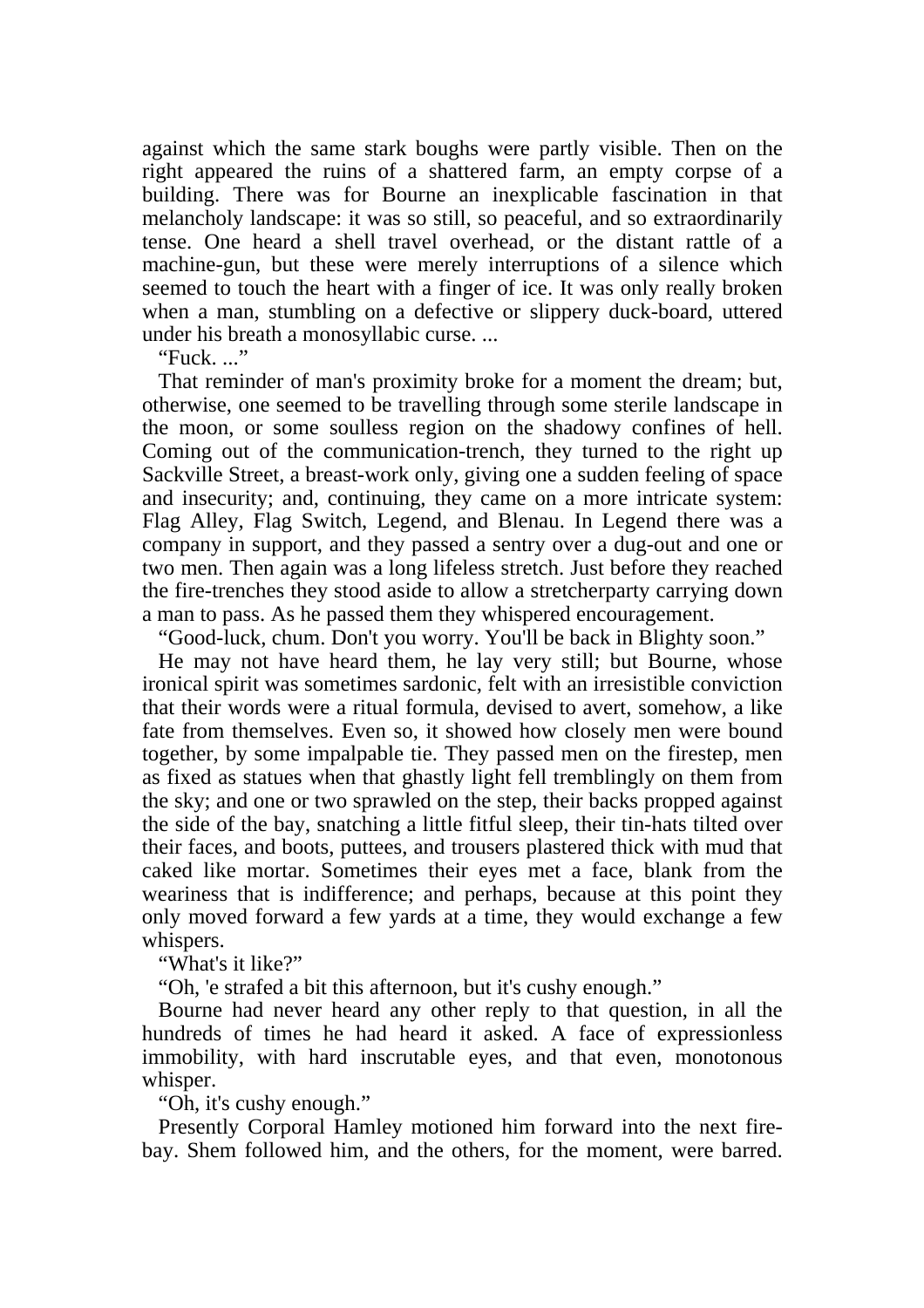He saw Mr. Marsden talking to an officer, and then he found, that each man had to get out of the trench, and dump his stuff, where a depression made an area of dead ground. He climbed out, and saw for a moment the rather loosely hung strands of wire, between the pickets, against the sky; there was a fairish depth of it. Almost as soon as he stood upright, a bullet sang by his head; it was as though something spat at him out of the darkness. In the deeper part of the hollow, an officer checked the boxes, as they were dumped. As he returned to the trench, Shem got out with his box. Mr. Marsden was still talking, in a low voice, to the other officer. There were only three or four more men behind, and then they would go back.

 Bourne passed out of the fire-trench by a slit, running slantwise, to a trench in the rear, where the other men waited. Shem joined him, and another man. Then there was a loud elastic twang, as a shell exploded fairly close to them; and they heard stuff flying overhead; and another shell came; and another. One no sooner heard the hiss of the approaching shell than it exploded. The two last men, a little shaken, joined them. Shells continued to come over, bursting with that curious twang, and occasionally a blast of air fanned their faces. Weeper, who was standing by Shem and Martlow, leaned on the muzzle of his rifle. His face had an expression of enigmatic resignation. Mr. Marsden did not come. The shelling was not very severe, but it seemed to increase slightly, and they wondered whether Jerry was going to start a real strafe. The range improved, too, and presently the word was passed along for stretcherbearers. Their own stretcher-bearers, with Corporal Mellin, moved along to go to the fire-trench, but they were not wanted. Mr. Marsden arrived and stopped them.

 "It's all right. Their own bearers are there. We may want you ourselves later," he said, encouragingly.

 They moved off; but even before they moved the shelling slackened, and then ceased. Bourne had noticed that one or two of the new men had seemed a bit windy, that is, restless and impatient, not really in a funk. Weeper's passive acquiescence in whatever Fate might have in store impressed him more. He was a little surprised at himself. The zip of the bullet by his head had disconcerted him a little, and yet probably it was only a stray, and perhaps not so close as he imagined.

 They had a rum issue with their tea when they got back, and then a final cigarette before turning to sleep.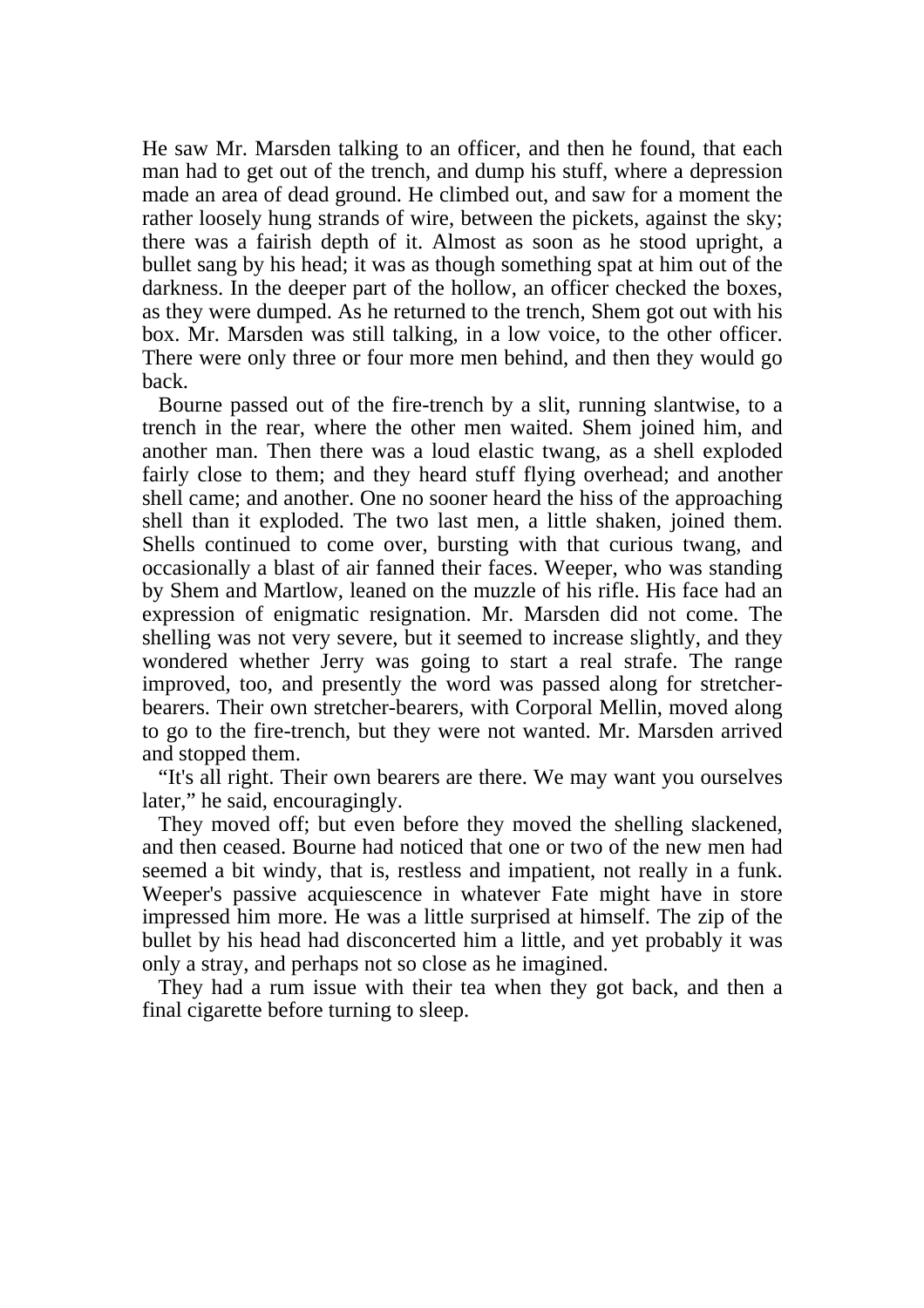## **XIII**

 He alone Dealt on lieutenantry and no practice had In the brave squares of war

## Shakespeare

 IN the morning, the whole camp seethed with hot and angry men, as was always the case when brass-hats, and general officers, disturbed the normal routine of their life. Preparations, for the rehearsal of the attack, were complicated by the issue of orders, that blankets were to be handed in, and the camp cleaned up, before the men paraded. They were to parade in full kit with pack complete, and a bread-and-cheese ration was issued to them. The unnecessary bad temper continued until they fell in on the road; and the Colonel came on parade, smiling slightly, as though he were well-satisfied, and looked forward to an amusing day. The high, clear voice, which always seemed to carry without much effort, rang out, and the battalion moved off in the direction of Bertrancourt.

 After some miles, they turned off the road and continued over reaped fields, finally mounting a ridge and taking up a position with other battalions of their Brigade. There the men were allowed to fall out and eat. They could see at once, more clearly than they had realised from the instructions read out to them, the way they were to be disposed; and started a general discussion on the rival advantages and disadvantages of going over as the first or second wave; a discussion, which had no other effect, than that of confirming each individual disputant in the opinion with which he had originally started. It proved indirectly, however, that there was a considerable fund of obstinacy, combativeness, and tenacity of purpose among them, and these were clearly assets of military value.

 The first excitement was provided by a hare. It was put up by some of the troops in front, who chivvied it about in all directions, until, doubling back, it came straight through their own H.Q. Company, almost running over Bourne's foot. He didn't move, pitying the poor hunted thing. They were in an angle of a field, along the boundaries of which ran a low fence of rabbit-wire, and as it was headed into the corner Martlow flung himself on it, caught it, and broke its neck scientifically with a blow from the edge of his hand.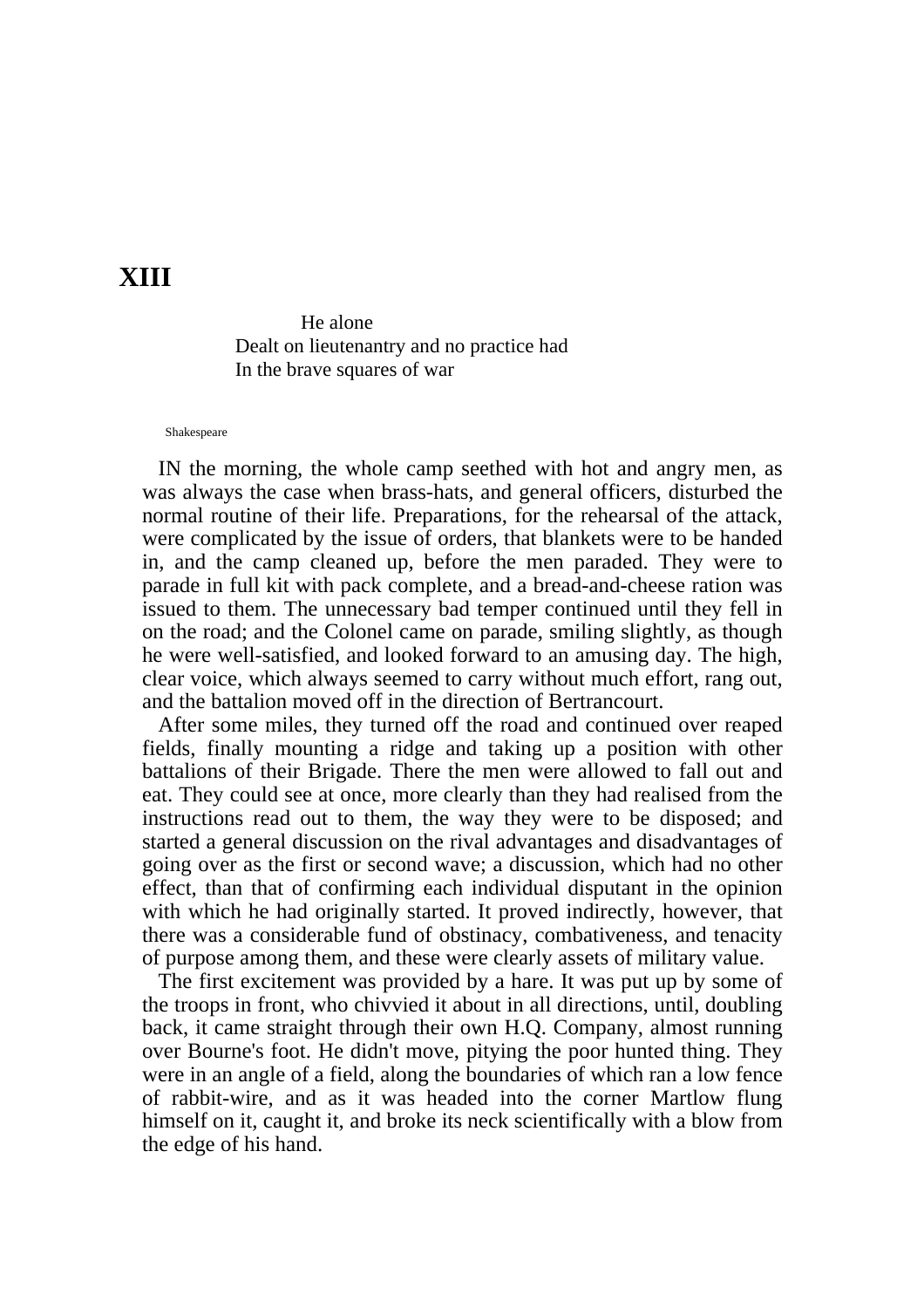"Why did you kill it?" exclaimed Bourne, as Martlow buttoned his tunic over the warm, quivering body. Bourne thought hares uncanny creatures.

 "It'll go into t' pot," said Martlow, surprised. Mr. Sothern came up, and offered him ten francs for it, and after some hesitation Martlow sold it to him.

 Presently arrived magnificent people on horseback, glancing superciliously at the less fortunate members of their species whom necessity compelled to walk. Bourne, who loved horses, had seen nothing for months but mules, Rosinante, some sorry hacks ridden by their officers, and a few lusty percherons threshing corn on a kind of tread-mill outside a French farm. The sight of these daintily-stepping animals, with a sheen on their smooth hides, gave him a thrill of pleasure. He was less favourably impressed by some of the riders.

 "That bugger will give his horse a sore back before the day is out," he said, as one of the great men cantered by importantly.

 "You're learnin' a lot o' bad words from us 'ns," said Martlow, grinning. "Oh, you all swear like so many Eton boys," replied Bourne, indifferently. "Have you ever heard an Aussie swear?"

 "No, 'n' I don't want," said Martlow. "Them buggers 'ave too much spare cash to know what soldierin' means."

 They fell in, and there was another moment of suppressed bad temper. Most of the new signallers went with H.Q. runners, but Weeper Smart, though he was close to them, had to carry the flapper with H.Q. signallers. The flapper was a device by which it was intended to signal to aeroplanes. One could see by now that most of the men were keenly interested; they knew that the plan was intended to supply them with a kind of map, on the actual scale of the trenches they were to attack. Their interest did not fade out completely as they advanced; but they rapidly became aware of the unreality of it all. The files of men moved forward slowly, and, when they reached the tapes, followed the paths assigned to them with an admirable precision. Their formations were not broken up or depleted by any hostile barrage, the ground was not pitted by craters, their advance was not impeded by any uncut wire. Everything went according to plan. It was a triumph of Staff-work, and these patient, rather unimaginative men tried to fathom the meaning of it all, with an anxiety which only made them more perplexed. They felt there was something incomplete about it. What they really needed was a map of the strange country through which their minds would travel on the day, with fear darkening earth and filling it with slaughter.

 Bourne, Shem, and Martlow, with the other orderlies, were following close behind the Colonel, when the superb individual, whose seat on a horse had seemed to Bourne to call for adverse comment, galloped up to them, and reined in his mount.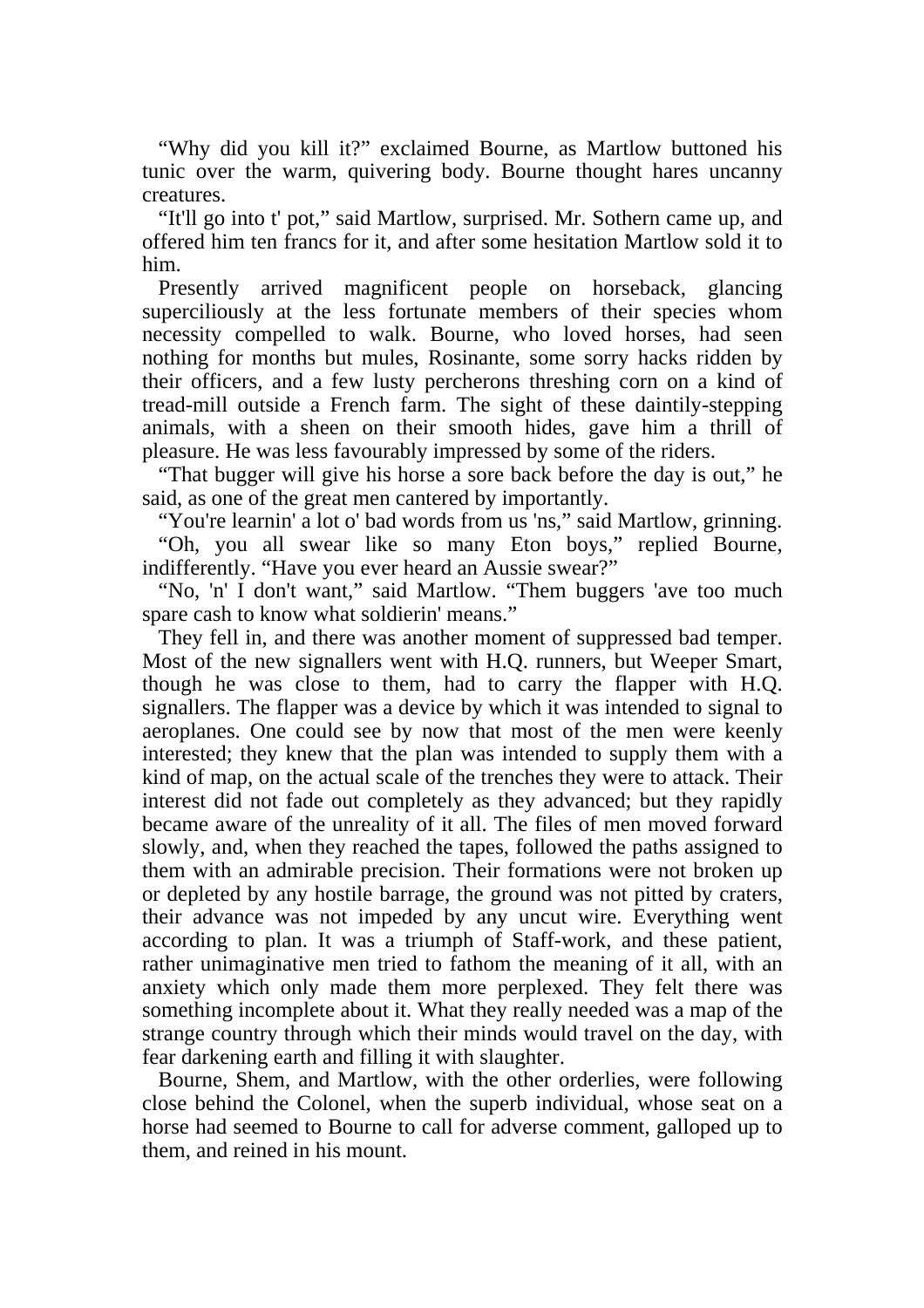"What are all these men?" he asked the Colonel, pointing almost at the embarrassed Bourne.

 "These are my orderlies, sir," answered the Colonel, and Bourne, from the angle at which he stood, saw his cheek-bone as he turned to the rider with an amiable smile.

 "You seem to have a great many of them," said god-like Agamemnon, with a supercilious coldness. They kept advancing slowly, and the horse was restive under his strange cargo.

 "I don't think more than are usual, sir," hazarded the Colonel with a bland diffidence.

 Other important people on horseback, even the most important of them all, on a grey, arrived, and grouped themselves impressively, as though for a portrait. There followed some discussion, first apparently as to the number of the Colonel's runners, and then as to why they were not within the imaginary trenches as marked out by the tapes. The Colonel remained imperturbable, only saying, in a tone of mild protest, that they would be in the trenches on the day, though there were some advantages in separating them from the other men at the moment. They were all moving forward at a foot's pace, and apparently the Olympian masters of their fate were willing to admit the validity of the Colonel's argument, when there was a sudden diversion.

 They were passing a small cottage, little more than a hovel, where three cows were tethered to pasture on some rough grass; and the tapes passed diagonally across a square patch of sown clover, dark and green in comparison with the dryer herbage beside it. This was the track taken by a platoon of A Company under Mr. Sothern; and as the first few men were crossing the clover, the door of the hovel was flung open, and an infuriated woman appeared.

 "Ces champs sont à moi!" she screamed, and this was the prelude to a withering fire of invective, which promised to be inexhaustible. It gave a slight tinge of reality, to operations which were degenerating into a series of co-ordinated drill movements. The men of destiny looked at her, and then at one another. It was a contingency which had not been foreseen by the Staff, whose intention had been to represent, under ideal conditions, an attack on the village of Serre, several miles away, where this particular lady did not live. They felt, therefore, that they had been justified in ignoring her existence. She was evidently of a different opinion. She was a very stubborn piece of reality, as she stood there with her black skirt and red petticoat kilted up to her knees, her grey stockings, and her ploughman's boots. She had a perfect genius for vituperation, which she directed against the men, the officers and the état-major, with a fine impartiality. The barrage was effective; and the men, with a thoroughly English respect for the rights of property, hesitated to commit any further trespass.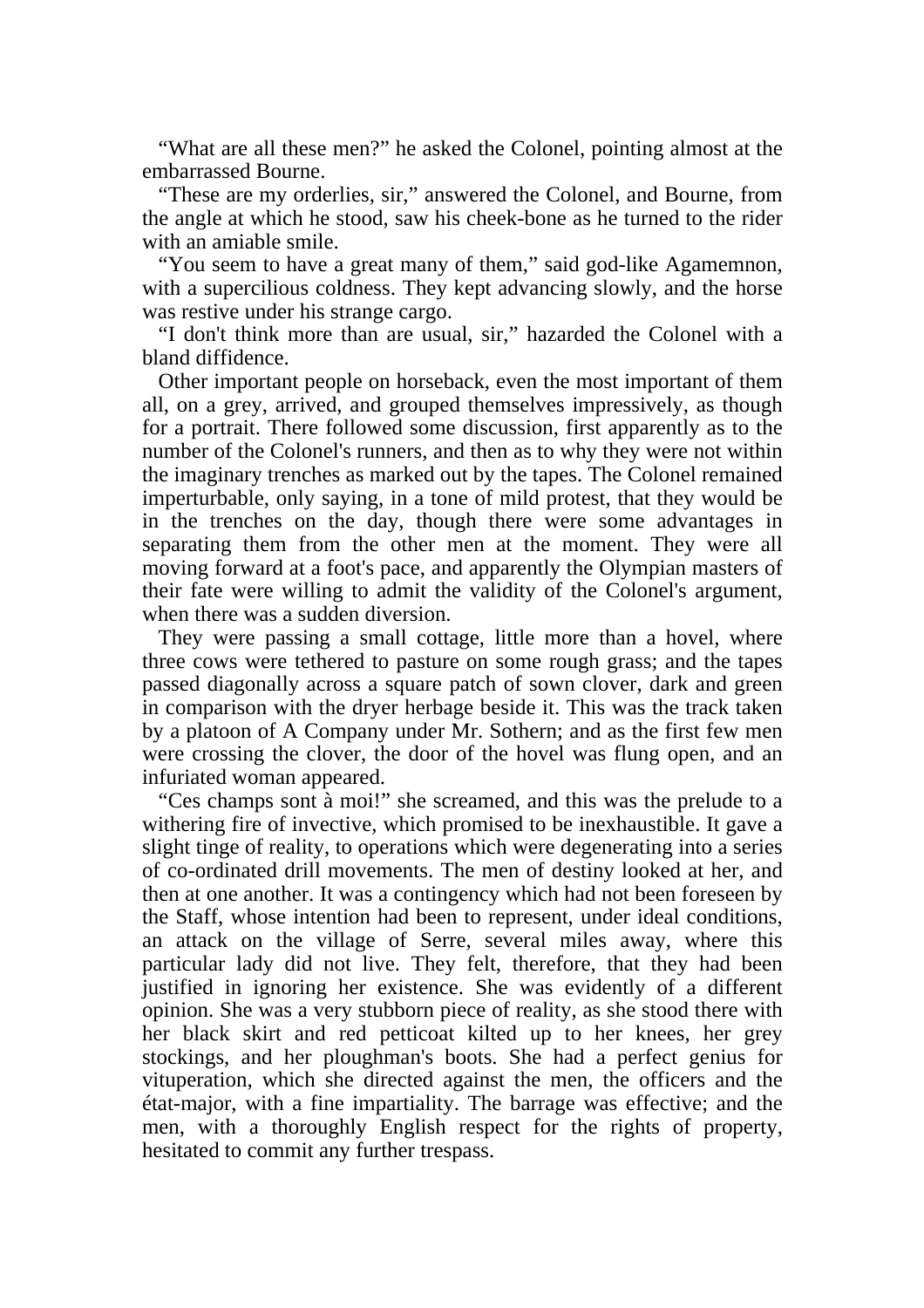"Send someone to speak to that woman," said the Divisional General to a Brigadier; and the Brigadier passed on the order to the Colonel, and the Colonel to the Adjutant, and the Adjutant to Mr. Sothern, who, remembering that Bourne had once interpreted his wishes to an old woman in Méaulte when he wanted a broom, now thrust him into the forefront of the battle. That is what is called, in the British Army, the chain of responsibility, which means, that all responsibility, for the errors of their superior officers, is borne eventually by private soldiers in the ranks.

 For a moment she turned all her hostility on Bourne, prepared to defend her title at the cost of her life, if need should arise. He told her, that she would be paid in full for any damage done by the troops; but she replied, very reasonably for all her heat, that her clover was all the feed she had for her cows through the winter, and that mere payment for the clover would be inadequate compensation for the loss of her cows. Bourne knew her difficulties; it was difficult enough, through lack of transport, for these unfortunate peasants to bring up provisions for themselves. He suggested, desperately, to Mr. Sothern and the adjutant, that the men should leave the tapes and return to them on the other side of the clover. The adjutant was equal to the situation; and, as the rest of the men doubled round the patch to regain the tapes, and their correct position, on the other side, the General, with all his splendid satellites, moved discreetly away to another part of the field. One of the men shouted out something about "les Allemands" to the victorious lady, and she threw discretion to the winds.

"Les Allemands sont très bons!" she shrieked at him.

 An aeroplane suddenly appeared in the sky, and, circling over them, signalled with a klaxon horn. The men moved slowly away from her beloved fields, and the tired woman went back into the hovel, and slammed the door on a monstrous world.

 When Bourne rejoined the runners he saw the Colonel, in front of him, with shoulders still shaking, and they all proceeded, slowly and irresistibly, towards the capture of an imaginary Serre. When they had reached their final objective, there was a long pause; and the men, now thoroughly bored and disillusioned, leaned idly on their rifles, waiting. It was a victory for method. Presently there was another movement. Companies fell in on markers, the men seemed to wake out of a dream, and took a spontaneous interest in the proceedings, and the battalion moved off the field. The Colonel had a horse waiting for him on the road, and about dusk they came to Bus-les-Artois.

 Bourne ran into Sergeant Tozer in Bus, and with Shem and Martlow they made a reconnaissance of the town, visiting the Y.M.C.A., and then an estaminet, where they fell in with Sergeant Morgan, the bombing sergeant. They talked for a little while on the events of the day, and the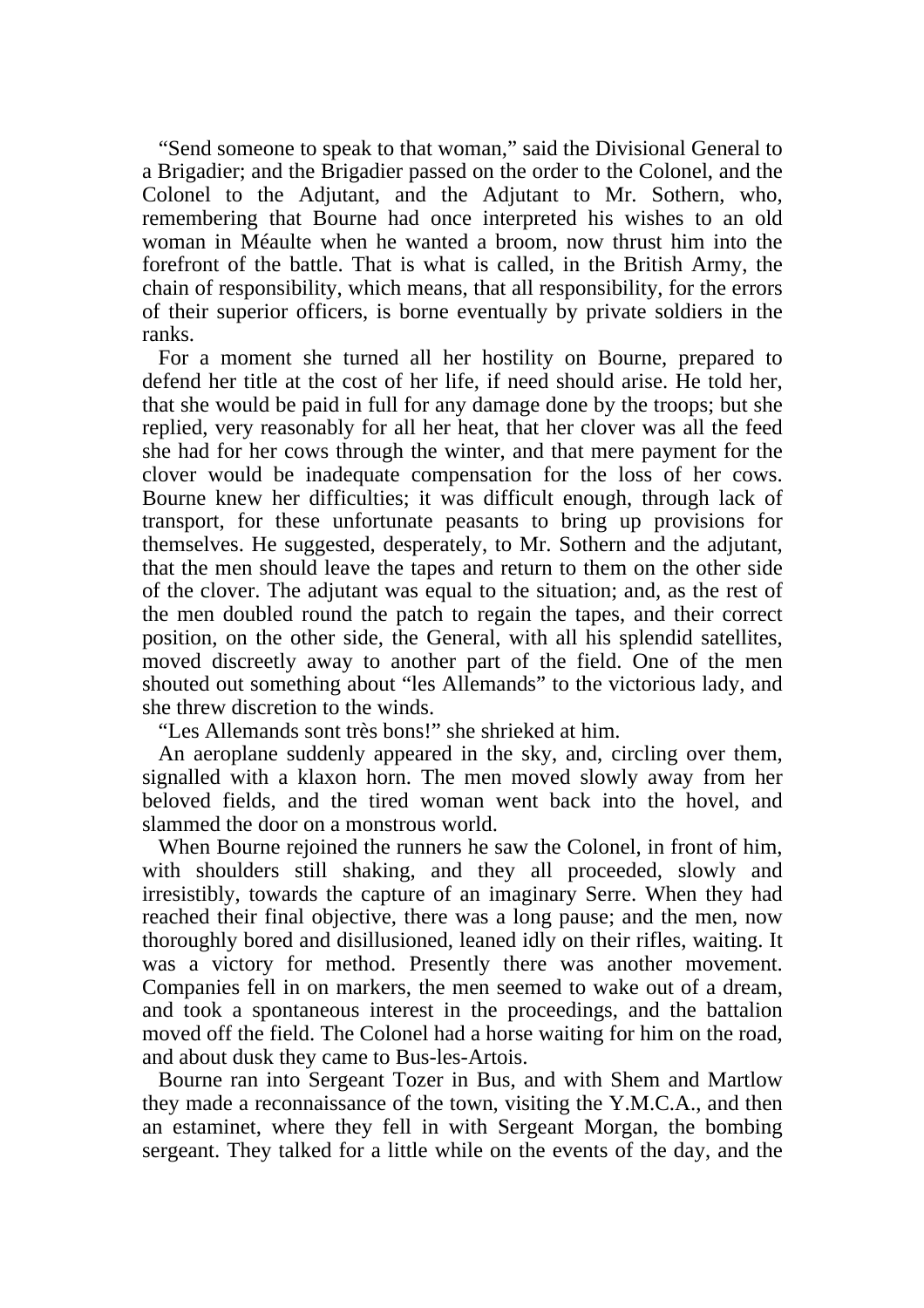splendours of the Staff.

 "Are them buggers coming over the top wi' us?" asked Martlow, innocently; and when the others laughed at him, he continued, indignantly. "Then what did they come out wi' us to-day for, swingin' their weight about? That bugger on the black 'orse spoke to the Colonel just as tho' 'e took 'im for a lance-jack. Wunner the Colonel stood it."

 He and Shem went off to the cinema; so Bourne, and the two sergeants, found a little place where they could get rum and coffee; after which they went off to bed.

 They were signalling with flags in the morning when their work was interrupted, and with others in the field they were fallen in, in two ranks. The adjutant came up from the orderly-room, which was a small hut on the other side of the road. He was followed by two military policemen, between whom was Miller, cap-less, and no longer with a stripe on his arm. He was white and haggard, but his mouth was half-open in an idiotic grin, and the small furtive eyes wandered restlessly along the line of men drawn up in front of him. Bourne felt a strange emotion rising in him which was not pity, but a revulsion from this degradation of a man, who was now only an abject outcast. In a clear, anxious voice, rather like that of a schoolboy reading a lesson, the adjutant read out a statement that Lance-corporal Miller had been found guilty of deserting his commanding officer, and had been sentenced to be shot, the sentence being afterwards commuted to one of penal servitude for twenty years. The parade was dismissed again, and the miserable man was marched away to be exhibited to another company. Miller would not, of course, go at once to gaol, the execution of the sentence would be deferred, until the war ended. Men could not be allowed to choose gaol, as an alternative to military service. That was where the absurdity arose, as Bourne understood the matter; because one could foresee that, when peace was restored, a general amnesty would be granted which would cover all cases of this kind; and the tragedy, but for the act of unspeakable humiliation which they had just witnessed, became a farce.

 "We're goin' up to take over trenches tomorrow," said Corporal Hamley, "and this is just to encourage any other bugger who thinks o' desertin'."

 "It don't make no differ whether th'art shot be thy own folk or be Germans, if th'art shot," said Weeper, pessimistically.

 The corporal was right. The battalion paraded in fighting-order at ten o'clock next morning, and moved up the line to take over trenches. They marched by the Divisional Artillery H.Q. at Bertrancourt, to Courcellesaux-Bois, a village the greater part of which was already derelict. From there a road ran up to Colincamps, at the corner of which stood a military policeman as control, beside a red board, the kind of wooden standard used by road-menders as a danger-signal, on which was painted in white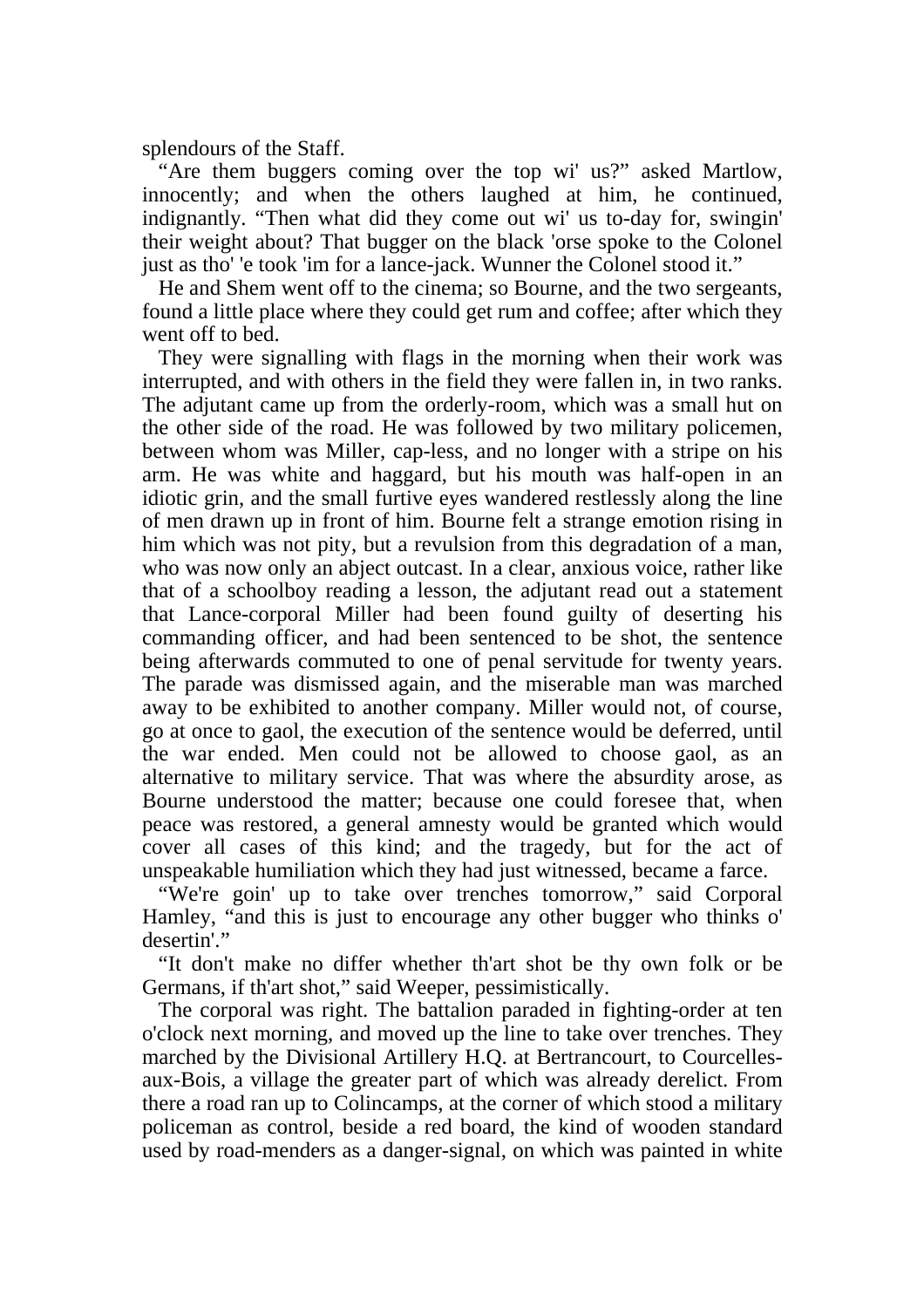letters: *Gas alert on*. The reverse side was painted with the words *Gas alert off*; but it seemed a matter of indifference to everyone which way the board was turned. After that point a wide interval was left between the various platoons. Almost as soon as they left Courcelles, the road, mounting the hill to Colincamps, was under direct observation of the enemy for about three hundred yards, so it had been camouflaged with netting, like fishing-nets, hung as a curtain between poles on the left side of the road. At the top of the hill was a bend, and, commanding the road, as well as another lesser road, was a more than usually substantial barn, a kind of bastion to the outskirts of Colincamps itself. Bourne thought what an ugly place it would be, if it were in the hands of Fritz.

 They were moving in dead silence now, not that the Hun could overhear them; and the interval between the various platoons must have been about one hundred yards. It implied a lively sense of favours to come. Passing the barn, there was a sharp bend first to the right then to the left, and they entered the long straight street of Colincamps. Jerry had registered on the church-tower, which had a large hole in it, near the top, and the front of a house, on which still hung forlornly a sign, *Café de la Jeunesse*, had been stove in by another shell. There was not an undamaged house left, and some of the mud-built barns were collapsing, as an effect of repeated explosions in their neighbourhood. The street itself had suffered from heavy shelling, though some of the holes in the roadway had been filled in, when they did not allow of sufficient room for traffic to skirt them; the others had been converted into pools of very liquid mud. The same fine mud coated the whole surface of the roadway, and the mere pressure of one's foot was sufficient to set it oozing from the matrix, in which the metalling was, now somewhat loosely, imbedded.

 The street ended, and the houses with it, on meeting a road linking it with Mailly-Maillet on the right, and on the left continuing to the sugar refinery, where it joined the main road from Mailly-Maillet to Serre. They turned left, downhill, the road curving into the valley, and there was another military control, with a dug-out under the road where he could shelter. From that point the road, so long as it was on the slope of the hill, would be visible from the enemy lines. Visibility was poor today, there was a fine ground mist which made the distance vague. Even in the daylight, there was something beautiful and mysterious in that landscape. A line of woods, well away from the road, but gradually converging on it, though of no great depth, and shattered by shelling, curtained their movements once they were down the hill. Leaving the road, and picking their way between gun-pits and dug-outs, they came again to Southern Avenue. The shell-crater was now half-full of water, but there was a new one about twenty yards away.

Thence, onward, they followed the route they had taken on working-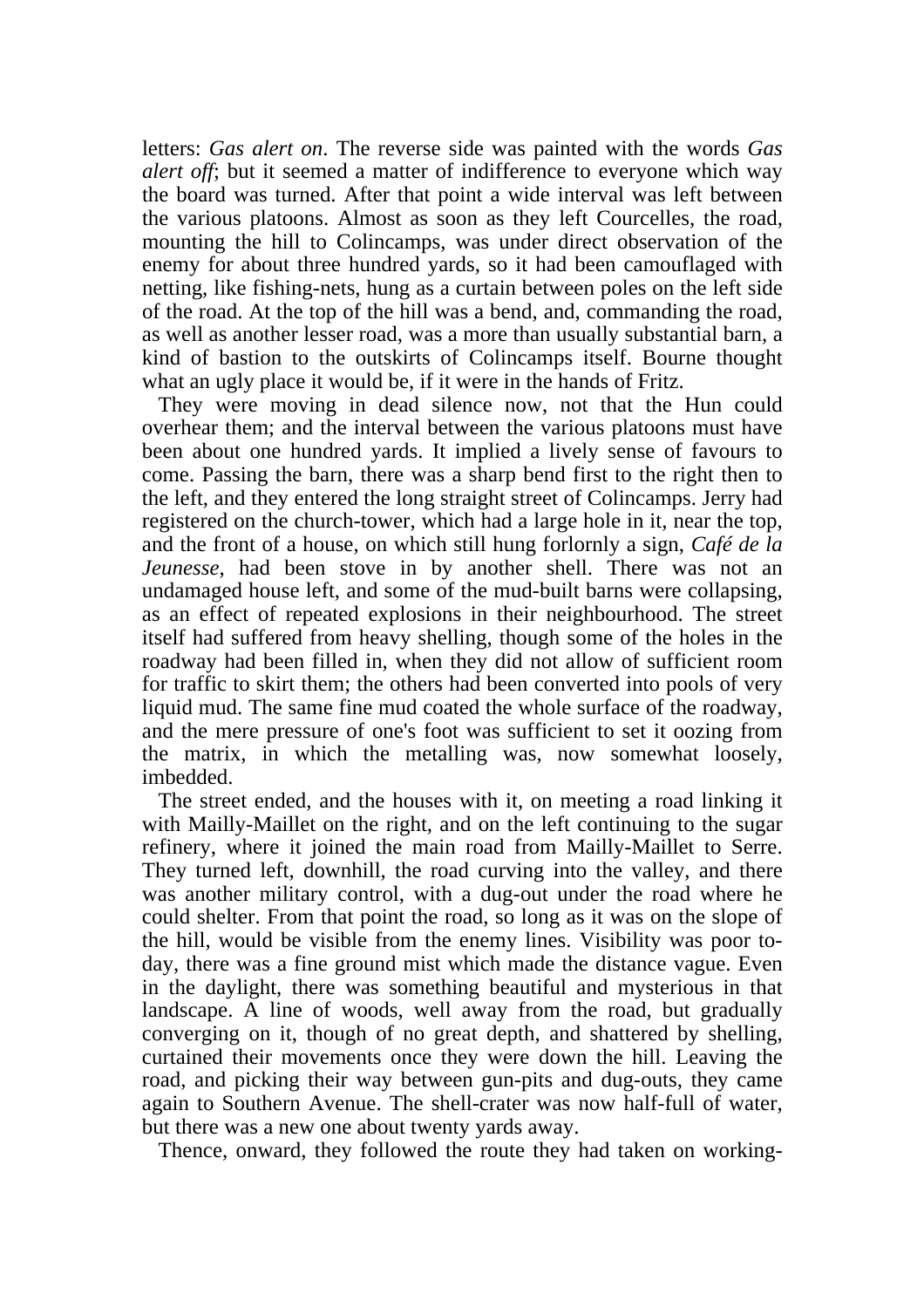parties, until they came to the big dug-out in Legend Trench, which was battalion headquarters. There were two entrances, and about thirty steps to the bottom. Part of it was screened off with blankets for the officers, and the rest was allotted to the men. There was a small recess near the stairs, in which the sergeant-major or quartermaster-sergeant sergeant could sit at a table improvised from a box, and where a few stores were kept. Four or five candles stuck on tins lit it, and the air was foul and smoky.

 Shem, Bourne, and Martlow, were sitting close to the door, three minutes after they had taken possession, when the sergeant-major, after the adjutant had spoken to him, turned to them.

 " 'ere, you three men. You go back to Colincamps, an' in one of the first 'ouses you come to, there's a runner's relay-post; you'll find some Gordons there. You'll take over from them, see? Brigade messages will be 'anded to you, an' you'll bring 'em on 'ere; an' our runners will take you messages, which you'll carry on to Brigade at Courcelles. Got it? Well, get a move on."

 They got up, and as they were pulling in their belts, Weeper, who had been sitting next to Shem, looked up at Bourne with a snarling grin, and said something about a cushy job, and some people being always lucky. Bourne did not trouble to reply, thinking, after what he had seen of the road, that headquarter dug-out in the support trenches would have satisfied him. Martlow, however, had to say something.

"You 'ave a good sleep, ol' tear-gas, an' then you'll feel better."

 They climbed out of the dug-out, and set off back to Colincamps. They had a bread-and-cheese ration in their haversacks. One of them would have to draw their full rations later.

"I wonder why Smart has got a set on me," said Bourne, reflectively.

 " 'cause you never take any notice of 'im when 'e starts grousin' at you," said Martlow.

 "I believe you're right," said Shem; "but I'm a bit sorry for Weeper. He's always been an awfully good man up the line, at least they all say so in D Company. He hasn't got any friends; and he's so bloody miserable that he never will have any. You see, Bourne, you make friends with everybody, whether he's a cook, or a shoemaker, or a sergeant-major, or only Martlow and myself. Until you came along, well, I mucked in all right with the others, but I didn't have any particular chum, so I know what it feels——."

 "*Christ! Look out!*" said Bourne, crouching, but his warning was unheard in the shrieking hiss and explosion which followed almost simultaneously. There was a huge eruption of mud, earth, and stones a few yards behind the trench. They waited, tense and white, spattered with mud.

"Let's get out o' this place," said Martlow, in a shaken whisper, and, as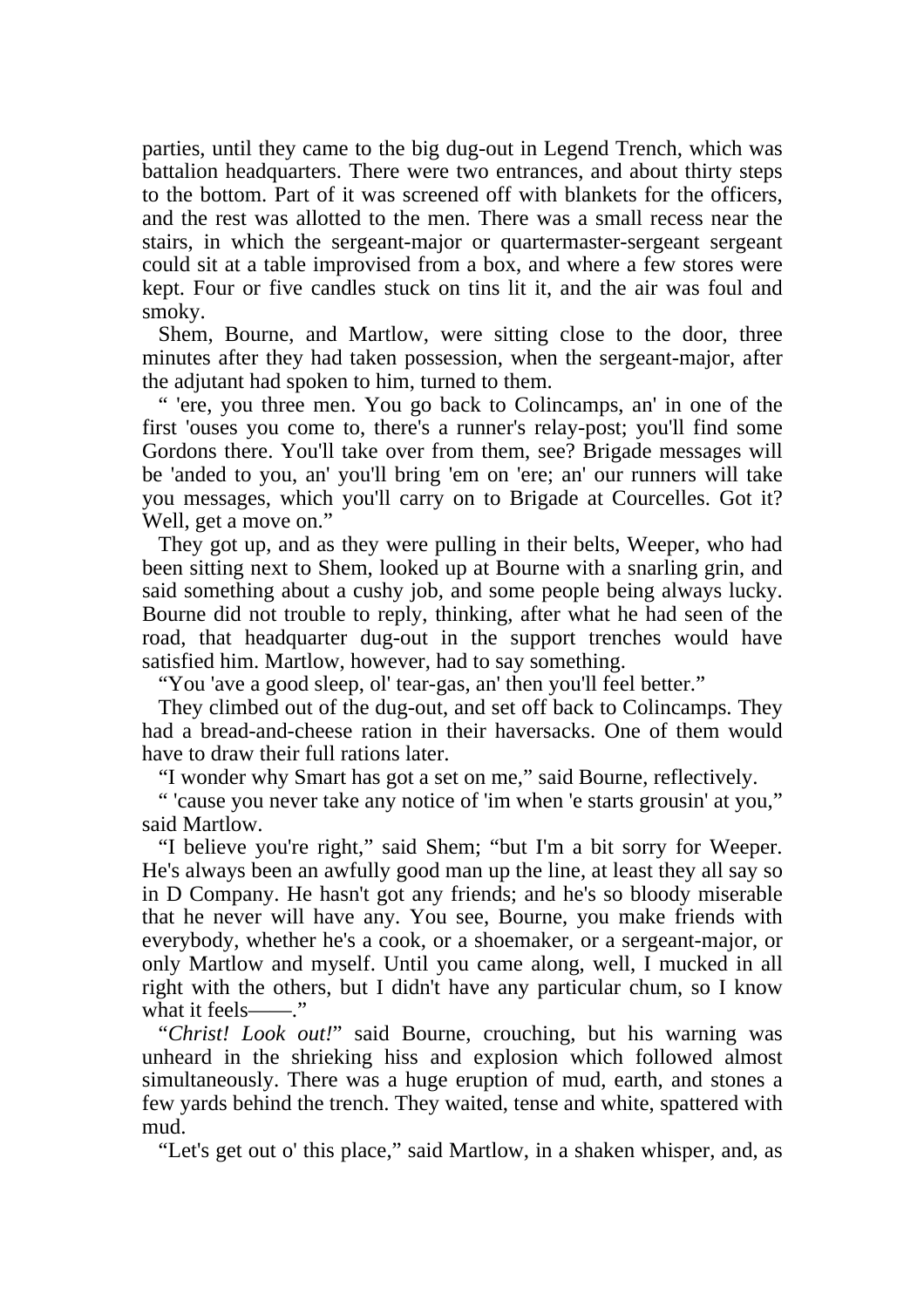he spoke, another came over. They held their breath as it exploded, further away than the first. Bourne was looking at Martlow, and saw that his underlip had fallen and was trembling a little. A third shell hissed for an appreciably longer time, and exploded nearer to the dump. They waited motionless.

 "It's bloody lucky that first shell wasn't closer, or we should have been buried," said Shem, with a rather lopsided grin, after an interval.

 "Come on, kid," said Bourne to Martlow. "You never hear the one that gets you."

"I'm not worryin'," said Martlow, quietly.

 "It must have been twenty yards off the trench," said Bourne; "but I'm not getting out to see. I think it would be better to use Railway Avenue. Fritz seems to have got Southern pretty well taped-out; and I shouldn't like to be close to a big dixie like that in Sackville Street."

 "You can't tell," said Shem, indifferently. "You've just got to chance it."

 They were moving along at a fair pace, and were soon clear of trenches. The mud, along the level by the dump, was greasy, and slowed them down a bit; but on reaching the road it was easier going. Bourne asked the control where the relay-post was; and they turned into the second yard on the right. There was not a sign of life there, and the houses, on that side of the street, had suffered more severely than on the other; little of them was left. Most of the buildings abutting on the street were byres and stables, at least at that end of the town. The houses stood farther back, just on the crest of the slope. Not seeing anyone, they shouted, and from a stable came a reply, and a great wooden door opened. They found three Gordons there, very far from gay. They were, however, very decent civil men, and they looked as though they had earned a rest. Their faces had forgotten, at least for the time being, how to smile. They looked at the colours sewn on their successors' haversacks and sleeves, which they knew meant business.

"We've come to take over from you," said Bourne.

"Thought you weren't comin'. Saw some o' oor chaps gae by. ..."

 "Oh, the relief isn't complete yet," said Bourne, cheerfully. "They took us up the trenches and then sent us back. If they can do anything backwards in the army, they will, you know. It's the tradition of the service. What's it like, here?"

"Oh, it's cushy enough," answered the Gordon, in a resigned voice.

"I had a bet with myself, you would say that," said Bourne.

 They looked at him curiously, perplexed by his manner, as they completed the business of putting their equipment together, fastening on their water-bottles, haversacks, and entrenching-tools. Their packs they carried slung, that is, without fastening them to their cross-straps, a practice which is irregular. On active service, however, the authorities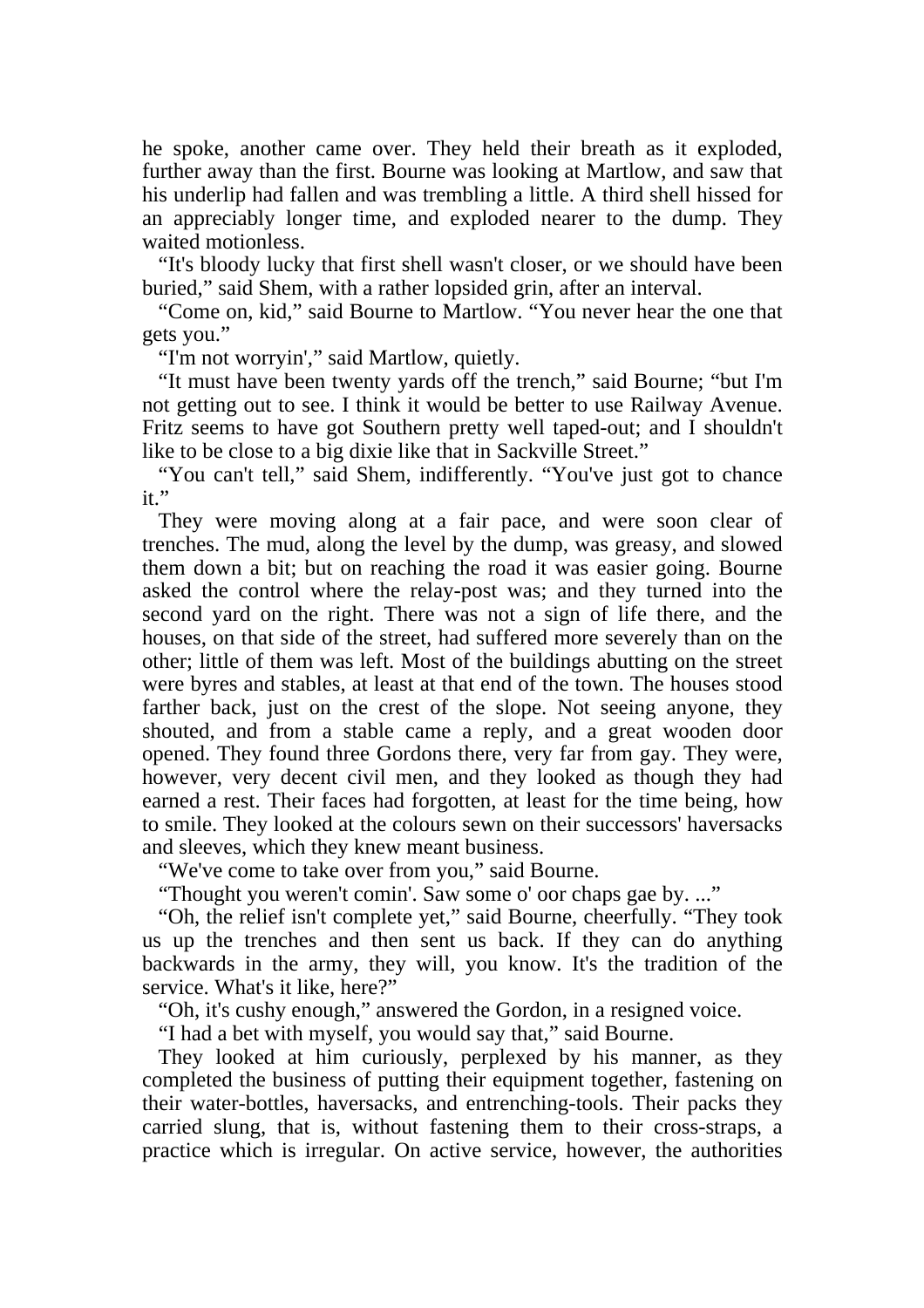allowed the men to use a little intelligence with regard to minor details, except on great occasions. At last, taking up their rifles, they moved to the door.

"Gude day t' ye, an' gude luck, chums," they said as they went out.

 "Good luck," answered their successors, in more matter-of-fact tones. Bourne looked after them a little wistfully. He didn't grudge them the relief. He wondered when they would all be turning their backs on this desolation.

 "I'm goin' to 'ave a peek round the village," said Martlow. "You won't want me, there'll be nothin' doin' yet awhile."

"All right," said Bourne; "don't go far away, and don't be long."

 He returned in about twenty minutes with all kinds of luxuries: tea mixed with sugar, four tins of bully-beef, a tin of Maconachie, and tins of pork and beans, the kind in which there was never any pork.

 "I scrounged them from some R.E.'s," he said, with a sober pride. "They're movin' out, an' 'ave a lot o' stuff they don't want to carry. I could 'ave got more if I'd wanted. They're that glad to be goin' they'd give you all they've got. So it don't matter if we don't get no rations till night."

"Good lad," said Bourne. "You are a champion scrounger, Martlow."

 He was thinking that the anxiety of the R.E.'s to get away did not indicate that it was a particularly cushy place. Shem had also been reconnoitring the position, and announced that there was a decent cellar, with most of a house in ruins on top of it, only about twenty yards away. Martlow then decorated the door with a paper on which he had printed with an indelible pencil RELAY POST in block letters.

"Well, we may as well have some tea an' bully," said Shem.

 It was after one o'clock, so they set to, and had a good comforting meal, and lounged about smoking until a little after two, when a message came from the trenches. One of the regular runners brought it, with Pacey. It was a regulation that two runners should take a message together, in case one might be wounded, but this was often disregarded owing to a shortage of runners: it was tacitly assumed that one of them would go at a time, so that in case of simultaneous messages both ways the post would not be without a man on duty. Shem and Martlow took the message to Brigade H.Q., just the other side of Courcelles, and Pacey and Hankin, the regular runner, sat and yarned with Bourne for a few minutes.

 "You look all right 'ere, but Fritz 'as been bashin' the place about, 'asn't 'e?" said Pacey.

 Part of the mud wall had come away, leaving only laths. After a cigarette, Pacey and Hankin set off back to the trenches. Bourne sat in a kind of reverie for about half an hour until Shem and Martlow returned, and idle talk continued for a time.

The whole air suddenly became alive, and crash after crash filled the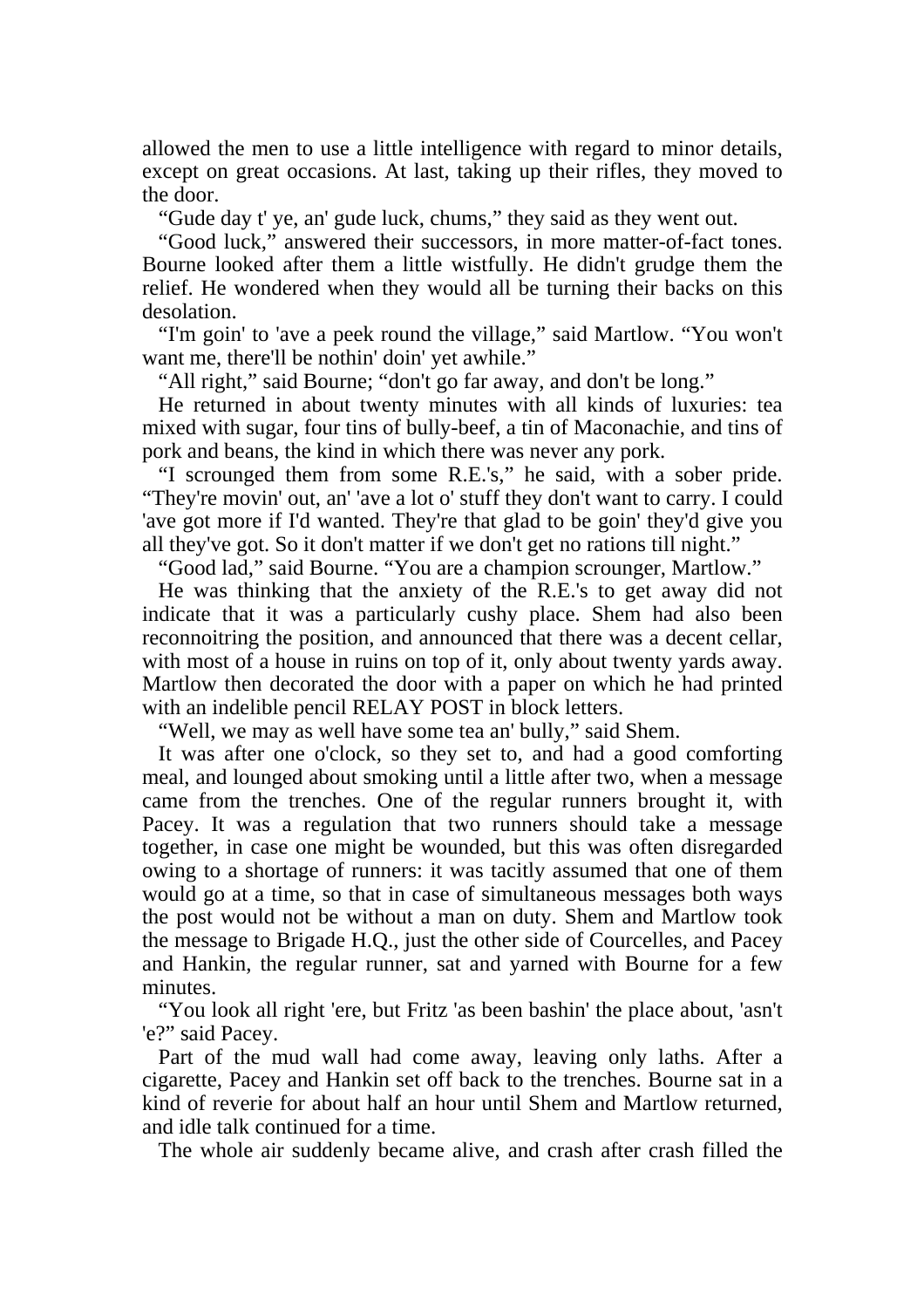town. They were stunned, and petrified, for a moment. More of the mud wall fell away, and there was a landslide of tiles. They cowered down, as though they wanted to shrink away to nothing. It was heavy stuff coming over. One shell struck the *Café de la Jeunesse*, and another corner of it went flying in all directions; loose tiles kept falling, and the walls rapidly became threadbare lath, merely from the effects of the concussion. Bourne felt himself shaking, but they couldn't stay there.

 "Get into that cellar!" he shouted to them; and grabbing their rifles and water-bottles, which they had taken out, they moved out uncertainly. Bourne felt his breath coming heavily. Shells were bumping practically the whole length of the village. He didn't know what to do about the relay-post; and though he felt an awful fool, he decided.

 "I'll be after you," he shouted, and running, as a man runs into a rainstorm, he disappeared into the street. He turned the corner and continued downhill to the control's dug-out. On the hillside just beyond the control's dug-out a man lay dead. His tin-hat was blown some yards away, and the top of the head had been taken off, so that at a glance one saw some remnants of the scattered brains. Apparently the whole of Colincamps was going west, clouds of smoke and dust rose from it. Bourne fell down the steps of the dug-out. He couldn't say why he was there at first.

"There's a man dead outside, sergeant," he said, dully.

"What the bloody hell are you doin' out in it? Are you sure 'e's dead?"

 "Yes, sergeant; most of the head's gone. I'm at the relay-post, runners. I thought I had better tell you that we had left the stable, and gone into the cellar of the house."

"I'm goin' out to see to that man."

 They doubled out to him, and finding that he was really dead, shifted him off the road; and went into the dug-out again.

"I'm going back now, sergeant."

 "You 'ad better wait a bit," said the sergeant, in a kindlier voice. "You know it's against regulations for you chaps to go alone. There ought to be a pair of you."

 "I had better go back. I didn't know whether we ought to move, as I have not been on the job before. I'll go back to see how my chums are."

 "All right," said the sergeant, in a curiously irritable way. "Write up on the door where you are."

 The shelling was still violent, but seemed to be worse at the corner in the direction of Courcelles, and to have extended on this side farther along the Mailly-Maillet road. As Bourne came out, he could see shells exploding by the dump, with some shrapnel bursting, woolly-bears they called them, overhead. He couldn't say whether it was with a prayer or a curse that he made for the corner of Colincamps, doubling up the short rise with difficulty. Collapsing houses had spilt their bricks half across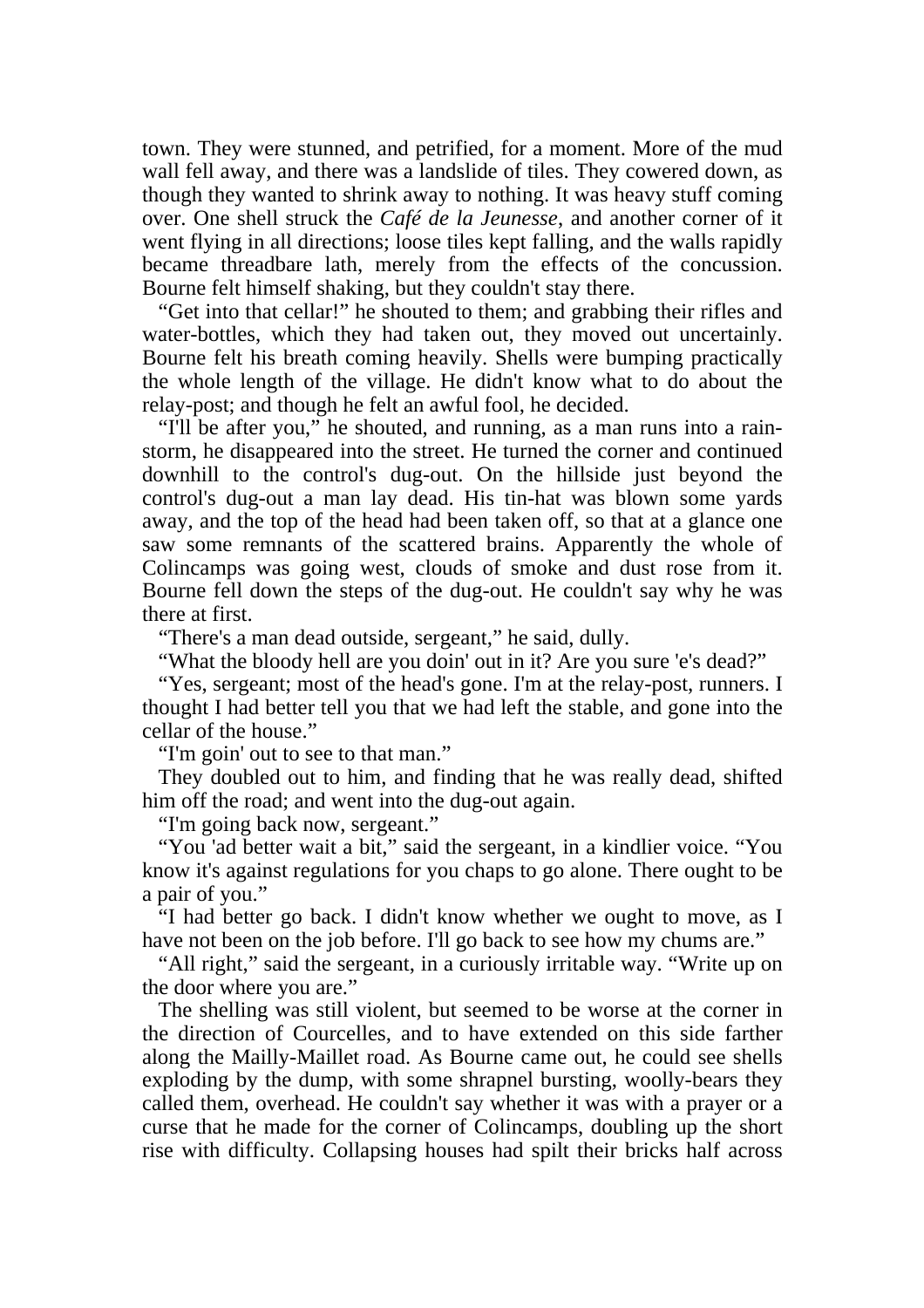the street. One wall, about sixty yards away from him, suddenly crumpled and fell. He wouldn't look at things. He found himself saying over and over again in soldiers' language: "I've been out of the bloody shit too long" : not uttering the words but thinking them with a curious intensity. His vision seemed narrowed to a point immediately in front of him. When he got to the stable they had left, he went straight to Martlow's notice, and drawing a rough arrow underneath the words "Relay Post," wrote in rough blocks the words "In Cellar." Then he went to it, noticing as he descended that the entrance was turned the wrong way. Shem and Martlow looked at him, but he could scarcely see their faces in the gloom.

 "What's it like, now?" asked Martlow, with a very slight catch in his voice.

"Oh, it's cushy enough," said Bourne, with desperate humour.

 Suddenly he felt inexpressibly tired. He bowed his head and sat gazing into nothing, emptied of all effort. The shells bumped for some time longer, slackened, and then ceased. Bourne had the sensation that the earth was left steaming.

 A DRIZZLE of rain began, and increasing by degrees filled the quiet with little trickling sounds. The cellar was comfortably furnished, as it had apparently been used as a funk-hole before, and by people of more importance than its present occupants. Its sole defect was that the entrance directly faced the Hun lines, and perhaps this inconvenience had prompted them to leave; but during their tenancy they had put in three beds, wooden frames standing about two feet off the floor, over which rabbit-netting had been stretched and nailed, as a substitute for springmattresses. Some rather thin Wilson canvas curtained the entrance. Bourne remembered that there was some thicker sacking, in the stable which they had left, and he proposed to get it, and nail it over the outside of the doorway. They went back, together, to their old quarters. Little of the stable was left except its frame, some laths, and a few tiles, still hanging precariously on the slats overhead, through which, now, the rain fell steadily. They wrenched some nails from the timbers, and Shem and Martlow fastened the extra sacking on the doorway of the cellar. Bourne wandered off by himself for a moment. He found that the premises included their own private latrine. He had been silent and preoccupied, since coming back from the control, and had said nothing about the man killed on the hillside. He didn't want to talk.

"Bourne's getting windy," said Shem to Martlow.

 "'e weren't windy goin' out in that lot," said Martlow, repelling the suggestion.

"Yes, he was," said Shem, chuckling; "that's just why he went."

"If it comes to that, we're all windy," grunted Martlow, loyally.

There was some truth in Shem's observation, all the same. Bourne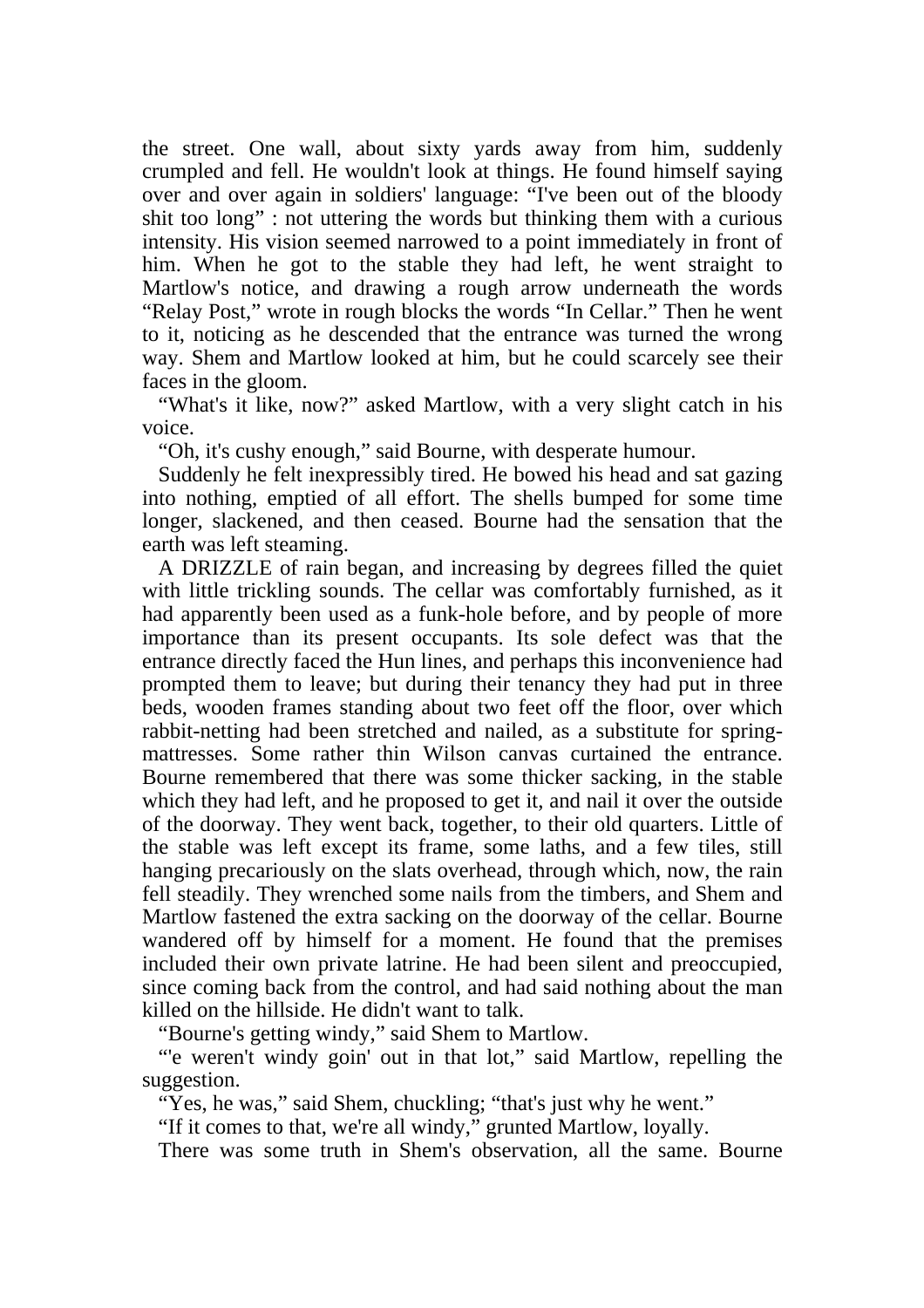came back in a few minutes, and having inspected the curtain, he lit a small piece of candle. Martlow was going out, and was told to report if any light were visible from outside.

 "There will be a message to take up the line, soon," said Bourne, to Shem. "I might as well go by myself, I think. I want to try and scrounge a couple of candles from the quarter-bloke."

"Then I'll take the midnight message to Brigade," said Shem.

 Martlow returned. The light did not show from outside, but it did, of course, when the curtains were twitched aside. They were too close together for them to hope that a man entering would lift first one and then the other. Bourne said they would have to cover or blow out the light, on entering or leaving. Then, as the candle was all they had, they blew it out and talked in the dark. Fritz sent three shells over, a regular interval between them. Our own guns had been completely silent during the strafe. Now, however, after an appreciable pause, a trench-mortar battery sent three back to the Hun; and then, after an interval to give emphasis and point to their reply, added another for luck. Bourne looked at his wrist-watch, and saw that it was a couple of minutes after six.

"That sounded like a regular stunt," he said.

 A few minutes later they heard a couple of men shouting aboveground, and Martlow, going halfway up the steps, called to them. Two runners from Brigade came in, and when the sacking curtain had been put in place, Bourne lit the candle.

 "Thought you'd all gone west," said one runner, "when I saw the bloody barn."

"I left a notice on the door," said Bourne, thoughtlessly.

 "Well, I can't read it in the bloody dark, can I?" objected the runner. "'ere's the usual. We'll 'ave a fag, before we go back, chum. You chaps know 'ow to make yourselves comfortable."

"It's the first duty of a good soldier," said Bourne.

 They talked about the strafe; now that it was over, none of them exaggerated its importance.

 "Only a few shells came into Courcelles," said the runner; "but we knew Colincamps and the dump were getting it."

"I'm going now," said Bourne. "Don't show any light."

"You're getting wind-up," said Shem, laughing.

 "Wind-up! 'e's talkin' bloody sense," said the runner. "You don't want to take any bloody chances up 'ere, I can tell you. It looks to me as though Jerry 'ad rumbled somethin' already."

That was Bourne's notion, but he did not pursue the subject.

"D'you go alone?" they asked him.

"Yes, we nearly always go alone," answered Bourne. "Good-night."

 Martlow covered the light with a can, as Bourne moved out into the dark. It was very dark, and the rain was fine, searching and cold. He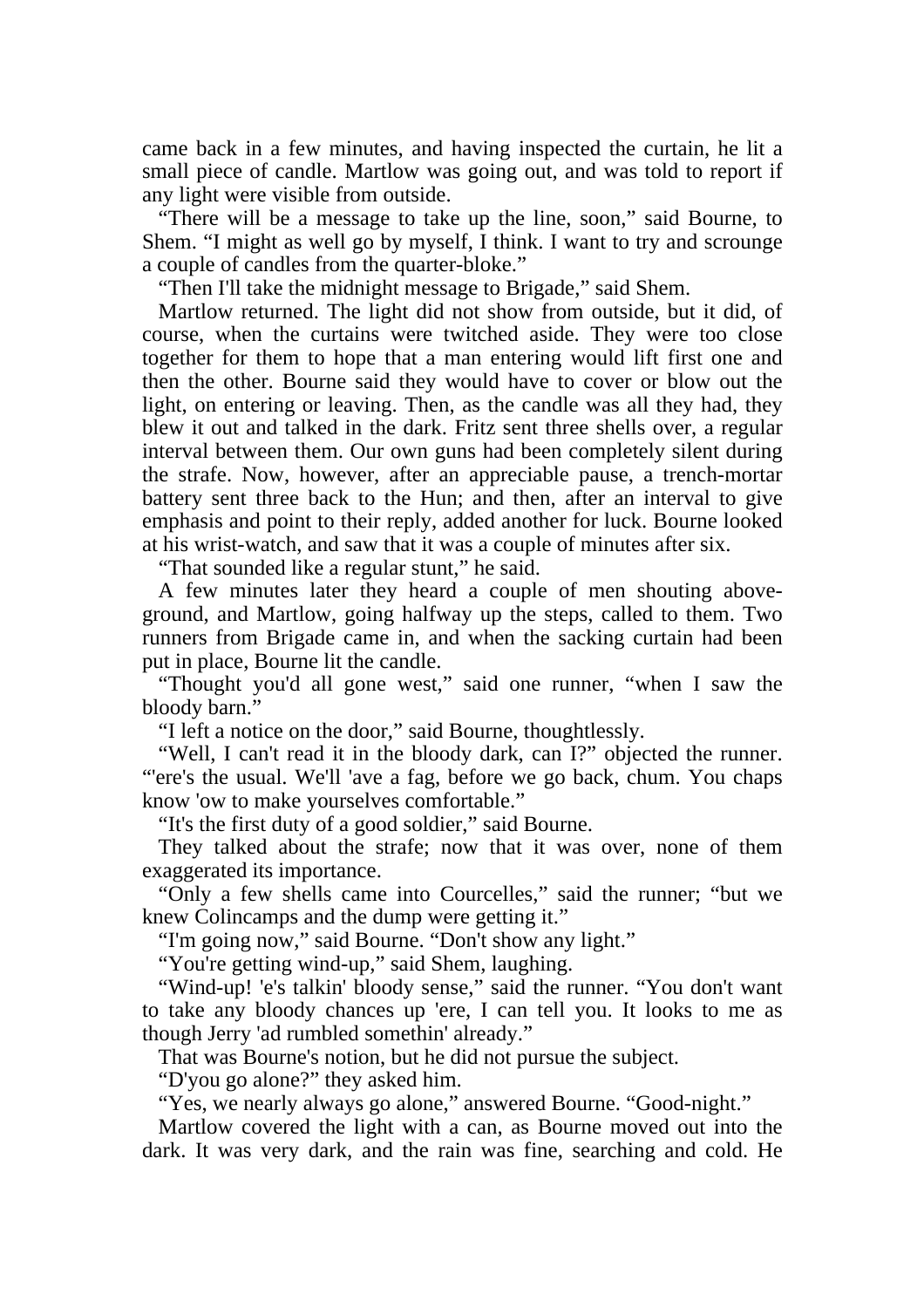would keep to the road as far as the dump, it was no use trying a short cut, and the wet surface of the road was at least visible, lots of little pools gleaming in it. The control was not there. Some instinctive scruple moved Bourne to avoid the side of the road where he had found the dead man, and, looking to where they had carried the body, he saw that it had been removed.

 The dump was empty. In another couple of hours it would be alive with men and transport. He had a kind of talent for moving about surefootedly in the dark. He did not mind the rain, and he loved the quiet. There were fewer star-shells to-night, and the rain made their expanding and contracting haloes even more mysterious than usual.

 He handed in the message, and then spoke to Corporal Hamley, who was with Sergeant-major Corbet, about the strafe.

"Well, Captain Malet is out of it, now," said the sergeant-major.

 "What happened to Captain Malet, sergeant-major?" he asked, anxiously.

 "Dug-out blown in; a beam fell on him, and broke both his legs. They were some time before they got him clear, they had to dig under the beam. They wanted to take a couple of rifles as splints for his legs, until they got him to the dressing-station; but he wouldn't have it. 'You may want 'em more than I do,' he said. 'You get me a couple of miles away from here, and I'm laughing.' When they were getting him out he smoked a cigarette, and didn't say a word, though they must have hurt him."

"Anyone else hurt?" asked Bourne.

 "A boy called Bates was killed, and two others wounded or hurt. I haven't heard all the details. B Company had a few casualties. We had a sentry over the dug-out wounded. Matheson. D'you know him? You came from A Company, didn't you? Thought so. Someone told me Captain Malet was going to get the Colonel to recommend you for a commission, wasn't he? What are you going to do about it, now?"

 While the sergeant-major was speaking of Bates having been killed, Bourne tried to remember who Bates was; and, at the effort of memory to recover him, he seemed to hear a high, excited voice suddenly cry out, as though actually audible to the whole dug-out:

"What's 'e want to drag me into 't for?"

 And it was as though Bates were bodily present there; the sergeantmajor's voice seemed less real. In the light of the unsteady candles, each haloed in the fog of smoke, Bourne saw all the quiet men, some half asleep, some staring in front of them, thinking, and waiting. He felt as though he were under some extraordinary hallucination, but he answered the sergeant-major reasonably enough, said he would have a talk to him when they went out of trenches again, suggested speaking to Mr. Rhys; and all the time he heard his own voice saying things, which somehow did not seem to concern him, meaningless things which had to be taken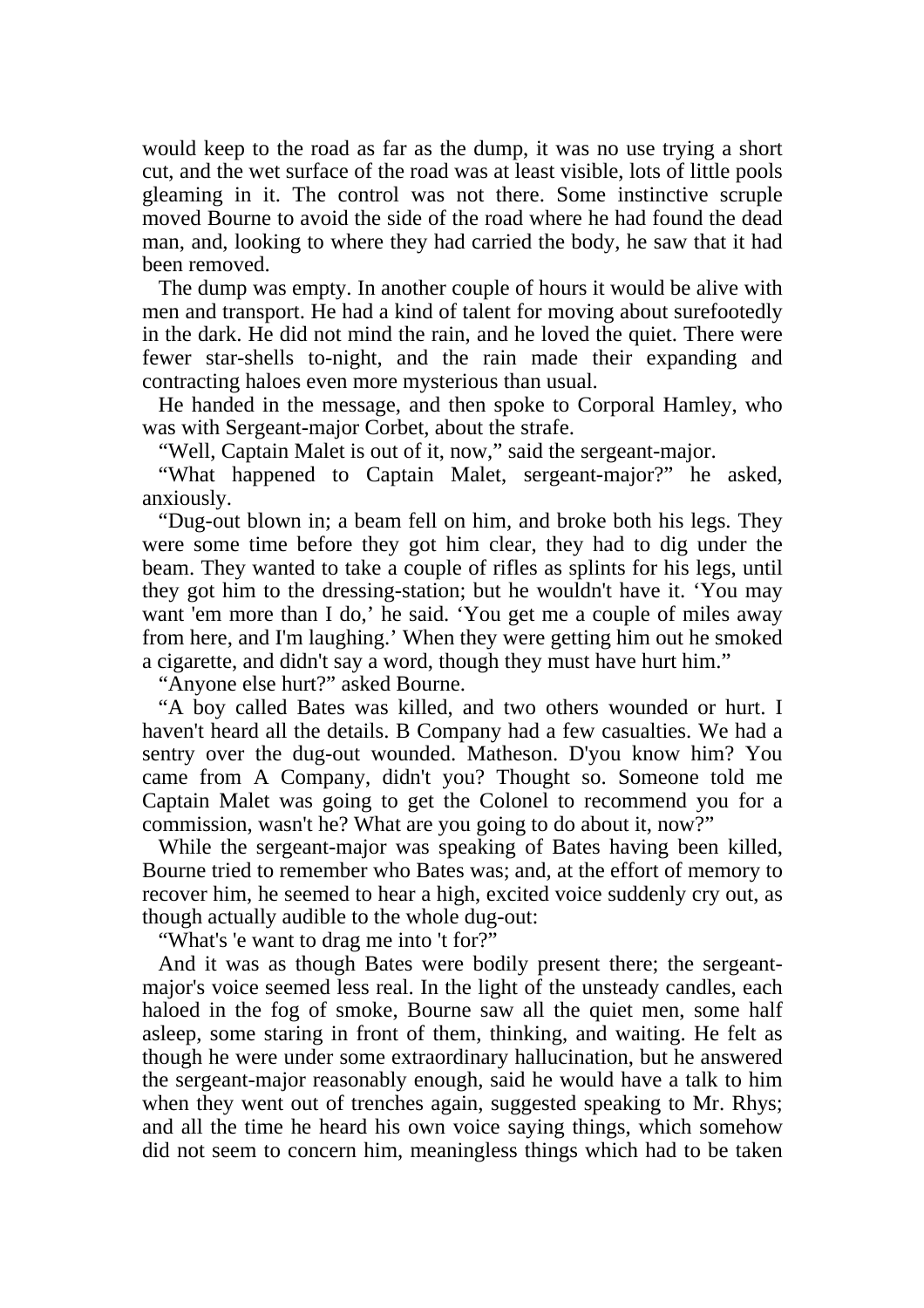very seriously. He knew no more of Bill Bates than that one phrase, passionately innocent:

"What's 'e want to drag me into 't for?"

 "Could I get our rations now, sergeant-major?" he said, evenly. "I have brought a mess-tin, for our rum-ration; and I was going to ask if we could have some candles. We left the barn we were in, and moved into a cellar; and we need a bit of light."

"Who told you to leave the barn an' go into a cellar?"

 "Oh, Fritz did. And the barn came unstuck. After the tiles had fallen off, and the walls began to tumble down, I thought we ought to go to ground. I told the sergeant on control duty where we would be, and I left a notice on the door. We're in the same yard, but in the cellar of the house. As all that is left of the house is a couple of thousand bricks, piled up in a heap on top of the cellar, we ought to be fairly safe there; only the entrance faces the line, and we have to be careful to screen the light."

 "I can only let you have a couple of candles," said the quartermastersergeant.

 "Oh, make it three, sir," said Bourne, in a tone of coaxing protest, and a little grudgingly the quarter-bloke dealt him out another, while Bourne talked to keep from thinking. "Just before I got to the control's dug-out, there was a man killed on the road. We lifted him to one side. He was a gunner, I think. ... I can take the rum-ration in my mess-tin, sir. ... It made us all a bit windy, I think. There's not quite so much of Colincamps left as when you last saw it, sergeant-major."

 "It's my belief Fritz has rumbled us," said the sergeant-major in a whisper.

 "What can you expect?" said Bourne, pointing to the bright yellow material sewn on his haversack. "We are decked out in all the colours of the rainbow, and then marched over the whole countryside in order to advertise the show. Anyone can see we are in war-paint. We are put into khaki, so as to be more or less invisible; and then rigged up in colours, so that we can be seen. It's genius."

"That's so as the artillery can spot us," said the sergeant-major soberly.

"Whose, sergeant-major?"

"You're a sarky devil, you are."

 "There's your bag o' rations, and don't lose the bag, see?" said the quarter-bloke.

 "All right, sir, thank you. I suppose I ought to be moving back. I am sorry about Captain Malet, but I suppose he's lucky. Do you think there's anything to go back, sir? I might save another man a walk."

 "Go and wait inside for a few minutes," said the sergeant-major; they were all in the recess at the foot of the steps. "I shall be seeing the adjutant presently. It's all bloody rot having that relay post at Colincamps, in my opinion. The Brigade runners might easily come up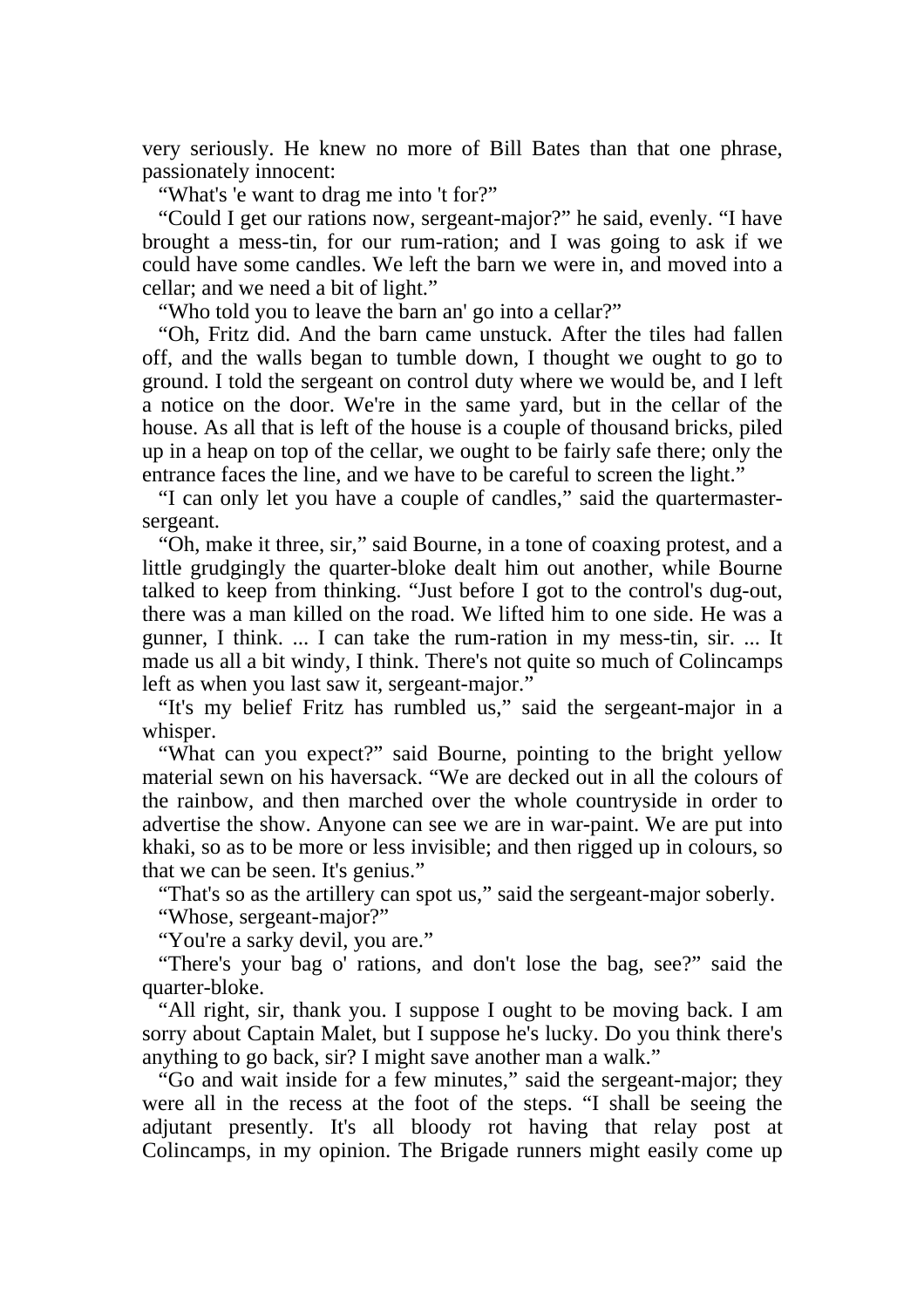here, and our runners go down to Courcelles. Wait a few minutes, and I'll see."

 Bourne went in and sat by Weeper, who neither moved nor spoke to him; and after a few minutes the sergeant-major came in.

 "You may go back, Bourne; there probably won't be anything but the report at midnight. Good-night."

 "Good-night, sergeant-major," he said, and, taking up his rifle, climbed up the stairs into the rain and darkness again.

 When he got back to the cellar, he found that Martlow had brought in a stray terrier. The dog was obviously suffering from shell-shock, he was trembling in a piteous way, and Martlow said that when he had caught him, he had tried to bite. The only domestic animal which Bourne had met among these deserted ruins, had been a gaunt and savage cat, which, on seeing him, had cursed the whole human race, and fled precipitately. They had supper, and some hot tea with their rum, persuaded the dog to eat a little bully, and then lay smoking on their beds. They heard trains of limbers passing through the village. Bourne and Martlow curled up to sleep, and Shem waited for the night report to take it back to Courcelles.

 In the morning at seven o'clock Fritz sent over his three shells, and the trench mortar battery barked out the same reply as on the previous night. Fritz's shells had fallen very close. Martlow went out first, and then put his head through the doorway to announce that the latrine had been blown up; where it had stood there was nothing but a large hole.

"Well, what do you want," said Shem; "a bloody bathroom?"

 The dog had another fit of shivering when the shells came over; but it recovered later; and Martlow took it outside for a short walk. Exploring the ruins a native instinct got the better of the dog's recently acquired caution, and it disappeared out of history in hot pursuit of a cat.

" 'e were a good dog, that," said Martlow, regretfully.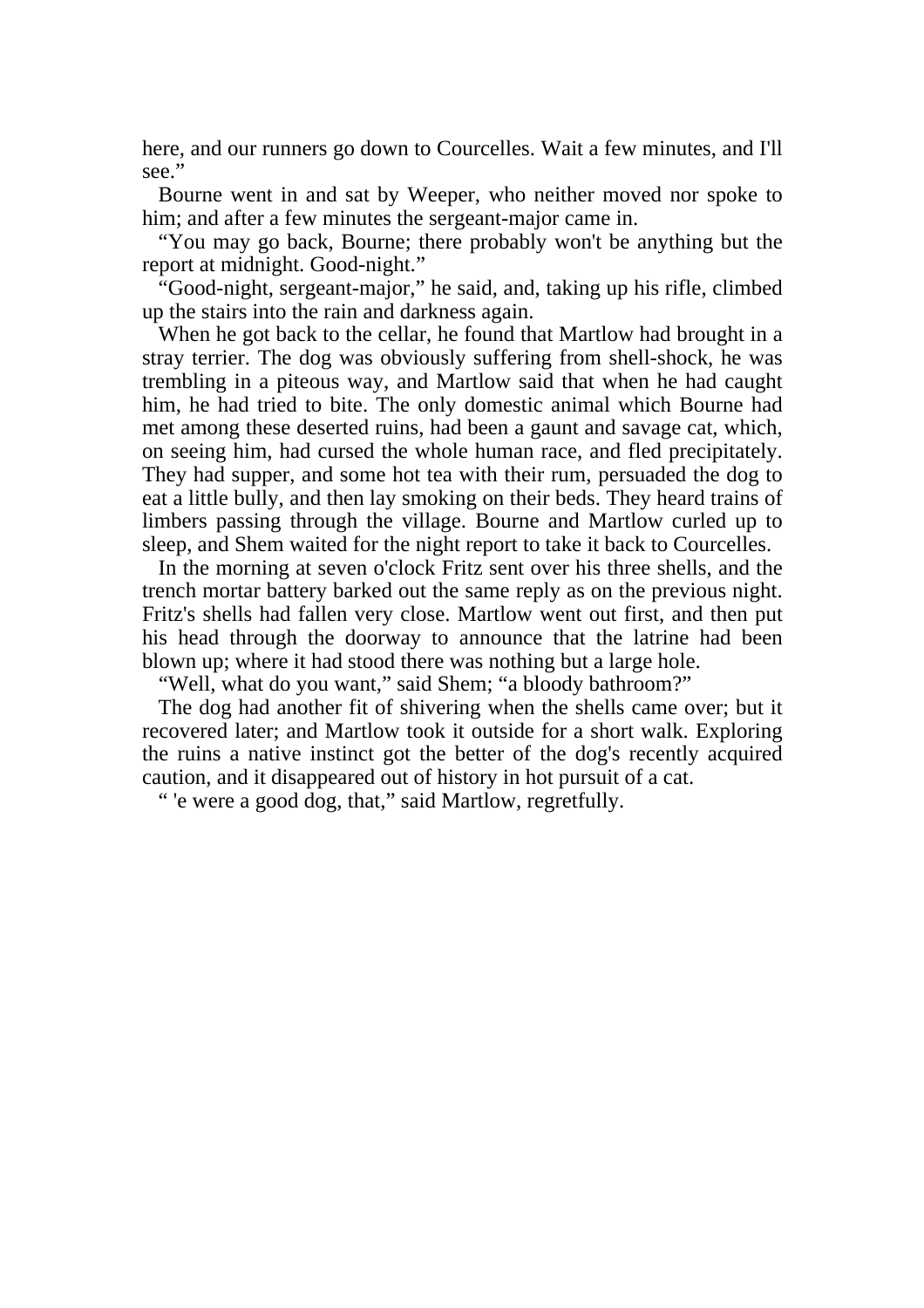Between the acting of a fearful thing And the first motion, all the interim is Like a phantasma or a hideous dream

## Shakespeare

 AFTER three days in the trenches, the battalion was relieved, and moved to Courcelles, where they were to remain for one night on their way to rest-billets at Bus. The village had been heavily shelled from time to time, but had not been damaged to quite the same extent as Colincamps, which offered, on the crest of the hill, a more conspicuous target. Courcelles was uncovered at one end, but screened partially by rising ground on two sides. As Corporal Williams had said of Mailly-Maillet, it was simply lousy with guns. There was visible evidence on every side that the local farmers had reaped a bountiful harvest. Bourne, carrying messages between Colincamps and Courcelles, had noticed three haystacks in a picturesque group standing a little way back from the road. Then, one night, he saw a very faint gleam of light coming from inside one of them. It was a lucid explanation of the apparent fertility of the countryside. Monster guns, too, were secreted somehow in the courtyards of houses in the village itself. The Hun had his suspicions, and would explore the possibilities of the situation, rather too frequently, with high explosive.

 Their own battalion did not line up or parade for meals. When breakfast or dinner was ready, a couple of orderly-men would carry a dixie or a tea-bucket from the cooker to some convenient place, and the men, coming promptly, but rather casually, for their share, took it away to eat in tents or billets. They came together and dispersed again in a moment. There was practically no crowding.

 Battalion headquarters in Courcelles was in a small chateau, which stood, with its farm buildings, on a little hill practically encircled by a road. On their first morning there, Bourne and Shem, coming from the barn in which they had slept, to get their breakfast from the dixie a few yards away, could see some little distance beyond the road the men of a Scots battalion, which was brigaded with them, lined up with their messtins waiting for breakfast. As Bourne and Shem were returning to their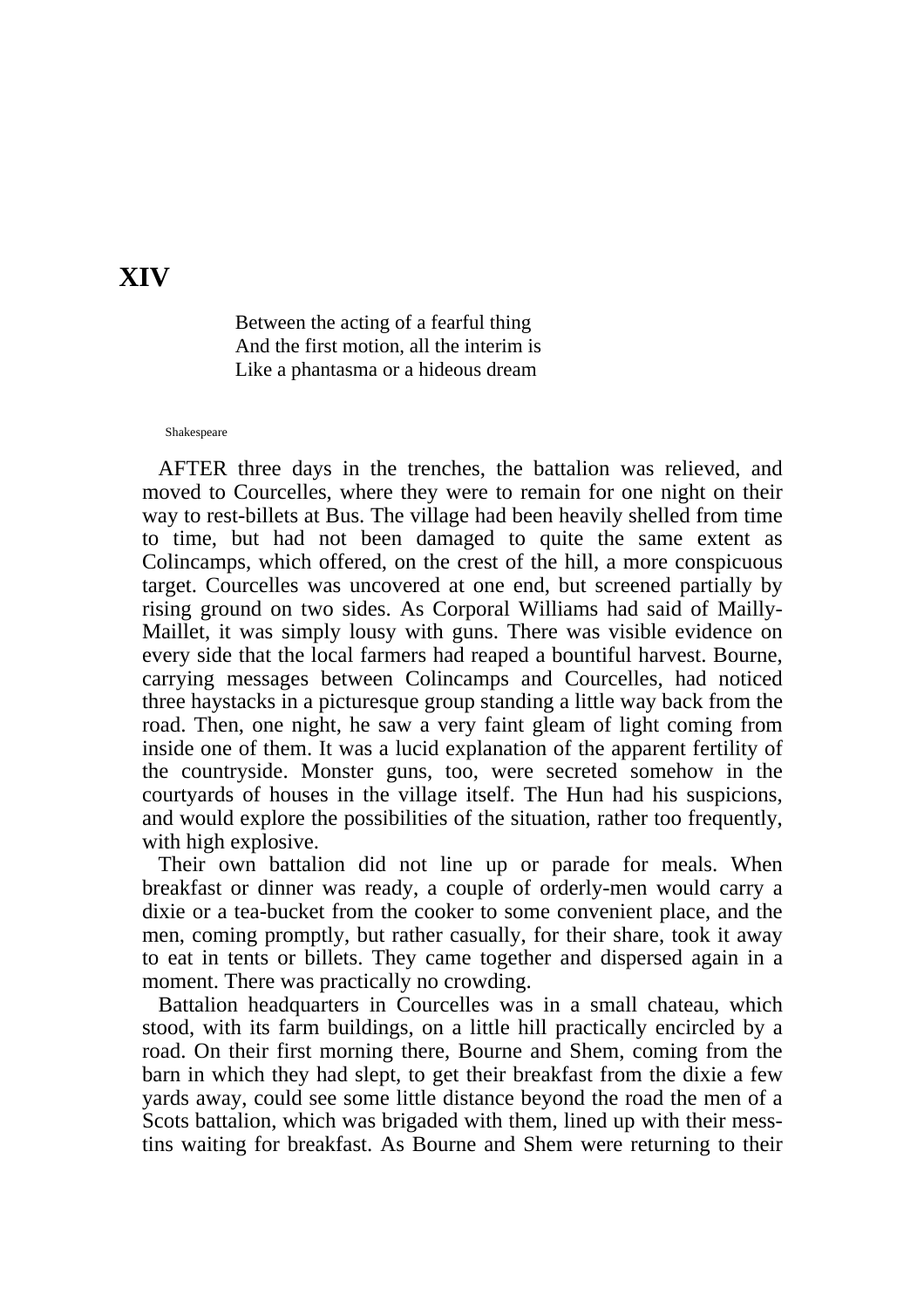barn, leaving behind Martlow, who had followed them out, they heard a shell coming, and as they dived for cover, a terrific explosion. There was an instant's stillness; and then from across the road shouts and cries. Again a shell whined overhead, and exploded; and then a third. That was apparently the ration. The next moment Mart-low, with a white face, appeared in the doorway.

"Them poor, bloody Jocks," he said in a slow, pitiful whisper.

 What the casualties were they did not know, though various rumours gave precise, and different, details; one shell did all the damage, the others exploding in an empty field. The sympathy they felt with the Scotsmen was very real; the same thing might so easily have happened to themselves; and as they talked about it, the feeling turned gradually into resentment against an authority, which regulated, so strictly, every detail of their daily lives. The shell falling where it did, at that particular time, would probably have caused a certain number of casualties, even if the men had been moving about freely; but this kind of discipline, excusable enough when men have to be kept under control, as with a carrying party lined up at a dump, was unnecessary on this occasion. After all, the place was liable to be shelled at any moment; and, for that reason alone, it was wiser to avoid assembling a large number of men at any one point. They remembered their own experience at Philosophe.

"Bloody swank. They don't care a fuck what 'appens to us 'ns."

 They were angry and restive, as men are who expect that they may be ordered to make an attack at any time. That kind of feeling is not without value as a military asset, provided that behind the discipline, against which it is a natural reaction, there is sufficient intelligence and foresight to avoid mistakes. It does a man no harm to know that he may be sacrificed with some definite object in view; it was the kind of hazard which many Lewis-gunners faced continually, with great courage; but no man likes to think his life may be thrown away wantonly through stupidity, or mere incompetence. Officers and men alike grew careless as they became accustomed to danger, and then an incident of this kind, an event almost inevitable, filled them with surprise.

 Whether it were justified or not, however, the sense of being at the disposal of some inscrutable power, using them for its own ends, and utterly indifferent to them as individuals, was perhaps the most tragic element in the men's present situation. It was not much use telling them that war was only the ultimate problem of all human life stated barely, and pressing for an immediate solution. When each individual conscience cried out for its freedom, that implacable thing said: "Peace, peace: your freedom is only in me!" Men recognized the truth intuitively, even with their reason checking at a fault. There was no man of them unaware of the mystery which encompassed him, for he was a part of it; he could neither separate himself entirely from it, nor identify himself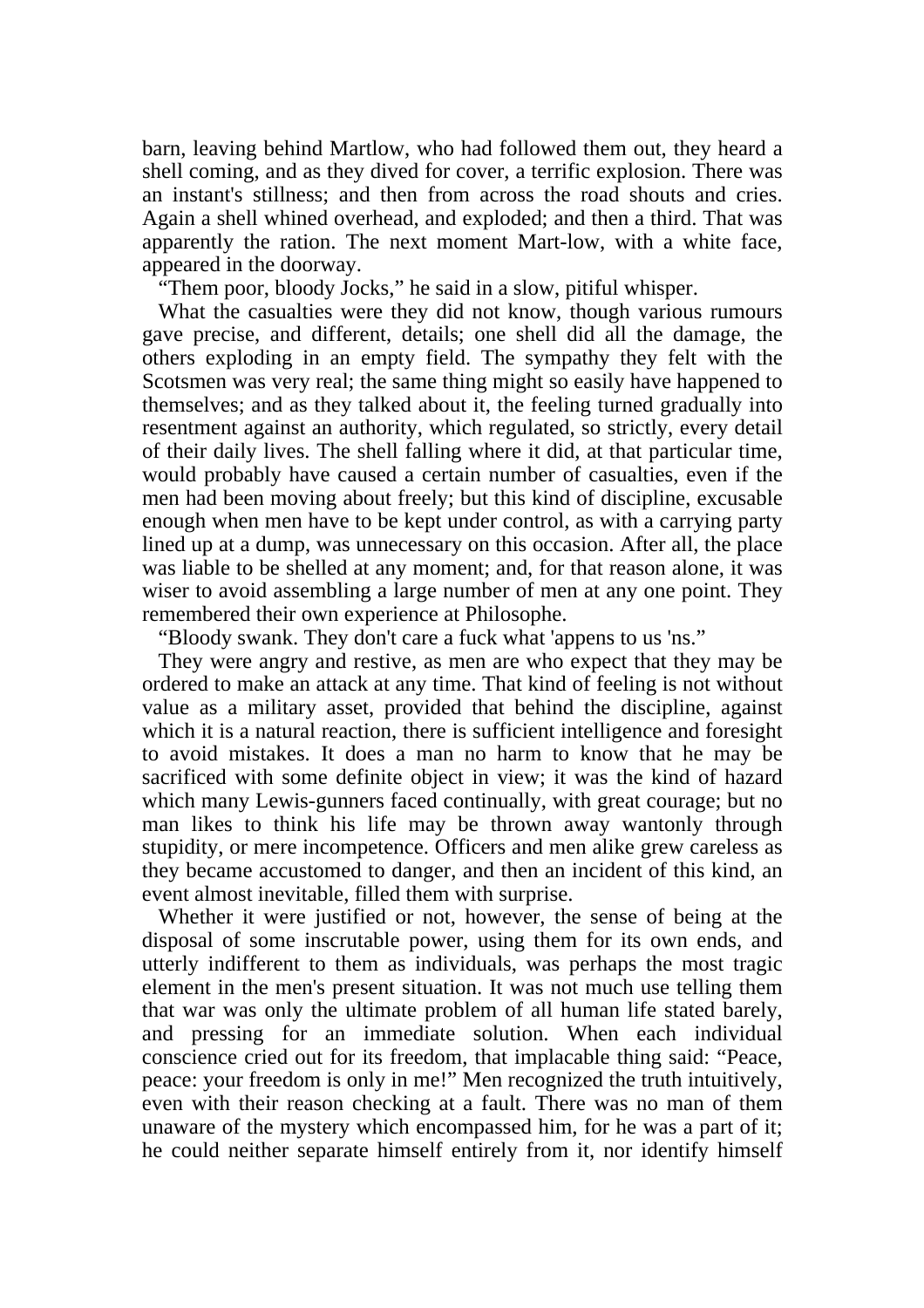with it completely. A man might rave against war; but war, from among its myriad faces, could always turn towards him one, which was his own. All this resentment against officers, against authority, meant very little, even to the men themselves. It fell away from them in words.

 Later in the morning, Sergeant-major Corbet, speaking to Captain Thompson outside battalion-headquarters, saw Bourne crossing the yard. He called him up, and turning to the officer, said bluntly: "Captain Malet was going to send in this man's name for a commission, while he was with A Company, sir."

 He looked at Bourne with a stern and critical eye while he spoke. Captain Thompson recognized Bourne as one of the three culprits who had been before him at Reclinghem, but gave no sign of remembering the incident. He asked him a few questions, spoke sympathetically about Captain Malet; and said he would look into the matter.

 "If Captain Malet thought of recommending you, I have no doubt you will make a very good officer," he said.

 That closed a brief and business-like interview. After it was over, Bourne confided in Shem, and saw at once that Martlow had kept his own counsel as to the chance words of Sergeant-major Robinson at Vincly. Shem, however, was not surprised.

 "I thought you would go sooner or later," he said in a matter-of-fact way.

 They moved back to Bus in the afternoon, marching through fine, steady rain. Days passed, and the weather showed no signs of mending; and as they settled down to the routine of a battalion holding the line, the attack, without fading from their minds, no longer seemed an imminent trial, becoming only a vague probability of the future. It had certainly been delayed. The colours, with which they had been so gaily bedecked, became a little dingy. Their life was now one unresting struggle against the encroaching mud, which threatened to engulf roads and trenches in liquid ruin. Daily, when out of the line, they were sent off with shovels and brooms to sweep it off the roadway, and shovel it up as a kind of embankment against the barns and stables bordering the road. What was too liquid to heap up, they trapped in sumps. A man pushing a broom through it would find two converging streams closing behind him. A train of limbers or lorries passing seemed to squeeze it up out of the road-metalling. Earth exuded mud. Most of it had the consistency of thin cream, and threatened, if it were neglected for a moment, to become tidal. They had to scrape it from their puttees and trousers with their jack-knives, and what was left hardened the serge to cardboard. When they became dry they were beaten against the corner of a hut, and the dust flew from them; but that was seldom. In the line there were trenches which could only be kept clear by pumping. Sometimes frost would congeal the mud, and then a quick thaw would cause part of a trench to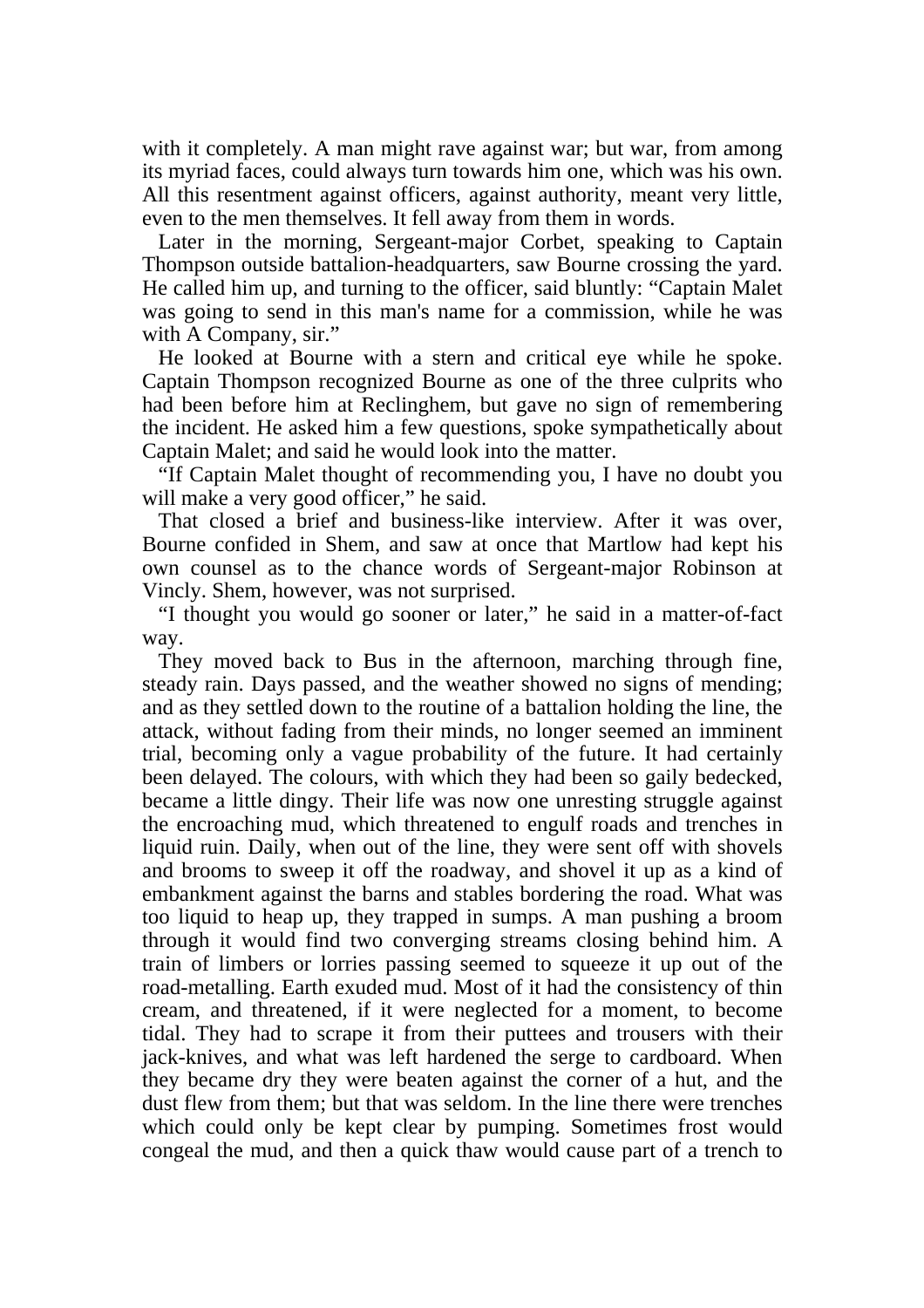slide in, and it had to be built up again: sand-bagged and revetted. They became almost indistinguishable from the mud in which they lived.

 The weather grew colder too, and they wore their cardigans; then leather jerkins, lined with fleeces or thick serge, were issued to them, and in the resulting warmth the lice increased and multiplied beyond imagining. It was some weeks before they could get a bath; and then necessarily it was a make-shift. Half a company stood under trickling showers, while the other half-company pumped up water outside, and when the men were covered with a lather of soap the water invariably failed.

 The strange thing was, that the greater the hardships they had to endure, for wet and cold bring all kinds of attendant miseries in their train, the less they grumbled. They became a lot quieter, and more reserved in themselves, and yet the estaminets would be swept by roaring storms of song. It may have been a merely subjective impression, but it seemed that once they were in the front line, men lost a great deal of their individuality; their characters, even their faces, seemed to become more uniform; they worked better, the work seeming to take some of the strain off their minds, the strain of waiting. It was, perhaps, that they withdrew more into themselves, and became a little more diffident in the matter of showing their feelings. Actually, though the pressure of external circumstances seemed to wipe out individuality, leaving little if any distinction between man and man, in himself each man became conscious of his own personality as of something very hard, and sharply defined against a background of other men, who remained merely generalised as "the others." The mystery of his own being increased for him enormously; and he had to explore that doubtful darkness alone, finding a foothold here, a hand-hold there, grasping one support after another and relinquishing it when it yielded, crumbling; the sudden menace of ruin, as it slid into the unsubstantial past, calling forth another effort, to gain another precarious respite. If a man could not be certain of himself, he could be certain of nothing. The problem which confronted them all equally, though some were unable or unwilling to define it, did not concern death so much as the affirmation of their own will in the face of death; and once the nature of the problem was clearly stated, they realized that its solution was continuous, and could never be final.

 Death set a limit to the continuance of one factor in the problem, and peace to that of another; but neither of them really affected the nature of the problem itself.

 As neither Bourne, Shem nor Martlow were sufficiently trained to take over the duties of signallers, when they were in the line they were employed not only as runners, but sometimes on ordinary duties as well. Once, when he was on duty with his old company, Bourne went out on patrol with Mr. Finch. Under cover, not of darkness, but of a thick fog,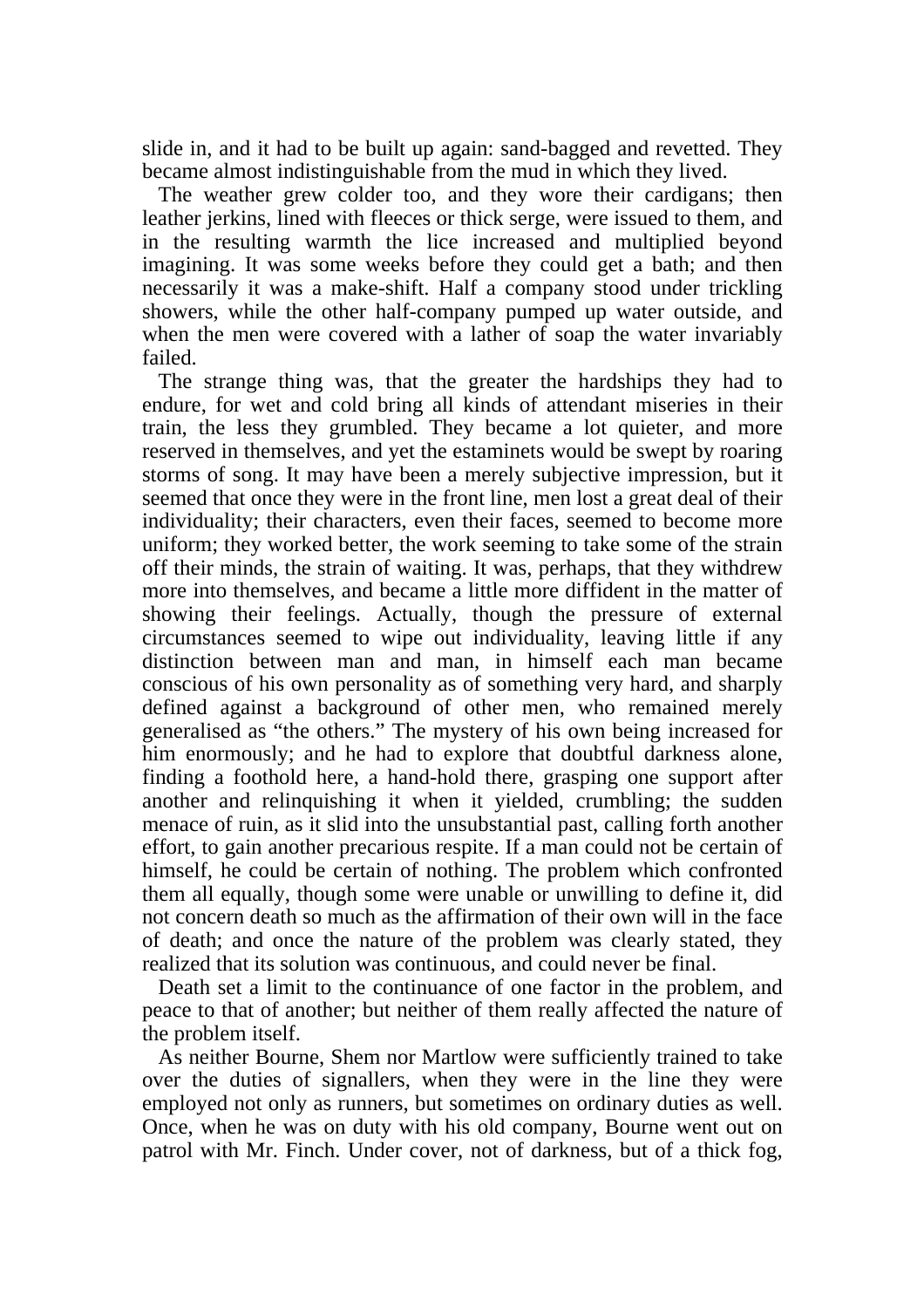they crossed to the enemy wire, and had examined it for a considerable distance when they heard the movements of another party, and Mr. Finch signalled desperately to them to keep still.

 "Ach, so!" came in a low voice through the fog; and, moving diagonally away from them, roughly in the direction of their own trenches, they saw the vague silhouettes of a German patrol. Crouching, but ready with shot or steel, they watched the vague shadows moving away in the mist. The enemy were apparently at a disadvantage in the matter of light. They were on slightly higher ground, inclined away from them; and not giving a thought to the possibility of a party of Englishmen being actually between them and their own trenches, they were searching ahead of them in what seemed the only direction from which danger might be expected.

 Bourne thought that the mere breathing of his companions would be sufficient to give them away, and, while he restrained his own, he felt an insane desire to laugh.

 The enemy patrol faded again into the fog, from which they had never completely emerged; and when, after listening intently, one ceased to hear them, Mr. Finch, turning to them with a grin over his shoulder, beckoned for them to follow him. They continued for a little way along the wire, and then doubled back to their own trenches, passing over the vestiges of a ruined hovel. Apparently it had been one of those mudwalled affairs, with nothing very solid about it, but a brick-built chimney; and already it was practically merged in earth again; though the smoke-blackened bricks, most of them not only broken but pulverized, still resisted utter dissolution, and rose in a crescent-shaped heap a few feet from the surface of the ground. At a very little distance it might be taken for a slight hump in the earth.

 They were well pleased with themselves on their return, and still more pleased to hear, later, that a Hun patrol reconnoitring their wire in the mist had been fired on, and had withdrawn, with what casualties it was impossible to say. The one thing they professed to regret was that Mr. Finch had restrained them from attacking the enemy patrol; but for him, they would have got the lot, they asserted; and if their dissatisfaction on that point ever reached the ears of Mr. Finch, he probably smiled and said nothing, because he was quite pleased, too, and wise beyond his years.

 The rain continued, broken only by intervals of mist or fog, and spells of cold, which became more intense as the weeks drew on into November. The relay-post at Colincamps was abandoned; and they took their messages direct from the trenches to Courcelles. During one tour in the trenches Bourne was attached to Brigade, and took possession of a tent just outside Brigade Headquarters. It contained one bed, of the wooden frame and rabbit wire type, and Bourne placed his things on the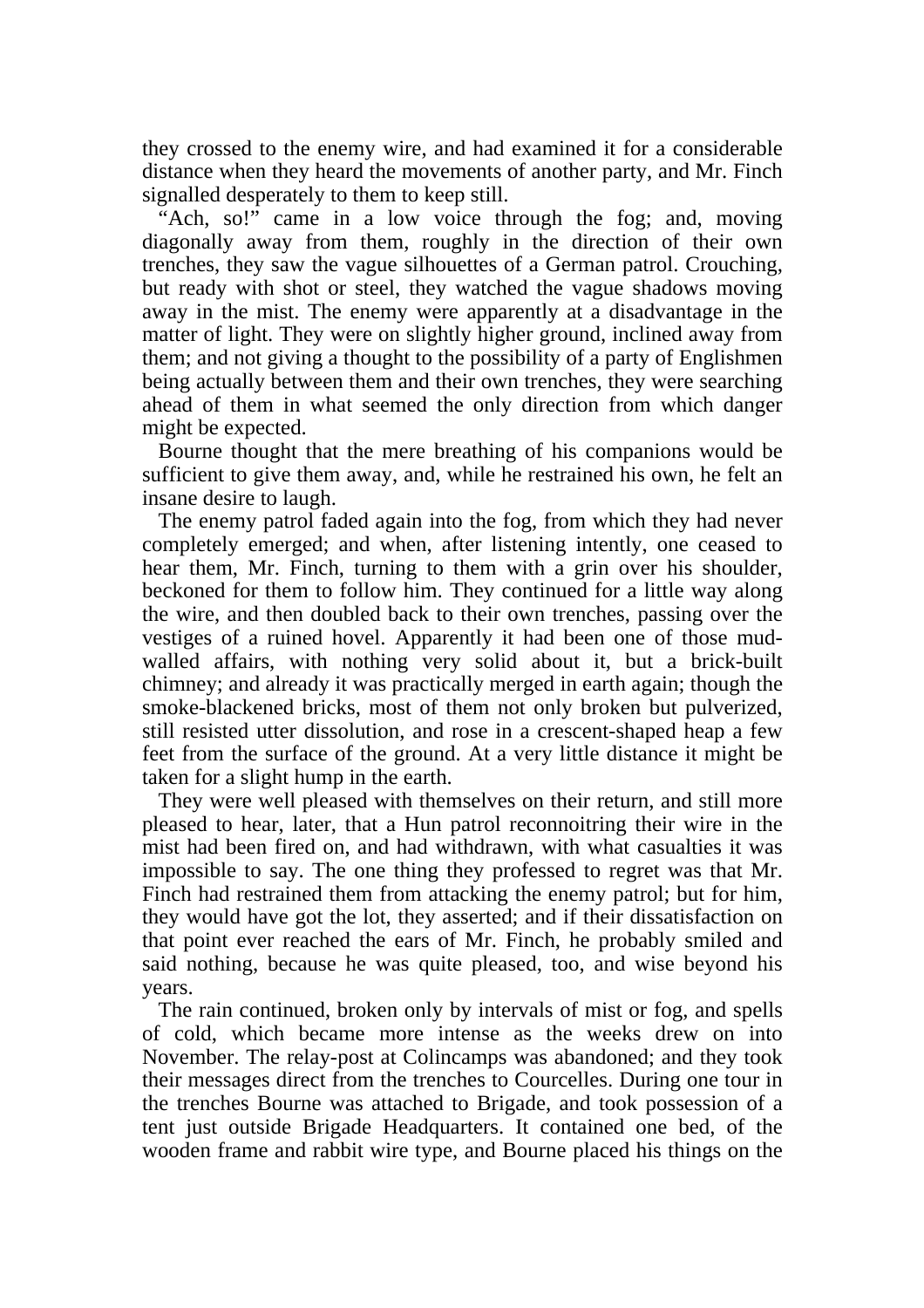bed, establishing a claim to it. Presently a large Jock, who described himself later as a native of Pe'er'ead, as though it were a place of which everybody must have heard, came into the tent, and looked at Bourne's things on the bed with displeasure.

"A 'ad you kip las' time a were 'ere," he said indignantly.

 "Did you?" Bourne inquired with mild interest. "Well, you don't expect your luck to last for ever, do you?"

 A marked difference in their mode of speech seemed likely to increase the misunderstanding, and Bourne, rather ostentatiously drawing up his legs, and half reclining on the disputed piece of furniture, lit a cigarette, and waited for the situation to develop. The big Scotsman sat on the ground, and investigating the contents of his haversack, produced a lump of something wrapped in newspaper. It proved to be an extremely solid piece of plum cake: cutting it in two, he returned half to the newspaper, which he put back into the haversack, and, dividing the other portion in two, he held one piece out to Bourne.

"Thanks," said Bourne, taking it.

 One insuperable bar to conversation with a Scotsman is, that it is impossible to persuade him that an Englishman speaks English; but Bourne gave him a cigarette, and they smoked in what was at least an amiable silence. Then another Scotsman arrived, and Bourne's responsibility ended.

 He met the man from Pe'er'ead in the line that night. They were both taking back a midnight report to Brigade, and, on leaving the trenches, made a short cut skirting the eastern side of Colincamps. They passed behind several batteries, each with its tiny glow-worm lamp suspended from an upright rod Passing over the crest of the hill they continued a little way down the reverse slope, and then decided to rest and smoke a eigarette. There was a tree there, undamaged, and they sat with their backs against it. Then, when they had finished their cigarette, the big Scotsman rose.

 "Let us no bide lang i' this place, laddie. They're aye shellin' this tree at ane o'clock."

 Bourne laughed softly, glancing at his wristwatch, which said it was within a minute or so to one o'clock; and they set off to strike the road. They were within a few yards of it when a big shell landed at the foot of the tree, and left nothing of it but some slivers. They looked at each other in blank wonderment and hurried down the road.

"Mon," said the Scotsman, after a long silence; "it were proveedential."

 Bourne was always amazed by the superstition and the sentimentality of the ordinary man; he thought both, forms of self-flattery.

 "You evidently suffer from second-sight," he said, "and you don't know it."

He became very bored by the monotony of those frequent journeys to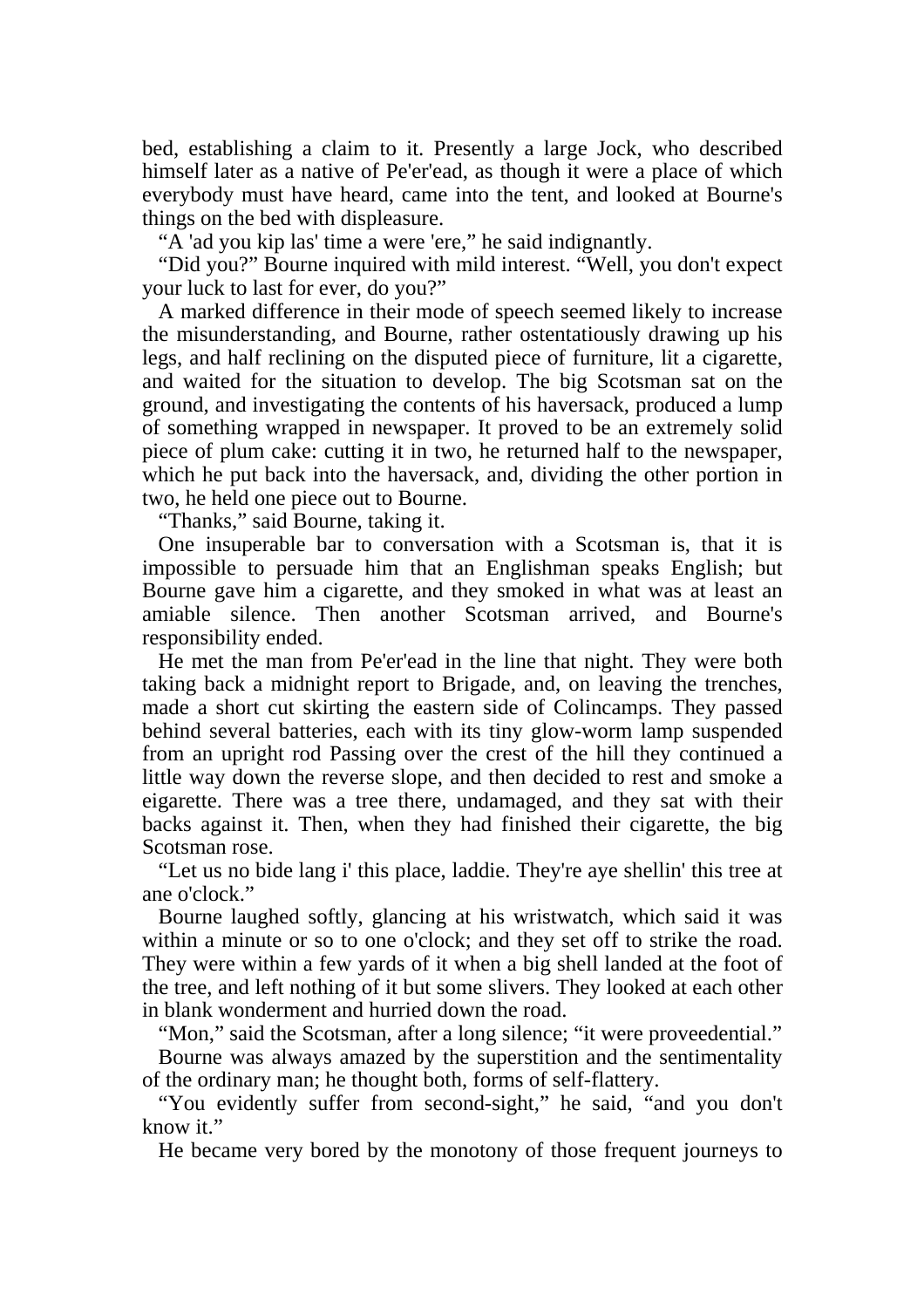and from the trenches. The attack remained a probability of the future, they never seemed to get any closer to it. Rumours floated among the men: it had been fixed for the day after to-morrow; it had been postponed again; it had been abandoned. They ceased to be fresh troops, becoming indeed, under the influence of bad weather, constant fatigues, and the strain of uncertainty, rather jaded. Nothing had been gained by delay. One rumour said that Hun prisoners, captured in a raid, had admitted that the Germans knew all about the proposed attack, having extracted the information from two British prisoners they had taken some weeks earlier.

 One day at Courcelles, having come out of trenches on the previous night, the men were paraded, and asked to volunteer for a raid, with the object of securing some prisoners for identification purposes. Men volunteered readily enough, but, at the same time, even some of the volunteers grumbled that they should be asked to make a raid the day after they had been relieved. Work was thrown at them that way, with an implied doubt as to their fighting qualities, and they accepted the challenge resentfully. A party of ten men with Sergeant Morgan, under Mr. Barnes, reached the enemy trenches, bombed a dug-out, but had to kill the men they encountered, as they resisted capture. They brought back some papers and other evidences of possible value. Perhaps, as they brought back no prisoner, it may have been an additional cause for blame that they had suffered no casualties.

 The men were able to form opinions as to their prospects from their own experience. They knew that the Hun was prepared, and that they would meet the same Prussians or Bavarians whose fighting qualities they had tested before on the Somme in July and August; and, if they did not know the strength of the position held by the Hun, they knew at least the difficulties of the ground over which they would have to attack, and the enormous handicap of the mud. They were neither depressed nor confident; it would probably be more accurate to say they were determined and resigned. The worst feature of the business was the delay; it fretted them into impatience. A rumour would make them suddenly tense, and then, the strain relaxing again, they would fall back into the attitude of passive endurance. One cannot keep the bow bent indefinitely. The weather, which was the cause of it all, grew steadily worse.

 Then they got their orders; and they knew it, even before they were officially told. Truth travels as mere rumour does, but has its own distinguishing quality of unexpectedness. It no longer mattered now whether the delay or the subsequent decision were right or wrong; a decision had been reached, and was irrevocable. They were relieved, and went back to billets at Bus. There the orders were, to be prepared to move off the next morning. Men shouted across the huts to each other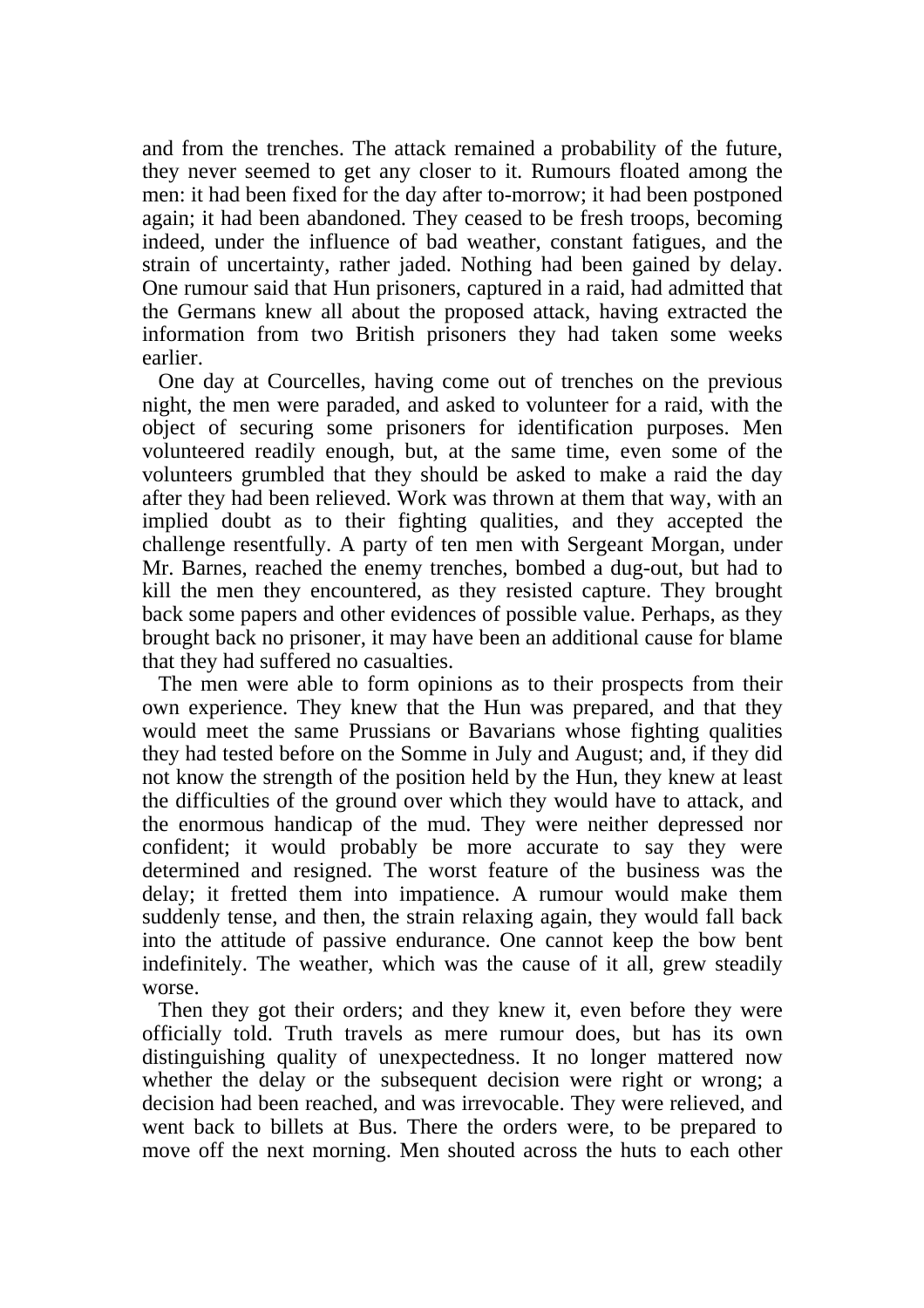that the attack had been washed-out, and were asked derisively what kind of bloody 'opes they'd got. We're on the move, anyway, they cried in chorus. Yes, where? Blighty, some humorist shouted.

 "Yes, you'll go to Blighty in a fuckin' ambulance, if you've any luck," said Weeper, in a more sardonic vein.

 The first excitement subsided into a quieter but continuous murmur and movement, like the singing of tense strings. Swagger was there, but restrained; men tightened their belts, stuck out their chins, and threw a taunting challenge at fate. Their speech, though mainly in undertones, was quick and excited, even their movements seemed to have more speed, and their faces to grow sharper, as though whetted by that angry impatience which is a kind of anxiety. How much confidence they felt was the secret of their own hearts; they had enough courage to share with one another. The passion of their minds threw an unreal glamour over everything, making day, and earth, and the sordid villages in which they herded, seem brief and unsubstantial, as though men held within themselves the mystery which makes everything mysterious.

 On the march to Louvencourt they passed an Australian driving a horse-drawn lorry, with a heavy load whereon he sprawled, smoking a cigarette with an indolence which Bourne envied. The Colonel wheeled his gray, and pursued him with a fire of invective practically the whole length of the column, to the man's obvious amazement, as he had never before been told off at such length, and with such fluent vigour, in language to which no lady could take exception. He sat up, and got rid of his cigarette, looking both innocent and perplexed. The men were delighted. It was quite time somebody was made to pay a little attention to their bloody mob.

 In Louvencourt the signallers were billeted in a barn of a large farm, on the left-hand side at the corner where the road from Bus turned into the main street. The town itself had an inviting and civilised air compared to Bus, and seemed to promise some opportunities for pleasure.

 "Let's have a spree to-night," said Bourne, "even if we never have another."

 "No use talkin' like that," said Martlow; "we'll 'ave many a bloody good spree together yet, me lucky lads."

"Well, we'll have one to-night, anyway," said Shem.

 As soon as they were free, they sauntered out to see what the possibilities were. They soon found that the amenities of Louvencourt had attracted quite a number of unnecessary brasshats, as well as military police with an exaggerated notion of the value of discipline. They saw only one estaminet, which was closed for the greater part of the day, and only supplied the sour, flat beer of the country when it was open. French beer is enough to make any reasonable man pro-German. Somewhat out of humour, Bourne continued along the street until he came to the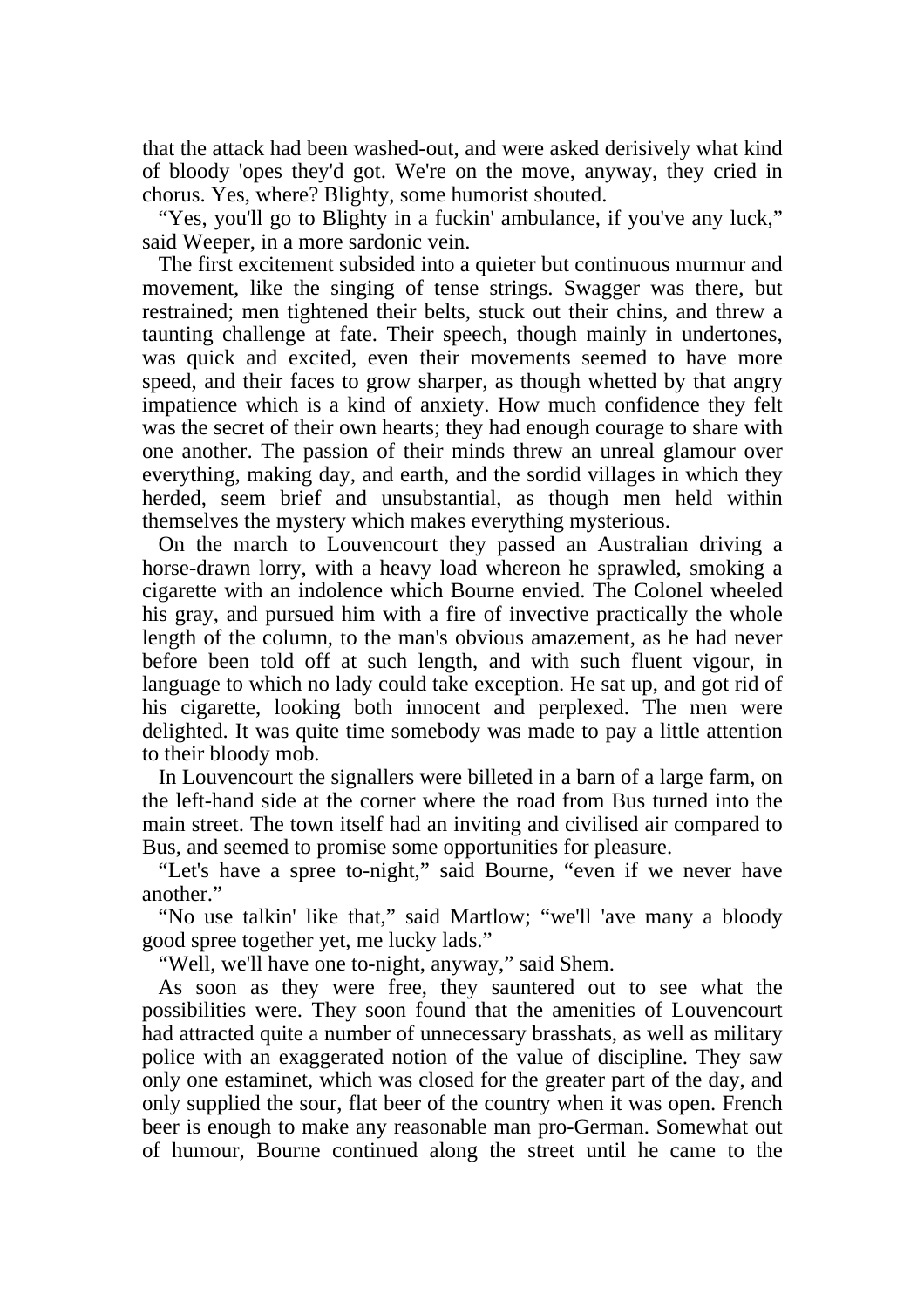Expeditionary Force Canteen. The Chaplain had cashed him a cheque for five pounds the night before, and the shop-window was as rich in delicacies as any in London. Hams, cheeses, bottled fruits, olives, sardines, everything to make the place a paradisal vision for hungry men. Shem and Martlow continued down the street, and Bourne went inside and stood at the counter. He expected there might be some possible difficulty about wine, but he intended only to buy food, leaving the wine problem to be settled later. He wanted sweet things, macaroons, cake, and crystallised fruit, all of which he had seen displayed; and when a shopman dignified by uniform came up to him, he began by asking for these things. The man merely asked him for a chit; and when Bourne replied that he had not got a chit, that he would pay cash, the other man turned away superciliously, saying that they only served officers. Bourne stood there immobile for a moment. Another attendant spoke to him in a friendly way, and told him he could get cocoa and biscuits at a shed in the yard.

 "Money has been collected from the public to provide Expeditionary Force Canteens for the men, and you say you only serve officers!" he said in a white heat.

 "Well, it's not my fault," answered the other, in a deprecating tone. "Those are our orders. You can get cocoa and biscuits round at the back; and you'll only get into trouble if you stay in here."

 Cocoa and biscuits. Bourne strode out of the shop in such a blind rage that he bumped into one of the lords of creation in the doorway, and didn't stop to apologise. He described him afterwards, while his temper was still hot, as "some bloody officer got up to look like Vesta Tilley"; and it was a fair comparison, except in so far as the lady was concerned. The miracle of neatness turned a glance of offended dignity over his shoulder, hesitated, and then continued on his way, with an air of Christian forbearance under very trying provocation. Bourne strode off in the direction Shem and Martlow had taken, and almost collided with young Evans.

 "What the 'ell's the matter wi' you?" inquired that cheerful individual, looking with an astonished grin at Bourne's congested face. Bourne grabbed his left arm.

 "Look here, Evans; can you go into that bloody canteen and buy me anything I want, if I give you the cash?"

Evans caressed reflectively an unshaven chin.

 "Well, I don't know as I could get you a bottle o' whiskey," he said slowly; "tho' I 'ave faked a chit afore now to get some. I could get you most anythin' else."

 "Oh, I can get whiskey more easily another way, if I want it," said Bourne, truthfully; "but I want you — come in here, and have a glass of bad beer, while we talk — I want you to get me a couple of bottles of the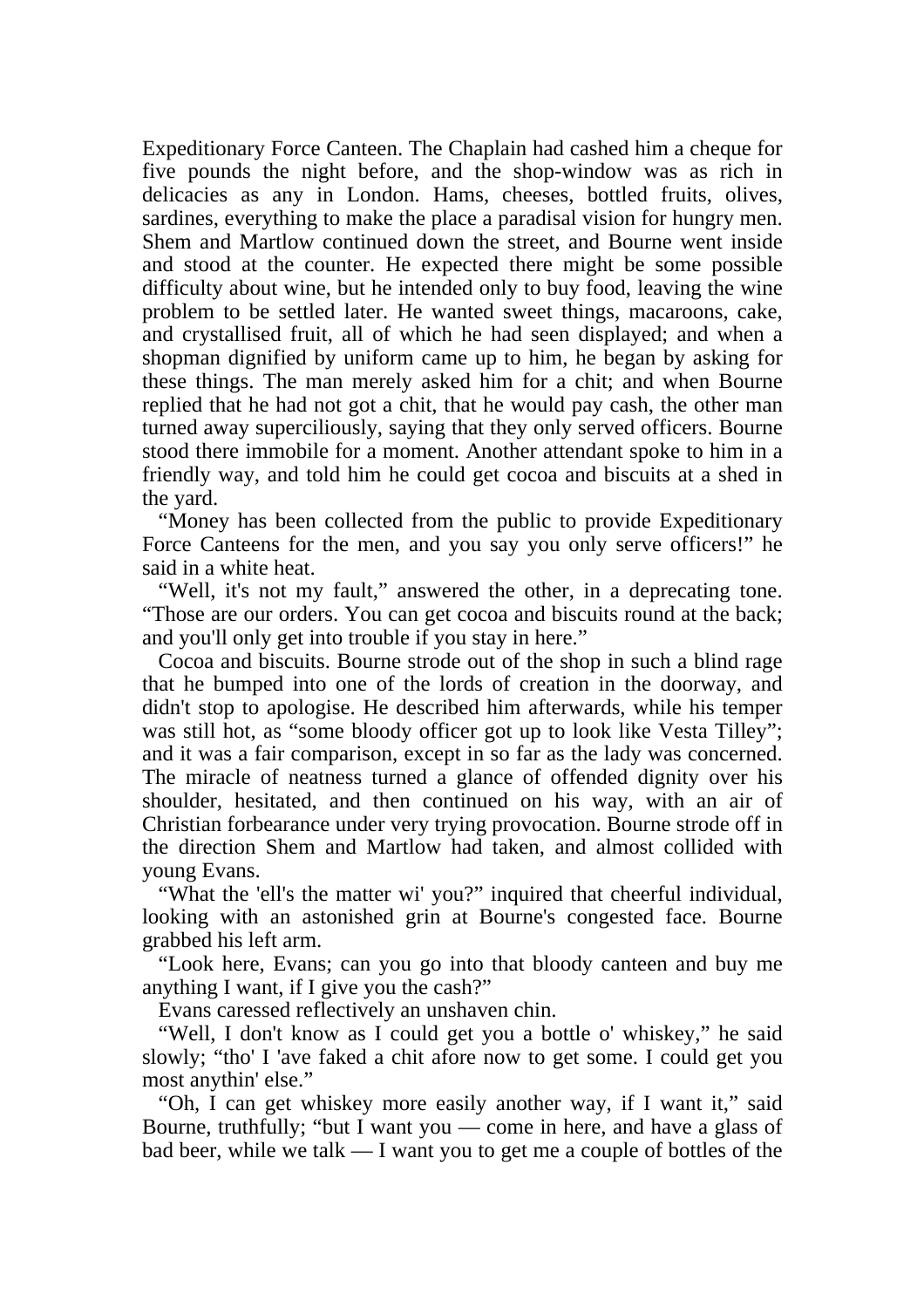best champagne they have got; they'll let you have that more easily than anything else, because they'll feel quite certain it's for some bloody officer or other. ..."

 "What are you cribbin' the officers for?" exclaimed Evans with amusement. "Aren't you goin' in for a commission yourself?"

 "If I were a colonel," said Bourne; "mind you, only a colonel; and a man like that bloody lance-jack, who has never even smelt a dead horse in South Africa, turned one of my men out of a canteen started for the benefit of the troops by public subscription, I would get the battalion together, and I would sack the whole bloody institution from basement to garret, even if I were to be broke for it."

 "I'll get you all you want, without sackin' the bloody place," said Evans reasonably, though he could not stop laughing. "Look 'ere, I've only come down to get some cleanin' kit. I'll be down again later, an' I'll work what you want all right. Don't you worry."

 Bourne gave him a list of things apart from the wine, and then handed him over some notes.

 "I don't want you to chance your arm for nothing," he said; "you keep twenty-five francs for yourself, and if you can come along to our billet at about half-past eight to-night, you can have anything we've got. I don't see why we shouldn't have a good time, even if we're not a lot of bumboys attached to the staff of some bloody general or other. There will only be Shem, Martlow, myself, and perhaps Corporal Hamley. He's not a bad chap, though he had a bit of a down on us at first. Are you going over the top?"

 "Too bloody true I am. I'd as lief go as stay be'ind in fuckin' detail camp."

 They finished the beer, and went into the street, Bourne pointing out where his billet was.

 "I'll bring them things along between 'alf-past one an' two o'clock," said Evans; "but I shan't be able to get down to-night. Look 'ere, there'll be a lot o' stuff to carry, wi' two bottles o' wine an' all. Couldn't you be outside the canteen at 'alf-past one? ..."

 "Shem and Martlow may go," said Bourne, with a return to heat. "I am not going near the bloody place again. If I see that lance-jack outside, I'll make his face so that he won't be able to smile for a week. I don't want to get into the mush for bashing him only once, but if I could have an uninterrupted three minutes. ...'

 Evans turned away, laughing; he could not wait longer, as he was already a bit behind time. He met Shem and Martlow outside the Expeditionary Force Canteen, and they asked him if he had seen Bourne.

 "Seen 'im, yes, I've seen 'im. They 'oofed 'im out o' the canteen, an' 'e's gone completely off the 'andle about it. What I like about ol' Bourne is, that when 'e does get up the pole, 'e goes abso-bloody-lutely fanti. 'e'as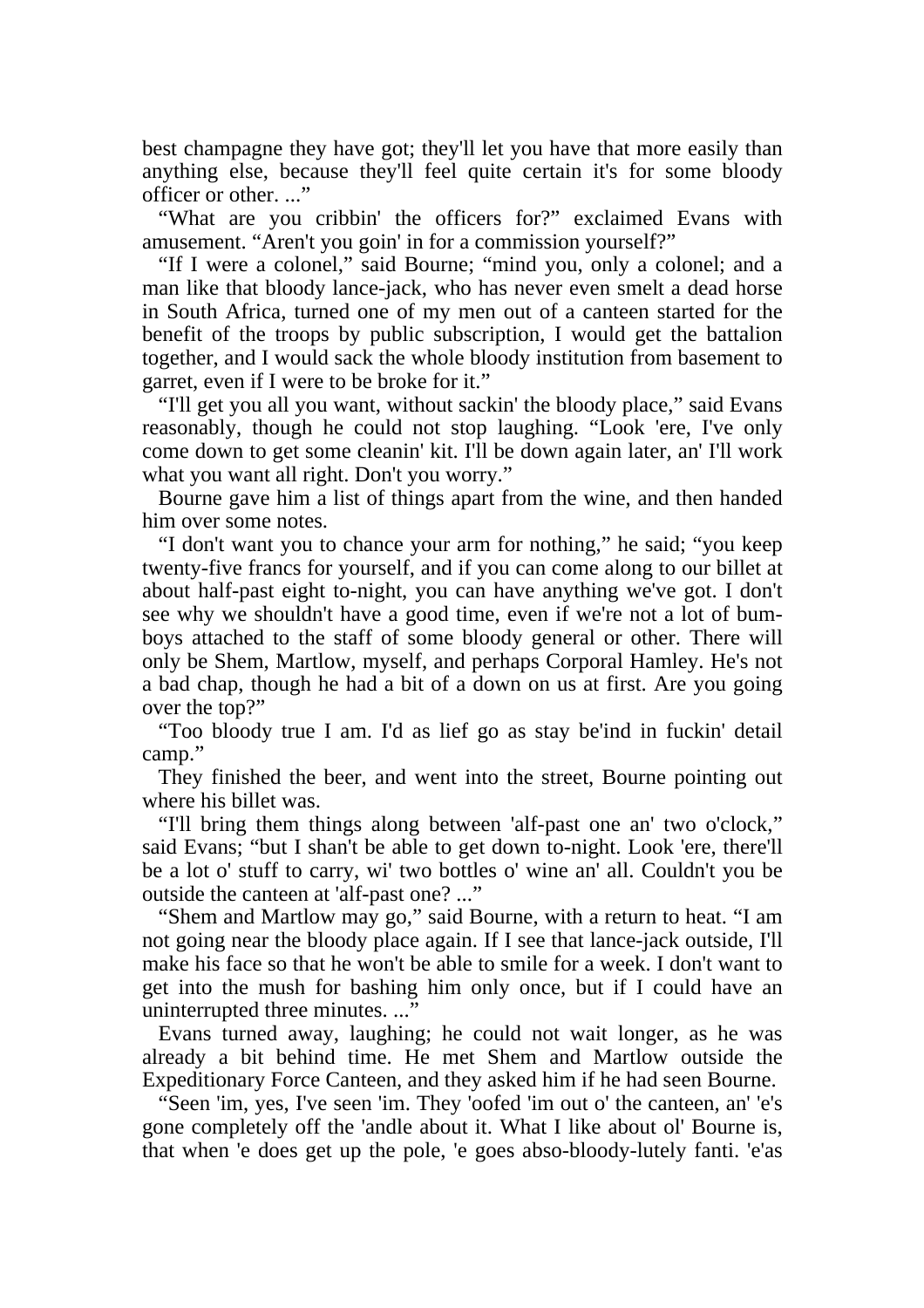been lookin' for you two. Where've you been?"

 "We went round the back an' 'ad some cocoa and biscuits," said Martlow, innocently.

 "For Gawd's sake don't mention cocoa an' biscuits to 'im," said Evans. "You'd better go an' take 'im back to billets, before 'e starts fightin' a policeman. Everybody seems to be in a bloody bad temper to-day. All got wind-up, I suppose. Meet me 'ere at 'alf-past one, 'e'll tell you about it. Just because they wouldn't serve 'im, 'e wants the best they've got. Well, see you later."

 "Let's find Bourne," said Martlow to Shem, as Evans went into the shop; "when 'e's like that, 'e'd quarrel with 'is own bloody shadder."

 They found him at last in their own billets, talking to Corporal Hamley, who was in a silent humour. He had recovered, but you could see he was still sore from injustice. Trying to make cheerful conversation, Shem inadvertently mentioned the incident of the Colonel and the Australian driver.

 "You want a few thousand Australians in the British Army," said Bourne angrily. "They would put wind up some of these bloody details who think they own the earth."

 "What are you talkin' about? What details?" inquired Corporal Hamley, who knew nothing about the matter.

 "The whole bloody issue," said Bourne, comprehensively. "Officers, and other ranks. You can't put eight hundred fighting men into the line, without having another eight hundred useless parasites behind them pinching the stores."

 He gave them a rapid, and somewhat incoherent, account of the episode which had ruffled him; and they could not quite make up their minds, either from what Evans had said, or from his own account, how far the trouble in the canteen had gone. The arrival of the orderlycorporal perturbed them still more.

 "Bourne 'ere?" he asked, and then seeing his man, added: "You're to go before Major Shadwell at two o'clock, at 'is billet, by the orderly-room. You'll take 'im up, corporal."

 "What's the trouble about?" asked the corporal, alarmed at the possibility that one of his section might have disgraced himself.

 "Oh, there's no trouble," said Bourne, with a weary impatience. "It is probably about my commission."

 His interview with Major Shadwell did him a lot of good. It was a plain, matter-of-fact conversation. The second-in-command apparently knew all he needed to know about him, merely asking him a few questions and then explaining the procedure. At the same time, he managed to put into what was a only matter of routine, a touch of humanity. He was quiet, serious, and yet approachable. He made only one reference to the attack, and that was indirectly, when he told Bourne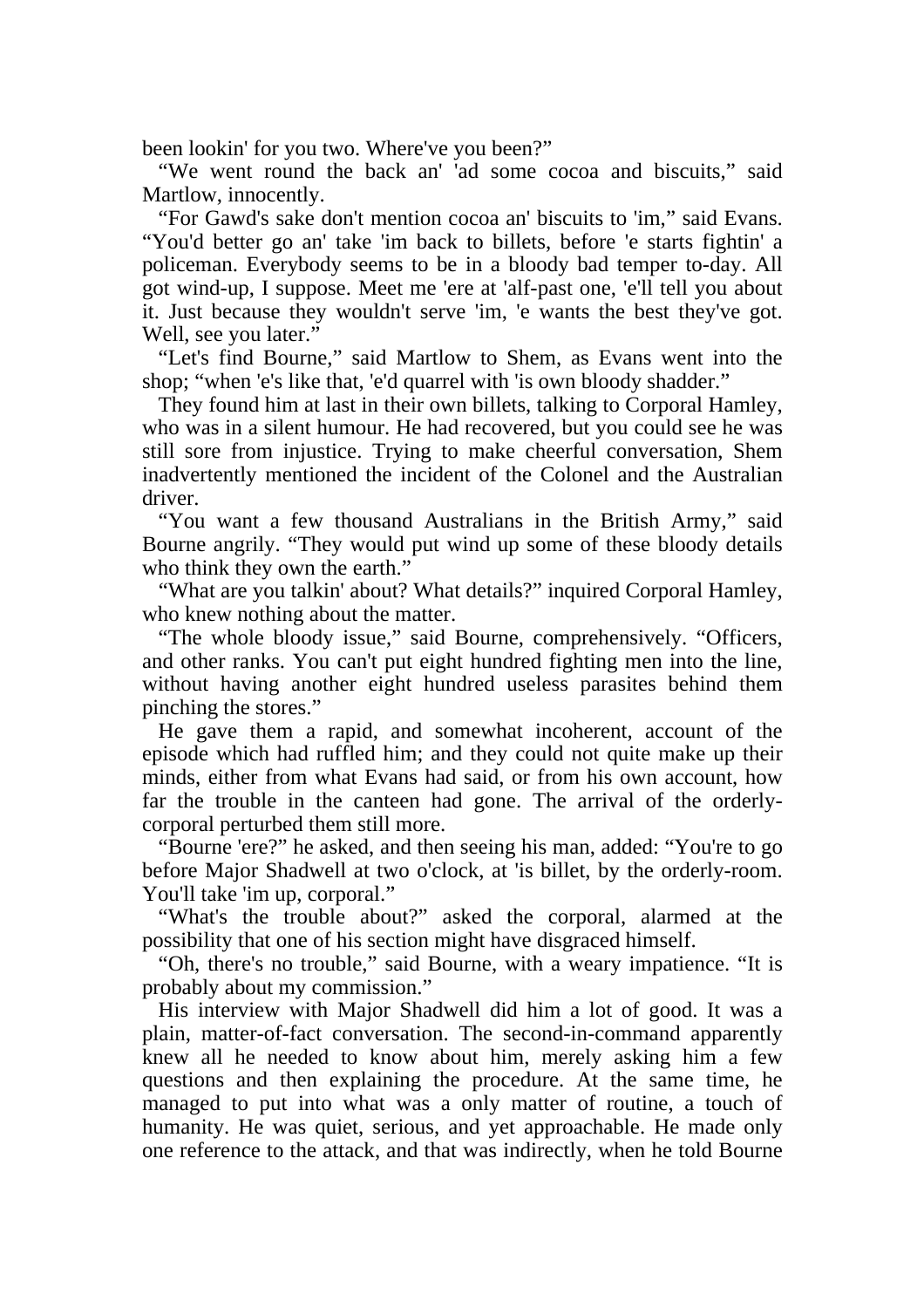that the Colonel would see him after it was over. It seemed to reduce the attack to the right proportions, as being after all only a matter of routine too. As he walked back to billets with Corporal Hamley, after the interview was over, the corporal turned to him.

"Anyway," he said, "Major Shadwell's the right kind of officer."

 "Yes," said Bourne, a little preoccupied. "He's all right. He's in the cart with the rest of us."

 They carried on with their routine training for the next hour; but the work seemed irrelevant, and they were preoccupied and dreamy. After Corporal Hamley told them they might pack up for the day, they wrote letters home, and during this laborious business the stable became extraordinarily quiet and pensive. Suddenly reality cut across the illusion. Weeper turned a lachrymose face from one to the other.

 "What would our folks think," he said, "if they could see us poor buggers sittin' 'ere writin' all manner o' bloody lies to 'em?"

 "I'm not writin' any bloody lies," said Madeley. "I'm tellin' 'em I'm in the pink, an' so I am. An' I'm tellin' 'em everythin' 's all right, an' so 't is, up to the present."

 "What the 'ell are you tellin' 'em?" said Glazier, more brutally, turning on Weeper. "Nothin' but the bloody truth, eh? 'Dear Mother, by the time you get this I'll be dead.' "

 "If you do write the truth they rub it out in th' orderly-room," said Martlow; "so you might just as well write cheerful. Me mother told me the first letters I sent 'ome was all rubbed out wi' indelible pencil, so as she couldn't read anythin', 'cept that it were rainin', an' your lovin' son Babe: that's the silly name they give me when I were a kid."

 "It's 'igh time they sent you 'ome again, now, to the bloody Veterans Corps," said Glazier, kindly enough.

 Bourne wrote three brief notes, and then lounged back on his folded great-coat and blankets. He could feel with his elbow the two bottles of wine and a tin of sausages in tomato sauce; the rest of the provisions had been distributed under Shem's or Martlow's kit. He was in much the same mood as the others were. One did not face the possibilities quite squarely until they were thrust on one, and yet one never lost completely the sense of them; whatever kind of hope or imagining held for a moment the restless mind, one heard behind it the inexorable voice: It must be, it must be; seeming to mark the dripping of time, drop by drop, out of the leaky vessel of being. One by one they finished their letters, and turned gradually to quiet conversation, the arrival of tea at last bringing with it, instantly, a general movement as much of relief as of appetite.

 After tea, Bourne told Shem he was going to ask Sergeant Tozer to come to their supper; and he set off to A Company's billets. The sergeant was not there when he arrived, so he waited, talking to Pritchard and Minton. Conversation with them was inclined to become monosyllabic at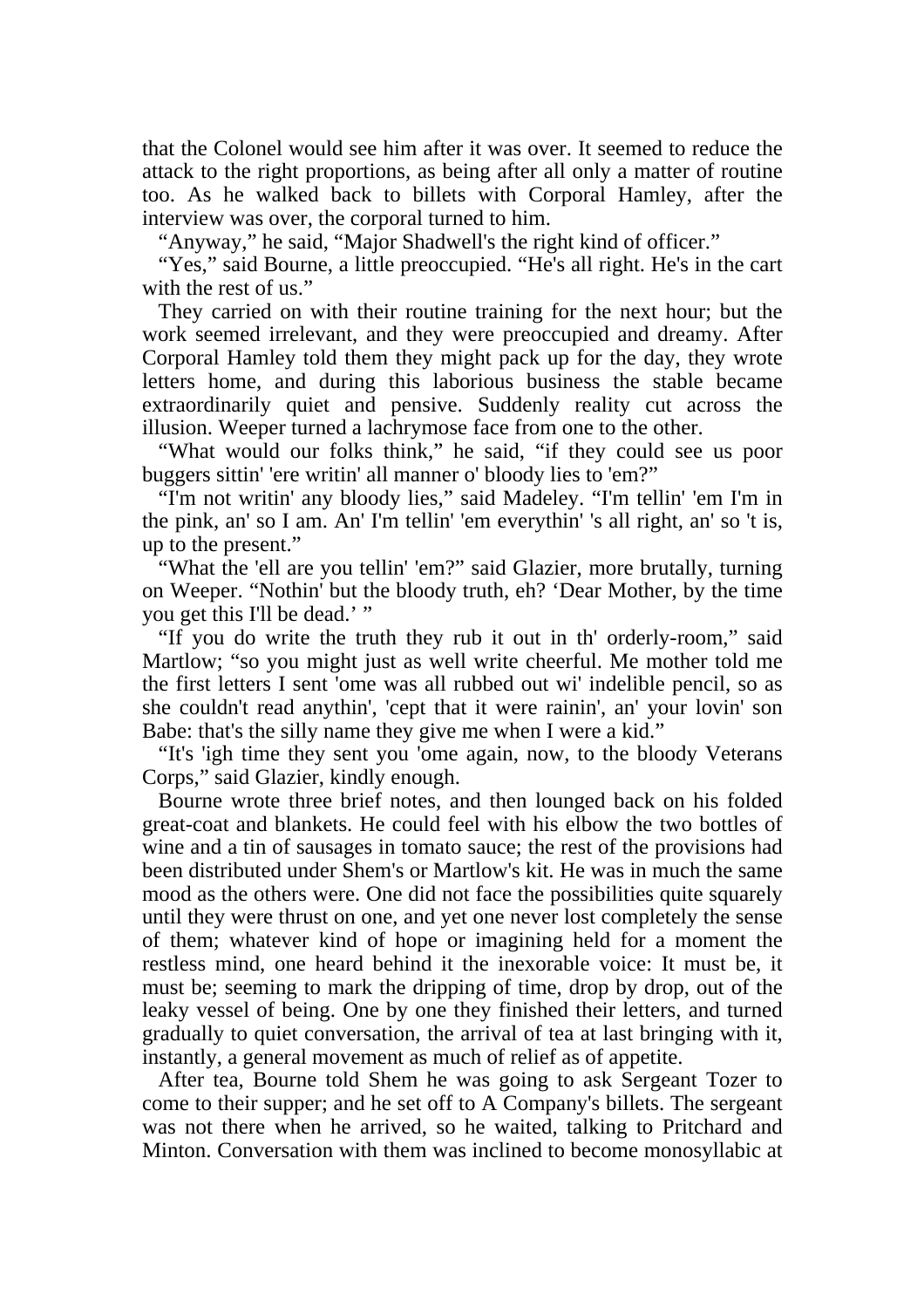the best of times; for, to them, speech was either an integral part of action, as it is to the dramatist for instance, or it was an imperfect means of ventilating their grievances. At the present moment they were inactive, and they had no grievance, except against war, which had become too much a part of the natural order of things to be worth discussing. So Bourne leaned against the door-post and waited. He saw Miller crossing the yard, and looked curiously at that degenerate face. It had in it a cunning which might or might not be insane. He gave Bourne a meaningless grin, and went into one of the stables. Minton and Pritchard glanced at him as he passed.

 "They ought to 'ave shot that bugger," said Minton, indifferently. "'e's either a bloody spy or a bloody coward, an"e's no good to us either way."

 The indifference of this judgment was its remarkable feature. Bourne found himself contrasting Miller with Weeper Smart, for no one could have had a greater horror and dread of war than Weeper had. It was a continuous misery to him, and yet he endured it. Living with him, one felt instinctively that in any emergency he would not let one down, that he had in him, curiously enough, an heroic strain. Martlow, who had been brought up to read people's characters, said of him that he would be just as bloody miserable in peace time; and perhaps he was right. Bourne, contrasting the two men, had almost decided that Weeper's defect lay in being too imaginative, when it flashed on his mind that while his imagination tortured him with apprehensions, it was actually his strength. Yes: it was Weeper's imagination, not his will, which kept him going. Bourne did not know whether Madeley's or Glazier's tenacity ought to be described as will, but he was quite certain they had more will than Weeper had. They had less imagination, though they were not devoid of it. Miller might be one of those people whose emotional instability was not far from madness. Perhaps he was not a coward at all, and the men may have been right in their earlier judgment that he was a spy; though it was possible that he might be an English, and not a German spy; and then, quite suddenly, from amusing his mind with the puzzle presented to it by Miller's character, Bourne found himself probing anxiously into his own. It was only for a moment. As soon as one touched the fringe of the mystery which is oneself, too many unknown possibilities confronted one, everything seemed insecure and unstable. He turned away from it, with a restless impatience. He would not wait for Sergeant Tozer any longer; and turning out of the yard he came face to face with him. He refused Bourne's invitation.

 "I must stay in billets to-night and keep an eye on things," he said quietly. "There's a lot to do, one way an' another; an' I'll just 'ave a drink with Sergeant Gallion and the sergeant-major in the comp'ny office before turnin' in. 'ow are you keepin', pretty fit?"

Bourne's assent was somewhat qualified, and the sergeant smiled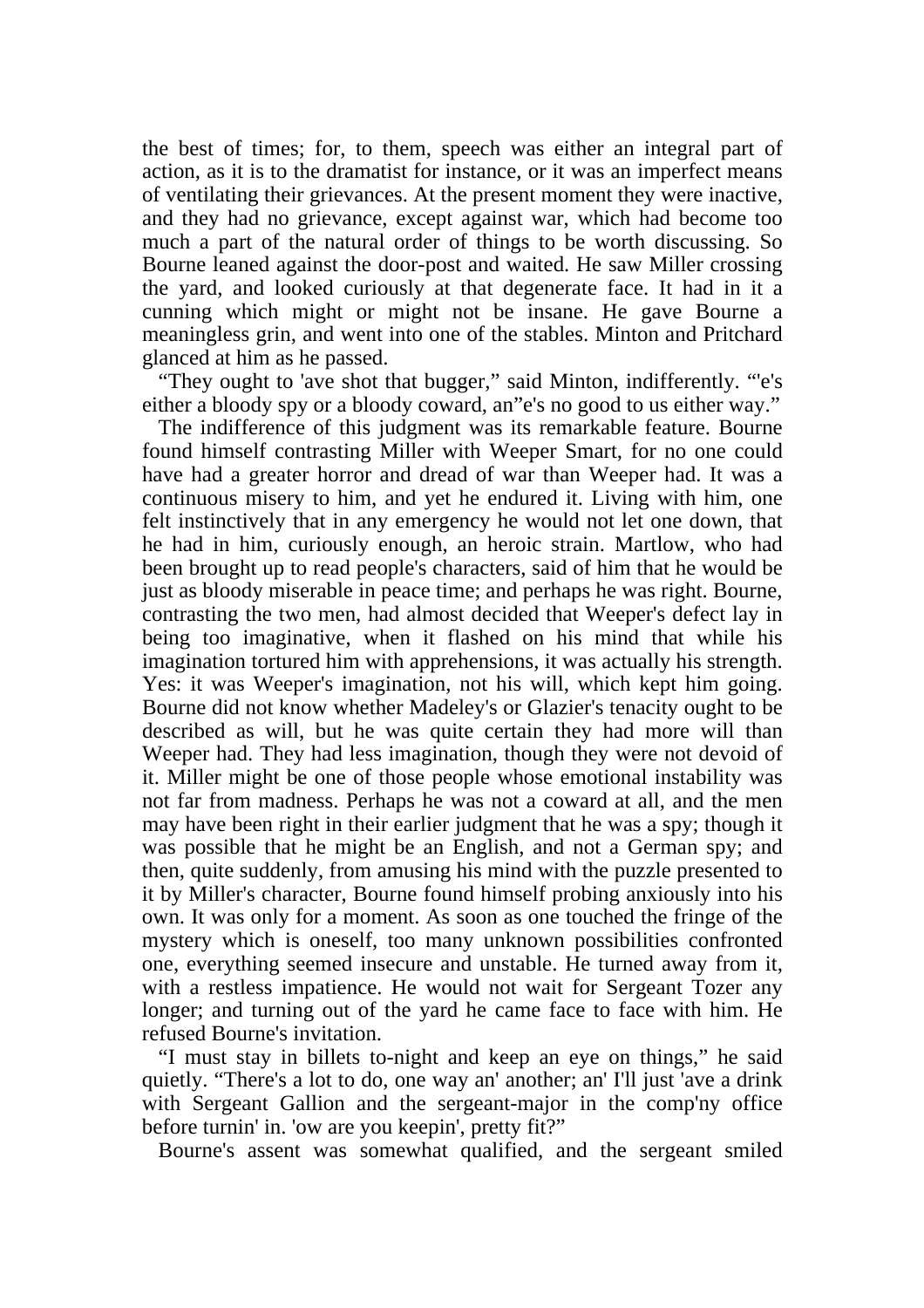quietly.

 "Got the bloody wind-up, eh? Well, we all 'ave. You're goin' over the top wi' us again, ol' son; comin' back to the comp'ny for the show, the three o' you. Don't let on as I said anythin' about it to you, you know; but that's what I 'eard. It'll be all right. You know the comp'ny, an' it'll be a dam' sight better than messin' about with the runners or sigs. as a spare man"

 Bourne agreed, and his relief was quite apparent. Captain Malet had hit on one cause of weakness, when he said that Bourne looked at a question upside down and inside out, and then did exactly what the average man would do in similar circumstances. It did not, as a matter of fact, delay him in action: it was only that he experienced a quite futile anxiety as to whether he were doing the right thing, while he was doing the only possible thing at that particular moment; and it troubled him much more in the interval before action. He had worried for some time as to what his job would be in the attack, and, the moment he knew he would be with the company, his mind cleared.

 "I 'eard you were puttin' in for a commission," the sergeant continued irrelevantly. "We'll 'ave a spree in Bus, after the show's over. I'm sorry I can't get down to-night."

 They parted; and Bourne walked back to his billet in a quieter frame of mind. He was not very confident, or very cheerful, but for the moment at least he was free from doubt, and was not groping forward apprehensively into the future. He had noticed recently in himself an increasing tendency to fall into moods, not of abstraction or of rapture, but of blankness; and in a moment of solitude he seemed to become a part of it, his mind reflecting nothing but his immediate surroundings, as the little puddles in the road reflected whatever lees and dregs of light lingered in the sky.

 But this mood was not dreaminess, he did not rouse himself out of it with any effort, or with a start, as one wakes again after lapsing into a moment's sleep. He was instantly aware of the presence of another in his neighbourhood, and always very keenly and definitely. After a few minutes, he met a couple of men in the twilit street.

"Good-night, chum," they called out to him, softly.

"Good-night."

 And they were gone again, the unknown shadows, gone almost as quickly and as inconspicuously as bats into the dusk; and they would all go like that ultimately, as they were gathering to go now, migrants with no abiding place, whirled up on the wind of some irresistible impulse. What would be left of them soon would be no more than a little flitting memory in some twilit mind.

 He turned into their billets, and found them deserted except for Martlow, who told him that Shem and Corporal Hamley had gone off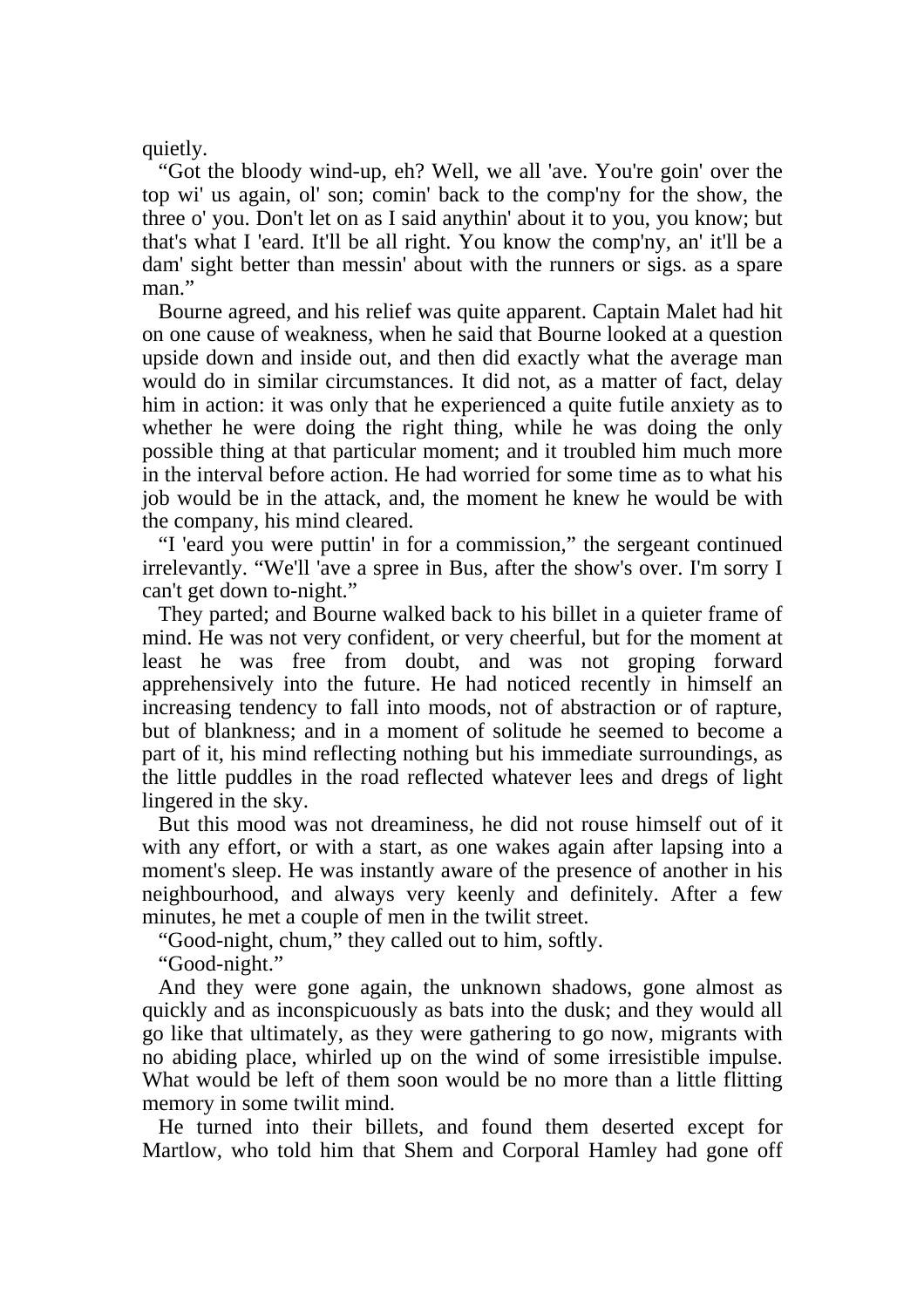together for half an hour, leaving him behind to mount guard over the provisions. Bourne sprawled beside him in the dry dusty litter; it was hay, not straw, the fine stems of it just strong enough to prickle where it touched the skin. Anyway, they would have some wine, some variation of food, and some quiet talk, before turning over to sleep. They were the masters of the moment at least, fate could not rob them of what they actually had now. Food and sleep they needed, in the interval remaining to them, as much of both as they could get. Once they went over the top, with the best of luck the world would be shattered for them, and what was left of it they would have to piece together again, into some crazy makeshift that might last their time. He could not believe that after the show was over, he would be sent back to Blighty, drilled as though he were a recruit again, and, after he had been smartened up, dressed in a Bedford cord suit and Sam Browne and sent back again, to take up an entirely different position in regard to the men. He would have to forget a lot; and, even while he was thinking how impossible it would be to forget, Martlow looked up at him with a grin on his puckish face.

 "D'you remember the night we pinched all them pertaters an' swedes out o' the fields at Reclinghem, an' made a stew wi' some bully in a biscuit-tin? 'twere real good, that stew."

 Bourne laughed, a little absently, as one who feels he is being beaten by circumstances and must make the best of them. Men are bound together more closely by the trivial experiences they have shared, than by the most sacred obligations; and already his memory was haunted by outstretched hands seeking rescue from oblivion, and faces halfsubmerged to which he could give no name. Martlow only grinned more broadly, thinking he laughed at something funny in the episode itself.

 "When I've got me bellyful, I don't care a fuck if it snows ink," he continued. "The worst o' goin' over the top is that you get tired an' cold, an' empty. It's that empty feelin' in the pit o' the stomach what gets a man down. You feel as though all your guts had dropped out."

 They both looked up as the corporal and Shem came in, and Martlow turned on them at once with his inevitable questioning, while Bourne took out the bottles and tinned food from under the blankets.

 "Oh, they're quite lively down the road," said the corporal. "It puts you in quite a good skin to 'ear 'em all singin'. Shem an' I just went in an' 'ad a glass o' beer."

 They each took a tin of sausages in tomato sauce, and after debating for a moment whether it would not be better to heat them over the brazier, decided, partly from idleness, and partly from appetite, to eat them cold. Bourne uncorked a bottle of champagne, and was holding it over a messtin into which bubbled the creaming foam, when they all turned toward the doorway again, and Weeper Smart came in alone. He looked at them in some embarrassment, and crossing to his own corner, to which the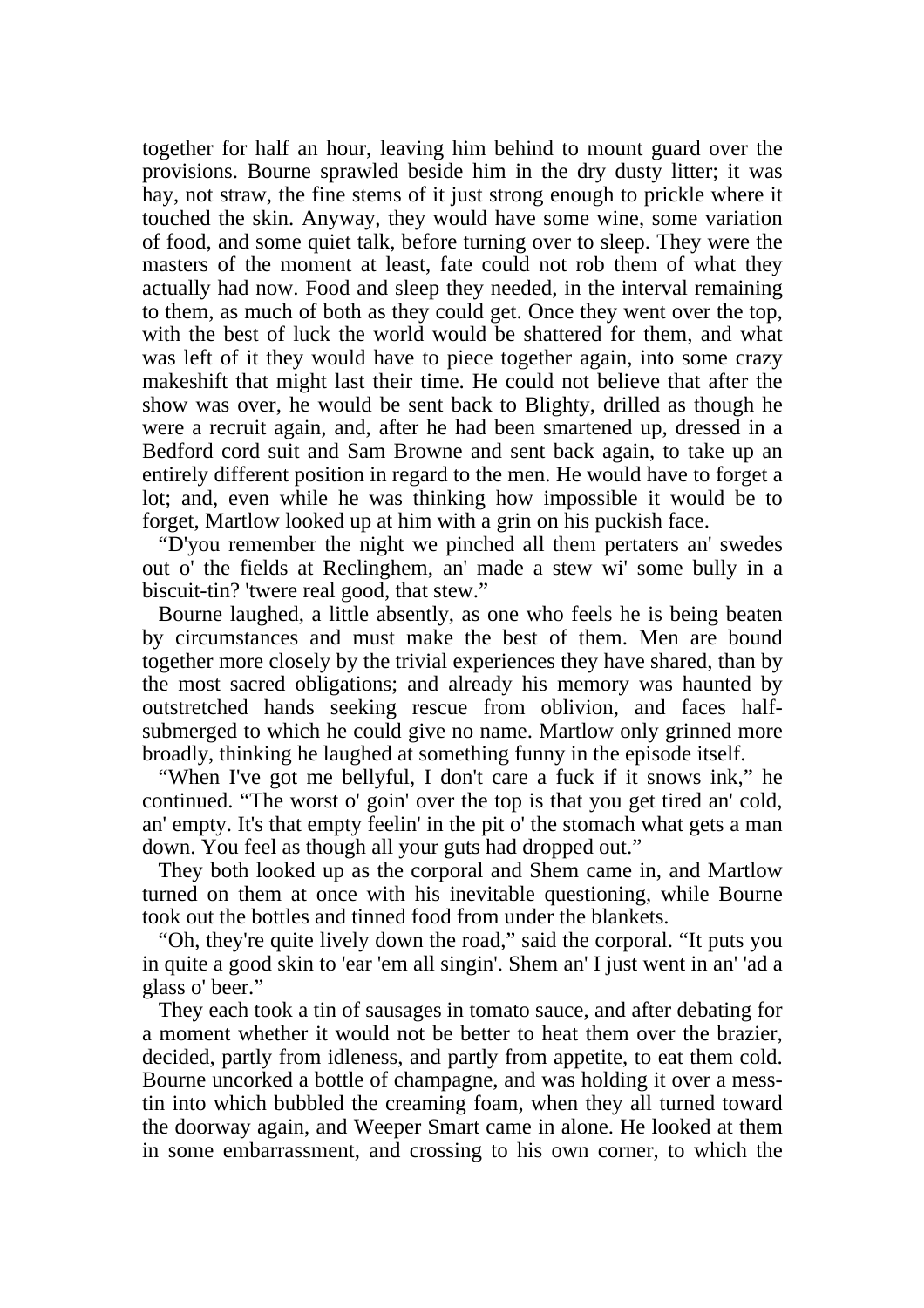glow from the brazier and the light from the hurricane-lamp scarcely penetrated, sat down dejectedly.

 "Give us your mess-tin, Smart, and have a drink with us," said Bourne. Up went Weeper's flat hand.

 "No, thank 'ee," he said abruptly. "Tha needst not think a come back 'ere just to scrounge on thee. If a'd known a would 'ave stayed out yon."

 "Give me your tin," said Bourne. "You're welcome. It's share and share alike with us. Where's the sense of sitting alone by yourself, as though you think you are better than the next man?"

 "A've never claimed to be better nor the next man," said Weeper; "an' a've got nowt to share."

 Bourne, taking up his mess-tin without waiting for him to pass it, poured out a fair share of the wine: he felt ashamed, in some strange way, that it should be in his power to give this forlorn, ungainly creature anything. It was as though he were encroaching on the other man's independence.

 "You don't mind taking a share of my tea in the morning," he said with a rather diffident attempt at humour.

"A've as much reet to that as tha 'ast," said Weeper sullenly.

 And then he was ashamed immediately of his surliness. He took up the mess-tin and drank a good draught before putting it down again, and breathing deeply with satisfaction.

 "That's better nor any o' the stuff us poor buggers can get," he said with an attempt at gratitude, which could not quite extinguish his more natural envy; and he moved up closer to them, and to the warmth and light. The wine may have taken some of the edge off his bitterness, but if he felt less unfriendly, he remained rather aloof, only touching on the fringe of their conversation. They were very conscious of his presence there, but gave no sign of it, merely passing him some food from time to time, as though it were a matter of course. They had finished the wine, and thrown away the bottles, when the rest of the section began to come back, singly or in twos and threes, some of them a little drunk. Bourne handed round the rest of the macaroons, all that remained of their feast; and they made ready to sleep.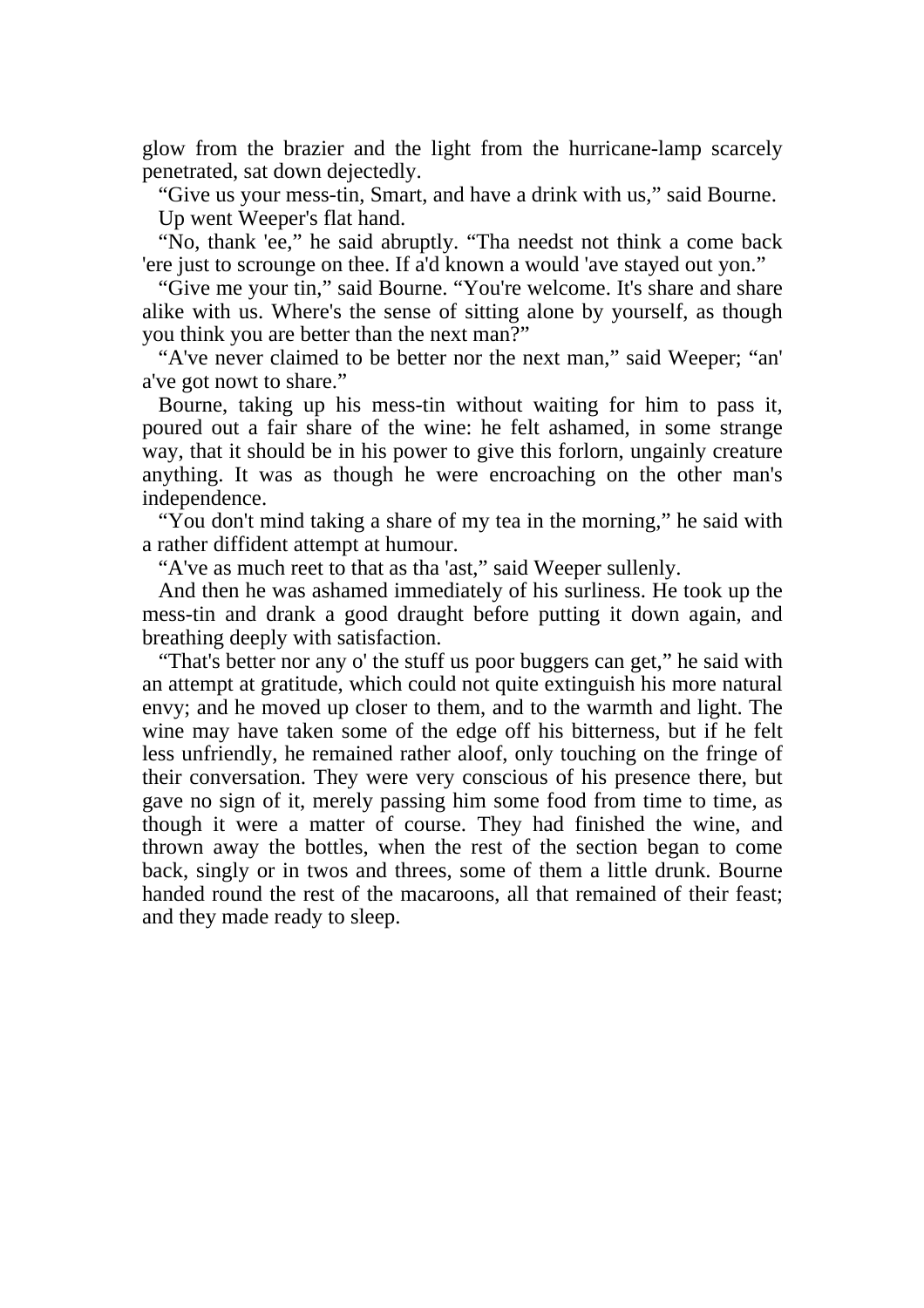He may show what outward courage he will; but I believe as cold a night as 'tis, he could wish himself in Thames up to the neck; and so I would he were, and I by him, at all adventures, so we were quit here.

Shakespeare

 THEY moved back to Bus on the third day after their arrival at Louvencourt, and were in their usual billets by about four o'clock in the afternoon. They had taken off their packs, and leaned their rifles up against the boarding of the hut, to rest awhile, when the post arrived, and they all crowded in front of the hut which served as Headquarter Company's office. It was a large mail. Shem had gone off on his own somewhere, and one of the first letters was for him, so Bourne took it; Martlow had a letter and a parcel: but the remarkable feature of that particular post was that there were fourteen letters and parcels for Bourne. There was no kind of preliminary sorting, everything lay in a heap on the floor, and the post-corporal dished them out himself that day. As a rule the orderly-corporal brought the letters up from the postcorporal's billet, and the quartermaster-sergeant called out the name of the man to whom anything was addressed, and then flung it towards him with an indifferent aim. But to get rid of the stuff early, and also because he wanted to talk to the quarter-bloke, the post-corporal had brought it up to the company before they had arrived back from Louvencourt; and there, the other N.C.O.s being busy, he dished it out himself, the quarterbloke seated at his table, taking only a perfunctory interest in the proceedings, while he continued with some other work. It was remarkable that so many of his friends should have shown their solicitude for Bourne's welfare about the same time. After a couple of parcels and three letters had been thrown at him, the repetition of his name was answered by groans from the crowd, and even the postcorporal seemed to resent the fact that he should be expected to deliver so many things to one man.

 "Bourne!" he shouted impatiently, and shied another letter through the air like a kind of boomerang.

The pile gradually decreased, but Bourne's name was reiterated at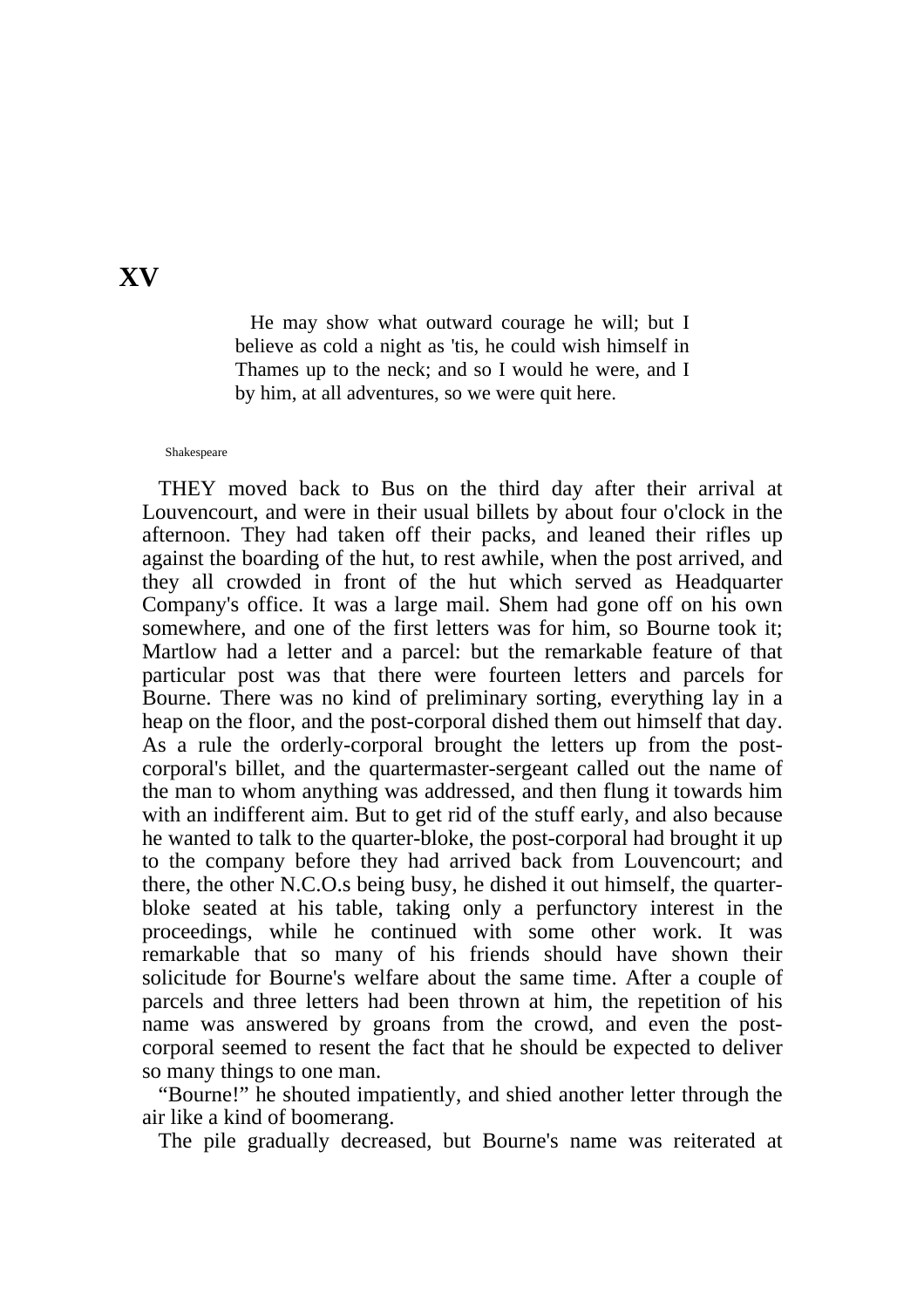intervals, to be met with a chorus of derisory complaint.

"D'you want the whole bloody lot?" someone cried.

 He was childishly delighted, and laughed at the kind of prestige which the incident brought to him. At last there were only a few letters left, and one rather large box of three-ply wood, with a label tacked flat on it. One of the few remaining letters was tossed to him, and at last only the box remained. The post-corporal lifted it in both hands and read the label.

 "Bourne; 'ere, take your bloody wreath," he cried disgustedly, and the sardonic witticism brought down the house. The box actually contained a large plum-cake. When Bourne got back to his hut, he divided the contents of his parcels among the whole section, keeping only the cigarettes, cake, and a pork-pie, which a farmer's wife of his acquaintance had sent him, for himself. Most of it was food, though there were a few woollen comforters and impossible socks, as well as a couple of books, with which one could not encumber oneself.

 During their time in Louvencourt, they had not seen much of their officers, who had probably been receiving their final instructions; but now there was continual wind-up. A hot and exasperated officer would suddenly appear outside the huts, and the men were fallen in to receive his orders. The first was about overcoats. Each man was to go over the top with his overcoat, which was to be worn *en banderole*; and as most of the men did not know how to roll up their coats in this fashion, they had to learn the art from the few regular soldiers who did. It tried the patience of everybody concerned. When the overcoat had been rolled up into a tubular form, one end was inserted in the other and fastened there, and a man put his head and one arm through the kind of horse-collar which it formed, so that it rested on one shoulder and passed under the other arm. The first man to achieve this difficult feat of arms was an object of admiration to his fellows.

 " 'o's the bloody shit 'o invented this way o' doin' up a fuckin' overcoat?" shouted Glazier indignantly.

 "It's a bloody wonder to me 'ow these buggers can think all this out. 'ow the 'ell am a to get at me gas-mask?" asked Madeley.

 "You put on your gas-'elmet afterwards, see," said Wilkins, an old regular who was explaining matters to them. "But it beats me 'ow you're goin' to manage. You'll 'ave your ordinary equipment, an' a couple of extra bandoliers, an' your gas-bag, and then this bloody overcoat."

 "A can tell thee," said Weeper, "the first thing a does when a goes over the bloody top is to dump it. What bloody chance would us'ns 'ave wi' a bay'net, when we can scarce move our arms."

"It's fair chokin' me," said Madeley.

 "Fall in on parade," shouted Corporal Marshall putting his head through the door; and divesting themselves for the moment of this latest encumbrance, they turned out into the twilight. This time it was Captain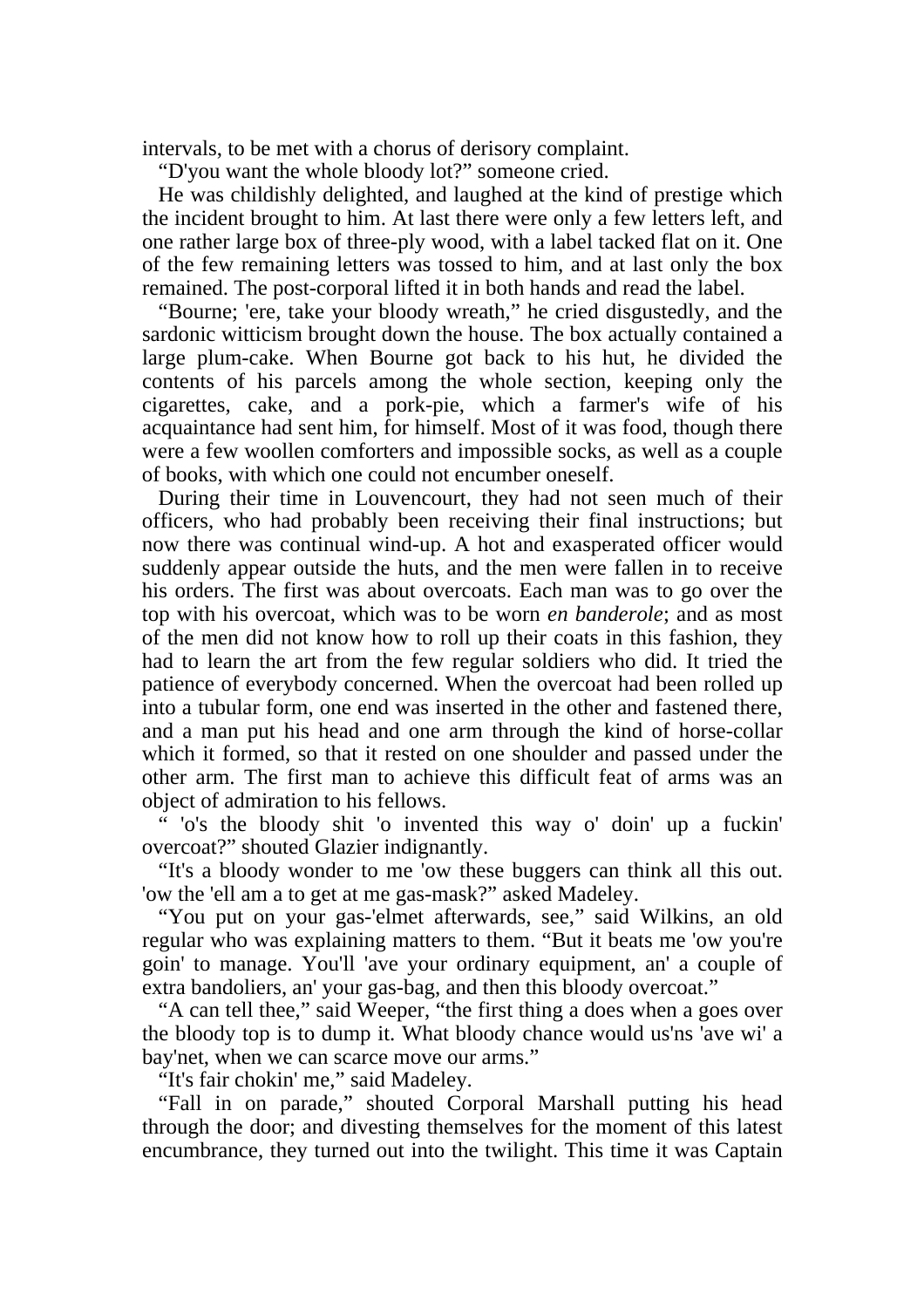Thomson, with the R.S.M. in attendance, and he went through a list of the things the men would be expected to carry: two extra bandoliers of ammunition, two bombs, and either a pick or shovel. But at least there was one unusual piece of foresight: the men were ordered to go to the shoemaker's shop and have bars of leather fixed across the hob-nailed soles of their boots, to prevent them slithering in the mud; and, with the initial unreason which so often accompanied orders, they were forbidden to leave billets until this order had been executed. There were only three cobblers, who started on the work at once, and it was arranged almost immediately afterwards that the work should be carried out section by section, so that the men did not have to wait about indefinitely. It was characteristic that the men did not grumble at this latest order, as they saw at once its utility, and the precaution seemed to give them some confidence. It soon became equally clear that the order about overcoats worn in banderole was a matter for some misgivings with the officers themselves.

 "This overcoat business will have to be washed out," said Captain Thompson to the regimental sergeant-major.

 "They seem to think we're goin' straight through, sir," said the regimental with a short, hard laugh.

 And the few men who overheard them spread abroad what had been said. The men were all quiet, alert, and obedient. They had an almost pathetic anxiety to understand the significance of every order, and even in the matter of the banderole, which hampered the freedom of their movements considerably, after reflection they became ready to offset the disadvantages by the advantages of having an overcoat with them. Even the sharp impatience with which a harassed and over-driven officer spoke to them, or the curses of a sergeant bustled by the suddenly increasing pressure of his work, did not cause more than a slight and momentary resentment.

 "They're all in it wi' us, now, an' one man's no better nor another," said Weeper, when Humphreys said something about Mr. Rhys being a bit rattled. "They can do nowt wi'out us'ns; an', gentle-folk an' all, we all stan' the same chance now."

 The thought of that equality seemed to console him. The change in him was perhaps more apparent than real; all his pessimism and melancholy remained, but now his determination emerged from it. Looking at that lean, ungainly, but extraordinarily powerful figure, with the abnormally long arms and huge hands, one realized that he might be a very useful man in a fight. And yet there was nothing of cruelty in him. The unbounded pity he felt for himself did, in spite of his envious and embittered nature, extend to others. Glazier was the kind of person who killed automatically, without either premeditation or remorse, but Weeper was a very different type. He dreaded the thought of killing, and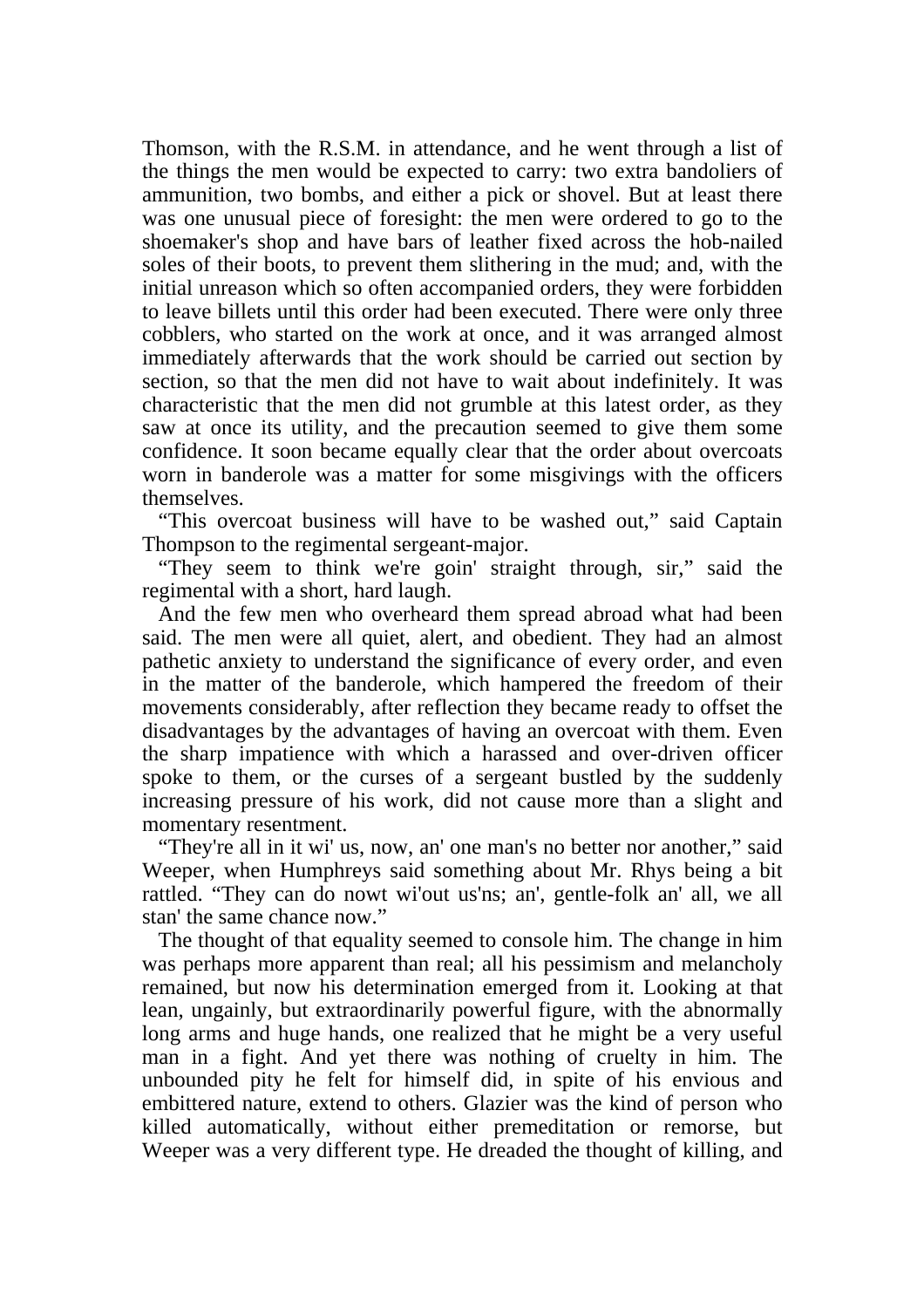was haunted by the memory of it; and yet there was a kind of fatalism in him now, as though he were the instrument of justice, prepared for any gruesome business confronting him.

 There was something in what Bourne, half in jest, had said to him, that he thought himself better than most men. He knew that the others, including perhaps Bourne himself, did not face the reality of war squarely. They refused to think of it, except when actually involved in battle, and such thought as they had then did not extend beyond the instant action, being scarcely more than a spontaneous and irreflective impulse; but most of them had made their decision once and for all, and were willing to abide by the consequences, without reviewing it. It was useless to contrast the first challenging enthusiasm which had swept them into the army, with the long and bitter agony they endured afterwards. It was the unknown which they had challenged; and when the searching flames took hold of their very flesh, the test was whether or not they should flinch under them. The men knew it. We can stick it, they said; and they had to retrieve their own failures, to subdue their own doubts, to master their own pitiful human weaknesses, only too conscious for the most part, even when they broke into complaints, that the struggle with their own nature was always inconclusive.

 Bourne, Shem, and Martlow were ordered to report to Sergeant-major Robinson and have their boots barred with the rest of A Company. The cobblers worked hurriedly, in a ring of light surrounded by a press of waiting men. As each man got his boots back, he showed them to Mr. Sothern, who approved the work, rather perfunctorily, with a nod. When Bourne and his companions presented themselves to the sergeant-major, Mr. Sothern wanted to know why they were there; and when the sergeant-major told him that they would rejoin the Company on the following day until after the attack, the officer said they had better have their boots done at once, so as to get them out of the way. As soon as the job was finished, shouldering his way to the door, Bourne turned irritably to the other two.

 "For God's sake let's get out of this bloody confusion, and go somewhere where we can see life," he said, almost as though they were the cause of keeping him waiting about the camp. There was really very little confusion, in spite of the haste and strain.

"We'd better see the corporal first," answered Shem quietly.

He and Martlow both noticed the acerbity in Bourne's tone.

 "You can go out for 'alf an hour or so," said Corporal Hamley indifferently, "but you may be wanted later. There's a carryin'-party goin' up the line."

 It was not very welcome news, but they accepted the fact quietly; and merely walked down to the estaminet for a drink, and returned. They were detailed for a carrying-party sure enough; and set off on limbers for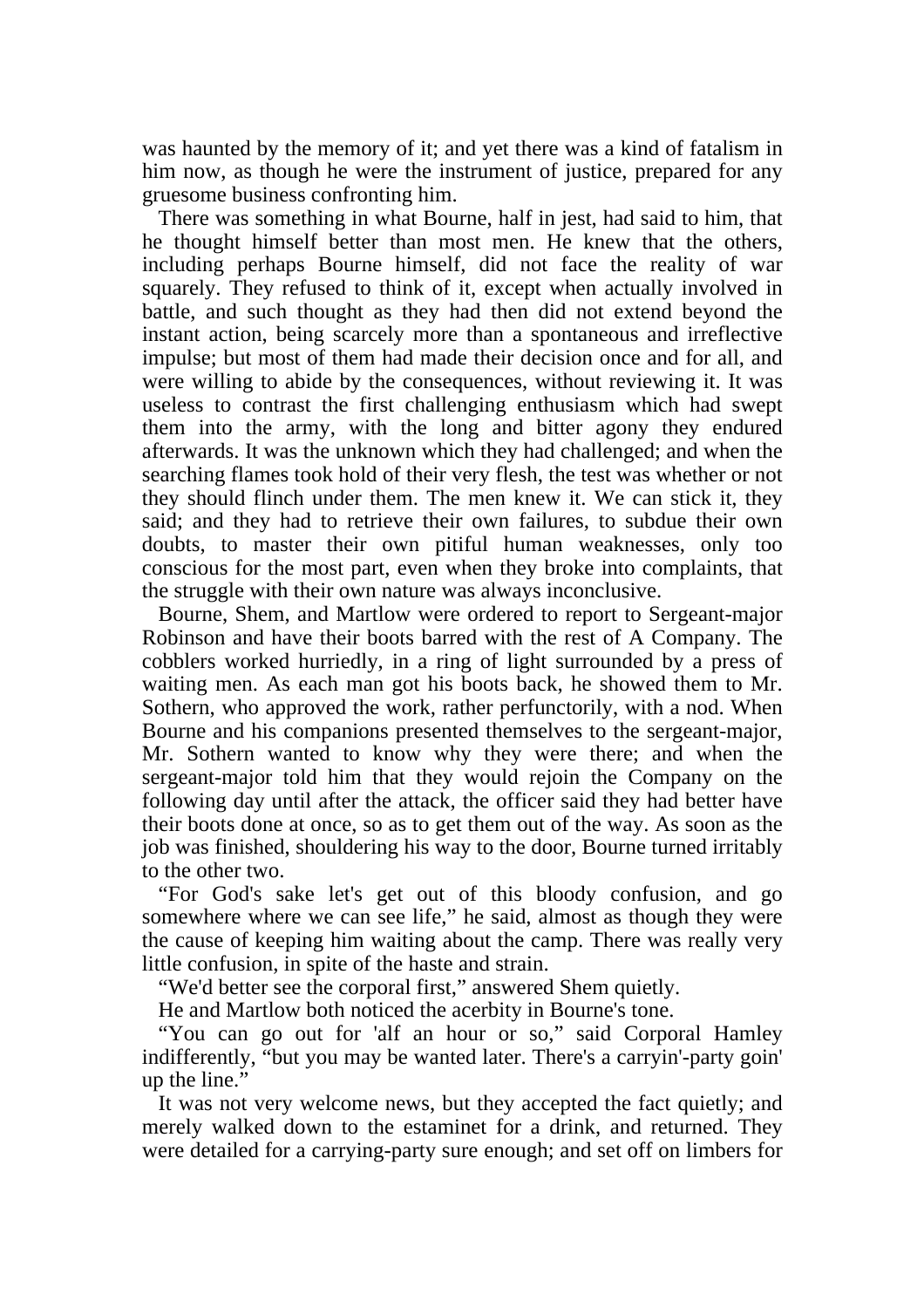Courcelles, continuing for the rest of the way on foot. It was very misty and cold, and under the moon, never clearly visible, the cloud and mist seemed curdled milkiness. While they were drawn up waiting by the dump, they heard something ponderous coming towards them, and, looking sideways along the road, saw their first tank, nosing its way slowly through the stagnant fog. They drew in their breath, in their first excitement, wondering a little at the suggestion of power it gave them; for its uplifted snout seemed to imply a sense of direction and purpose, even though it was not, in bulk, as formidable as they had expected. A door opened in the side, and a gleam of light came from it, as a man inside questioned another in the road: there was a tired note even in their determined voices.

 "If a can't be inside one o' them, a don't want to be anywhere near it," said Weeper, with absolute decision.

 The carrying-party moved off, just as the tank was being manoeuvred to change direction; and the men, their eyes searching the fog for it on their return, found it gone. They marched the whole way back to billets, and, tired after a long day, as soon as they had finished drinking some tea and rum, slept heavily.

 When Bourne woke early in the morning, he heard the guns drumming in the distance, a continued dull staccato, which had in it momentarily, from time to time, a kind of rhythm. He listened intently, and the bombardment seemed to increase in violence; and but for a vague reflection that the Hun must have wind-up at the avalanche of shells assailing him, his mind was blank and empty. He moistened dry lips with a tongue scarcely less dry. The hut smelt damp and frowsty. He saw Martlow's small face, pillowed on his pack beside him, the brows puckered slightly, and the lips parted, but breathing quietly in a dreamless sleep; and he looked at him in a kind of wonder for a moment. Sleep was the only blessing they had. Bourne drew his knees up, dropping his chin towards them, and sat clasping his feet with locked fingers, while he brooded over nothing. Shem stirred on the other side of him, cleared his throat, and then lifted himself to lean on one elbow, listening.

"D'you hear that?" he asked.

"Yes," said Bourne, with dry brevity, and Shem fell back again flat, his eyes contemplating the rafters. Bourne sat immobile for a moment or two, and then drew in a quick deep gasp of air, to exhale it again in a sigh. He remained still.

"What d'you do that for?" asked Shem.

"Do what?"

 "Gasp like that. I had an aunt who used to do that, and she died o' heart."

"I don't think that I'm likely to die of heart," was Bourne's dry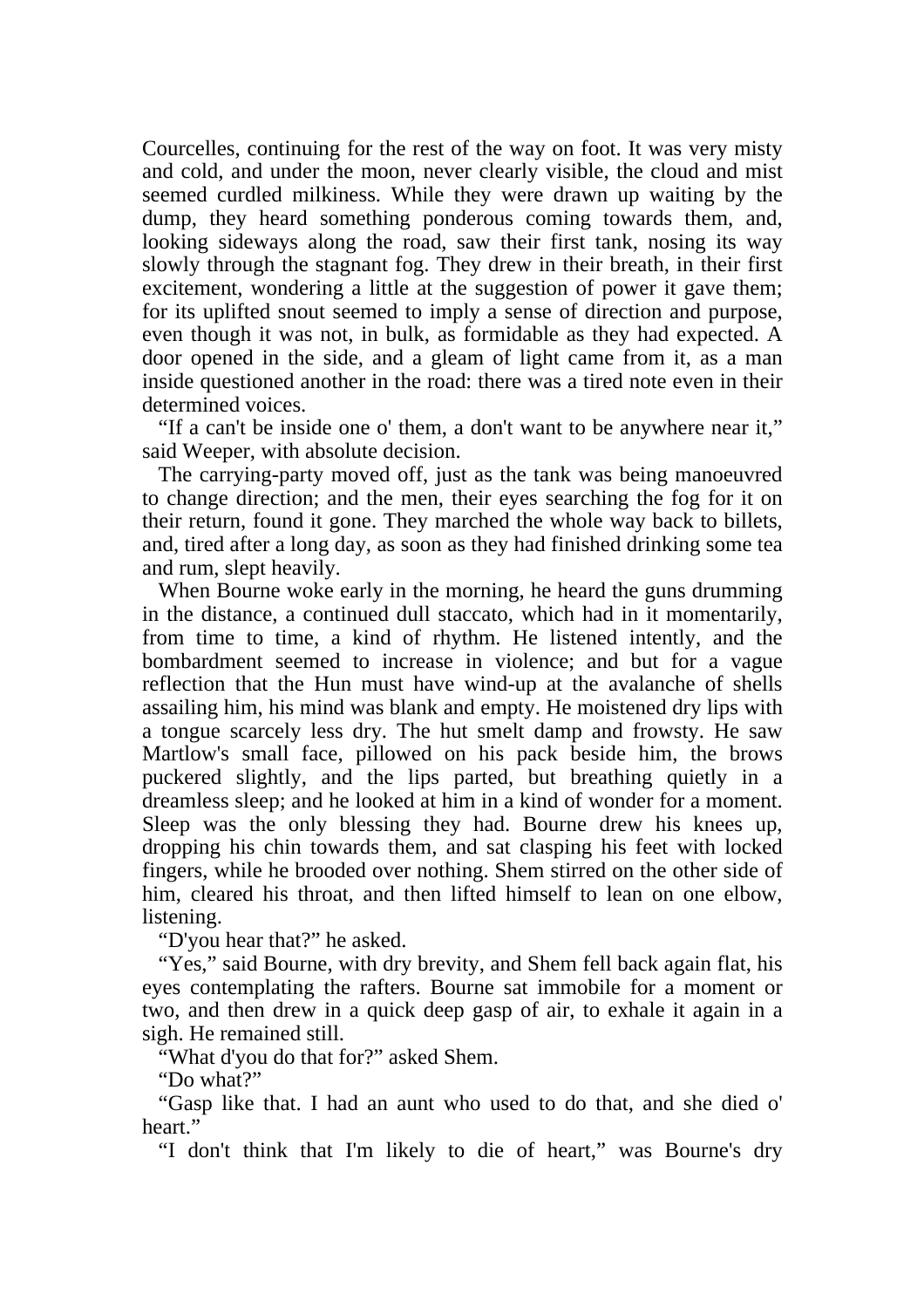comment.

 He lay down again, pulling the blanket up to his chin. It was only about half-past five; and in a few minutes they were both asleep again, while the rhythmic drumming of the guns continued.

 After breakfast that morning, Bourne passed by the regimental's tent, and saw his batman, who had just finished shaving, sitting on a box by the doorway. Bourne noticed that his boots had been barred.

 "I didn't think you were going over the top with us, Barton," he said, his surprise giving his words the turn of a question.

 "The regimental didn't want me to go," said Barton, blushing and smiling; "'e tried to work it so as I shouldn't go, but they wouldn't 'ave  $it$ ."

He was smiling, even as he blushed, in a deprecating way.

 "I don't know what 'e wanted to bother for," he said reasonably. "It's only right I should go with the rest, and I'd as lief go as stay. You think o' things sometimes as seem to 'old you back; but it's no worse for me than for the nex' man. I think I'd rather go."

 The last words came from him with slow reluctance and difficulty; and yet the apparent effort he made to utter them, hurrying a little toward the end, did not imply that they were untrue, but only that he recognized a superior necessity, which had forced him to put aside other, only less valid, considerations. He was thinking of his wife and children, of the comparative security in which he had left them, and of what their fate might be in the worst event; but war is a jealous god, destroying ruthlessly his rivals.

 "You're in B Company, aren't you?" Bourne asked him, trying to carry the conversation over these awkward reflections.

"Yes," said Barton cheerfully. "They're a nice lot in B Company; N.C.O.s an' officers, they're a nice lot of men."

 "Well, good-luck, Barton," said Bourne quietly, moving away, as the only means of relief.

 "Good-luck, Bourne," said Barton, as though he did not believe in luck. All day the business of preparation went on, with the same apparent confusion, haste, and impatience, but with quite a painstaking method underlying all that superficial disorder. To some, who did not understand the negligent manner of British officers and men, even the most efficient, the business may have seemed careless and perfunctory, when as a matter of fact all details were scrupulously checked, and all errors and deficiencies corrected. Bourne, Shem, and Martlow paraded with A Company, though their kit and blankets remained in the signals section hut, and were glad to find themselves in Corporal Jakes's section, under Sergeant Tozer. Jakes sometimes gave one the impression of being a stupid and stubborn fellow, but, as a matter of fact, he was a cool, levelheaded fighting-man, with plenty of determination, but with sufficient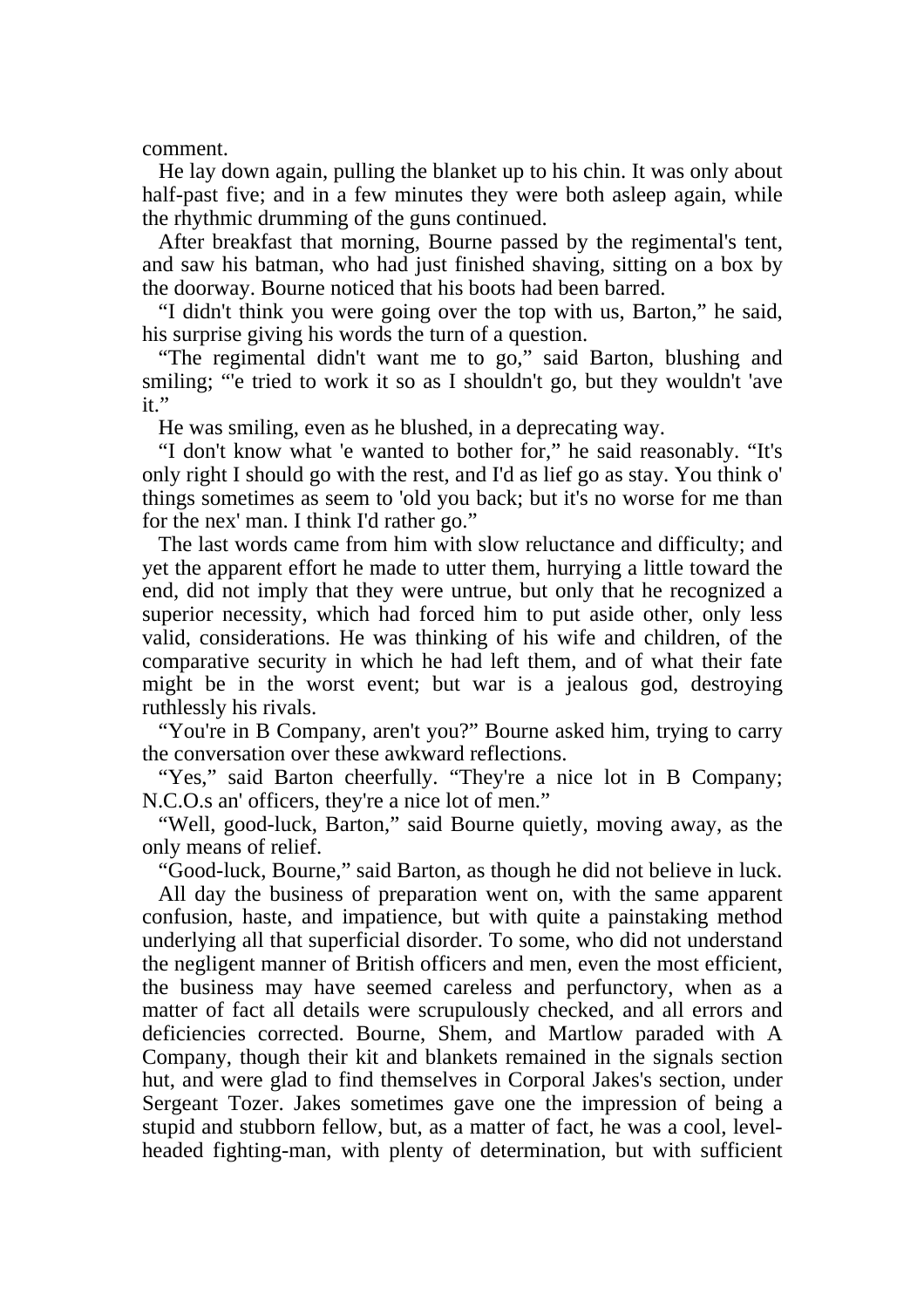flexibility of mind to make the best of any circumstances in which he might find himself. Like most men of his county he was short, broad, and ruddy, with plenty of stamina. Mr. Finch was more in evidence than Mr. Sothern in the morning. He would take a parade, as when he inspected gas-helmets, with the utmost seriousness and the most regimental precision, and the moment it was over, he would be laughing like a schoolboy, as though the excitement had gone to his head. Excitement was certainly increasing. In the intervals of that appearance of disorder, caused, mainly, by the haste with which parades and inspections succeeded one another, there was an apparent stillness, which was equally illusory. It might be broken by Mr. Finch's high-pitched laughter, suddenly cut off again, or by an explosion of anger from some individual man; but between these interruptions there was a glassy quiet. Men may conceal their emotion easily enough, but it is more difficult to hide the fact that they are concealing it. Many of them seemed oblivious of each other, as they sat, or waited about, with pondering brows, and one might pass a group of two or three hastening on their business, talking quickly together, and one caught a hint of something sinister and desperate in their faces. That was the oddest thing perhaps, the need for haste which obsessed them. Other men, recognizing one, seemed to warp their faces into a nervous grin, showing their teeth as a dog might, and then it would be wiped out by a pathetic weariness. One only caught such glimpses of the tension beneath the surfaces momentarily, and at unawares; and while it was more or less apparent in each individual, the general temper of the men was quiet and grave.

 Bourne sometimes wondered how far a battalion recruited mainly from London, or from one of the provincial cities, differed from his own, the men of which came from farms, and, in a lesser measure, from mining villages of no great importance. The simplicity of their outlook on life gave them a certain dignity, because it was free from irrelevances. Certainly they had all the appetites of men, and, in the aggregate, probably embodied most of the vices to which flesh is prone; but they were not preoccupied with their vices and appetites, they could master them with rather a splendid indifference; and even sensuality has its aspect of tenderness. These apparently rude and brutal natures comforted, encouraged, and reconciled each other to fate, with a tenderness and tact which was more moving than anything in life. They had nothing; not even their own bodies, which had become mere implements of warfare. They turned from the wreckage and misery of life to an empty heaven, and from an empty heaven to the silence of their own hearts. They had been brought to the last extremity of hope, and yet they put their hands on each other's shoulders and said with a passionate conviction that it would be all right, though they had faith in nothing, but in themselves and in each other.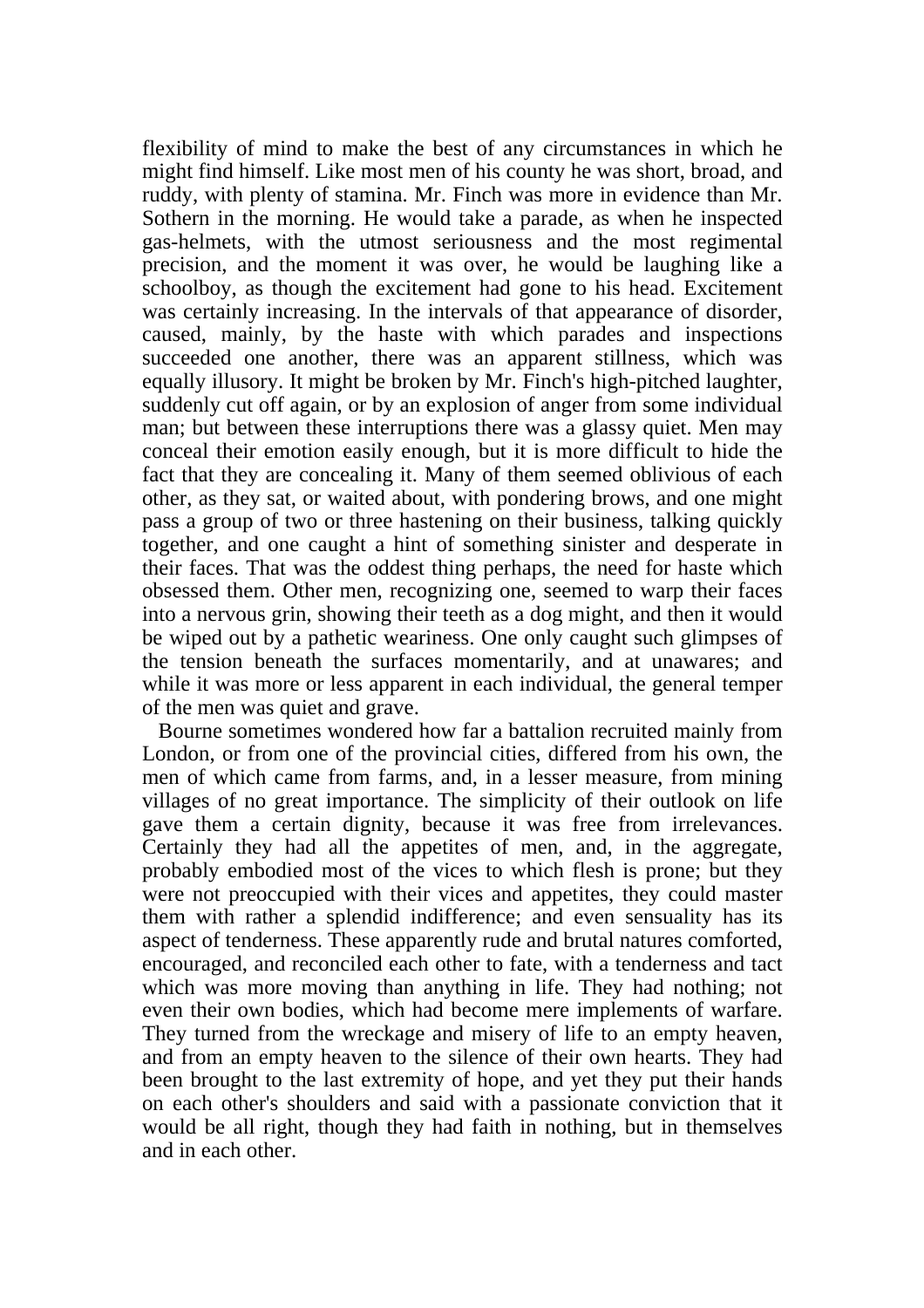The succession of fatigues, parades, and inspections barely distracted their thought, so much a habit obedience had become. In one of the intervals, Martlow and Shem were sent off on some small fatigue to the stores, and as Martlow leaned his rifle against the side of the hut, he said something to Bourne, and, turning, hurried after Shem. Mr. Finch was standing only a few feet away, and he glanced at the boy talking to Bourne, looked after him as he turned and ran, and then turned to Bourne himself.

 "Seems a bloody shame to send a kid like that into a show, doesn't it?" he said, in a kindly undertone.

 "He was with us on the Somme in July and August, sir," was all Bourne's reply, though that he, too, thought it a bloody shame was sufficiently obvious.

 "Was he?" exclaimed Mr. Finch appreciatively. "Stout fellow. It's a bloody shame, all the same."

He struck at a clod of mud with his stick.

 "Bloody awful weather to go over in, isn't it?" he said, almost as though he were only thinking aloud. "However, we can only do our best."

 Some other men coming up, he moved off a few paces, and the drumming of the distant guns came to them. Bourne thought now that it did not sound so heavy as some of the bombardments on the Somme. Sergeant Tozer came on the scene, and when he went into the empty hut, Bourne followed him.

"What do you make of it, sergeant?" he asked.

 "I don't know what to make of it. What the bloody hell do you make of it, yourself? After all, that's what matters. I suppose we'll come through all right; we've done it before, so we can do it again. Anyway, it can't be more of a bloody balls-up than some o' the other shows 'ave been. Give us over that entrenching tool handle, that bloody snob drove a nail through my boot."

 He had unrolled one of his puttees, taken a boot off, and sat on the ground while he felt for the offending nail with his fingers, a look of exasperated patience on his face; having found it he tried to flatten, bend, or break the point off with the metal-bound end of the handle.

"Fuck the bloody thing!" he said fiercely under his breath.

 Ultimately he succeeded in his object, and after feeling where the point had been, critically, with his fingers, he drew on his boot again.

"You don't want to get the fuckin' wind up, you know," he said kindly.

 "Who's getting wind up?" replied Bourne, resentfully. "Don't you worry about me, sergeant. I can stick it all right. If I do get it in the neck, I'll be out of this bloody misery, anyway."

 "That's all right, ol' son," said the sergeant. "You needn't take me up the wrong way, you know. I'm not worryin' about you. I'm a bit windy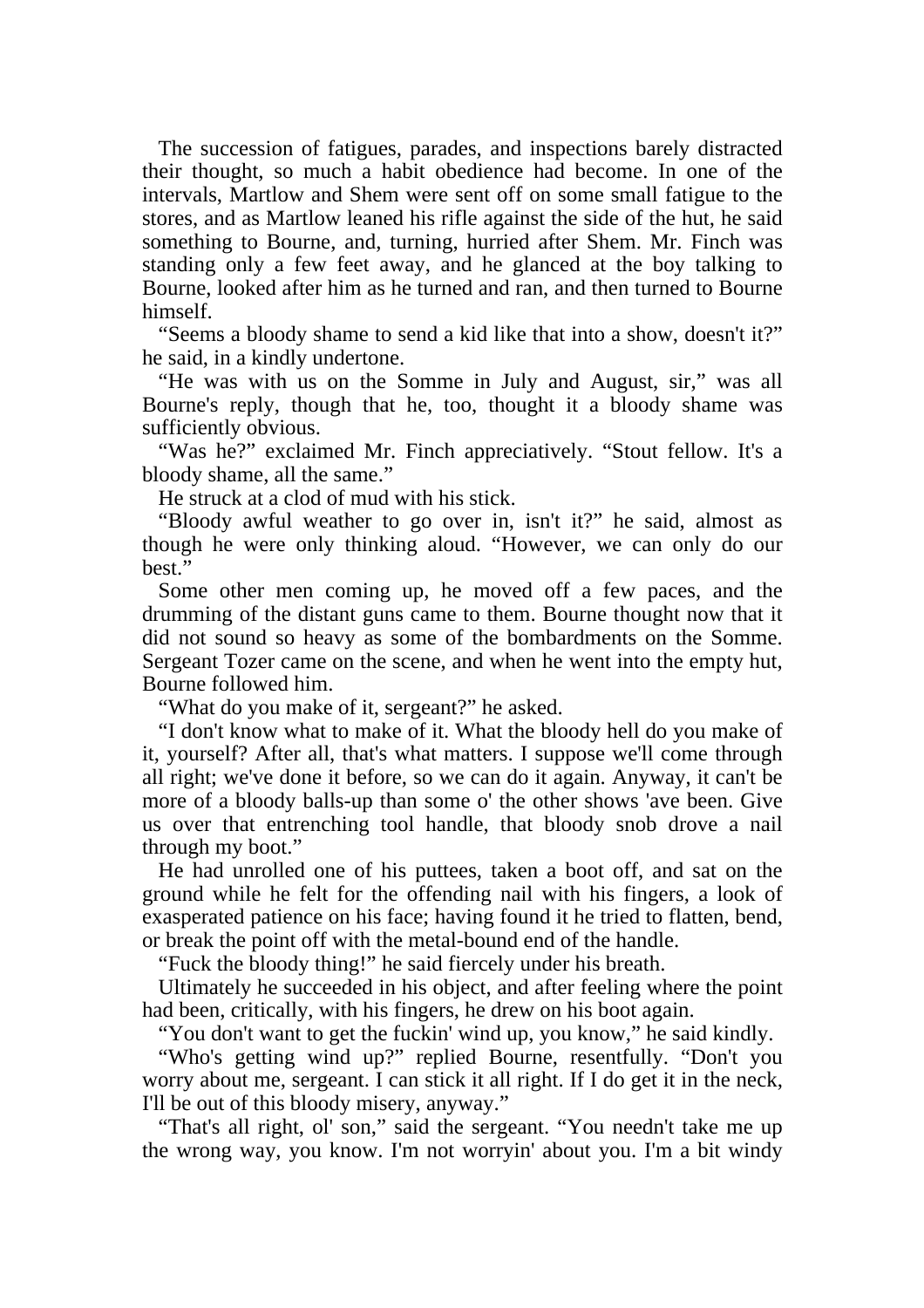myself. It'll be all right when we get started. We'll pull it off somehow or other."

 He stood up, and then stooped to pull his trouser down over the top of his puttee, turning himself sideways with one arm outstretched, and glancing down, afterwards, to see that it hung straight and neat. Then he chucked out his chest, flinging his head back so that his chin seemed more aggressive, and swung out of the hut into the mist.

 "I'll lay our artillery is puttin' the bloody wind up them fuckin' Fritzes," he said to Bourne over his shoulder, so that he failed to see Mr. Finch, who had returned. "If they haven't got a suspish already, they'll be wonderin'. ... I beg pardon, sir, I didn't see you was there."

"Shall we win, sergeant?" said Mr. Finch, laughing.

 "Oh, we'll win all right, sir," said Sergeant Tozer grimly, "but not yet." "Sergeant, about those bombs," began Mr. Finch, and Bourne, saluting, walked off to the signallers' hut again.

 They didn't do much that night. Going into an estaminet early, they had a bottle of wine between them, and then strolled from one end of the town to the other. It was a long, straggling town, with a large civilian element, and chinks of light came between the blinds of the windows. On their way back to billets they turned into the Y.M.C.A. to get some cocoa. They did not feel like drinking bad wine or beer in a crowded and noisy estaminet, and argued that in any case they would have a rum ration that night. The Y.M.C.A., however, was as noisy and as crowded as the estaminet; and there was a good deal of clowning. One man was singing *I want to go home*:

"Oh, my! I don't want to die, I want to go 'ome!"

 dancing, as he sang, with a kind of waltz step. At the next table were three men smoking and talking, so close that above the murmuring din one heard snatches of their talk. Bourne ordered cocoa, and paid for it; and they talked a little to Weston, the attendant, who had been in the Westshires at one time. Then he left them, and they sat there, smoking. One of the men at the next table was talking to the other two.

 " 'What's the matter wi' the girl?' the officer asked 'im. 'I don' know, sir,' said Sid, 'she went into one o' them out-'ouses wi' Johnson; an' the nex' thing I 'eard was that Johnson 'ad gone for the doctor. Said she'd 'ad a fit.'  $\sim$  'Oh,' said the officer, 'bloody tight fit, I suppose.' "

 They all laughed, and Bourne looked at their sneering faces, and turned away again. He wanted to get out of all this senseless clamour; and as his eyes turned away, he chanced to see over the door a red strip on which was printed in white letters: "AND UNDERNEATH ARE THE EVERLASTING ARMS." It struck him with an extraordinary vividness,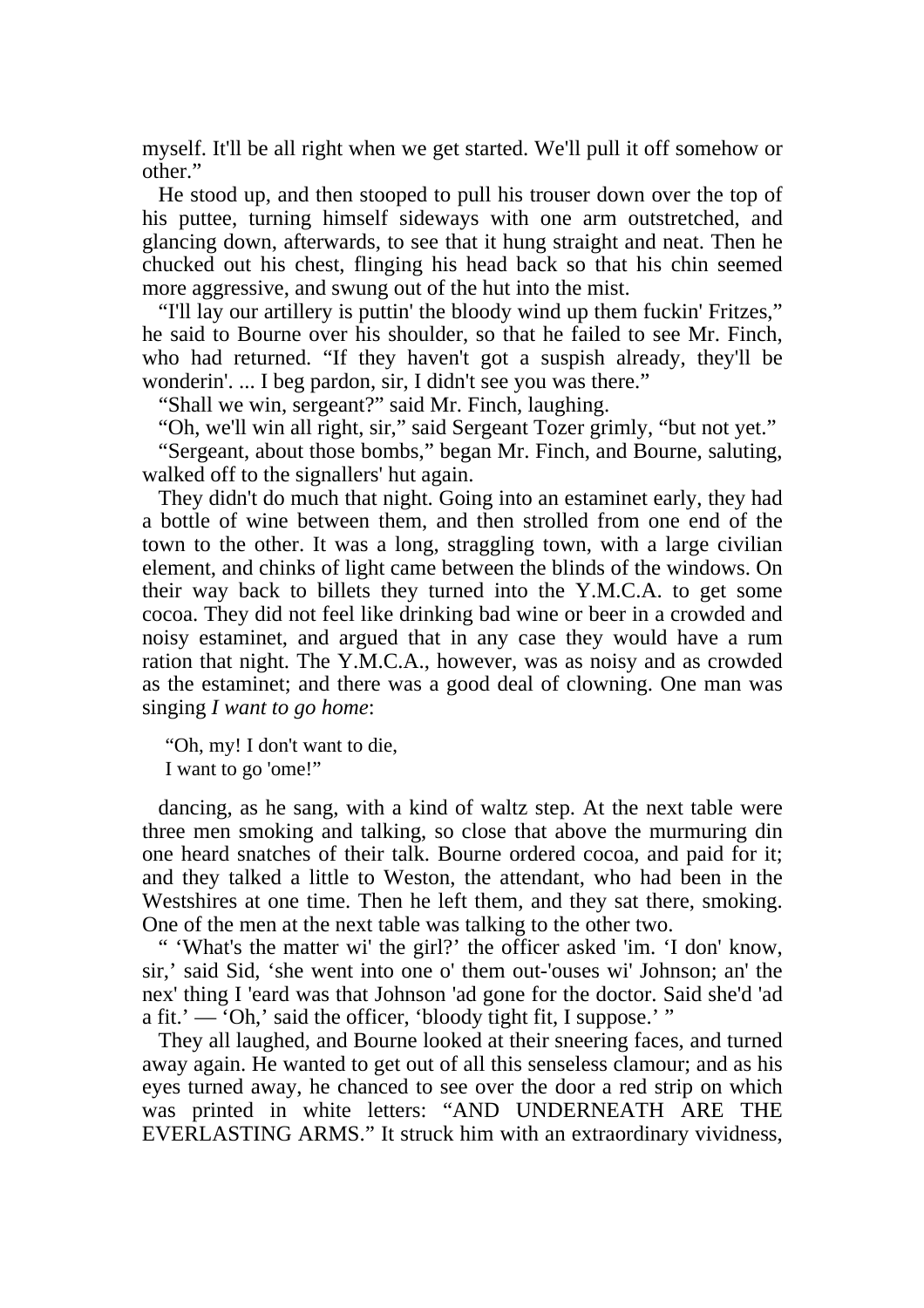that bare text sprawling across the wall above the clamour of those excited voices; and once again he knew that feeling of certitude in a peace so profound, that all the turmoil of the earth was lost in it.

 "Shall we go back?" he asked the others quietly, and they followed him out into the mist and mud.

 After they had had their rum-ration they took off boots, puttees, and tunic, and rolled themselves into their blankets, spreading their greatcoats over them as well, because of the cold. Bourne felt quiet, and was almost asleep, when suddenly full consciousness came to him again, and, opening his eyes, he could just see Martlow looking abstractedly into the dark.

"Are you all right, kid?" he whispered, and put out a hand to the boy's.

 "Yes, I'm all right," said Martlow quietly. "You know, it don't matter what 'appens to us'ns, Bourne. It don't matter what 'appens; it'll be all right in the end."

 He turned over, and was soon sleeping quietly, long before Bourne was.

 And the next day was the same, in all outward seeming. They got their tea, they washed, shaved, and had their breakfast, smoked, and fell in on parade, in the ordinary course of routine. The extra weight they were carrying was marked, but the overcoat worn banderole had been washedout, a rumour among the men being that the Colonel had sent a man up to Brigade, equipped as they had ordered, to show the absurdity of it. As he arrived in front of A Company's huts, Bourne, Shem, and Martlow found groups of men talking among themselves.

"What's up?" he asked.

 "Miller. 'e's 'opped it, again. I knew the bugger would. 'e's a bloody German spy, that's what 'e is. They should 'ave shot the bugger when they 'ad 'im! One o' them fuckin' square-'eads, an' they let 'im off!"

 There was an extraordinary exultation in their anger; as they spoke, a fierce contemptuous laughter mingled with speech.

 "Yes, they let a bloody twat like 'im off; but if any o' us poor fuckers did it, we'd be for th' electric chair, we would. We've done our bit, we 'ave; but it wouldn't make any differ to us'ns."

 The angry, bitter words were tossed about from one to another in derision. 'Bourne was more struck by the severity and pallor of Sergeant Tozer's face, when he saw him in the hut. He did not ask any questions; they just passed the time of day, and then there was a pause, broken by Bourne.

"You shouldn't blame yourself, sergeant," he said. "It's not your fault."

 "That's all right," said Sergeant Tozer. "I'm not blamin' meself. On'y if I saw the bugger in the road I'd put a bullet into 'im; an' save 'em any bloody fuss with a court-martial."

The men fell in; and Captain Marsden, with Mr. Sothern and Mr.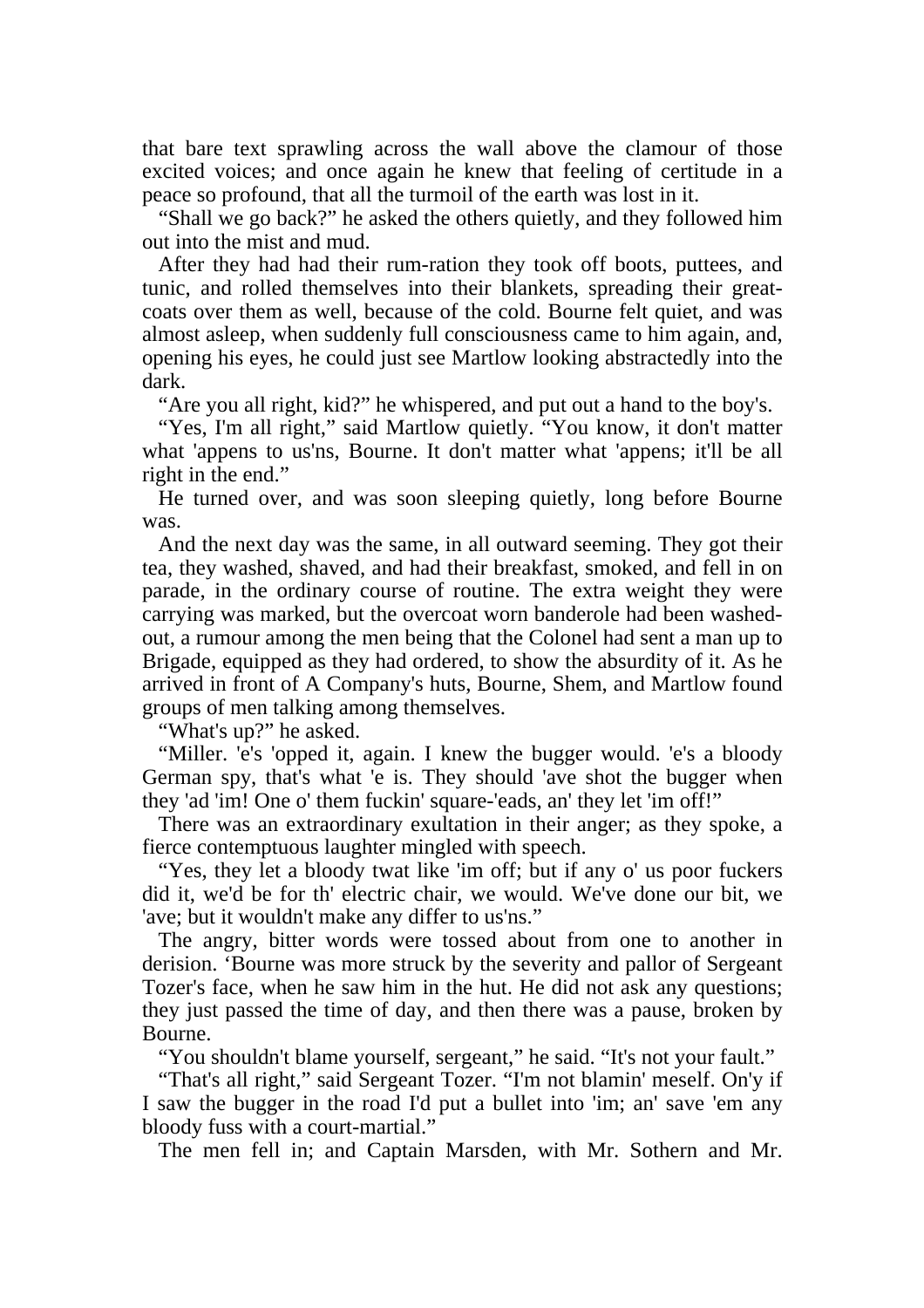Finch, came on parade. The final inspection was a very careful one. Bourne noticed that Marsden, who often spoke with a dry humour, restricted himself to a minimum of words. He saw that one of Bourne's pouches didn't fasten properly, the catch being defective. He tried it himself, and then tried the clipped cartridges inside, satisfying himself apparently that they fitted into the pouch so tightly that they would not fall out until one clip had been removed. Anyway he ignored it, and loosening Bourne's water-bottle, shook it to see if it were full. Bourne stood like a dummy while this was going on, and all the time Captain Marsden looked at him closely, as though he were trying to look into his mind. It angered Bourne, but he kept his face as rigid as stone: in fact his only emotion now was a kind of stony anger. Some of the men had forgotten to fill their bottles, and were told what bloody nuisances they were. Eventually it was over, and they went off to their huts for what little time was left to them. One had a vague feeling that one was going away, without any notion of returning. One had finished with the place, and did not regret it; but a curious instability of mind accompanied the last moments: with a sense of actual relief that the inexorable hour was approaching, there was a growing anger becoming so intense that it seemed the heart would scarcely hold it. The skin seemed shinier and tighter on men's faces, and eyes burned with a hard brightness under the brims of their helmets. One felt every question as an interruption of some absorbing business of the mind. Occasionally Martlow would look up at Shem or Bourne as though he were about to speak, and then turn away in silence.

"We three had better try and keep together," said Shem evenly.

 "Yes," answered the other two, as though they engaged themselves quietly.

 And then, one by one, they realized that each must go alone, and that each of them already was alone with himself, helping the others perhaps, but looking at them with strange eyes, while the world became unreal and empty, and they moved in a mystery, where no help was.

"Fall in on the road!"

 With a sigh of relinquishment, they took up their rifles and obeyed, sliding from the field into the road, which was about five feet lower, down a bank in which narrow steps had once been cut, though rain and many feet had obliterated them. The details crowded there, to see them go. They fell in, numbered off, formed fours, formed two deep, and stood at ease, waiting, all within a few moments. A few yards on either side, the men became shadows in the mist. Presently they stood to attention again, and the Colonel passed along the ranks; and this time Bourne looked at him, looked into his eyes, not merely through and beyond him; and the severity of that clear-cut face seemed to-day to have something cheerful and kindly in it, without ceasing to be inscrutable. His grey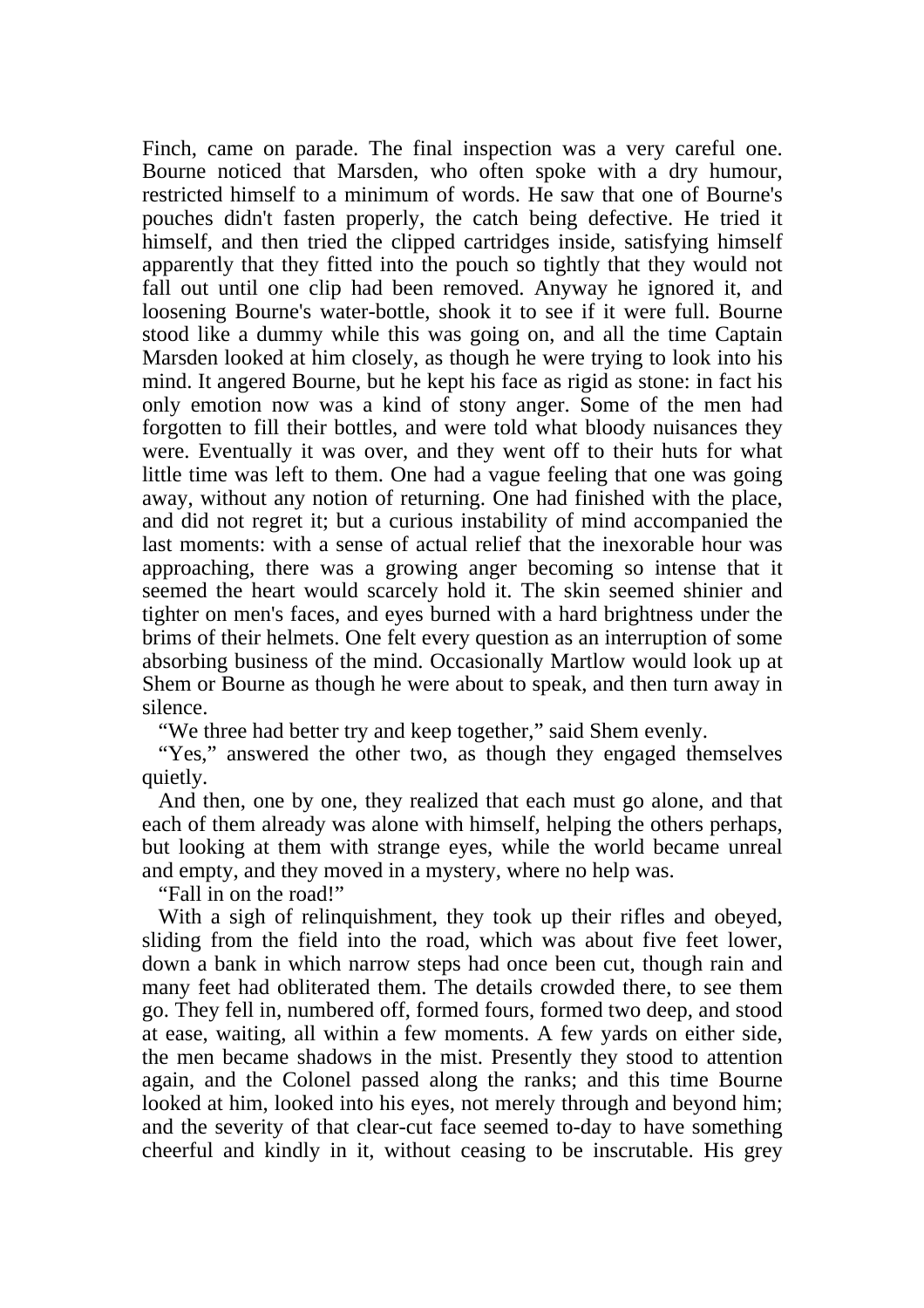horse had been led down the road a few minutes before, and presently the high clear voice rang through the mist. Then came the voices of the company commanders, one after the other, and the quick stamping as the men obeyed, the rustle as they turned; and their own turn came, the quick stamps, the swing half-right, and then something like a rippling murmur of movement, and the slurred rhythm of their trampling feet, seeming to beat out the seconds of time, while the liquid mud sucked and sucked at their boots, and they dropped into that swinging stride without speaking; and the houses of Bus slid away on either side, and the mist wavered and trembled about them in little eddies, and earth, and life, and time, were as if they had never been.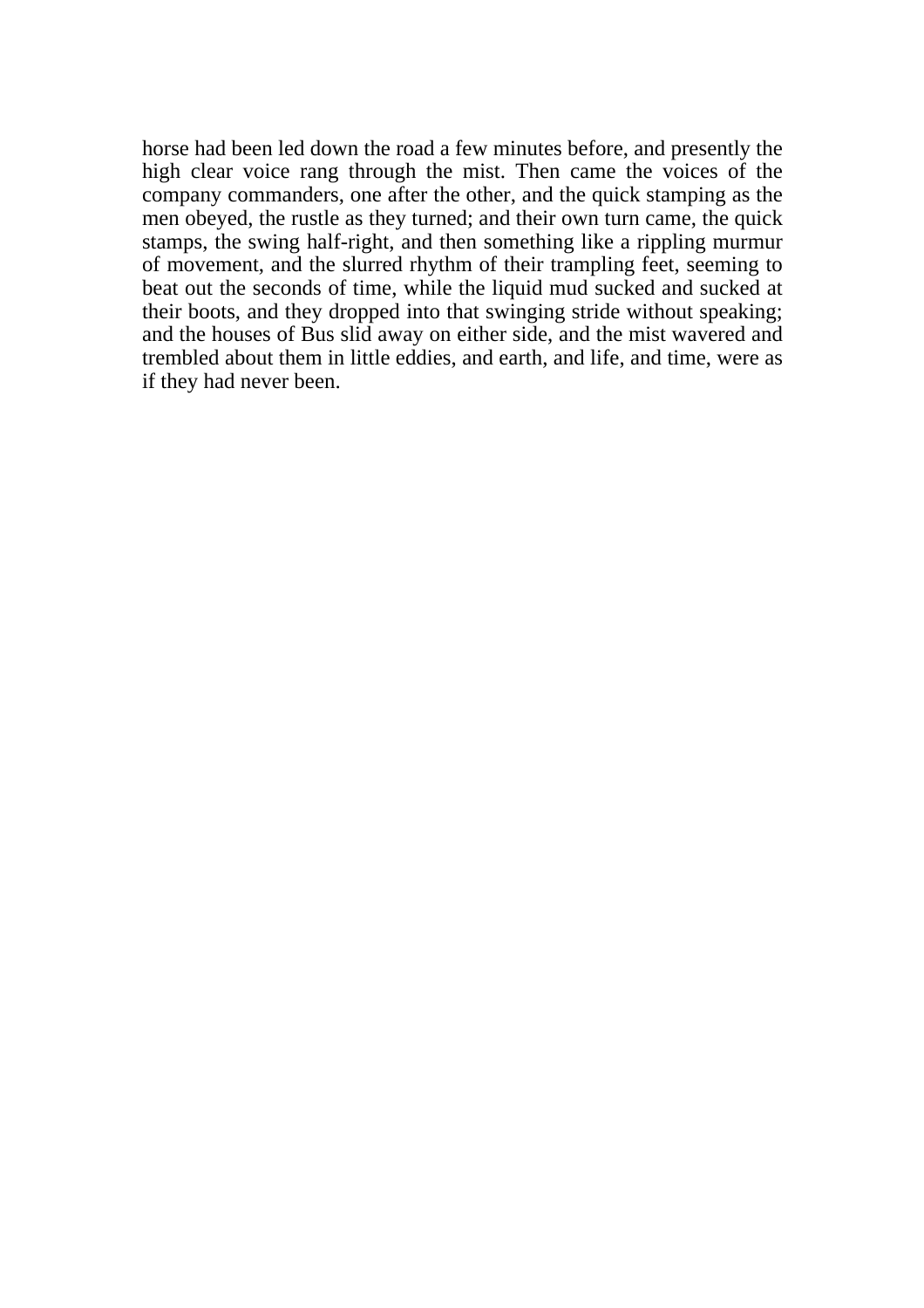We see yonder the beginning of day, but I think we shall never see the end of it. ... I am afeard there are few die well that die in a battle.

### Shakespeare

 THE drumming of the guns continued, with bursts of great intensity. It was as though a gale streamed overhead, piling up great waves of sound, and hurrying them onward to crash in surf on the enemy entrenchments. The windless air about them, by its very stillness, made that unearthly music more terrible to hear. They cowered under it, as men seeking shelter from a storm. Something rushed downward on them with a scream of exultation, increasing to a roar before it blasted the air asunder and sent splinters of steel shrieking over their heads, an eruption of mud spattering down on the trench, and splashing in brimming shell-holes. The pressure among the men increased. Someone shouldering a way through caused them to surge together, cursing, as they were thrown off their balance to stumble against their neighbours.

 "For Christ's sake walk on your own fuckin' feet an' not on mine!" came from some angry man, and a ripple of idiot mirth spread outwards from the centre of the disturbance. Bourne got a drink of tea, and though it was no more than warm, it did him good; at least, it washed away the gummy dryness of his mouth. He was shivering, and told himself it was the cold. Through the darkness the dripping mist moved slowly, touching them with spectral fingers as it passed. Everything was clammy with it. It condensed on their tin hats, clung to their rough serge, their eye-lashes, the down on their cheek-bones. Even though it blinded everything beyond the distance of a couple of yards, it seemed to be faintly luminous itself. Its damp coldness enhanced the sense of smell. There was a reek of mouldering rottenness in the air, and through it came the sour, stale odour from the foul clothes of the men. Shells streamed overhead, sighing, whining, and whimpering for blood; the upper air fluttered with them; but Frits was not going to take it all quietly, and with its increasing roar another shell leaped toward them, and they cowered under the wrath. There was the enormous grunt of its eruption, the sweeping of harpstrings, and part of the trench wall collapsed inwards,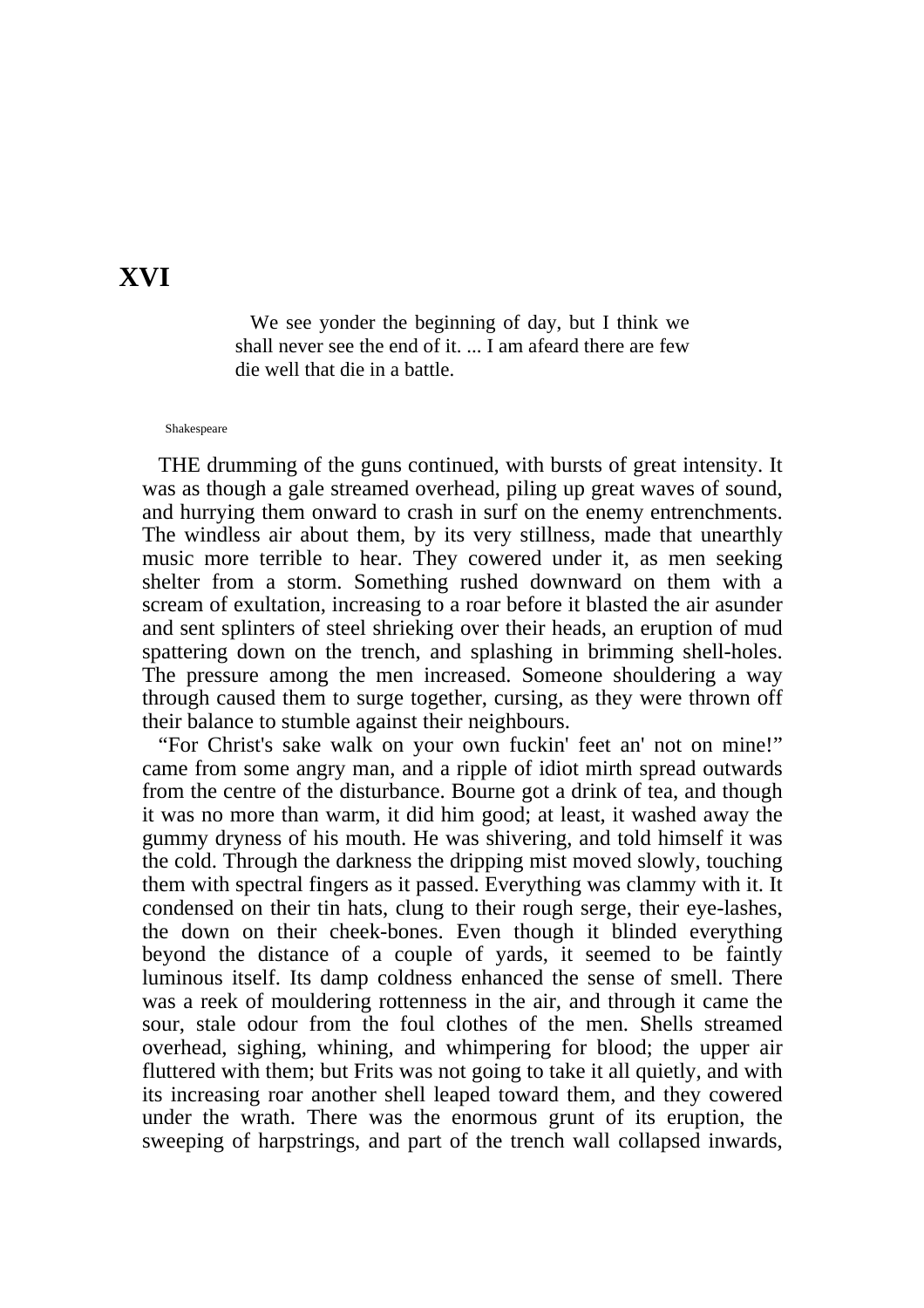burying some men in the landslide. It was difficult to get them out, in the crowded conditions of the trench.

 Bourne's fit of shakiness increased, until he set his teeth to prevent them chattering in his head; and after a deep, gasping breath, almost like a sob, he seemed to recover to some extent. Fear poisoned the very blood; but, when one recognised the symptoms, it became objective, and one seemed to escape partly from it that way. He heard men breathing irregularly beside him, as he breathed himself; he heard them licking their lips, trying to moisten their mouths; he heard them swallow, as though overcoming a difficulty in swallowing; and the sense that others suffered equally or more than himself, quietened him. Some men moaned, or even sobbed a little, but unconsciously, and as though they struggled to throw off an intolerable burden of oppression. His eyes met Shem's, and they both turned away at once from the dread and question which confronted them. More furtively he glanced in Martlow's direction; and saw him standing with bent head. Some instinctive wave of pity and affection swelled in him, until it broke into another shuddering sigh, and the boy looked up, showing the whites of his eyes under the brim of his helmet. They were perplexed, and his under-lip shook a little. Behind him Bourne heard a voice almost pleading: "Stick it out, chum."

 "A don't care a fuck," came the reply, with a bitter harshness rejecting sympathy.

 "Are you all right, kid?" Bourne managed to ask in a fairly steady voice; and Martlow only gave a brief affirmative nod. Bourne shifted his weight on to his other foot, and felt the relaxed knee trembling. It was the cold. If only they had something to do, it might be better. It had been a help simply to place a ladder in position. Suspense seemed to turn one's mind to ice, and bind even time in its frozen stillness; but at an order it broke. It broke, and one became alert, relieved. They breathed heavily in one another's faces. They looked at each other more quietly, forcing themselves to face the question.

"We've stuck it before," said Shem.

 They could help each other, at least up to that point where the irresistible thing swept aside their feeble efforts, and smashed them beyond recovery. The noise of the shells increased to a hurricane fury. There was at last a sudden movement with some purpose behind it. The men began to fix bayonets. Someone thrust a mug into Shem's hands.

"Three men. Don't spill the bloody stuff, you won't get no more."

Shem drank some of the rum and passed it to Bourne.

 "Take all you want, kid," said Bourne to Martlow; "I don't care whether I have any or not."

 "Don't want much," said Martlow, after drinking a good swig. "It makes you thirsty, but it warms you up a bit."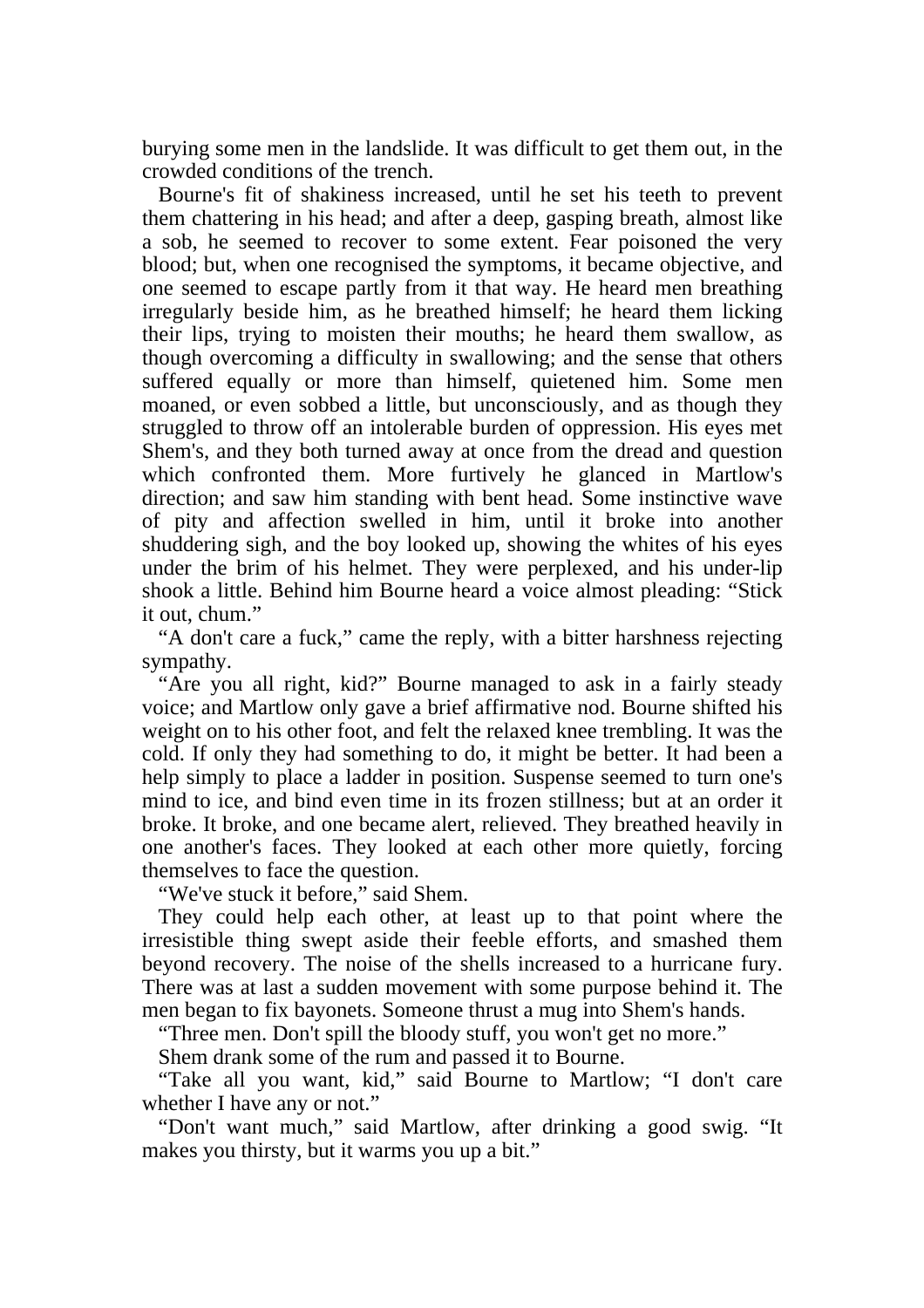Bourne emptied the mug, and handed it back to Jakes to fill again and pass to another man. It had roused him a little.

"It'll soon be over, now," whispered Martlow.

 Perhaps it was lighter, but the stagnant fog veiled everything. Only there was a sound of movement, a sudden alertness thrilled through them all with an anguish inextricably mingled with relief. They shook hands, the three among themselves and then with others near them.

Good luck, chum. Good luck. Good luck.

 He felt his heart thumping at first. And then, almost surprised at the lack of effort which if needed, he moved towards the ladder.

 Martlow, because he was nearest, went first Shem followed behind Bourne, who climbed out a little clumsily. Almost as soon as he was out he slipped sideways and nearly fell. The slope downward, where others, before he did, had slipped, might have been greased with vaseline; and immediately beyond it, one's boots sank up to the ankle in mud which sucked at one's feet as they were withdrawn from it, clogging them, as in a nightmare. It would be worse when they reached the lower levels of this ill-drained marsh. The fear in him now was hard and icy, and yet apart from that momentary fumbling on the ladder, and the involuntary slide, he felt himself moving more freely, as though he had full control of himself.

 They were drawn up in two lines, in artillery formation: C and D Companies in front, and A and B Companies in the rear. Another shell hurtled shrieking over them, to explode behind Dunmow with a roar of triumphant fury. The last effects of its blast reached them, whirling the mist into oddying spirals swaying fantastically: then he heard a low cry for stretcher-bearers. Some lucky bugger was out of it, either for good and all, or for the time being. He felt a kind of envy; and dread grew in proportion to the desire, but he could not turn away his thought: it clung desperately to the only possible solution. In this emotional crisis, where the limit of endurance was reached, all the degrees which separate opposed states of feeling vanished, and their extremities were indistinguishable from each other. One could not separate the desire from the dread which restrained it; the strength of one's hope strove to equal the despair which oppressed it; one's determination could only be measured by the terrors and difficulties which it overcame. All the mean, peddling standards of ordinary life vanished in the collision of these warring opposites. Between them one could only attempt to maintain an equilibrium which every instant disturbed and made unstable.

 If it had been clear, there would have been some light by now, but darkness was prolonged by fog. He put up a hand, as though to wipe the filthy air from before his eyes, and he saw the stupid face of Jakes, by no means a stupid man, warped into a lop-sided grin. Bloody fool, he thought, with unreasoning anger. It was as though Jakes walked on tip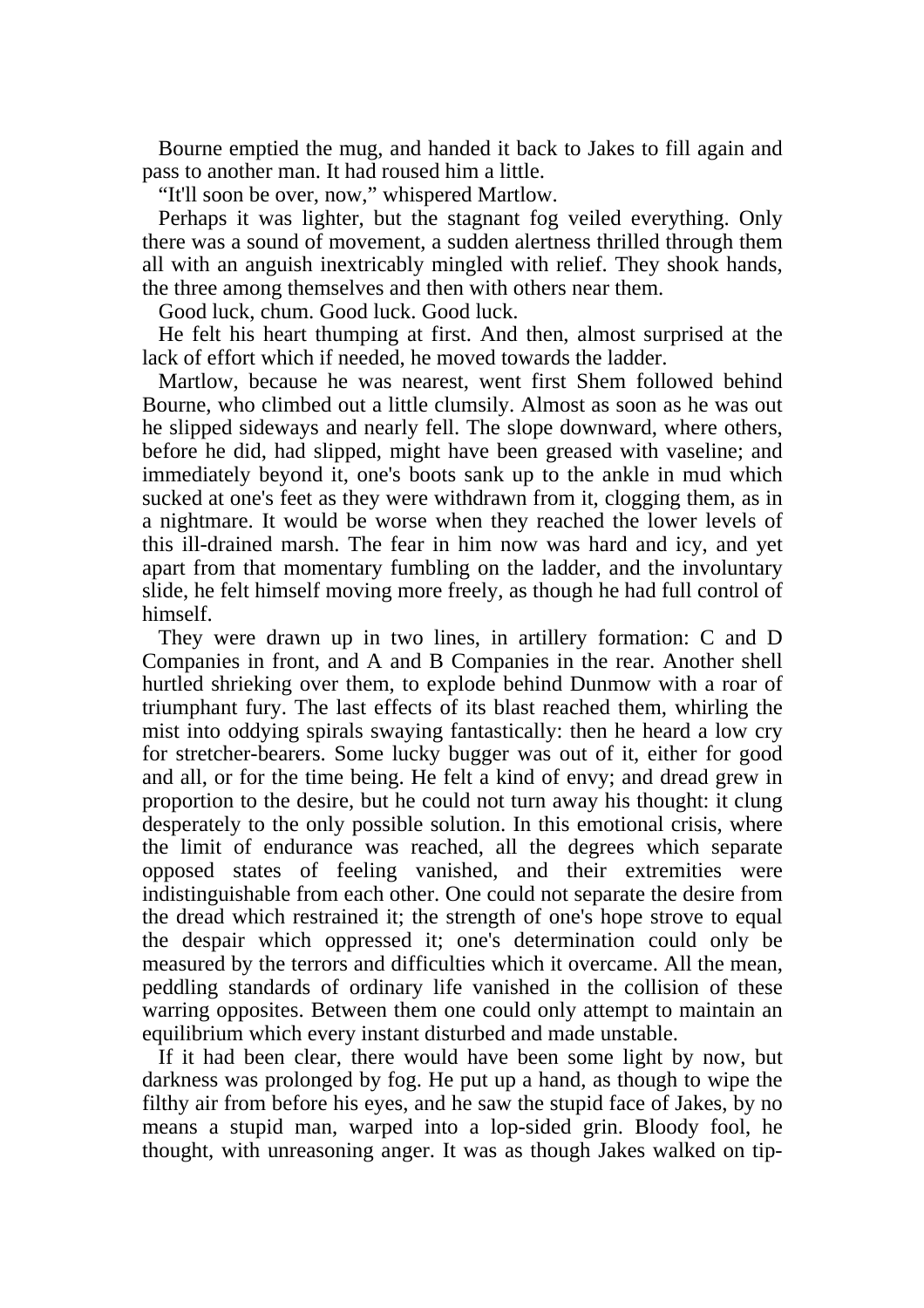toe, stealing away from the effects of some ghastly joke he had perpetrated.

 "We're on the move," he said softly, and grinned with such a humour as skulls might have.

 Then suddenly that hurricane of shelling increased terrifically, and in the thunder of its surf, as it broke over the German lines, all separate sounds were engulfed: it was one continuous fury, only varying as it seemed to come from one direction now, and now from another. And they moved. He didn't know whether they had heard any orders or not: he only knew they moved. It was treacherous walking over that greasy mud. They crossed Monk Trench, and a couple of other trenches, crowding together, and becoming confused. After Monk was behind them, the state of the ground became more and more difficult: one could not put a foot to the ground without skating and sliding. He saw Mr. Finch at one crossing, looking anxious and determined, and Sergeant Tozer; but it was no more than a glimpse in the mist. A kind of maniacal rage filled him. Why were they so slow? And then it seemed that he himself was one of the slowest, and he pressed on. Suddenly the Hum barrage fell: the air was split and seared with shells. Frits had been ready for them all right, and had only waited until their intentions had been made quite clear. As they hurried, head downward, over their own front line, they met men, some broken and bleeding, but others whole and sound, breaking back in disorder. They jeered at them, and the others raved inarticulately, and disappeared into the fog again. Jakes and Sergeant Tozer held their own lot together, and carried them through this moment of demoralization: Jakes roared and bellowed at them, and they only turned bewildered faces to him as they pressed forward, struggling through the mud like flies through treacle. What was all the bloody fuss about? they asked themselves, turning their faces, wide-eyed, in all directions to search the baffling fog. It shook, and twitched, and whirled about them: there seemed to be a dancing flicker before their eyes as shell after shall exploded, clanging, and the flying fragments hissed and shrieked through the air. Bourne thought that every bloody gun in the German army was pointed at him. He avoided some shattered bodies of men too obviously dead for help. A man stumbled past him with an agonized and bleeding face. Then more men broke back in disorder, throwing them into some confusion, and they seemed to waver for a moment. One of the fugitives charged down on Jakes, and that short but stocky fighter smashed the butt of his rifle to the man's jaw, and sent him sprawling. Bourne had a vision of Sergeant-Major Glasspool.

 "You take your fuckin' orders from Fritz!" he shouted as a triumphant frenzy thrust him forward.

 For a moment they might have broken and run themselves, and for a moment they might have fought men of their own blood, but they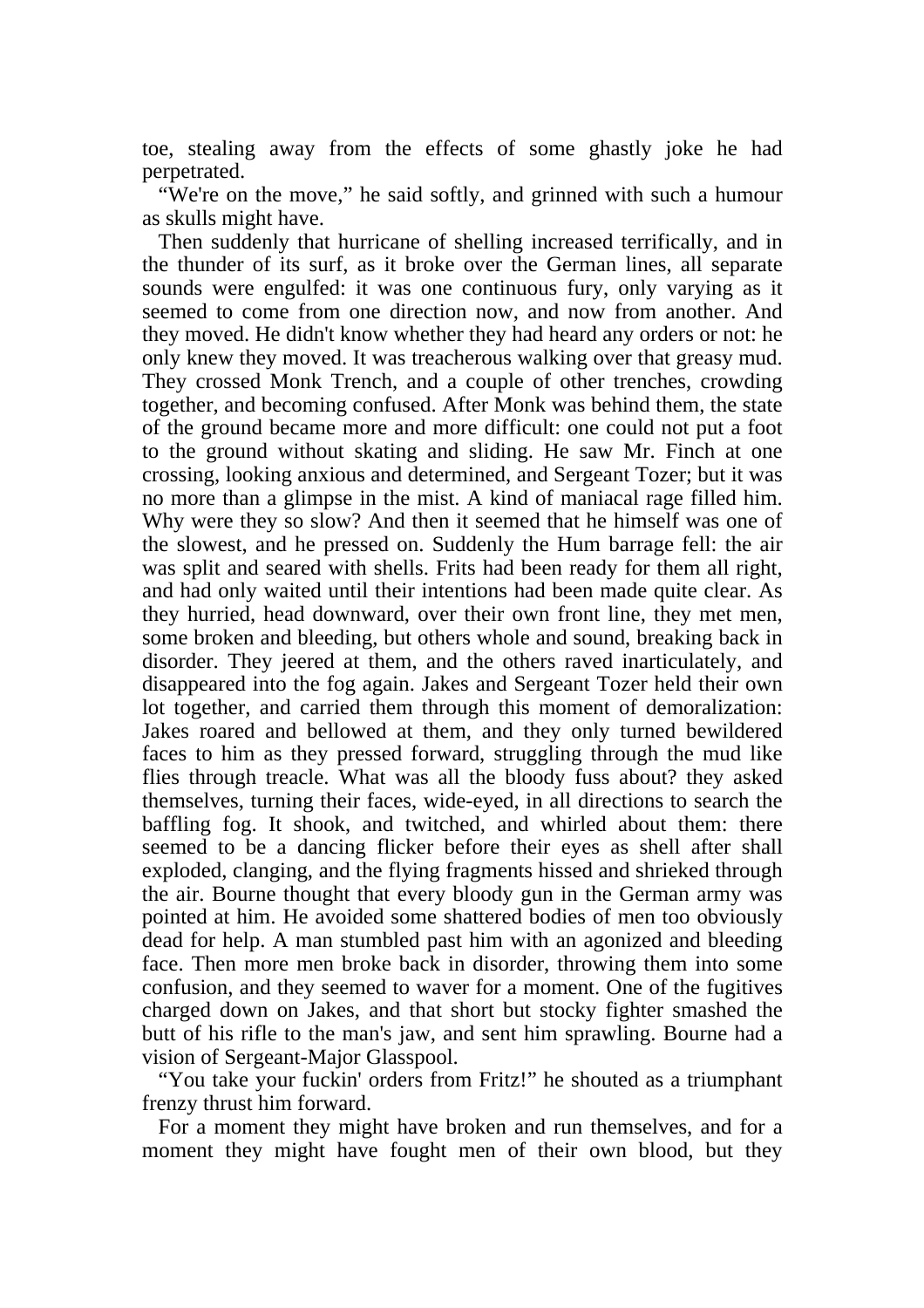struggled on as Sergeant Tozer yelled at them to leave that bloody tripe alone and get on with it. Bourne, floundering in the viscous mud, was at once the most abject and the most exalted of God's creatures. The effort and rage in him, the sense that others had left them to it, made him pant and sob, but there was some strange intoxication of joy in it, and again all his mind seemed focussed into one hard bright point of action. The extremities of pain and pleasure had met and coincided too.

 He knew, they all did, that the barrage had moved too quickly for them, but they knew nothing of what was happening about them. In any attack, even under favourable conditions, the attackers are soon blinded; but here they had lost touch almost from the start. They paused for a brief moment, and Bourne saw that Mr. Finch was with them, and Shem was not. Minton told him Shem had been hit in the foot. Bourne moved closer to Martlow. Their casualties, as far as he could judge, had not been heavy. They got going again, and, almost before they saw it, were on the wire. The stakes had been uprooted, and it was smashed and tangled, but had not been well cut. Jakes ran along it a little way, there was some firing, and bombs were hurled at them from the almost obliterated trench, and they answered by lobbing a few bombs over, and then plunging desperately among the steel briars, which tore at their puttees and trousers. The last strand of it was cut or beaten down, some more bombs came at them, and in the last infuriated rush Bourne was knocked off his feet and went practically headlong into the trench; getting up, another man jumped on his shoulders, and they both fell together, yelling with rage at each other. They heard a few squeals of agony, and he saw a dead German, still kicking his heels on the broken boards of the trench at his feet. He yelled for the man who had knocked him down to come on, and followed the others. The trench was almost obliterated: it was nothing but a wreckage of boards and posts, piled confusedly in what had become a broad channel for the oozing mud. They heard some more bombing a few bays further on, and then were turned back. They met two prisoners, their hands up, and almost unable to stand from fear, while two of the men threatened them with a deliberate, slow cruelty.

 "Give 'em a chance! Send 'em through their own bloody barrage!" Bourne shouted, and they were practically driven out of the trench and sent across no-man's land.

 On the other flank they found nothing; except for the handful of men they had encountered at first, the trench was empty. Where they had entered the trench, the three first lines converged rather closely, and they thought they were too far right. In spite of the party of Germans they had met, they assumed that the other waves of the assaulting troops were ahead of them, and decided to push on immediately, but with some misgivings. They were now about twenty-four men. In the light, the fog was coppery and charged with fumes. They heard in front of them the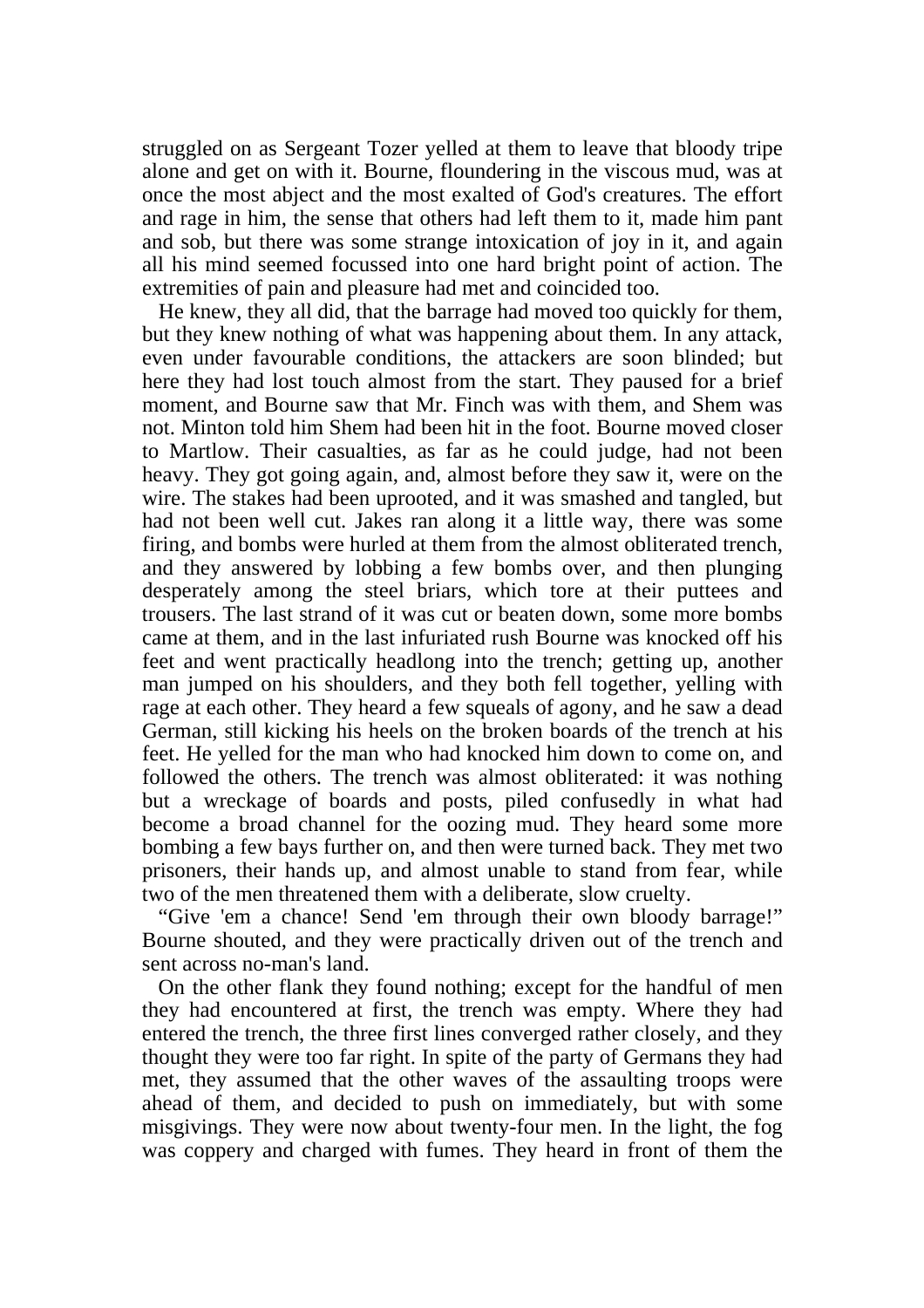terrific battering of their own barrage and the drumming of the German guns. They had only moved a couple of yards from the trench, when there was a crackle of musketry. Martlow was perhaps a couple of yards in front of Bourne, when he swayed a little, his knees collapsed under him, and he pitched forward on to his face, his feet kicking and his whole body convulsive for a moment. Bourne flung himself down beside him, and, putting his arms round his body, lifted him, calling him.

"Kid! You're all right, kid?" he cried eagerly.

 He was all right. As Bourne lifted the limp body, the boy's hat came off, showing half the back of his skull shattered where the bullet had come through it; and a little blood welled out on to Bourne's sleeve and the knee of his trousers. He was all right; and Bourne let him settle to earth again, lifting himself up almost indifferently, unable to realise what had happened, filled with a kind of tenderness that ached in him, and yet extraordinarily still, extraordinarily cold. He had to hurry, or he would be alone in the fog. Again he heard some rifle-fire, some bombing, and, stooping, he ran towards the sound, and was by Minton's side again, when three men ran towards them, holding their hands up and screaming; and he lifted his rifle to his shoulder and fired; and the ache in him became a consuming hate that filled him with exultant cruelty, and he fired again, and again. The last man was closest to him, but as drunk and staggering with terror. He had scarcely fallen, when Bourne came up to him and saw that his head was shattered, as he turned it over with his boot. Minton looking at him with a curious anxiety, saw Bourne's teeth clenched and bared, the lips snarling back from them in exultation.

"Come on. Get into it," Minton cried in his anxiety.

 And Bourne struggled forward again, panting, and muttering in a suffocated voice.

"Kill the buggers! Kill the bloody fucking swine! Kill them!"

 All the filth and ordure he had ever heard came from between his clenched teeth; but his speech was thick and difficult. In a scuffle immediately afterwards a Hun went for Minton, and Bourne got him with the bayonet, under the ribs near the liver, and then, unable to wrench the bayonet out again, pulled the trigger, and it came away easily enough.

"Kill the buggers!" he muttered thickly.

He ran against Sergeant Tozer in the trench.

"Steady, ol' son! Steady. 'ave you been 'it? You're all over blood."

 "They killed the kid," said Bourne, speaking with sudden clearness, though his chest heaved enormously. "They killed him. I'll kill every bugger I see."

 "Steady. You stay by me. I want you. Mr. Finch 'as been 'it, see? You two come as well. Where's that bloody bomber?"

 They searched about a hundred yards to the right, bombing a dug-out from which no answer came, and again they collided with some small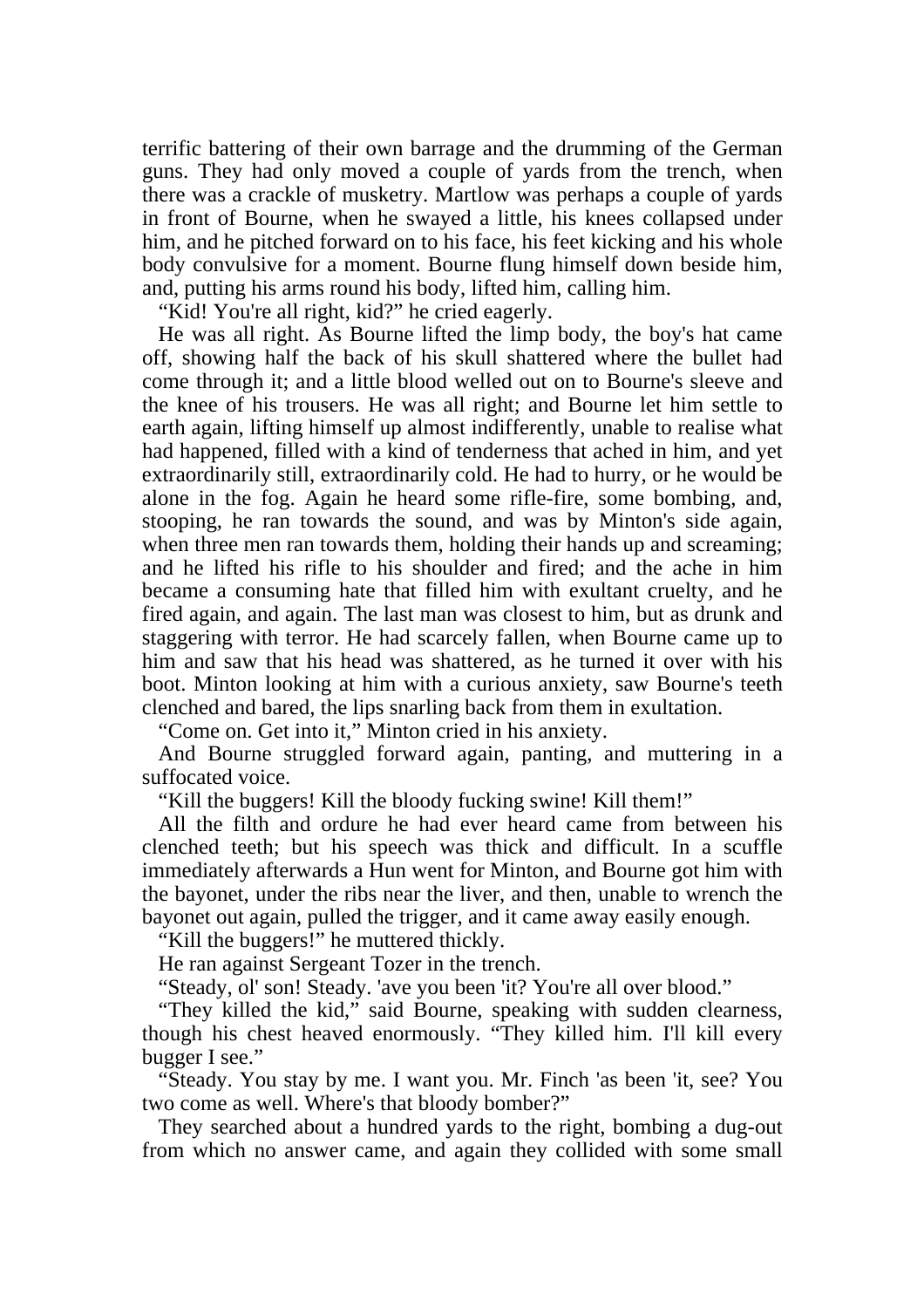party of Huns, and, after some ineffective bombing, both sides drew away from each other. Jakes, with about ten men, had apparently got into the third line, and after similar bombing fights with small parties of Germans had come back again.

"Let's 'ave a dekko, sir," said Sergeant Tozer, taking Mr. Finch's arm.

 "It's all right," said the young man, infuriated; but the sergeant got his arm out of the sleeve, and bandaged a bullet-wound near the shoulder. They were now convinced they could not go on by themselves. They decided to try and get into touch with any parties on the left. It was useless to go on, as apparently none of the other companies were ahead of them, and heavy machine-gun fire was coming from Serre. They worked up the trench to the left, and after some time, heard footsteps. The leading man held up a hand, and they were ready to bomb or bayonet, when a brave voice challenged them.

"Who are ye?"

 "Westshires!" they shouted, and moved on, to meet a corporal and three men of the Gordons. They knew nothing of the rest of their battalion. They were lost, but they thought one of their companies had reached the front line. These four Gordons were four of the quickest and coolest men you could meet. There was some anxiety in the expression of their eyes, but it was only anxiety as to what they should do. Mr. Finch ordered them to stay with him; and almost immediately they heard some egg-bombs. Some Huns were searching the trench. Sergeant Tozer, with the same party, went forward immediately. As soon as some eggbombs had burst in the next bay, they rushed it, and flung into the next. They found and bayoneted a Hun, and pursued the others some little distance, before they doubled back on their tracks again. Then Mr. Finch took them back to the German front line, intending to stay there until he could link up with other parties. The fog was only a little less thick than the mud; but if it had been one of the principal causes of their failure, it helped them now. The Hun could not guess at their numbers; and there must have been several isolated parties playing the same game of hideand-seek. The question for Mr. Finch to decide was whether they should remain there. They searched the front line to the left, and found nothing but some dead, Huns and Gordons.

 Bourne was with the Gordons who had joined them, and one of them, looking at the blood on his sleeve and hands, touched him on the shoulder.

"Mon, are ye hurt?" he whispered gently.

 "No. I'm not hurt, chum," said Bourne, shaking his head slowly, and then he shuddered and was silent. His face became empty and expressionless.

 Their own barrage had moved forward again; but they could not get into touch with any of their own parties. Then, to show how little he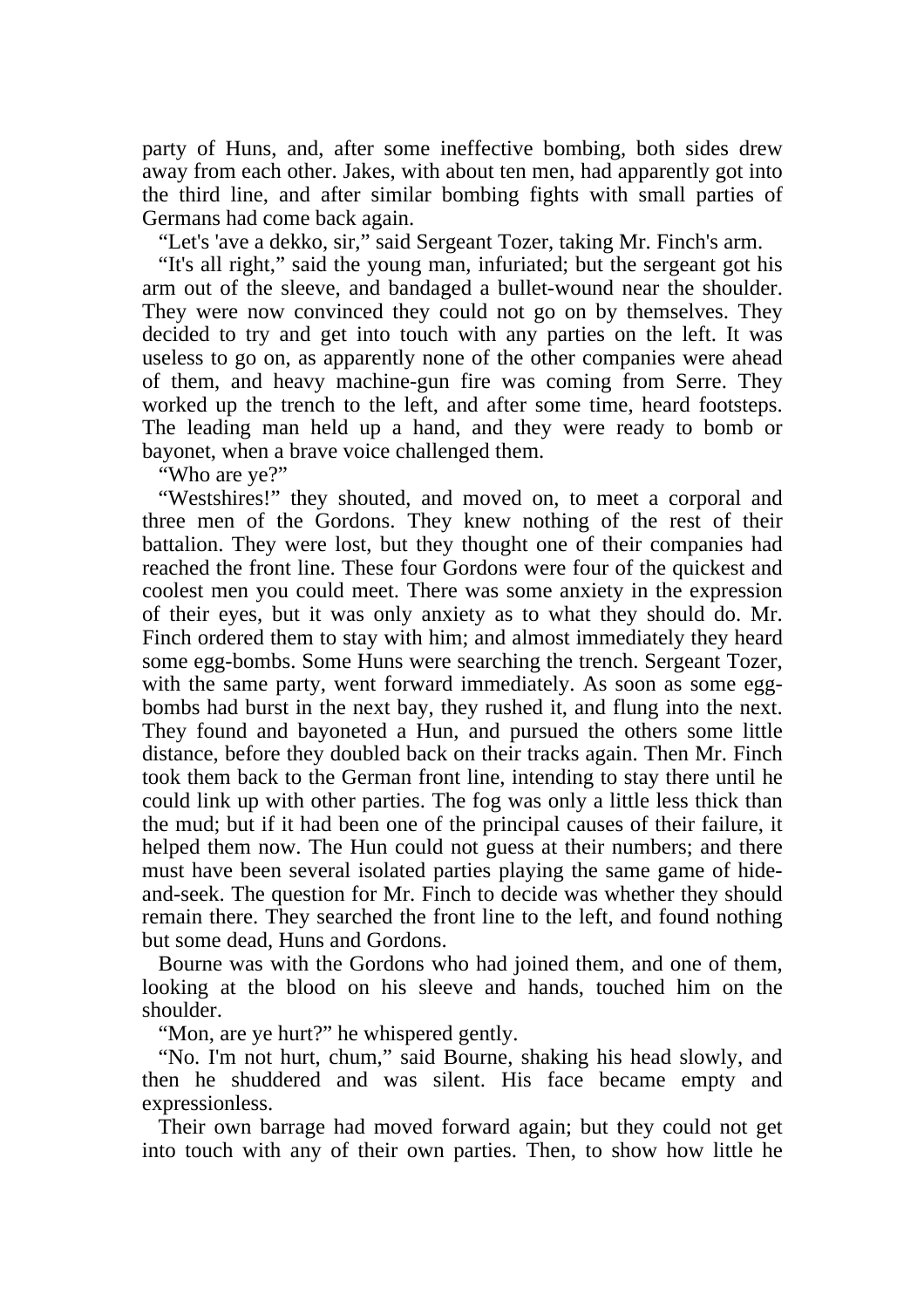knew about what was happening, Frits began to shell his own front line. They had some casualties immediately; a man called Adams was killed, and Minton was slightly wounded in the shoulder by a splinter. It was quite clear by this time, that the other units had failed to penetrate even the first line. To remain where they were was useless, and to go forward was to invite either destruction or capture.

 "Sergeant," said Mr. Finch, with a bitter resolution, "we shall go back." Sergeant Tozer looked at him quietly.

"You're wounded, sir," he said, kindly. "If you go back with Minton, I could hang on a bit longer, and then take the men back on my own responsibility.

 "I'll be buggered if I go back with only a scratch, and leave you to stick it. You're a bloody sportsman, sergeant. You're the best bloody lot o' men  $\cdot$ ..."

His words trailed off shakily into nothing for a moment.

 "That's all right, sir," said Sergeant Tozer, quietly; and then he added with an angry laugh: "We've done all we could: I don't care a fuck what the other bugger says."

"Get the men together, sergeant," said Mr. Finch, huskily.

 The sergeant went off and spoke to Jakes, and to the corporal of the Gordons. As he passed Bourne, who had just put a dressing on Minton's wound, he paused.

"What 'appened to Shem?" he asked.

"Went back. Wounded in the foot."

 " 'e were wounded early on, when Jerry dropped the barrage on us," explained Minton, stolidly precise as to facts.

"That bugger gets off everything with 'is feet," said Sergeant Tozer.

 " 'e were gettin' off with 'is 'ands an' knees when I seed 'im," said Minton, phlegmatically.

 There was some delay as they prepared for their withdrawal. Bourne thought of poor old Shem, always plucky, and friendly, without sentiment, and quiet. Quite suddenly, as it were spontaneously, they climbed out of the trench and over the wire. The clangour of the shelling increased behind them. Frits was completing the destruction of his own front line before launching a counter-attack against empty air. They moved back very slowly and painfully, suffering a few casualties on the way, and they were already encumbered with wounded. One of the Gordons was hit, and his thigh broken. They carried him tenderly, soothing him with the gentleness of women. All the fire died out of them as they dragged themselves laboriously through the clinging mud. Presently they came to where the dead lay more thickly; they found some helplessly wounded, and helped them. As they were approaching their own front line, a big shell, burying itself in the mud, exploded so close to Bourne that it blew him completely off his feet, and yet he was unhurt.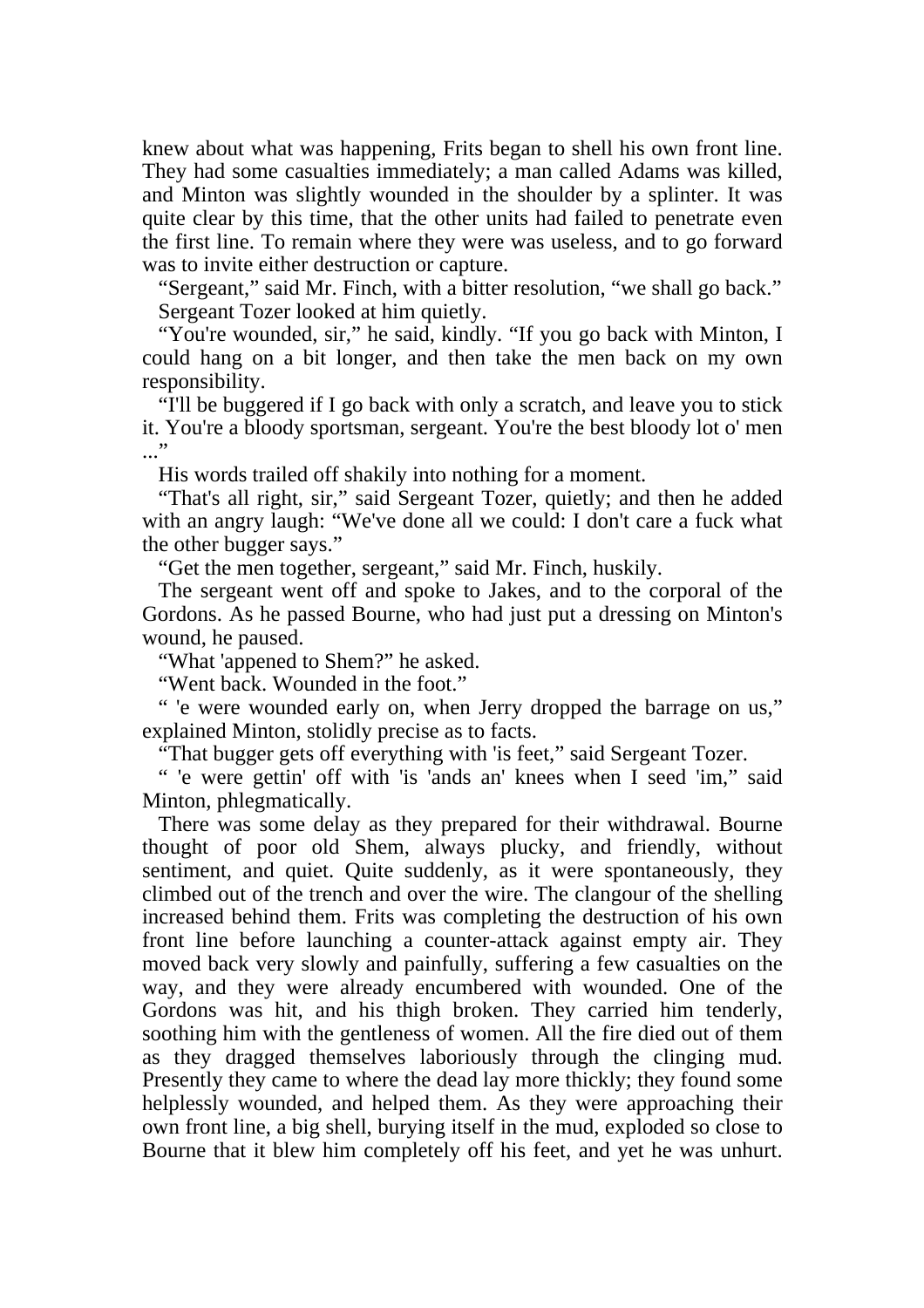He picked himself up, raving a little. The whole of their front and support trenches were being heavily shelled. Mr. Finch was hit again in his already wounded arm. They broke up a bit, and those who were free ran for it to the trench. Men carrying or helping the wounded continued steadily enough. Bourne walked by Corporal Jakes, who had taken his place in carrying the wounded Gordon: he could not have hurried anyway; and once, unconsciously, he turned and looked back over his shoulder. Then they all slid into the wrecked trench.

 Hearing that all their men had been ordered back to Dunmow, Mr. Finch led the way down Blenau. His wounds had left him pallid and suffering, but he looked as though he would fight anything he met. He made a report to the adjutant, and went off with some other wounded to the dressing-station. The rest of them went on, crowded into a dug-out, and huddled together without speaking, listening to the shells bumping above them. They got some tea, and wondered what the next move would be. Bourne was sitting next to the doorway, when Jakes drew him out into a kind of recess, and handed him a mess-tin with some tea and rum in it.

 "Robinson's gone down the line wounded, an' Sergeant Tozer's takin' over," he whispered.

 Presently Sergeant Tozer joined them, and looked at Bourne, who sat there, drinking slowly and looking in front of him with fixed eyes. He spoke to Jakes about various matters of routine, and of further possibilities.

"There's some talk o' renewing the attack," he said shortly.

Jakes laughed with what seemed to be a cynical enjoyment.

"O' course it's all our fuckin' fault, eh?" he asked grimly.

Sergeant Tozer didn't answer, but turned to Bourne.

 "You don't want to think o' things," he said, with brutal kindness. "It's all past an' done wi', now."

 Bourne looked at him in a dull acquiescence. Then he emptied the tin, replaced it on the bench, and, getting up, went to sit by the door again. He sat with his head flung back against the earth, his eyes closed, his arms relaxed, and hands idle in his lap, and he felt as though he were lifting a body in his arms, and looking at a small impish face, the brows puckered with a shadow of perplexity, bloody from a wound in the temple, the back of the head almost blown away; and yet the face was quiet, and unmoved by any trouble. He sat there for hours, immobile and indifferent, unaware that Sergeant Tozer glanced at him occasionally. The shelling gradually died away, and he did not know it. Then Sergeant Tozer got up angrily.

 " 'ere, Bourne. Want you for sentry. Time that other man were relieved."

He took up his rifle, and climbed up, following the sergeant into the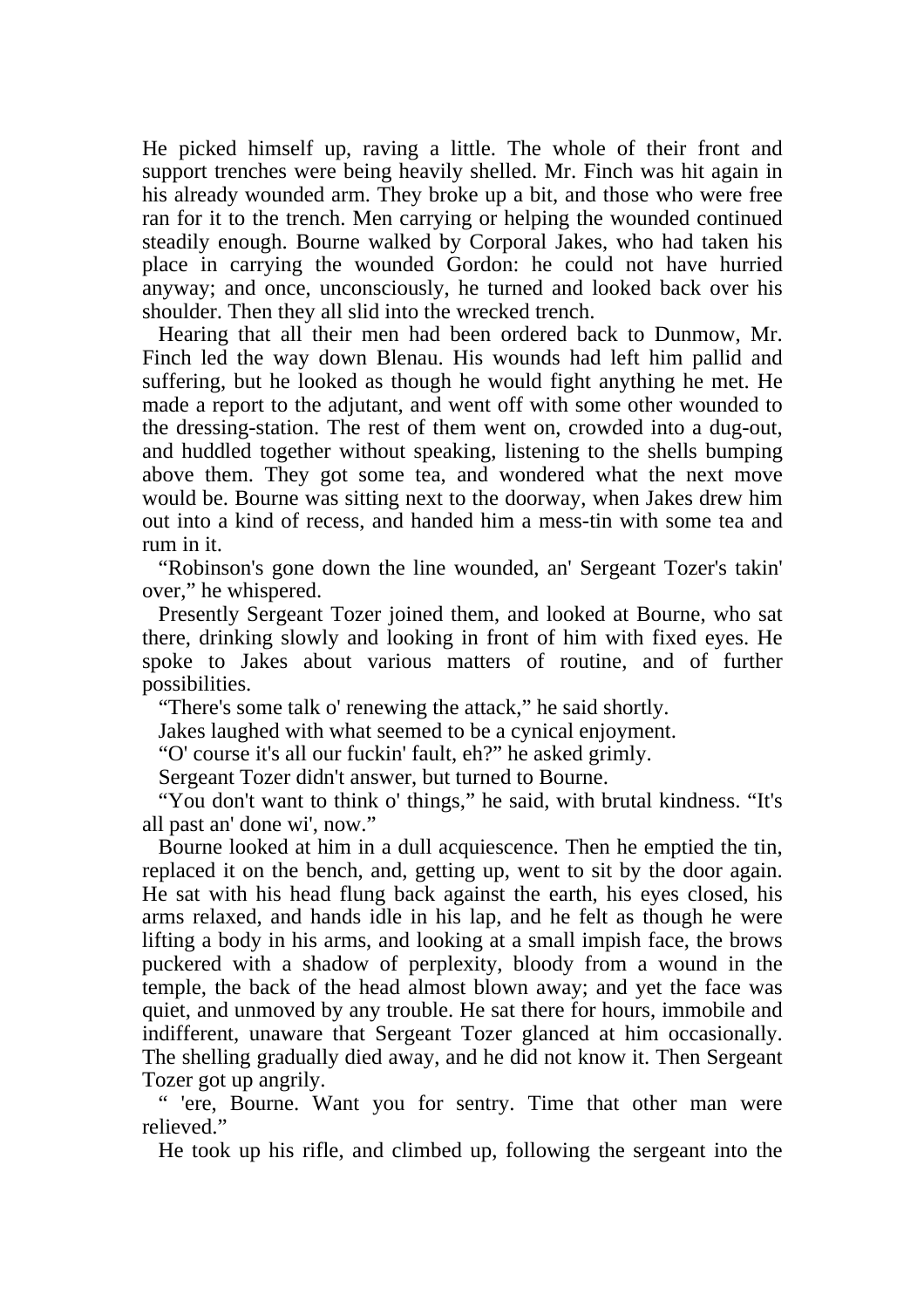frosty night. Then he was alone, and the fog frothed and curdled about him. He became alert, intent, again; his consciousness hardening in him. After about half an hour, he heard men coming along the trench; they came closer; they were by the corner.

"Stand!" he cried in a long, low note of warning.

"Westshire. Officer and rations."

 He saw Mr. White, to whom Captain Marsden came up and spoke. Some men passed him, details and oddments, carrying bags of rations. Suddenly he found in front of him the face of Snobby Hines, grinning excitedly.

"What was it like, Bourne?" he asked, in passing.

"Hell," said Bourne briefly.

 Snobby moved on, and Bourne ignored the others completely. Bloody silly question, to ask a man what it was like. He looked up to the sky, and through the travelling mist saw the halfmoon with a great halo round it. An extraordinary peace brooded over everything. It seemed only the more intense because an occasional shell sang through it.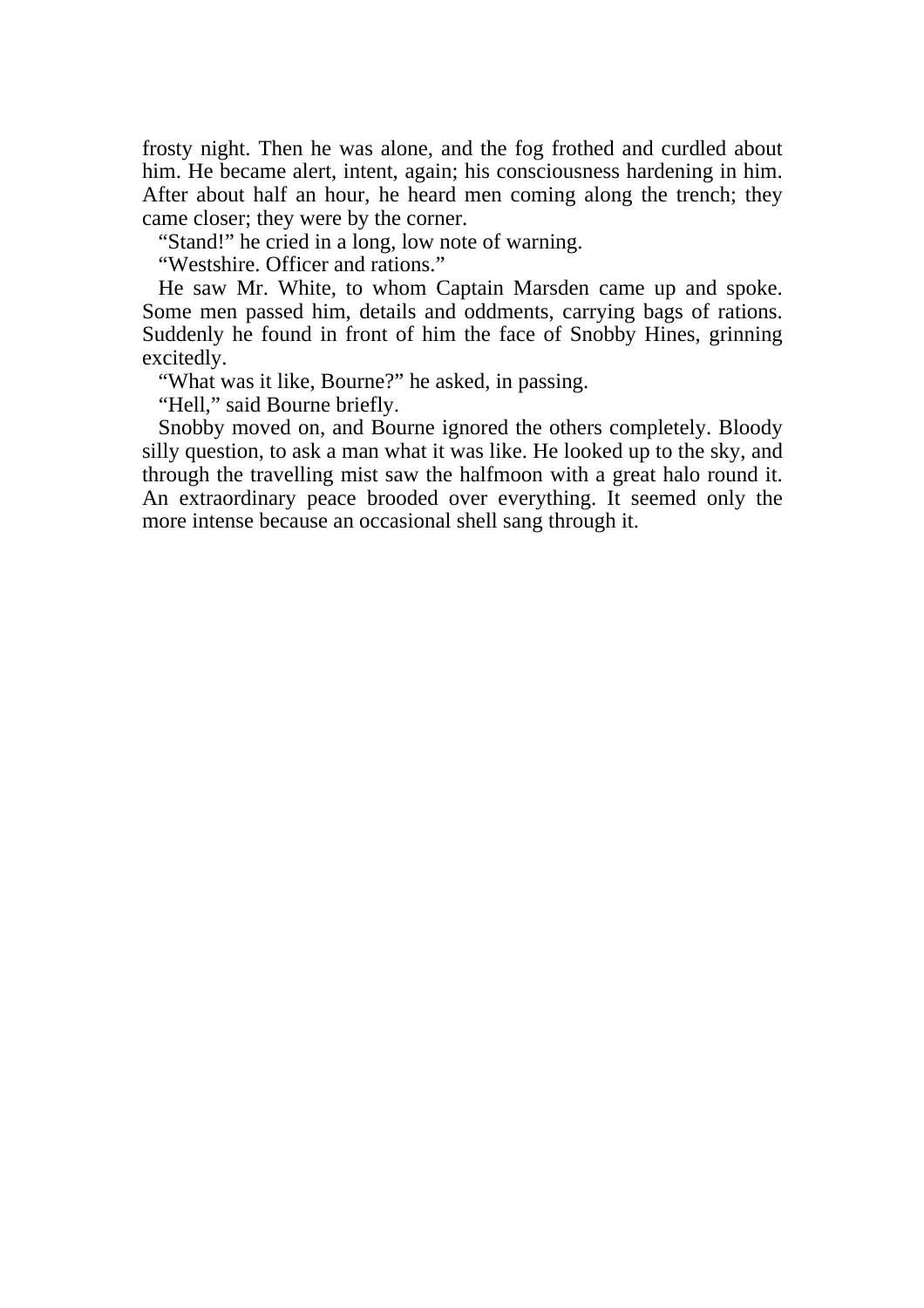... on their watch In the dead vast and middle of the night.

### Shakespeare

 All the following day they were heavily shelled, and their own guns developed a terrific intensity of fire.

 "There's too much fuckin' artillery in this bloody war," said Jakes irritably, as though they had all failed to appreciate the fact. "You don't get no sleep."

 He had slept placidly through every interval of duty. Towards evening it became quieter, and they were relieved, marching back to Bus. The village, with its chinks of light in the windows, seemed indifferent and unsympathetic. It had a hard, cold reality, and was as squalid and comfortless as truth. Bourne was ordered to remain with A Company for the present; and he went across to the signallers' hut to get his pack and bedding. He saw Corporal Hamley, and faced the inevitable questions. He heard that Glazier had been killed in their own front line, and Madeley wounded, apparently by the same shell. Weeper, dumping the ridiculous flapper, had taken over Madeley's job: he was the only man close to the corporal's corner, and he listened without joining in the conversation. Then Bourne told them about Martlow. He spoke in level, almost indifferent, tones; there was not a trace of emotion in his voice; and yet he seemed to see the boy objectively in front of him. Corporal Hamley showed much more feeling; and when Bourne began to tell him about Shem, he rose abruptly, and got Martlow's kit, which Bourne had tried not to see. There was one thing that Bourne did not want to do, and yet he knew he would have to do it, however strongly he might resist it. Corporal Hamley's fingers were holding a letter, and Bourne could see the address, and below it, to the left, the firm, rather business-like handwriting, flowing across the page: My darling Boy. He looked across the hut with an indifferent air, and the address seemed to be scrawled upon the darkness.

"Poor old Shem," he said softly. "I'm glad he got away with it."

"Some buggers 'ave all the bloody luck," said the corporal enviously.

And Bourne wondered why the dead should be a reproach to the living: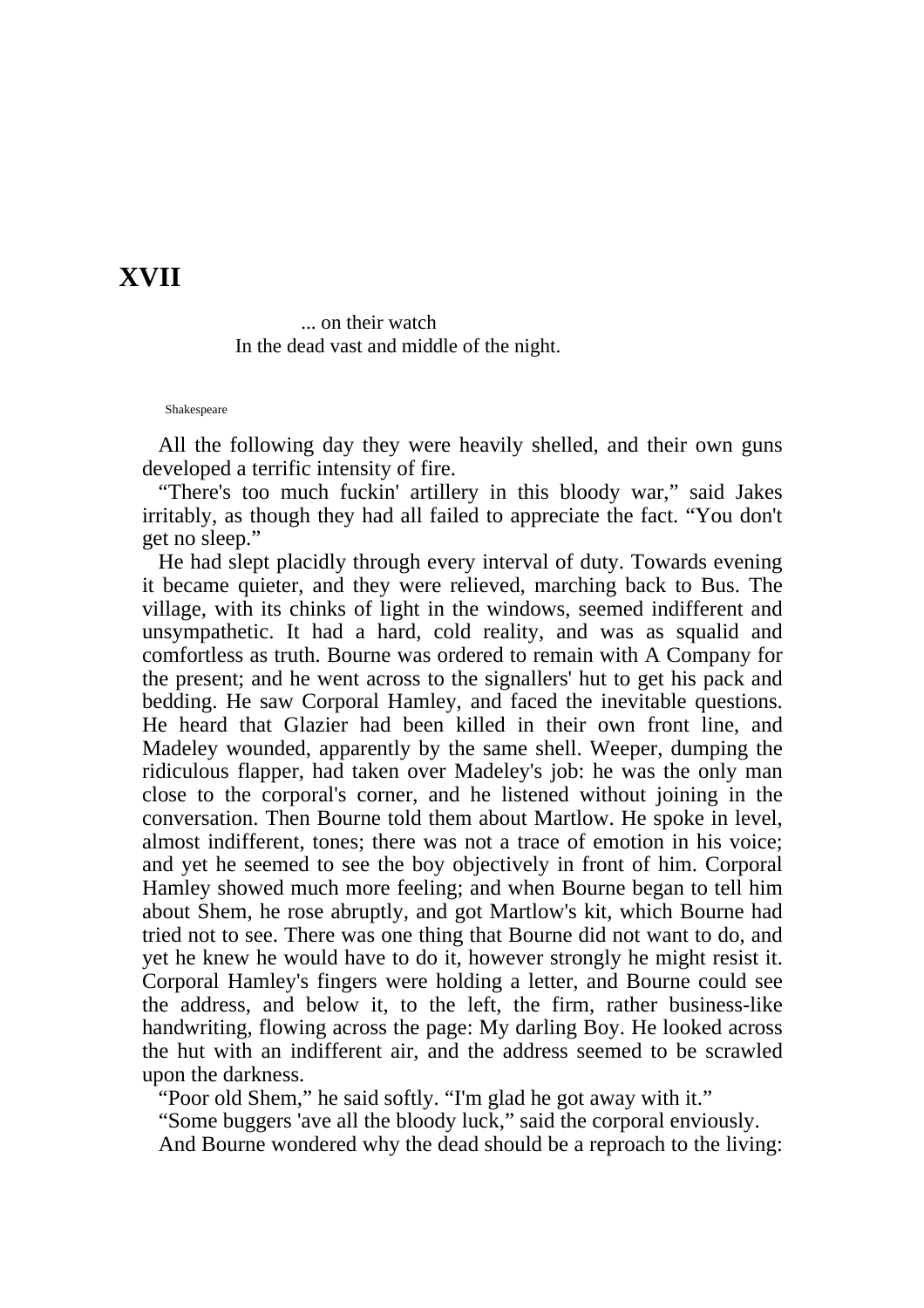they seemed so still, and so indifferent, the dead.

 Corporal Hamley went out of the hut without speaking again, taking the boy's kit with him; the Company-office was only next door. Bourne collected his own things to go, and, as he was passing, Weeper Smart put out his hand.

"A'm real grieved," was all he said.

 "Thanks. Good-night, Smart," said Bourne, a little shakily, as their hands dropped again.

 When he got back to A Company's hut, he found Sergeant-major Tozer with a crown on his sleeve.

"Are you going out to-night, ol' son?"

 "I'm too tired, sergeant-major," he said, reluctantly. "I think I'll get down to it early to-night."

 "That's all right," said the sergeant-major, approvingly. "But there's some buckshee rum in the Company-office; an' you'll sleep better wi' a bit of a skinful. You come along with me."

 They found the regimental in A Company's office, talking to the quarter-bloke. The sorrow of men is often angry and recalcitrant.

 "It was bloody hard luck," he was saying in a low, uneven voice. "I can tell you I'll go a long way before I find another man like Barton."

 Still shaken and dazed, Bourne tried to realize that some shattered fragments of poor Barton lay out neglected in the engulfing mud, and these men were talking of him with kindly regretful voices, praising him for the qualities which he had really possessed; and then the unreasoning anger of the regimental broke out again.

"They might have given him a bloody chance."

 "I suppose one man can't expect to have no more chance than another," said Quartermaster-sergeant Hales quietly.

 "I'm fed up with the bloody life," said the regimental; and Bourne knew by his voice that he was looking for trouble; but they all sat there for some time, drinking rum, and talking about dead men. They had not suffered very heavily in casualties. When Tozer got up to go, Bourne was glad to follow him, and then surprised to find himself walking a little unsteadily: that much of the stuff wouldn't have gone to his head six months ago. He undressed partly, and rolled himself up in his blanket, feeling friendless and miserable. Then he fell into sudden sleep. He became aware of himself walking through a fog, only less thick than the mud underneath; it became almost impossible to breathe in it; and then he felt the mud sucking him down, he could not extricate his feet from it, and shells burst all round him with jagged red lightnings, and then terrible hands, terrible dead hands came out of that living mud and fastened on to him, dragging him down inexorably, and the mud seemed full of rusty cruel wire, and men with exultant bestial faces rushed at him, and he fought, fought desperately.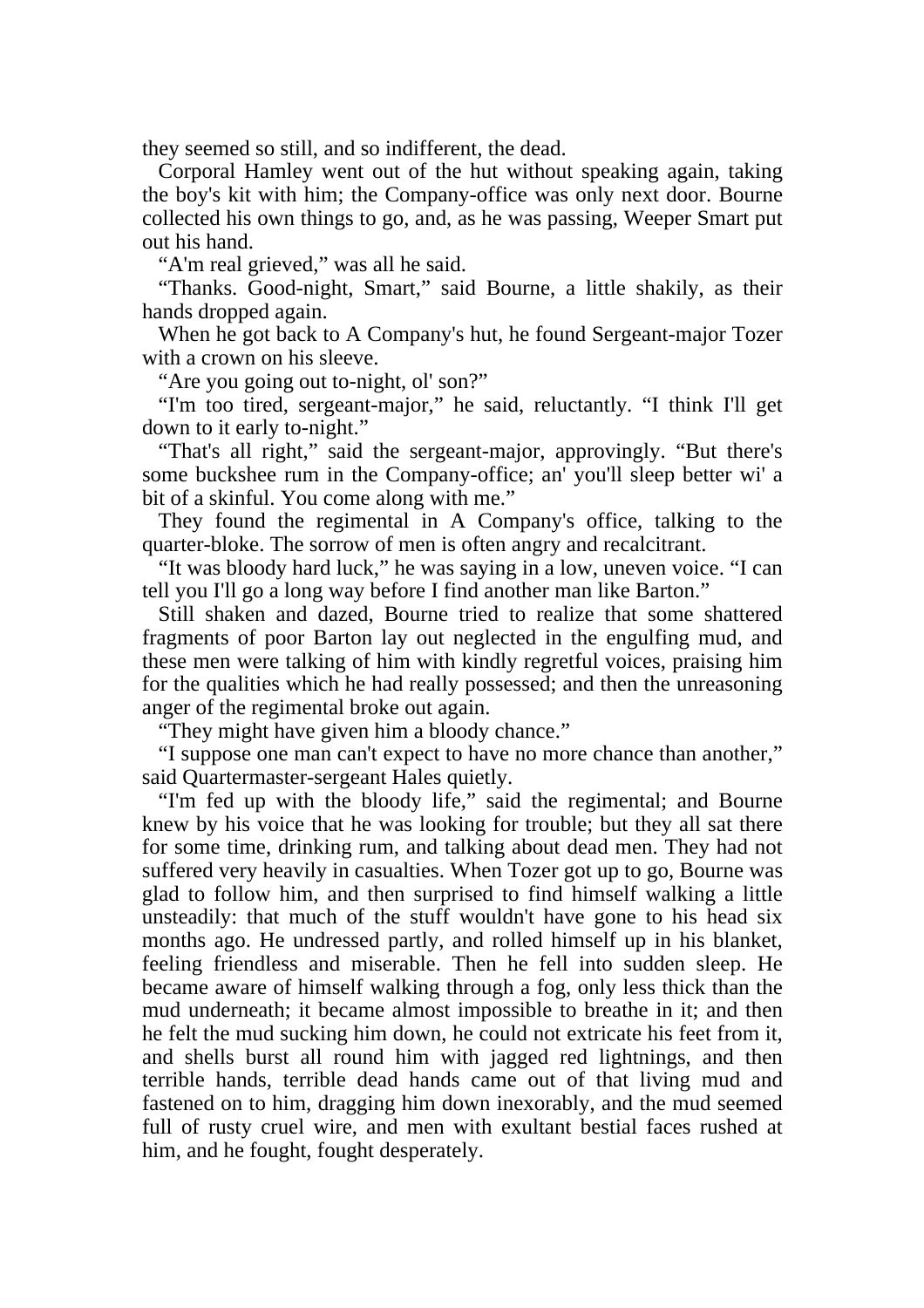" 'ere," said Corporal Jakes, "what's the bloody fuss about?"

 Bourne woke to find himself trying to strangle the astonished man who slept next to him, and Jakes disengaging him from his victim.

"It's all right, kid; 'e's on'y dreamin'."

 "Dreamin'! What's 'e want to go dreamin' all over the fuckin' 'ut for?" asked Bourne's exasperated victim.

 Bourne muttered some unintelligible apologies, as he rolled himself up in his blanket.

 "If you don't use any bad language when you're awake, you make up for it in your sleep," observed Corporal Jakes, as he settled himself again to his disturbed slumbers.

 In the morning, almost the first thing Bourne heard was that the regimental, after a quarrel with Reynolds, the orderly-room sergeant, had insisted on seeing the adjutant, in order to obtain an assurance of his own perfect sobriety. The adjutant had found the question too nice a one to be settled without medical advice; and the regimental was a prisoner awaiting a court-martial, as a result of the doctor's quite unqualified decision against him. Bourne found him in a bell-tent behind the huts, with the sergeant-major of D Company, whose prisoner he was. He was unrepentant, and full of contempt for life, talking to Bourne only of licentious nights in Milharbour. One could not help admiring the way he declined to share his troubles with anyone.

 There was only one parade in the morning: roll-call; and Bourne had to give Captain Marsden details of Martlow's end, and of Adams's; and then to describe Minton's wound. Pritchard told about Shem's wound, and corroborated Bourne's evidence on some points about the others. It was a long, disconsolate business. In the afternoon they moved up to take over the new front-line to the right of Blenau: they were all indifferent; it was a matter of routine.

 A COUPLE of days later, in the small hours of the morning, Bourne was on the firestep; and Corporal Jakes was asleep in the same bay. The weather had become much clearer. After a time Bourne seemed to forget his own existence; not that he was dreaming, or was unaware of the world about him, for every nerve was stretched to the limit of apprehension. Staring into the darkness, behind which menace lurked, equally vigilant and furtive, his consciousness had pushed out through it, to take possession, gradually, and foot by foot, of some forty or fifty yards of territory within which nothing moved or breathed without his knowledge of it. Beyond this was a more dubious obscurity, into which he could only grope without certainty. The effort of mere sense to exceed its normal function had ended, for the moment at least, not only in obliterating his own identity, and merging it with those objects of sense which he did actually perceive, but in dissolving even their objective reality into something incredible and fantastic. He had become so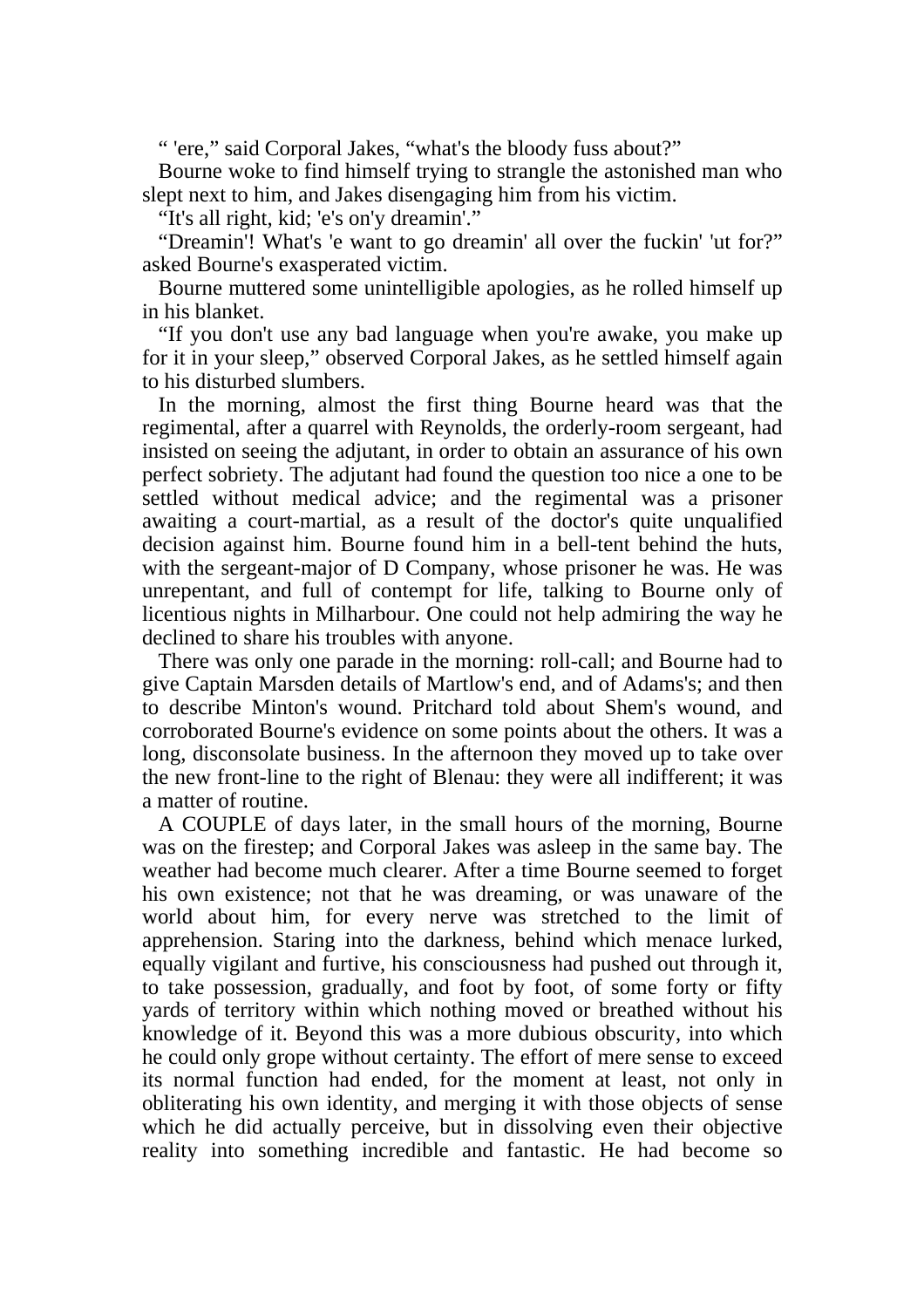accustomed to them that they had ceased to have any reality or significance for him. The night was quiet. Puddles and flat wet surfaces reflected what was no more than a reminiscence of light. Against the sky-line he could see strands of wire, and the uprights leaning awry; and beyond them little waifs of diaphanous mist drifting into the darkness. The darkness itself changed continually, clearing at times to a curious transparency, and then clouding again. The moon was behind a bank of cloud in the west; but the stars sparkled with the brilliance they gain from frost. At intervals the silence became so intense that he almost expected it to crack like ice. Then the whine of a shell would traverse it, or several in succession pass overhead, a pack in full cry; and there were dull explosions, or the sudden stutter of a machine-gun in the distance. The mind, so delicately sensitive to the least vibration from the outer world, no longer recorded it in the memory, unless it had some special relevance. The sound for which he was waiting was that of a stumble in the dark, or of a shaken, creaking wire; and that for which his eyes sought, where darkness swallowed up the travelling wraiths of mist, was a crawling shadow advancing stealthily towards him. It was such an unearthly stillness, that he almost prayed for something to happen, so that he might kill, or be killed. Sooner or later it would come, out of the hostile night. He waited in motionless expectancy, his tin-hat tilted forward slightly over his eyes and gleaming very faintly, as his waterproof ground-sheet, worn cape-wise and tied at the neck with a bootlace through two of its eyelets, gleamed also, from the damp air which had condensed on it.

 Corporal Jakes slept. Bourne could hear his breathing; but for that matter he could hear his own breathing, as though it came from a third man. Then, within that territory, which had become as it were his whole mind, something shifted; and he drew in his breath quickly, all his previously passive awareness concentrating itself purposively on one point. It was almost imperceptible, as though a clod of mud had shifted a little; but it continued, something separated itself from the mass, and the intaken breath escaped from him in a sigh of disgust, as a rat came hurrying, with a quick dainty movement of its twinkling feet, towards him. Seeing him, it stopped, a few yards from the parapet, its muzzle twitching sensitively, sat up, sleek and well-fed, to stroke its whiskers with its forepaws; and then, avoiding the puddles and shell-holes, turned aside in a direction parallel to the trench, not taking a straight path, but picking its way delicately along the ridges, as though to keep its feet dry.

 Rats nauseated him. He shifted his stand slightly, feeling cramped and cold. His mittens were caked with wet mud, and the stock of his rifle was greasy with moisture. A thin stalk of silver shot up into the sky, curved over, and flowered into a sphere of light, which expanded, pulsating, to flood the pocked earth beneath it; falling slowly, it dwindled, and was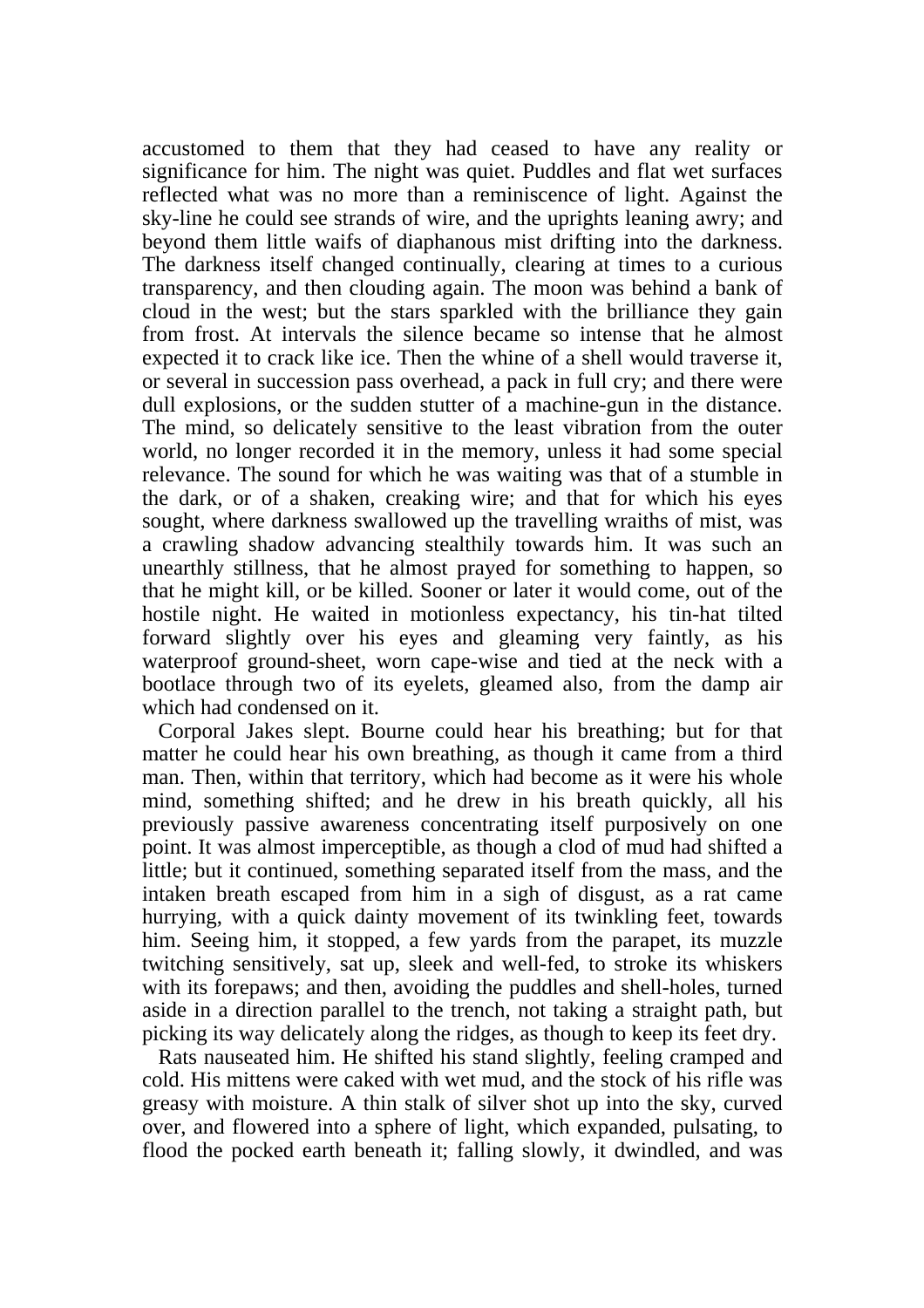engulfed again abruptly in darkness. For those few seconds Private Bourne was motionless, and then he changed his position, moving towards the other corner of the bay. A machine-gun stammered angrily. The sleeper roused himself and sat up, pushing his tin-hat back from his face.

"Is Fritz gettin' the fuckin' wind up?" he asked, sleepily.

 "It's quiet enough," answered Bourne, carelessly, in little more than a whisper.

"Stand easy, and I'll take a spell. It's about time they relieved you."

 He stood up on the step; and then they both swerved, ducking quickly as something ripped up the air between them, flicked a stone from the parados, and sang, like the vibration of a tense wire, into the air behind them. Bourne recovered from the instinctive movement first, slid his rifle into a new position, and, crouching a little closer to earth, waited.

 "That bugger's too bloody personal," said Corporal Jakes with some appreciation.

 Bourne said nothing: now that the tension of his solitary watch had been relieved, he felt tired and irritable. The movements and whispers of the other man only exasperated his angry nerves. A sniper's bullet has too definite an aim and purpose to be dismissed from the mind as soon as it is spent, like the explosion of a more or less random shell. Even a machine-gun, searching for possibilities with a desultory spray, did not have quite the same intimate effect. So Bourne crouched a little lower over his rifle.

 The Hun certainly had become suspicious of that brooding quiet. Lower down the line, on the left, another star-shell rose to spill its hoary light over that water-logged desolation, and it had scarcely died when another took its place. Bourne was vainly trying to regain control over the narrow territory he had possessed so securely a little while ago. His impassive face was thrust forward, and the beaky nose between the feverishly bright eyes, the salient cheek-bones above the drawn cheeks, the thin-lipped mouth, set, but too sensitive not to have a hint of weakness in it, and the obstinate jaw, had a curiously still alertness in its expression. He raised his head a few inches, to get a clearer view, and then, directly to his front, a third shell burst into spectral radiance. He was motionless, in the glare, but his eyes turned searchingly half-right, toward a heap of shattered rubble, something over a hundred yards away, the remains of some farm-building. Jakes, too, confronted possibilities with a stolid indifference. Then the light died again, and Bourne turned to his companion.

 "He hadn't spotted us," he said under his breath; "he just took a chance at the trench."

And Jakes looked at Bourne with a solemn face.

"Don't you trust the bastard," he said with pointed brevity.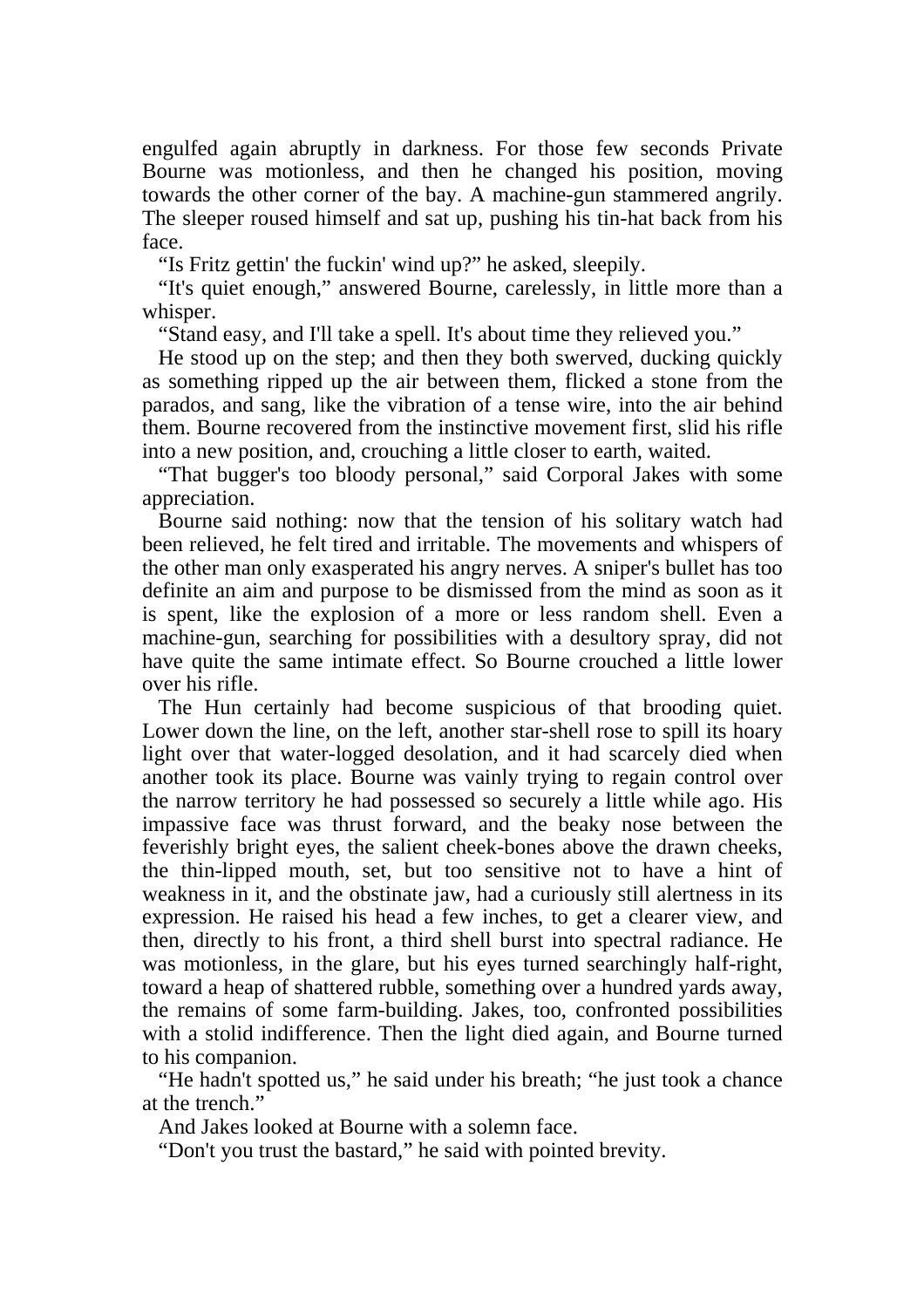Sergeant-major Tozer with the relief came along the trench. They were a little overdue. When Jakes mentioned the sniper, the sergeant-major turned to Bourne.

"Where do you reckon he is?" he asked, quietly.

 "In that building-rubbish," answered Bourne, without conviction. "There's a heap of bricks left, where the chimney collapsed: that's where I think he is."

 "You don't want to think," was Tozer's comment. "If Captain Marsden asks you anything about it, you want to be sure, see? They got Brigadier-General Bullock just about 'ere, an' that will give our chaps a kind of interest in the matter."

 He spoke a few words to the men on the fire-step, and led the way towards the dug-out, Jakes and Bourne following him.

 "There's a chance you're right," said Tozer, without looking round; "an' if so, I want 'im shifted."

 Stooping in turn, they felt for the steps with their feet. Two had given, from the wet, and had been converted into a muddy slide. A third of the way down, a blanket, frowsty with damp, shut off the starlight from them. Groping in darkness they found at the bottom another blanket, muffling the light within. As Bourne entered, his nostrils dilated at the reek, as though some instinct of a beast survived in him. Each of the guttering candles had a halo round it. The smoke from them, and tobacco, and acrid fumes from a brazier, could not mask the stale smell of unwashed men, and serges into which had soaked and dried the sweat of months. Some few men who were awake looked up as they entered, showing impassive faces, with hard, bright eyes. The majority slept, a little restlessly, and were scarcely more than shadows in the uncertain light.

 About a third of the dug-out, which had two entrances, had been screened off from the rest by blankets; and there the officers had their quarters.

 "Captain Marsden wants to ask you something, corporal," said Tozer. "Bourne, you'd better come, too."

 They passed behind the blankets, and Captain Marsden looked up, exactly as the men had done, and with the same impassive face and hard eyes, while Mr. Sothern slept with the same frowning brows. They were all equally damned.

"Corporal Jakes, sir," said the sergeant-major, by way of introduction.

 "Oh, yes," said Captain Marsden, a trace of anxiety vanishing from his face. "Corporal, when you were out on patrol with Mr. Sothern, I hear that you saw a corporal dead in a shell-hole. Is that right?"

 "Yes, sir," answered Jakes, with no more than his usual solemnity; " 'e were lyin' 'ead down in a shell-'ole, with 'is feet on the rim. It were a fairly fresh 'ole, sir. Not much water in it."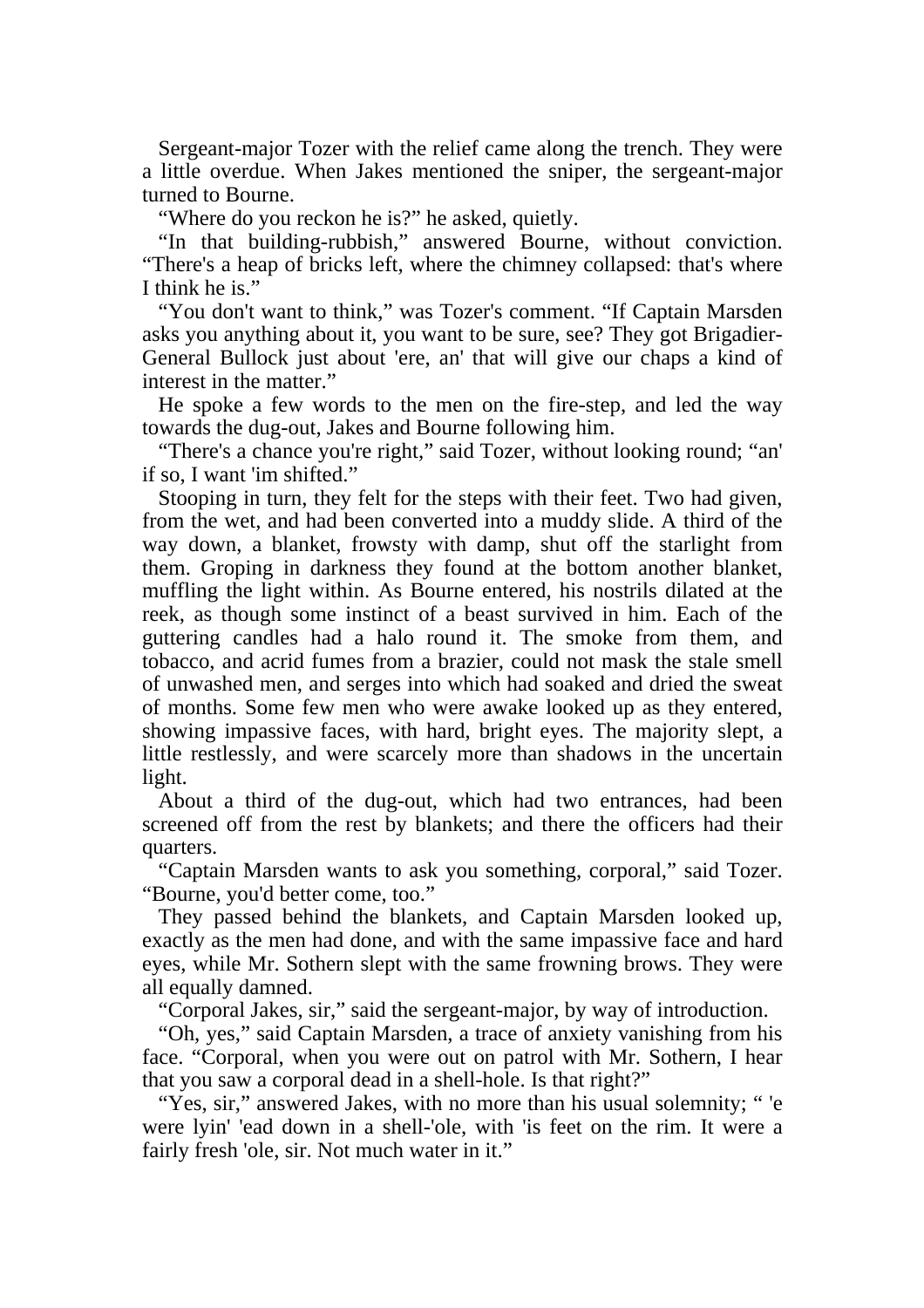"Ah," said Captain Marsden. "Did you know Corporal Evans, of D Company?"

 "No, sir. I 'ad 'eard the name, sir, but I can't say I knew 'im, not personally; 'e 'ad only come to the battalion lately, sir."

 "I see. If he had been Corporal Evans, who is missing, you could not have identified the body; but you are quite sure the body you saw was that of a corporal?"

 "Yes, sir. I noticed 'e 'ad a couple o' stripes up. What I noticed was 'is overcoat. It were a good overcoat, nearly new; an' I've been lookin' out for a good overcoat a long while now, but I didn't 'ave time to get it A few shells came over, an' Mr. Sothern seemed in a 'urry like. ..."

The officer looked with some severity at a face innocent of offence.

 "You don't even know his regiment?" he continued, interrogatively. "No; of course, as you say, there was no time."

 He spoke in a low even voice, almost as though preoccupied with other matters. Then he looked up again.

 "But I suppose you can describe him to some extent, can't you, corporal? Was he a small man? How do you think he had been killed?"

 " 'e were a biggish man, sir, bigger'n I am; seemed tallish, lyin' there. 'e were lyin' on 'is face, an' I could on'y see the back of 'is 'ead. I thing 'e 'ad been shot."

 "Corporal Evans was last seen the day we came up; but for all you know the man you saw might have been lyin' there for weeks, eh?"

 "No, sir. 'e couldn't 'ave been dead long, because the rats 'adn't begun on 'im."

 "Ah, I see. Rats are rather bad round here, corporal, eh? Well, that's all we shall ever know, I suppose. I am very sorry about Evans, they tell me he was a good man. What do you want, Bourne?"

As he turned to Bourne his manner became perceptibly colder.

 "Beg pardon, sir," said Sergeant-major Tozer. "Just before being relieved, Corporal Jakes and Bourne were fired on by a sniper. Bourne thinks he saw him."

 Bourne was about to protest; but something in Captain Marsden's manner prevented him. Both men felt some embarrassment on such occasions as these, for although the conventions which separated officers from men were relaxed to some extent on active service, between men of roughly the same class they tended to become more rigid. Even when momentarily alone together, they recognized, tacitly, something a little ambiguous in the relation in which they stood to each other; and with a non-commissioned officer intervening, as in the present case, the difficulty became greater. Even before the lie which rounded off Sergeant-major Tozer's statement so effectively had been uttered, Captain Marsden had taken up an indelible pencil from the ramshackle table, on which one of the versatile army blankets did duty as a cloth, and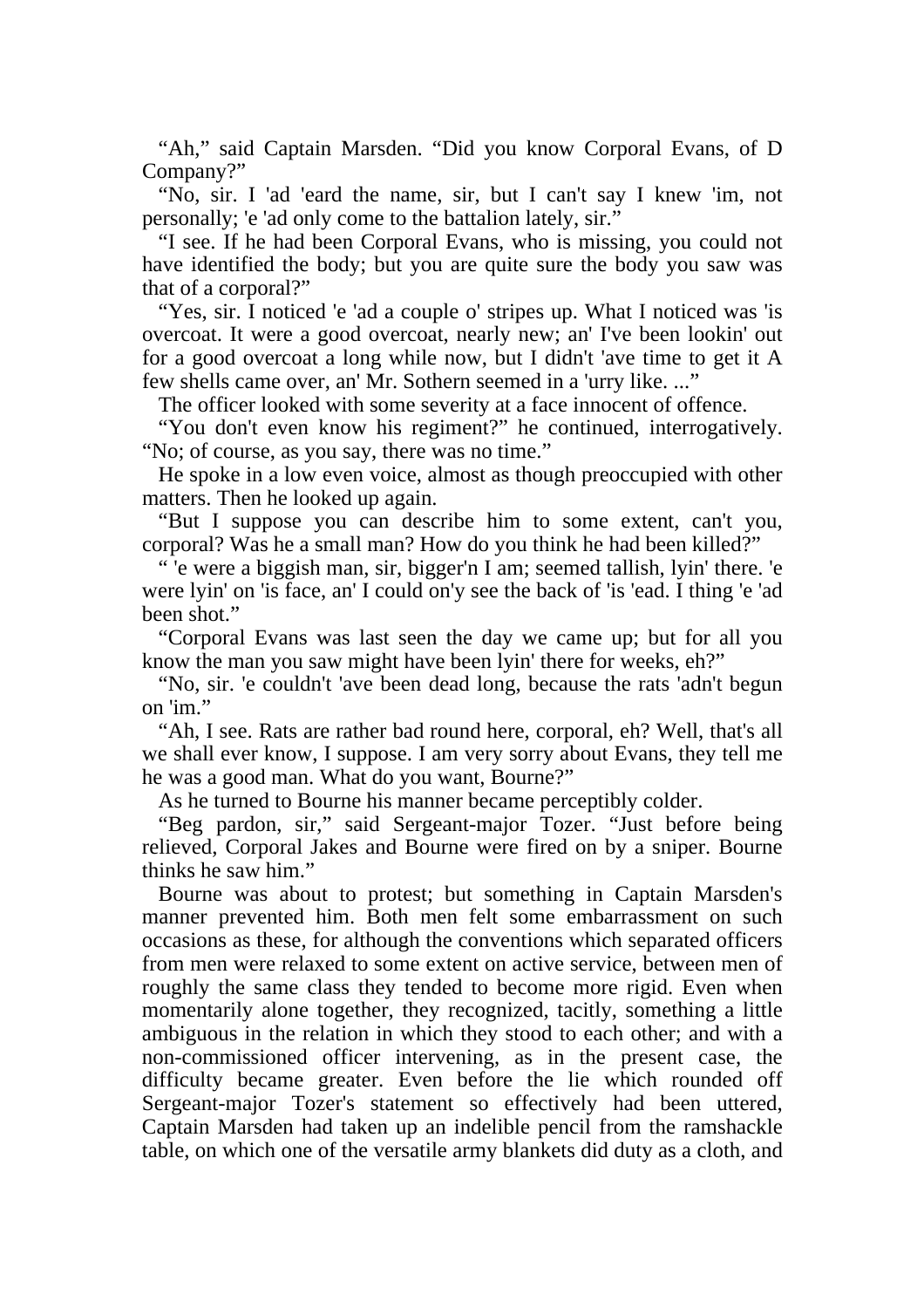was contemplating the point with an air of judicial detachment.

"Oh," he said crisply. "Did you see anything, corporal?"

 "No, sir," answered Jakes; "but I could swear that bullet came atween us."

 "Really the only thing you could swear is that a bullet came unpleasantly close to you," said Captain Marsden with a trace of sarcasm.

 Sergeant-major Tozer stiffened a little at his company-officer's apparent indifference.

 "I'm afraid, sir, I spoke a bit 'asty. Private Bourne didn't exactly see where the shot came from, but as 'e seemed pretty certain, I thought you might like to know about it. Sniping 'as been rather troublesome in this sector. It was only about twenty yards from where Bourne was standing that the Brigadier was 'it, an' then there's this Corporal Evans, sir."

 "Well, Bourne," said Captain Marsden, impatiently, "what have you got to say?"

 "I think the shot came from that direction, sir. It is the sort of place in which I should post a sniper, if it were my job. It is difficult to judge from the sound, but I think the bullet came between us, and it certainly hit a stone behind us."

 "Well, I had better see for myself, I suppose. You needn't come, sergeant-major. Get a bit of rest before stand-to."

 There was a touch of kindliness in his voice, and the sergeant-major, without attaching too much importance to it, felt less ruffled. He found it always a little difficult to guess what his company-officer was thinking, or what effect any of his own suggestions might have on Captain Marsden's conduct of affairs.

 Bourne followed his officer up the steps, and into the cold starlight, without speaking. After a few paces, Captain Marsden spoke.

 "You know, Bourne," he said; "Sergeant-major Tozer thinks I am likely to pay more attention to what you say, and of course to some extent that is right; but it doesn't do to allow that kind of impression to spread. Oh, I know the place you mean. I wondered why Jerry had not included it in his trench system."

 Bourne did not see why Captain Marsden should take the trouble to explain to him. He felt rather resentful; but he had been strange in his behaviour since the attack.

 "There's nothing there, sir," he said. "Nothing but the remains of the chimney; no cellars ..."

"How do you know that?"

 "I went out there once, with Mr. Finch, sir; to look at their wire. Almost as soon as we got across we heard a Hun patrol coming towards us. We crouched down, we were in a dip in the ground, and could see them through the mist against the light. Mr. Finch motioned us to keep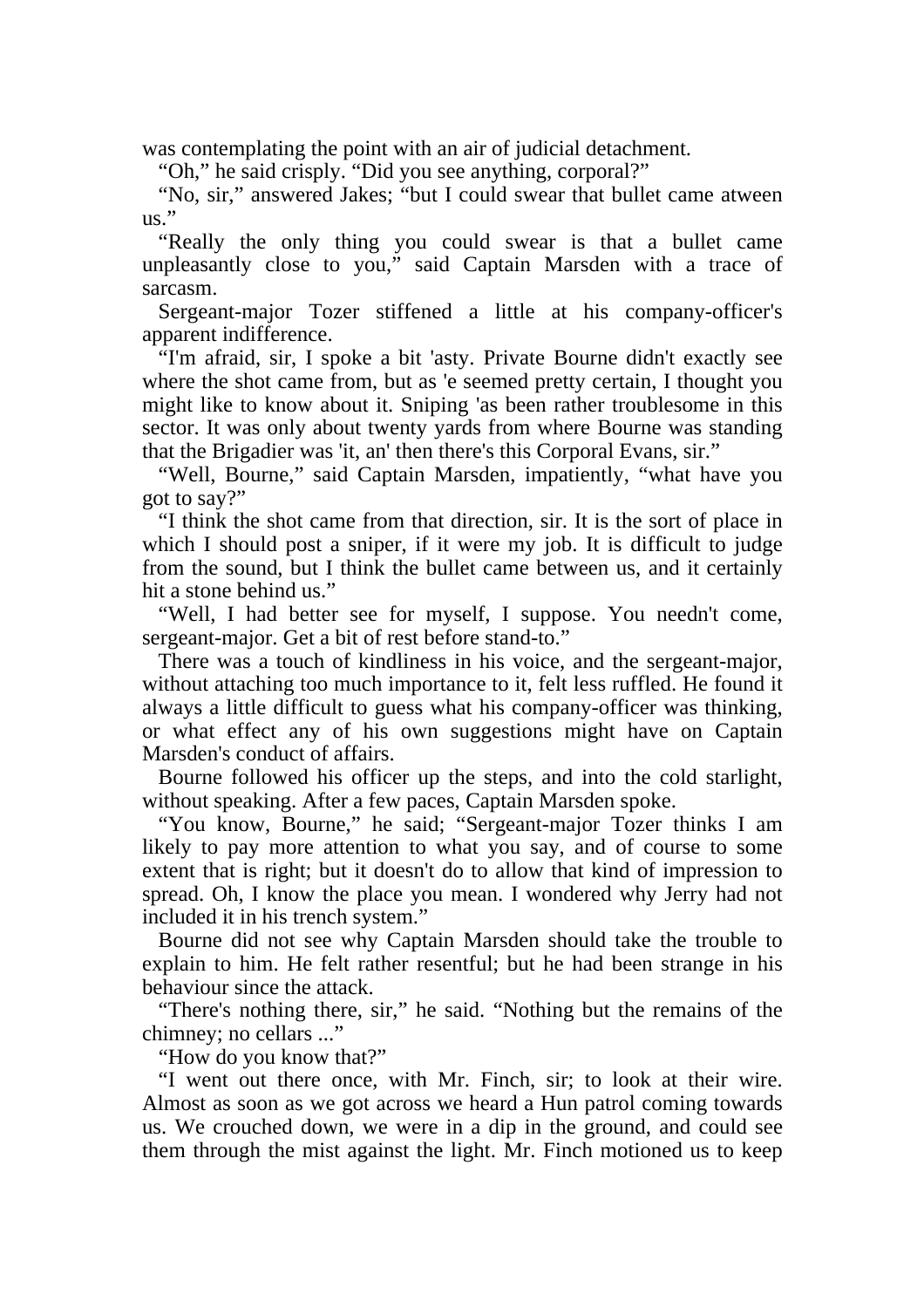quiet. I expected every second that someone would loose off a round. Six buck Huns and only the pull of a trigger between them and peace, perfect peace. It was too easy. They looked like shadows on a window-blind. They had crossed the line we had taken, and passed diagonally behind us, between us and our own wire. After they had passed us, we went on for quite a long way, and coming back we passed through those building remains. There was nothing to be seen but a few light tracks."

 They were challenged by a low voice; and then Captain Marsden got up on the firestep, but could not pick up the mound of rubble even with his glasses. It needed a starshell behind it to make it clearly visible; even by daylight it was almost indistinguishable from its surroundings.

"Everything quiet?" he asked the boy beside him.

 "Aye, sir; but sergeant-major, 'e said there were a sniper about. They send up a starshell now and again, but not close. A can just see t' place, but th' art not used to t' light yet."

 Captain Marsden searched the night again, but could not pick it up. He decided in his mind that as the boy had seen it under a starshell, he imagined he still saw it, an image remaining on the retina, after darkness had hidden the object again. Then a distant starshell revealed it, exactly where the boy had said it was. Captain Marsden made the most of his opportunity, and stepped down again.

 "You keep your eyes skinned, m' lad," he said, cheerfully. "You may see something interesting over there, yet. All right, Bourne; we shall go back. I suppose you'll get some tea, or something, and a smoke. I'm glad I came out, and glad you knew something about the place. I knew there were no cellars, but I was wondering how you had got to know. A good fellow, Finch; always knew how to concentrate on the job he was doing, and he did a lot of good work. Did very well in the attack, too, and got a nice Blighty. I'm glad you're going to become one of us, Bourne. You should have gone for a commission long ago. Perhaps the Colonel will see you after we are relieved."

 He acknowledged Bourne's salute, and left him; Bourne going into the dug-out by the other entrance. After duly slipping on the two damaged steps with the invariable surprise, and curses, Bourne found Sergeantmajor Tozer and Corporal Jakes in their corner.

 "There's a drop o' tea still 'to," said the sergeant-major, "an' your rum ration."

"What's 'e goin' to do about it?" inquired Jakes more directly.

 "Well, he didn't let me into any secrets," said Bourne; "but I believe, corporal, he wants you to go out and bury that man you saw."

 "It's a funny thing," said Jakes with the utmost seriousness; "but I'd like to think I'd be buried, that is, if I were scuppered, you know. What gets me with the Captain is the way 'e talks to you, as though you weren't there. 'ave you noticed that, sergeant?"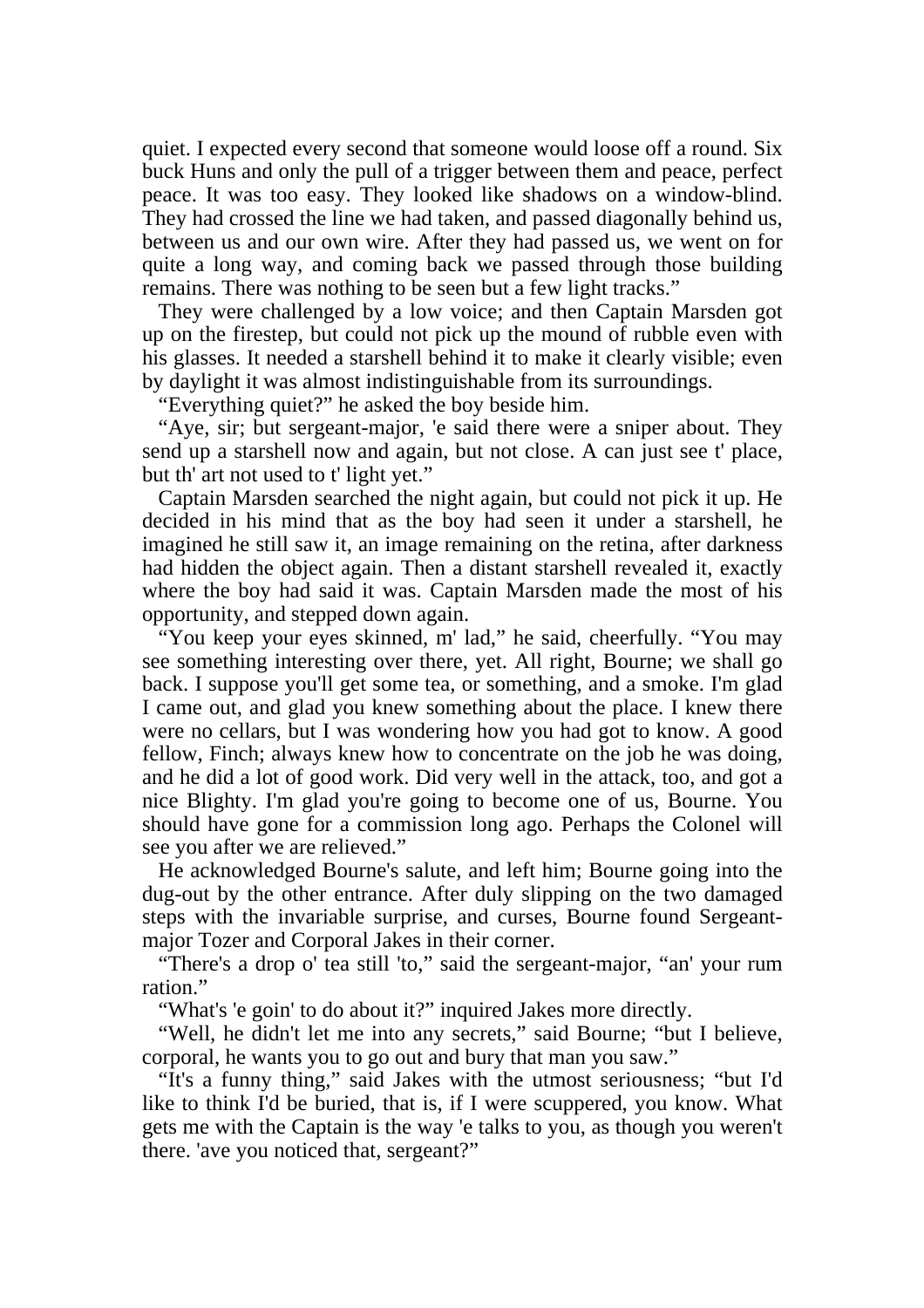Sergeant-major Tozer, on principle, disapproved of a corporal expressing any opinion about his company-commander; but for once he condoned a fault.

 "What gets me," he said, with even greater vehemence, "is the way 'e looks at you from be'ind 'is face."

 "Orderly," came a voice from behind the blankets, and a runner emerged from stupor and answered in clumsy haste. Bourne lit a cigarette, after passing his tin to the other two, and then leaned back against the damp wall. He looked round cursorily on those faces, from which sleep had banished all expression save that of hopeless weariness. Pritchard and himself, apart from Tozer of course, were the only two men left of the men composing their section on the Somme in July. The rest were all strangers to him. Then he seemed to see Martlow in front of him: a freakish schoolboy, jealous, obstinate in all resentments, but full of generous impulses, distrusting the whole world, and yet open and impressionable when one had gained his confidence. He had come up to Shem and himself casually at Sandpits, after the last Guillemont show, and had sat with them ever since. It had been just a chance encounter. They had been three people without a single thing in common; and yet there was no bond stronger than that necessity which had bound them together. They had never encroached on each other's independence. If the necessity had been removed, they would have parted, keeping nothing of each other but a vague memory, grateful enough, though without substance. Shem was all right, he had gone his own way, but Martlow would go no farther: and Bourne would always see those puckered brows, and feel the weight of him. He closed his eyes.

 The boy on the firestep watched his front intently. The expectation that he would see something move, or a sudden flash there, became almost desire. But nothing moved. The world grew more and more still; the dark became thinner; soon they would stand to. He could see the remains of the building now, almost clearly. There was nothing there, nothing, the world was empty, hushed, awaiting dawn. And then, as he watched it less keenly, something from the skies smote that heap of rubble, the shadowy landscape in front of him blurred and danced, and a solid pillar of darkness rose into the air even before he heard the explosion, spreading out thicker at the top like an evil fungus; spread, and dissolved again, and the heap of rubble was no longer there.

"Christ!" said the boy. "That were a good 'un."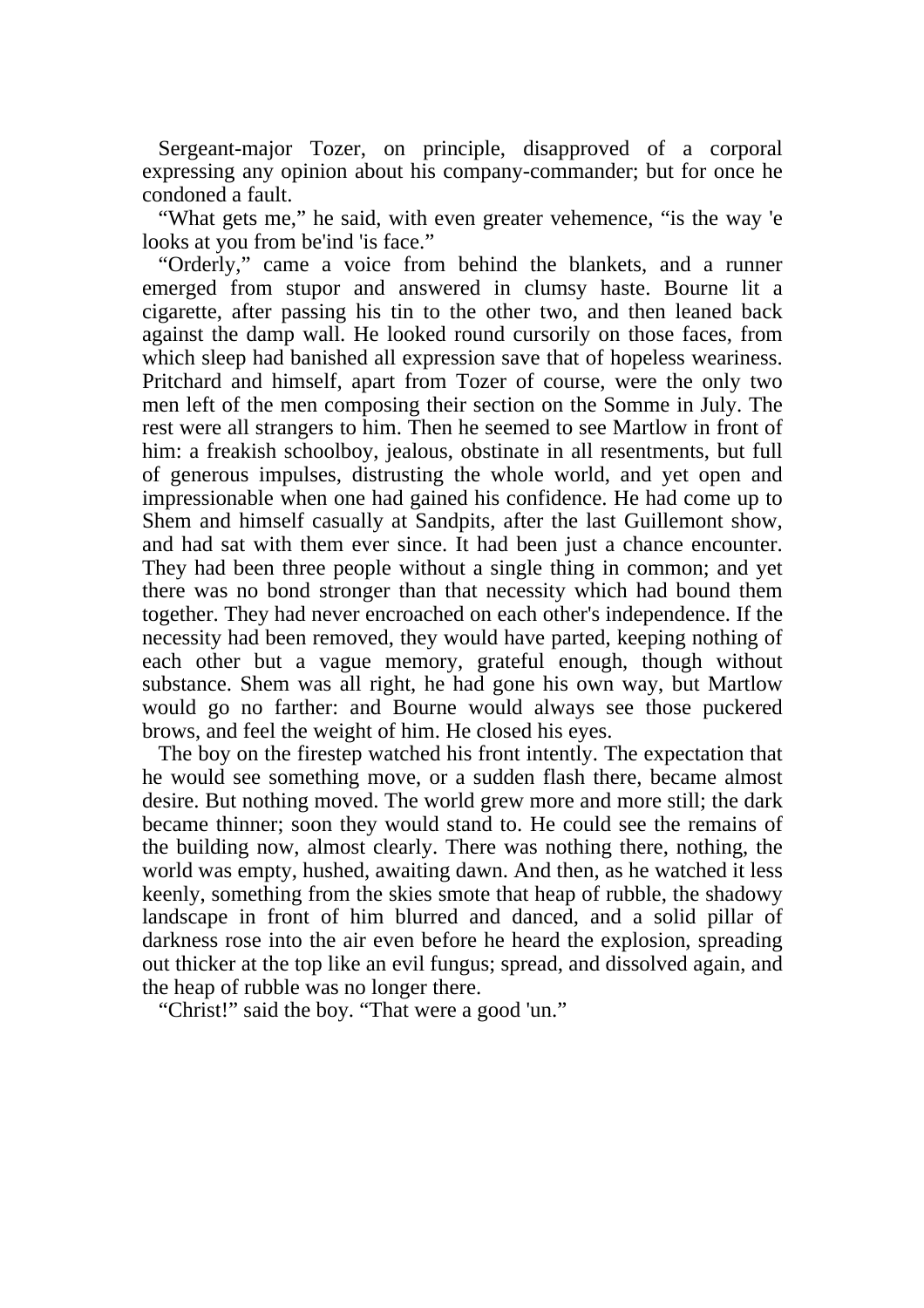# **XVIII**

## Fortune? O, most true; she is a strumpet.

### Shakespeare

 AFTER another tour in the trenches, their rest billets were changed, and they moved to huts in Bus wood. A court-martial reduced the regimental sergeant-major to the rank of a sergeant, and he was sent to A Company under Sergeant-major Tozer. He took it very well, but became rather unapproachable, though Bourne sometimes succeeded in drawing him out of himself. Tozer handled him tactfully, never consulting him, and yet taking his opinion, when he offered it, very much as though they were of equal rank. He knew how to nurse a sorry man. The men, too, no longer bore him any ill-will, his punishment wiped out any score they may have had against him; but his manner did not change perceptibly; even though his conduct became more circumspect, he still faced matters in his own rather arrogant and scornful way.

 Bourne himself had become rather melancholy and unsociable. Chance threw him fairly often in the way of Morgan, the bombing sergeant, and they would go out together from time to time, to a house in Bus where they could get rum and coffee, and talk in quiet. Morgan drank very little, and was seldom seen in an estaminet. He was a keen, dapper, confident little man. Sometimes a tall man with a gipsy face, one of the bombers, would join them. Bourne had first seen him at Reclinghem, when they had been billeted together; and, as he never seemed to get any letters or parcels, Bourne had asked him to share in his occasionally. They had become more or less friendly, and one day Bourne asked him what he had done in civil life.

"I was at school," he said, after a moment's hesitation.

 Bourne looked at him in amazement, as he was at least thirty years old, and Whitfield explained quite simply, that he had been serving a sentence in gaol. Apparently he was a burglar, but he made no attempt to justify his choice of a profession which was both hazardous and ill-paid; and Bourne, recovering from a momentary bewilderment, accepted his statement as confidential, and kept the matter to himself. He liked Whitfield, who after all, as a bomber, was labouring in his vocation; but though he kept the man's secret, he once turned to Sergeant Morgan and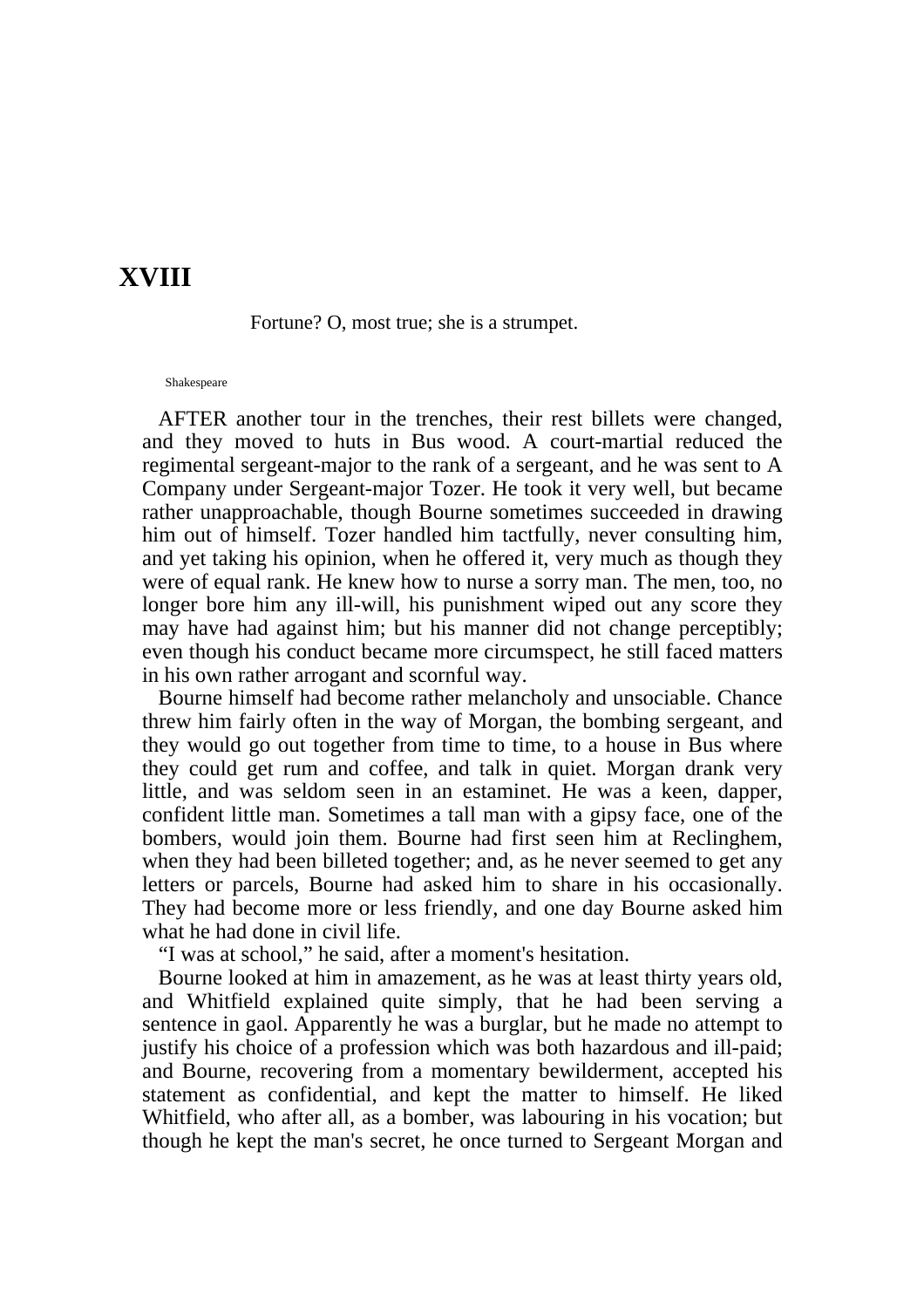asked him what Whitfield had done before the war.

 " 'e kept a bicycle-repair shop," said Morgan. " 'e's a bloody good man, you know; one of the best men I've got. I've recommended 'im for a stripe once or twice, but they don't seem to take no notice. 'e doesn't mind, but I'll keep on recommending 'im. You ought to come out with me some night, when we're up in the tronshay. A lot o' the men don't see it, but it's a good game really. You're free to do very much as you please. O' course you get your orders, an' they make up some kind of a plan; but that's all eye-wash. You've got to forget all that as soon as you start, an' make your own arrangements as you go on. I've taken out quite a lot o' officers now, an' they're all the same, pretty decent chaps as a rule. They draw up a plan, an' then they just come to me an' ask me to take a glance at it, an' see if it's all right. It's all right, sir, I always say to 'em; you just bung it in at th' orderly-room, an' we'll do what's possible. On'y one officer ever gave me any trouble, a chap attached to us, no names no pack-drill; but 'e were a bastard, 'e were. Military Cross, an' bar; reg'lar pot-'unter; an' we lost one o' the best corporals we've ever 'ad through that bloody man. Wouldn't be told, 'e wouldn't."

 Bourne knew something of the story, but he was not paying much attention. Very slowly, and less as a possibility than as a kind of dream, there woke in him a desire to see and explore a little of the Hun trenches again. The desire grew, fascinating him; and then faded again, as a dream might, for he knew the reality too well. They finished their rum and coffee, and walked back together to the huts.

 "Where've you been?" said Sergeant-major Tozer. "I don't seem to get much time these days, but I was lookin' for you to-night. Thought we might go out an' see what was doin' in this bloody 'ole."

 "Sergeant-major," said Bourne, "we won't go out. I'll try and scrounge a bottle of whiskey, and we'll have a spree to-morrow night in the company office, with Sergeant Hope and Corporal Jakes. Never mind how I'll get it. You're not supposed to know that: it's not in *Infantry Training*."

 All the talk in the camp on the following morning was about Miller the deserter, who had been arrested near Calais, and had been brought back under escort.

 "Wish they'd shot the bugger, an' saved us the trouble," was all Sergeant-major Tozer said.

 "He gave you the slip all right, Sergeant-major," said Sergeant Hope, with a laugh that sounded a little supercilious.

 "He gave me the slip all right," admitted Tozer; "but then he wasn't a prisoner."

 A new regimental sergeant-major had come to them from another battalion some days earlier. Hope knew him a little, and said he was a pukka soldier, reserved and strict, but very reasonable. He came into A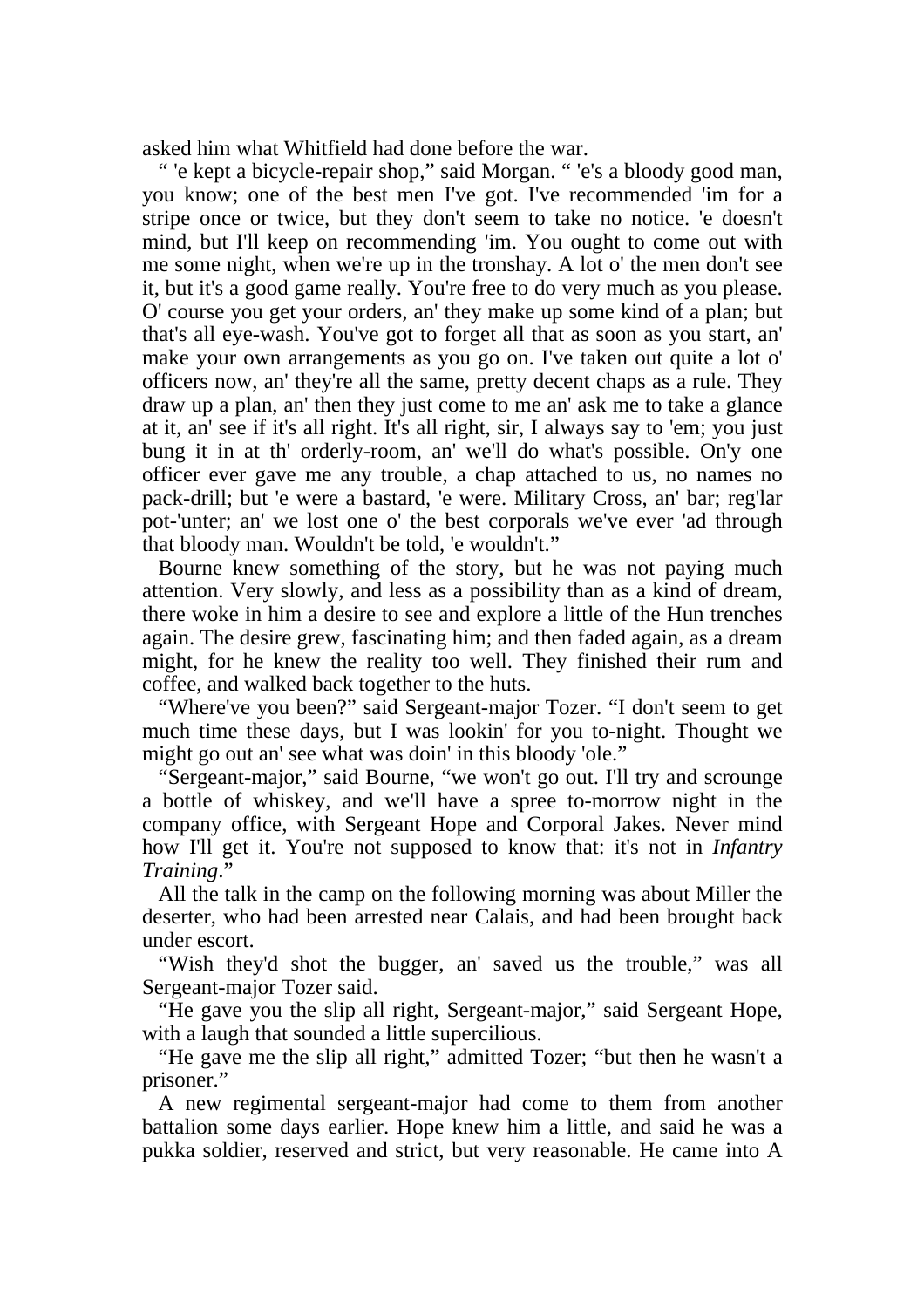Company's hut, and asked for Bourne, at half-past five that afternoon; and when Bourne came to him at the double, he was told to make himself look smart, as he was to go before the commanding-officer at six o'clock, about his commission. For the moment Bourne felt an almost uncontrollable desire to draw back, if possible; then he accepted the situation, and went to brush up and wash. While he was rolling on his puttees again, Sergeant Hope came to him.

 "D'you mind asking the regimental to come along to-night, too?" he asked.

"You ask him, Sergeant," said Bourne characteristically.

 "No bloody fear," said Hope. "I don't mind letting him know what's in the wind. He's a jolly good sport, is old Traill, though he does stand a bit on his dignity; it will be all right if you tell him it's just a kind of farewell drink together; but it wouldn't do for us to ask him. He would think we had put you up to getting it; but after you've seen the Colonel you could ask him."

 A little reluctantly Bourne agreed; but he felt awkward about it, because after all he did not know the regimental, and the whole business was, to say the least, irregular. As soon as he was dressed, the regimental looked him over.

 "As you are ready," he said, "we may as well walk down. I want to have a talk to you."

 They set off together, walking slowly, and even stopping; and he had his talk. He knew as much about Bourne as anybody in the battalion knew, evidently; and his remarks were very much to the point. Discipline was discipline, he said; though one allowed a certain latitude to the reasonable man.

 "You're quite right to be friendly with everyone, so long as you behave yourself, and don't try to take advantage. All the same, you know, some of the men with whom you're friendly may be all right in their place, but you don't want to judge the whole army by them. You will have to forget a lot, and begin again; that is, you will have to take a different view. You know the men. But when you're an officer you won't know your men. You'll be lucky if you know your N.C.O.s, and you'll have to leave a lot of it to them. You'll have to keep them up to the mark; but you'll have to trust them, and let them know it."

 He went into the orderly-room, and presently returned to take in Bourne. The Colonel was sitting at his table, which was covered by the invariable blanket, and apparently Bourne's business was only one of many matters engaging his attention. He seemed thoughtful and preoccupied, rather than tired, and he looked at Bourne with his inflexible blue-gray eyes, while he questioned him about himself and his life. His manner seemed to grow a little kindlier, without ceasing to be detached, as he proceeded. Then, without asking any more questions, he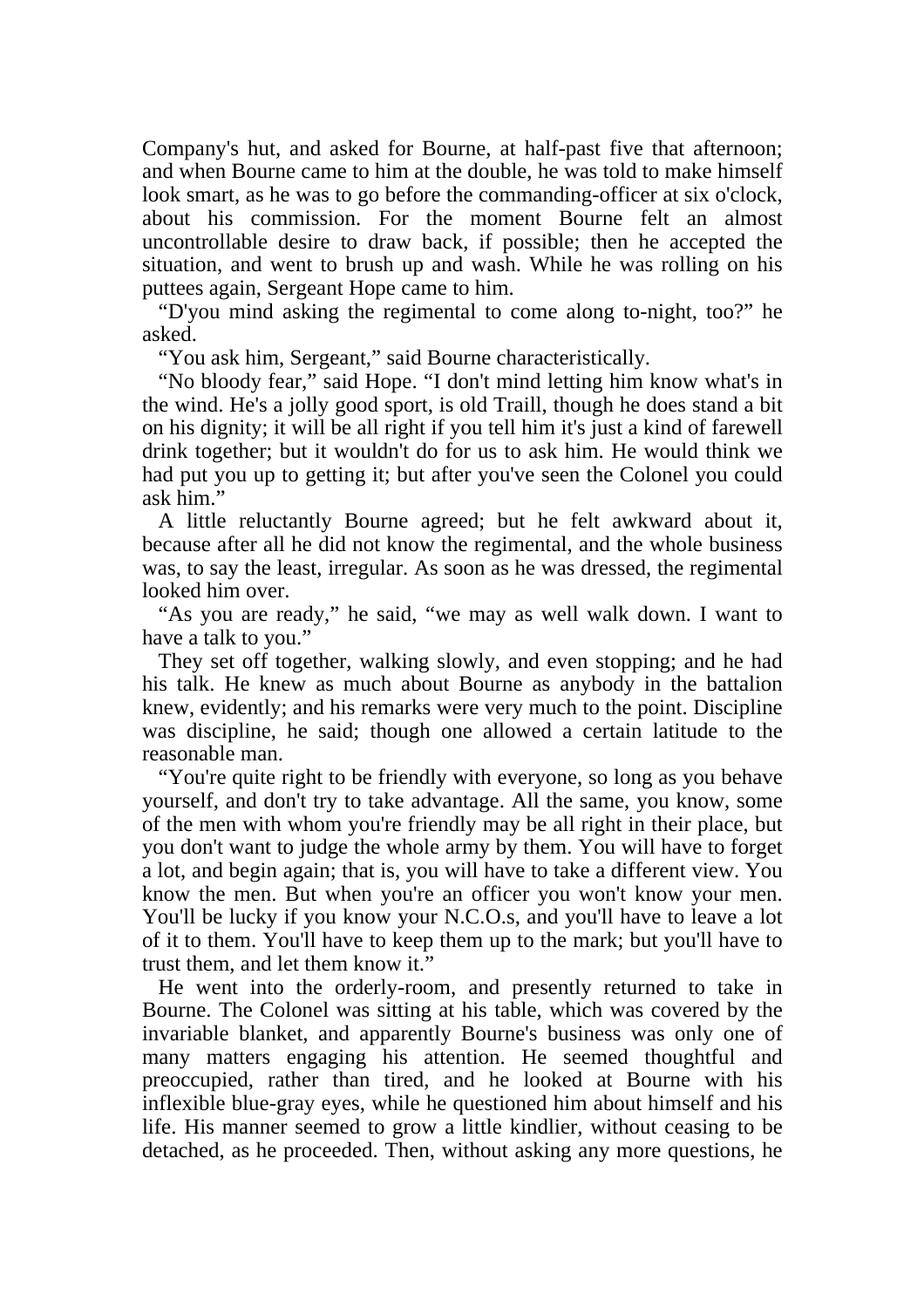gave Bourne some advice which did not differ substantially from the regimental's.

 "I shall make you a lance-corporal," he said in conclusion. "It may be some weeks before the matter goes through; and you will have to go before the Brigadier-General for his approval. I think they're very lucky to get you, as I feel sure you will make a good officer."

 Bourne thanked him, saluted, and left. Outside, he waited for the regimental in a curious state of pleasurable excitement. The Colonel's praise and encouragement filled him with gratitude, but something warred against his elation; he felt through all his excitement some intractable regret, and could only say to himself what he had said through all the past months: One is bound to try, one is not bound to succeed. Then the regimental came out to him.

 "Sir," said Bourne, "as I may be going away at any time now, I asked Sergeant-major Tozer, and Sergeant Hope, and Corporal Jakes to have a drink with me to-night; and I should be very glad of your company too. I have got a bottle of Scotch whiskey."

 The regimental wondered how he had got it, and noticing Bourne's anxiety, he concealed a smile with a hand stroking his moustache.

 "I suppose it's an exceptional occasion," he said, quietly. "I'll come along at eight. After all, a bottle of whiskey will do less harm to five men than to four.

He walked into the dusk, and Bourne went to his hut.

 "How did you get on with the C.O.?" said Sergeant Hope. "There's a letter there for you."

 Bourne picked up the letter with a shock of surprise. It was a cheap, shiny envelope with a thin black edge to it, addressed in a woman's handwriting, which was old-fashioned, precise, and easily recognized. He saw the post-mark, Squelesby.

"Oh, all right," he said absently.

"Is the regimental coming in to-night?" Hope asked him.

"Yes," he answered, even forgetting to add the customary "sergeant."

 Hope looked at him curiously, and said nothing more. Bourne, getting closer to the candle, opened the letter and read it. It was from Mrs. Martlow.

 HE returned it to its envelope and buttoned it into his breast-pocket. Martlow had told his mother all about him, even that he would miss him when he went "to be made an officer"; and Bourne found himself remembering the walk back to Reclinghem from Vincly, and the old priest, hatless in the twilight, and the reproach in the boy's voice as he asked him whether what Sergeant-major Robinson had said were true. Presently he got up, and walked out between the trees for a little while. He felt restless. The extraordinary reserve and courage in this woman's letter, the painful way in which she reached out for Bourne, piecing him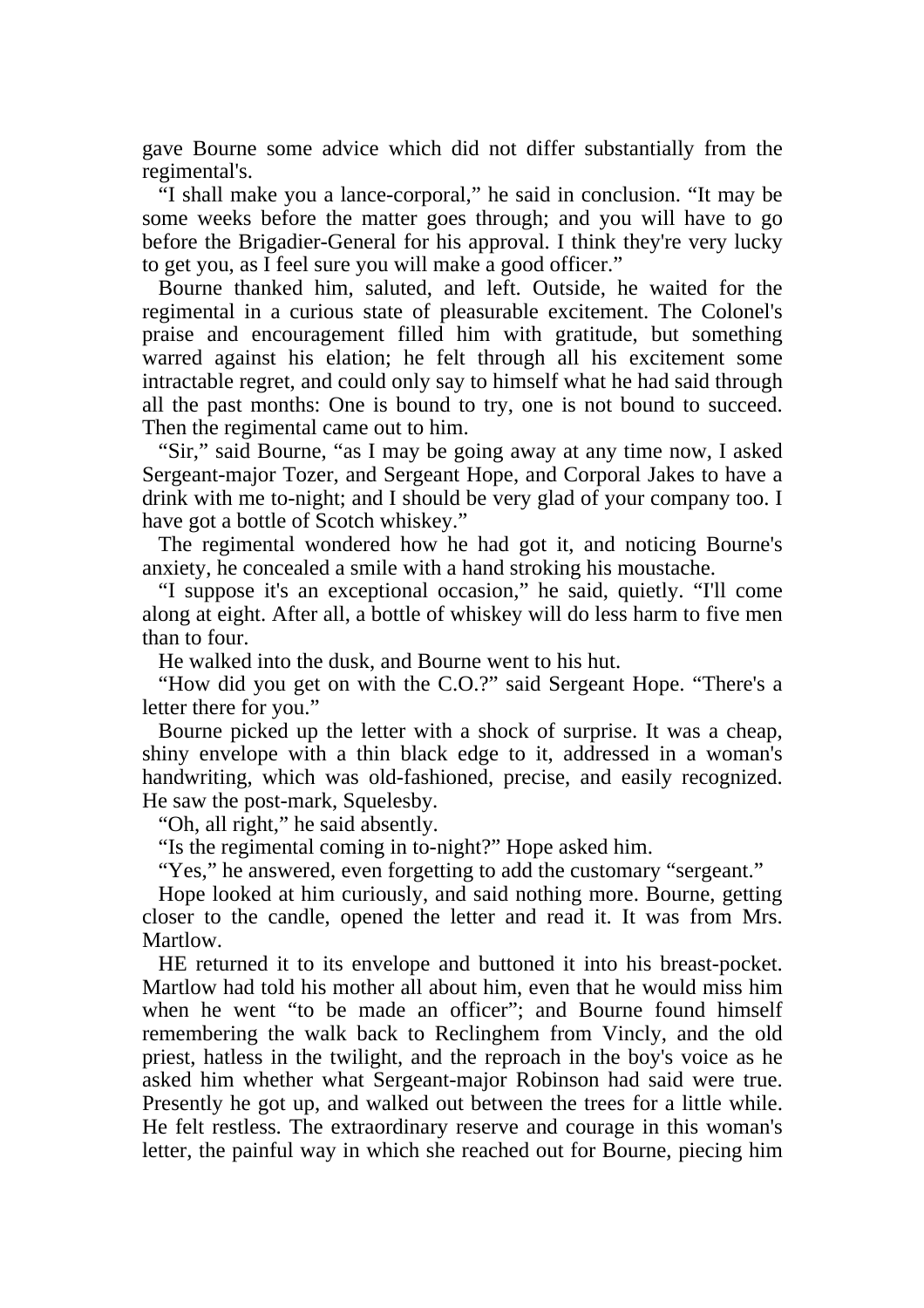together out of her son's letters, as though he kept something of him which she had lost, that, too, seemed a reproach to him. He had heard nothing of Shem. Shem was in a hospital somewhere, recovering from his wound; but he had vanished completely, so completely that Bourne did not even expect to hear from him again. Men passed out of sight like that, and seemed to leave very little trace. Their term had been completed. Martlow, for some reason he could not grasp, persisted in his memory, seemed to be only out of sight, behind the hut, as it were, or even just on the point of coming through the doorway. Bourne went back and sat with Hope.

"You haven't had any bad news, have you?" Hope asked him.

"No, Sergeant. Oh, you mean the letter. No, it was only an answer."

 They went off together to the hut used as a company-office and store; and found Corporal Jakes there with Sergeant-major Tozer. Presently the regimental arrived; and, taking out his jack-knife, Bourne drew the cork slowly and softly, Jakes mimicking the sound of it with his tongue against the roof of his mouth, and immediately looking as though he had made a breach of good manners. Bourne paid more attention to the regimental and to Corporal Jakes than to the other two; because apparently the R.S.M. found it a little difficult to throw off a certain presidential air, and Jakes, feeling some constraint, looked rather as though his clothes were too tight. That awkwardness wore off. Some kind of warmth and excitement came into Bourne's blood as they laughed at his stories.

 "You seem in a pretty good skin to-night," said Sergeant-major Tozer. "Well, I suppose you'll 'ave a lance stripe up to-morrow; an' then it'll be good-bye in no time. Funny thing, life. We just sit 'ere an' talk as though we'd sit 'ere for ever, an' when one or two ol' friends drop out, an' one or two new uns come along, it don't seem no different some'ow. All the same, I expect we'll remember you longer'n you'll remember us."

 "Damn it," said the regimental, very reasonably, "you can't forget a man who finds a bottle o' Scotch in a place like this."

"Have some more, sir? Corporal?"

"Just a spot more. Merci blow-through," said the corporal.

 "I mean we'll be still 'ere," explained Tozer; "an' you'll be out of it. It won't seem real to you any longer."

"You don't want to think about things," said Corporal Jakes.

 They all started talking in a desultory way about the war. The regimental was confident, but had no illusions. It could only end when Germany had been beaten; but the end seemed a long way off yet.

"I lost my elder boy," he said quietly.

 Bourne looked at him, at once. Here was a man with a personal feeling against the Hun; and it was curious how seldom one thought of men except as soldiers. One forgot that they were husbands, or fathers, or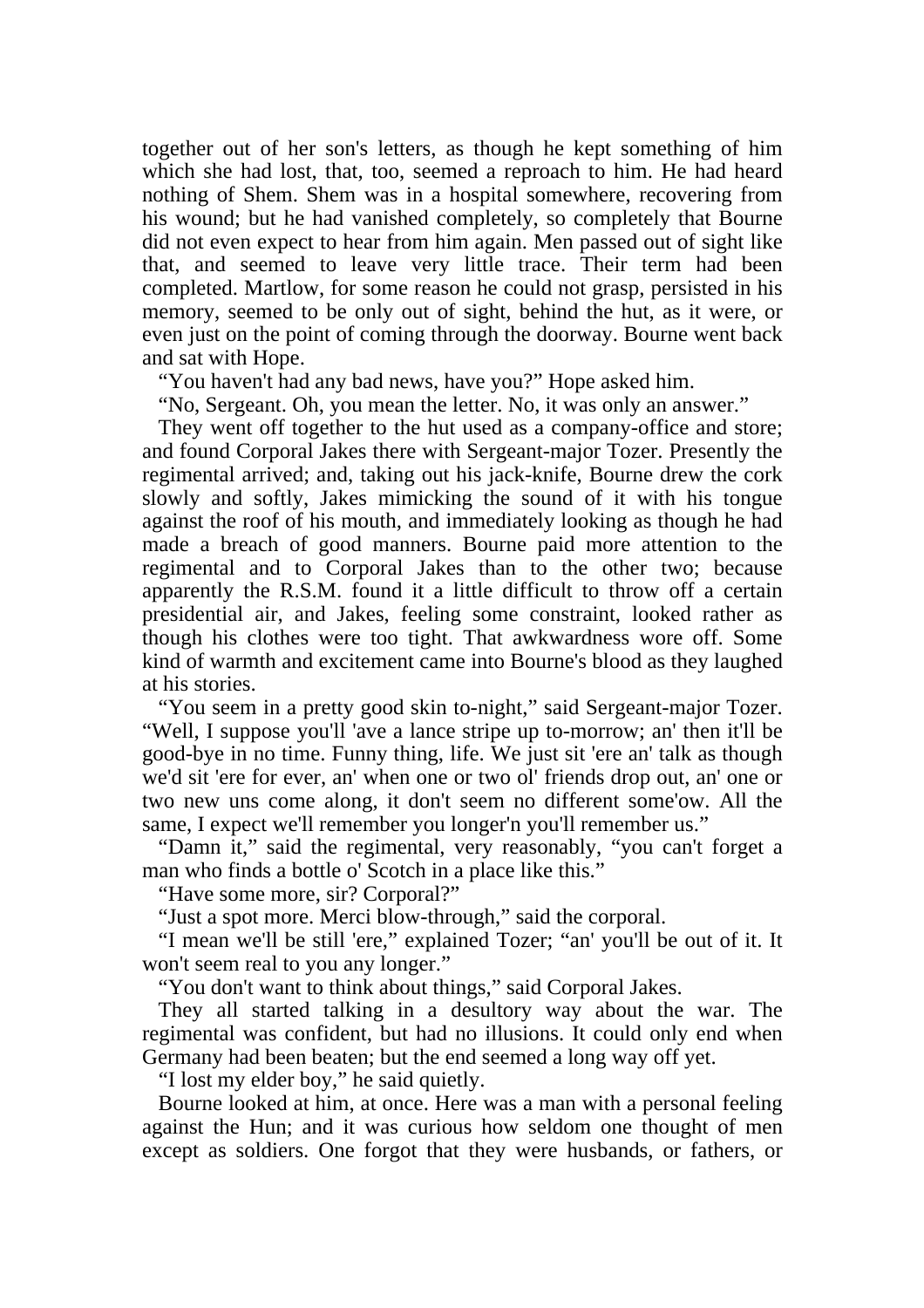sons; they were just a lot of anonymous men.

 They talked and drank together quietly while the whiskey lasted. It was a break; they became easy, comfortable, friendly with each other, and then they went their several ways to sleep.

 Bourne was in orders for a stripe next day, and went to the tailors to get it sewn on his sleeve at once. He gave the tailors some money to wet it.

 "I suppose you'll be goin' out on a bit of a spree wi' the S.M. an' Sergeant 'ope to-night," said Snobby Hines, approvingly.

 "No. I'm going to kip," said Bourne. "Sergeant Hope's on guard tonight."

 In the morning Miller, the deserter, had assumed heroic proportions. He was a prisoner in the police tent, right at the edge of a quarry, with three of the police sleeping there and a sentry outside. In the night he had crawled out under the skirt of the tent, and climbed down the quarry in the dark; then he had crept back into the camp and stolen one of the orderlies' bicycles.

 "That bugger deserves to get off," said Sergeant-major Tozer; but the unlucky Sergeant Hope, who was the person responsible, shoved a revolver into his pocket, took another bicycle, and scoured the country like a desperate man. Even when he returned, empty-handed, he could not say all he felt. In the afternoon they moved up to the front-line trenches.

 BRIGADE had ordered them to make a raid to secure identifications, and the various companies were asked to provide volunteers. Weeper Smart, who had been down to the headquarters' dug-out to get something, had brought back the message. With Lance-corporal Eames and a man called Jackson, he had been attached to A Company as signaller for that tour in the trenches. He handed the message to Sergeant-major Tozer, who gave it to Captain Marsden; and they discussed the matter in a low tone of voice. The Hun had become a little troublesome in no-man's land, and it was a mistake to let him have too much of his own way.

"Mr. Cross will be in charge, with Sergeant Morgan and ten men."

 Bourne had been out with a fatigue party, draining a low-lying bit of trench which needed the pump daily. The trenches were rotten with wet, and when the frost gave the sides tended to collapse. He had brought his men back to the dug-out by the time Captain Marsden and Sergeantmajor Tozer had digested the message, and Captain Marsden looked up and saw him, muddy up to the thighs.

 "Lance-corporal, we're to make a raid tonight. I believe you know something about the lie of the land up here. Do you wish to make one of the party? We're asking for volunteers."

 "Lance-corporal Bourne is down for a commission, sir," interposed Sergeant-major Tozer, "and per'aps ..."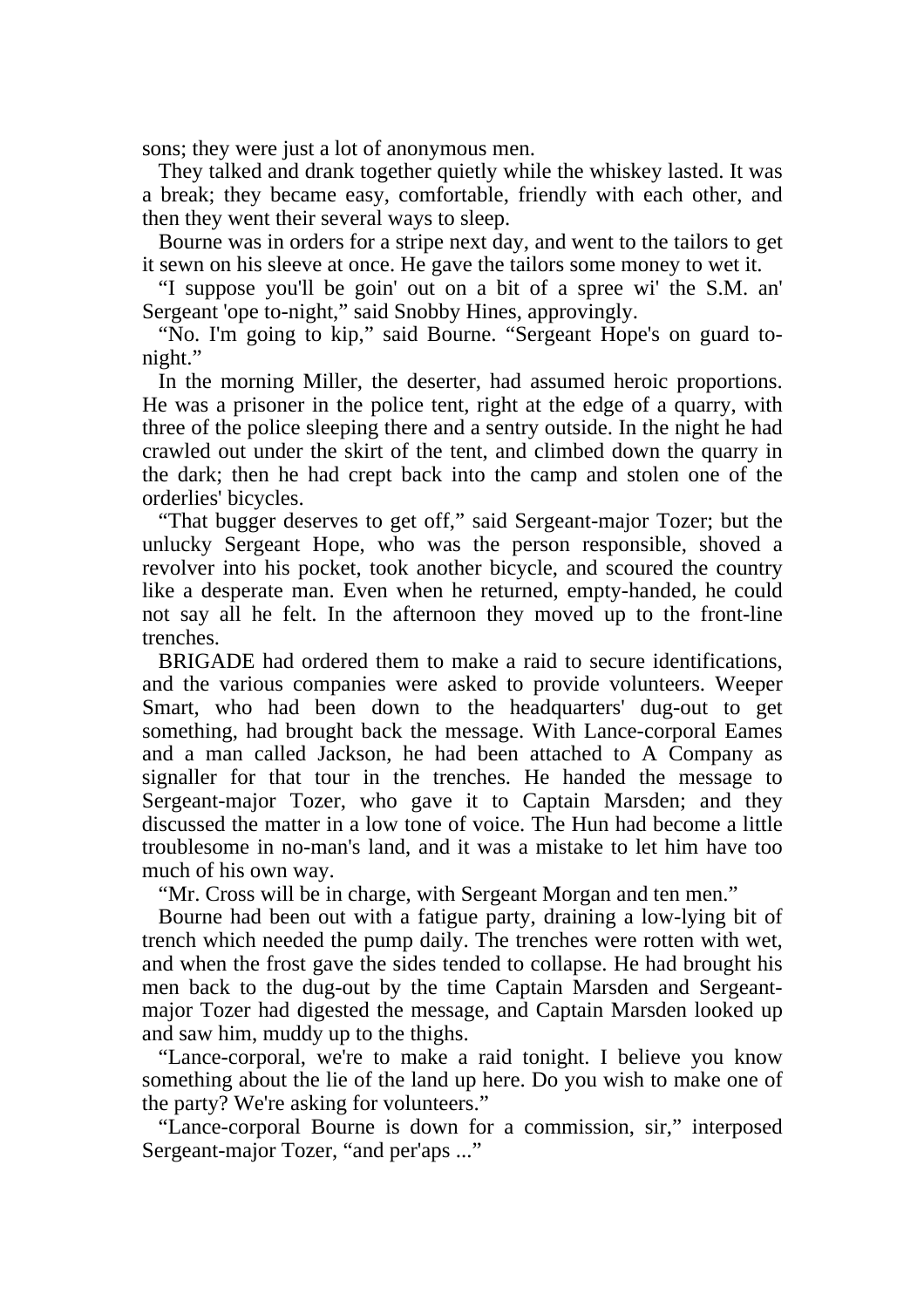"I know all that," said Captain Marsden, shortly. "What do you say, Lance-corporal?"

 Bourne felt something in him dilate enormously, and then contract to nothing again.

"If you wish it, sir," he said, indifferently.

 "It's not a question of my wishes," said Captain Marsden, coldly. "We are asking for volunteers. I think the experience may be useful to you."

"I am quite ready, sir," said Bourne, with equal coldness.

 There was silence for a couple of seconds; and suddenly Weeper stood up, the telephone receiver still on his head, and his eyes almost starting from their sockets.

"If tha go'st, a'm goin'," he said, solemnly.

Captain Marsden looked at him with a supercilious amazement.

 "I don't know whether your duties will allow of you going," he said. "I shall put your name down provisionally.

 A young man called Gaymer volunteered; no one else. They got some food, and sat in silence, smoking. After some time, Bourne, Smart, and Gaymer were told to report themselves outside H.Q. dug-out at once. The trenches by day were as forlorn and desolate as by night, but without the enveloping mystery. Everything was stark, bare, and cold; one crept within the skeleton ribs of earth. The party gradually came together, and the adjutant climbed out of the dug-out, and spoke to each man individually. He seemed a little perplexed as to what he should say. He looked at Bourne rather doubtfully.

 "Feel you ought to go, Bourne?" he inquired, and passed on without waiting for a reply.

Sergeant Morgan smiled at Bourne.

 "It'll be all right," he whispered. "We'll just take a peek at 'em, give 'em a bit of a surprise and come back."

 Bourne saw Whitfield there, and felt as though he would like to hunt in couples with him. Otherwise he felt quiet, almost indifferent, except for the sense of adventure that thrilled in him occasionally; and then, with that perversity of mind characteristic of him, he laughed at himself for a fool, and, when that phase passed, found himself thinking of Captain Marsden with an obscure resentment. Anyway, he argued, probably none of our actions are quite voluntary; if compulsion is not explicit, it is perhaps always implied; and then he found himself wondering whether the determination, which became stronger and stronger in him, was not after all his real self, which only needed the pressure of circumstances to elicit it. They moved off into an empty stretch of trench, and there the officer explained to them what they had to do, Sergeant Morgan intervening occasionally. They were shown a sketch plan of the enemy trenches, the point where it was proposed to enter, the post which, if occupied, they intended to attack; and then men were told off for their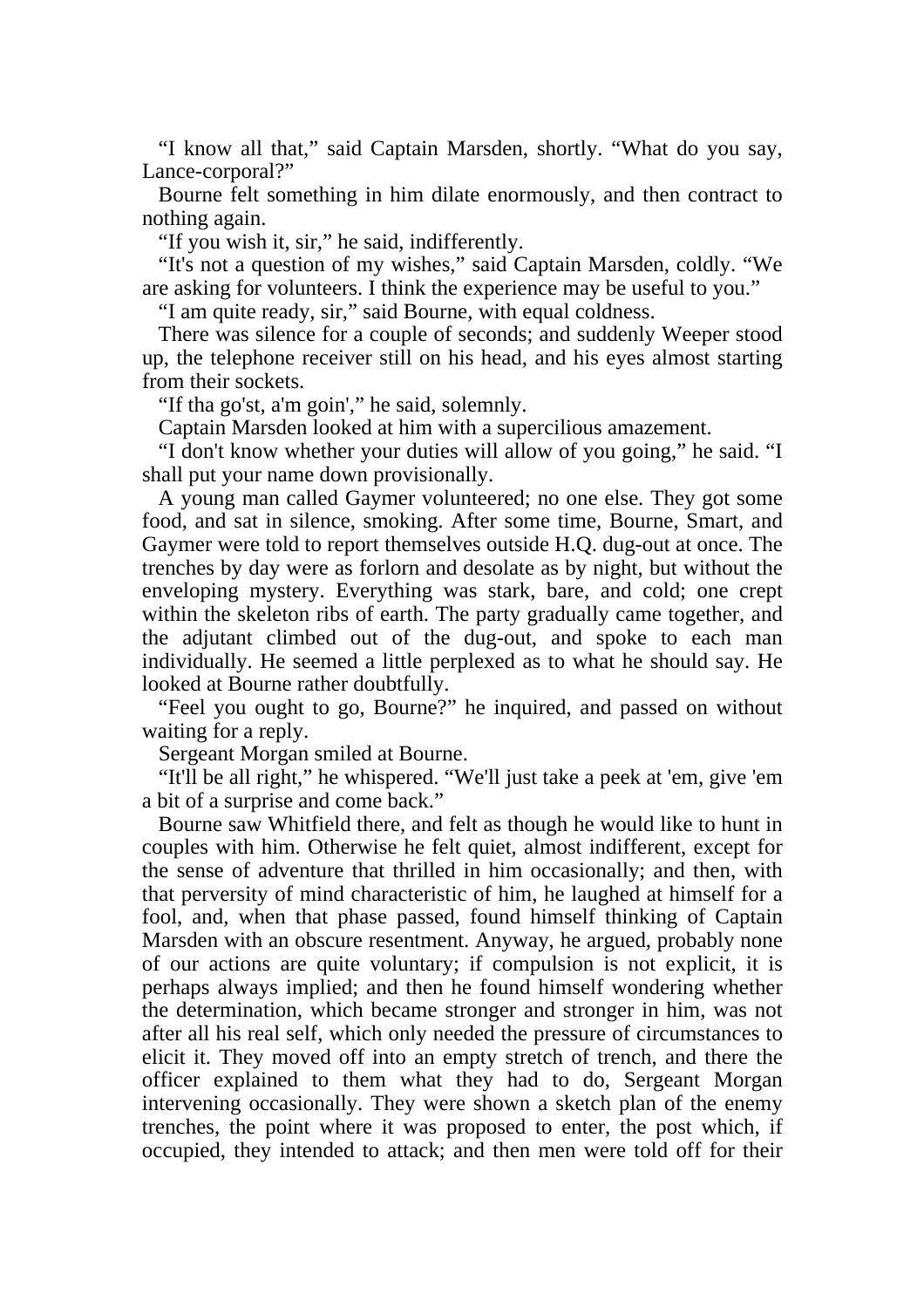several jobs. Bourne found himself paired off with Weeper, with orders to hold the trench at a point where it made a junction with a communication trench running back to the support line, and give warning of the approach of any hostile party moving along the trench. They were told also that there might be a machine-gun post in their neighbourhood, but this was not clear. Their duty, in short, was to cover a flank and give protection to the raiders. If they were obliged to use their bombs, they were to retire immediately on the rest of the party, without ceasing to give what protection might be possible: if a signal were given by whistle, they were to go straight for the lane in the wire, and if unable to rejoin the others, they were to make their way back to their own trenches as best they could. They were cautioned as to the danger from their own sentries, and warned as to the necessity of answering a challenge promptly.

 Mr. Cross, when he was satisfied that the men understood the plan as a whole, as well as their individual parts in it, turned to the sergeant, and asked him if he had forgotten anything. The sergeant seemed to be quite certain that he had not, but thought it as well to go over the whole plan again himself. He was less insistent than the officer on the value of teamwork, and seemed more inclined to stress the fact what while the whole affair was a single action, in which their separate parts were coordinated, each man was expected to rely on himself and use his own judgment.

 "You want to get the ball out into the loose, an' keep it movin'," he said by way of metaphor; and they seemed to relish it, even if they didn't quite understand how it applied.

 Then they went back to their several companies, with orders to assemble at nine o'clock by the junction of Delaunay and Monk trenches. Weeper and Bourne were alone together after a few paces.

"What 'opes 'ave us poor buggers got!" exclaimed Weeper.

 "Why did you come, Smart? I thought it awfully decent of you," said Bourne.

 "When a seed that fuckin' slave-driver look at 'ee, a said to mysen, A'm comin'. A'll always say this for thee, tha'lt share all th'ast got wi' us'ns, and tha' don't call a man by any foolish nicknames. A'm comin'. 't won't be the first bloody raid a've been out on, lad. An' 't won't be t' last. Th'ast no cause to worry. A can look after mysen, aye, an' thee too, lad. You leave it to me."

 He was always the same; determination only made him more desperate. Bourne thought for a moment, and then, lifting his head, turned to his companion.

 "I don't suppose Captain Marsden meant to put things that way, you know, Smart. It's just his manner. He would always do what he thought right."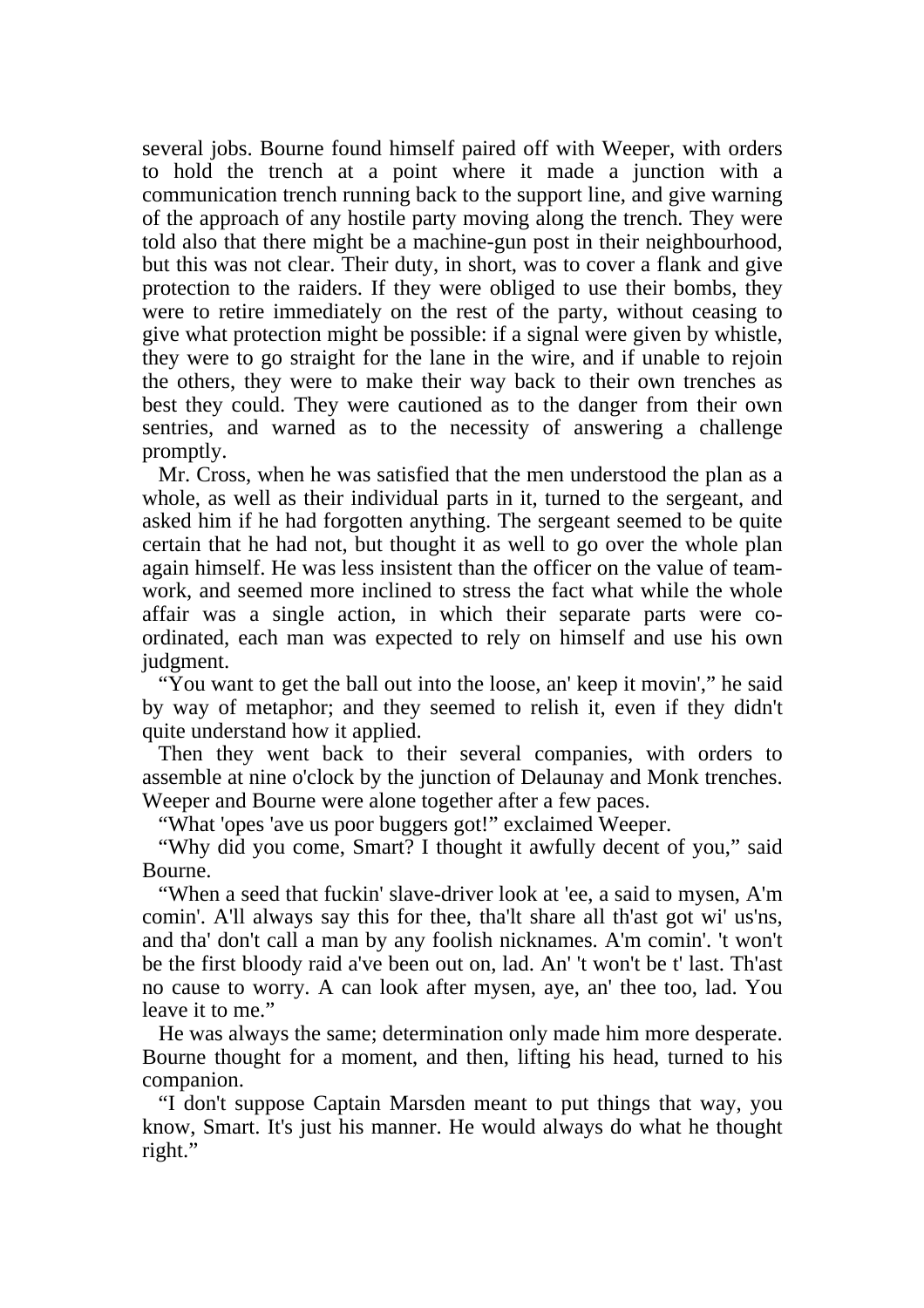Weeper turned on him a fierce but pitying glance.

"Th'art a bloody fool," was all he said.

 It was enough. Bourne laughed softly to himself. He had always felt some instinctive antipathy against his company-commander.

 "I'll show the bastard," he said to himself in his own mind; "if I get a chance."

 Chance. They were all balanced, equally, on a dangerous chance. One was not free, and therefore there would be very little merit in anything they might do. He followed Weeper down into the dug-out.

Sergeant-major Tozer was at the foot of the stairs, with Corporal Jakes.

 "You want to look after yourself, see?" Tozer said, seriously. "Captain 'ad no right sendin' you like that."

" 'e's no bloody bottle, anyway," said Jakes.

 "You don't want to talk like that," said the sergeant-major, and then, turning to Bourne: "There's a drop of 'ot tea there, wi' a tot o' rum in it, you can 'ave if you like."

 "No, thanks, Sergeant-major," said Bourne; "but keep my ration for when I get back. And don't worry about me. I'm all right. I want to go."

 He knew that he did, then, very definitely. It was a part of his road, to whatever place it might lead; and he went to sit down by Weeper Smart. They talked together a little, not very much. They did not talk to anyone else; but, from time to time, one of the other men would look at them in a kind of disinterested speculation.

 THE mist was luminous in the moonlight, but very variable, clouding and clearing, hurrying away on the wind, which was not strong enough to dissipate it entirely. One question was, would it last long enough? They had daubed their faces with mud. Starting at a walk, they dropped after a little while, and crawled slowly and cautiously forward. The mud had become moderately firm under the frost, which was not hard enough to coat the puddles with ice to crack under their weight with the sound of splintering glass. There were a few pauses, when Sergeant Morgan whispered to the officer; and once again Bourne felt inclined to laugh, for some of the men breathed heavily, like oxen, in the night. At last there was a definite pause; and Whitfield wriggled forward with another man. They waited, listening intently. It was very silent now. Suddenly a machine-gun started to chatter, but it was only an admonition. Once they heard the vibration of a wire, and a rattle, and, listening intently, they ceased to breathe. Bourne and Weeper were next to a man with a mace, some of the men called it a kosher-stick, and Bourne looked at it curiously. He felt very cool; but it seemed a long time to wait there. At last Whitfield came back. Then he led the way forward again, the sergeant following immediately afterwards, then came Mr. Cross, and the men with maces, and the rest of the party. Bourne found himself crawling over a mat of wire, rusty in the mud, loose strands of it tore his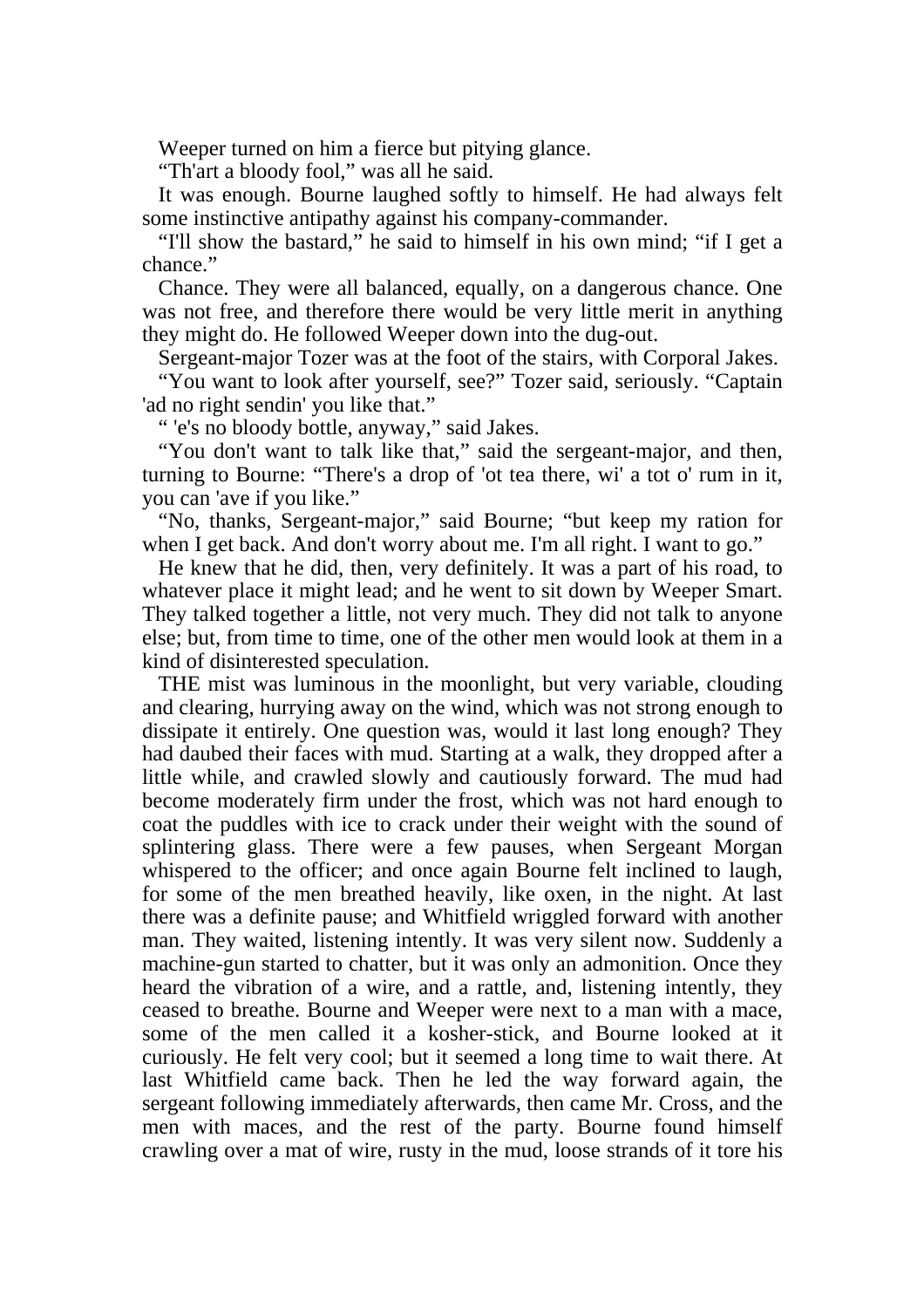trousers to tatters, and it was slow work getting through; he was mortally afraid of setting some of the strands singing along the line. Every sound he made seemed extraordinarily magnified. Every sense seemed to be stretched to an exquisite apprehension. He was through. He saw Whitfield and the other man slip into the trench, and out the other side. Sergeant Morgan gave him the direction with his hand. Weeper passed him, and he followed, trying to memorize the direction, so that he would be able to find his way back to the gap in the wire. They crossed almost together, Weeper taking his hand and pulling him up the other side without apparent effort. The man was as strong as an ape. Then they wormed their way forward again, until they found their position, where the communication trench formed a rather sharp angle with the firetrench. The fire-trench itself still showed the effects of their bombardment; after passing the communication trench it changed its direction in a rather pronounced way, running forward as though to converge more closely on the British line. They were now in a shell-hole, or rather two shell-holes which had formed one: Weeper looking down the communication-trench, and Bourne along the fire-trench. The mist was very light now, it looked as though it might almost clear. Bourne shifted his position slightly, to get more comfortable. He already had a bomb ready, with his finger in the ring of the safety-pin. As he moved, he saw, not ten yards away, a faint gleam of yellowish light, that had none of the spectral pallor of moonlight. He kicked Weeper, and pointed silently. The gleam came again. It came from a large shell-hole curtained over, probably by a camouflaged tarpaulin; and something moving inside pressed against the slit by which men entered, displacing it almost imperceptibly, so that there came from it, every now and then, a winking gleam of light. He heard Weeper mutter something no louder than a sigh. Farther, much farther, away, a star-shell shot up into the sky. Suddenly they heard a shout, a scream, faint sounds of struggle, and some muffled explosions from underground. Almost immediately the machine-gun in front of them broke into stuttering barks; they could see the quick spurting flashes in front of it; and Bourne threw his bomb, which went straight for the crack in the curtain. Ducking, he had another ready and threw that, but Weeper had already thrown. The three explosions followed in rapid succession. They heard a whistle. The machine-gun was out of action, but Weeper, leaping towards its wreckage, gave them another, and rushed Bourne into the trench. They saw through the mist their own party already by the gap, and Weeper's parting bomb exploded.

 THE PARTY under Mr. Cross had made a slight encircling movement, and then, after creeping forward until within striking distance, rushed the trench. As the sentry turned, one of the maces crashed into his temple, and another man finished him with a bayonet. There were two other Huns in the same bay, and one had his arm broken with a mace, and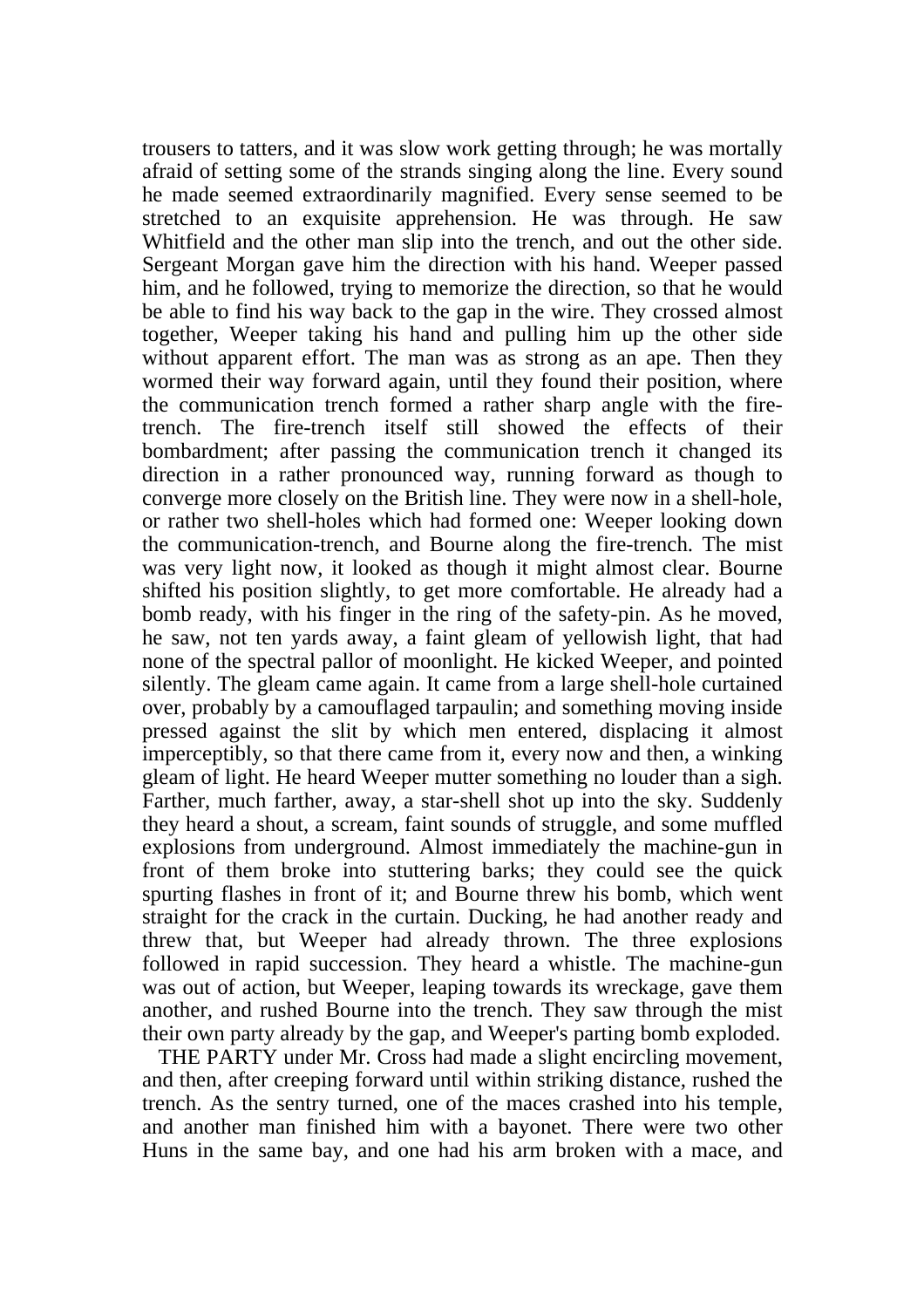screamed. Simultaneously the dug-out was bombed, and a couple of men hurled themselves on the third Hun, a Prussian sergeant, who put up a fight, but was overmastered, and lifted, booted, hustled out of the trench. They killed any survivors in the dug-out, and another Prussian had been killed in the next bay. While they were forcing the sergeant and the man with the broken arm towards the wire, they heard Weeper and Bourne bombing the machine-gun post, and Mr. Cross blow his whistle. Almost immediately a star-shell went up, and there was some blind desultory rifle fire. They had got their men through the wire. Suddenly the Hun sergeant, with a desperate effort, wrenched himself free, and faced them with lifted hand:

 "*Halte*!" he shouted, and flung himself on Sergeant Morgan. They went down together. Mr. Cross fired, and fortunately killed the Prussian.

"I hope you'll never do that again, sir!" said Sergeant Morgan, rising.

"Get his helmet off."

 The chain was tight in the thick fat under the chin. Taking his bayonet, the sergeant tried to prise it off, and cut through all the soft part of the neck so that the head fell back. The helmet came away in the end, and they pushed on, with their other moaning prisoner.

 WEEPER was ahead when he and Bourne reached the gap in the wire. Starshell after starshell was going up now, and the whole line had woken up. Machine-guns were talking; but there was one that would not talk. The rattle of musketry continued, but the mist was kindly to them, and had thickened again. As they got beyond the trammelling, clutching wire, Bourne saw Weeper a couple of paces ahead of him, and what he thought was the last of their party disappearing into the mist about twenty yards away. He was glad to be clear of the wire. Another star-shell went up, and they both froze into stillness under its glare. Then they moved again, hurrying for all they were worth. Bourne felt a sense of triumph and escape thrill in him. Anyway the Hun couldn't see them now. Something kicked him in the upper part of the chest, rending its way through him, and his agonized cry was scarcely audible in the rush of blood from his mouth, as he collapsed and fell.

 Weeper turned his head over his shoulder, listened, stopped, and went back. He found Bourne trying to lift himself; and Bourne spoke, gasping, suffocating.

"Go on. I'm scuppered."

"A'll not leave thee," said Weeper.

 He stooped and lifted the other in his huge, ungainly arms, carrying him as tenderly as though he were a child. Bourne struggled wearily to speak, and the blood, filling his mouth, prevented him. Sometimes his head fell on Weeper's shoulder. At last, barely articulate, a few words came.

"I'm finished. Le' me in peace, for God's sake. You can't ..."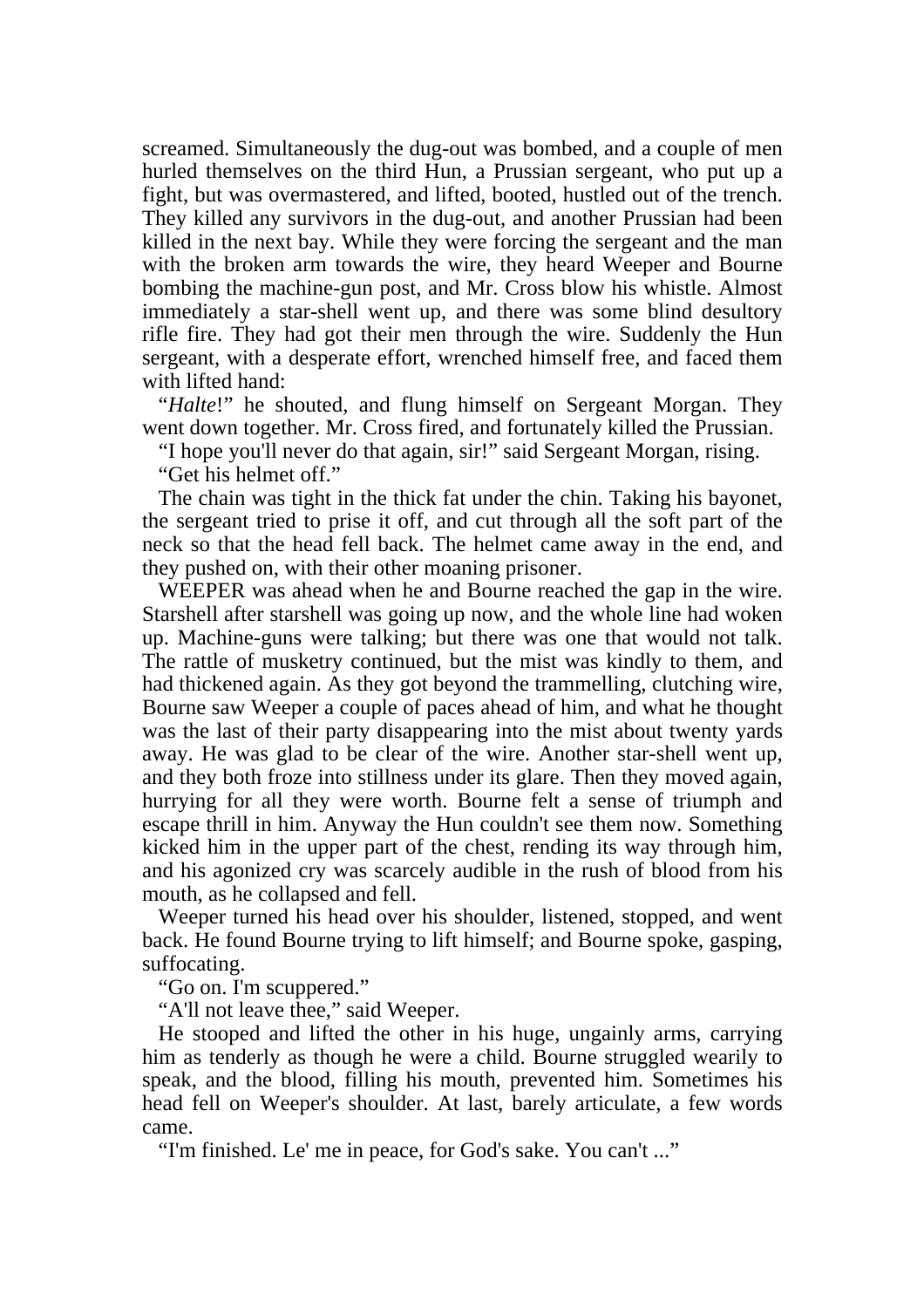"A'll not leave thee," said Weeper in an infuriate rage.

 He felt Bourne stretch himself in a convulsive shudder, and relax, becoming suddenly heavier in his arms. He struggled on, stumbling over the shell-ploughed ground through that fantastic mist, which moved like an army of wraiths, hurrying away from him. Then he stopped, and, taking the body by the waist with his left arm, flung it over his shoulder, steadying it with his right. He could see their wire now, and presently he was challenged, and replied. He found the way through the wire, and staggered into the trench with his burden. Then he turned down the short stretch of Delaunay to Monk Trench, and came on the rest of the party outside A Company's dug-out.

 "A've brought 'im back," he cried desperately, and collapsed with the body on the duck-boards. Picking himself up again, he told his story incoherently, mixed with raving curses.

 "What are you gibbering about?" said Sergeant Morgan. "'aven't you ever seen a dead man before?"

 Sergeant-major Tozer, who was standing outside the dug-out, looked at Morgan with a dangerous eye. Then he put a hand on Weeper's shoulder.

 "Go down an' get some 'ot tea and rum, ol' man. That'll do you good. I'd like to 'ave a talk with you when you're feelin' better."

"We had better move on, Sergeant," said Mr. Cross, quietly.

"Very good, sir."

 The party moved off, and for a moment Sergeant-major Tozer was alone in the trench with Sergeant Morgan.

 "I saw him this side of their wire, Sergeant-major, and thought everything would be all right. 'pon my word, I would 'ave gone back for 'im myself, if I'd known."

"It was hard luck," said Sergeant-major Tozer with a quiet fatalism.

 Sergeant Morgan left him; and the sergeant-major looked at the dead body propped against the side of the trench. He would have to have it moved; it wasn't a pleasant sight, and he bared his teeth in the pitiful repulsion with which it filled him. Bourne was sitting: his head back, his face plastered with mud, and blood drying thickly about his mouth and chin, while the glazed eyes stared up at the moon. Tozer moved away, with a quiet acceptance of the fact. It was finished. He was sorry about Bourne, he thought, more sorry than he could say. He was a queer chap, he said to himself, as he felt for the dug-out steps. There was a bit of a mystery about him; but then, when you come to think of it, there's a bit of a mystery about all of us. He pushed aside the blanket screening the entrance, and in the murky light he saw all the men lift their faces, and look at him with patient, almost animal eyes.

 Then they all bowed over their own thoughts again, listening to the shells bumping heavily outside, as Fritz began to send a lot of stuff over in retaliation for the raid. They sat there silently: each man keeping his